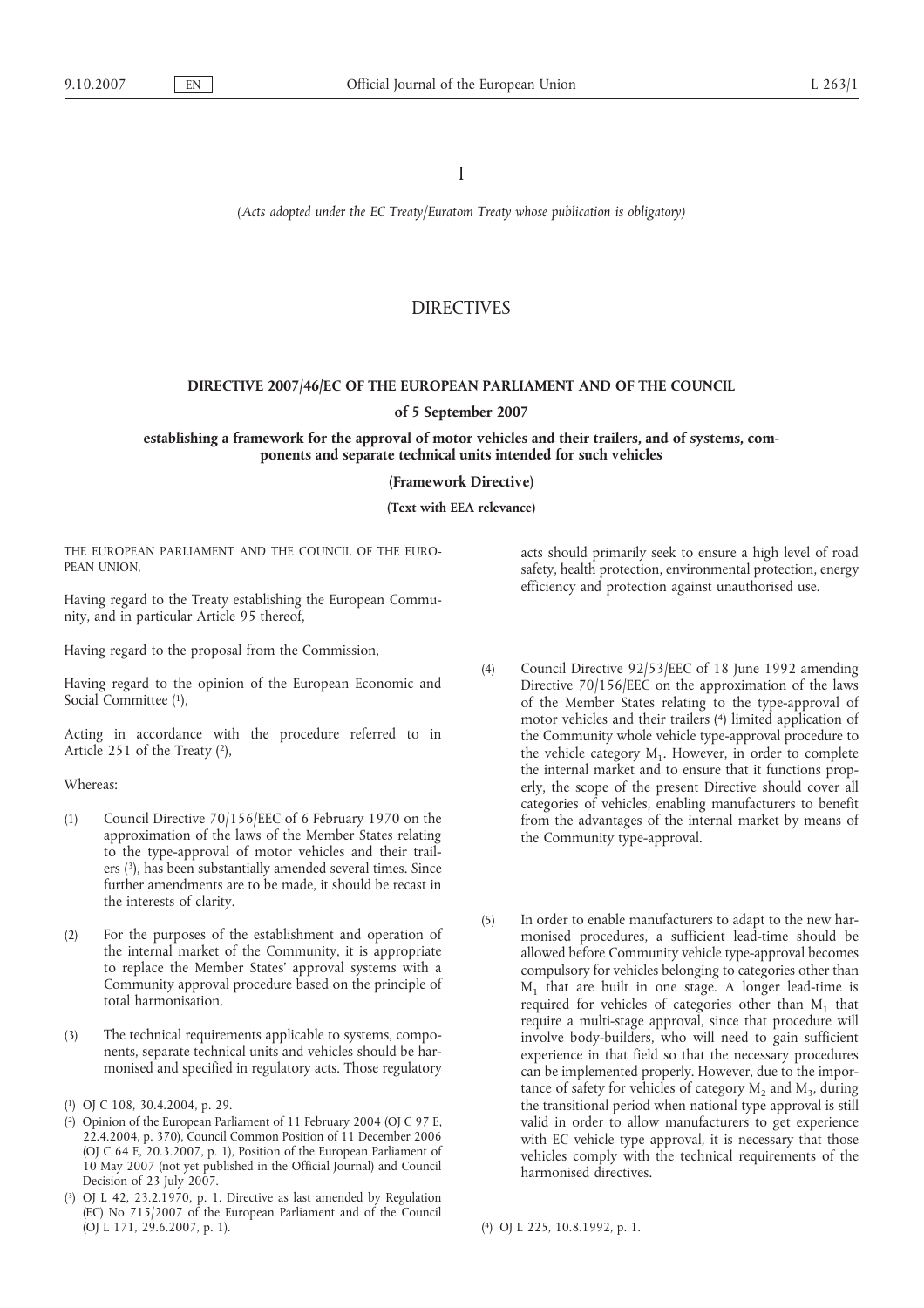- (6) Until now, manufacturers who produce vehicles in small series have been partially excluded from the benefits of the internal market. Experience has shown that road safety and protection of the environment could be significantly improved if small series vehicles were totally integrated into the Community vehicle type-approval system, starting with category  $M_1$ .
- (7) In order to prevent abuse, any simplified procedure for small series vehicles should be restricted to cases of very limited production; it is therefore necessary to define more precisely the concept of small series in terms of the number of vehicles produced.
- (8) It is important to lay down measures enabling vehicles to be approved on an individual basis, in order to allow sufficient flexibility in the multi-stage approval system; however, pending the establishment of harmonised, specific Community provisions, Member States should continue to be allowed to grant individual approvals in accordance with their national rules.
- (9) Pending application of the Community vehicle typeapproval procedures to categories of vehicles other than M1, Member States should be allowed to continue to grant vehicle type-approvals on a national basis, and transitional provisions should be laid down accordingly.
- (10) The measures necessary for the implementation of this Directive should be adopted in accordance with Council Decision 1999/468/EC of 28 June 1999 laying down the procedures for the exercise of implementing powers conferred on the Commission (1).
- (11) By Council Decision 97/836/EC (2), the Community acceded to the Agreement of the United Nations Economic Commission for Europe concerning the adoption of uniform technical prescriptions for wheeled vehicles, equipment and parts which can be fitted to and/or used on wheeled vehicles and the conditions for reciprocal recognition of approvals granted on the basis of these prescriptions (Revised 1958 Agreement).

Consequently, United Nations Economic Commission for Europe (UNECE) Regulations to which the Community accedes, in application of that Decision, and amendments to UNECE Regulations to which the Community has already acceded should be incorporated within the Community type-approval procedure either as requirements for EC vehicle type-approval, or as alternatives to existing Community law. In particular, where the Community decides, by means of a Council decision, that a UNECE Regulation shall become part of the EC vehicle typeapproval procedure and replace existing Community law,

the Commission should be empowered to make the necessary adaptations to this Directive. Since those measures are of general scope and are designed to amend nonessential elements of this Directive or to supplement it by the addition of new non-essential elements, they should be adopted in accordance with the regulatory procedure with scrutiny provided for in Article 5a of Decision 1999/468/EC.

- (12) For the purposes of better regulation and simplification and in order to avoid having to constantly update existing Community legislation on issues of technical specifications, it should be possible for this Directive or for separate directives and regulations to make references to existing international standards and regulations without reproducing them in the Community legal framework.
- (13) In order to ensure that the procedure for monitoring conformity of production, which is one of the cornerstones of the Community type-approval system, has been correctly implemented and functions properly, manufacturers should be regularly checked by the competent authority or by an appropriately qualified technical service appointed for that purpose.
- (14) The main objective of the legislation on the approval of vehicles is to ensure that new vehicles, components and separate technical units put on the market provide a high level of safety and environmental protection. This aim should not be impaired by the fitting of certain parts or equipment after vehicles have been placed on the market or have entered service. Thus, appropriate measures should be taken in order to make sure that parts or equipment which can be fitted to vehicles and which are capable of significantly impairing the functioning of systems that are essential in terms of safety or environmental protection, are subject to a prior control by an approval authority before they are offered for sale. These measures should consist of technical provisions concerning the requirements that those parts or equipment have to comply with.
- (15) These measures should only apply to a limited number of parts or equipment. The list of such parts or equipment and subsequent requirements should be established after having consulted stakeholders. In establishing the list, the Commission should consult stakeholders on the basis of a report and strive for a fair balance between the requirements of improving road safety and environmental protection, as well as the interests of consumers, manufacturers and distributors in preserving competition in the aftermarket.

<sup>(</sup> 1) OJ L 184, 17.7.1999, p. 23. Decision as amended by Decision 2006/512/EC (OJ L 200, 22.7.2006, p. 11).

<sup>(</sup> 2) OJ L 346, 17.12.1997, p. 78.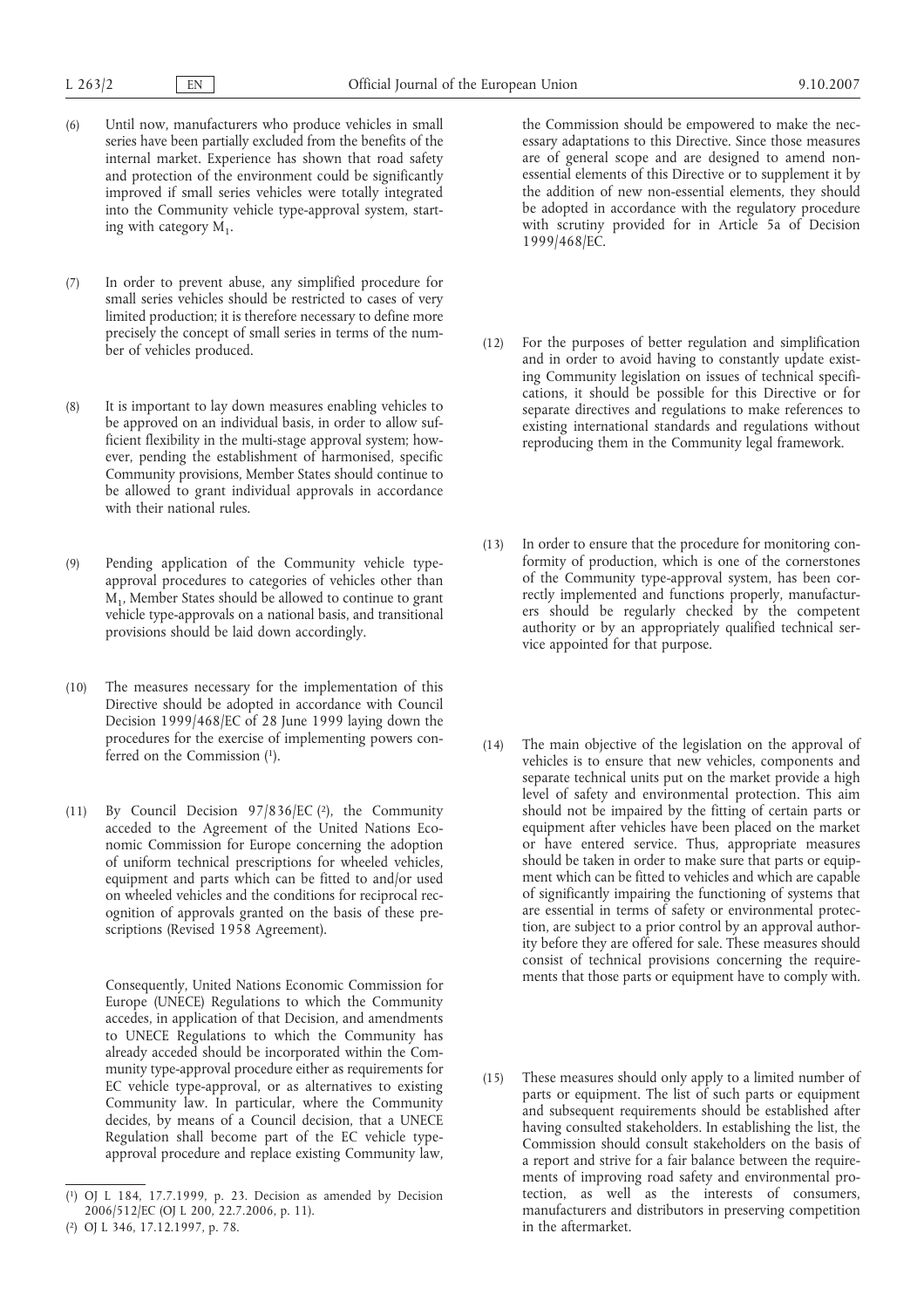- (16) The list of parts and equipment, the essential systems concerned as well as the testing and implementation measures should be determined in accordance with Decision 1999/468/EC. Since those measures are of general scope and are designed to amend non-essential elements of this Directive or to supplement it by the addition of new nonessential elements, they should be adopted in accordance with the regulatory procedure with scrutiny provided for in Article 5a of that Decision.
- (17) This Directive constitutes a set of specific safety requirements within the meaning of Article 1(2) of Directive 2001/95/EC of the European Parliament and of the Council of 3 December 2001 on general product safety (1), laying down specific requirements for protecting the health and safety of consumers. Therefore, it is important to establish provisions to ensure that, in case a vehicle presents a serious risk for consumers resulting from the application of this Directive or of the regulatory acts listed in Annex IV, the manufacturer has taken effective protective measures, including the recall of vehicles. Approval authorities should therefore be able to assess whether the proposed measures are sufficient or not.
- (18) It is important that manufacturers supply relevant information to vehicle owners in order to prevent misuse of safety devices. It is appropriate to include provisions thereon in this Directive.
- (19) It is also important for equipment manufacturers to have access to certain information that is available only from the vehicle manufacturer, that is to say, the technical information, including drawings, required for the development of parts for the aftermarket.
- (20) It is equally important that manufacturers make information readily available to independent operators to ensure the repairing and maintenance of vehicles in a fully competitive market. These information requirements have so far been incorporated in Community legislation, and in particular in Regulation (EC) No 715/2007 of the European Parliament and of the Council of 20 June 2007 on type approval of motor vehicles with respect to emissions from light passenger and commercial vehicles (Euro 5 and 6) and on access to vehicle repair and maintenance information (2), on the basis that the Commission will present a report, no later than four years after the date of entry into force of that Regulation, on the operation of the system of access to vehicle repair and maintenance information and will consider whether it would be appropriate to consolidate all provisions governing access to such information within a revised framework directive on type approval.
- (21) With the aim of simplifying and accelerating the procedure, measures implementing the separate directives or regulations as well as measures for adapting the annexes to this Directive and the separate directives or regulations, in particular to the development of scientific and technical knowledge, should be adopted in accordance with Decision 1999/468/EC. Since those measures are of general scope and are designed to amend non-essential elements of this Directive or of the separate directives or regulations, or to supplement them by the addition of new non-essential elements, they should be adopted in accordance with the regulatory procedure with scrutiny provided for in Article 5a of that Decision. The same procedure should apply to adaptations needed for the type-approval of vehicles intended for persons with disabilities.
- (22) Experience shows that appropriate measures may have to be taken without delay with a view to ensuring a better protection of road users where shortcomings have been identified in the existing legislation. For such urgent cases, the necessary amendments to the separate directives or regulations should be adopted in accordance with Decision 1999/468/EC. Since those measures are of general scope and are designed to amend non-essential elements of the separate directives or regulations or to supplement them by the addition of new non-essential elements, they should be adopted in accordance with the regulatory procedure with scrutiny provided for in Article 5a of that Decision.
- (23) Since the objective of this Directive, namely the achievement of the internal market through the introduction of a compulsory system of Community type-approval for all categories of vehicles, cannot be sufficiently achieved by the Member States and can, therefore, by reason of the scale of the action, be better achieved at Community level, the Community may adopt measures, in accordance with the principle of subsidiarity as set out in Article 5 of the Treaty. In accordance with the principle of proportionality, as set out in that Article, this Directive does not go beyond what is necessary in order to achieve this objective.
- (24) The obligation to transpose this Directive into national law should be confined to those provisions which represent a substantive change as compared with the earlier Directives. The obligation to transpose the provisions which are unchanged arises under the earlier Directives.
- (25) In accordance with point 34 of the Interinstitutional Agreement on better law-making (3), Member States are encouraged to draw up, for themselves and in the interests of the Community, their own tables illustrating, as far as possible, the correlation between this Directive and the transposition measures, and to make them public.

<sup>(</sup> 1) OJ L 11, 15.1.2002, p. 4.

<sup>(</sup> 2) OJ L 171, 29.6.2007, p. 1. (

<sup>3)</sup> OJ C 321, 31.12.2003, p. 1.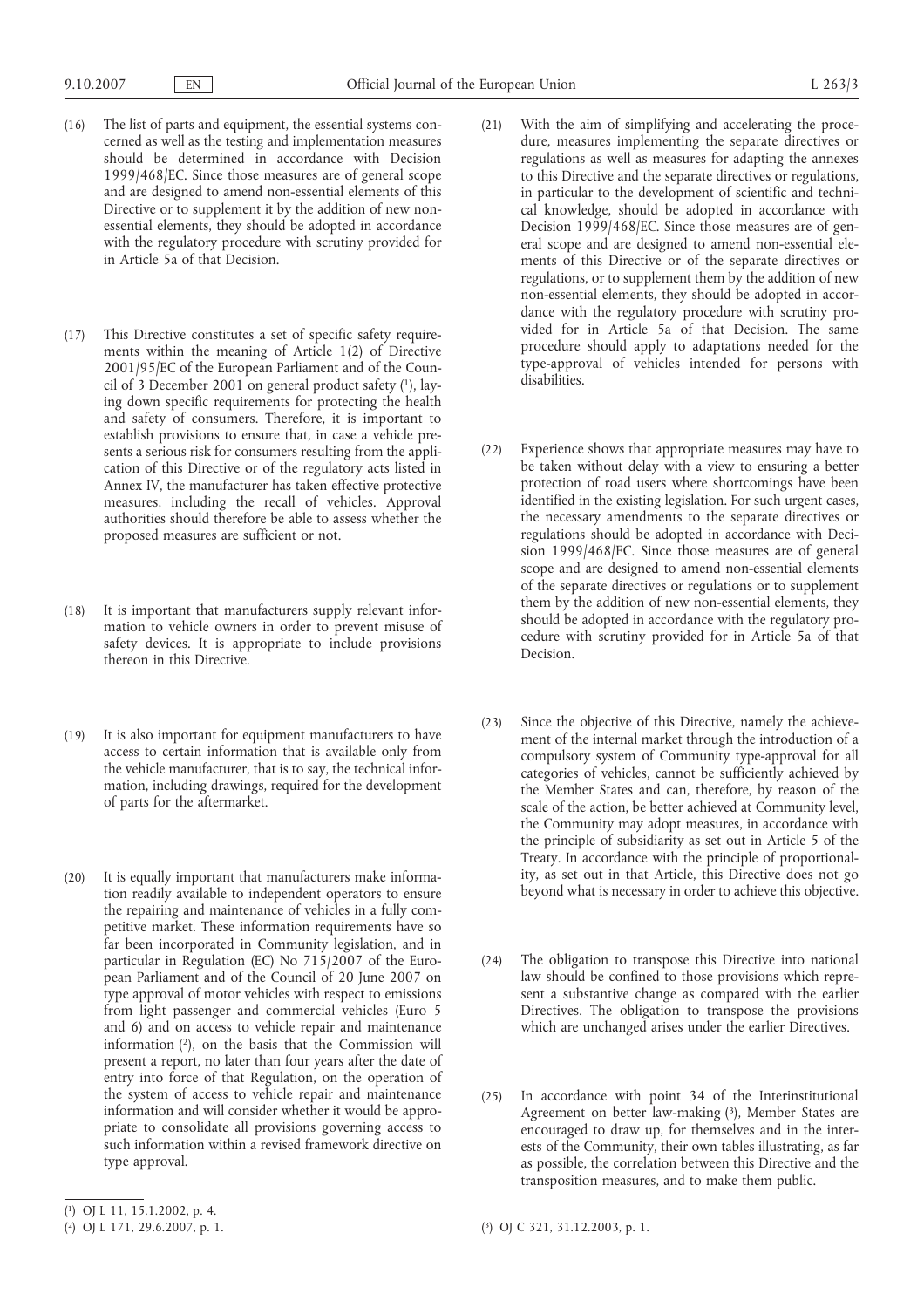- (26) This Directive should be without prejudice to the obligations of the Member States relating to the time-limits for transposition into national law and application of the directives set out in Part B of Annex XX.
- (27) The requirements of this Directive are in accordance with the principles enshrined in the Action plan entitled 'Simplifying and improving the regulatory environment'.
- (28) It is of particular importance that future measures proposed on the basis of this Directive or procedures to be implemented in application of it should comply with these principles, which have been restated by the Commission in its communication on a Competitive Automotive Regulatory framework for the 21st Century,

HAVE ADOPTED THIS DIRECTIVE:

#### CHAPTER I

# **GENERAL PROVISIONS**

## *Article 1*

#### **Subject matter**

This Directive establishes a harmonised framework containing the administrative provisions and general technical requirements for approval of all new vehicles within its scope and of the systems, components and separate technical units intended for those vehicles, with a view to facilitating their registration, sale and entry into service within the Community.

This Directive also establishes the provisions for the sale and entry into service of parts and equipment intended for vehicles approved in accordance with this Directive.

Specific technical requirements concerning the construction and functioning of vehicles shall be laid down in application of this Directive in regulatory acts, the exhaustive list of which is set out in Annex IV.

#### *Article 2*

## **Scope**

1. This Directive applies to the type-approval of vehicles designed and constructed in one or more stages for use on the road, and of systems, components and separate technical units designed and constructed for such vehicles.

It also applies to the individual approval of such vehicles.

This Directive also applies to parts and equipment intended for vehicles covered by this Directive.

2. This Directive does not apply to the type-approval or individual approval of the following vehicles:

- (a) agricultural or forestry tractors, as defined in Directive 2003/37/EC of the European Parliament and of the Council of 26 May 2003 on type-approval of agricultural or forestry tractors, their trailers and interchangeable towed machinery, together with their systems, components and separate technical units (1) and trailers designed and constructed specifically to be towed by them;
- (b) quadricycles as defined in Directive 2002/24/EC of the European Parliament and of the Council of 18 March 2002 relating to the type-approval of two or three-wheel motor vehicles (2);
- (c) tracked vehicles.

Type-approval or individual approval under this Directive is optional for the following vehicles:

- (a) vehicles designed and constructed for use principally on construction sites or in quarries, port or airport facilities;
- (b) vehicles designed and constructed for use by the armed services, civil defence, fire services and forces responsible for maintaining public order; and
- (c) mobile machinery,

to the extent that these vehicles fulfil the requirements of this Directive. Such optional approvals shall be without prejudice to the application of Directive 2006/42/EC of the European Parliament and of the Council of 17 May 2006 on machinery (3).

4. An individual approval under this Directive is optional for the following vehicles:

- (a) vehicles intended exclusively for racing on roads;
- (b) prototypes of vehicles used on the road under the responsibility of a manufacturer to perform a specific test programme provided they have been specifically designed and constructed for this purpose.

<sup>(</sup> 1) OJ L 171, 9.7.2003, p. 1. Directive as last amended by Council Directive 2006/96/EC (OJ L 363, 20.12.2006, p. 81).

<sup>(</sup> 2) OJ L 124, 9.5.2002, p. 1. Directive as last amended by Council Directive 2006/96/EC.

<sup>(</sup> 3) OJ L 157, 9.6.2006, p. 24.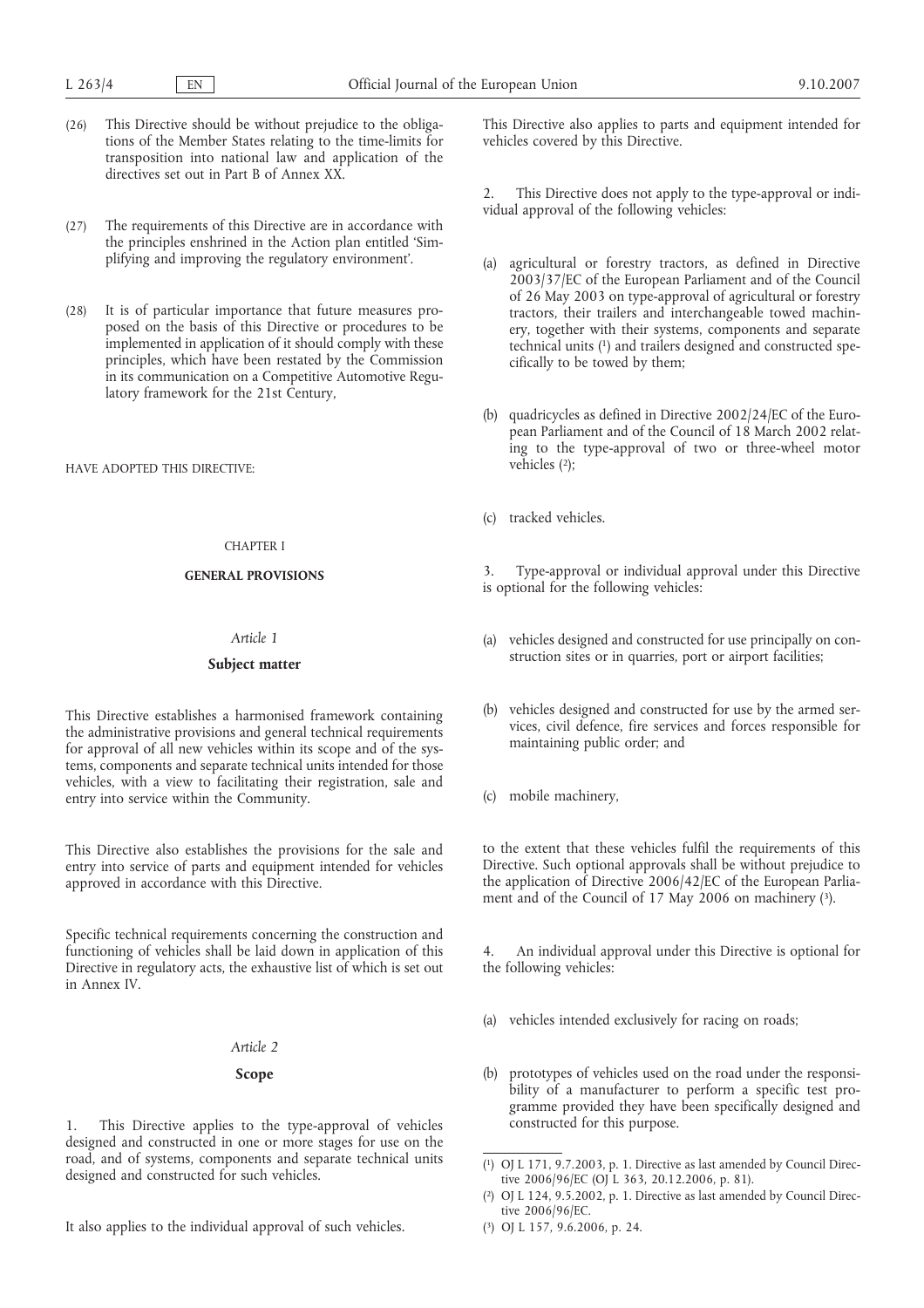### *Article 3*

## **Definitions**

For the purposes of this Directive and of the regulatory acts listed in Annex IV, save as otherwise provided therein:

- 1. 'regulatory act' means a separate directive or regulation or a UNECE Regulation annexed to the Revised 1958 Agreement;
- 2. 'separate directive or regulation' means a directive or regulation listed in Part I of Annex IV. This term includes also their implementing acts;
- 3. 'type-approval' means the procedure whereby a Member State certifies that a type of vehicle, system, component or separate technical unit satisfies the relevant administrative provisions and technical requirements;
- 4. 'national type-approval' means a type-approval procedure laid down by the national law of a Member State, the validity of such approval being restricted to the territory of that Member State:
- 5. 'EC type-approval' means the procedure whereby a Member State certifies that a type of vehicle, system, component or separate technical unit satisfies the relevant administrative provisions and technical requirements of this Directive and of the regulatory acts listed in Annex IV or XI;
- 6. 'individual approval' means the procedure whereby a Member State certifies that a particular vehicle, whether unique or not, satisfies the relevant administrative provisions and technical requirements;
- 7. 'multi-stage type-approval' means the procedure whereby one or more Member States certify that, depending on the state of completion, an incomplete or completed type of vehicle satisfies the relevant administrative provisions and technical requirements of this Directive;
- 8. 'step-by-step type-approval' means a vehicle approval procedure consisting in the step-by-step collection of the whole set of EC type-approval certificates for the systems, components and separate technical units relating to the vehicle, and which leads, at the final stage, to the approval of the whole vehicle;
- 9. 'single-step type-approval' means a procedure consisting in the approval of a vehicle as a whole by means of a single operation;
- 10. 'mixed type-approval' means a step-by-step type-approval procedure for which one or more system approvals are achieved during the final stage of the approval of the whole vehicle, without it being necessary to issue the EC typeapproval certificates for those systems;
- 11. 'motor vehicle' means any power-driven vehicle which is moved by its own means, having at least four wheels, being complete, completed or incomplete, with a maximum design speed exceeding 25 km/h;
- 12. 'trailer' means any non-self-propelled vehicle on wheels which is designed and constructed to be towed by a motor vehicle;
- 13. 'vehicle' means any motor vehicle or its trailer as defined in points  $(11)$  and  $(12)$ ;
- 14. 'hybrid motor vehicle' means a vehicle with at least two different energy converters and two different energy storage systems (on-vehicle) for the purpose of vehicle propulsion;
- 15. 'hybrid electric vehicle' means a hybrid vehicle that, for the purpose of mechanical propulsion, draws energy from both of the following on-vehicle sources of stored energy/power:
	- a consumable fuel,
	- an electrical energy/power storage device (e.g. battery, capacitor, flywheel/generator, etc.);
- 16. 'mobile machinery' means any self-propelled vehicle which is designed and constructed specifically to perform work which, because of its construction characteristics, is not suitable for carrying passengers or for transporting goods. Machinery mounted on a motor vehicle chassis shall not be considered as mobile machinery;
- 17. 'type of vehicle' means vehicles of a particular category which do not differ in at least the essential respects specified in Section B of Annex II. A type of vehicle may contain variants and versions as defined in Section B of Annex II;
- 18. 'base vehicle' means any vehicle which is used at the initial stage of a multi-stage type-approval process;
- 19. 'incomplete vehicle' means any vehicle which must undergo at least one further stage of completion in order to meet the relevant technical requirements of this Directive;
- 20. 'completed vehicle' means a vehicle, resulting from the process of multi-stage type-approval, which meets the relevant technical requirements of this Directive;
- 21. 'complete vehicle' means any vehicle which need not be completed in order to meet the relevant technical requirements of this Directive;
- 22. 'end-of-series vehicle' means any vehicle that is part of a stock which cannot be registered or sold or entered into service owing to the entry into force of new technical requirements against which it has not been approved;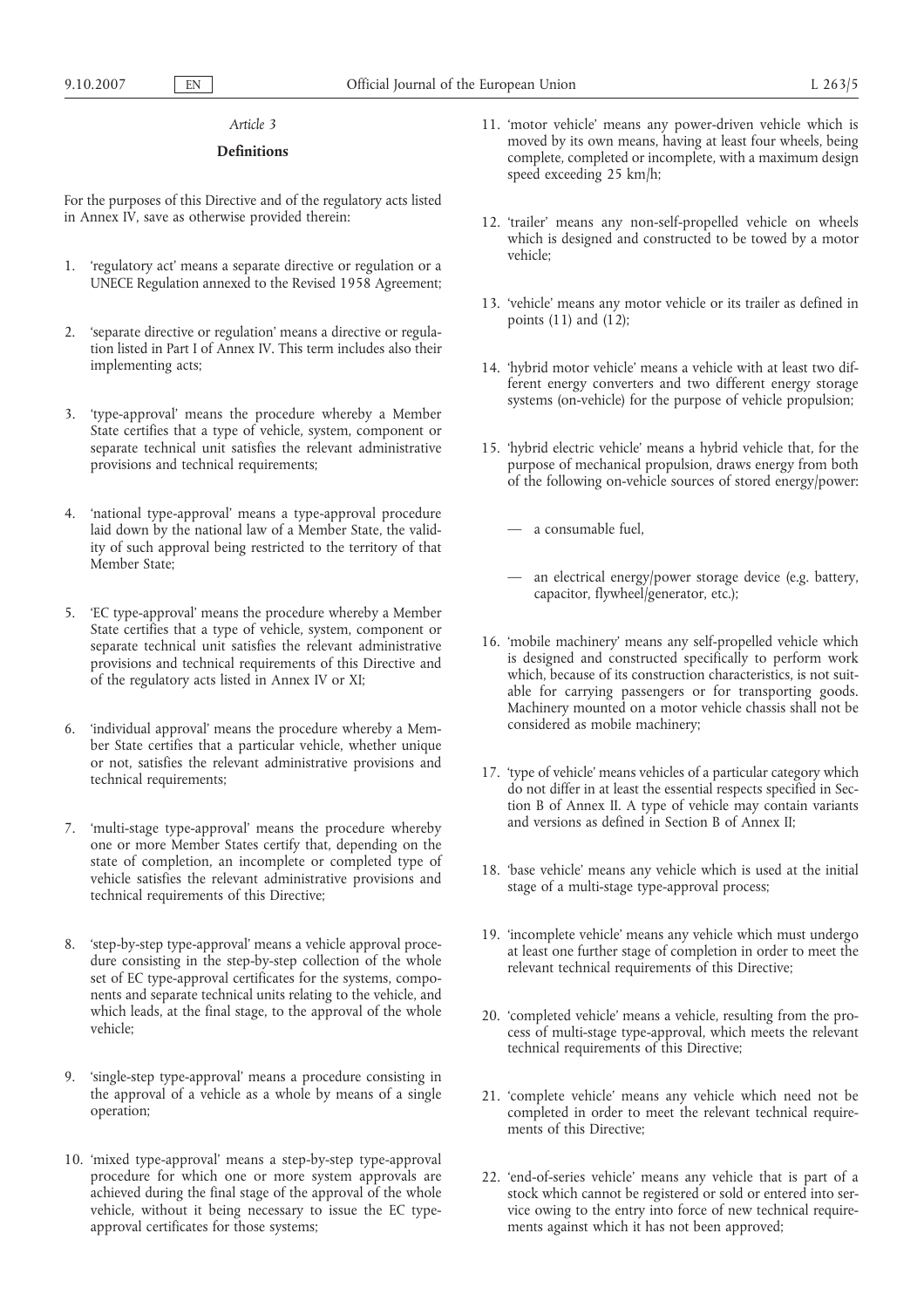- 23. 'system' means an assembly of devices combined to perform one or more specific functions in a vehicle and which is subject to the requirements of any of the regulatory acts;
- 24. 'component' means a device subject to the requirements of a regulatory act and intended to be part of a vehicle, which may be type-approved independently of a vehicle where the regulatory act makes express provisions for so doing;
- 25. 'separate technical unit' means a device subject to the requirements of a regulatory act and intended to be part of a vehicle, which may be type-approved separately, but only in relation to one or more specified types of vehicle where the regulatory act makes express provisions for so doing;
- 26. 'original parts or equipment' means parts or equipment which are manufactured according to the specifications and production standards provided by the vehicle manufacturer for the production of parts or equipment for the assembly of the vehicle in question. This includes parts or equipment which are manufactured on the same production line as these parts or equipment. It is presumed unless the contrary is proven, that parts constitute original parts if the part manufacturer certifies that the parts match the quality of the components used for the assembly of the vehicle in question and have been manufactured according to the specifications and production standards of the vehicle manufacturer;
- 27. 'manufacturer' means the person or body who is responsible to the approval authority for all aspects of the typeapproval or authorisation process and for ensuring conformity of production. It is not essential that the person or body be directly involved in all stages of the construction of the vehicle, system, component or separate technical unit which is the subject of the approval process;
- 28. 'manufacturer's representative' means any natural or legal person established in the Community who is duly appointed by the manufacturer to represent him before the approval authority and to act on his behalf in matters covered by this Directive, and where reference is made to the term 'manufacturer', it is to be understood as indicating either the manufacturer or his representative;
- 29. 'approval authority' means the authority of a Member State with competence for all aspects of the approval of a type of vehicle, system, component or separate technical unit or of the individual approval of a vehicle; for the authorisation process, for issuing and, if appropriate, withdrawing approval certificates; for acting as the contact point for the approval authorities of other Member States; for designating the technical services and for ensuring that the manufacturer meets his obligations regarding the conformity of production;
- 30. 'competent authority' in Article 42 means either the approval authority or a designated authority, or an accreditation body acting on their behalf;
- 31. 'technical service' means an organisation or body designated by the approval authority of a Member State as a testing laboratory to carry out tests, or as a conformity assessment body to carry out the initial assessment and other tests or inspections, on behalf of the approval authority, it being possible for the approval authority itself to carry out those functions;
- 32. 'virtual testing method' means computer simulations including calculations which demonstrate whether a vehicle, a system, a component or a separate technical unit fulfils the technical requirements of a regulatory act. For testing purposes, a virtual method does not require the use of a physical vehicle, system, component or separate technical unit;
- 33. 'type-approval certificate' means the document whereby the approval authority officially certifies that a type of vehicle, system, component or separate technical unit is approved;
- 34. 'EC type-approval certificate' means the certificate set out in Annex VI or in the corresponding annex to a separate directive or regulation, the communication form set out in the relevant Annex to one of the UNECE Regulations listed in Part I or Part II of Annex IV to this Directive, being deemed to be equivalent thereto;
- 35. 'individual approval certificate' means the document whereby the approval authority officially certifies that a particular vehicle is approved;
- 36. 'certificate of conformity' means the document set out in Annex IX, issued by the manufacturer and certifying that a vehicle belonging to the series of the type approved in accordance with this Directive complied with all regulatory acts at the time of its production;
- 37. 'information document' means the document set out in Annex I or Annex III, or in the corresponding Annex to a separate directive, or regulation, that prescribes the information to be supplied by an applicant, it being permissible to supply the information document in the form of an electronic file;
- 38. 'information folder' means the complete folder, including the information document, file, data, drawings, photographs, and so on, supplied by the applicant, it being permissible to supply the information folder in the form of an electronic file;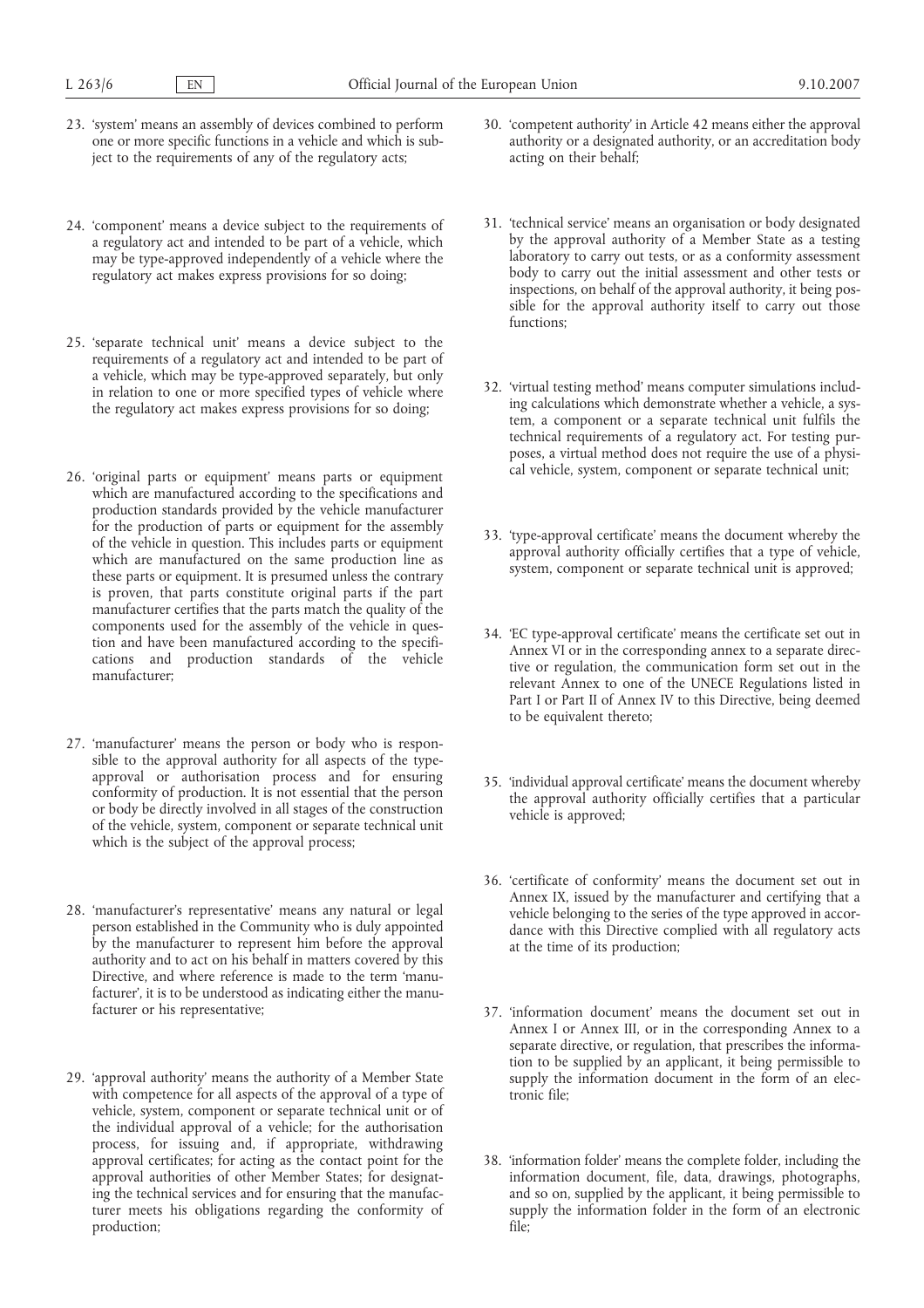- 39. 'information package' means the information folder accompanied by the test reports and all other documents added by the technical service or by the approval authority to the information folder in the course of carrying out their functions, it being permissible to supply the information package in the form of an electronic file;
- 40. 'index to the information package' means the document listing the contents of the information package, suitably numbered or otherwise marked so as to identify clearly all the pages, the format of that document being such as to present a record of the successive steps in the management of the EC type-approval, in particular the dates of the revisions and updating.

### CHAPTER II

#### **GENERAL OBLIGATIONS**

#### *Article 4*

## **Obligations of Member States**

1. Member States shall ensure that manufacturers applying for approval comply with their obligations under this Directive.

2. Member States shall approve only such vehicles, systems, components or separate technical units as satisfy the requirements of this Directive.

3. Member States shall register or permit the sale or entry into service only of such vehicles, components and separate technical units as satisfy the requirements of this Directive.

They shall not prohibit, restrict or impede the registration, sale, entry into service or circulation on the road of vehicles, components or separate technical units, on grounds related to aspects of their construction and functioning covered by this Directive, if they satisfy the requirements of the latter.

4. Member States shall establish or appoint the authorities competent in matters concerning approval, and notify to the Commission such establishment or appointment in accordance with Article 43.

The notification act of the approval authorities shall include the name, the address, including electronic address, and their area of responsibility.

## *Article 5*

## **Obligations of manufacturers**

1. The manufacturer is responsible to the approval authority for all aspects of the approval process and for ensuring conformity of production, whether or not the manufacturer is directly involved in all stages of the construction of a vehicle, system, component or separate technical unit.

2. In the case of multi-stage type-approval, each manufacturer is responsible for the approval and conformity of production of the systems, components or separate technical units added at the stage of vehicle completion handled by him.

The manufacturer who modifies components or systems already approved at earlier stages shall be responsible for the approval and conformity of production of those components and systems.

3. For the purposes of this Directive, a manufacturer established outside the Community shall appoint a representative established in the Community to represent him before the approval authority.

#### CHAPTER III

## **EC TYPE-APPROVAL PROCEDURES**

#### *Article 6*

## **Procedures to be followed for the EC type-approval of vehicles**

1. The manufacturer may choose one of the following procedures:

- (a) step-by-step type-approval;
- single-step type-approval;
- (c) mixed type-approval.

An application for step-by-step type-approval shall consist of the information folder containing the information required under Annex III and shall be accompanied by the complete set of type-approval certificates required pursuant to each of the applicable regulatory acts listed in Annex IV or Annex XI. In the case of the type-approval of a system or separate technical unit, pursuant to the applicable regulatory acts, the approval authority shall have access to the related information package until such time as the approval is either issued or refused.

An application for single-step type-approval shall consist of the information folder containing the relevant information required under Annex I, in relation to the regulatory acts specified in Annex IV or Annex XI and, where applicable, in Part II of Annex III.

4. In the case of a mixed type-approval procedure, the approval authority may exempt a manufacturer from the obligation to produce one or more EC system type-approval certificates, provided that the information folder is supplemented by the particulars, specified in Annex I, required for the approval of those systems during the vehicle approval phase, in which case each of the EC type-approval certificates thus waived shall be replaced by a test report.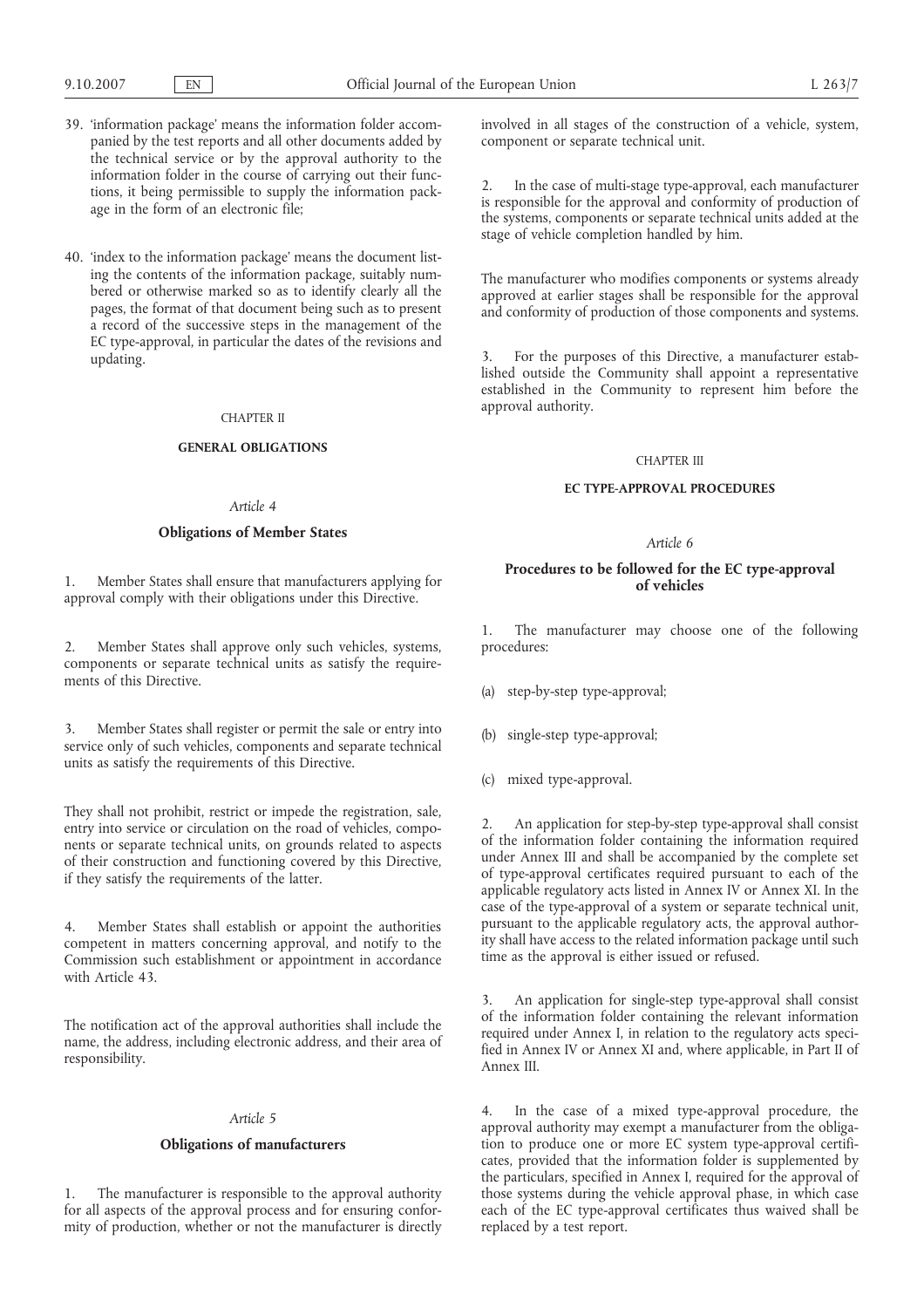5. Without prejudice to paragraphs 2, 3 and 4, the following information shall be supplied for the purposes of multi-stage type-approval:

- (a) at the first stage, those parts of the information folder and the EC type-approval certificates required for a complete vehicle which are relevant to the state of completion of the base vehicle;
- (b) at the second and subsequent stages, those parts of the information folder and the EC type-approval certificates which are relevant to the current stage of construction, together with a copy of the EC type-approval certificate for the vehicle issued at the preceding stage of construction; in addition, the manufacturer shall supply full details of any changes or additions that he has made to the vehicle.

The information specified in points (a) and (b) may be supplied in accordance with the mixed type-approval procedure set out in paragraph 4.

6. The manufacturer shall submit the application to the approval authority. Only one application may be submitted in respect of a particular type of vehicle and it may be submitted in only one Member State.

A separate application shall be submitted for each type to be approved.

The approval authority may, by reasoned request, call upon the manufacturer to supply any additional information needed to enable a decision to be taken on what tests are required or to facilitate the execution of those tests.

8. The manufacturer shall make available to the approval authority as many vehicles as are necessary to enable the typeapproval procedure to be conducted satisfactorily.

## *Article 7*

## **Procedure to be followed for the EC type-approval of systems, components or separate technical units**

The manufacturer shall submit the application to the approval authority. Only one application may be submitted in respect of a particular type of system, component or separate technical unit and it may be submitted in only one Member State. A separate application shall be submitted for each type to be approved.

The application shall be accompanied by the information folder, the content of which is specified in the separate directives or regulations.

3. The approval authority may, by reasoned request, call upon the manufacturer to supply any additional information needed to enable a decision to be taken on what tests are required or to facilitate the execution of those tests.

4. The manufacturer shall make available to the approval authority as many vehicles, components or separate technical units as are required under the relevant separate directives or regulations for the performance of the required tests.

## CHAPTER IV

## **CONDUCT OF EC TYPE-APPROVAL PROCEDURES**

## *Article 8*

### **General provisions**

1. Member States may not grant any EC type-approval without first ensuring that the procedures referred to in Article 12 have been duly and satisfactorily implemented.

Member States shall grant EC type-approvals in accordance with Articles 9 and 10.

If a Member State finds that a type of vehicle, system, component or separate technical unit, albeit in conformity with the required provisions, presents a serious risk to road safety or seriously harms the environment or seriously harms public health, it may refuse to grant EC type-approval. In this case, it shall immediately send the other Member States and the Commission a detailed file explaining the reasons for its decision and setting out the evidence for its findings.

4. EC type-approval certificates shall be numbered in accordance with the method set out in Annex VII.

5. The approval authority shall, within 20 working days, send to the approval authorities of the other Member States a copy of the EC vehicle type-approval certificate, together with the attachments, for each type of vehicle which it has approved. The hard copy may be replaced by an electronic file.

6. The approval authority shall inform without delay the approval authorities of the other Member States of its refusal or withdrawal of any vehicle approval, together with the reasons for its decision.

7. The approval authority shall send at three-monthly intervals to the approval authorities of the other Member States a list of the system, component or separate technical unit EC typeapprovals it has granted, amended, refused to grant or withdrawn during the preceding period. That list shall contain the particulars specified in Annex XIV.

8. If so requested by another Member State, the Member State which has granted an EC type-approval shall, within 20 working days of receiving that request, send a copy of the EC typeapproval certificate in question, together with the attachments. The hard copy may be replaced by an electronic file.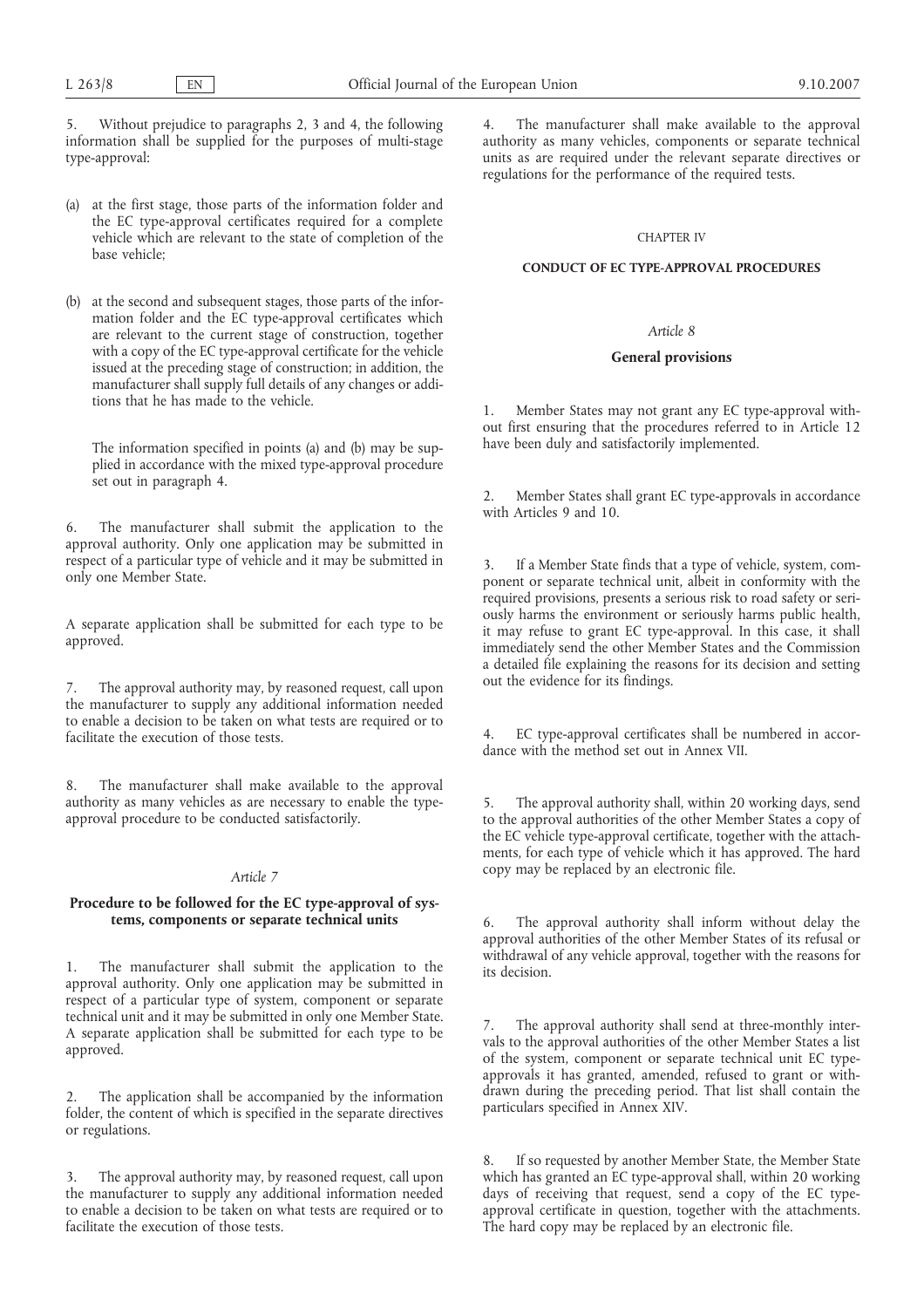#### *Article 9*

# **Specific provisions concerning vehicles**

- 1. Member States shall grant an EC approval in respect of:
- (a) a type of vehicle which conforms to the particulars in the information folder and which meets the technical requirements specified by the relevant regulatory acts listed in Annex IV;
- (b) a type of special-purpose vehicle which conforms to the particulars in the information folder and which meets the technical requirements specified by the relevant regulatory acts listed in Annex XI.

The procedures set out in Annex V shall apply.

2. Member States shall grant a multi-stage type-approval in respect of a type of incomplete or completed vehicle which conforms to the particulars in the information folder and which meets the technical requirements specified by the relevant regulatory acts listed in Annex IV or Annex XI, having regard to the state of completion of the vehicle.

The multi-stage type-approval shall apply also to complete vehicles converted or modified by another manufacturer.

The procedures set out in Annex XVII shall apply.

3. In respect of each type of vehicle, the approval authority shall:

- (a) complete all the relevant sections of the EC type-approval certificate, including the test results sheet appended thereto, in accordance with the model set out in Annex VIII;
- (b) compile or verify the index to the information package;
- (c) issue the completed certificate, together with its attachments, to the applicant without unjustified delay.

4. In the case of an EC type-approval in relation to which, in accordance with Articles 20 or 22 or Annex XI, restrictions have been imposed as to its validity, or certain provisions of the regulatory acts have been waived, the EC type-approval certificate shall specify those restrictions or waivers.

5. Where particulars in the information folder specify provisions for special purpose vehicles as indicated in Annex XI, the EC type-approval certificate shall specify those provisions.

6. Where the manufacturer chooses the mixed type-approval procedure, the approval authority shall complete, in Part III of the information document, the model for which is set out in Annex III, the references for the test reports, established by regulatory acts, for which no EC type-approval certificate is available. 7. Where the manufacturer chooses the single-step typeapproval procedure, the approval authority shall establish the list of applicable regulatory acts, the template of which is shown in the Appendix to Annex VI, and append that list to the EC typeapproval certificate.

### *Article 10*

## **Specific provisions concerning systems, components or separate technical units**

1. Member States shall grant an EC type-approval in respect of a system which conforms to the particulars in the information folder and which meets the technical requirements laid down in the relevant separate directive or regulation, as prescribed in Annex IV or Annex XI.

Member States shall grant a component or separate technical unit EC type-approval in respect of a component or separate technical unit which conforms to the particulars in the information folder and which meets the technical requirements laid down in the relevant separate directive or regulation, as prescribed in Annex IV.

3. Where components or separate technical units, whether or not intended for repair, servicing or maintenance, are also covered by a system type-approval with respect to a vehicle, no additional component or separate technical unit approval shall be required unless provided for under the relevant regulatory act.

Where a component or separate technical unit fulfils its function or offers a specific feature only in conjunction with other parts of the vehicle, thereby making it possible to verify compliance with the requirements only when the component or separate technical unit is operating in conjunction with those other vehicle parts, the scope of the EC type-approval of the component or the separate technical unit shall be restricted accordingly. In such cases, the EC type-approval certificate shall specify any restriction on its use and shall indicate the special conditions for its mounting. When such a component or separate technical unit is fitted by the vehicle manufacturer, compliance with any applicable restrictions on use or conditions for mounting shall be verified at the time when the vehicle is approved.

#### *Article 11*

## **Tests required for EC type-approval**

1. Compliance with the technical prescriptions laid down in this Directive and in the regulatory acts listed in Annex IV shall be demonstrated by means of appropriate tests performed by designated technical services.

The test procedures, the specific equipment and tools necessary to perform those tests shall be described in each of the regulatory acts.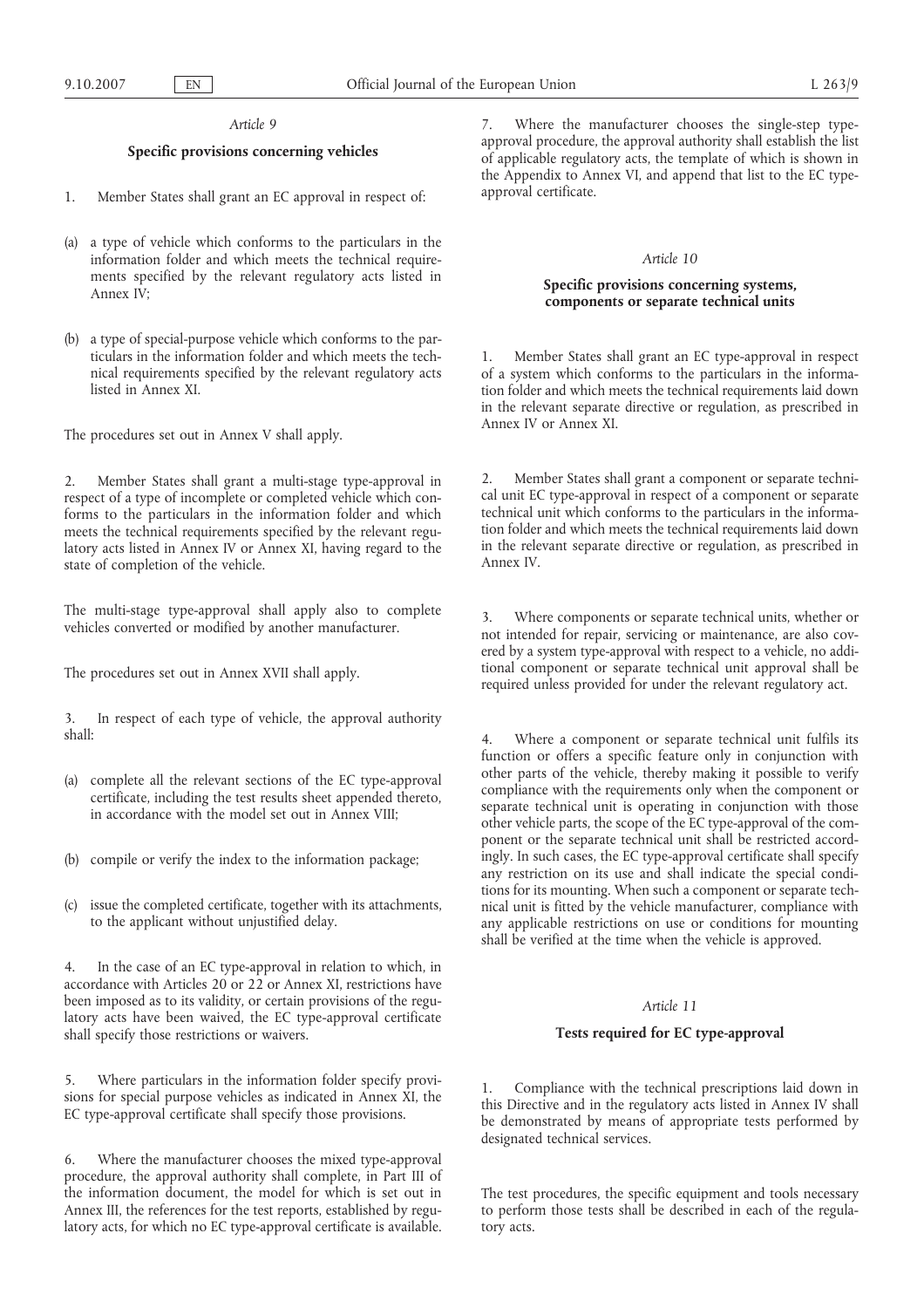2. The required tests shall be performed on vehicles, components and separate technical units which are representative of the type to be approved.

However, the manufacturer may select, in agreement with the approval authority, a vehicle, a system, a component or a separate technical unit which, while not representative of the type to be approved, combines a number of the most unfavourable features with regard to the required level of performance. Virtual testing methods may be used to aid decision-making during the selection process.

3. As alternatives to the test procedures referred to in paragraph 1 and with the agreement of the approval authority, virtual testing methods may be used at the request of the manufacturer with respect to the regulatory acts listed in Annex XVI.

The general conditions which virtual testing methods must fulfil are set out in Appendix 1 to Annex XVI.

For each of the regulatory acts listed in Annex XVI, the specific testing conditions and the administrative provisions related thereto shall be laid down in Appendix 2 to that Annex.

5. The Commission shall establish the list of the regulatory acts for which virtual testing methods are permitted, the specific conditions and the administrative provisions related thereto. These measures, designed to amend non-essential elements of this Directive, inter alia by supplementing it, shall be established and updated in accordance with the regulatory procedure with scrutiny referred to in Article 40(2).

## *Article 12*

### **Conformity of production arrangements**

The Member State which grants an EC type-approval shall take the necessary measures in accordance with Annex X to verify, if need be in cooperation with the approval authorities of the other Member States, that adequate arrangements have been made to ensure that production vehicles, systems, components or separate technical units, as the case may be, conform to the approved type.

2. The Member State which has granted an EC type-approval shall take the necessary measures in accordance with Annex X in relation to that approval to verify, if need be in cooperation with the approval authorities of the other Member States, that the arrangements referred to in paragraph 1 continue to be adequate and that production vehicles, systems, components or separate technical units, as the case may be, continue to conform to the approved type.

Verification to ensure that products conform to the approved type shall be limited to the procedures set out in Annex X and in those regulatory acts that contain specific requirements. To that end, the approval authority of the Member State which has granted the EC type-approval may carry out any of the checks or tests prescribed in any of the regulatory acts listed in Annex IV or Annex XI on samples taken in the premises of the manufacturer, including production facilities.

3. When a Member State which has granted an EC typeapproval establishes that the arrangements referred to in paragraph 1 are not being applied, deviate significantly from the arrangements and control plans agreed, or have ceased to be applied, although production is not discontinued, that Member State shall take the necessary measures, including the withdrawal of the type-approval, to ensure that the conformity of production procedure is followed correctly.

#### CHAPTER V

## **AMENDMENTS TO EC TYPE-APPROVALS**

## *Article 13*

### **General provisions**

The manufacturer shall inform without delay the Member State that granted the EC type-approval of any change in the particulars recorded in the information package. That Member State shall decide, in accordance with the rules laid down in this Chapter, which procedure is to be followed. Where necessary, the Member State may decide, in consultation with the manufacturer, that a new EC type-approval is to be granted.

2. An application for the amendment of an EC type-approval shall be submitted exclusively to the Member State that granted the original EC type-approval.

3. If the Member State finds that, for the purposes of making an amendment, fresh inspections or fresh tests are necessary, it shall inform the manufacturer accordingly. The procedures referred to in Articles 14 and 15 shall apply only after the requisite fresh inspections or fresh tests have been successfully carried out.

## *Article 14*

## **Specific provisions concerning vehicles**

1. If particulars recorded in the information package have changed, the amendment shall be designated a 'revision'.

In such cases, the approval authority shall issue the revised page of the information package as necessary, marking each revised pages to show clearly the nature of the change and the date of re-issue. A consolidated, updated version of the information package, accompanied by a detailed description of the changes, shall be deemed to meet this requirement.

2. The revision shall be designated an 'extension' if, in addition to the provisions of paragraph 1:

- (a) further inspections or fresh tests are required;
- (b) any information on the EC type-approval certificate, with the exception of its attachments, has changed;
- (c) new requirements under any of the regulatory acts applicable to the approved vehicle type enter into force.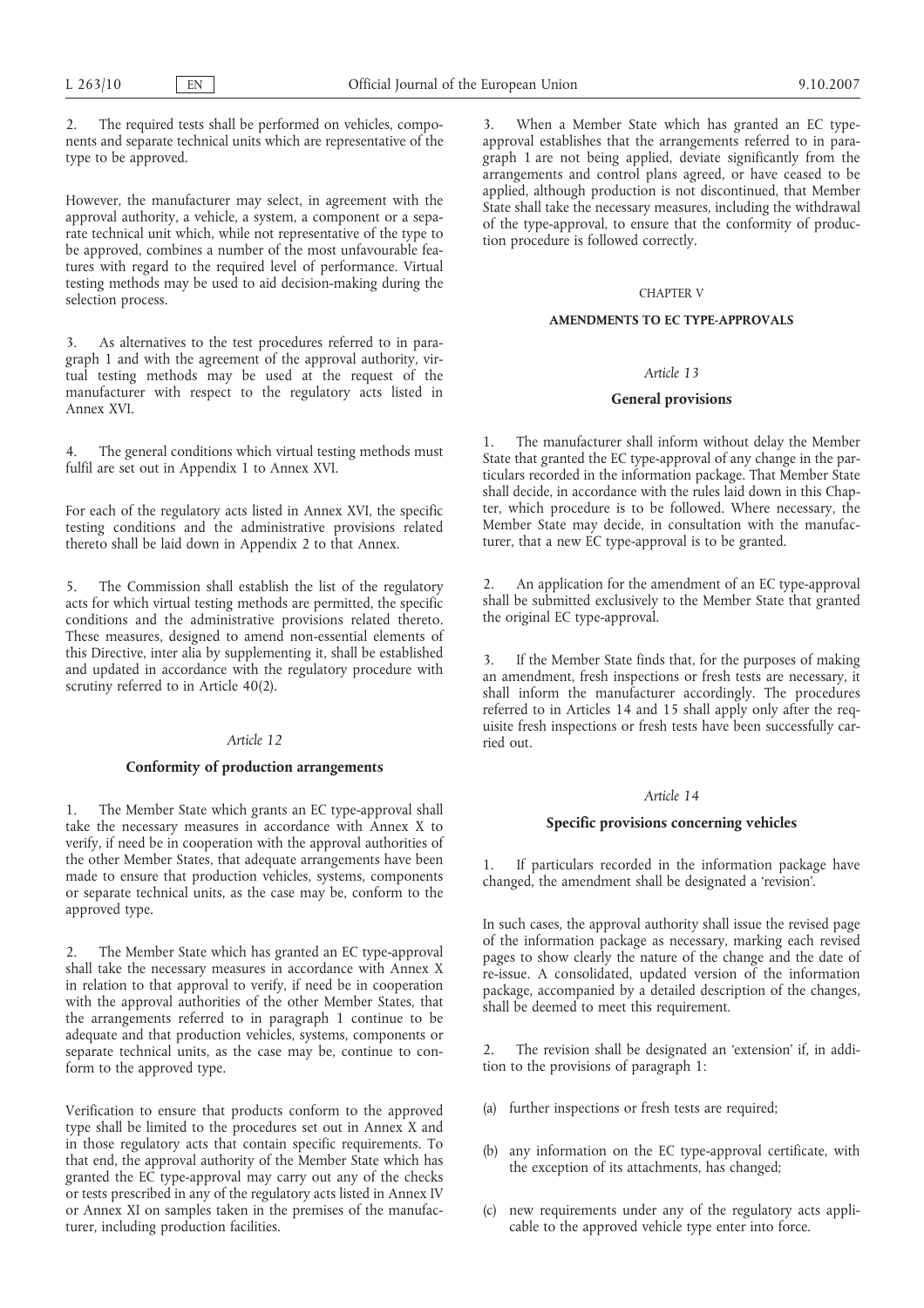In such cases, the approval authority shall issue a revised EC typeapproval certificate denoted by an extension number, incremented in accordance with the number of successive extensions already granted.

The approval certificate shall show clearly the reason for the extension and the date of re-issue.

3. Whenever amended pages or a consolidated, updated version are issued, the index to the information package attached to the approval certificate shall be amended accordingly to show the date of the most recent extension or revision, or the date of the most recent consolidation of the updated version.

4. No amendment to the approval of a type of vehicle shall be required if the new requirements referred to in paragraph  $2(c)$ are, from a technical point of view, irrelevant to that type of vehicle or concern categories of vehicle other than the category to which it belongs.

## *Article 15*

## **Specific provisions concerning systems, components or separate technical units**

1. If particulars recorded in the information package have changed, the amendment shall be designated a 'revision'.

In such cases, the approval authority shall issue the revised pages of the information package as necessary, marking each revised page to show clearly the nature of the change and the date of re-issue. A consolidated, updated version of the information package, accompanied by a detailed description of the changes, shall be deemed to meet this requirement.

2. The revision shall be designated an 'extension' if, in addition to the provisions of paragraph 1:

- (a) further inspections or fresh tests are required;
- (b) any information on the EC type-approval certificate, with the exception of its attachments, has changed;
- (c) new requirements under any of the regulatory acts applicable to the approved system, component or separate technical unit enter into force.

In such cases, the approval authority shall issue a revised EC typeapproval certificate denoted by an extension number, incremented in accordance with the number of successive extensions already granted. In cases where the amendment is necessitated by the application of paragraph 2(c), the third section of the approval number shall be updated.

The approval certificate shall show clearly the reason for the extension and the date of re-issue.

3. Whenever amended pages or a consolidated, updated version are issued, the index to the information package attached to the approval certificate shall be amended accordingly to show the date of the most recent extension or revision, or the date of the most recent consolidation of the updated version.

### *Article 16*

## **Issue and notification of amendments**

In the case of an extension, the approval authority shall update all relevant sections of the EC type-approval certificate, the attachments thereto, and the index to the information package. The updated certificate and its attachments shall be issued to the applicant without unjustified delay.

In the case of a revision, the revised documents or the consolidated, updated version, as appropriate, including the revised index to the information package, shall be issued by the approval authority to the applicant without unjustified delay.

The approval authority shall notify any amendment made to EC type-approvals to the approval authorities of the other Member States in accordance with the procedures referred to in Article 8.

### CHAPTER VI

## **VALIDITY OF AN EC TYPE-APPROVAL OF VEHICLES**

# *Article 17*

### **Termination of validity**

An EC type-approval of a vehicle shall cease to be valid in any of the following cases:

- (a) new requirements in any regulatory act applicable to the approved vehicle become mandatory for the registration, sale or entry into service of new vehicles, and it is not possible to update the approval accordingly;
- (b) production of the approved vehicle is definitively discontinued voluntarily;
- (c) the validity of the approval expires by virtue of a special restriction.

2. Where only one variant within a type or one version within a variant becomes invalid, the EC type-approval of the vehicle in question shall lose validity only in so far as the particular variant or version is concerned.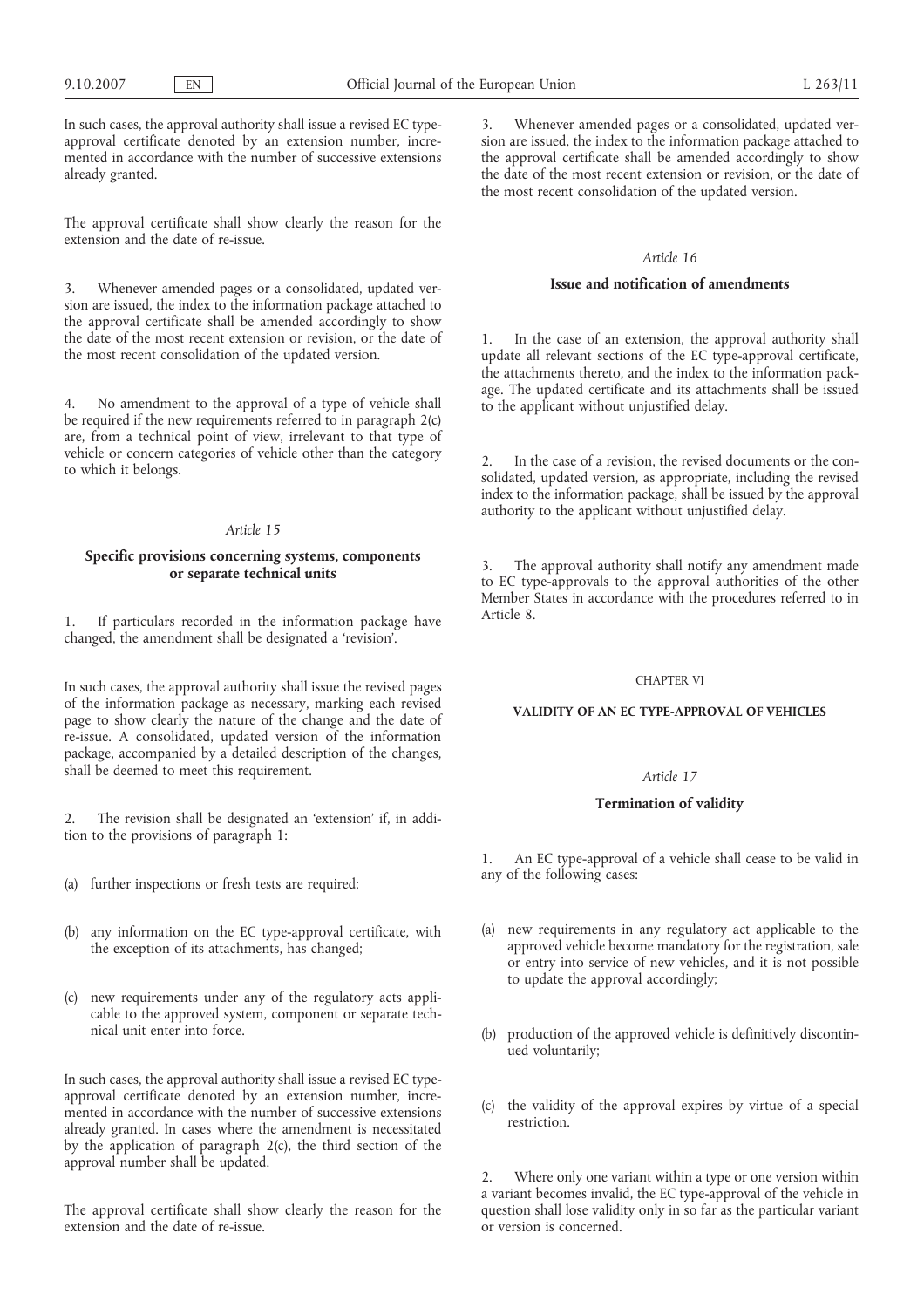3. When production of a particular type of vehicle is definitively discontinued, the manufacturer shall notify the approval authority that granted the EC type-approval for that vehicle. Upon receiving such notification, that authority shall inform the approval authorities of the other Member States accordingly within 20 working days.

Article 27 shall apply only to discontinuation in the circumstances referred to in paragraph 1(a) of this Article.

4. Without prejudice to paragraph 3, in cases where an EC type-approval of a vehicle is due to become invalid, the manufacturer shall notify the approval authority that granted the EC type-approval.

The approval authority shall without unjustified delay communicate all relevant information to the approval authorities of the other Member States so as to enable the application, where appropriate, of Article 27. That communication shall specify, in particular, the date of production and the vehicle identification number of the last vehicle produced.

### CHAPTER VII

# **CERTIFICATE OF CONFORMITY AND MARKINGS**

## *Article 18*

### **Certificate of conformity**

1. The manufacturer, in his capacity as the holder of an EC type-approval of a vehicle, shall deliver a certificate of conformity to accompany each vehicle, whether complete, incomplete or completed, that is manufactured in conformity with the approved vehicle type.

In the case of an incomplete or completed vehicle, the manufacturer shall complete only those items on side 2 of the certificate of conformity which have been added or changed at the current stage of approval and, if applicable, shall attach to the certificate all certificates of conformity delivered at the previous stage.

2. The certificate of conformity shall be drawn up in one of the official languages of the Community. Any Member State may request the certificate of conformity to be translated into its own language or languages.

3. The certificate of conformity shall be designed to prevent forgery. To that end, the paper used shall be protected either by coloured graphics or by a watermark in the form of the manufacturer's identification mark.

4. The certificate of conformity shall be completed in its entirety and shall not contain restrictions as regards the use of the vehicle other than those provided for in a regulatory act.

5. The certificate of conformity as set out in Part I of Annex IX for vehicles approved in accordance with the provisions of Article 20(2) shall display in the title thereof the phrase 'For complete/completed vehicles, type-approved in application of Article 20 (provisional approval).'.

6. The certificate of conformity, as set out in Part I of Annex IX for vehicles type-approved in accordance with Article 22 shall display in the title thereof the phrase 'For complete/completed vehicles type-approved in small series', and in close proximity thereto the year of production followed by a sequential number, between 1 and the limit indicated in the table set out in Annex XII, denoting, in respect of each year of production, the position of that vehicle within the production allocated for that year.

7. Without prejudice to the provisions of paragraph 1, the manufacturer may transmit data or information contained in the certificate of conformity by electronic mean to the registration authority of the Member State.

8. A duplicate of the certificate of conformity may be issued only by the manufacturer. The word 'duplicate' must be clearly visible on the face of any duplicate certificate.

## *Article 19*

## **EC type-approval mark**

1. The manufacturer of a component or separate technical unit, whether or not it is part of a system, shall affix to each component or unit manufactured in conformity with the approved type the EC type-approval mark, required by the relevant separate directive or regulation.

2. Where no EC type-approval mark is required, the manufacturer shall affix at least his trade name or trade mark, and the type number and/or an identification number.

3. The EC type-approval mark shall be in accordance with the Appendix to Annex VII.

### CHAPTER VIII

#### **NEW TECHNOLOGIES OR CONCEPTS INCOMPATIBLE WITH SEPARATE DIRECTIVES**

## *Article 20*

### **Exemptions for new technologies or new concepts**

1. Member States may, on application by the manufacturer, grant an EC type-approval in respect of a type of system, component or separate technical unit that incorporates technologies or concepts which are incompatible with one or more regulatory acts listed in Part I of Annex IV, subject to authorisation being granted by the Commission in accordance with the procedure referred to in Article 40(3).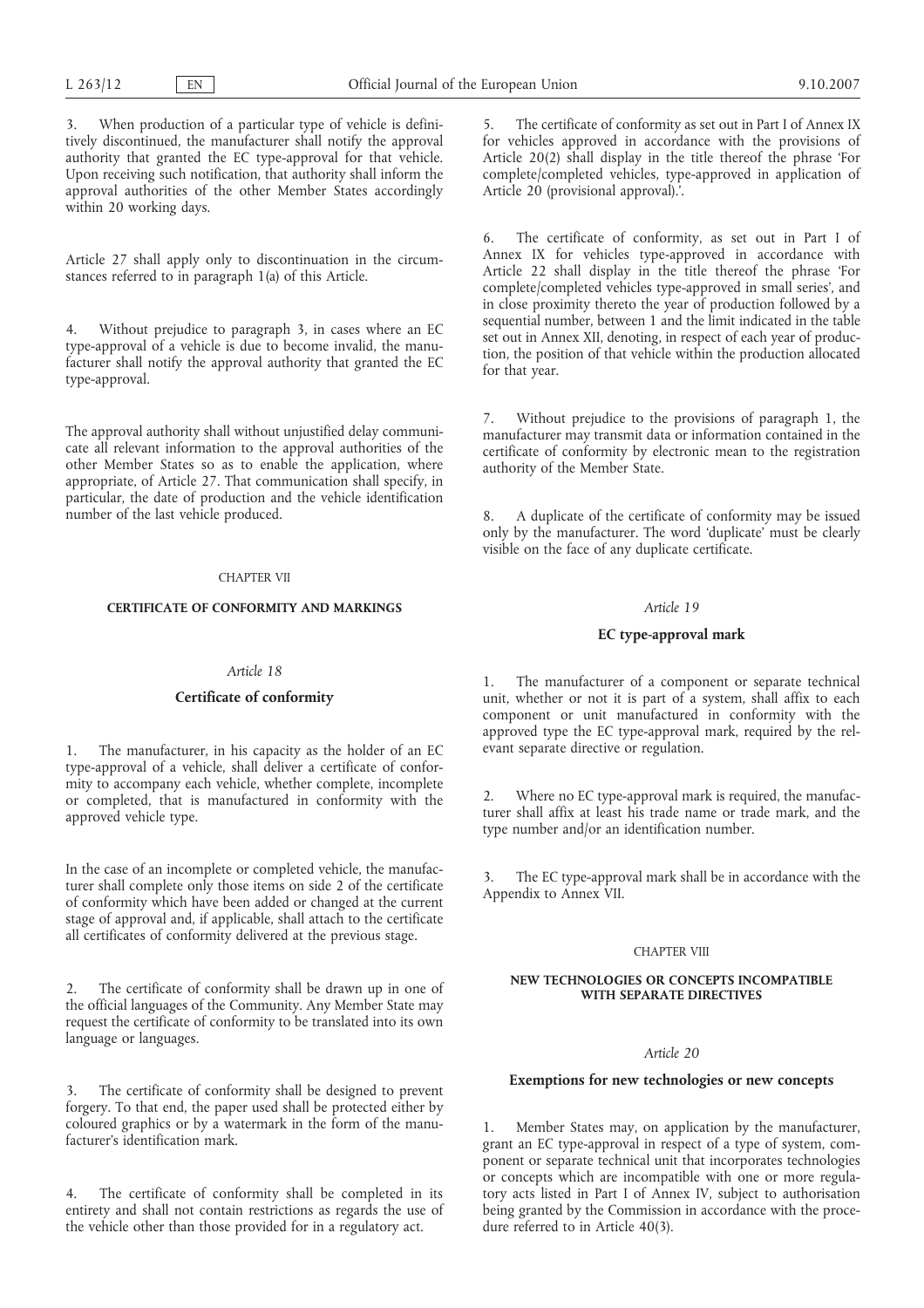2. Pending the decision as to whether or not authorisation is granted, the Member State may grant a provisional approval, valid only in its territory, in respect of a type of vehicle covered by the exemption sought, provided that it informs the Commission and the other Member States thereof without delay by means of a file containing the following elements:

- (a) the reasons why the technologies or concepts in question make the system, component or separate technical unit incompatible with the requirements;
- (b) a description of the safety and environmental considerations concerned and the measures taken;
- (c) a description of the tests, including their results, demonstrating that, by comparison with the requirements from which exemption is sought, at least an equivalent level of safety and environmental protection is ensured.

3. Other Member States may decide to accept the provisional approval referred to in paragraph 2 on their territory.

4. The Commission shall decide, in accordance with the procedure referred to in Article 40(3), whether or not to allow the Member State to grant an EC type-approval in respect of that type of vehicle.

Where appropriate, the decision shall also specify whether its validity is subject to any restrictions, such as time-limits. In all cases, the validity of the approval shall not be less than 36 months.

If the Commission decides to refuse authorisation, the Member State shall immediately give notice to the holder of the provisional type-approval referred to in paragraph 2 of this Article that the provisional approval will be revoked six months after the date of the Commission's decision. However, vehicles manufactured in conformity with the provisional approval before it was revoked shall be permitted to be registered, sold or enter service in any Member State that accepted the provisional approval.

5. This Article does not apply where a system, component or separate technical unit complies with a UNECE Regulation to which the Community has acceded.

## *Article 21*

### **Action required**

1. Where the Commission finds that there are sound grounds for granting an exemption pursuant to Article 20, it shall immediately take the necessary steps to adapt the separate directives or regulations concerned to technological developments. These measures, designed to amend non-essential elements of the separate directives or regulations listed in Part I of Annex IV shall be adopted in accordance with the regulatory procedure with scrutiny referred to in Article 40(2).

Where the exemption pursuant to Article 20 relates to a UNECE Regulation, the Commission shall propose an amendment to the relevant UNECE Regulation in accordance with the procedure applicable under the Revised 1958 Agreement.

2. As soon as the relevant regulatory acts have been amended, any restriction attaching to the exemption shall be lifted immediately.

If the necessary steps to adapt the regulatory acts have not been taken, the validity of an exemption may be extended, at the request of the Member State which granted the approval, by another decision adopted in accordance with the procedure referred to in Article 40(3).

#### CHAPTER IX

### **VEHICLES PRODUCED IN SMALL SERIES**

## *Article 22*

### **EC type-approval of small series**

1. At the request of the manufacturer and within the quantitative limits set out in Section 1 of Part A of Annex XII, Member States shall grant, in accordance with the procedure referred to in Article 6(4), an EC type-approval in respect of a type of vehicle which satisfies at least the requirements listed in the Appendix to Part I of Annex IV.

2. Paragraph 1 shall not apply to special purpose vehicles.

3. EC type-approval certificates shall be numbered in accordance with Annex VII.

#### *Article 23*

### **National type-approval of small series**

1. In the case of vehicles produced within the quantitative limits specified in Section 2 of Part A of Annex XII, Member States may waive one or more of the provisions of one or more of the regulatory acts listed in Annex IV or Annex XI, provided that they lay down relevant alternative requirements.

'Alternative requirements' means administrative provisions and technical requirements which aim to ensure a level of road safety and environmental protection which is equivalent to the greatest extent practicable to the level provided for by the provisions of Annex IV or Annex XI, as appropriate.

2. Member States may, in the case of the vehicles referred to in paragraph 1, waive one or more of the provisions of this Directive.

The provisions referred to in paragraphs 1 and 2 shall only be waived where a Member State has reasonable grounds for so doing.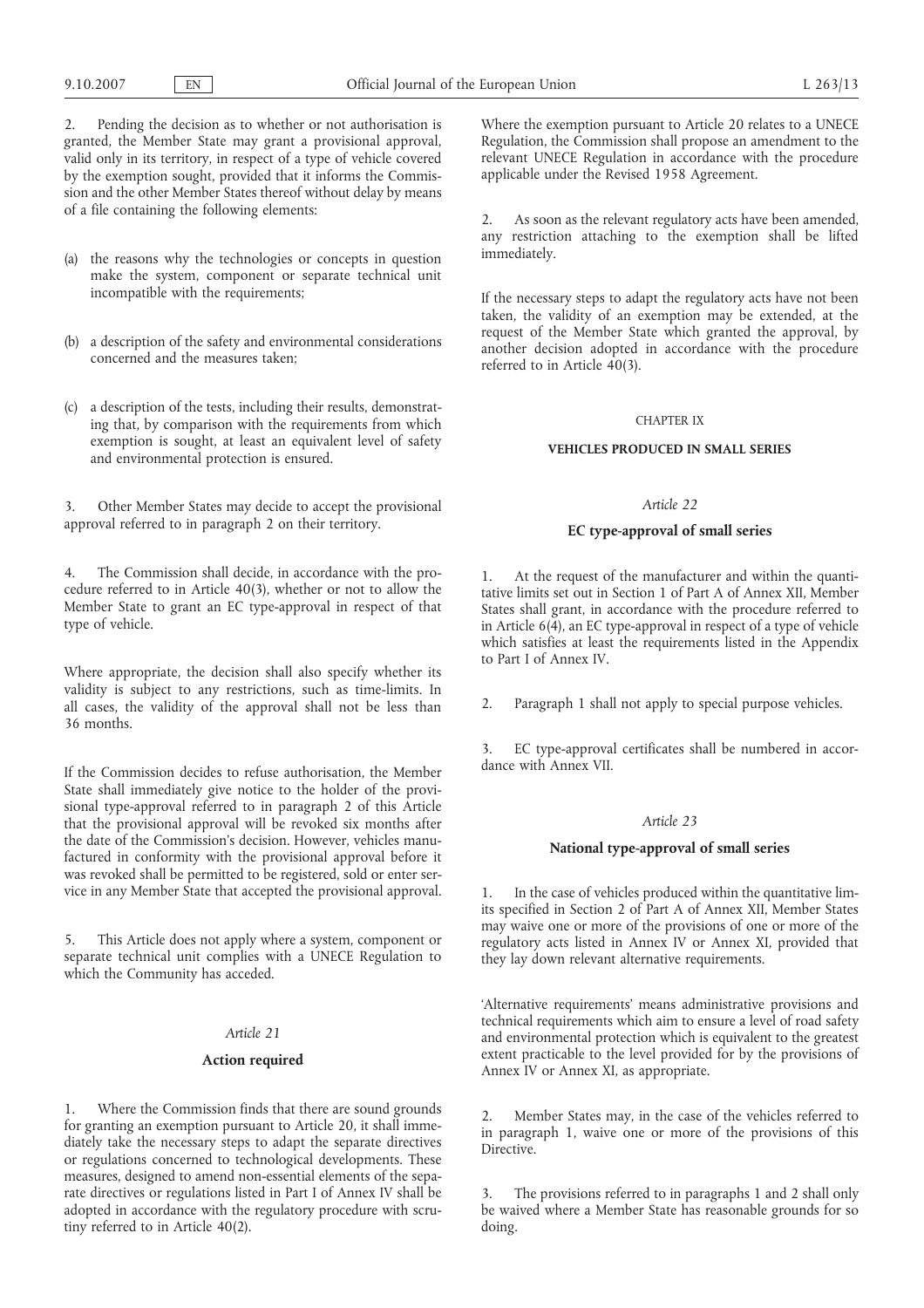4. For the purpose of type-approval of vehicles under this Article, Member States shall accept systems, components or separate technical units which are type-approved in accordance with the regulatory acts listed in Annex IV.

5. The type-approval certificate shall specify the nature of the waivers granted pursuant to paragraphs 1 and 2.

The type-approval certificate, the model for which is set out in Annex VI, shall not bear the heading 'EC vehicle type-approval certificate'. However, type-approval certificates shall be numbered in accordance with Annex VII.

6. The validity of the type-approval shall be restricted to the territory of the Member State that granted the approval. However, if the manufacturer so requests, the approval authority shall send by registered mail or by electronic mail a copy of the typeapproval certificate and its attachments to the approval authorities of the Member States designated by the manufacturer.

Within 60 days of receipt, such a Member State shall decide whether or not it accepts the type-approval. It shall formally communicate that decision to the approval authority referred to in the first subparagraph.

A Member State shall not refuse the type-approval unless it has reasonable grounds to believe that the technical provisions according to which the vehicle was approved are not equivalent to its own.

7. On request of an applicant who wishes to sell, register or put into service a vehicle in another Member State, the Member State that granted the approval shall provide the applicant with a copy of the type-approval certificate including the information package.

A Member State shall permit the sale, registration or entry into service of this vehicle unless it has reasonable grounds to believe that the technical provisions according to which the vehicle was approved are not equivalent to its own.

## CHAPTER X

## **INDIVIDUAL APPROVALS**

# *Article 24*

### **Individual approvals**

Member States may exempt a particular vehicle, whether unique or not, from compliance with one or more of the provisions of this Directive or with one or more of the regulatory acts listed in Annex IV or Annex XI, provided that they impose alternative requirements.

The provisions referred to in subparagraph 1 shall only be waived where a Member State has reasonable grounds for so doing.

'Alternative requirements' means administrative provisions and technical requirements which aim to ensure a level of road safety and environmental protection, which is equivalent to the greatest extent practicable to the level provided for by the provisions of Annex IV or Annex XI, as appropriate.

2. Member States shall not carry out destructive tests. They shall use any relevant information provided by the applicant establishing compliance with the alternative requirements.

3. Member States shall accept any system, component or separate technical unit EC type-approval instead of the alternative requirements.

4. An application for individual approval shall be submitted by the manufacturer or by the owner of the vehicle or by a person acting on their behalf, provided the latter is established in the Community.

5. A Member State shall grant an individual approval if the vehicle conforms to the description appended to the application and satisfies the applicable technical requirements and shall without unjustified delay issue an individual approval certificate.

The format of the individual approval certificate shall be based on the template of the EC type-approval certificate set out in Annex VI and shall contain at least the information necessary to complete the application for registration provided for in Council Directive 1999/37/EC of 29 April 1999 on the registration documents for vehicles (1). Individual approval certificates shall not bear the heading 'EC vehicle approval'.

An individual approval certificate shall bear the vehicle identification number of the vehicle concerned.

6. The validity of an individual approval shall be restricted to the territory of the Member State that granted the approval.

Where an applicant wishes to sell, register or put into service in another Member State a vehicle which has been granted an individual approval, the Member State that granted the approval shall, on request, provide the applicant with a statement of the technical provisions against which the vehicle was approved.

With regard to a vehicle which has been granted an individual approval by a Member State in accordance with the provisions of this Article, another Member State shall permit that vehicle to be sold, registered or to enter into service unless it has reasonable grounds to believe that the technical provisions against which the vehicle was approved are not equivalent to its own.

<sup>(</sup> 1) OJ L 138, 1.6.1999, p. 57. Directive as last amended by Directive 2006/103/EC (OJ L 363, 20.12.2006, p. 344).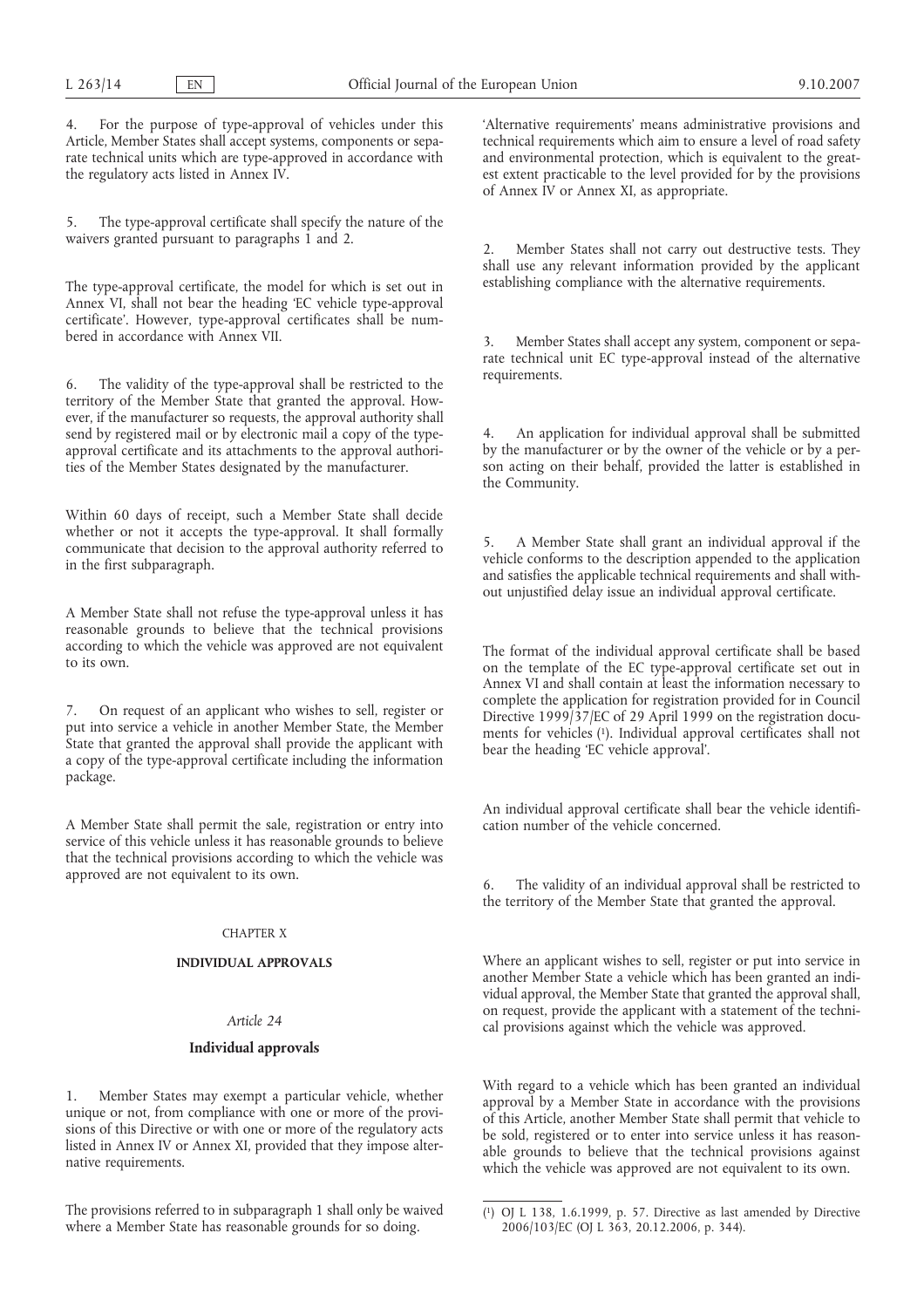7. At the request of the manufacturer or of the owner of the vehicle, Member States shall grant an individual approval to a vehicle which complies with the provisions of this Directive and with the regulatory acts listed in Annex IV or Annex XI, as appropriate.

In such a case, Member States shall accept the individual approval and shall permit the sale, registration and entry into service of the vehicle.

8. The provisions of this Article may apply to vehicles which have been type-approved in accordance with this Directive and which have been modified before their first registration or entry into service.

# *Article 25*

### **Specific provisions**

1. The procedure set out in Article 24 may apply to a particular vehicle during the successive stages of its completion in accordance with a multi-stage type-approval procedure.

2. The procedure set out in Article 24 may not replace an intermediate stage within the normal sequence of a multi-stage type-approval procedure and may not apply for the purposes of obtaining the first-stage approval of a vehicle.

## CHAPTER XI

## **REGISTRATION, SALE AND ENTRY INTO SERVICE**

#### *Article 26*

## **Registration, sale and entry into service of vehicles**

1. Without prejudice to the provisions of Articles 29 and 30, Member States shall register, and permit the sale or entry into service of, vehicles only if they are accompanied by a valid certificate of conformity issued in accordance with Article 18.

In the case of incomplete vehicles, Member States shall permit the sale of such vehicles but may refuse their permanent registration and entry into service for such time as the vehicles remain incomplete.

2. Vehicles exempted from the requirement concerning a certificate of conformity may be registered, sold or put into service only if they satisfy the relevant technical requirements of this Directive.

3. As regards small-series vehicles, the number of vehicles registered, sold or entered into service in the course of a single year shall not exceed the number of units shown in Part A of Annex XII.

#### *Article 27*

## **Registration, sale and entry into service of end-of-series vehicles**

1. Subject to the limits specified in Section B of Annex XII, and in respect only of a limited period of time, Member States may register and permit the sale or entry into service of vehicles conforming to a type of vehicle whose EC type-approval is no longer valid.

The first subparagraph shall apply only to vehicles within the territory of the Community which were covered by a valid EC typeapproval at the time of their production, but which had not been registered or put into service before that EC type-approval lost its validity.

2. The option provided for in paragraph 1 shall be available, in the case of complete vehicles, for a period of twelve months from the date on which validity of the EC type-approval expired and, in the case of completed vehicles, for a period of eighteen months from that date.

3. A manufacturer who wishes to benefit from the provisions of paragraph 1 shall submit a request to the competent authority of each Member State concerned by the entry into service of the vehicles in question. The request must specify any technical or economic reasons preventing those vehicles from complying with the new technical requirements.

The Member States concerned shall decide, within three months of receiving such a request, whether and in what number to permit the registration of those vehicles within their territory.

Paragraphs 1, 2 and 3 shall apply mutatis mutandis to vehicles which were covered by a national type-approval but which had not been registered or put into service before that approval ceased to be valid, in application of Article 45, owing to the compulsory enforcement of the EC type-approval procedure.

5. Member States shall apply appropriate measures to ensure that the number of vehicles to be registered or put into service in the framework of the procedure set out in this Article is effectively monitored.

## *Article 28*

## **Sale and entry into service of components and separate technical units**

1. Member States shall permit the sale or entry into service of components or separate technical units if and only if they comply with the requirements of the relevant regulatory acts and are properly marked in accordance with Article 19.

2. Paragraph 1 shall not apply in the case of components or separate technical units which are specifically constructed or designed for new vehicles not covered by this Directive.

3. By way of derogation from paragraph 1, Member States may permit the sale and entry into service of components or separate technical units that have been exempted from one or more provisions of a regulatory act in application of Article 20 or are intended for mounting on vehicles covered by approvals granted under Articles 22, 23 or 24 that concern the component or separate technical unit in question.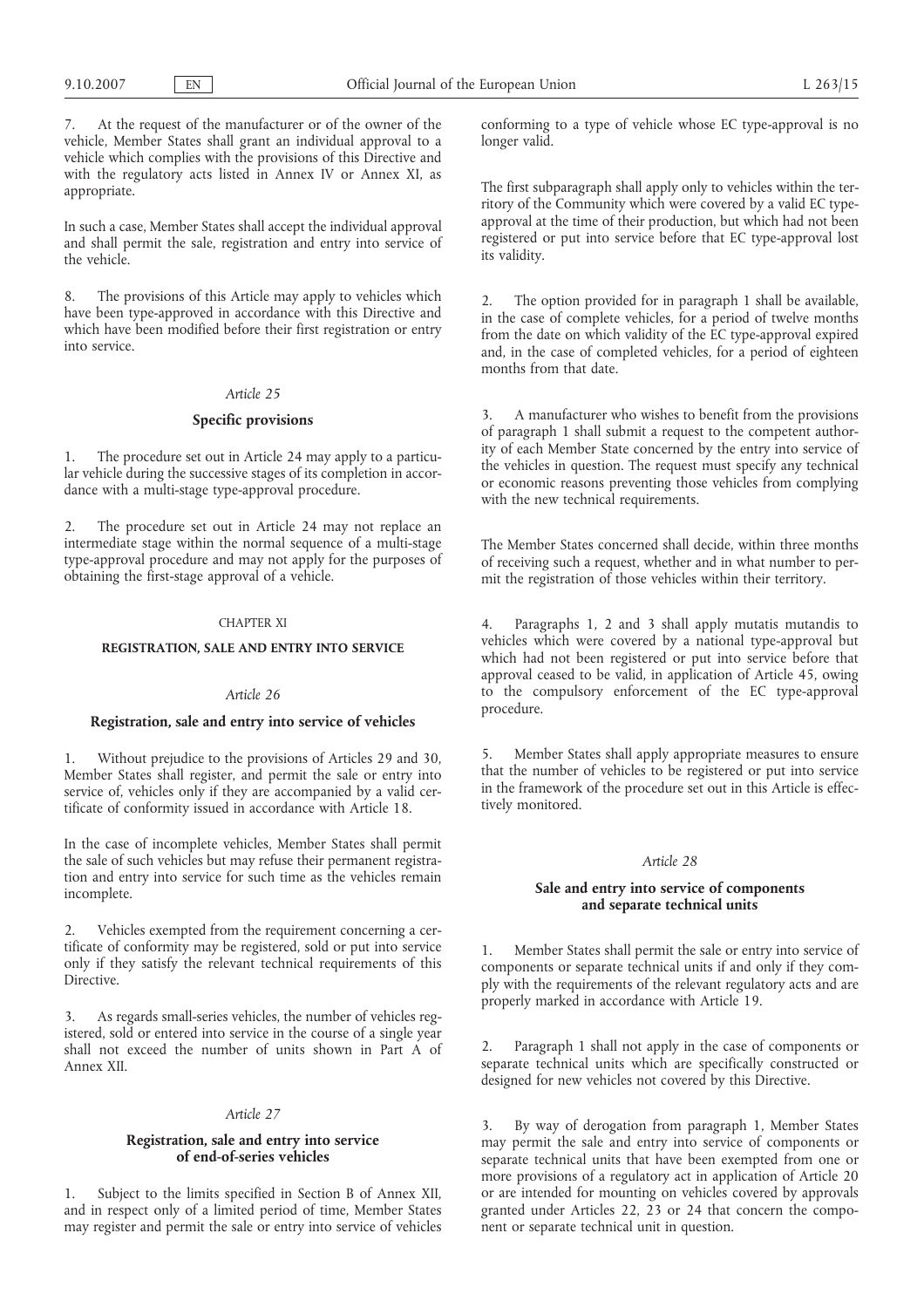4. By way of derogation from paragraph 1, and unless otherwise provided for in a regulatory act, Member States may permit the sale and entry into service of components or separate technical units that are intended for mounting on vehicles which, at the time of their entry into service, were not required, by this Directive or by Directive 70/156/EEC to be EC type-approved.

#### CHAPTER XII

#### **SAFEGUARD CLAUSES**

#### *Article 29*

## **Vehicles, systems, components or separate technical units in compliance with this Directive**

1. If a Member State finds that new vehicles, systems, components or separate technical units, albeit in compliance with the applicable requirements or properly marked, present a serious risk to road safety, or seriously harm the environment or public health, that Member State may, for a maximum period of six months, refuse to register such vehicles or to permit the sale or entry into service in its territory of such vehicles, components or separate technical units.

In such cases, the Member State concerned shall immediately notify the manufacturer, the other Member States and the Commission accordingly, stating the reasons on which its decision is based and, in particular, whether it is the result of:

— shortcomings in the relevant regulatory acts, or

— incorrect application of the relevant requirements.

2. The Commission shall consult the parties concerned as soon as possible and, in particular, the approval authority that granted the type-approval in order to prepare the decision.

3. Where the measures referred to in paragraph 1 are attributed to shortcomings in the relevant regulatory acts, the appropriate measures shall be taken as follows:

- where separate directives or regulations listed in Part I of Annex IV are concerned, the Commission shall amend them in accordance with the regulatory procedure with scrutiny referred to in Article 40(2),
- where UNECE Regulations are concerned, the Commission shall propose the necessary draft amendments to the relevant UNECE Regulations in accordance with the procedure applicable under the Revised 1958 Agreement.

4. Where the measures referred to in paragraph 1 are attributed to incorrect application of the relevant requirements, the Commission shall take the appropriate measures to ensure compliance with such requirements.

#### *Article 30*

## **Vehicles, systems, components or separate technical units not in conformity with the approved type**

1. If a Member State which has granted an EC type-approval finds that new vehicles, systems, components or separate technical units accompanied by a certificate of conformity or bearing an approval mark do not conform to the type it has approved, it shall take the necessary measures, including, where necessary, the withdrawal of type-approval, to ensure that production vehicles, systems, components or separate technical units, as the case may be, are brought into conformity with the approved type. The approval authority of that Member State shall advise the approval authorities of the other Member States of the measures taken.

For the purposes of paragraph 1, deviations from the particulars in the EC type-approval certificate or the information package shall be deemed to constitute failure to conform to the approved type.

A vehicle shall not be deemed to deviate from the approved type where tolerances are permitted by the relevant regulatory acts and those tolerances are respected.

3. If a Member State demonstrates that new vehicles, components or separate technical units accompanied by a certificate of conformity or bearing an approval mark do not conform to the approved type, it may ask the Member State which granted the EC type-approval to verify that vehicles, systems, components or separate technical units in production continue to conform to the approved type. On receipt of such a request, the Member State concerned shall take the requisite action as soon as possible and in any case within six months of the date of the request.

4. The approval authority shall request the Member State which granted the system, component, separate technical unit or incomplete vehicle type-approval to take the necessary action to ensure that vehicles in production are brought back into conformity with the approved type in the following cases:

(a) in relation to an EC vehicle type-approval, where the nonconformity of a vehicle is attributable exclusively to the nonconformity of a system, component or separate technical unit;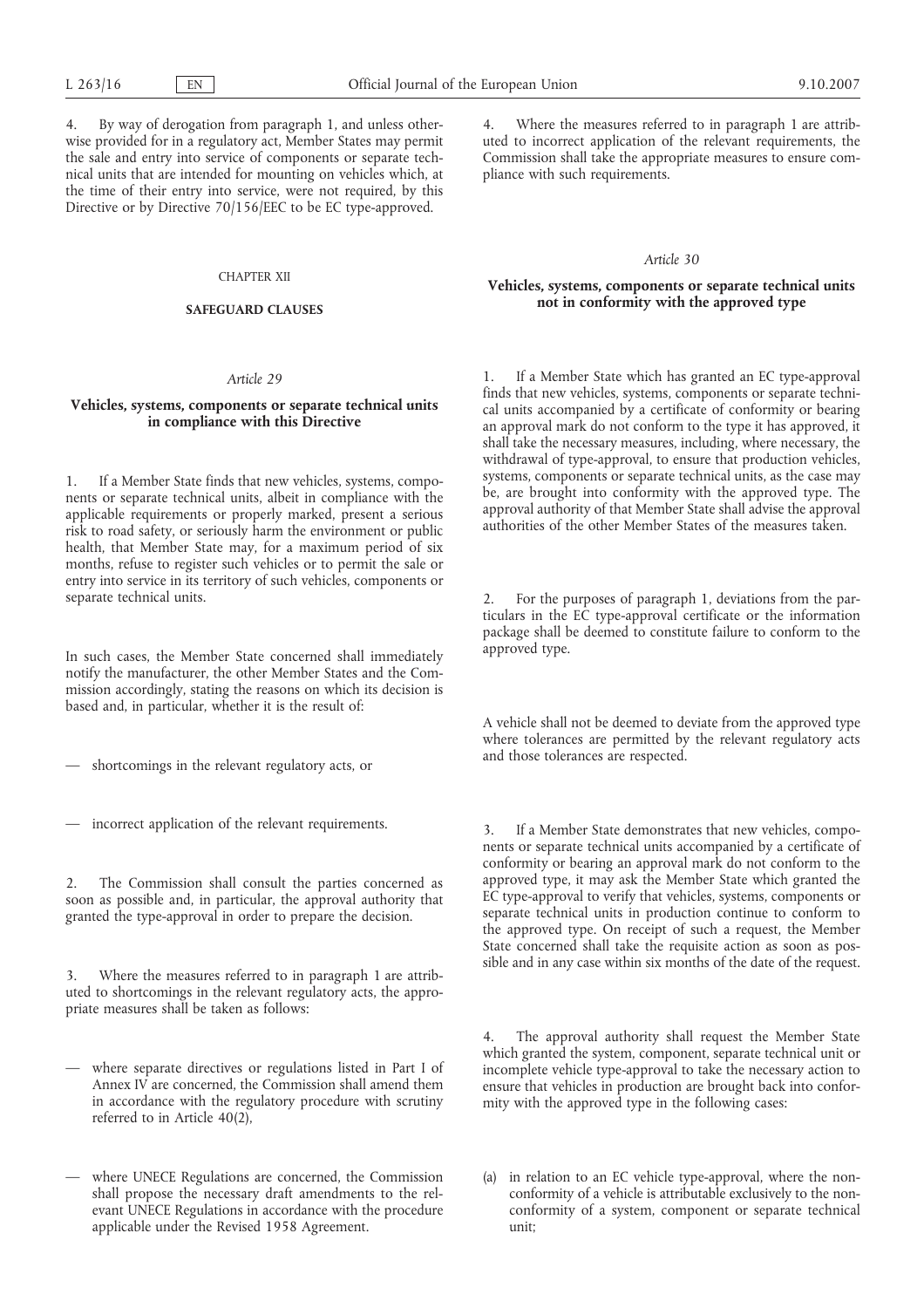(b) in relation to a multi-stage type-approval, where the nonconformity of a completed vehicle is attributable exclusively to the non-conformity of a system, component or separate technical unit being part of the incomplete vehicle, or of the incomplete vehicle itself.

On receipt of such a request, the Member State concerned shall take the requisite action, if necessary in conjunction with the Member State making the request, as soon as possible and in any case within six months of the date of the request. Where a failure to conform is established, the approval authority of the Member State which granted the system, component or separate technical unit EC type-approval or the approval of the incomplete vehicle shall take the measures set out in paragraph 1.

5. The approval authorities shall inform each other within 20 working days of any withdrawal of EC type-approval and of the reasons therefor.

6. If the Member State that granted EC type-approval disputes the failure to conform notified to it, the Member States concerned shall endeavour to settle the dispute. The Commission shall be kept informed and, where necessary, shall hold appropriate consultations with a view to reaching a settlement.

#### *Article 31*

## **Sale and entry into service of parts or equipment which are capable of posing a significant risk to the correct functioning of essential systems**

1. Member States shall permit the sale, the offer for sale or entry into service of parts or equipment which are capable of posing a significant risk to the correct functioning of systems that are essential for the safety of the vehicle or for its environmental performance, only if those parts or equipment have been authorised by an approval authority in accordance with paragraphs 5 to 10.

2. Parts or equipment subject to authorisation in accordance with paragraph 1 shall be inserted in the list to be established in Annex XIII. Such a decision shall be preceded by an evaluation resulting in a report and strive for a fair balance between the following elements:

- (a) the existence of a serious risk to the safety or environmental performance of vehicles fitted with the parts or equipment under consideration; and
- (b) the effect on consumers and manufacturers in the aftermarket of the imposition under this Article of a possible authorisation requirement on the parts or equipment under consideration.

3. Paragraph 1 shall not apply to original parts or equipment which are covered by a system type-approval with respect to a vehicle and to parts or equipment which are type-approved in accordance with the provisions of one of the regulatory acts listed in Annex IV, except where those approvals relate to aspects other than those covered in paragraph 1. Paragraph 1 shall not apply to parts or equipment exclusively produced for racing vehicles not intended for use on public roads. If parts or equipment included in Annex XIII have a dual use for racing and on the road, these parts or equipment may not be sold or offered for sale to the general public for use in on-road vehicles unless they comply with the requirements of this Article.

Where appropriate, the Commission shall adopt provisions for identifying the parts or equipment referred to in this paragraph.

The Commission shall, after consulting stakeholders, establish the procedure and the requirements of the authorisation process referred to in paragraph 1, and adopt the provisions for the subsequent updating of the list established in Annex XIII. Those requirements shall include prescriptions for safety, environmental protection and, where needed, for testing standards. They may be based on the regulatory acts listed in Annex IV, may be developed according to the relevant state of safety, environmental and testing technology, or, if this is an appropriate way of achieving the required safety or environmental objectives, may consist of a comparison of the part or equipment with the environmental or safety performance of the original vehicle, or of any of its parts, as appropriate.

5. For the purposes of paragraph 1, the manufacturer of parts or equipment shall submit to the approval authority a test report drafted by a designated technical service which certifies that the parts or equipment for which authorisation is sought comply with the requirements referred to in paragraph 4. The manufacturer may introduce only one application per type per part with only one approval authority.

The application shall include details concerning the manufacturer of the parts or equipment, the type, identification and part numbers of the parts or equipment for which authorisation is sought, as well as the vehicle manufacturer's name, type of vehicle and, if appropriate, years of construction or any other information permitting the identification of the vehicle for which the fitting of such parts or equipment is intended.

When the approval authority is satisfied, taking account of the test report and other evidence, that the parts or equipment in question comply with the requirements referred to in paragraph 4, it shall issue a certificate to the manufacturer without unjustified delay. This certificate shall authorise the parts or equipment to be sold, offered for sale or fitted to vehicles in the Community subject to the second subparagraph of paragraph 9.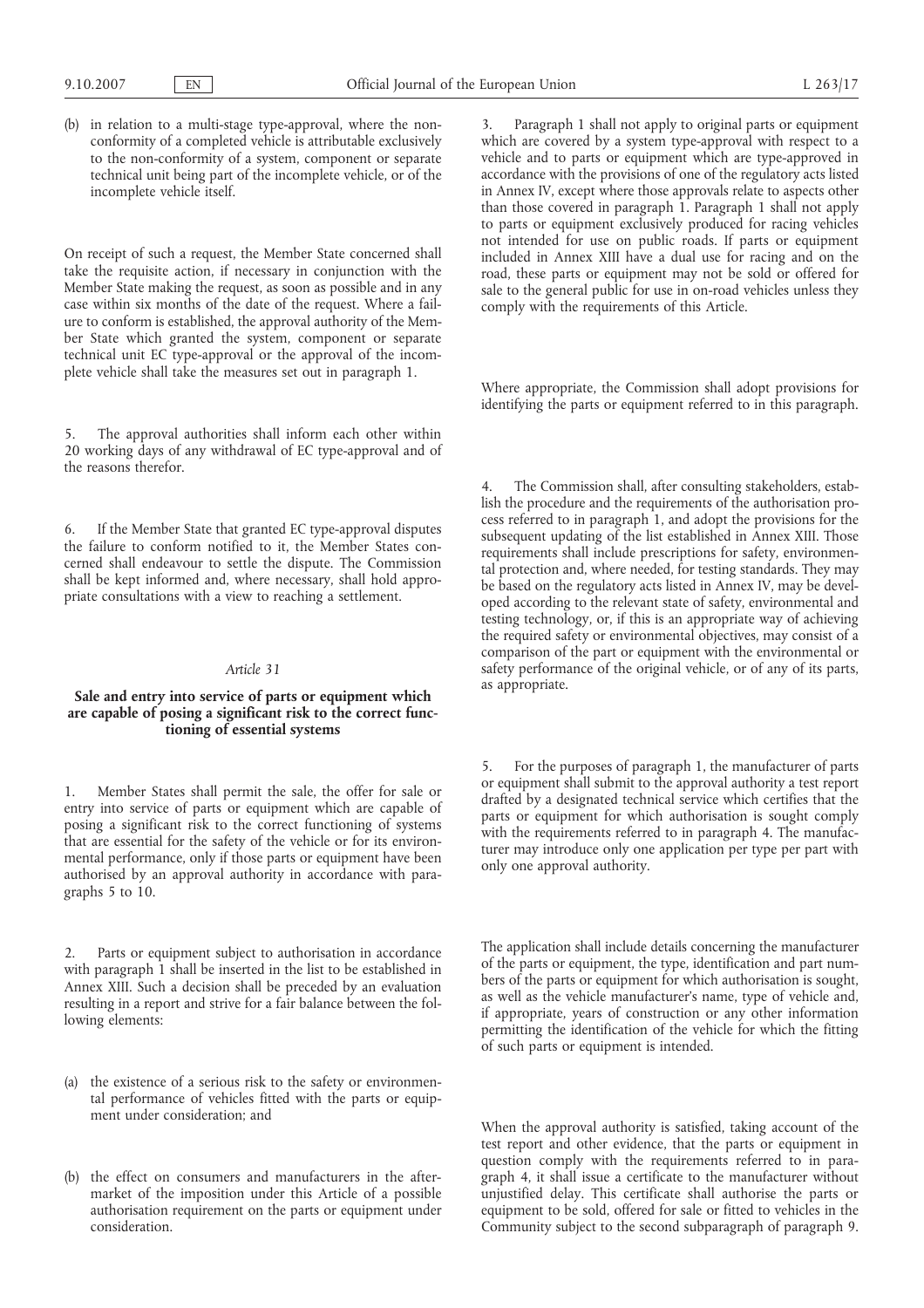6. Each part or piece of equipment authorised in application of this Article shall be appropriately marked.

The Commission shall establish marking and packaging requirements, as well as the model and numbering system of the certificate referred to in paragraph 5.

The measures referred to in paragraphs 2 to 6 shall be adopted in accordance with the regulatory procedure with scrutiny referred to in Article 40(2) as they are designed to amend non-essential elements of this Directive, inter alia by supplementing it.

8. The manufacturer shall inform without delay the approval authority that issued the certificate of any change affecting the conditions under which it was delivered. That approval authority shall decide whether the certificate has to be reviewed or reissued and whether fresh tests are necessary.

The manufacturer shall be responsible for ensuring that the parts and equipment are produced and continue to be produced under the conditions under which the certificate was issued.

9. Before delivering any authorisation, the approval authority shall verify the existence of satisfactory arrangements and procedures for ensuring effective control of the conformity of production.

Where the approval authority finds that the conditions for issuing the authorisation are no longer fulfilled, it shall request the manufacturer to take the necessary measures to ensure that the parts or equipment are brought back into conformity. If necessary, it shall withdraw the authorisation.

10. Any disagreement between Member States in relation to the certificates referred to in paragraph 5 shall be brought to the attention of the Commission. It shall take appropriate measures, including, where necessary, requiring the withdrawal of the authorisation, after having consulted the Member States.

11. This Article shall not be applicable to a part or piece of equipment before it is listed in Annex XIII. For any entry or group of entries in Annex XIII a reasonable transitional period shall be fixed to allow the manufacturer of the part or equipment to apply for and obtain an authorisation. At the same time a date may be fixed, where appropriate, to exclude parts and equipment designed for vehicles type-approved before that date from the application of this Article.

12. As long as a decision as to whether or not a part or piece of equipment is to be included in the list referred to in paragraph 1 has not been taken, Member States may maintain national provisions dealing with parts or equipment which are capable of posing a significant risk to the correct functioning of systems that are essential for the safety of the vehicle or its environmental performance.

Once such a decision in this regard has been taken, the national provisions dealing with the parts or equipment in question shall cease to be valid.

13. As from 29 October 2007, Member States shall not adopt new provisions dealing with parts and equipment which can affect the correct functioning of systems that are essential for the safety of the vehicle or its environmental performance.

#### *Article 32*

## **Recall of vehicles**

1. Where a manufacturer who has been granted an EC vehicle type-approval is obliged, in application of the provisions of a regulatory act or of Directive 2001/95/EC, to recall vehicles already sold, registered or put into service because one or more systems, components or separate technical units fitted to the vehicle, whether or not duly approved in accordance with this Directive, presents a serious risk to road safety, public health or environmental protection, he shall immediately inform the approval authority that granted the vehicle approval thereof.

The manufacturer shall propose to the approval authority a set of appropriate remedies to neutralise the risk referred to in paragraph 1. The approval authority shall communicate the proposed measures to the authorities of the other Member States without delay.

The competent authorities shall ensure that the measures are effectively implemented in their respective territories.

If the measures are considered to be insufficient by the authorities concerned or have not been implemented quickly enough, they shall inform the approval authority that granted the EC vehicle type-approval without delay.

The approval authority shall then inform the manufacturer. If the approval authority which granted the EC type-approval is itself not satisfied with the measures of the manufacturer, it shall take all protective measures required, including the withdrawal of the EC vehicle type-approval where the manufacturer does not propose and implement effective corrective measures. In case of withdrawal of the EC vehicle type-approval, the concerned approval authority shall notify the manufacturer, the approval authorities of the other Member States and the Commission by registered letter or equivalent electronic means within 20 working days.

This Article shall also apply to parts that are not subject to any requirement under a regulatory act.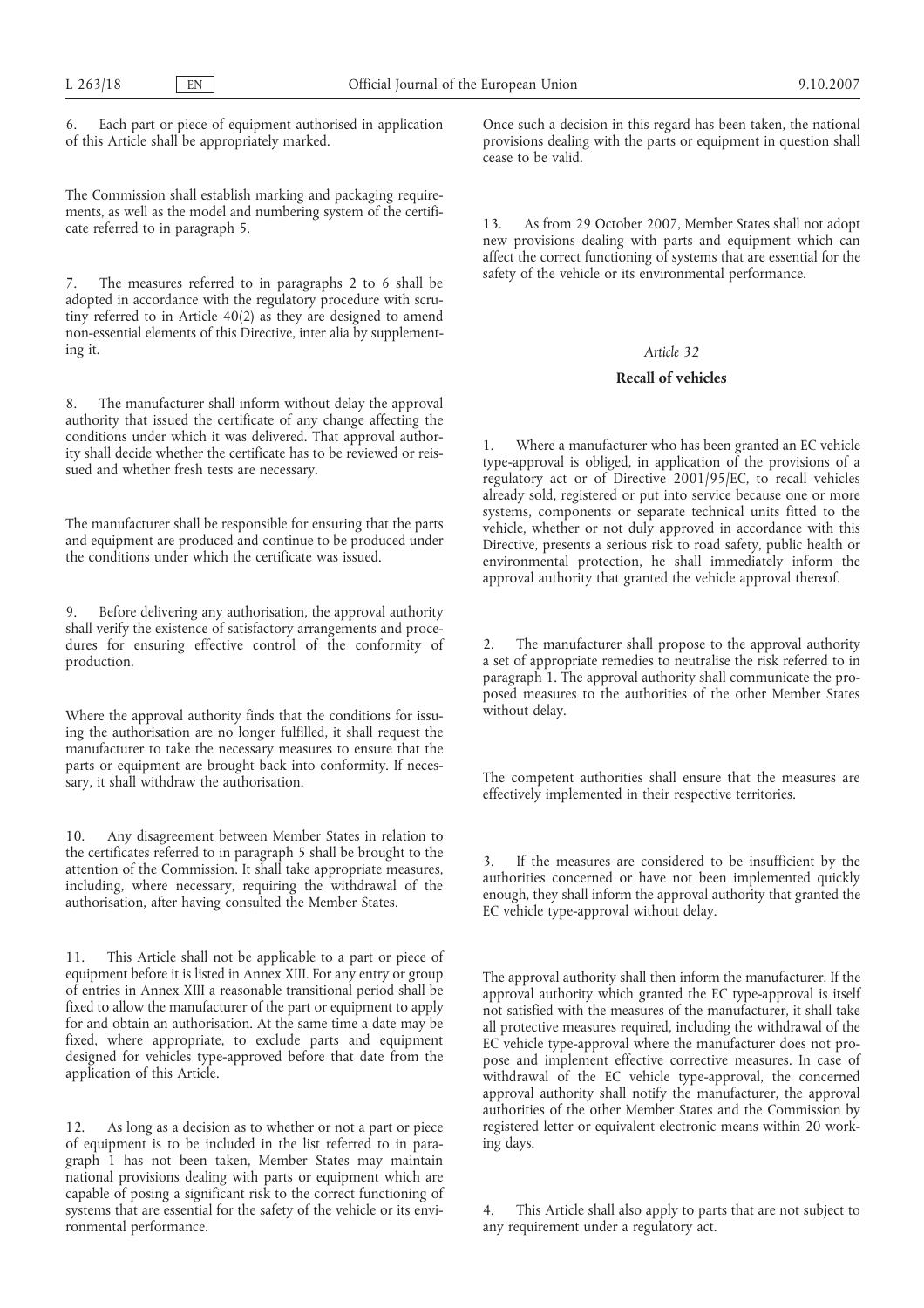### *Article 33*

## **Notification of decisions and remedies available**

All decisions taken pursuant to the provisions adopted in implementation of this Directive and all decisions refusing or withdrawing EC type-approval, or refusing registration or prohibiting sales, shall state in detail the reasons on which they are based.

Any such decision shall be notified to the party concerned who shall, at the same time, be informed of the remedies available to him under the laws in force in the Member State concerned and of the time limits allowed for the exercise of such remedies.

#### CHAPTER XIII

#### **INTERNATIONAL REGULATIONS**

#### *Article 34*

## **UNECE Regulations required for EC type-approval**

1. UNECE Regulations to which the Community has acceded and which are listed in Part I of Annex IV and in Annex XI are part of the EC type-approval of a vehicle in the same way as the separate directives or regulations. They shall apply to the categories of vehicles listed in the relevant columns in the table of Part I of Annex IV and Annex XI.

2. When the Community has decided to apply on a compulsory basis a UNECE Regulation for the purpose of EC vehicle type-approval in accordance with Article 4(4) of Decision 97/836/EC, the annexes to this Directive shall be amended as appropriate in accordance with the regulatory procedure with scrutiny referred to in Article 40(2) of this Directive. The act amending the Annexes to this Directive shall also specify the dates of compulsory application of the UNECE Regulation or of its amendments. Member States shall repeal or adapt any national legislation that is incompatible with the UNECE Regulation in question.

Where such a UNECE Regulation replaces an existing separate directive or regulation, the relevant entry in Part I of Annex IV and in Annex XI shall be replaced by the number of the UNECE Regulation and the corresponding entry in Part II of Annex IV shall be deleted in accordance with the same procedure.

3. In the cases referred to in the second subparagraph of paragraph 2, the separate directive or regulation replaced by the UNECE Regulation shall be repealed in accordance with the regulatory procedure with scrutiny referred to in Article 40(2).

Where a separate directive is repealed, Member States shall repeal any national legislation that was adopted for the transposition of that directive.

4. Direct references may be made in this Directive or in the separate directives or regulations to international standards and regulations without reproducing them in the Community legal framework.

### *Article 35*

# **Equivalence of UNECE Regulations with directives or regulations**

1. The UNECE Regulations listed in Part II of Annex IV are recognised as being equivalent to the corresponding separate directives or regulations in as much as they share the same scope and subject matter.

The approval authorities of the Member States shall accept approvals granted in accordance with those UNECE Regulations and, where applicable, the pertaining approval marks, in lieu of the corresponding approvals and approval marks granted in accordance with the equivalent separate directive or regulation.

2. Where the Community has decided to apply, for the purposes of paragraph 1, a new UNECE Regulation or a UNECE Regulation as amended, Part II of Annex IV shall be amended as appropriate. These measures, designed to amend non-essential elements of this Directive shall be adopted in accordance with the regulatory procedure with scrutiny referred to in Article 40(2).

#### *Article 36*

### **Equivalence with other regulations**

The Council may, acting by qualified majority on a proposal from the Commission, recognise the equivalence between the conditions or provisions for EC type-approval of systems, components and separate technical units established by this Directive and the procedures established by international regulations or regulations of third countries, in the framework of multilateral or bilateral agreements between the Community and third countries.

## CHAPTER XIV

## **PROVISION OF TECHNICAL INFORMATION**

## *Article 37*

### **Information intended for users**

1. The manufacturer may not supply any technical information related to the particulars provided for in this Directive or in the regulatory acts listed in Annex IV which diverges from the particulars approved by the approval authority.

2. Where a regulatory act makes specific provisions for so doing, the manufacturer shall make available to users all relevant information and necessary instructions describing any special conditions or restrictions attaching to the use of a vehicle, a component or a separate technical unit.

That information shall be supplied in the official languages of the Community. It shall be provided, in agreement with the approval authority, in an appropriate supporting document, such as the owner's manual or the maintenance book.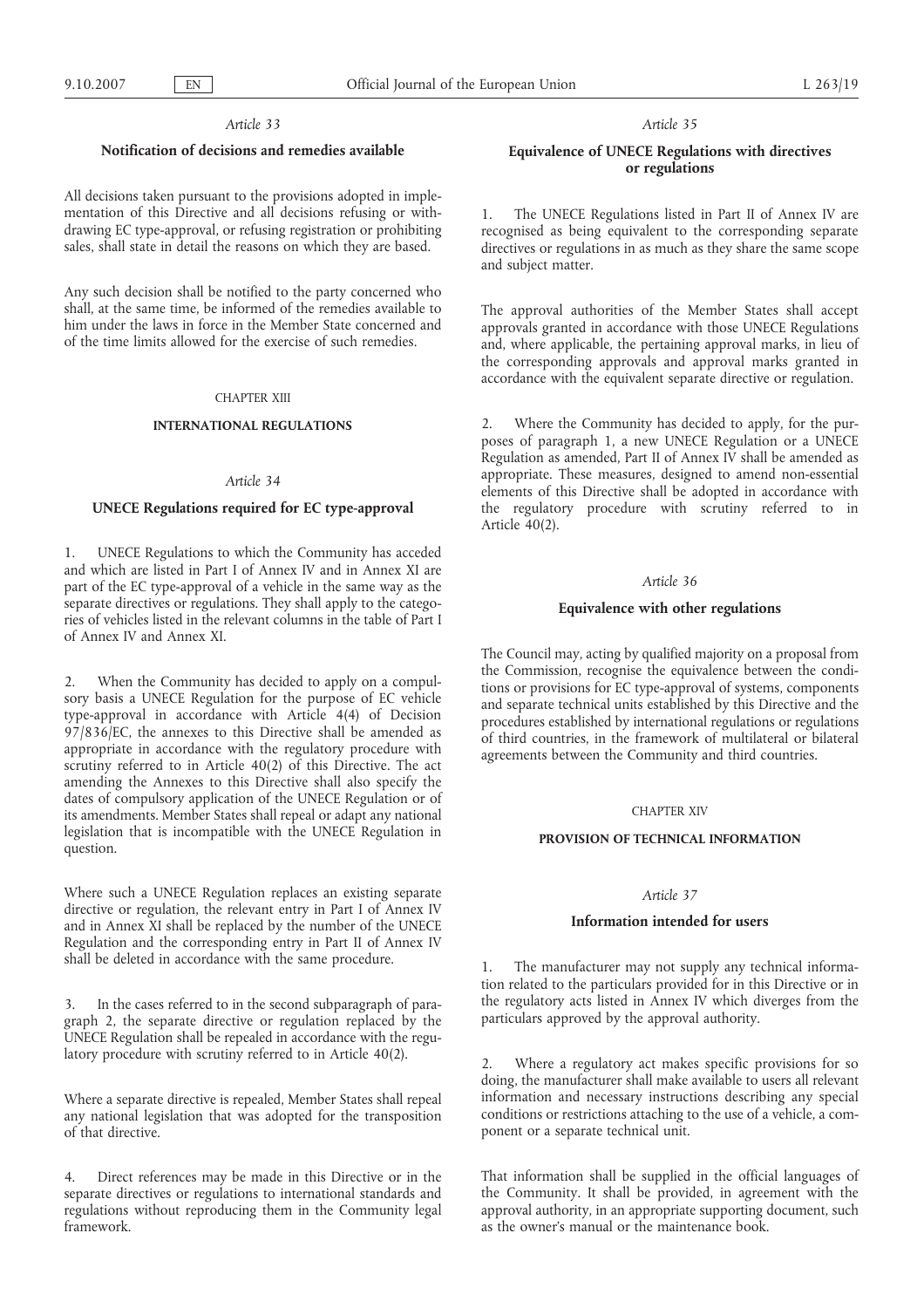#### *Article 38*

## **Information intended for manufacturers of components or separate technical units**

1. The vehicle manufacturer shall make available to the manufacturers of components or separate technical units all those particulars including, as the case may be, drawings specifically listed in the annex or appendix to a regulatory act that are necessary for EC type-approval of components or separate technical units, or necessary to obtain an authorisation under Article 31.

The vehicle manufacturer may impose a binding agreement on the manufacturers of components or separate technical units to protect the confidentiality of any information that is not in the public domain, including what is related to intellectual property rights.

2. The manufacturer of components or separate technical units, in his capacity as the holder of an EC type-approval certificate which, in accordance with Article  $10(4)$ , includes restrictions on use or special mounting conditions or both, shall provide all the detailed information thereon to the vehicle manufacturer.

Where a regulatory act makes provision for so doing, the manufacturer of components or separate technical units shall provide, together with the components or separate technical units produced, instructions regarding restrictions on use or special mounting conditions or both.

## CHAPTER XV

#### **IMPLEMENTATION MEASURES AND AMENDMENTS**

## *Article 39*

## **Implementation measures and amendments to this Directive and the separate directives and regulations**

1. The Commission shall adopt the measures necessary for the implementation of each separate directive or regulation in compliance with the rules laid down in each directive or regulation concerned.

2. The Commission shall adopt amendments to the annexes to this Directive or to the provisions of the separate directives or regulations listed in Part I of Annex IV, which are necessary to adapt them to the development of scientific and technical knowledge or to the specific needs of persons with disabilities.

3. The Commission shall adopt amendments to this Directive which are necessary to lay down technical requirements for small series vehicles, vehicles approved under the individual approval procedure and special purpose vehicles.

4. When the Commission becomes aware of serious risks to road users or to the environment, which require urgent measures, it may amend the provisions of the separate directives or regulations listed in Part I of Annex IV.

5. The Commission shall adopt amendments which are necessary in the interest of good administration and in particular those needed to ensure the coherence of the separate directives or regulations listed in Part I of Annex IV either amongst themselves or with other pieces of Community law.

6. When, in application of Decision 97/836/EC, new UNECE Regulations or amendments to existing UNECE Regulations to which the Community has acceded are adopted, the Commission shall amend the annexes to this Directive accordingly.

7. Each new separate directive or regulation shall introduce the appropriate amendments to the annexes to this Directive.

8. The annexes to this Directive may be amended by means of regulations.

9. Measures referred to in this Article shall be adopted in accordance with the regulatory procedure with scrutiny referred to in Article 40(2) as they are designed to amend non-essential elements of this Directive or of the separate directives and regulations, inter alia by supplementing them.

### *Article 40*

## **Committee**

1. The Commission shall be assisted by a committee referred to as the 'Technical Committee — Motor Vehicles' (TCMV).

2. Where reference is made to this paragraph, Article 5a(1) to (4), and Article 7 of Decision 1999/468/EC shall apply, having regard to the provisions of Article 8 thereof.

3. Where reference is made to this paragraph, Articles 5 and 7 of Decision 1999/468/EC shall apply, having regard to the provisions of Article 8 thereof.

The period referred to in Article 5(6) of Decision 1999/468/EC shall be set at three months.

### CHAPTER XVI

## **DESIGNATION AND NOTIFICATION OF TECHNICAL SERVICES**

## *Article 41*

## **Designation of technical services**

1. When a Member State designates a technical service, the latter shall comply with the provisions of this Directive.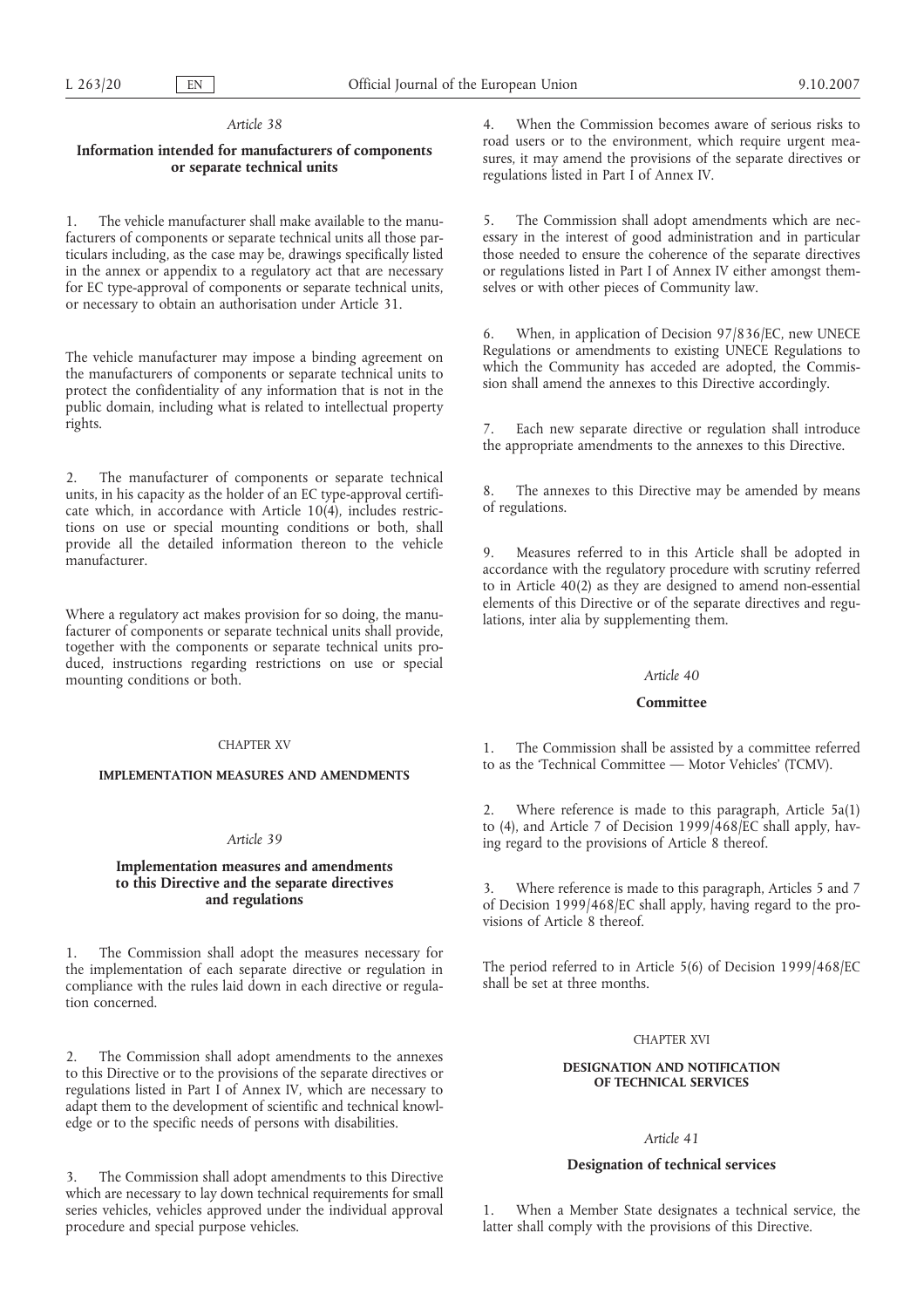2. The technical services shall carry out themselves or supervise the tests required for approval or inspections specified in this Directive or in a regulatory act listed in Annex IV, except where alternative procedures are specifically permitted. They may not conduct tests or inspections for which they have not been duly designated.

3. The technical services shall fall into one or more of the four following categories of activities, depending on their field of competence:

- (a) category A, technical services which carry out in their own facilities the tests referred to in this Directive and in the regulatory acts listed in Annex IV;
- (b) category B, technical services which supervise the tests referred to in this Directive and in the regulatory acts listed in Annex IV, performed in the manufacturer's facilities or in the facilities of a third party;
- (c) category C, technical services which assess and monitor on a regular basis the manufacturer's procedures for controlling conformity of production;
- (d) category D, technical services which supervise or perform tests or inspections in the framework of the surveillance of conformity of production.

4. Technical services shall demonstrate appropriate skills, specific technical knowledge and proven experience in the specific fields covered by this Directive and the regulatory acts listed in Annex IV.

In addition, technical services shall comply with the standards listed in Appendix 1 to Annex V which are relevant for the activities they carry out. However, this requirement does not apply for the purposes of the last stage of a multi-stage type-approval procedure as referred to in Article 25(1).

5. An approval authority may act as a technical service for one or more of the activities referred to in paragraph 3.

6. A manufacturer or a subcontracting party acting on his behalf may be designated as a technical service for category A activities with regard to the regulatory acts listed in Annex XV.

The Commission shall amend the list of these regulatory acts where necessary in accordance with the regulatory procedure with scrutiny referred to in Article 40(2).

7. The entities referred to in paragraphs 5 and 6 shall comply with the provisions of this Article.

8. Technical services, other than those designated in accordance with paragraph 6, of a third country may be notified for the purposes of Article 43 only in the framework of a bilateral agreement between the Community and the third country in question.

## *Article 42*

## **Assessment of the skills of the technical services**

1. The skills referred to in Article 41 shall be demonstrated by an assessment report established by a competent authority. This may include a certificate of accreditation issued by an accreditation body.

The assessment on which the report referred to in paragraph 1 is based shall be conducted in accordance with the provisions of Appendix 2 to Annex V.

The assessment report shall be reviewed after a maximum period of three years.

3. The assessment report shall be communicated to the Commission upon request.

The approval authority which acts as a technical service shall demonstrate compliance through documentary evidence.

This includes an assessment conducted by auditors independent of the activity being assessed. Such auditors may be from within the same organisation provided that they are managed autonomously from personnel undertaking the assessed activity.

5. A manufacturer or a subcontracting party acting on his behalf, designated as a technical service, shall comply with the relevant provisions of this Article.

### *Article 43*

## **Procedures for notification**

Member States shall notify to the Commission the name, the address including electronic address, the responsible persons and the category of activities with respect to each designated technical service. They shall notify it of any subsequent modifications thereto.

The notification act shall state in respect of which regulatory acts the technical services have been designated.

2. A technical service may conduct the activities described in Article 41 for the purposes of type-approval only if it has been notified beforehand to the Commission.

3. The same technical service may be designated and notified by several Member States irrespective of the category of activities which it conducts.

4. Where a specific organisation or competent body, the activity of which is not included in those referred to in Article 41, needs to be designated in application of a regulatory act, the notification shall be made in accordance with the provisions of this Article.

5. The Commission shall publish a list and details regarding the approval authorities and technical services on its web-site.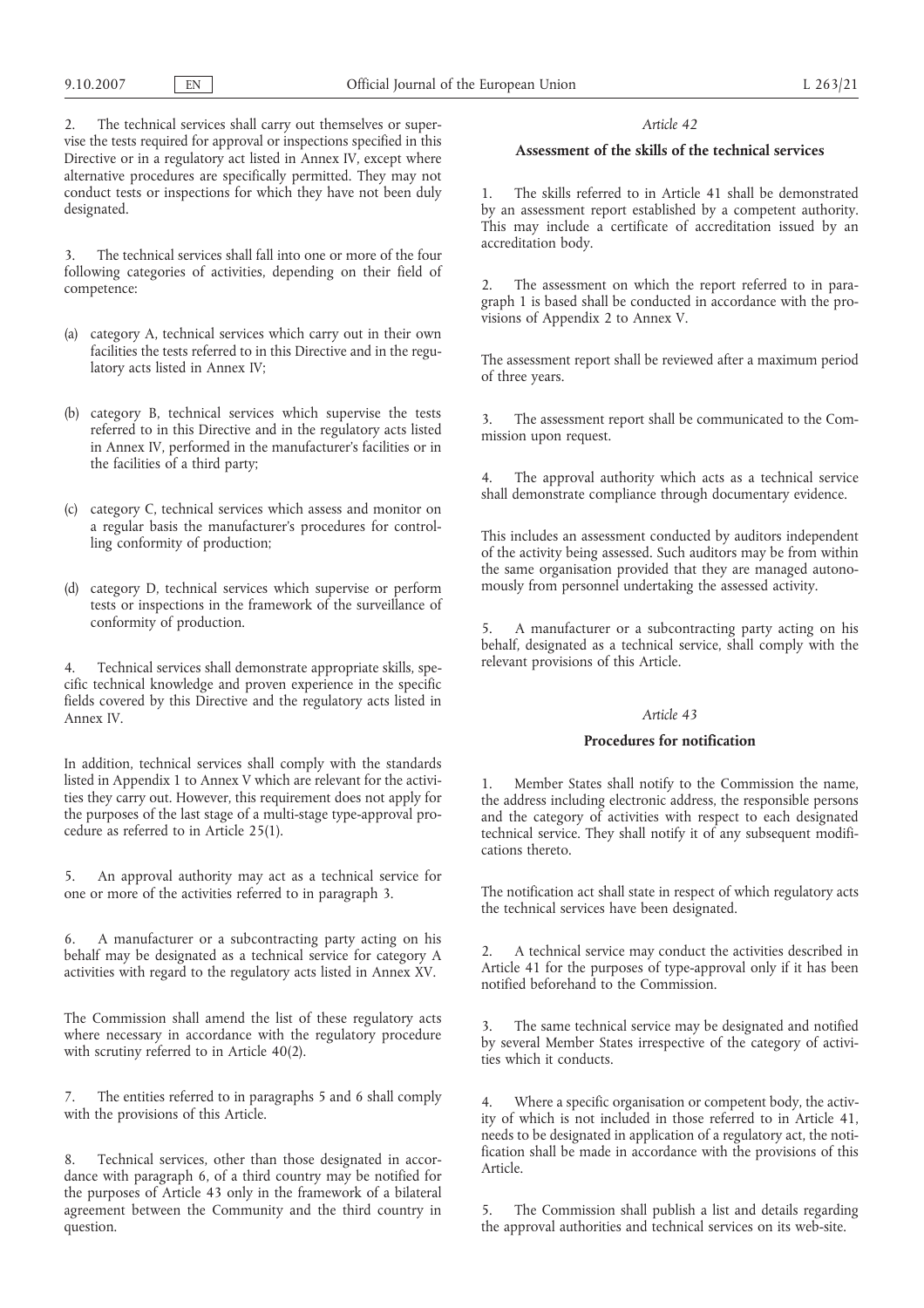### CHAPTER XVII

## **FINAL PROVISIONS**

#### *Article 44*

## **Transitional provisions**

1. Pending the necessary amendments to this Directive in order to include vehicles not yet covered or to complete the administrative and technical provisions regarding type-approval of vehicles other than  $M_1$  produced in small series, and to lay down harmonised administrative and technical provisions regarding the individual approval procedure, and pending expiry of the transitional periods provided for in Article 45, Member States shall continue to grant national approvals for those vehicles, provided that such approvals are based on the harmonised technical requirements laid down in this Directive.

2. On application by the manufacturer or, in the case of individual approval, by the owner of the vehicle and on submission of the information required, the Member State concerned shall complete and issue the type-approval certificate or the individual approval certificate as appropriate. The certificate shall be issued to the applicant.

With respect to vehicles of the same type, other Member States shall accept a certified true copy as proof that the requisite tests have been carried out.

3. Where a particular vehicle covered by an individual approval has to be registered in another Member State, that Member State may require, from the approval authority that has issued the individual approval, any additional information stating in detail the nature of the technical requirements satisfied by that particular vehicle.

4. Pending the harmonisation of registration and taxation systems of the Member States in relation to vehicles covered by this Directive, Member States may use national codes in order to facilitate registration and taxation in their territory. For this purpose, Member States may subdivide the versions shown in Part II of Annex III, provided that the particulars used for the subdivision are expressly stated in the information package or can be derived from it by a simple calculation.

## *Article 45*

### **Application dates for EC type-approval**

1. As regards EC type-approval, Member States shall grant EC approval to new types of vehicle from the dates specified in Annex XIX.

2. On application by the manufacturer, Member States may grant EC approval to new types of vehicle from 29 April 2009.

3. Until the dates specified in the fourth column of the table set out in Annex XIX, Article 26(1) shall not apply to new vehicles for which a national approval has been granted before the dates specified in the third column thereof or for which there has been no approval.

4. At the request of the manufacturer, and until the dates specified in column 3 of rows 6 and 9 of the table set out in Annex XIX, Member States shall continue to grant national typeapprovals as an alternative to EC vehicle type-approval for vehicles of category  $M_2$  or  $M_3$  on the condition that those vehicles and their systems, components and separate technical units have been type-approved in accordance with the regulatory acts listed in Part I of Annex IV to this Directive.

5. This Directive shall not invalidate any EC type-approval granted to vehicles of category  $M<sub>1</sub>$  before 29 April 2009 nor prevent the extension of such approvals.

6. As regards the EC approval of new types of systems, components or separate technical units, Member States shall apply this Directive from 29 April 2009.

This Directive shall not invalidate any EC type-approval granted for systems, components or separate technical units before 29 April 2009 nor prevent the extension of such approvals.

#### *Article 46*

## **Penalties**

Member States shall determine the penalties applicable for infringement of the provisions of this Directive, and in particular of the prohibitions contained in or resulting from Article 31, and of the regulatory acts listed in Part I of Annex IV and shall take all necessary measures for their implementation. The penalties determined shall be effective, proportionate and dissuasive. Member States shall notify these provisions to the Commission no later than 29 April 2009 and shall notify any subsequent modifications thereof as soon as possible.

#### *Article 47*

### **Assessment**

1. No later than 29 April 2011, Member States shall inform the Commission of the application of the type-approval procedures laid down in this Directive and, in particular, of the application of the multi-stage process. Where appropriate, the Commission shall propose the amendments deemed necessary to improve the type-approval process.

2. On the basis of the information supplied under paragraph 1, the Commission shall report to the European Parliament and the Council on the application of this Directive no later than 29 October 2011. If appropriate, the Commission may propose the postponement of the application dates referred to in Article 45.

#### *Article 48*

#### **Transposition**

1. Member States shall adopt and publish, before 29 April 2009, the laws, regulations and administrative provisions necessary to comply with the substantive amendments of this Directive. They shall forthwith communicate to the Commission the text of those provisions.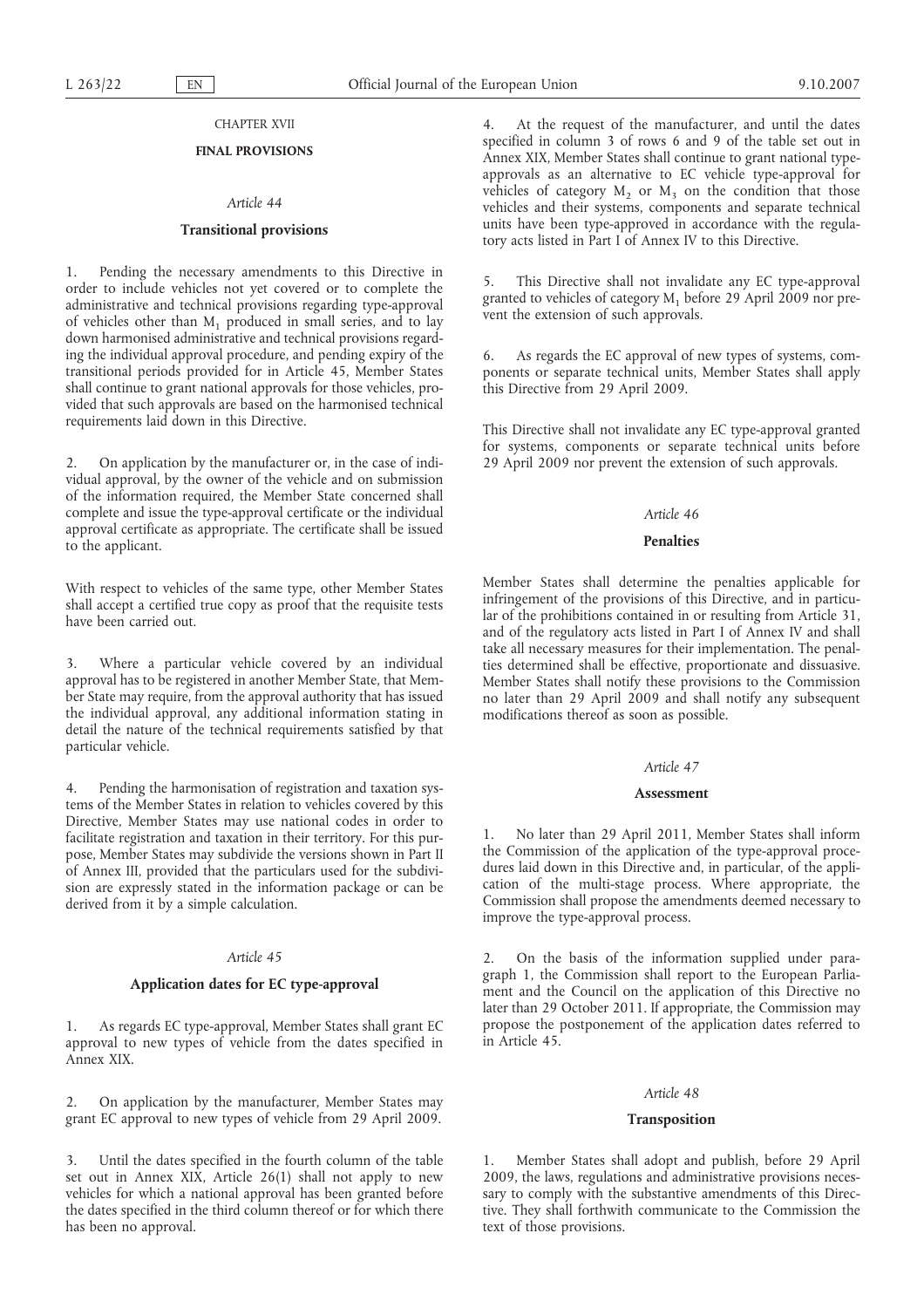They shall apply those provisions from 29 April 2009.

When Member States adopt those provisions, they shall contain a reference to this Directive or be accompanied by such a reference on the occasion of their official publication. They shall also include a statement that references in existing laws, regulations and administrative provisions to the Directive repealed by this Directive shall be construed as references to this Directive. Member States shall determine how such reference is to be made and how that statement is to be formulated.

2. Member States shall communicate to the Commission the text of the main provisions of national law which they adopt in the field covered by this Directive.

## *Article 49*

# **Repeal**

Directive 70/156/EEC is repealed with effect from 29 April 2009, without prejudice to the obligations of the Member States relating to the time-limits for transposition into national law and application of the directives set out in Part B of Annex XX.

References to the repealed Directive shall be construed as references to this Directive and shall be read in accordance with the correlation table set out in Annex XXI.

## *Article 50*

# **Entry into force**

This Directive shall enter into force on the 20th day following its publication in the *Official Journal of the European Union*.

## *Article 51*

## **Addressees**

This Directive is addressed to the Member States.

Done at Brussels, 5 September 2007.

*For the European Parliament The President* H.-G. PÖTTERING

*For the Council The President* M. LOBO ANTUNES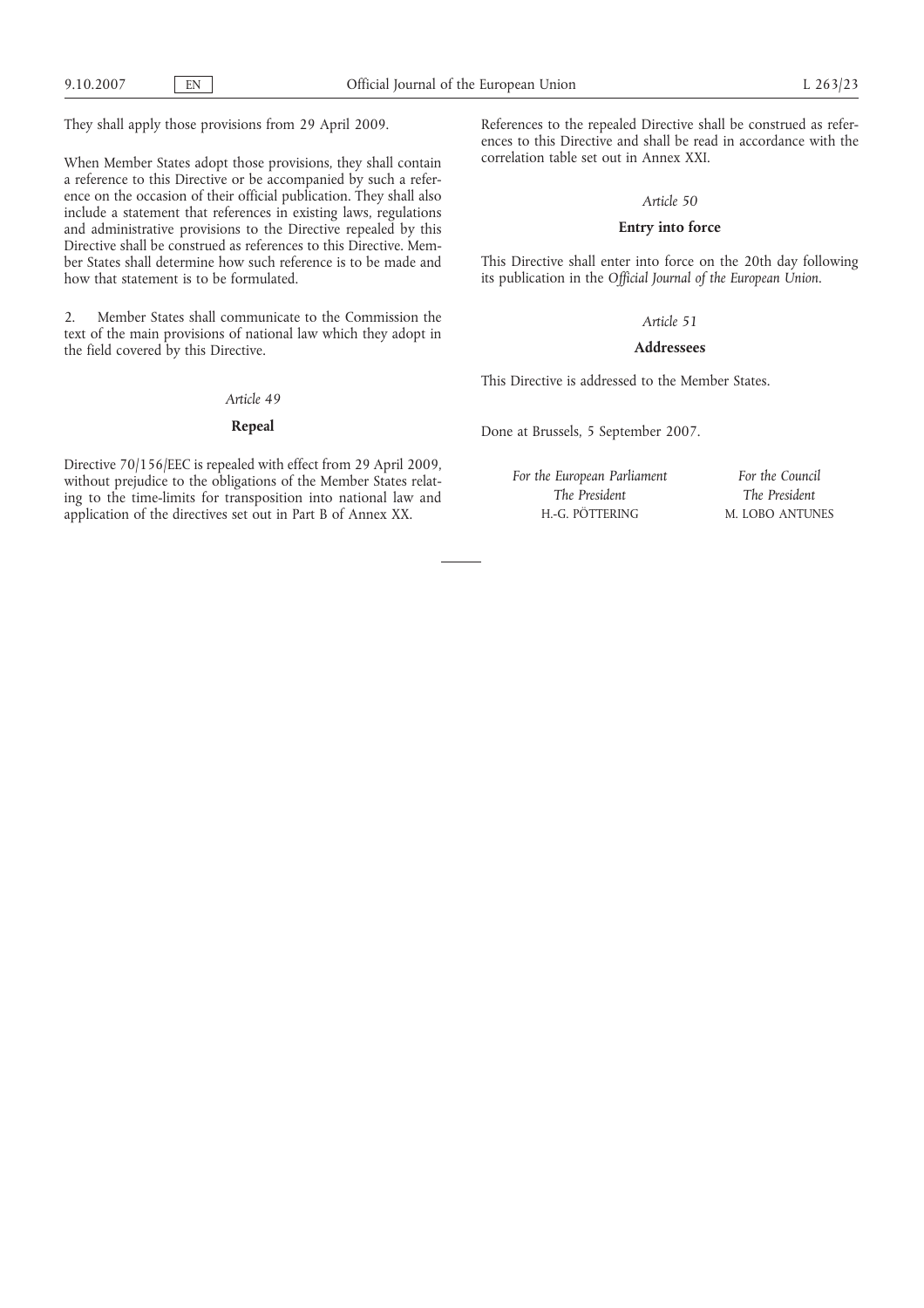# *LIST OF ANNEXES*

| Annex I     | Complete list of information for the purpose of EC type-approval of vehicles |                                                                                                                                                                                                                                                                                                          |  |
|-------------|------------------------------------------------------------------------------|----------------------------------------------------------------------------------------------------------------------------------------------------------------------------------------------------------------------------------------------------------------------------------------------------------|--|
| Annex II    | Definition of vehicle categories and vehicle types                           |                                                                                                                                                                                                                                                                                                          |  |
| Annex III   | Information document for the purpose of EC type-approval of vehicles         |                                                                                                                                                                                                                                                                                                          |  |
| Annex IV    |                                                                              | List of requirements for the purpose of EC type-approval of vehicles                                                                                                                                                                                                                                     |  |
|             | Appendix:                                                                    | List of requirements for EC type-approval of vehicles belonging to category M <sub>1</sub> , produced<br>in small series                                                                                                                                                                                 |  |
| Annex V     |                                                                              | Procedures to be followed during EC type-approval of vehicles                                                                                                                                                                                                                                            |  |
|             | Appendix 1:                                                                  | Standards with which the entities referred to in Article 41 have to comply                                                                                                                                                                                                                               |  |
|             | Appendix 2:                                                                  | Procedure for the assessment of the technical services                                                                                                                                                                                                                                                   |  |
| Annex VI    | EC type-approval certificate                                                 |                                                                                                                                                                                                                                                                                                          |  |
|             | Appendix:                                                                    | List of the regulatory acts to which the type of vehicle complies                                                                                                                                                                                                                                        |  |
| Annex VII   |                                                                              | EC type-approval certificate numbering system                                                                                                                                                                                                                                                            |  |
|             | Appendix:                                                                    | EC component and separate technical unit type-approval mark                                                                                                                                                                                                                                              |  |
| Annex VIII  | Test results                                                                 |                                                                                                                                                                                                                                                                                                          |  |
| Annex IX    | EC Certificate of conformity                                                 |                                                                                                                                                                                                                                                                                                          |  |
| Annex X     |                                                                              | Conformity of production procedures                                                                                                                                                                                                                                                                      |  |
| Annex XI    |                                                                              | Nature of and provisions for special purpose vehicles                                                                                                                                                                                                                                                    |  |
|             | Appendix 1:                                                                  | Motor-caravans, ambulances and hearses                                                                                                                                                                                                                                                                   |  |
|             | Appendix 2:                                                                  | Armoured vehicles                                                                                                                                                                                                                                                                                        |  |
|             | Appendix 3:                                                                  | Wheel-chair accessible vehicles                                                                                                                                                                                                                                                                          |  |
|             | Appendix 4:                                                                  | Other special purpose vehicles (including trailer caravans)                                                                                                                                                                                                                                              |  |
|             | Appendix 5:                                                                  | Mobile cranes                                                                                                                                                                                                                                                                                            |  |
| Annex XII   |                                                                              | Small series and end-of-series limits                                                                                                                                                                                                                                                                    |  |
| Annex XIII  |                                                                              | List of parts or equipment which are capable of posing a significant risk to the correct functioning of sys-<br>tems that are essential for the safety of the vehicle or its environmental performance, their performance<br>requirements, appropriate test procedures, marking and packaging provisions |  |
| Annex XIV   |                                                                              | List of EC type-approvals issued pursuant to regulatory acts                                                                                                                                                                                                                                             |  |
| Annex XV    |                                                                              | List of the regulatory acts for which a manufacturer may be designated as technical service                                                                                                                                                                                                              |  |
| Annex XVI   | service                                                                      | List of the regulatory acts for which virtual testing methods may be used by a manufacturer or a technical                                                                                                                                                                                               |  |
|             | Appendix 1:                                                                  | General conditions required from virtual testing methods                                                                                                                                                                                                                                                 |  |
|             | Appendix 2:                                                                  | Specific conditions concerning virtual testing methods                                                                                                                                                                                                                                                   |  |
| Annex XVII  |                                                                              | Procedures to be followed during multi-stage EC type-approval                                                                                                                                                                                                                                            |  |
|             | Appendix:                                                                    | Model of the manufacturer's additional plate                                                                                                                                                                                                                                                             |  |
| Annex XVIII |                                                                              | Certificate of origin of the vehicle — Manufacturer's declaration of base/incomplete vehicle which is not<br>provided with a Certificate of Conformity                                                                                                                                                   |  |
| Annex XIX   |                                                                              | Timetable for the enforcement of this Directive in respect of type-approval                                                                                                                                                                                                                              |  |
| Annex XX    |                                                                              | Time-limits for the transposition of repealed directives into national law                                                                                                                                                                                                                               |  |
| Annex XXI   | Correlation table                                                            |                                                                                                                                                                                                                                                                                                          |  |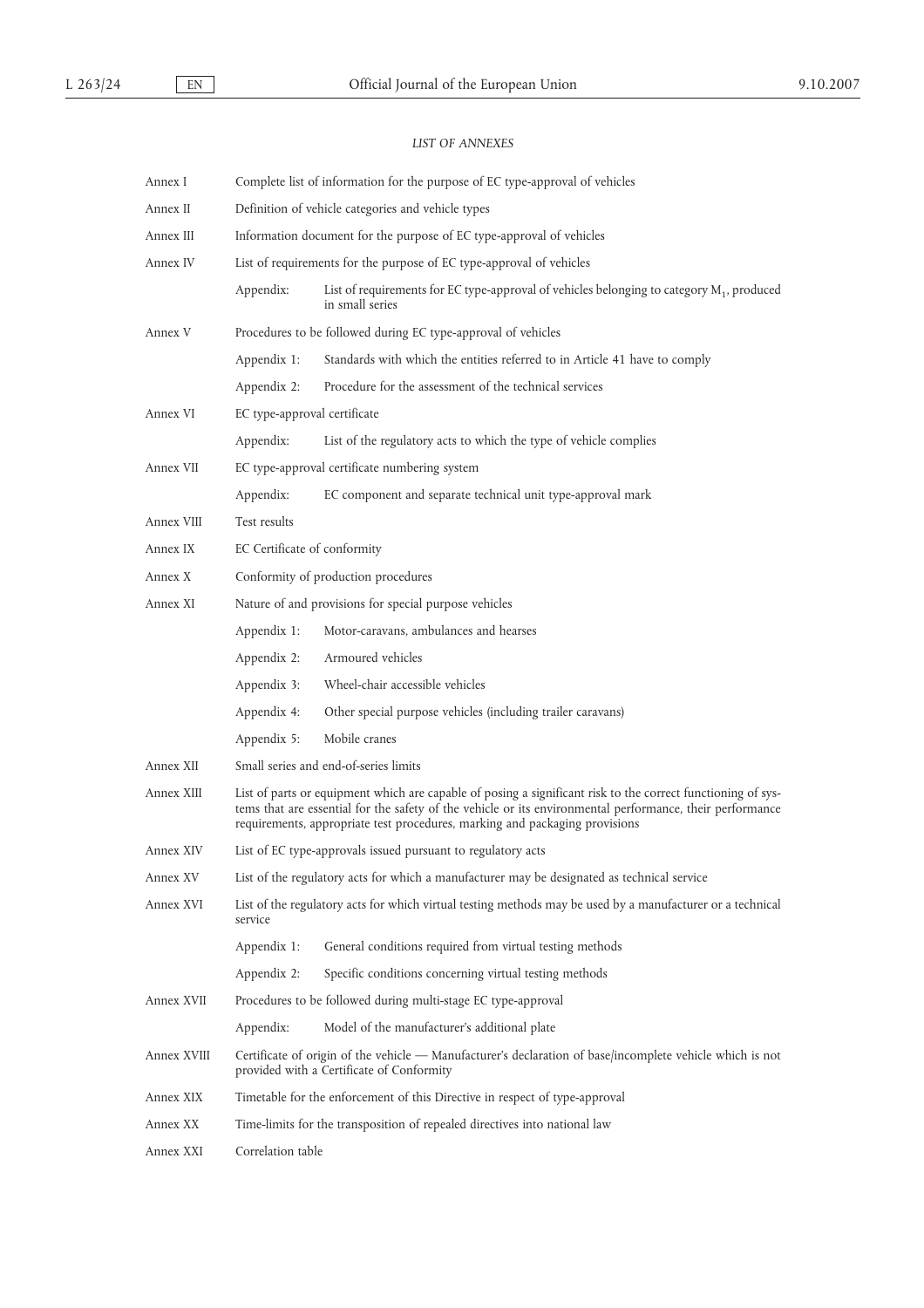## *ANNEX I*

# **Complete list of information for the purpose of EC type-approval of vehicles**

All information documents in this Directive and in separate directives or regulations must consist only of extracts from, and adhere to the item numbering system of, this total list.

The following information, if applicable, must be supplied in triplicate and include a list of contents. Any drawings must be supplied in appropriate scale and in sufficient detail on size A4 or on a folder of A4 format. Photographs, if any, must show sufficient detail.

If the systems, components or separate technical units have electronic controls, information concerning their performance must be supplied.

(For explanatory notes, please refer to last page of this Annex)

| 0.       | <b>GENERAL</b>                                                                                                      |
|----------|---------------------------------------------------------------------------------------------------------------------|
| 0.1.     | Make (trade name of manufacturer):                                                                                  |
| 0.2.     | Type:                                                                                                               |
| 0.2.0.1. | Chassis:                                                                                                            |
| 0.2.0.2. | Bodywork/complete vehicle:                                                                                          |
| 0.2.1.   | Commercial name(s) (if available):                                                                                  |
| 0.3.     | Means of identification of type, if marked on the vehicle/component/separate technical unit $(^{b})$ $(^{1})$ :     |
| 0.3.0.1. | Chassis:                                                                                                            |
| 0.3.0.2. | Bodywork/complete vehicle:                                                                                          |
| 0.3.1.   | Location of that marking:                                                                                           |
| 0.3.1.1. | Chassis:                                                                                                            |
| 0.3.1.2. | Bodywork/complete vehicle:                                                                                          |
| 0.4.     | Category of vehicle (°):                                                                                            |
| 0.4.1.   | Classification(s) according to the dangerous goods which the vehicle is intended to transport:                      |
| 0.5.     | Name and address of manufacturer:                                                                                   |
| 0.6.     | Location and method of attachment of statutory plates and location of vehicle identification number                 |
| 0.6.1.   | On the chassis:                                                                                                     |
| 0.6.2.   | On the bodywork:                                                                                                    |
| 0.7.     | In the case of components and separate technical units, location and method of affixing of the EC<br>approval mark: |
| 0.8.     | Name(s) and address(es) of assembly plant(s):                                                                       |
| 0.9.     | Name and address of the manufacturer's representative (if any):                                                     |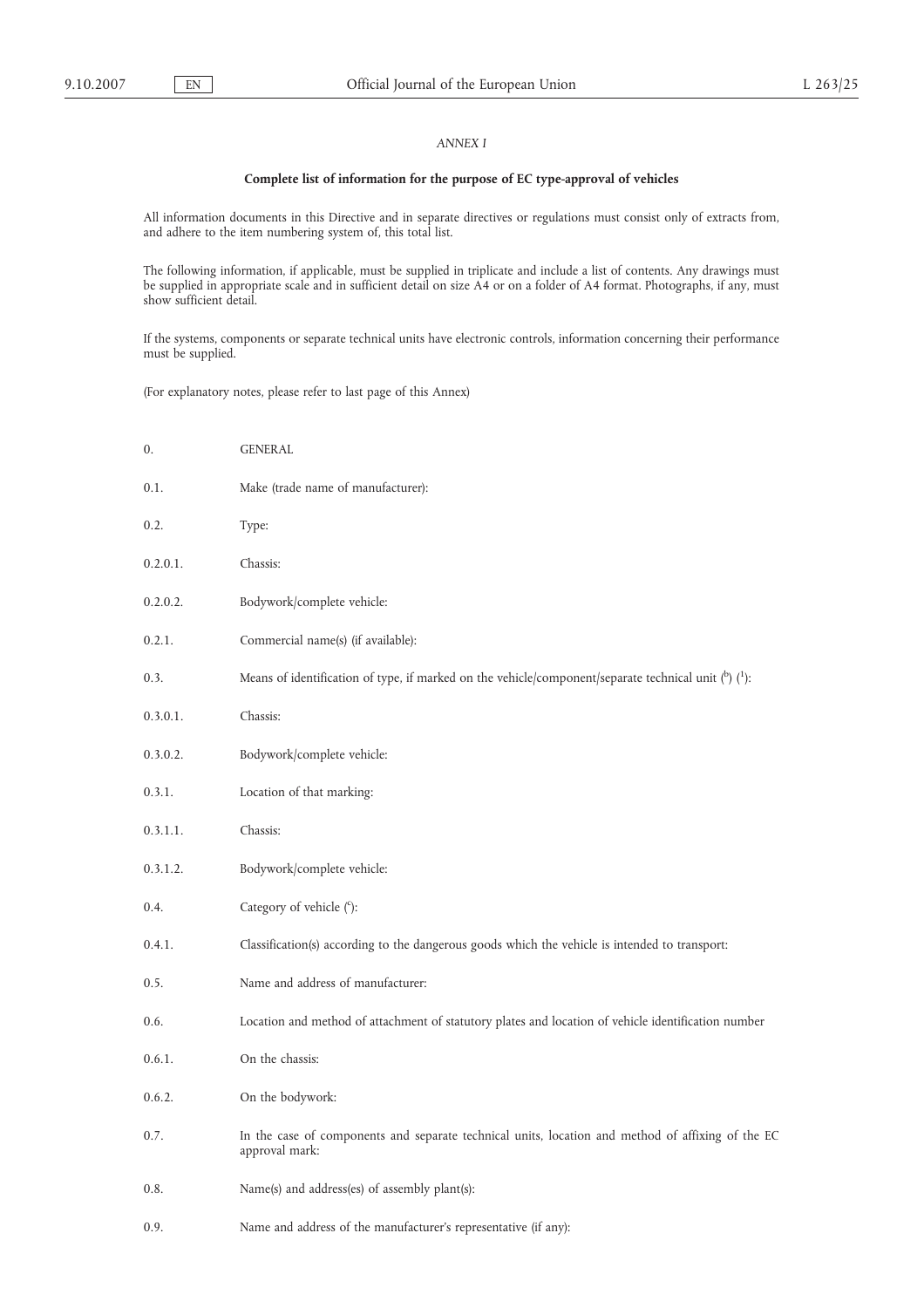| L $263/26$ | EN       | Official Journal of the European Union                                                                                                                                                                                                      | 9.10.2007 |
|------------|----------|---------------------------------------------------------------------------------------------------------------------------------------------------------------------------------------------------------------------------------------------|-----------|
|            | 1.       | GENERAL CONSTRUCTION CHARACTERISTICS OF THE VEHICLE                                                                                                                                                                                         |           |
|            | 1.1.     | Photographs and/or drawings of a representative vehicle:                                                                                                                                                                                    |           |
|            | 1.2.     | Dimensional drawing of the whole vehicle:                                                                                                                                                                                                   |           |
|            | 1.3.     | Number of axles and wheels:                                                                                                                                                                                                                 |           |
|            | 1.3.1.   | Number and position of axles with double wheels:                                                                                                                                                                                            |           |
|            | 1.3.2.   | Number and position of steered axles:                                                                                                                                                                                                       |           |
|            | 1.3.3.   | Powered axles (number, position, interconnection):                                                                                                                                                                                          |           |
|            | 1.4.     | Chassis (if any) (overall drawing):                                                                                                                                                                                                         |           |
|            | 1.5.     | Material used for the side-members $($ <sup>d</sup> ):                                                                                                                                                                                      |           |
|            | 1.6.     | Position and arrangement of the engine:                                                                                                                                                                                                     |           |
|            | 1.7.     | Driving cab (forward control or bonneted) $(2)$ :                                                                                                                                                                                           |           |
|            | 1.8.     | Hand of drive: left/right $(1)$ .                                                                                                                                                                                                           |           |
|            | 1.8.1.   | Vehicle is equipped to be driven in right/left $(1)$ hand traffic.                                                                                                                                                                          |           |
|            | 1.9.     | Specify if the motor vehicle is intended to tow semi-trailers or other trailers and, if the trailer is a semi-,<br>drawbar or centre-axle trailer, specify vehicles specially designed for the controlled-temperature carriage<br>of goods: |           |
|            | 2.       | MASSES AND DIMENSIONS (°) (in kg and mm) (Refer to drawing where applicable)                                                                                                                                                                |           |
|            | 2.1.     | Wheel base(s) (fully loaded) $($ <sup>t</sup> ):                                                                                                                                                                                            |           |
|            | 2.1.1.   | In the case of semi-trailers                                                                                                                                                                                                                |           |
|            | 2.1.1.1. | Distance between the axis of the fifth wheel kingpin and the rearmost end of the semi-trailer:                                                                                                                                              |           |
|            | 2.1.1.2. | Maximum distance between the axis of the fifth wheel kingpin and any point on the front of the<br>semi-trailer:                                                                                                                             |           |
|            | 2.1.1.3. | Semi-trailer special wheelbase (as defined in Section 7.6.1.2 of Annex I to Directive 97/27/EC):                                                                                                                                            |           |
|            | 2.2.     | In the case of semi-trailer towing vehicles                                                                                                                                                                                                 |           |
|            | 2.2.1.   | Fifth wheel lead (maximum and minimum; indicate the permissible values in the case of an incomplete<br>vehicle) $(8)$ :                                                                                                                     |           |
|            | 2.2.2.   | Maximum height of the fifth wheel (standardised) $(^{h})$ :                                                                                                                                                                                 |           |
|            | 2.3.     | Axle track(s) and width(s):                                                                                                                                                                                                                 |           |
|            | 2.3.1.   | Track of each steered axle (i):                                                                                                                                                                                                             |           |
|            | 2.3.2.   | Track of all other axles (i):                                                                                                                                                                                                               |           |

2.3.3. Width of the widest rear axle: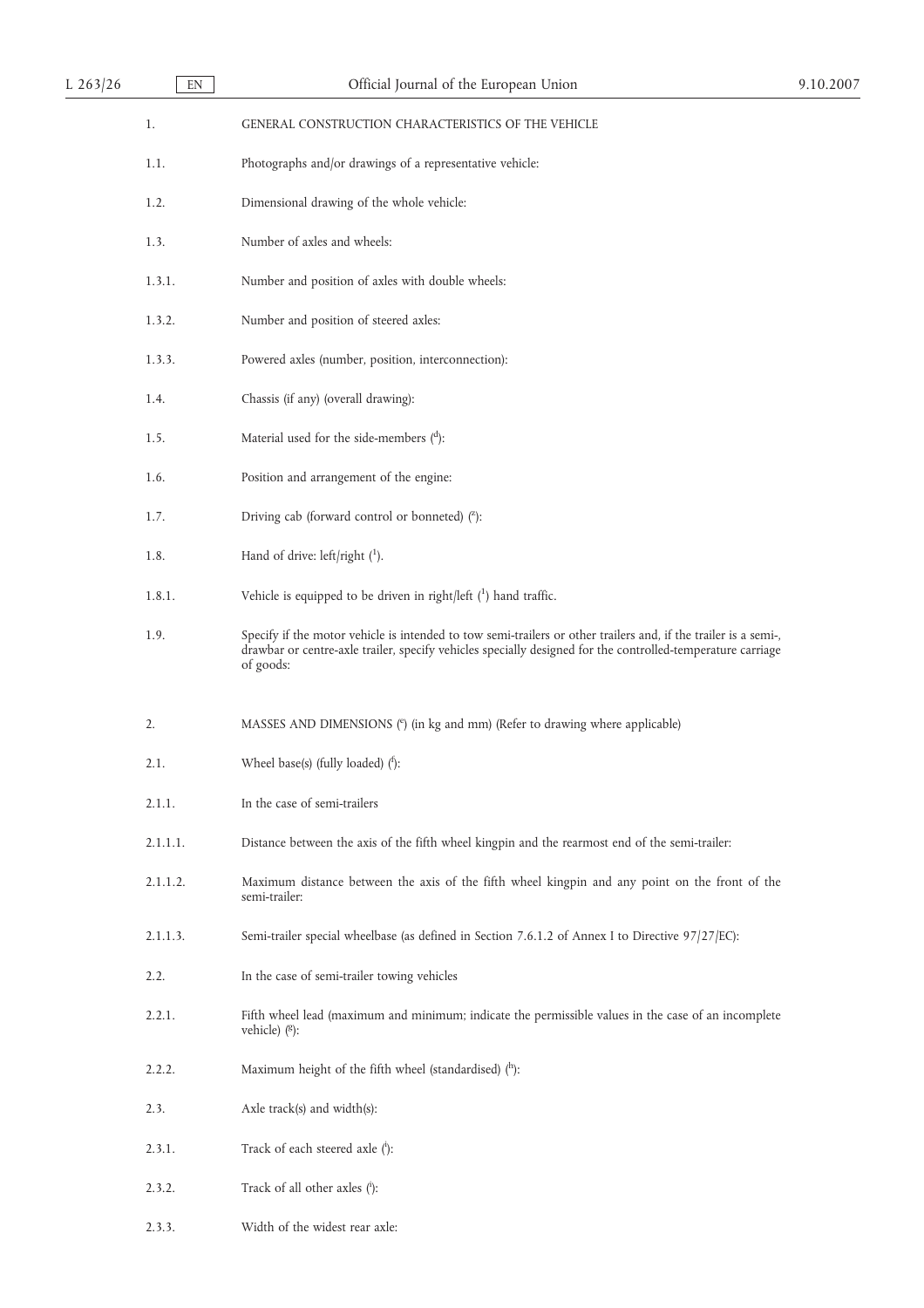| 9.10.2007 | EN         | Official Journal of the European Union                                                                                              | $L$ 263/27 |
|-----------|------------|-------------------------------------------------------------------------------------------------------------------------------------|------------|
|           | 2.3.4.     | Width of the foremost axle (measured at the outermost part of the tyres excluding the bulging of the<br>tyres close to the ground): |            |
|           | 2.4.       | Range of vehicle dimensions (overall)                                                                                               |            |
|           | 2.4.1.     | For chassis without bodywork                                                                                                        |            |
|           | 2.4.1.1.   | Length $(\cdot)$ :                                                                                                                  |            |
|           | 2.4.1.1.1. | Maximum permissible length:                                                                                                         |            |
|           | 2.4.1.1.2. | Minimum permissible length:                                                                                                         |            |
|           | 2.4.1.2.   | Width $(k)$ :                                                                                                                       |            |
|           | 2.4.1.2.1. | Maximum permissible width:                                                                                                          |            |
|           | 2.4.1.2.2. | Minimum permissible width:                                                                                                          |            |
|           | 2.4.1.3.   | Height (in running order) $\langle \cdot \rangle$ (for suspensions adjustable for height, indicate normal running position):        |            |
|           | 2.4.1.4.   | Front overhang (m):                                                                                                                 |            |
|           | 2.4.1.4.1. | Approach angle (na):  degrees.                                                                                                      |            |
|           | 2.4.1.5.   | Rear overhang (n):                                                                                                                  |            |
|           | 2.4.1.5.1. | Departure angle (nb):  degrees.                                                                                                     |            |
|           | 2.4.1.5.2. | Minimum and maximum permissible overhang of the coupling point $(^{nd})$ :                                                          |            |
|           | 2.4.1.6.   | Ground clearance (as defined in point 4,5 of Section A of Annex II)                                                                 |            |
|           | 2.4.1.6.1. | Between the axles:                                                                                                                  |            |
|           | 2.4.1.6.2. | Under the front axle(s):                                                                                                            |            |
|           | 2.4.1.6.3. | Under the rear axle(s):                                                                                                             |            |
|           | 2.4.1.7.   | Ramp angle (nc):  degrees.                                                                                                          |            |
|           | 2.4.1.8.   | Extreme permissible positions of the centre of gravity of the body and/or interior fittings and/or equip-<br>ment and/or payload:   |            |
|           | 2.4.2.     | For chassis with bodywork                                                                                                           |            |
|           | 2.4.2.1.   | Length $(i)$ :                                                                                                                      |            |
|           | 2.4.2.1.1. | Length of the loading area:                                                                                                         |            |
|           | 2.4.2.2.   | Width $(k)$ :                                                                                                                       |            |
|           | 2.4.2.2.1. | Thickness of the walls (in the case of vehicles designed for controlled-temperature carriage of goods):                             |            |
|           | 2.4.2.3.   | Height (in running order) $\langle \cdot \rangle$ (for suspensions adjustable for height, indicate normal running position):        |            |
|           | 2.4.2.4.   | Front overhang (m):                                                                                                                 |            |
|           | 2.4.2.4.1. | Approach angle (na):  degrees.                                                                                                      |            |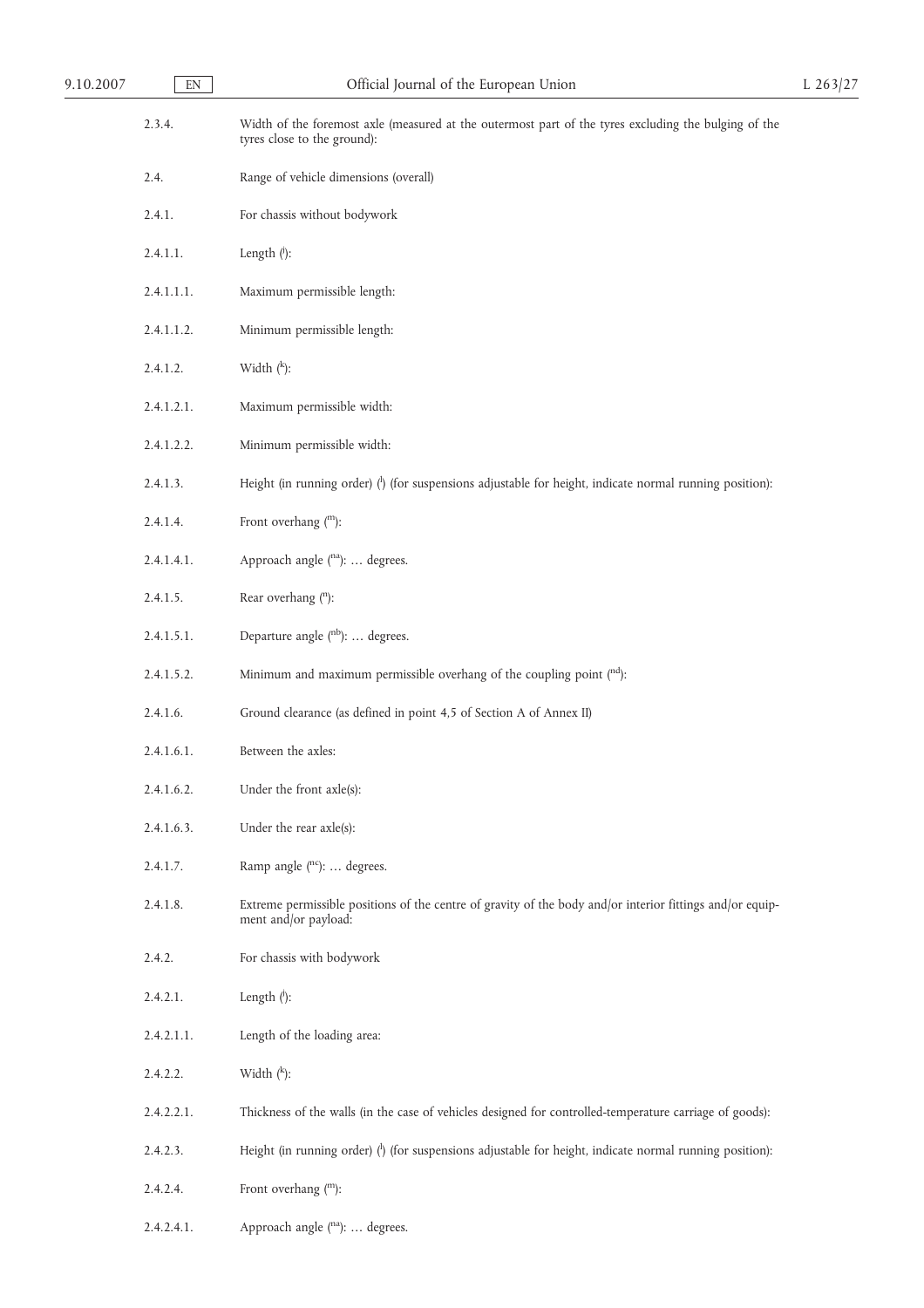| $L$ 263/28 | EN         | Official Journal of the European Union                                                                                                                                                                                                                                                                                                                                                                                                                                                                                                            | 9.10.2007 |
|------------|------------|---------------------------------------------------------------------------------------------------------------------------------------------------------------------------------------------------------------------------------------------------------------------------------------------------------------------------------------------------------------------------------------------------------------------------------------------------------------------------------------------------------------------------------------------------|-----------|
|            | 2.4.2.5.   | Rear overhang (n):                                                                                                                                                                                                                                                                                                                                                                                                                                                                                                                                |           |
|            | 2.4.2.5.1. | Departure angle (nb):  degrees.                                                                                                                                                                                                                                                                                                                                                                                                                                                                                                                   |           |
|            | 2.4.2.5.2. | Minimum and maximum permissible overhang of the coupling point $(nd)$ :                                                                                                                                                                                                                                                                                                                                                                                                                                                                           |           |
|            | 2.4.2.6.   | Ground clearance (as defined in point 4,5 of Section A of Annex II)                                                                                                                                                                                                                                                                                                                                                                                                                                                                               |           |
|            | 2.4.2.6.1. | Between the axles:                                                                                                                                                                                                                                                                                                                                                                                                                                                                                                                                |           |
|            | 2.4.2.6.2. | Under the front axle(s):                                                                                                                                                                                                                                                                                                                                                                                                                                                                                                                          |           |
|            | 2.4.2.6.3. | Under the rear $axle(s)$ :                                                                                                                                                                                                                                                                                                                                                                                                                                                                                                                        |           |
|            | 2.4.2.7.   | Ramp angle (nc):  degrees.                                                                                                                                                                                                                                                                                                                                                                                                                                                                                                                        |           |
|            | 2.4.2.8.   | Extreme permissible positions of the centre of gravity of the payload (in the case of non-uniform load):                                                                                                                                                                                                                                                                                                                                                                                                                                          |           |
|            | 2.4.2.9.   | Position of centre of gravity of the vehicle ( $M_2$ and $M_3$ ) at its technically permissible maximum laden<br>mass in the longitudinal, transverse and vertical directions:                                                                                                                                                                                                                                                                                                                                                                    |           |
|            | 2.4.3.     | For bodywork approved without chassis (vehicles $M_2$ and $M_3$ )                                                                                                                                                                                                                                                                                                                                                                                                                                                                                 |           |
|            | 2.4.3.1.   | Length $($ ):                                                                                                                                                                                                                                                                                                                                                                                                                                                                                                                                     |           |
|            | 2.4.3.2.   | Width $(k)$ :                                                                                                                                                                                                                                                                                                                                                                                                                                                                                                                                     |           |
|            | 2.4.3.3.   | Nominal height (in running order) $\binom{1}{1}$ on intended chassis type(s) (for suspensions adjustable for height,<br>indicate normal running position):                                                                                                                                                                                                                                                                                                                                                                                        |           |
|            | 2.5.       | Mass of the bare chassis (without cab, coolant, oils, fuel, spare wheel, tools and driver):                                                                                                                                                                                                                                                                                                                                                                                                                                                       |           |
|            | 2.5.1.     | Distribution of this mass among the axles:                                                                                                                                                                                                                                                                                                                                                                                                                                                                                                        |           |
|            | 2.6.       | Mass of the vehicle with bodywork and, in the case of a towing vehicle of category other than $M_1$ , with<br>coupling device, if fitted by the manufacturer, in running order, or mass of the chassis or chassis with<br>cab, without bodywork and/or coupling device if the manufacturer does not fit the bodywork and/or cou-<br>pling device (including liquids, tools, spare wheel, if fitted, and driver and, for buses and coaches, a crew<br>member if there is a crew seat in the vehicle) $(°)$ (maximum and minimum for each variant): |           |
|            | 2.6.1.     | Distribution of this mass among the axles and, in the case of a semi-trailer or centre-axle trailer, load on<br>the coupling point (maximum and minimum for each variant):                                                                                                                                                                                                                                                                                                                                                                        |           |
|            | 2.7.       | Minimum mass of the completed vehicle as stated by the manufacturer, in the case of an incomplete<br>vehicle:                                                                                                                                                                                                                                                                                                                                                                                                                                     |           |
|            | 2.7.1.     | Distribution of this mass among the axles and, in the case of a semi-trailer or centre-axle trailer, load on<br>the coupling point:                                                                                                                                                                                                                                                                                                                                                                                                               |           |
|            | 2.8.       | Technically permissible maximum laden mass stated by the manufacturer $('')$ (*):                                                                                                                                                                                                                                                                                                                                                                                                                                                                 |           |
|            | 2.8.1.     | Distribution of this mass among the axles and, in the case of a semi-trailer or centre-axle trailer, load on<br>the coupling point $(*)$ :                                                                                                                                                                                                                                                                                                                                                                                                        |           |
|            | 2.9.       | Technically permissible maximum mass on each axle:                                                                                                                                                                                                                                                                                                                                                                                                                                                                                                |           |
|            | 2.10.      | Technically permissible maximum mass on each axle group:                                                                                                                                                                                                                                                                                                                                                                                                                                                                                          |           |
|            | 2.11.      | Technically permissible maximum towable mass of the motor vehicle in case of                                                                                                                                                                                                                                                                                                                                                                                                                                                                      |           |
|            | 2.11.1.    | Drawbar trailer:                                                                                                                                                                                                                                                                                                                                                                                                                                                                                                                                  |           |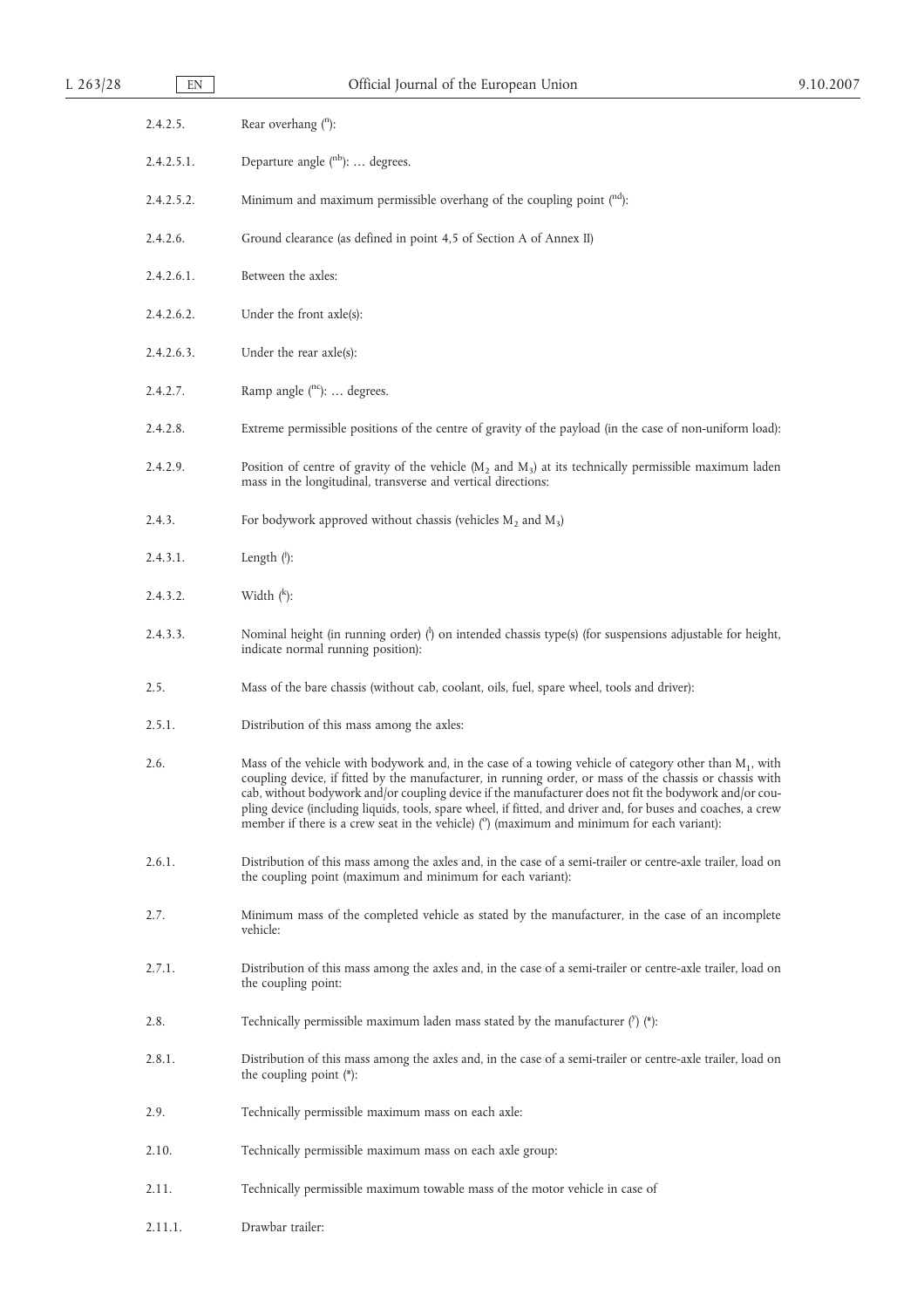| EN        | Official Journal of the European Union                                                                                                                                                                                                                                                                                                                       | L 263/29 |
|-----------|--------------------------------------------------------------------------------------------------------------------------------------------------------------------------------------------------------------------------------------------------------------------------------------------------------------------------------------------------------------|----------|
| 2.11.2.   | Semi-trailer:                                                                                                                                                                                                                                                                                                                                                |          |
| 2.11.3.   | Centre-axle trailer:                                                                                                                                                                                                                                                                                                                                         |          |
| 2.11.3.1. | Maximum ratio of the coupling overhang $(P)$ to the wheel base:                                                                                                                                                                                                                                                                                              |          |
| 2.11.3.2. | Maximum V-value:  kN.                                                                                                                                                                                                                                                                                                                                        |          |
| 2.11.4.   | Technically permissible maximum mass of the combination (*):                                                                                                                                                                                                                                                                                                 |          |
| 2.11.5.   | Vehicle is/is not $\binom{1}{1}$ suitable for towing loads (item 1.2 of Annex II to Directive 77/389/EEC).                                                                                                                                                                                                                                                   |          |
| 2.11.6.   | Maximum mass of unbraked trailer:                                                                                                                                                                                                                                                                                                                            |          |
| 2.12.     | Technically permissible maximum static vertical load/mass on the vehicle's coupling point                                                                                                                                                                                                                                                                    |          |
| 2.12.1.   | Of the motor vehicle:                                                                                                                                                                                                                                                                                                                                        |          |
| 2.12.2.   | Of the semi-trailer or centre-axle trailer:                                                                                                                                                                                                                                                                                                                  |          |
| 2.12.3.   | Maximum permissible mass of the coupling device (if not fitted by the manufacturer):                                                                                                                                                                                                                                                                         |          |
| 2.13.     | Swept path:                                                                                                                                                                                                                                                                                                                                                  |          |
| 2.14.     | Engine power/maximum mass ratio:  kW/kg.                                                                                                                                                                                                                                                                                                                     |          |
| 2.14.1.   | Engine power/technically permissible maximum laden mass of the combination ratio (as defined in Sec-<br>tion 7,10 of Annex I to Directive 97/27/EC):  kW/kg.                                                                                                                                                                                                 |          |
| 2.15.     | Hill-starting ability (solo vehicle) (***):  %.                                                                                                                                                                                                                                                                                                              |          |
| 2.16.     | Intended registration/in service maximum permissible masses (optional: where these values are given, they<br>shall be verified in accordance with the requirements of Annex IV to Directive 97/27/EC):                                                                                                                                                       |          |
| 2.16.1.   | Intended registration/in service maximum permissible laden mass (several entries possible for each tech-<br>nical configuration $($ <sup>#</sup> $))$ :                                                                                                                                                                                                      |          |
| 2.16.2.   | Intended registration/in service maximum permissible mass on each axle and, in the case of a semi-<br>trailer or centre-axle trailer, intended load on the coupling point stated by the manufacturer if lower<br>than the technically permissible maximum mass on the coupling point (several entries possible for each<br>technical configuration $(\pi)$ : |          |
| 2.16.3.   | Intended registration/in service maximum permissible mass on each axle group (several entries possible<br>for each technical configuration $($ <sup><math>#</math></sup> )):                                                                                                                                                                                 |          |
| 2.16.4.   | Intended registration/in service maximum permissible towable mass (several entries possible for each<br>technical configuration $($ <sup>#</sup> $))$ :                                                                                                                                                                                                      |          |
| 2.16.5.   | Intended registration/in service maximum permissible mass of the combination (several entries possible<br>for each technical configuration $($ <sup>#</sup> $)$ :                                                                                                                                                                                            |          |
| 3.        | POWER PLANT (9) (In the case of a vehicle that can run either on petrol, diesel, etc., or also in combi-<br>nation with another fuel, items shall be repeated (*))                                                                                                                                                                                           |          |
| 3.1.      | Manufacturer:                                                                                                                                                                                                                                                                                                                                                |          |
| 3.1.1.    | Manufacturer's engine code as marked on the engine:                                                                                                                                                                                                                                                                                                          |          |
| 3.2.      | Internal combustion engine                                                                                                                                                                                                                                                                                                                                   |          |
| 3.2.1.    | Specific engine information                                                                                                                                                                                                                                                                                                                                  |          |
|           |                                                                                                                                                                                                                                                                                                                                                              |          |

3.2.1.1. Working principle: positive ignition/compression ignition, four stroke/two stroke (<sup>1</sup> )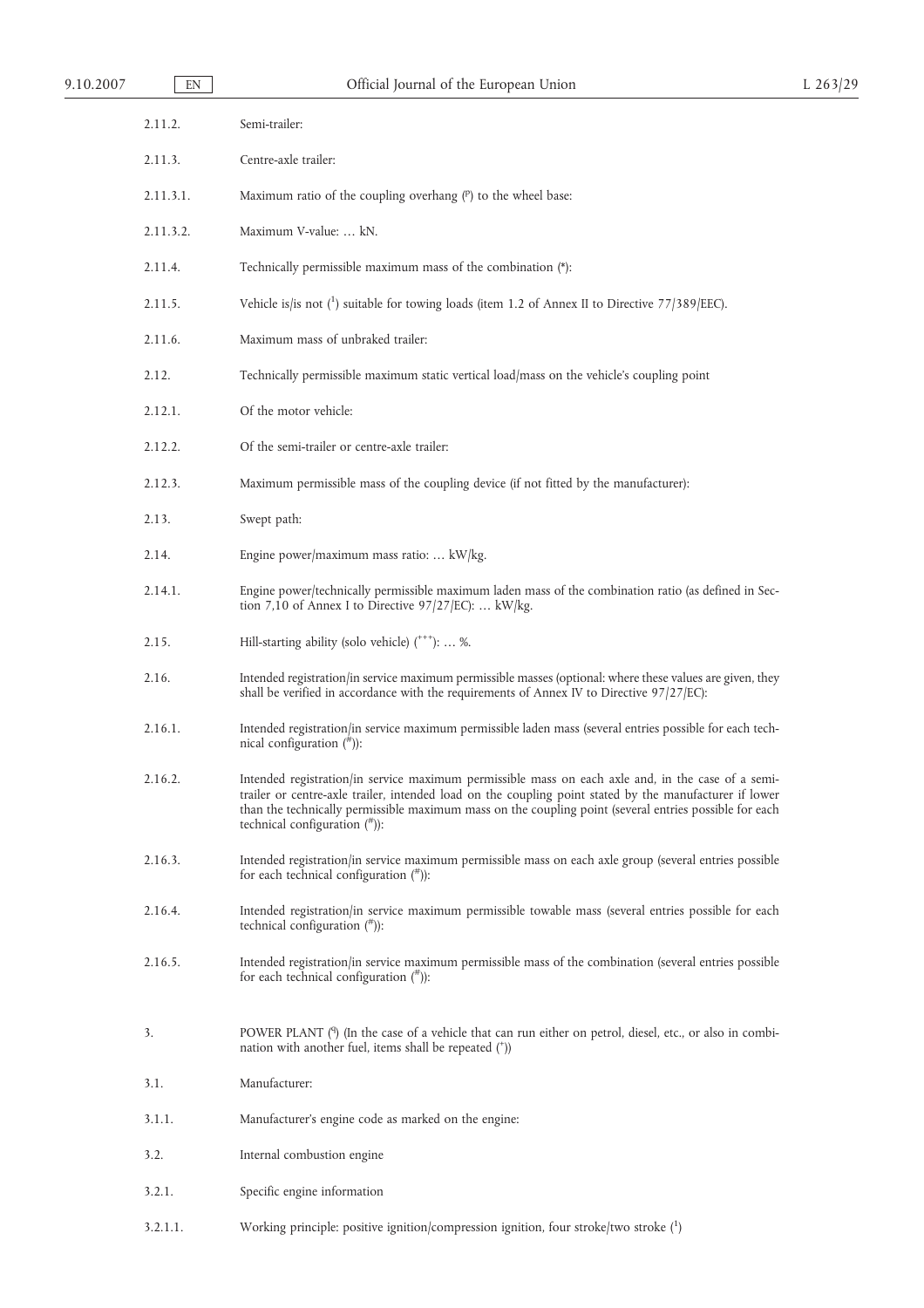| L 263/30 | EN         | Official Journal of the European Union                                                                                                                        | 9.10.2007 |
|----------|------------|---------------------------------------------------------------------------------------------------------------------------------------------------------------|-----------|
|          | 3.2.1.2.   | Number and arrangement of cylinders:                                                                                                                          |           |
|          | 3.2.1.2.1. | Bore $('): \ldots$ mm                                                                                                                                         |           |
|          | 3.2.1.2.2. | Stroke $(')$ :  mm                                                                                                                                            |           |
|          | 3.2.1.2.3. | Firing order:                                                                                                                                                 |           |
|          | 3.2.1.3.   | Engine capacity $(5)$ :  cm <sup>3</sup>                                                                                                                      |           |
|          | 3.2.1.4.   | Volumetric compression ratio $(^{2})$ :                                                                                                                       |           |
|          | 3.2.1.5.   | Drawings of combustion chamber, piston crown and, in the case of positive ignition engines, piston<br>rings:                                                  |           |
|          | 3.2.1.6.   | Normal engine idling speed $(^2)$ :  min <sup>-1</sup>                                                                                                        |           |
|          | 3.2.1.6.1. | High engine idling speed $(^{2})$ :  min <sup>-1</sup>                                                                                                        |           |
|          | 3.2.1.7.   | Carbon monoxide content by volume in the exhaust gas with the engine idling $(^2)$ :  % as stated by the<br>manufacturer (positive ignition engines only)     |           |
|          | 3.2.1.8.   | Maximum net power ('):  kW at  min <sup>-1</sup> (manufacturer's declared value)                                                                              |           |
|          | 3.2.1.9.   | Maximum permitted engine speed as prescribed by the manufacturer:  min <sup>-1</sup>                                                                          |           |
|          | 3.2.1.10.  | Maximum net torque ('):  Nm at  min <sup>-1</sup> (manufacturer's declared value)                                                                             |           |
|          | 3.2.2.     | Fuel: Diesel oil/Petrol/LPG/NG/Ethanol (1)                                                                                                                    |           |
|          | 3.2.2.1.   | RON, leaded:                                                                                                                                                  |           |
|          | 3.2.2.2.   | RON, unleaded:                                                                                                                                                |           |
|          | 3.2.2.3.   | Fuel tank inlet: restricted orifice/label $(1)$                                                                                                               |           |
|          | 3.2.3.     | Fuel tank(s)                                                                                                                                                  |           |
|          | 3.2.3.1.   | Service fuel tank(s)                                                                                                                                          |           |
|          | 3.2.3.1.1. | Number, capacity, material:                                                                                                                                   |           |
|          | 3.2.3.1.2. | Drawing and technical description of the tank(s) with all connections and all lines of the breathing and<br>venting system, locks, valves, fastening devices: |           |
|          | 3.2.3.1.3. | Drawing clearly showing the position of the tank(s) in the vehicle:                                                                                           |           |
|          | 3.2.3.2.   | Reserve fuel tank(s)                                                                                                                                          |           |
|          | 3.2.3.2.1. | Number, capacity, material:                                                                                                                                   |           |
|          | 3.2.3.2.2. | Drawing and technical description of the tank(s) with all connections and all lines of the breathing and<br>venting system, locks, valves, fastening devices: |           |
|          | 3.2.3.2.3. | Drawing clearly showing the position of the tank(s) in the vehicle:                                                                                           |           |
|          | 3.2.4.     | Fuel feed                                                                                                                                                     |           |
|          | 3.2.4.1.   | By carburettor(s): yes/no $(^1)$                                                                                                                              |           |
|          | 3.2.4.1.1. | Make(s):                                                                                                                                                      |           |
|          | 3.2.4.1.2. | $Type(s)$ :                                                                                                                                                   |           |
|          | 3.2.4.1.3. | Number fitted:                                                                                                                                                |           |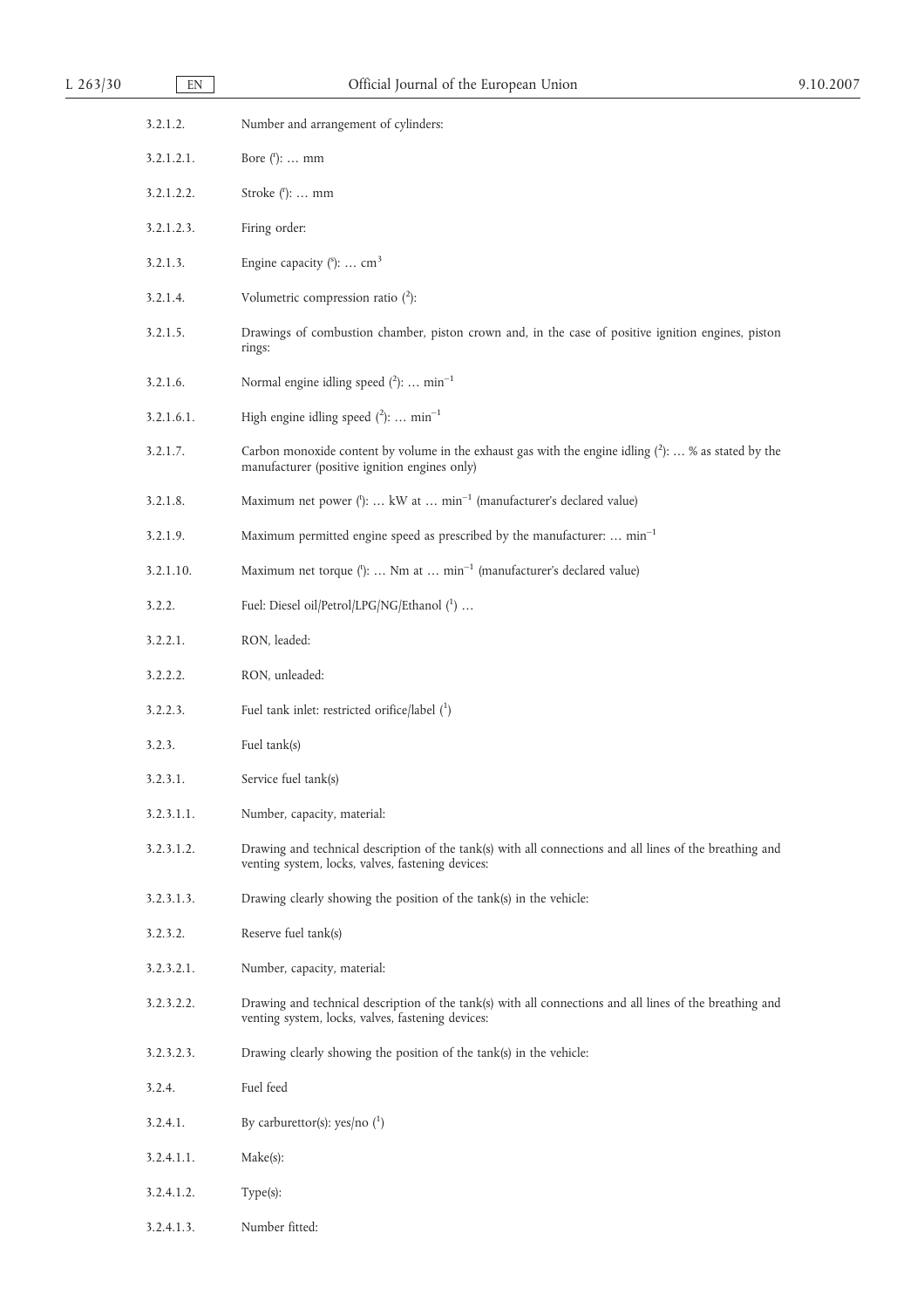| 9.10.2007 | EN           |                   | Official Journal of the European Union | $L$ 263/31 |
|-----------|--------------|-------------------|----------------------------------------|------------|
|           | 3.2.4.1.4.   | Adjustments $(2)$ |                                        |            |
|           | 3.2.4.1.4.1. | Jets: $\dots$     |                                        |            |
|           | 3.2.4.1.4.2. | Venturis:         |                                        |            |

- 3.2.4.1.4.4. Mass of float: … 3.2.4.1.4.5. Float needle: …
- 3.2.4.1.5. Cold start system: manual/automatic  $\binom{1}{1}$
- 3.2.4.1.5.1. Operating principle(s):
- 3.2.4.1.5.2. Operating limits/settings  $(1)$   $(2)$
- 3.2.4.2. By fuel injection (compression ignition only): yes/no (1)
- 3.2.4.2.1. System description:
- 3.2.4.2.2. Working principle: direct injection/pre-chamber/swirl chamber (<sup>1</sup> )
- 3.2.4.2.3. Injection pump
- 3.2.4.2.3.1. Make(s):
- 3.2.4.2.3.2. Type(s):
- 3.2.4.2.3.3. Maximum fuel delivery  $\binom{1}{2}$ : ... mm<sup>3</sup>/stroke or cycle at a pump speed of: ... min<sup>-1</sup> or, alternatively, a characteristic diagram:

 $\overline{\phantom{a}}$ 

 $\int$ 

 $\overline{\phantom{a}}$ 

J

- 3.2.4.2.3.4. Injection timing  $(^{2})$ :
- 3.2.4.2.3.5. Injection advance curve  $(^{2})$ :
- 3.2.4.2.3.6. Calibration procedure: test bench/engine (1)
- 3.2.4.2.4. Governor
- 3.2.4.2.4.1. Type:
- 3.2.4.2.4.2. Cut-off point
- 3.2.4.2.4.2.1. Cut-off point under load: … min–1
- 3.2.4.2.4.2.2. Cut-off point without load: … min–1
- 3.2.4.2.5. Injection piping
- 3.2.4.2.5.1. Length: … mm
- 3.2.4.2.5.2. Internal diameter: … mm
- 3.2.4.2.6. Injector(s)
- 3.2.4.2.6.1. Make(s):
- 3.2.4.2.6.2. Type(s):
- 3.2.4.2.6.3. Opening pressure  $(^2)$ : ... kPa or characteristic diagram  $(^2)$ :

Or the curve of fuel delivery plotted against the air flow and settings required to keep to the curve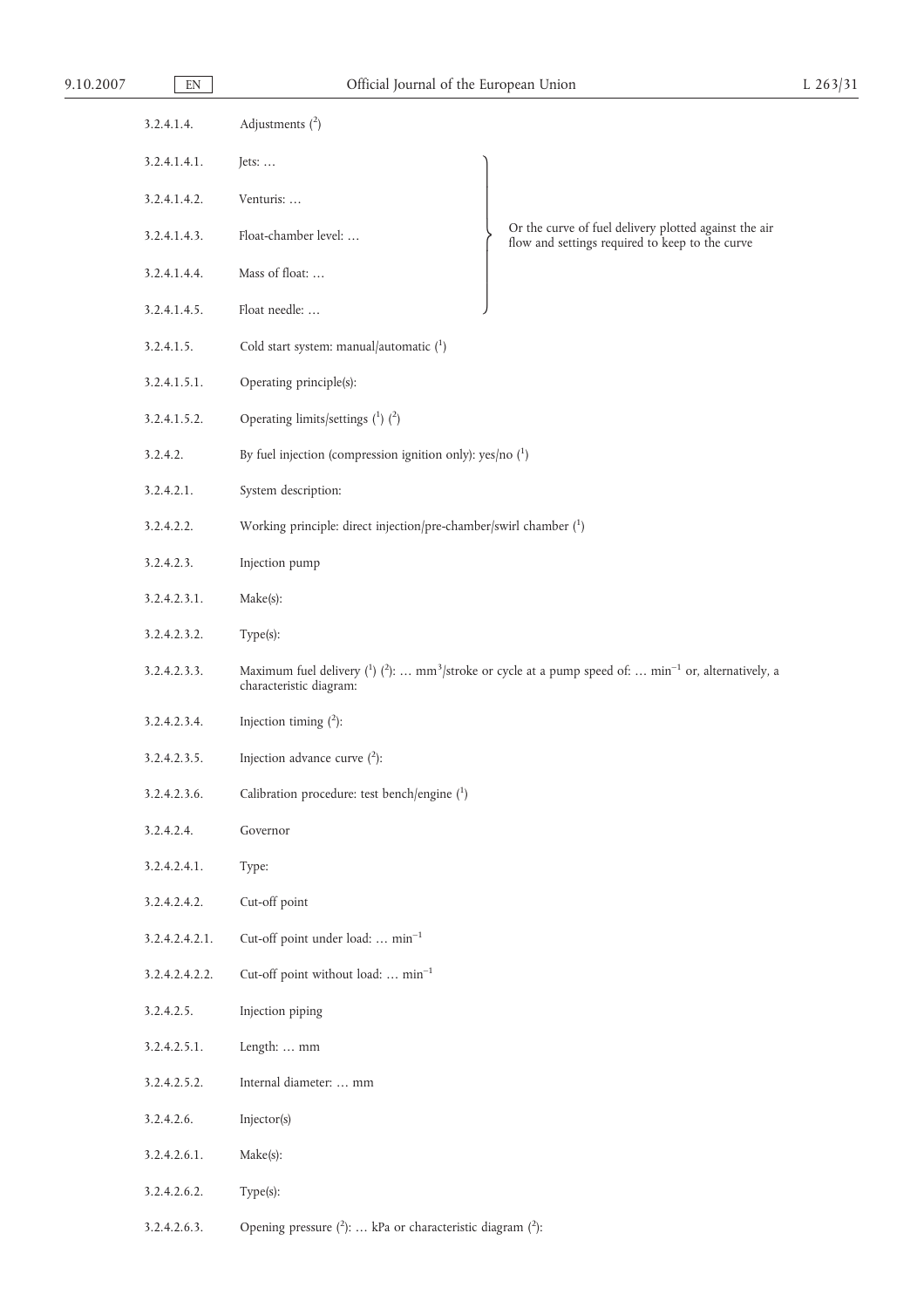| $L$ 263/32 | $\mathop{\rm EN}\nolimits$ | Official Journal of the European Union                                                                                   | 9.10.2007 |
|------------|----------------------------|--------------------------------------------------------------------------------------------------------------------------|-----------|
|            | 3.2.4.2.7.                 | Cold start system                                                                                                        |           |
|            | 3.2.4.2.7.1.               | Make(s):                                                                                                                 |           |
|            | 3.2.4.2.7.2.               | Type(s):                                                                                                                 |           |
|            | 3.2.4.2.7.3.               | Description:                                                                                                             |           |
|            | 3.2.4.2.8.                 | Auxiliary starting aid                                                                                                   |           |
|            | 3.2.4.2.8.1.               | Make(s):                                                                                                                 |           |
|            | 3.2.4.2.8.2.               | Type(s):                                                                                                                 |           |
|            | 3.2.4.2.8.3.               | System description:                                                                                                      |           |
|            | 3.2.4.2.9.                 | Electronic control unit                                                                                                  |           |
|            | 3.2.4.2.9.1.               | Make(s):                                                                                                                 |           |
|            | 3.2.4.2.9.2.               | Description of the system:                                                                                               |           |
|            | 3.2.4.3.                   | By fuel injection (positive ignition only): yes/no $(1)$                                                                 |           |
|            | 3.2.4.3.1.                 | Working principle: intake manifold (single-/multi-point $({}^{1}_{0})$ )/direct injection/other (specify) $({}^{1}_{0})$ |           |
|            | 3.2.4.3.2.                 | Make(s):                                                                                                                 |           |
|            | 3.2.4.3.3.                 | Type(s):                                                                                                                 |           |
|            | 3.2.4.3.4.                 | System description                                                                                                       |           |
|            | 3.2.4.3.4.1.               | Type or number of the control unit:                                                                                      |           |
|            | 3.2.4.3.4.2.               | Type of fuel regulator:                                                                                                  |           |
|            | 3.2.4.3.4.3.               | Type of air-flow sensor:                                                                                                 |           |
|            | 3.2.4.3.4.4.               | Type of fuel distributor:                                                                                                |           |
|            | 3.2.4.3.4.5.               | In the case of systems other than continuous<br>Type of pressure regulator:<br>injection give equivalent details.        |           |
|            | 3.2.4.3.4.6.               | Type of micro switch:                                                                                                    |           |
|            | 3.2.4.3.4.7.               | Type of idling adjustment screw:                                                                                         |           |
|            | 3.2.4.3.4.8.               | Type of throttle housing:                                                                                                |           |
|            | 3.2.4.3.4.9.               | Type of water temperature sensor:                                                                                        |           |
|            | 3.2.4.3.4.10.              | Type of air temperature sensor:                                                                                          |           |
|            | 3.2.4.3.4.11.              | Type of air temperature switch:                                                                                          |           |
|            | 3.2.4.3.5.                 | Injectors: opening pressure $(^{2})$ :  kPa or characteristic diagram:                                                   |           |
|            | 3.2.4.3.6.                 | Injection timing:                                                                                                        |           |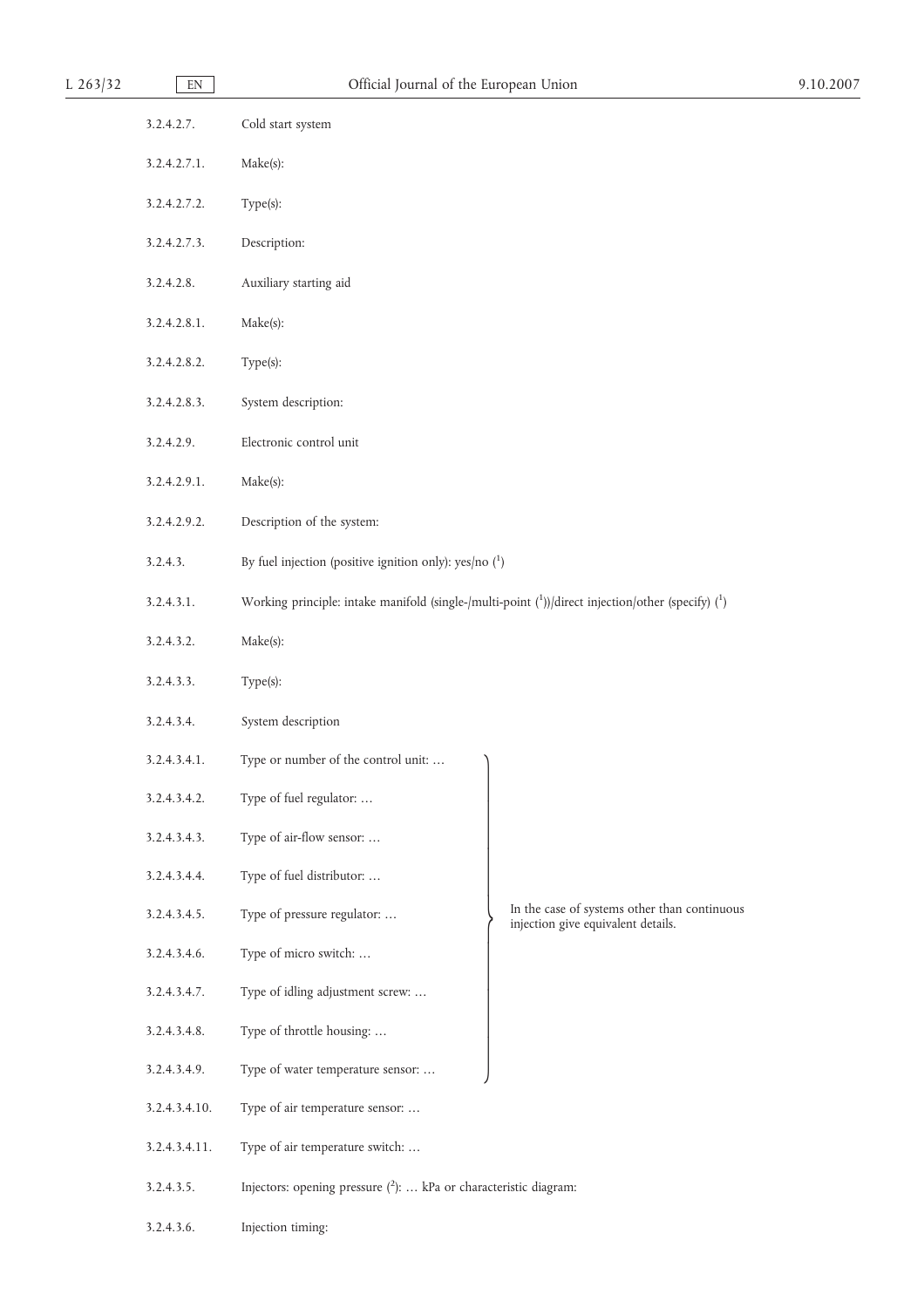| 9.10.2007 | $\mathop{\rm EN}\nolimits$ | Official Journal of the European Union                        | $L$ 263/33 |
|-----------|----------------------------|---------------------------------------------------------------|------------|
|           | 3.2.4.3.7.                 | Cold start system                                             |            |
|           | 3.2.4.3.7.1.               | Operating principle(s):                                       |            |
|           | 3.2.4.3.7.2.               | Operating limits/settings $(^1)$ $(^2)$ :                     |            |
|           | 3.2.4.4.                   | Feed pump                                                     |            |
|           | 3.2.4.4.1.                 | Pressure $(^{2})$ :  kPa or characteristic diagram $(^{2})$ : |            |
|           | 3.2.5.                     | Electrical system                                             |            |
|           | 3.2.5.1.                   | Rated voltage:  V, positive/negative ground (1)               |            |
|           | 3.2.5.2.                   | Generator                                                     |            |
|           | 3.2.5.2.1.                 | Type:                                                         |            |
|           | 3.2.5.2.2.                 | Nominal output:  VA                                           |            |
|           | 3.2.6.                     | Ignition                                                      |            |
|           | 3.2.6.1.                   | Make(s):                                                      |            |
|           | 3.2.6.2.                   | Type(s):                                                      |            |
|           | 3.2.6.3.                   | Working principle:                                            |            |
|           | 3.2.6.4.                   | Ignition advance curve $(^{2})$ :                             |            |
|           | 3.2.6.5.                   | Static ignition timing $(^{2})$ :  degrees before TDC         |            |
|           | 3.2.6.6.                   | Contact-point gap $(^{2})$ :  mm                              |            |
|           | 3.2.6.7.                   | Dwell-angle $(^{2})$ :  degrees                               |            |
|           | 3.2.7.                     | Cooling system: liquid/air (1)                                |            |
|           | 3.2.7.1.                   | Nominal setting of the engine temperature control mechanism   |            |
|           | 3.2.7.2.                   | Liquid                                                        |            |
|           | 3.2.7.2.1.                 | Nature of liquid:                                             |            |
|           | 3.2.7.2.2.                 | Circulating pump(s): $yes/no(^1)$                             |            |
|           | 3.2.7.2.3.                 | Characteristics: or                                           |            |
|           | 3.2.7.2.3.1.               | Make(s):                                                      |            |
|           | 3.2.7.2.3.2.               | Type(s):                                                      |            |
|           | 3.2.7.2.4.                 | Drive ratio(s):                                               |            |
|           | 3.2.7.2.5.                 | Description of the fan and its drive mechanism:               |            |
|           | 3.2.7.3.                   | Air                                                           |            |
|           | 3.2.7.3.1.                 | Blower: yes/no $(^1)$                                         |            |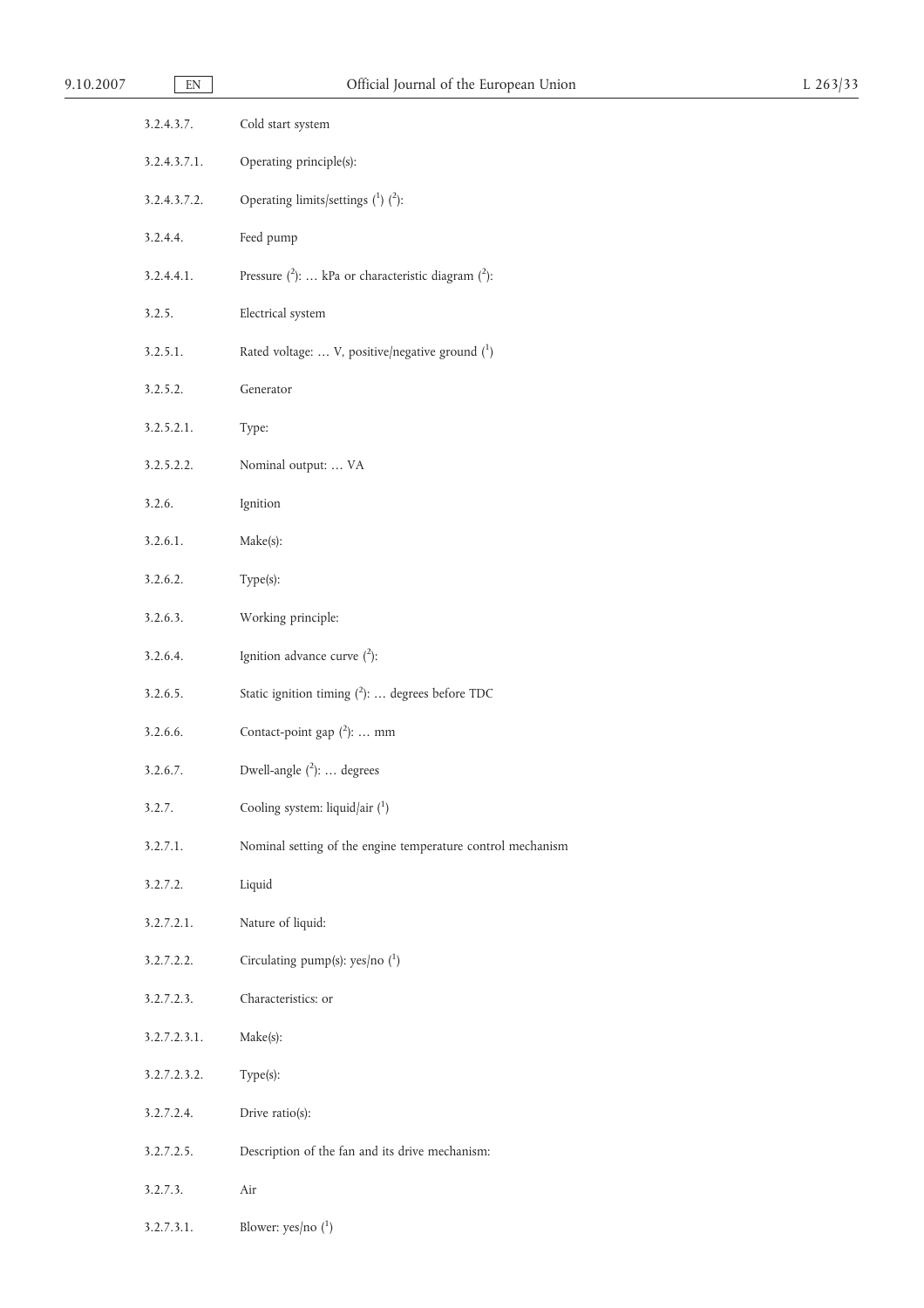| L $263/34$ | EN           | Official Journal of the European Union                                                                                                                                                     | 9.10.2007 |
|------------|--------------|--------------------------------------------------------------------------------------------------------------------------------------------------------------------------------------------|-----------|
|            | 3.2.7.3.2.   | Characteristics: or                                                                                                                                                                        |           |
|            | 3.2.7.3.2.1. | Make(s):                                                                                                                                                                                   |           |
|            | 3.2.7.3.2.2. | Type(s):                                                                                                                                                                                   |           |
|            | 3.2.7.3.3.   | Drive ratio(s):                                                                                                                                                                            |           |
|            | 3.2.8.       | Intake system                                                                                                                                                                              |           |
|            | 3.2.8.1.     | Pressure charger: yes/no $(^1)$                                                                                                                                                            |           |
|            | 3.2.8.1.1.   | Make(s):                                                                                                                                                                                   |           |
|            | 3.2.8.1.2.   | Type(s):                                                                                                                                                                                   |           |
|            | 3.2.8.1.3.   | Description of the system (e. g. maximum charge pressure:  kPa; wastegate if applicable):                                                                                                  |           |
|            | 3.2.8.2.     | Intercooler: yes/no $(^1)$                                                                                                                                                                 |           |
|            | 3.2.8.3.     | Intake depression at rated engine speed and at 100 % load                                                                                                                                  |           |
|            |              | minimum allowable:  kPa                                                                                                                                                                    |           |
|            |              | maximum allowable:  kPa                                                                                                                                                                    |           |
|            | 3.2.8.4.     | Description and drawings of inlet pipes and their accessories (plenum chamber, heating device, addition-<br>al air intakes, etc.):                                                         |           |
|            | 3.2.8.4.1.   | Intake manifold description (include drawings and/or photos):                                                                                                                              |           |
|            | 3.2.8.4.2.   | Air filter, drawings: or                                                                                                                                                                   |           |
|            | 3.2.8.4.2.1. | Make(s):                                                                                                                                                                                   |           |
|            | 3.2.8.4.2.2. | Type(s):                                                                                                                                                                                   |           |
|            | 3.2.8.4.3.   | Intake silencer, drawings: or                                                                                                                                                              |           |
|            | 3.2.8.4.3.1. | Make(s):                                                                                                                                                                                   |           |
|            | 3.2.8.4.3.2. | $Type(s)$ :                                                                                                                                                                                |           |
|            | 3.2.9.       | Exhaust system                                                                                                                                                                             |           |
|            | 3.2.9.1.     | Description and/or drawing of the exhaust manifold:                                                                                                                                        |           |
|            | 3.2.9.2.     | Description and/or drawing of the exhaust system:                                                                                                                                          |           |
|            | 3.2.9.3.     | Maximum allowable exhaust back pressure at rated engine speed and at 100 % load:  kPa                                                                                                      |           |
|            | 3.2.9.4.     | Exhaust silencer(s): For front, centre, rear silencer: construction, type, marking; where relevant for exte-<br>rior noise: reducing measures in the engine compartment and on the engine: |           |
|            | 3.2.9.5.     | Location of the exhaust outlet:                                                                                                                                                            |           |
|            | 3.2.9.6.     | Exhaust silencer containing fibrous materials:                                                                                                                                             |           |
|            | 3.2.10.      | Minimum cross-sectional areas of inlet and outlet ports:                                                                                                                                   |           |
|            | 3.2.11.      | Valve timing or equivalent data                                                                                                                                                            |           |
|            | 3.2.11.1.    | Maximum lift of valves, angles of opening and closing, or timing details of alternative distribution sys-<br>tems, in relation to dead centres:                                            |           |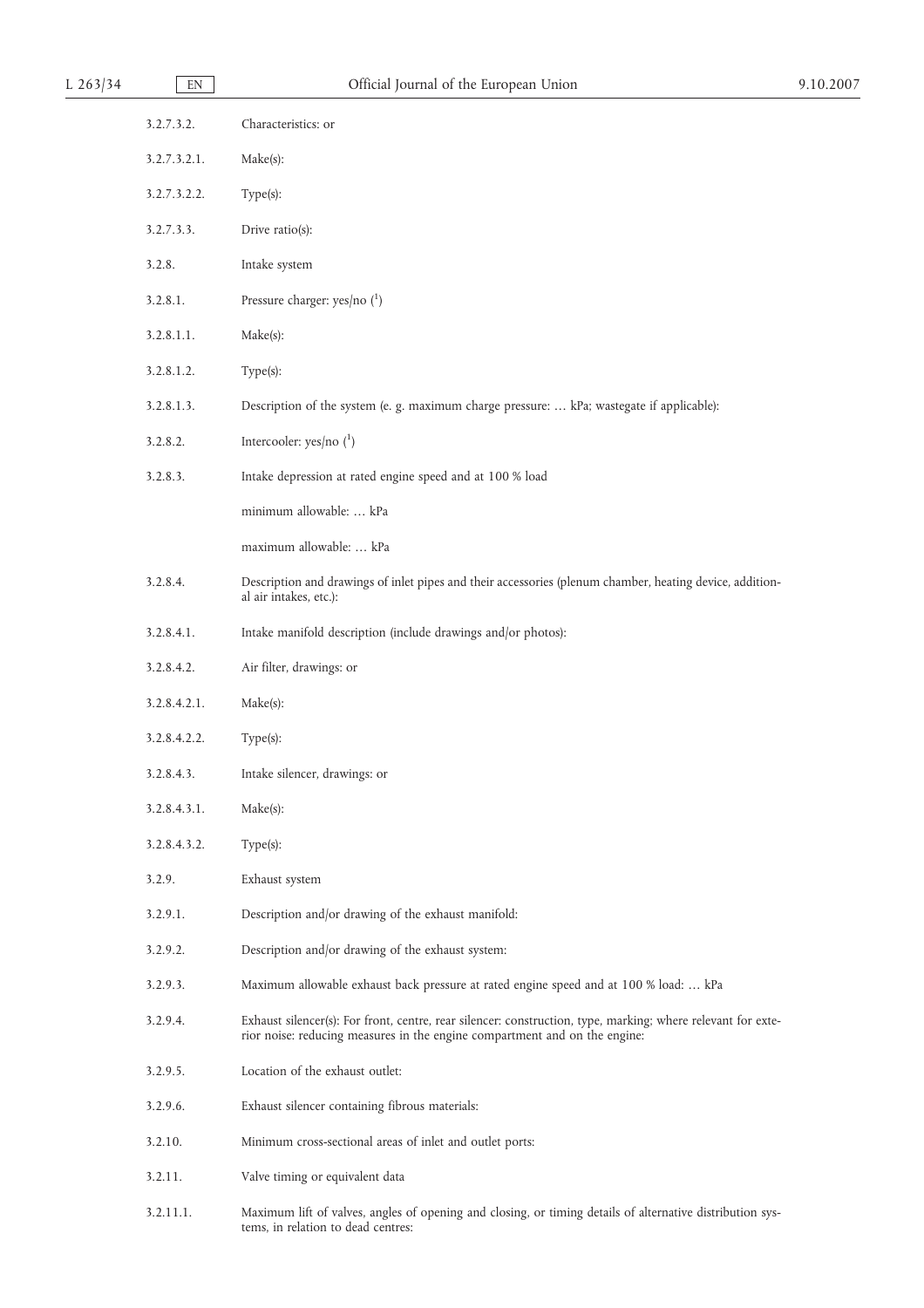| 9.10.2007 | EN             | Official Journal of the European Union                                                     | L $263/35$ |
|-----------|----------------|--------------------------------------------------------------------------------------------|------------|
|           | 3.2.11.2.      | Reference and/or setting ranges $(1)$ :                                                    |            |
|           | 3.2.12.        | Measures taken against air pollution                                                       |            |
|           | 3.2.12.1.      | Device for recycling crankcase gases (description and drawings):                           |            |
|           | 3.2.12.2.      | Additional anti-pollution devices (if any, and if not covered by another heading)          |            |
|           | 3.2.12.2.1.    | Catalytic converter: yes/no $(^1)$                                                         |            |
|           | 3.2.12.2.1.1.  | Number of catalytic converters and elements:                                               |            |
|           | 3.2.12.2.1.2.  | Dimensions, shape and volume of the catalytic converter(s):                                |            |
|           | 3.2.12.2.1.3.  | Type of catalytic action:                                                                  |            |
|           | 3.2.12.2.1.4.  | Total charge of precious metals:                                                           |            |
|           | 3.2.12.2.1.5.  | Relative concentration:                                                                    |            |
|           | 3.2.12.2.1.6.  | Substrate (structure and material):                                                        |            |
|           | 3.2.12.2.1.7.  | Cell density:                                                                              |            |
|           | 3.2.12.2.1.8.  | Type of casing for the catalytic converter(s):                                             |            |
|           | 3.2.12.2.1.9.  | Location of the catalytic converter(s) (place and reference distance in the exhaust line): |            |
|           | 3.2.12.2.1.10. | Heat shield: $yes/no(^1)$                                                                  |            |
|           | 3.2.12.2.2.    | Oxygen sensor: yes/no $(^1)$                                                               |            |
|           | 3.2.12.2.2.1.  | Type:                                                                                      |            |
|           | 3.2.12.2.2.2.  | Location:                                                                                  |            |
|           | 3.2.12.2.2.3.  | Control range:                                                                             |            |
|           | 3.2.12.2.3.    | Air injection: yes/no $(^1)$                                                               |            |
|           | 3.2.12.2.3.1.  | Type (pulse air, air pump, etc.):                                                          |            |
|           | 3.2.12.2.4.    | Exhaust gas recirculation: yes/no $(^1)$                                                   |            |
|           | 3.2.12.2.4.1.  | Characteristics (flow rate, etc.):                                                         |            |
|           | 3.2.12.2.5.    | Evaporative emissions control system: yes/no $(^1)$                                        |            |
|           | 3.2.12.2.5.1.  | Detailed description of the devices and their state of tune:                               |            |
|           | 3.2.12.2.5.2.  | Drawing of the evaporative control system:                                                 |            |
|           | 3.2.12.2.5.3.  | Drawing of the carbon canister:                                                            |            |
|           | 3.2.12.2.5.4.  | Mass of dry charcoal:  grams                                                               |            |
|           | 3.2.12.2.5.5.  | Schematic drawing of the fuel tank with indication of capacity and material:               |            |
|           | 3.2.12.2.5.6.  | Drawing of the heat shield between tank and exhaust system:                                |            |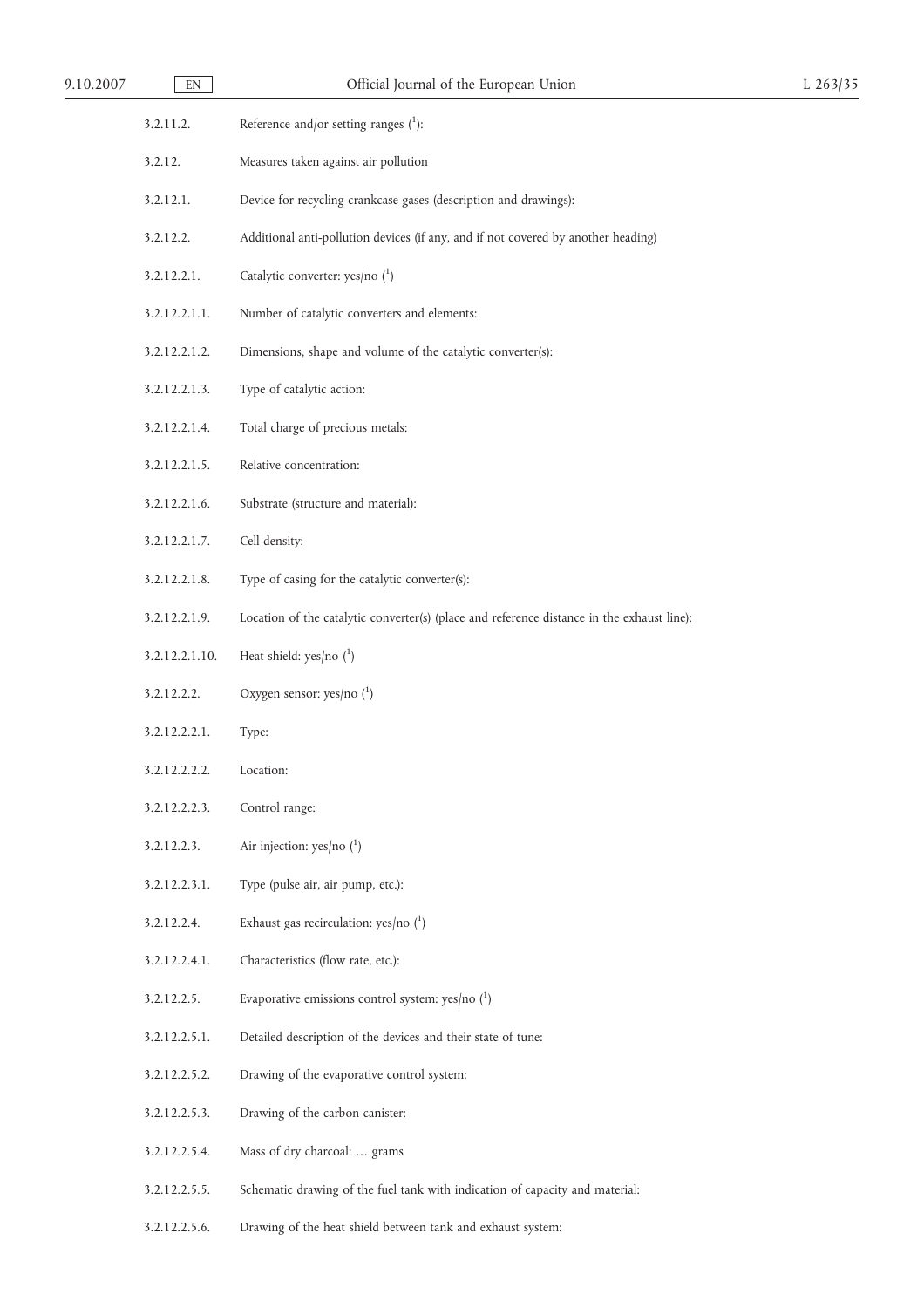| $L$ 263/36 | $\mathop{\rm EN}\nolimits$ | Official Journal of the European Union                                                                                               | 9.10.2007 |
|------------|----------------------------|--------------------------------------------------------------------------------------------------------------------------------------|-----------|
|            | 3.2.12.2.6.                | Particulate trap: yes/no $(^1)$                                                                                                      |           |
|            | 3.2.12.2.6.1.              | Dimensions, shape and capacity of the particulate trap:                                                                              |           |
|            | 3.2.12.2.6.2.              | Type and design of the particulate trap:                                                                                             |           |
|            | 3.2.12.2.6.3.              | Location (reference distance in the exhaust line):                                                                                   |           |
|            | 3.2.12.2.6.4.              | Method or system of regeneration, description and/or drawing:                                                                        |           |
|            | 3.2.12.2.7.                | On-board-diagnostic (OBD) system: yes/no (1)                                                                                         |           |
|            | 3.2.12.2.7.1.              | Written description and/or drawing of the MI:                                                                                        |           |
|            | 3.2.12.2.7.2.              | List and purpose of all components monitored by the OBD system:                                                                      |           |
|            | 3.2.12.2.7.3.              | Written description (general working principles) for                                                                                 |           |
|            | 3.2.12.2.7.3.1.            | Positive-ignition engines $(1)$                                                                                                      |           |
|            |                            | 3.2.12.2.7.3.1.1. Catalyst monitoring $(1)$ :                                                                                        |           |
|            |                            | 3.2.12.2.7.3.1.2. Misfire detection $(^{1})$ :                                                                                       |           |
|            |                            | 3.2.12.2.7.3.1.3. Oxygen sensor monitoring $(1)$ :                                                                                   |           |
|            |                            | 3.2.12.2.7.3.1.4. Other components monitored by the OBD system $(^1)$ :                                                              |           |
|            | 3.2.12.2.7.3.2.            | Compression-ignition engines $(1)$ :                                                                                                 |           |
|            |                            | 3.2.12.2.7.3.2.1. Catalyst monitoring $(1)$ :                                                                                        |           |
|            |                            | 3.2.12.2.7.3.2.2. Particulate trap monitoring $(1)$ :                                                                                |           |
|            |                            | 3.2.12.2.7.3.2.3. Electronic fuelling system monitoring $(^1)$ :                                                                     |           |
|            |                            | 3.2.12.2.7.3.2.4. Other components monitored by the OBD system $(^1)$ :                                                              |           |
|            | 3.2.12.2.7.4.              | Criteria for MI activation (fixed number of driving cycles or statistical method):                                                   |           |
|            | 3.2.12.2.7.5.              | List of all OBD output codes and formats used (with explanation of each):                                                            |           |
|            | 3.2.12.2.8.                | Other systems (description and operation):                                                                                           |           |
|            | 3.2.13.                    | Location of the absorption coefficient symbol (compression ignition engines only):                                                   |           |
|            | 3.2.14.                    | Details of any devices designed to influence fuel economy (if not covered by other items):                                           |           |
|            | 3.2.15.                    | LPG fuelling system: yes/no $(^1)$                                                                                                   |           |
|            | 3.2.15.1.                  | EC type-approval number according to Directive 70/221/EEC (when the Directive will be amended to<br>cover tanks for gaseous fuels.): |           |
|            | 3.2.15.2.                  | Electronic engine management control unit for LPG fuelling                                                                           |           |
|            | 3.2.15.2.1.                | Make(s):                                                                                                                             |           |
|            | 3.2.15.2.2.                | Type(s):                                                                                                                             |           |
|            | 3.2.15.2.3.                | Emission-related adjustment possibilities:                                                                                           |           |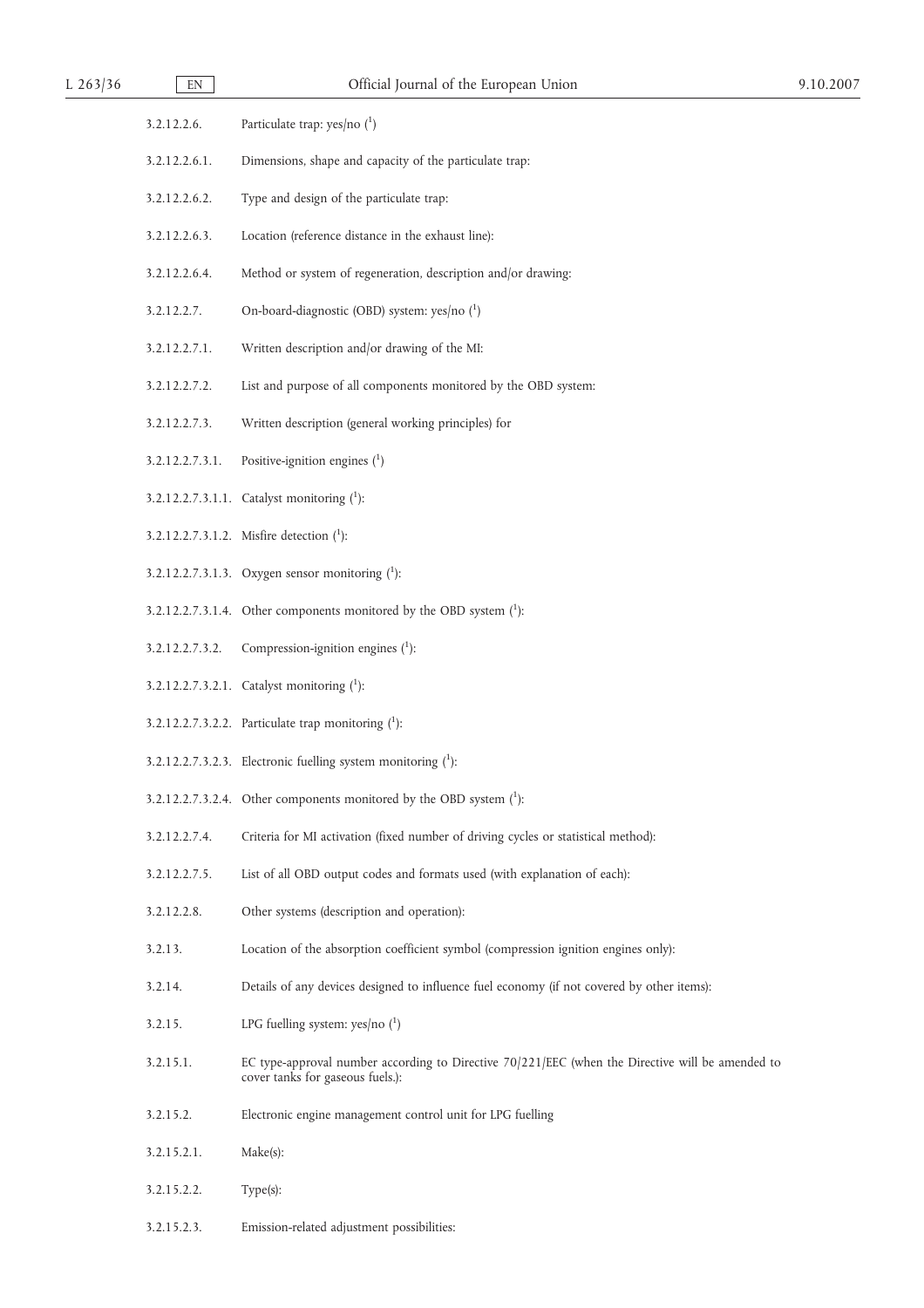| 9.10.2007 | $\mathop{\rm EN}\nolimits$ | Official Journal of the European Union                                                                                              | L $263/37$ |
|-----------|----------------------------|-------------------------------------------------------------------------------------------------------------------------------------|------------|
|           | 3.2.15.3.                  | Further documentation                                                                                                               |            |
|           | 3.2.15.3.1.                | Description of the safeguarding of the catalyst at switch-over from petrol to LPG or back:                                          |            |
|           | 3.2.15.3.2.                | System lay-out (electrical connections, vacuum connections compensation hoses, etc.):                                               |            |
|           | 3.2.15.3.3.                | Drawing of the symbol:                                                                                                              |            |
|           | 3.2.16.                    | NG fuelling system: yes/no $(^1)$                                                                                                   |            |
|           | 3.2.16.1.                  | EC type-approval number according to Directive 70/221/EEC (when the Directive will be amended to<br>cover tanks for gaseous fuels): |            |
|           | 3.2.16.2.                  | Electronic engine management control unit for NG fuelling                                                                           |            |
|           | 3.2.16.2.1.                | Make(s):                                                                                                                            |            |
|           | 3.2.16.2.2.                | Type(s):                                                                                                                            |            |
|           | 3.2.16.2.3.                | Emission-related adjustment possibilities:                                                                                          |            |
|           | 3.2.16.3.                  | Further documentation                                                                                                               |            |
|           | 3.2.16.3.1.                | Description of the safeguarding of the catalyst at switch-over from petrol to NG or back:                                           |            |
|           | 3.2.16.3.2.                | System lay-out (electrical connections, vacuum connections compensation hoses, etc.):                                               |            |
|           | 3.2.16.3.3.                | Drawing of the symbol:                                                                                                              |            |
|           | 3.3.                       | Electric motor                                                                                                                      |            |
|           | 3.3.1.                     | Type (winding, excitation):                                                                                                         |            |
|           | 3.3.1.1.                   | Maximum hourly output:  kW                                                                                                          |            |
|           | 3.3.1.2.                   | Operating voltage:  V                                                                                                               |            |
|           | 3.3.2.                     | Battery                                                                                                                             |            |
|           | 3.3.2.1.                   | Number of cells:                                                                                                                    |            |
|           | 3.3.2.2.                   | Mass:  kg                                                                                                                           |            |
|           | 3.3.2.3.                   | Capacity:  Ah (Amp-hours)                                                                                                           |            |
|           | 3.3.2.4.                   | Position:                                                                                                                           |            |
|           | 3.4.                       | Other engines or motors or combinations thereof (particulars regarding the parts of such engines<br>or motors):                     |            |
|           | 3.5.                       | CO <sub>2</sub> emissions/fuel consumption (") (manufacturer's declared value)                                                      |            |
|           | 3.5.1.                     | $CO2$ mass emissions                                                                                                                |            |
|           | 3.5.1.1.                   | $CO2$ mass emissions (urban conditions):  g/km                                                                                      |            |
|           | 3.5.1.2.                   | $CO2$ mass emissions (extra-urban conditions):  g/km                                                                                |            |
|           | 3.5.1.3.                   | $CO2$ mass emissions (combined):  g/km                                                                                              |            |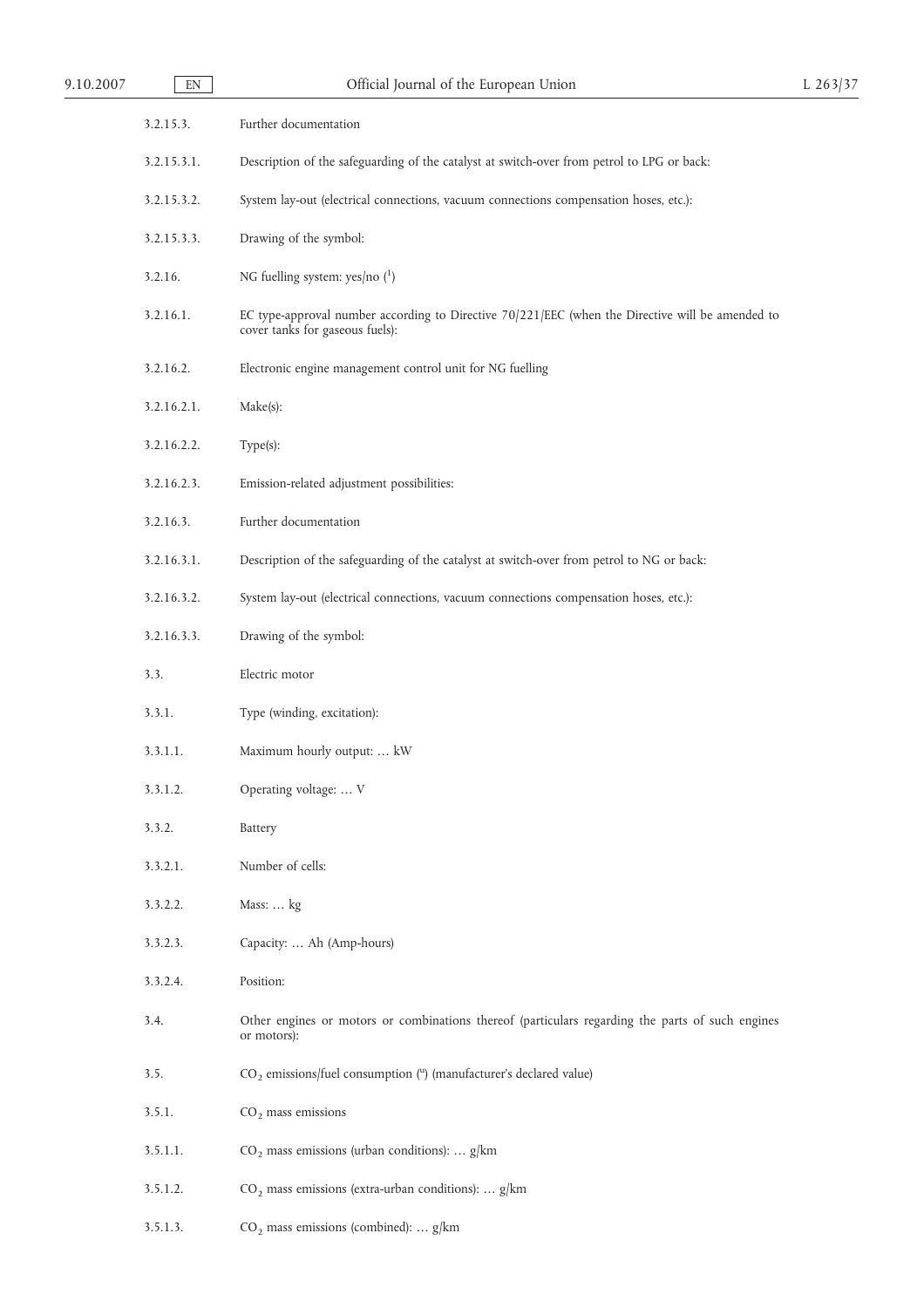| L $263/38$ | $\mathop{\rm EN}\nolimits$ | Official Journal of the European Union                                                                                                                                                                                                                    | 9.10.2007 |
|------------|----------------------------|-----------------------------------------------------------------------------------------------------------------------------------------------------------------------------------------------------------------------------------------------------------|-----------|
|            | 3.5.2.                     | Fuel consumption                                                                                                                                                                                                                                          |           |
|            | 3.5.2.1.                   | Fuel consumption (urban conditions): $1/100 \text{ km/m}^3/100 \text{ km}$ ( <sup>1</sup> )                                                                                                                                                               |           |
|            | 3.5.2.2.                   | Fuel consumption (extra-urban conditions): $1/100 \text{ km/m}^3/100 \text{ km}$ ( <sup>1</sup> )                                                                                                                                                         |           |
|            | 3.5.2.3.                   | Fuel consumption (combined): $1/100 \text{ km/m}^3/100 \text{ km}$ ( <sup>1</sup> )                                                                                                                                                                       |           |
|            | 3.6.                       | Temperatures permitted by the manufacturer                                                                                                                                                                                                                |           |
|            | 3.6.1.                     | Cooling system                                                                                                                                                                                                                                            |           |
|            | 3.6.1.1.                   | Liquid cooling                                                                                                                                                                                                                                            |           |
|            |                            | Maximum temperature at outlet:  K                                                                                                                                                                                                                         |           |
|            | 3.6.1.2.                   | Air cooling                                                                                                                                                                                                                                               |           |
|            | 3.6.1.2.1.                 | Reference point:                                                                                                                                                                                                                                          |           |
|            | 3.6.1.2.2.                 | Maximum temperature at reference point:  K                                                                                                                                                                                                                |           |
|            | 3.6.2.                     | Maximum outlet temperature of the inlet intercooler:  K                                                                                                                                                                                                   |           |
|            | 3.6.3.                     | Maximum exhaust temperature at the point in the exhaust pipe(s) adjacent to the outer flange(s) of the<br>exhaust manifold:  K                                                                                                                            |           |
|            | 3.6.4.                     | Fuel temperature                                                                                                                                                                                                                                          |           |
|            |                            | minimum:  K                                                                                                                                                                                                                                               |           |
|            |                            | maximum:  K                                                                                                                                                                                                                                               |           |
|            | 3.6.5.                     | Lubricant temperature                                                                                                                                                                                                                                     |           |
|            |                            | minimum:  K                                                                                                                                                                                                                                               |           |
|            |                            | maximum:  K                                                                                                                                                                                                                                               |           |
|            | 3.7.                       | Engine-driven equipment                                                                                                                                                                                                                                   |           |
|            |                            | Maximum permissible power absorbed by the engine-driven equipment as specified in and under the<br>operating conditions of Directive 80/1269/EEC, Annex I, item 5.1.1, at each engine speed as defined in<br>item 4.1 in Annex III to Directive 88/77/EEC |           |
|            | 3.7.1.                     | Idling:  kW                                                                                                                                                                                                                                               |           |
|            | 3.7.2.                     | Intermediate:  kW                                                                                                                                                                                                                                         |           |
|            | 3.7.3.                     | Rated:  kW                                                                                                                                                                                                                                                |           |
|            | 3.8.                       | Lubrication system                                                                                                                                                                                                                                        |           |
|            | 3.8.1.                     | Description of the system                                                                                                                                                                                                                                 |           |
|            | 3.8.1.1.                   | Position of lubricant reservoir:                                                                                                                                                                                                                          |           |
|            | 3.8.1.2.                   | Feed system (by pump/injection into intake/mixing with fuel, etc.) $\binom{1}{1}$                                                                                                                                                                         |           |
|            | 3.8.2.                     | Lubricating pump                                                                                                                                                                                                                                          |           |
|            | 3.8.2.1.                   | Make(s):                                                                                                                                                                                                                                                  |           |
|            | 3.8.2.2.                   | Type(s):                                                                                                                                                                                                                                                  |           |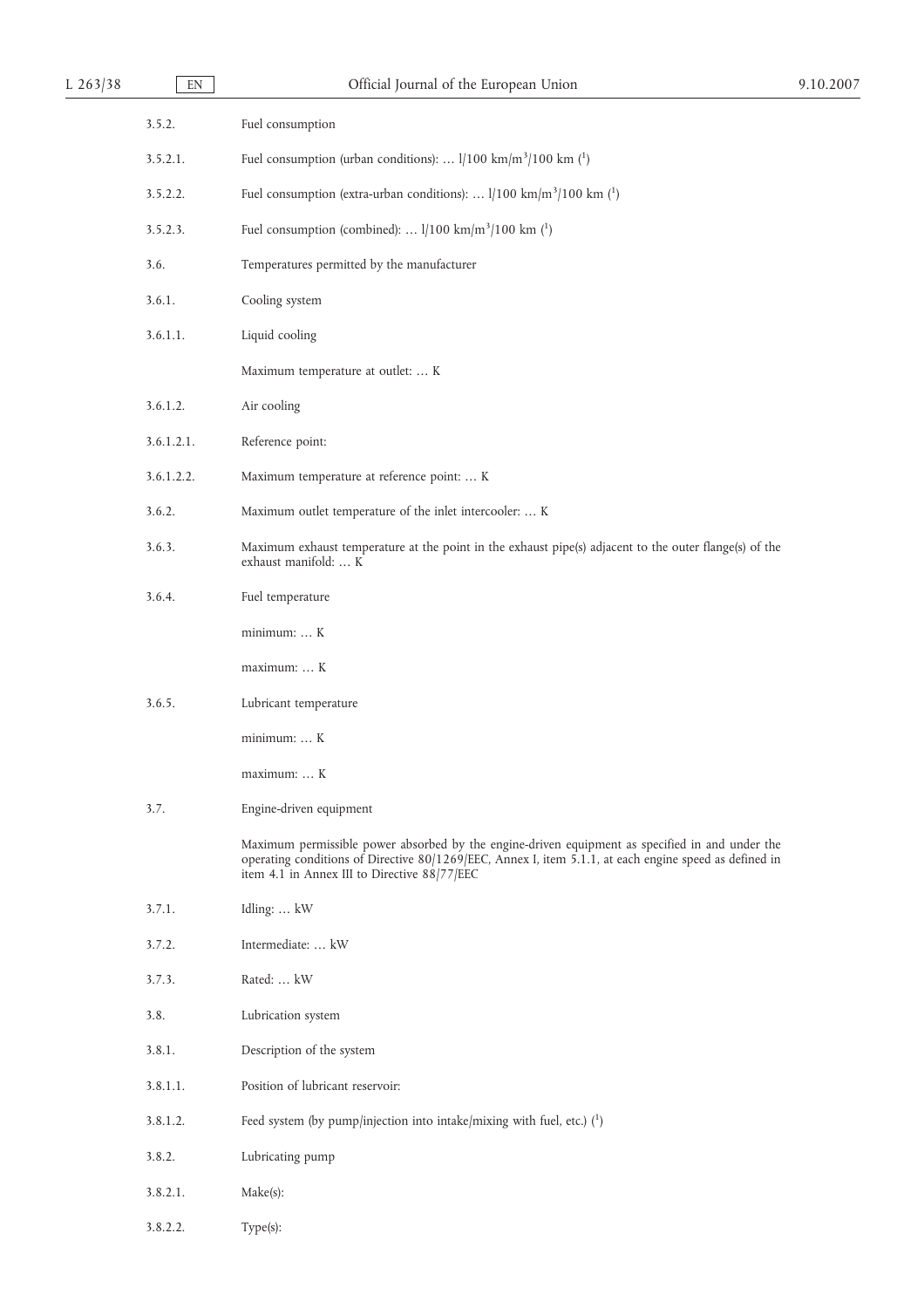| 9.10.2007 | $\mathop{\rm EN}\nolimits$ | Official Journal of the European Union                                                                         | $L$ 263/39 |
|-----------|----------------------------|----------------------------------------------------------------------------------------------------------------|------------|
|           | 3.8.3.                     | Mixture with fuel                                                                                              |            |
|           | 3.8.3.1.                   | Percentage:                                                                                                    |            |
|           | 3.8.4.                     | Oil cooler: yes/no $(^1)$                                                                                      |            |
|           | 3.8.4.1.                   | Drawing(s):                                                                                                    |            |
|           |                            | <b>or</b>                                                                                                      |            |
|           | 3.8.4.1.1.                 | Make(s):                                                                                                       |            |
|           | 3.8.4.1.2.                 | Type(s):                                                                                                       |            |
|           | 3.9.                       | GAS FUELLED ENGINES (In the case of systems laid-out in a different manner, supply equivalent<br>information). |            |
|           | 3.9.1.                     | Fuel: LPG/NG-H/NG-L/NG-HL $(^1)$                                                                               |            |
|           | 3.9.2.                     | Pressure regulator(s) or vaporiser/pressure regulator(s) $(1)$                                                 |            |
|           | 3.9.2.1.                   | Make(s):                                                                                                       |            |
|           | 3.9.2.2.                   | Type(s):                                                                                                       |            |
|           | 3.9.2.3.                   | Number of pressure reduction stages:                                                                           |            |
|           | 3.9.2.4.                   | Pressure in final stage                                                                                        |            |
|           |                            | minimum:  kPa                                                                                                  |            |
|           |                            | maximum:  kPa                                                                                                  |            |
|           | 3.9.2.5.                   | Number of main adjustment points:                                                                              |            |
|           | 3.9.2.6.                   | Number of idle adjustment points:                                                                              |            |
|           | 3.9.2.7.                   | EC type-approval number according to //EC:                                                                     |            |
|           | 3.9.3.                     | Fuelling system: mixing unit/gas injection/liquid injection/direct injection $(^1)$                            |            |
|           | 3.9.3.1.                   | Mixture strength regulation:                                                                                   |            |
|           | 3.9.3.2.                   | System description and/or diagram and drawings:                                                                |            |
|           | 3.9.3.3.                   | EC type-approval number according to //EC:                                                                     |            |
|           | 3.9.4.                     | Mixing unit                                                                                                    |            |
|           | 3.9.4.1.                   | Number:                                                                                                        |            |
|           | 3.9.4.2.                   | Make(s):                                                                                                       |            |
|           | 3.9.4.3.                   | Type(s):                                                                                                       |            |
|           | 3.9.4.4.                   | Location:                                                                                                      |            |
|           | 3.9.4.5.                   | Adjustment possibilities:                                                                                      |            |
|           | 3.9.4.6.                   | EC type-approval number according to //EC:                                                                     |            |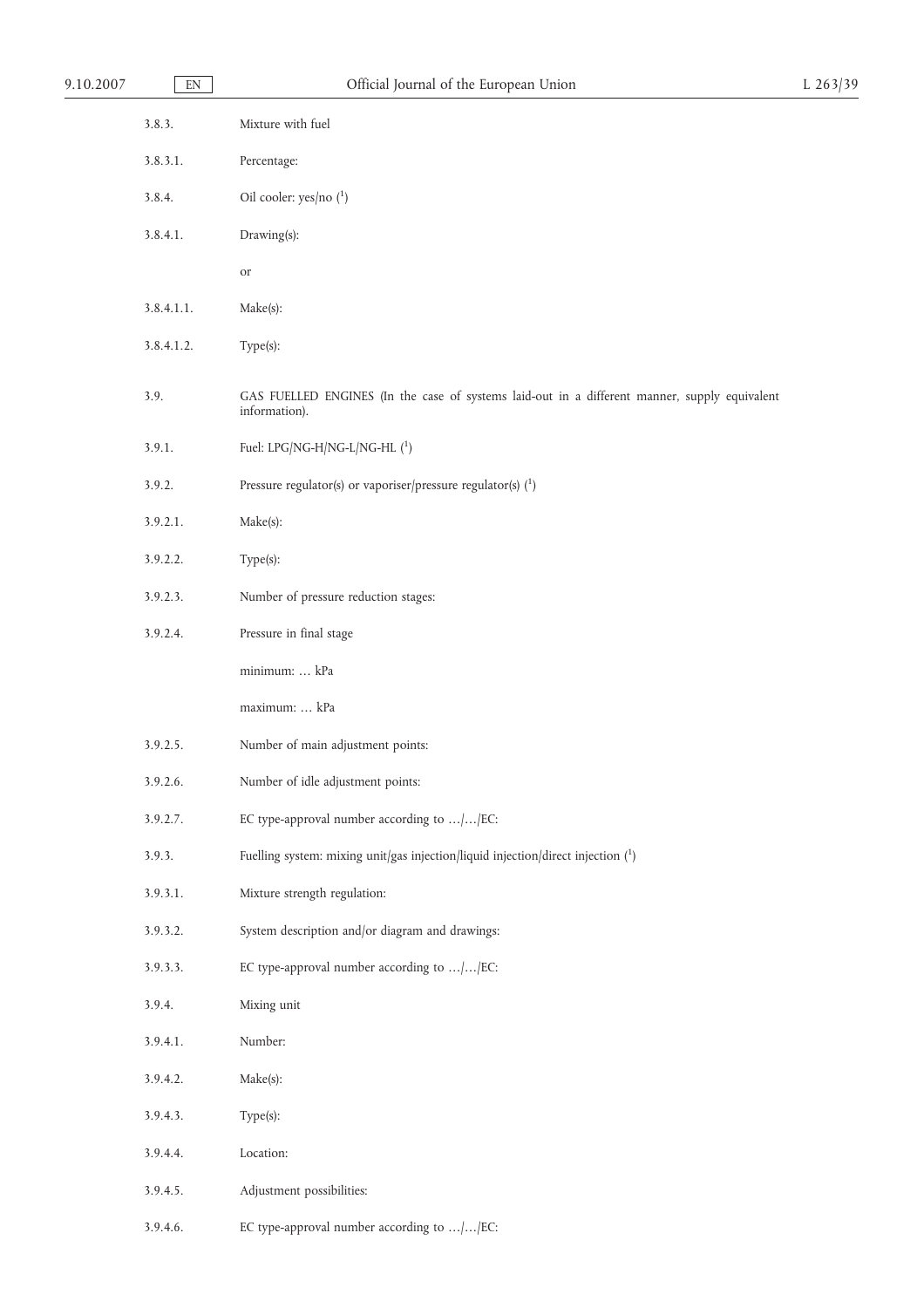| L 263/40 | EN         | Official Journal of the European Union                              | 9.10.2007 |
|----------|------------|---------------------------------------------------------------------|-----------|
|          | 3.9.5.     | Inlet manifold injection                                            |           |
|          | 3.9.5.1.   | Injection: single point/multipoint $(^1)$                           |           |
|          | 3.9.5.2.   | Injection: continuous/simultaneously timed/sequentially timed $(1)$ |           |
|          | 3.9.5.3.   | Injection equipment                                                 |           |
|          | 3.9.5.3.1. | Make(s):                                                            |           |
|          | 3.9.5.3.2. | Type(s):                                                            |           |
|          | 3.9.5.3.3. | Adjustment possibilities:                                           |           |
|          | 3.9.5.3.4. | EC type-approval number according to //EC:                          |           |
|          | 3.9.5.4.   | Supply pump (if applicable)                                         |           |
|          | 3.9.5.4.1. | Make(s):                                                            |           |
|          | 3.9.5.4.2. | Type(s):                                                            |           |
|          | 3.9.5.4.3. | EC type-approval number according to //EC:                          |           |
|          | 3.9.5.5.   | Injector(s)                                                         |           |
|          | 3.9.5.5.1. | Make(s):                                                            |           |
|          | 3.9.5.5.2. | Type(s):                                                            |           |
|          | 3.9.5.5.3. | EC type-approval number according to //EC:                          |           |
|          | 3.9.6.     | Direct injection                                                    |           |
|          | 3.9.6.1.   | Injection pump/pressure regulator $(^1)$                            |           |
|          | 3.9.6.1.1. | Make(s):                                                            |           |
|          | 3.9.6.1.2. | Type(s):                                                            |           |
|          | 3.9.6.1.3. | Injection timing:                                                   |           |
|          | 3.9.6.1.4. | EC type-approval number according to //EC:                          |           |
|          | 3.9.6.2.   | Injector(s)                                                         |           |
|          | 3.9.6.2.1. | Make(s):                                                            |           |
|          | 3.9.6.2.2. | Type(s):                                                            |           |
|          | 3.9.6.2.3. | Opening pressure or characteristic diagram (2):                     |           |
|          | 3.9.6.2.4. | EC type-approval number according to //EC:                          |           |
|          | 3.9.7.     | Electronic control unit (ECU)                                       |           |
|          | 3.9.7.1.   | Make(s):                                                            |           |
|          | 3.9.7.2.   | Type(s):                                                            |           |
|          | 3.9.7.3.   | Adjustment possibilities:                                           |           |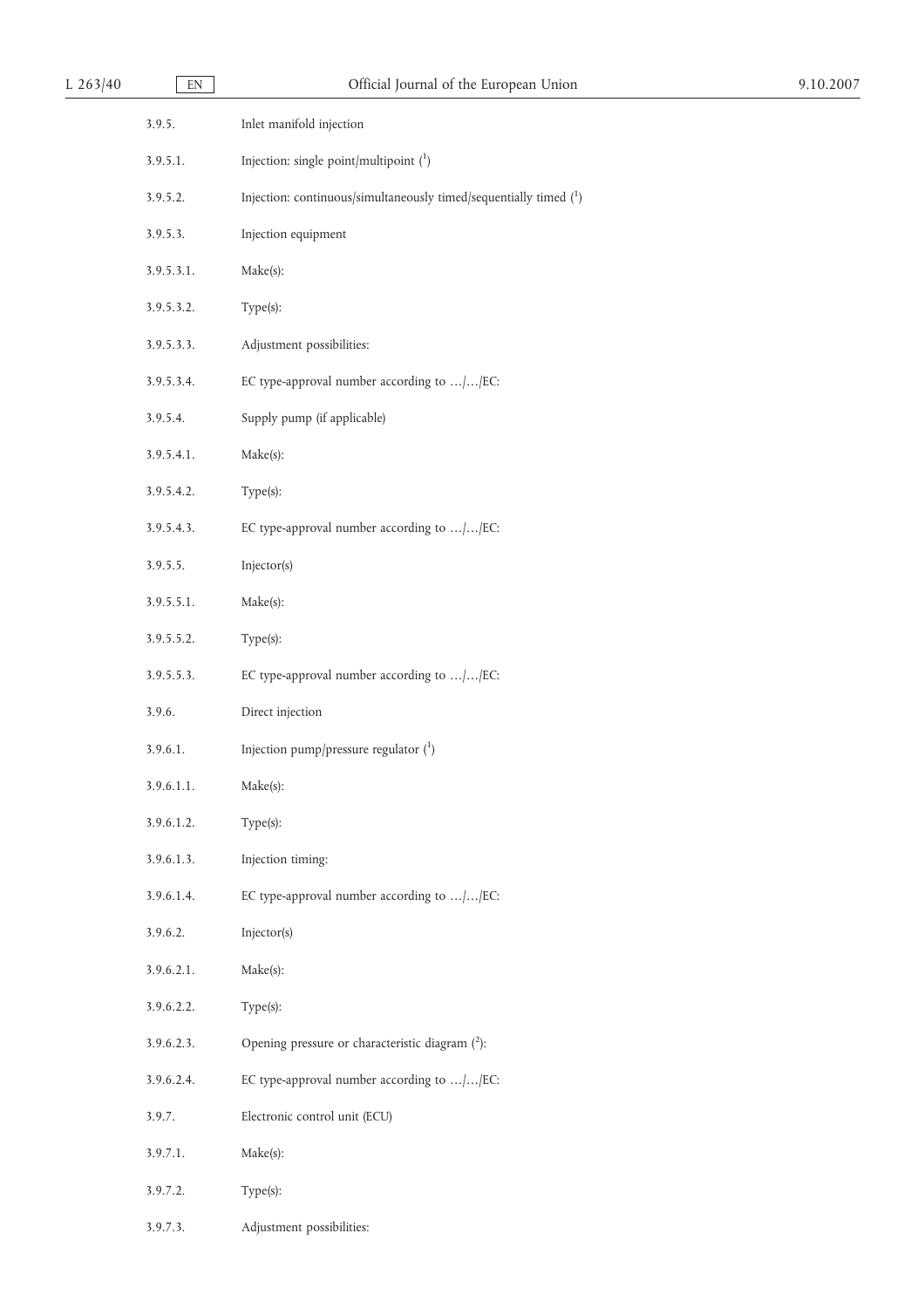| 9.10.2007 | $\mathop{\rm EN}\nolimits$ | Official Journal of the European Union                                                      | L 263/41 |
|-----------|----------------------------|---------------------------------------------------------------------------------------------|----------|
|           | 3.9.8.                     | NG fuel-specific equipment                                                                  |          |
|           | 3.9.8.1.                   | Variant 1 (only in the case of approvals of engines for several specific fuel compositions) |          |
|           | 3.9.8.1.1.                 | Fuel composition:                                                                           |          |
|           |                            | methane (CH <sub>4</sub> ): basis:  %mole min.  %mole max.  %mole                           |          |
|           |                            | ethane $(C_2H_6)$ : basis:  %mole min.  %mole max.  %mole                                   |          |
|           |                            | propane $(C_3H_8)$ : basis:  %mole min.  %mole max.  %mole                                  |          |
|           |                            | butane $(C_4H_{10})$ : basis:  %mole min.  %mole max.  %mole                                |          |
|           |                            | $C_5/C_5$ +: basis:  %mole min.  %mole max.  %mole                                          |          |
|           |                            | oxygen (O <sub>2</sub> ): basis:  %mole min.  %mole max.  %mole                             |          |
|           |                            | inert ( $N_2$ , He, etc.): basis:  %mole min.  %mole max.  %mole                            |          |
|           | 3.9.8.1.2.                 | Injector(s)                                                                                 |          |
|           | 3.9.8.1.2.1.               | Make(s):                                                                                    |          |
|           | 3.9.8.1.2.2.               | Type(s):                                                                                    |          |
|           | 3.9.8.1.3.                 | Others (if applicable):                                                                     |          |
|           | 3.9.8.1.4.                 | Fuel temperature                                                                            |          |
|           |                            | minimum:  K                                                                                 |          |
|           |                            | maximum:  K                                                                                 |          |
|           |                            | at pressure regulator final stage for gas fuelled engines.                                  |          |
|           | 3.9.8.1.5.                 | Fuel pressure                                                                               |          |
|           |                            | minimum:  kPa                                                                               |          |
|           |                            | maximum:  kPa                                                                               |          |
|           |                            | at pressure regulator final stage, NG fuelled gas engines only.                             |          |
|           | 3.9.8.2.                   | Variant 2 (only in the case of approvals for several specific fuel compositions)            |          |
|           | 4.                         | TRANSMISSION (Y)                                                                            |          |
|           | 4.1.                       | Drawing of the transmission:                                                                |          |
|           | 4.2.                       | Type (mechanical, hydraulic, electric, etc.):                                               |          |
|           | 4.2.1.                     | A brief description of the electrical/electronic components (if any):                       |          |
|           | 4.3.                       | Moment of inertia of engine flywheel:                                                       |          |
|           | 4.3.1.                     | Additional moment of inertia with no gear engaged:                                          |          |
|           |                            |                                                                                             |          |
|           | 4.4.                       | Clutch (type):                                                                              |          |
|           | 4.4.1.                     | Maximum torque conversion:                                                                  |          |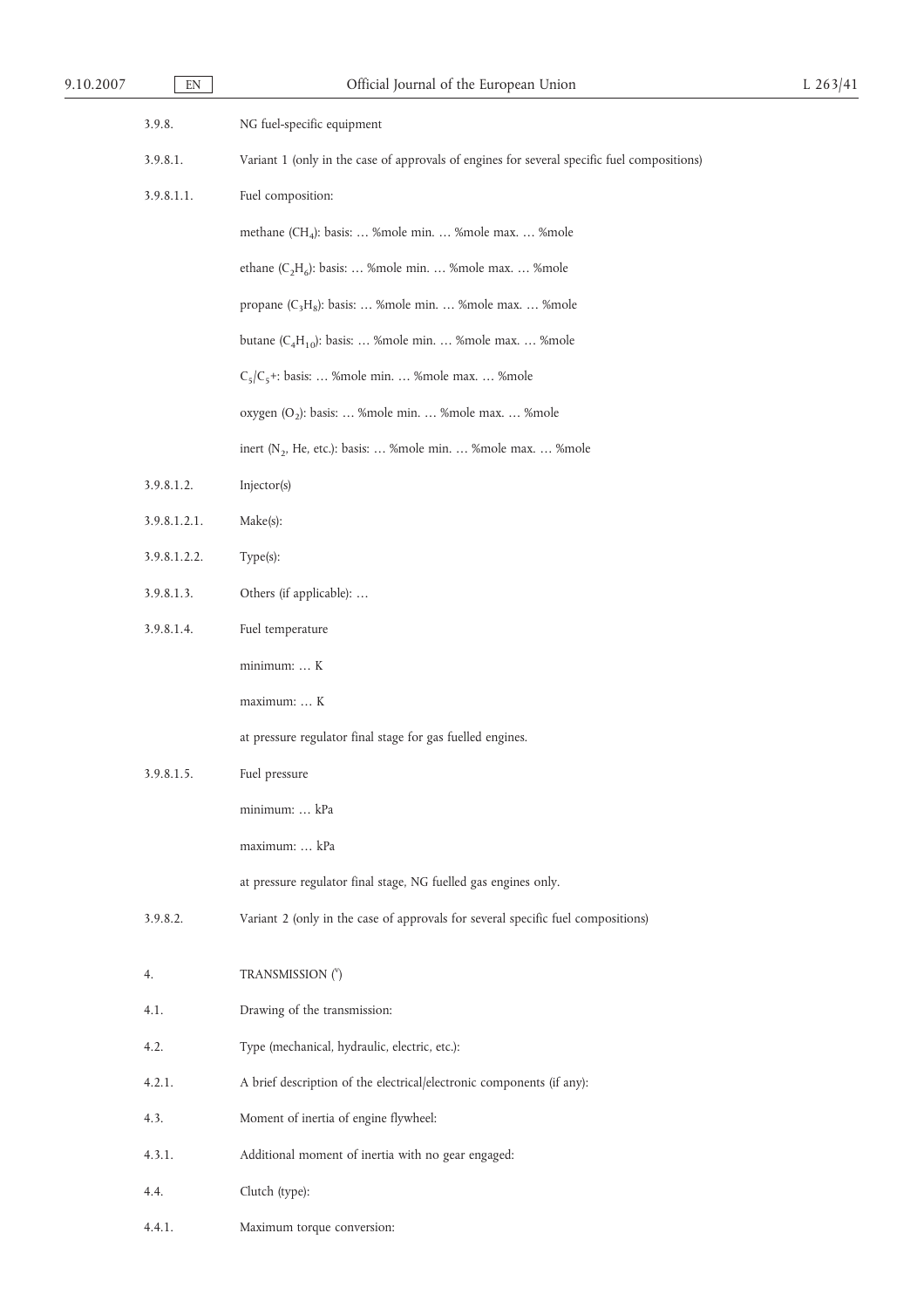| 4.5.   | Gearbox                                                                |
|--------|------------------------------------------------------------------------|
| 4.5.1. | Type (manual/automatic/CVT (continuously variable transmission)) $(1)$ |
| 4.5.2. | Location relative to the engine:                                       |
| 4.5.3. | Method of control:                                                     |

4.6. Gear ratios

| Gear            | Internal gearbox<br>ratios (ratios of<br>engine to gearbox<br>output shaft revolu-<br>tions) | Final drive ratio(s)<br>(ratio of gearbox out-<br>put shaft to driven<br>wheel revolutions) | Total gear ratios |
|-----------------|----------------------------------------------------------------------------------------------|---------------------------------------------------------------------------------------------|-------------------|
| Maximum for CVT |                                                                                              |                                                                                             |                   |
|                 |                                                                                              |                                                                                             |                   |
| $\mathfrak{D}$  |                                                                                              |                                                                                             |                   |
| 3               |                                                                                              |                                                                                             |                   |
| $\cdots$        |                                                                                              |                                                                                             |                   |
| Minimum for CVT |                                                                                              |                                                                                             |                   |
| Reverse         |                                                                                              |                                                                                             |                   |

| 4.7. |  | Maximum vehicle speed (in $km/h$ ) ("): |
|------|--|-----------------------------------------|
|------|--|-----------------------------------------|

- 4.8. Speedometer (in the case of tachograph give approval mark only)
- 4.8.1. Method of operation and description of drive mechanism:
- 4.8.2. Instrument constant:
- 4.8.3. Tolerance of the measuring mechanism (pursuant to item 2.1.3 of Annex II to Directive 75/443/EEC):
- 4.8.4. Overall transmission ratio (pursuant to item 2.1.2 of Annex II to Directive 75/443/EEC) or equivalent data:
- 4.8.5. Diagram of the speedometer scale or other forms of display:
- 4.9. Differential lock: yes/no/optional (1)
- 5. AXLES
- 5.1. Description of each axle:
- 5.2. Make:
- 5.3. Type: …
- 5.4. Position of retractable axle(s):
- 5.5. Position of loadable axle(s):
- 6. SUSPENSION
- 6.1. Drawing of the suspension arrangements: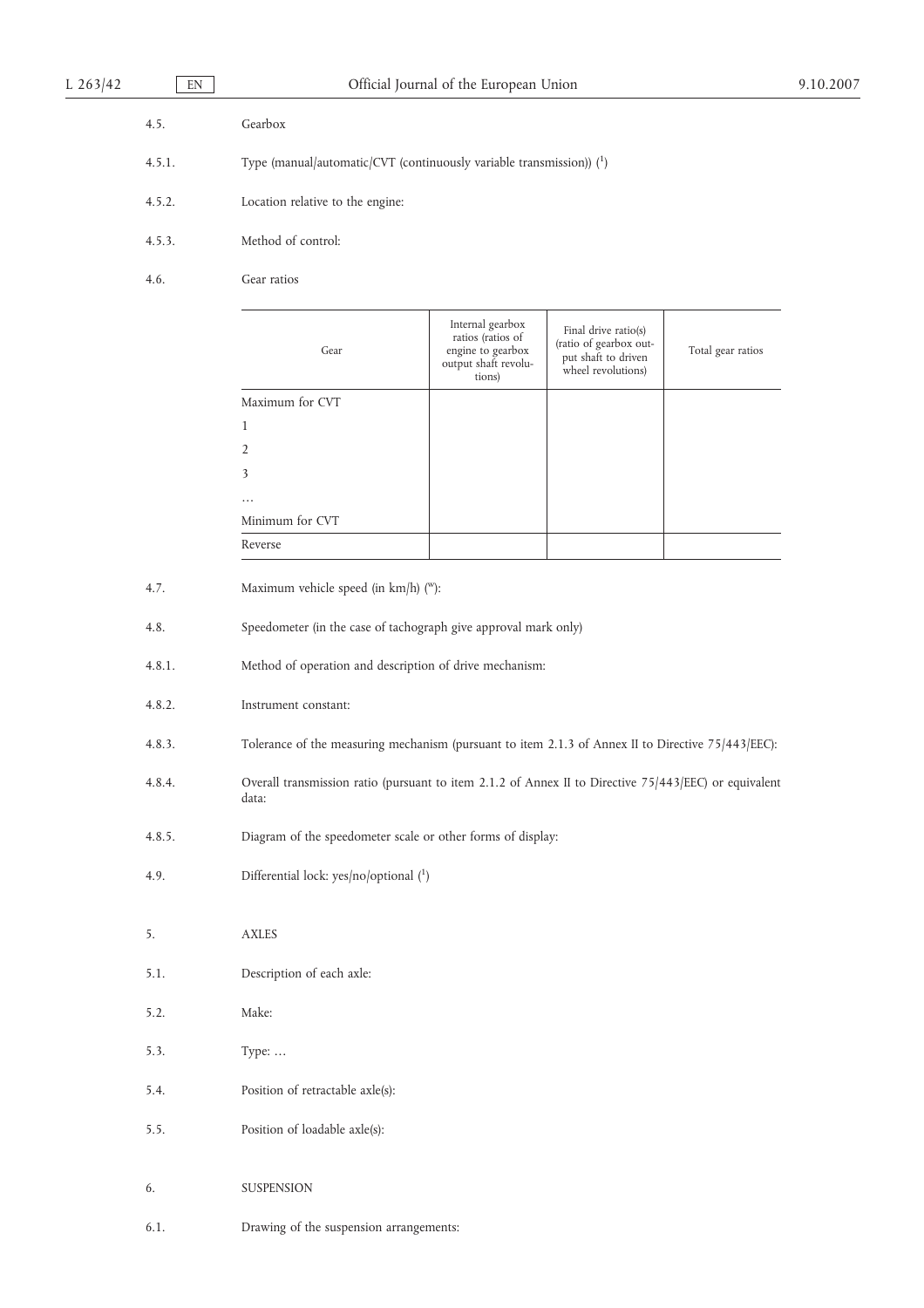# 9.10.2007 EN CHICIAL Official Journal of the European Union L 263/43

6.2. Type and design of the suspension of each axle or group of axles or wheel:

- 6.2.1. Level adjustment: yes/no/optional (<sup>1</sup> )
- 6.2.2. A brief description of the electrical/electronic components (if any):
- 6.2.3. Air-suspension for driving axle(s): yes/no  $(^1)$
- 6.2.3.1. Suspension of driving axle(s) equivalent to air-suspension: yes/no (<sup>1</sup> )
- 6.2.3.2. Frequency and damping of the oscillation of the sprung mass:
- 6.3. Characteristics of the springing parts of the suspension (design, characteristics of the materials and dimensions):
- 6.4. Stabilisers: yes/no/optional (<sup>1</sup> )
- 6.5. Shock absorbers:  $yes/no/optional (1)$
- 6.6. Tyres and wheels
- 6.6.1. Tyre/wheel combination(s) (for tyres indicate size designation, minimum load-capacity index, minimum speed category symbol; for tyres of category Z intended to be fitted on vehicles whose maximum speed exceeds 300 km/h equivalent information shall be provided; for wheels indicate rim size(s) and off-set(s))
- 6.6.1.1. Axles
- 6.6.1.1.1. Axle 1:
- 6.6.1.1.2. Axle 2:
	- etc.
- 6.6.1.2. Spare wheel, if any:
- 6.6.2. Upper and lower limits of rolling radii
- 6.6.2.1. Axle 1:
- 6.6.2.2. Axle 2:
	- etc.
- 6.6.3. Tyre pressure(s) as recommended by the vehicle manufacturer: … kPa
- 6.6.4. Chain/tyre/wheel combination on the front and/or rear axle that is suitable for the type of vehicle, as recommended by the manufacturer:
- 6.6.5. Brief description of temporary use spare unit (if any):
- 7. STEERING
- 7.1. Schematic diagram of steered axle(s) showing steering geometry:
- 7.2. Transmission and control
- 7.2.1. Type of steering transmission (specify for front and rear, if applicable):
- 7.2.2. Linkage to wheels (including other than mechanical means; specify for front and rear, if applicable):
- 7.2.2.1. A brief description of the electrical/electronic components (if any):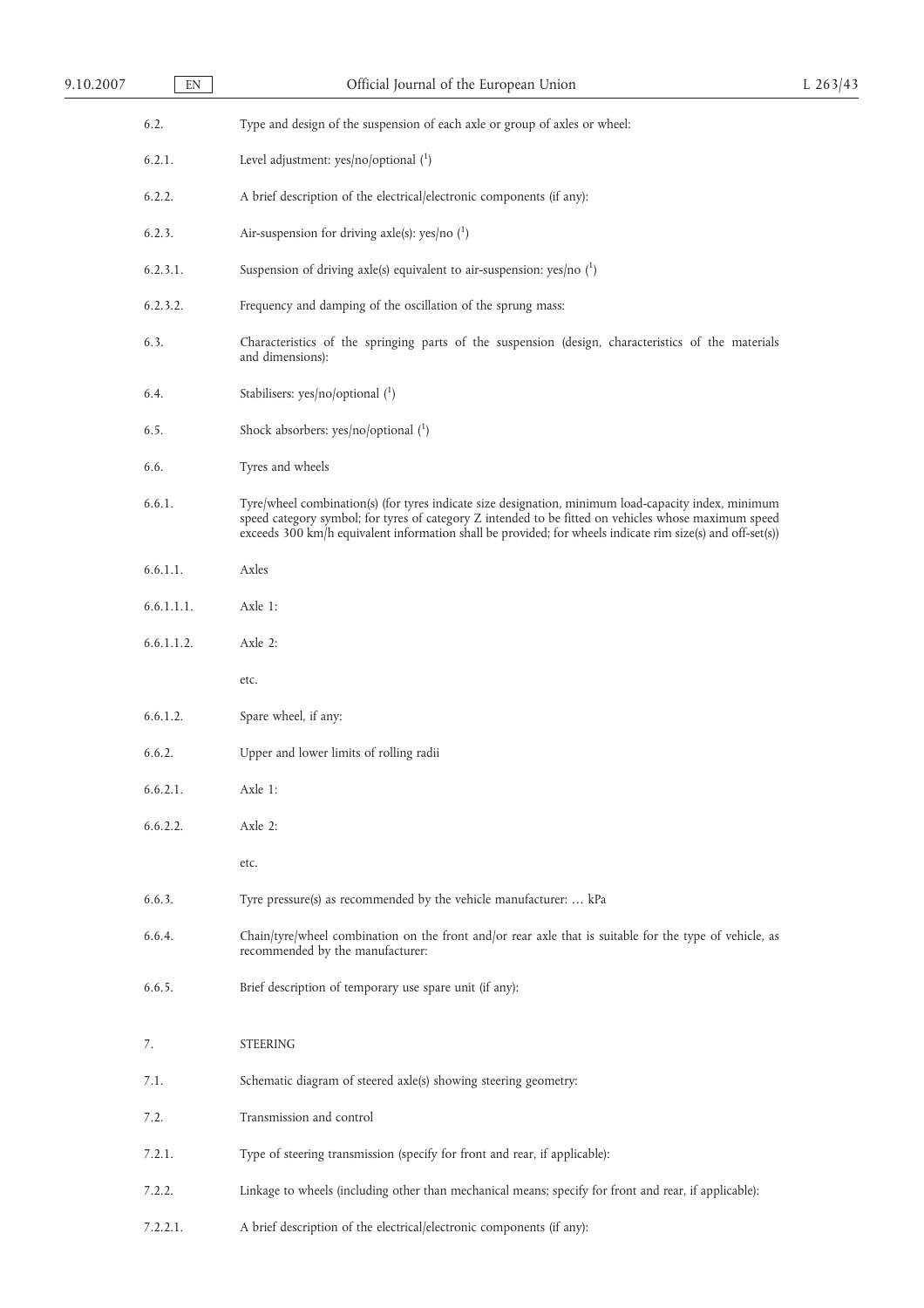| 7.2.3.<br>Method of assistance (if any):<br>7.2.3.1.<br>Method and diagram of operation, make(s) and type(s):<br>7.2.4.<br>Diagram of the steering equipment as a whole, showing the position on the vehicle of the various devices<br>influencing its steering behaviour:<br>7.2.5.<br>Schematic diagram(s) of the steering control(s):<br>7.2.6.<br>Range and method of adjustment (if any), of the steering control:<br>7.3.<br>Maximum steering angle of the wheels<br>7.3.1.<br>To the right:  degrees; number of turns of the steering wheel (or equivalent data):<br>7.3.2.<br>To the left:  degrees; number of turns of the steering wheel (or equivalent data):<br>8.<br><b>BRAKES</b><br>The following particulars, including means of identification, where applicable, are to be given:<br>8.1.<br>Type and characteristics of the brakes (as defined in Annex I, item $1,6$ to Directive $71/320$ /EEC) with a<br>drawing (e.g. drums or discs, wheels braked, connection to braked wheels, make and type of shoe/pad | 9.10.2007 |
|------------------------------------------------------------------------------------------------------------------------------------------------------------------------------------------------------------------------------------------------------------------------------------------------------------------------------------------------------------------------------------------------------------------------------------------------------------------------------------------------------------------------------------------------------------------------------------------------------------------------------------------------------------------------------------------------------------------------------------------------------------------------------------------------------------------------------------------------------------------------------------------------------------------------------------------------------------------------------------------------------------------------------------|-----------|
|                                                                                                                                                                                                                                                                                                                                                                                                                                                                                                                                                                                                                                                                                                                                                                                                                                                                                                                                                                                                                                    |           |
|                                                                                                                                                                                                                                                                                                                                                                                                                                                                                                                                                                                                                                                                                                                                                                                                                                                                                                                                                                                                                                    |           |
|                                                                                                                                                                                                                                                                                                                                                                                                                                                                                                                                                                                                                                                                                                                                                                                                                                                                                                                                                                                                                                    |           |
|                                                                                                                                                                                                                                                                                                                                                                                                                                                                                                                                                                                                                                                                                                                                                                                                                                                                                                                                                                                                                                    |           |
|                                                                                                                                                                                                                                                                                                                                                                                                                                                                                                                                                                                                                                                                                                                                                                                                                                                                                                                                                                                                                                    |           |
|                                                                                                                                                                                                                                                                                                                                                                                                                                                                                                                                                                                                                                                                                                                                                                                                                                                                                                                                                                                                                                    |           |
|                                                                                                                                                                                                                                                                                                                                                                                                                                                                                                                                                                                                                                                                                                                                                                                                                                                                                                                                                                                                                                    |           |
|                                                                                                                                                                                                                                                                                                                                                                                                                                                                                                                                                                                                                                                                                                                                                                                                                                                                                                                                                                                                                                    |           |
|                                                                                                                                                                                                                                                                                                                                                                                                                                                                                                                                                                                                                                                                                                                                                                                                                                                                                                                                                                                                                                    |           |
|                                                                                                                                                                                                                                                                                                                                                                                                                                                                                                                                                                                                                                                                                                                                                                                                                                                                                                                                                                                                                                    |           |
| assemblies and/or linings, effective braking areas, radius of drums, shoes or discs, mass of drums, adjust-<br>ment devices, relevant parts of the axle(s) and suspension):                                                                                                                                                                                                                                                                                                                                                                                                                                                                                                                                                                                                                                                                                                                                                                                                                                                        |           |
| 8.2.<br>Operating diagram, description and/or drawing of the following braking systems (as defined in Annex I,<br>item 1.2 to Directive 71/320/EEC) with, for example, transmission and control (construction, adjustment,<br>lever ratios, accessibility of control and its position, ratchet controls in the case of mechanical transmis-<br>sion, characteristics of the main parts of the linkage, cylinders and control pistons, brake cylinders or<br>equivalent components in the case of electrical braking systems)                                                                                                                                                                                                                                                                                                                                                                                                                                                                                                       |           |
| 8.2.1.<br>Service braking system:                                                                                                                                                                                                                                                                                                                                                                                                                                                                                                                                                                                                                                                                                                                                                                                                                                                                                                                                                                                                  |           |
| 8.2.2.<br>Secondary braking system:                                                                                                                                                                                                                                                                                                                                                                                                                                                                                                                                                                                                                                                                                                                                                                                                                                                                                                                                                                                                |           |
| 8.2.3.<br>Parking braking system:                                                                                                                                                                                                                                                                                                                                                                                                                                                                                                                                                                                                                                                                                                                                                                                                                                                                                                                                                                                                  |           |
| 8.2.4.<br>Any additional braking system:                                                                                                                                                                                                                                                                                                                                                                                                                                                                                                                                                                                                                                                                                                                                                                                                                                                                                                                                                                                           |           |
| 8.2.5.<br>Break-away braking system:                                                                                                                                                                                                                                                                                                                                                                                                                                                                                                                                                                                                                                                                                                                                                                                                                                                                                                                                                                                               |           |
| 8.3.<br>Control and transmission of trailer braking systems in vehicles designed to tow a trailer:                                                                                                                                                                                                                                                                                                                                                                                                                                                                                                                                                                                                                                                                                                                                                                                                                                                                                                                                 |           |
| Vehicle is equipped to tow a trailer with electric/pneumatic/hydraulic $\binom{1}{1}$ service brakes: yes/no $\binom{1}{1}$<br>8.4.                                                                                                                                                                                                                                                                                                                                                                                                                                                                                                                                                                                                                                                                                                                                                                                                                                                                                                |           |
| 8.5.<br>Anti-lock braking system: yes/no/optional (1)                                                                                                                                                                                                                                                                                                                                                                                                                                                                                                                                                                                                                                                                                                                                                                                                                                                                                                                                                                              |           |
| 8.5.1.<br>For vehicles with anti-lock systems, description of system operation (including any electronic parts),<br>electric block diagram, hydraulic or pneumatic circuit plan:                                                                                                                                                                                                                                                                                                                                                                                                                                                                                                                                                                                                                                                                                                                                                                                                                                                   |           |
| 8.6.<br>Calculation and curves according to the Appendix to item 1.1.4.2 of Annex II to Directive 71/320/EEC<br>(or the Appendix to Annex XI, if applicable):                                                                                                                                                                                                                                                                                                                                                                                                                                                                                                                                                                                                                                                                                                                                                                                                                                                                      |           |
| 8.7.<br>Description and/or drawing of the energy supply (also to be specified for power-assisted braking systems):                                                                                                                                                                                                                                                                                                                                                                                                                                                                                                                                                                                                                                                                                                                                                                                                                                                                                                                 |           |
| 8.7.1.<br>In the case of compressed-air braking systems, working pressure $p2$ in the pressure reservoir(s):                                                                                                                                                                                                                                                                                                                                                                                                                                                                                                                                                                                                                                                                                                                                                                                                                                                                                                                       |           |
| 8.7.2.<br>In the case of vacuum braking systems, the initial energy level in the reservoir(s):                                                                                                                                                                                                                                                                                                                                                                                                                                                                                                                                                                                                                                                                                                                                                                                                                                                                                                                                     |           |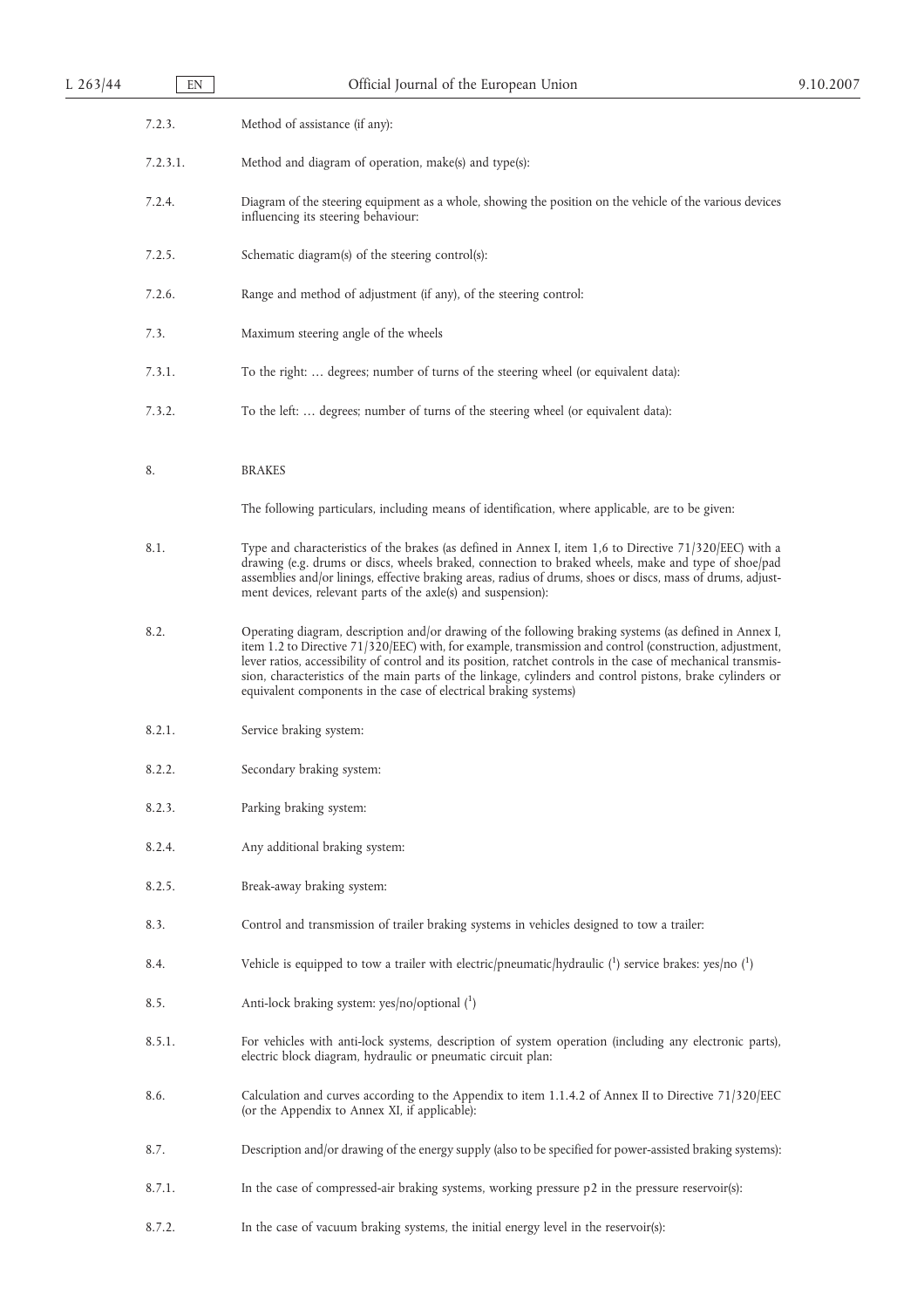| 9.10.2007 | EN       | Official Journal of the European Union                                                                                                                                                           | L $263/45$ |
|-----------|----------|--------------------------------------------------------------------------------------------------------------------------------------------------------------------------------------------------|------------|
|           | 8.8.     | Calculation of the braking system: Determination of the ratio between the total braking forces at the<br>circumference of the wheels and the force applied to the braking control:               |            |
|           | 8.9.     | Brief description of the braking systems (according to item 1.6 of the Addendum to Appendix 1 of<br>Annex IX to Directive 71/320/EEC):                                                           |            |
|           | 8.10.    | If claiming exemptions from the Type I and/or Type II or Type III tests, state the number of the report<br>in accordance with Appendix 2 of Annex VII to Directive 71/320/EEC:                   |            |
|           | 8.11.    | Particulars of the type(s) of endurance braking system(s):                                                                                                                                       |            |
|           | 9.       | <b>BODYWORK</b>                                                                                                                                                                                  |            |
|           | 9.1.     | Type of bodywork:                                                                                                                                                                                |            |
|           | 9.2.     | Materials used and methods of construction:                                                                                                                                                      |            |
|           | 9.3.     | Occupant doors, latches and hinges                                                                                                                                                               |            |
|           | 9.3.1.   | Door configuration and number of doors:                                                                                                                                                          |            |
|           | 9.3.1.1. | Dimensions, direction and maximum angle of opening:                                                                                                                                              |            |
|           | 9.3.2.   | Drawing of latches and hinges and of their position in the doors:                                                                                                                                |            |
|           | 9.3.3.   | Technical description of latches and hinges:                                                                                                                                                     |            |
|           | 9.3.4.   | Details (including dimensions) of entrances, steps and necessary handles where applicable:                                                                                                       |            |
|           | 9.4.     | Field of vision (Directive 77/649/EEC)                                                                                                                                                           |            |
|           | 9.4.1.   | Particulars of the primary reference marks in sufficient detail to enable them to be readily identified and<br>the position of each in relation to the others and to the R-point to be verified: |            |
|           | 9.4.2.   | Drawing(s) or photograph(s) showing the location of component parts within the 180° forward field of<br>vision:                                                                                  |            |
|           | 9.5.     | Windscreen and other windows                                                                                                                                                                     |            |
|           | 9.5.1.   | Windscreen                                                                                                                                                                                       |            |
|           | 9.5.1.1. | Materials used:                                                                                                                                                                                  |            |
|           | 9.5.1.2. | Method of mounting:                                                                                                                                                                              |            |
|           | 9.5.1.3. | Angle of inclination:                                                                                                                                                                            |            |
|           | 9.5.1.4. | EC type-approval number(s):                                                                                                                                                                      |            |
|           | 9.5.1.5. | Windscreen accessories and the position in which they are fitted together with a brief description of<br>any electrical/electronic components involved:                                          |            |
|           | 9.5.2.   | Other windows                                                                                                                                                                                    |            |
|           | 9.5.2.1. | Materials used:                                                                                                                                                                                  |            |
|           | 9.5.2.2. | EC type-approval number(s):                                                                                                                                                                      |            |
|           | 9.5.2.3. | A brief description of the electrical/electronic components (if any) of the window lifting mechanism:                                                                                            |            |
|           | 9.5.3.   | Opening roof glazing                                                                                                                                                                             |            |
|           | 9.5.3.1. | Materials used:                                                                                                                                                                                  |            |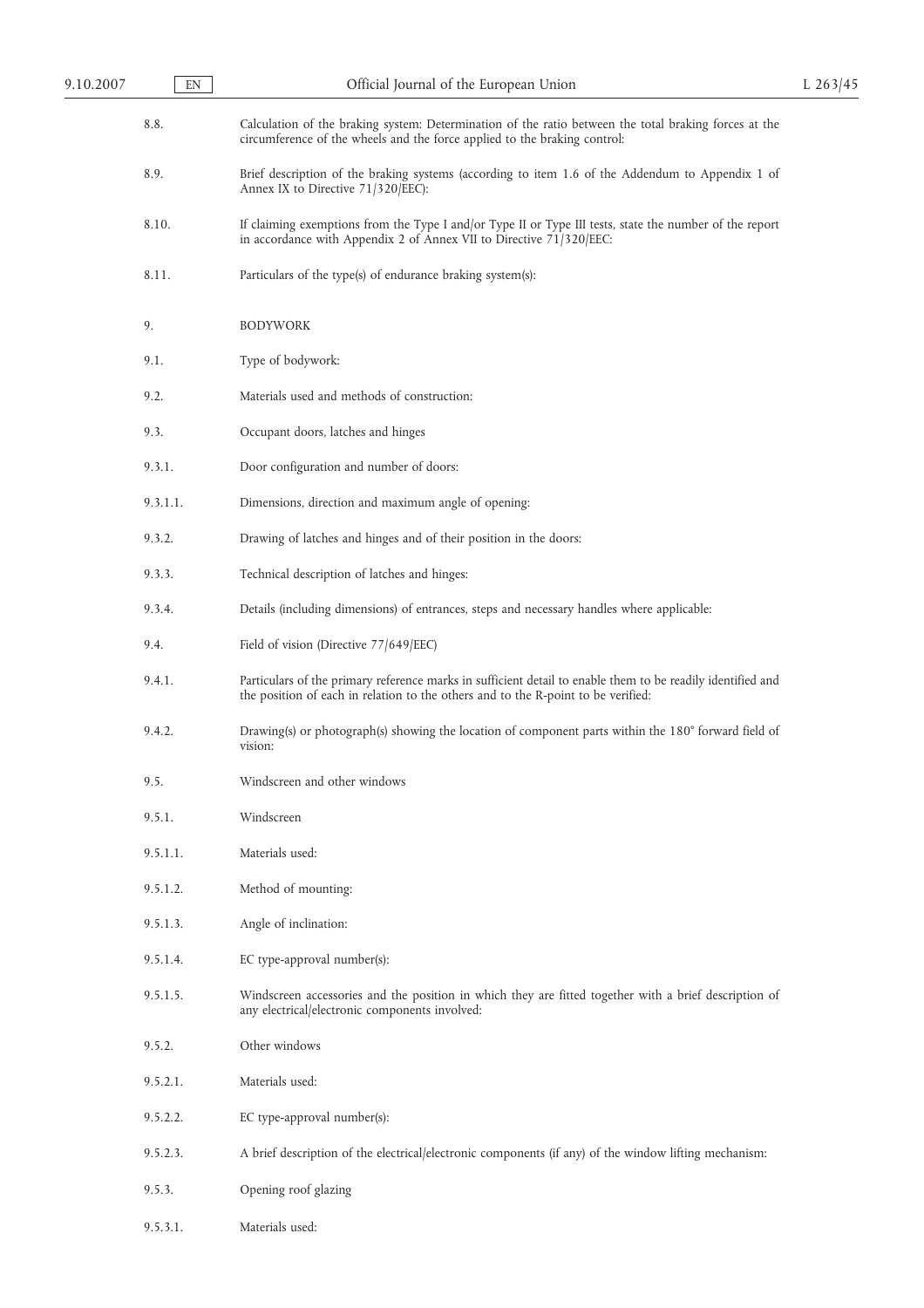| L $263/46$ | EN         | Official Journal of the European Union                                                                                                                                                                                            | 9.10.2007 |
|------------|------------|-----------------------------------------------------------------------------------------------------------------------------------------------------------------------------------------------------------------------------------|-----------|
|            | 9.5.3.2.   | EC type-approval number(s):                                                                                                                                                                                                       |           |
|            | 9.5.4.     | Other glass panes                                                                                                                                                                                                                 |           |
|            | 9.5.4.1.   | Materials used:                                                                                                                                                                                                                   |           |
|            | 9.5.4.2.   | EC type-approval number(s):                                                                                                                                                                                                       |           |
|            | 9.6.       | Windscreen wiper(s)                                                                                                                                                                                                               |           |
|            | 9.6.1.     | Detailed technical description (including photographs or drawings):                                                                                                                                                               |           |
|            | 9.7.       | Windscreen washer                                                                                                                                                                                                                 |           |
|            | 9.7.1.     | Detailed technical description (including photographs or drawings) or, if approved as separate technical<br>unit, EC type-approval number:                                                                                        |           |
|            | 9.8.       | Defrosting and demisting                                                                                                                                                                                                          |           |
|            | 9.8.1.     | Detailed technical description (including photographs or drawings):                                                                                                                                                               |           |
|            | 9.8.2.     | Maximum electrical consumption:  kW                                                                                                                                                                                               |           |
|            | 9.9.       | Devices for indirect vision                                                                                                                                                                                                       |           |
|            | 9.9.1.     | Mirrors (state for each mirror):                                                                                                                                                                                                  |           |
|            | 9.9.1.1.   | Make:                                                                                                                                                                                                                             |           |
|            | 9.9.1.2.   | EC type-approval mark:                                                                                                                                                                                                            |           |
|            | 9.9.1.3.   | Variant:                                                                                                                                                                                                                          |           |
|            | 9.9.1.4.   | Drawing(s) for the identification of the mirror showing the position of the mirror relative to the vehicle<br>structure:                                                                                                          |           |
|            | 9.9.1.5.   | Details of the method of attachment including that part of the vehicle structure to which it is attached:                                                                                                                         |           |
|            | 9.9.1.6.   | Optional equipment which may affect the rearward field of vision:                                                                                                                                                                 |           |
|            | 9.9.1.7.   | A brief description of the electronic components (if any) of the adjustment system:                                                                                                                                               |           |
|            | 9.9.2.     | Devices for indirect vision other than mirrors:                                                                                                                                                                                   |           |
|            | 9.9.2.1.   | Type and characteristics (such as a complete description of the device):                                                                                                                                                          |           |
|            | 9.9.2.1.1. | In the case of a camera-monitor device, the detection distance (mm), contrast, luminance range, glare<br>correction, display performance (black and white/colour), image repetition frequency, luminance reach<br>of the monitor: |           |
|            | 9.9.2.1.2. | Sufficiently detailed drawings to identify the complete device, including installation instructions; the posi-<br>tion for the EC type-approval mark has to be indicated on the drawings.                                         |           |
|            | 9.10.      | Interior fittings                                                                                                                                                                                                                 |           |
|            | 9.10.1.    | Interior protection for occupants (Directive 74/60/EEC)                                                                                                                                                                           |           |
|            | 9.10.1.1.  | Layout drawing or photographs showing the position of the attached sections or views:                                                                                                                                             |           |
|            | 9.10.1.2.  | Photograph or drawing showing the reference line including the exempted area (Annex I, item 2.3.1 to<br>Directive 74/60/EEC):                                                                                                     |           |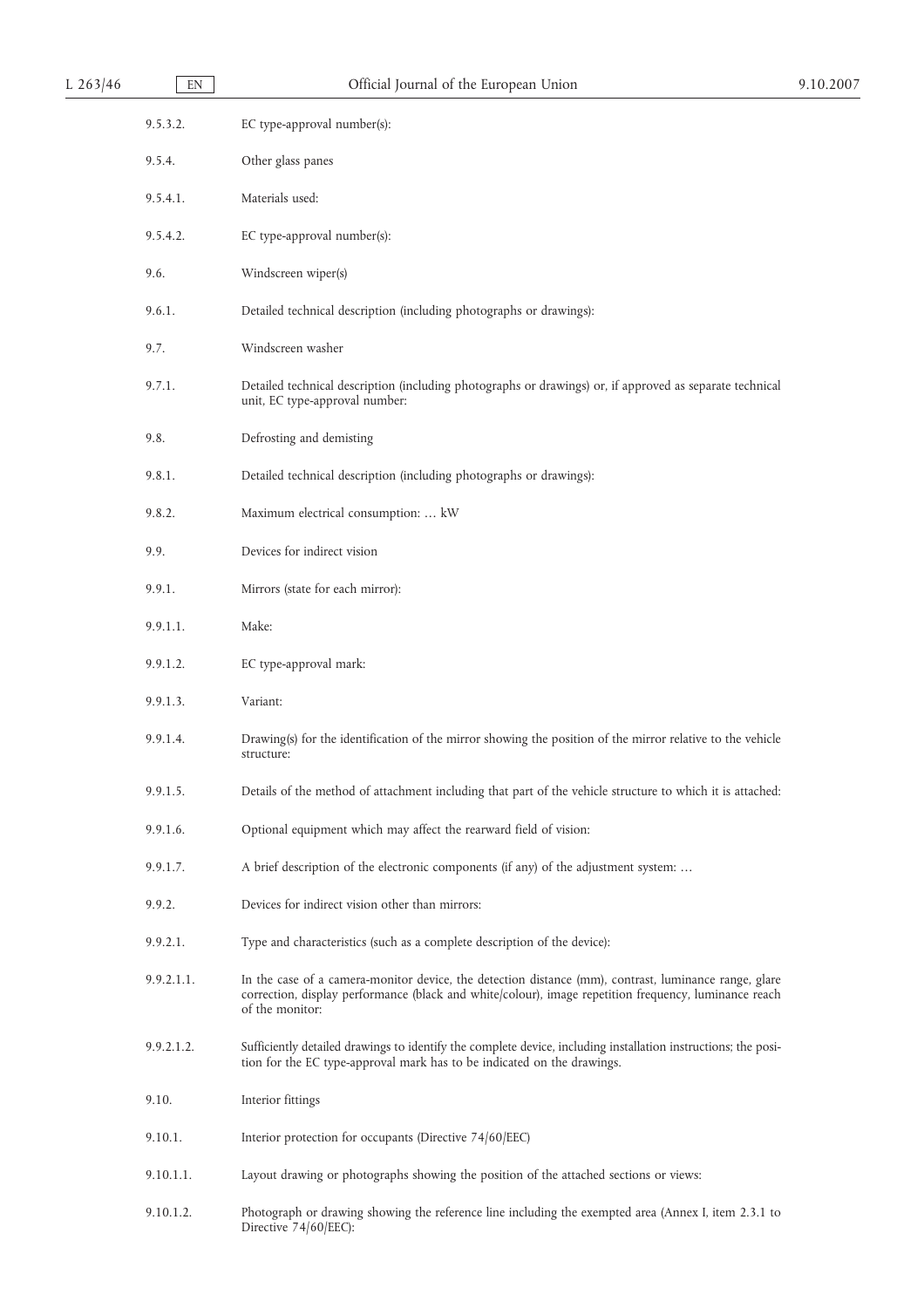| 9.10.1.3. | Photographs, drawings and/or an exploded view of the interior fittings, showing the parts in the passen-<br>ger compartment and the materials used (with the exception of interior rear view mirrors), arrangement<br>of controls, roof and opening roof, backrest, seats and the rear part of seats (Annex I, item 3.2 to Direc-<br>tive $74/60$ /EEC): |
|-----------|----------------------------------------------------------------------------------------------------------------------------------------------------------------------------------------------------------------------------------------------------------------------------------------------------------------------------------------------------------|
| 9.10.2.   | Arrangement and identification of controls, tell-tales and indicators                                                                                                                                                                                                                                                                                    |
| 9.10.2.1. | Photographs and/or drawings of the arrangement of symbols and controls, tell-tales and indicators:                                                                                                                                                                                                                                                       |
| 9.10.2.2. | Photographs and/or drawings of the identification of controls, tell-tales and indicators and of the vehicle<br>parts mentioned in Directive 78/316/EEC where relevant:                                                                                                                                                                                   |
| 9.10.2.3. | Summary table                                                                                                                                                                                                                                                                                                                                            |

The vehicle is equipped with the following controls, indicators and tell-tales pursuant to Annexes II and III to Directive 78/316/EEC:

#### **Controls, tell-tales and indicators for which, when fitted, identification is mandatory, and symbols to be used for that purpose**

| Symbol<br>N <sub>o</sub> | Device                                  | Control/<br>indicator<br>avail-<br>able $(1)$ | Identified<br>by sym-<br>bol(1) | Where $(2)$ | Tell-tale<br>available | Identified<br>by sym-<br>bol(1) | Where $(2)$ |
|--------------------------|-----------------------------------------|-----------------------------------------------|---------------------------------|-------------|------------------------|---------------------------------|-------------|
| 1                        | Master light                            | OK (10)                                       |                                 |             |                        |                                 |             |
| 2                        | Dipped-beam headlamps                   |                                               |                                 |             |                        |                                 |             |
| 3                        | Main-beam head lamps                    |                                               |                                 |             |                        |                                 |             |
| 4                        | Position (side) lamps                   |                                               |                                 |             |                        |                                 |             |
| 5                        | Front fog lamps                         |                                               |                                 |             |                        |                                 |             |
| 6                        | Rear fog lamp                           |                                               |                                 |             |                        |                                 |             |
| 7                        | Headlamp levelling device               |                                               |                                 |             |                        |                                 |             |
| 8                        | Parking lamps                           |                                               |                                 |             |                        |                                 |             |
| 9                        | Direction indicators                    |                                               |                                 |             |                        |                                 |             |
| 10                       | Hazard warning                          |                                               |                                 |             |                        |                                 |             |
| 11                       | Windscreen wiper                        |                                               |                                 |             |                        |                                 |             |
| 12                       | Windscreen washer                       |                                               |                                 |             |                        |                                 |             |
| 13                       | Windscreen wiper and washer             |                                               |                                 |             |                        |                                 |             |
| 14                       | Headlamp cleaning device                |                                               |                                 |             |                        |                                 |             |
| 15                       | Windscreen demisting and<br>defrosting  |                                               |                                 |             |                        |                                 |             |
| 16                       | Rear window demisting and<br>defrosting |                                               |                                 |             |                        |                                 |             |
| 17                       | Ventilating fan                         |                                               |                                 |             |                        |                                 |             |
| 18                       | Diesel pre-heat                         |                                               |                                 |             |                        |                                 |             |
| 19                       | Choke                                   |                                               |                                 |             |                        |                                 |             |
| 20                       | Brake failure                           |                                               |                                 |             |                        |                                 |             |
| 21                       | Fuel level                              |                                               |                                 |             |                        |                                 |             |
| 22                       | Battery charging condition              |                                               |                                 |             |                        |                                 |             |
| 23                       | Engine coolant temperature              |                                               |                                 |             |                        |                                 |             |

 $(1)$  x = yes

- = no or not separately available

o = optional.

( 2) d = directly on control, indicator or tell-tale

c = in close vicinity.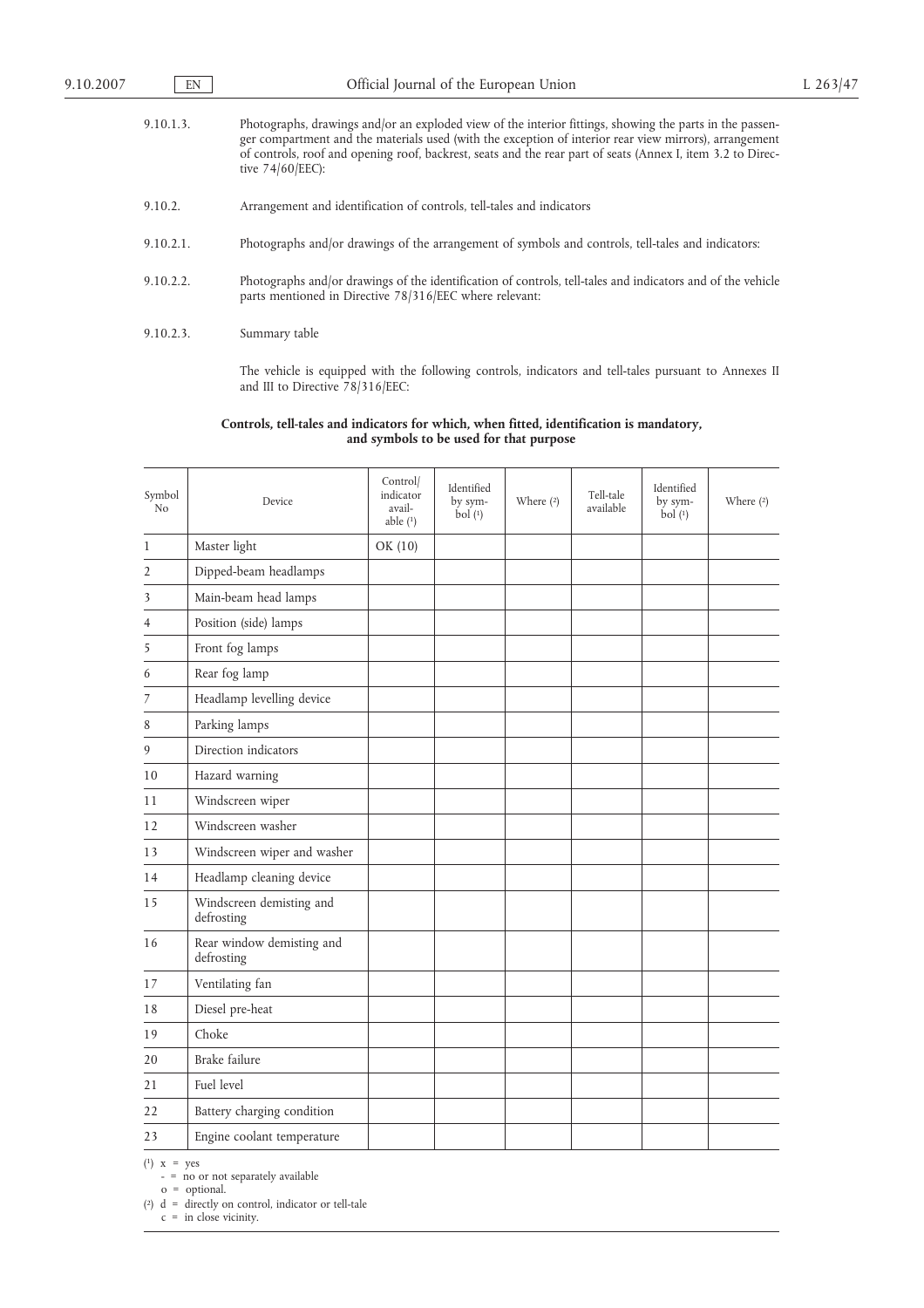# **Controls, tell-tales and indicators for which, when fitted, identification is optional, and symbols which must be used if they are to be identified**

| Symbol<br>N <sub>o</sub> | Device                          | Control/<br>indicator<br>avail-<br>able $(1)$ | Identified<br>by sym-<br>bol(1) | Where (2) | Tell-tale<br>available | Identified<br>by sym-<br>bol(1) | Where (2) |
|--------------------------|---------------------------------|-----------------------------------------------|---------------------------------|-----------|------------------------|---------------------------------|-----------|
| $\mathbf{1}$             | Parking brake                   |                                               |                                 |           |                        |                                 |           |
| $\overline{2}$           | Rear window wiper               |                                               |                                 |           |                        |                                 |           |
| 3                        | Rear window washer              |                                               |                                 |           |                        |                                 |           |
| $\overline{4}$           | Rear window wiper and<br>washer |                                               |                                 |           |                        |                                 |           |
| 5                        | Intermittent windscreen wiper   |                                               |                                 |           |                        |                                 |           |
| 6                        | Audible warning device (horn)   |                                               |                                 |           |                        |                                 |           |
| 7                        | Front hood (bonnet)             |                                               |                                 |           |                        |                                 |           |
| 8                        | Rear hood (boot)                |                                               |                                 |           |                        |                                 |           |
| 9                        | Seat belt                       |                                               |                                 |           |                        |                                 |           |
| 10                       | Engine oil pressure             |                                               |                                 |           |                        |                                 |           |
| 11                       | Unleaded petrol                 |                                               |                                 |           |                        |                                 |           |
| $\cdots$                 |                                 |                                               |                                 |           |                        |                                 |           |
| .                        |                                 |                                               |                                 |           |                        |                                 |           |
|                          |                                 |                                               |                                 |           |                        |                                 |           |

 $(1)$  x = yes

- = no or not separately available

o = optional.

( 2) d = directly on control, indicator or tell-tale

c = in close vicinity.

| 9.10.3.     | Seats                                                                                      |
|-------------|--------------------------------------------------------------------------------------------|
| 9.10.3.1.   | Number:                                                                                    |
| 9.10.3.2.   | Position and arrangement:                                                                  |
| 9.10.3.2.1. | Number of seating positions:                                                               |
| 9.10.3.2.2. | Seat(s) designated for use only when the vehicle is stationary:                            |
| 9.10.3.3.   | Mass:                                                                                      |
| 9.10.3.4.   | Characteristics: for seats not EC type-approved as components, description and drawings of |
| 9.10.3.4.1. | the seats and their anchorages:                                                            |
| 9.10.3.4.2. | the adjustment system:                                                                     |
| 9.10.3.4.3. | the displacement and locking systems:                                                      |
| 9.10.3.4.4. | the seat belt anchorages (if incorporated in the seat structure):                          |
| 9.10.3.4.5. | the parts of the vehicle used as anchorages:                                               |
| 9.10.3.5.   | Coordinates or drawing of the R-point (x)                                                  |
| 9.10.3.5.1. | Driver's seat:                                                                             |
| 9.10.3.5.2. | All other seating positions:                                                               |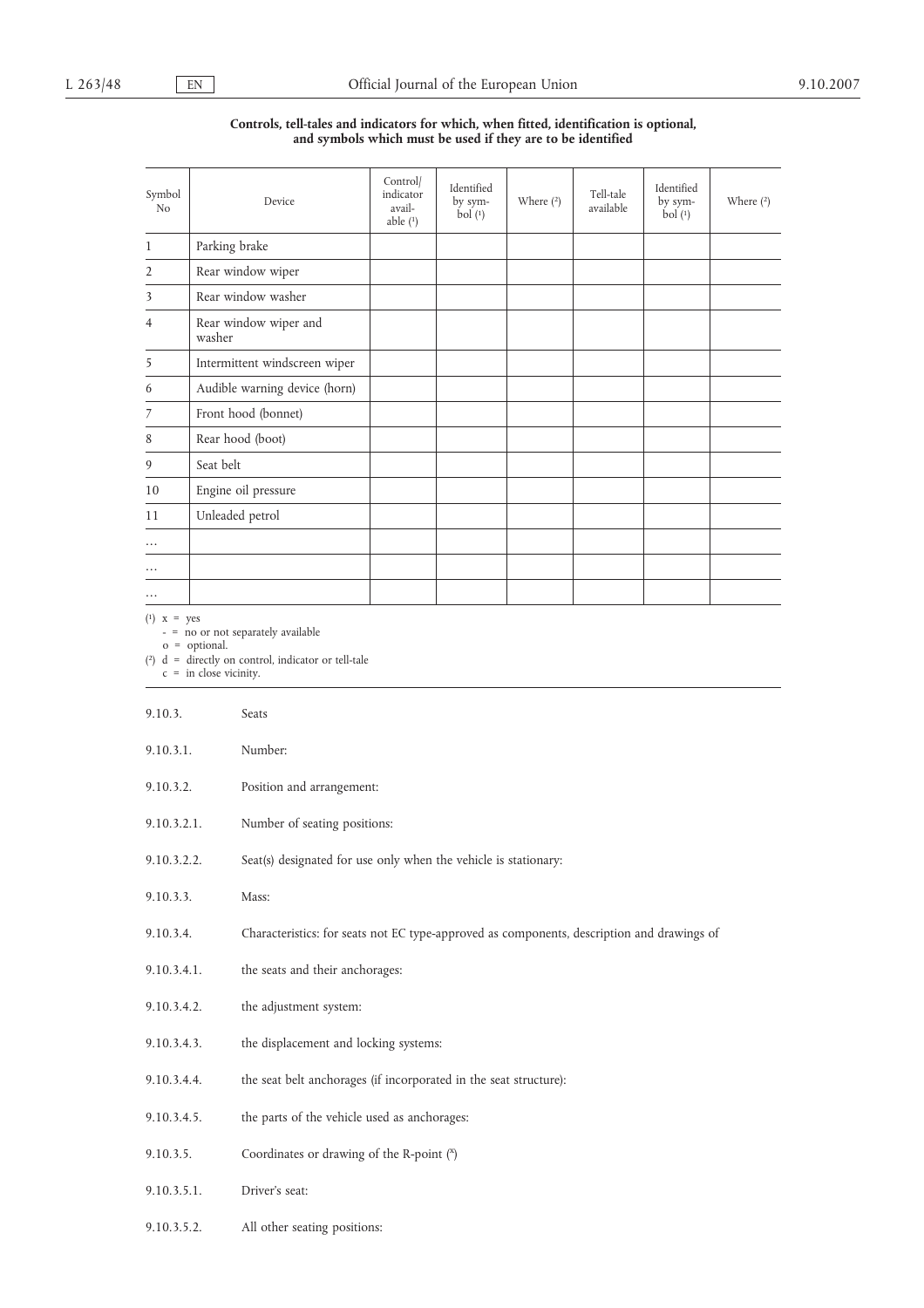| 9.10.2007 | EN            | Official Journal of the European Union                                                                                                                                                                                                                                    | $L$ 263/49 |
|-----------|---------------|---------------------------------------------------------------------------------------------------------------------------------------------------------------------------------------------------------------------------------------------------------------------------|------------|
|           | 9.10.3.6.     | Design torso angle                                                                                                                                                                                                                                                        |            |
|           | 9.10.3.6.1.   | Driver's seat:                                                                                                                                                                                                                                                            |            |
|           | 9.10.3.6.2.   | All other seating positions:                                                                                                                                                                                                                                              |            |
|           | 9.10.3.7.     | Range of seat adjustment                                                                                                                                                                                                                                                  |            |
|           | 9.10.3.7.1.   | Driver's seat:                                                                                                                                                                                                                                                            |            |
|           | 9.10.3.7.2.   | All other seating positions:                                                                                                                                                                                                                                              |            |
|           | 9.10.4.       | Head restraints                                                                                                                                                                                                                                                           |            |
|           | 9.10.4.1.     | Type(s) of head restraints: integrated/detachable/separate $(1)$                                                                                                                                                                                                          |            |
|           | 9.10.4.2.     | EC type-approval number(s), if available:                                                                                                                                                                                                                                 |            |
|           | 9.10.4.3.     | For head restraints not yet approved                                                                                                                                                                                                                                      |            |
|           | 9.10.4.3.1.   | A detailed description of the head restraint, specifying in particular the nature of the padding material<br>or materials and, where applicable, the position and specifications of the braces and anchorage pieces<br>for the type of seat for which approval is sought: |            |
|           | 9.10.4.3.2.   | In the case of a 'separate' head restraint                                                                                                                                                                                                                                |            |
|           | 9.10.4.3.2.1. | A detailed description of the structural zone to which the head restraint is intended to be fixed:                                                                                                                                                                        |            |
|           | 9.10.4.3.2.2. | Dimensional drawings of the characteristic parts of the structure and the head restraint:                                                                                                                                                                                 |            |
|           | 9.10.5.       | Heating systems for the passenger compartment                                                                                                                                                                                                                             |            |
|           | 9.10.5.1.     | A brief description of the vehicle type with regard to the heating system if the heating system uses the<br>heat of the engine cooling fluid:                                                                                                                             |            |
|           | 9.10.5.2.     | A detailed description of the vehicle type with regard to the heating if the cooling air or the exhaust gases<br>of the engine are used as heat source, including:                                                                                                        |            |
|           | 9.10.5.2.1.   | layout drawing of the heating system showing its position in the vehicle:                                                                                                                                                                                                 |            |
|           | 9.10.5.2.2.   | layout drawing of the heat exchanger for heating systems using the exhaust gases for heating, or of the<br>parts where the heat exchange takes place (for heating systems using the engine cooling air for heating):                                                      |            |
|           | 9.10.5.2.3.   | sectional drawing of the heat exchanger or the parts respectively where the heat exchange takes place<br>indicating the thickness of the wall, used materials and characteristics of the surface:                                                                         |            |
|           | 9.10.5.2.4.   | Specifications shall be given for further important components of the heating system such as, for<br>example, the heater fan, with regard to their method of construction and technical data:                                                                             |            |
|           | 9.10.5.3.     | A brief description of the vehicle type with regard to the combustion heating system and the automatic<br>control:                                                                                                                                                        |            |
|           | 9.10.5.3.1.   | layout drawing of the combustion heater, the air inlet system, the exhaust system, the fuel tank, the fuel<br>supply system (including the valves) and the electrical connections showing their positions in the vehicle.                                                 |            |
|           | 9.10.5.4.     | Maximum electrical consumption:  kW                                                                                                                                                                                                                                       |            |
|           | 9.10.6.       | Components influencing the behaviour of the steering mechanism in the event of an impact<br>(Directive 74/297/EEC)                                                                                                                                                        |            |
|           | 9.10.6.1.     | A detailed description, including photograph(s) and/or drawing(s), of the vehicle type with respect to<br>the structure, the dimensions, the lines and the constituent materials of that part of the vehicle forward                                                      |            |

of the steering control, including those components designed to contribute to the absorption of energy

in the event of an impact against the steering control: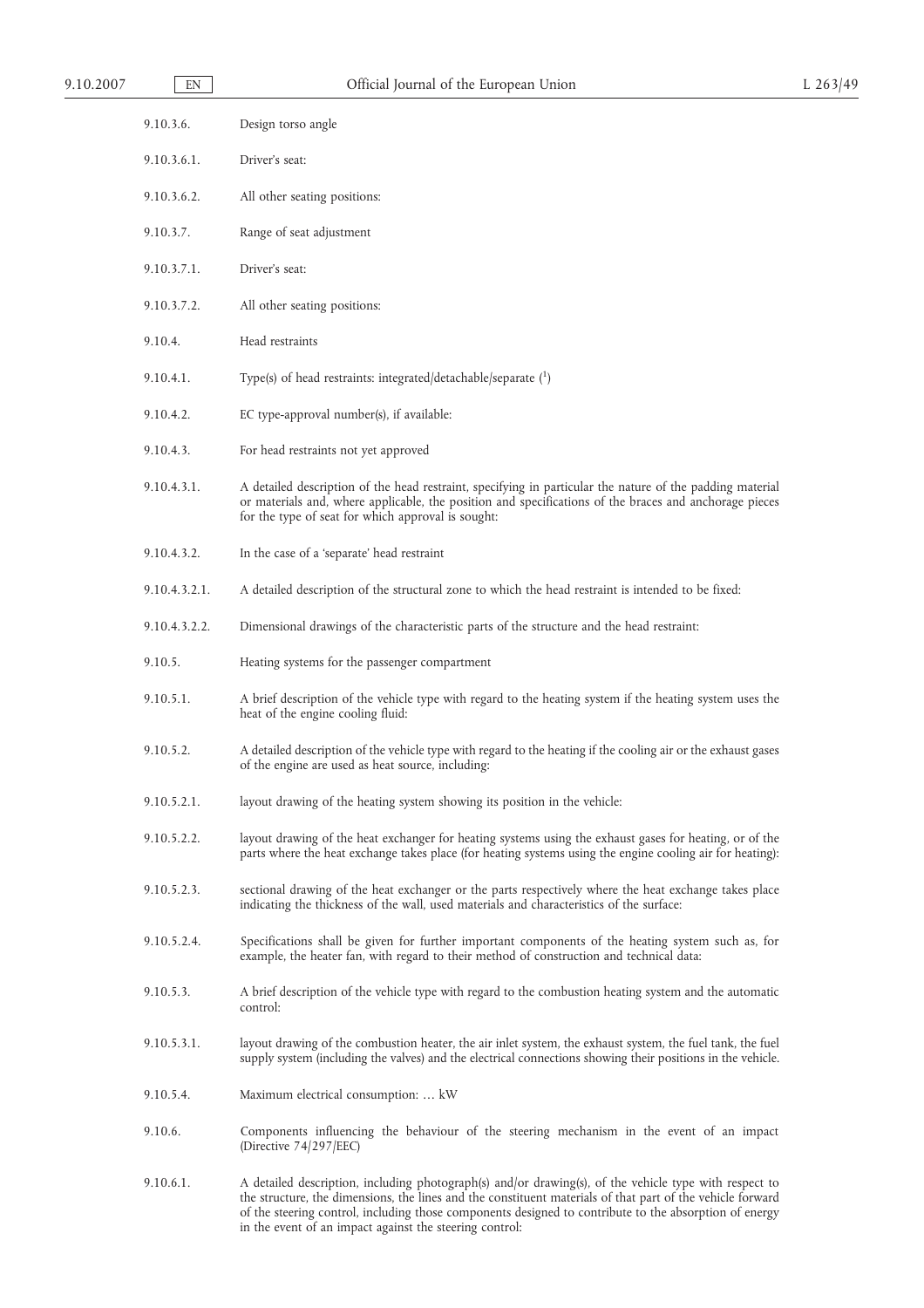| 9.10.6.2.     | Photograph(s) and/or drawing(s) of vehicle components other than those described in 9.10.6.1 as iden-<br>tified by the manufacturer in agreement with the technical service, as contributing to the behaviour of<br>the steering mechanism in case of impact: |
|---------------|---------------------------------------------------------------------------------------------------------------------------------------------------------------------------------------------------------------------------------------------------------------|
| 9.10.7.       | Burning behaviour of materials used in the interior construction of certain categories of motor vehicles<br>(Directive 95/28/EC)                                                                                                                              |
| 9.10.7.1.     | Material(s) used for the interior lining of the roof                                                                                                                                                                                                          |
| 9.10.7.1.1.   | Component EC type-approval number(s), if available:                                                                                                                                                                                                           |
| 9.10.7.1.2.   | For materials not approved                                                                                                                                                                                                                                    |
| 9.10.7.1.2.1. | Base material(s)/designation: /                                                                                                                                                                                                                               |
| 9.10.7.1.2.2. | Composite/single $(1)$ material, number of layers $(1)$ :                                                                                                                                                                                                     |
| 9.10.7.1.2.3. | Type of coating $(^1)$ :                                                                                                                                                                                                                                      |
| 9.10.7.1.2.4. | Maximum/minimum thickness: / mm                                                                                                                                                                                                                               |
| 9.10.7.2.     | Material(s) used for the rear and side walls                                                                                                                                                                                                                  |
| 9.10.7.2.1.   | Component type-approval number(s), if available:                                                                                                                                                                                                              |
| 9.10.7.2.2.   | For materials not approved                                                                                                                                                                                                                                    |
| 9.10.7.2.2.1. | Base material(s)/designation: /                                                                                                                                                                                                                               |
| 9.10.7.2.2.2. | Composite/single $(1)$ material, number of layers $(1)$ :                                                                                                                                                                                                     |
| 9.10.7.2.2.3. | Type of coating $(1)$ :                                                                                                                                                                                                                                       |
| 9.10.7.2.2.4. | Maximum/minimum thickness: / mm                                                                                                                                                                                                                               |
| 9.10.7.3.     | Material(s) used for the floor                                                                                                                                                                                                                                |
| 9.10.7.3.1.   | Component EC type-approval number(s), if available:                                                                                                                                                                                                           |
| 9.10.7.3.2.   | For materials not approved                                                                                                                                                                                                                                    |
| 9.10.7.3.2.1. | Base material(s)/designation: /                                                                                                                                                                                                                               |
| 9.10.7.3.2.2. | Composite/single $(1)$ material, number of layers $(1)$ :                                                                                                                                                                                                     |
| 9.10.7.3.2.3. | Type of coating $(^1)$ :                                                                                                                                                                                                                                      |
| 9.10.7.3.2.4. | Maximum/minimum thickness: / mm                                                                                                                                                                                                                               |
| 9.10.7.4.     | Material(s) used for the upholstery of the seats                                                                                                                                                                                                              |
| 9.10.7.4.1.   | Component EC type-approval number(s), if available:                                                                                                                                                                                                           |
| 9.10.7.4.2.   | For materials not approved                                                                                                                                                                                                                                    |
| 9.10.7.4.2.1. | Base material(s)/designation: /                                                                                                                                                                                                                               |
| 9.10.7.4.2.2. | Composite/single $(1)$ material, number of layers $(1)$ :                                                                                                                                                                                                     |
| 9.10.7.4.2.3. | Type of coating $(^1)$ :                                                                                                                                                                                                                                      |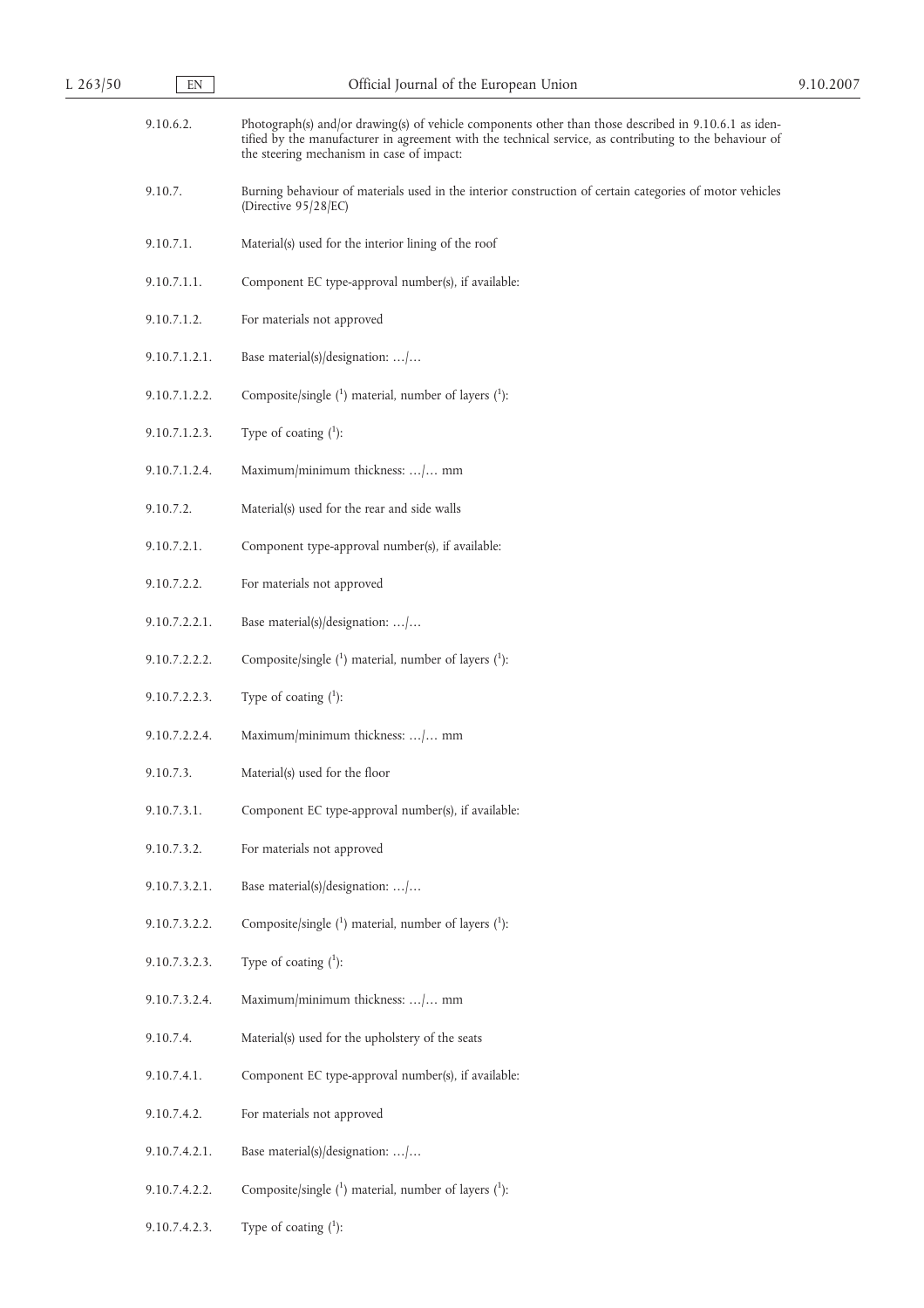| 9.10<br>200. | ____<br>EN | Union<br>rhe<br>диоглеат<br>$\Omega$<br>таг<br>-14 |  |
|--------------|------------|----------------------------------------------------|--|
|              |            |                                                    |  |

| 9.10.7.4.2.4. | Maximum/minimum thickness: / mm                                                        |
|---------------|----------------------------------------------------------------------------------------|
| 9.10.7.5.     | Material(s) used for the heating and ventilation pipes                                 |
| 9.10.7.5.1.   | Component EC type-approval number(s), if available:                                    |
| 9.10.7.5.2.   | For materials not approved                                                             |
| 9.10.7.5.2.1. | Base material(s)/designation: /                                                        |
| 9.10.7.5.2.2. | Composite/single $(1)$ material, number of layers $(1)$ :                              |
| 9.10.7.5.2.3. | Type of coating $(^1)$ :                                                               |
| 9.10.7.5.2.4. | Maximum/minimum thickness: / mm                                                        |
| 9.10.7.6.     | Material(s) used for luggage racks                                                     |
| 9.10.7.6.1.   | Component EC type-approval number(s), if available:                                    |
| 9.10.7.6.2.   | For materials not approved                                                             |
| 9.10.7.6.2.1. | Base material(s)/designation: /                                                        |
| 9.10.7.6.2.2. | Composite/single $(1)$ material, number of layers $(1)$ :                              |
| 9.10.7.6.2.3. | Type of coating $(1)$ :                                                                |
| 9.10.7.6.2.4. | Maximum/minimum thickness: / mm                                                        |
| 9.10.7.7.     | Material(s) used for other purposes                                                    |
| 9.10.7.7.1.   | Intended purposes:                                                                     |
| 9.10.7.7.2.   | Component EC type-approval number(s), if available:                                    |
| 9.10.7.7.3.   | For materials not approved                                                             |
| 9.10.7.7.3.1. | Base material(s)/designation: /                                                        |
| 9.10.7.7.3.2. | Composite/single $(1)$ material, number of layers $(1)$ :                              |
| 9.10.7.7.3.3. | Type of coating $(^1)$ :                                                               |
| 9.10.7.7.3.4. | Maximum/minimum thickness: / mm                                                        |
| 9.10.7.8.     | Components approved as complete devices (seats, separation walls, luggage racks, etc.) |
| 9.10.7.8.1.   | Component EC type-approval number(s):                                                  |
| 9.10.7.8.2.   | For the complete device: seat, separation wall, luggage racks, etc. $(^{1})$           |
| 9.11.         | External projections (Directive 74/483/EEC and Directive 92/114/EEC)                   |
|               |                                                                                        |

9.11.1. General arrangement (drawing or photographs) indicating the position of the attached sections and views: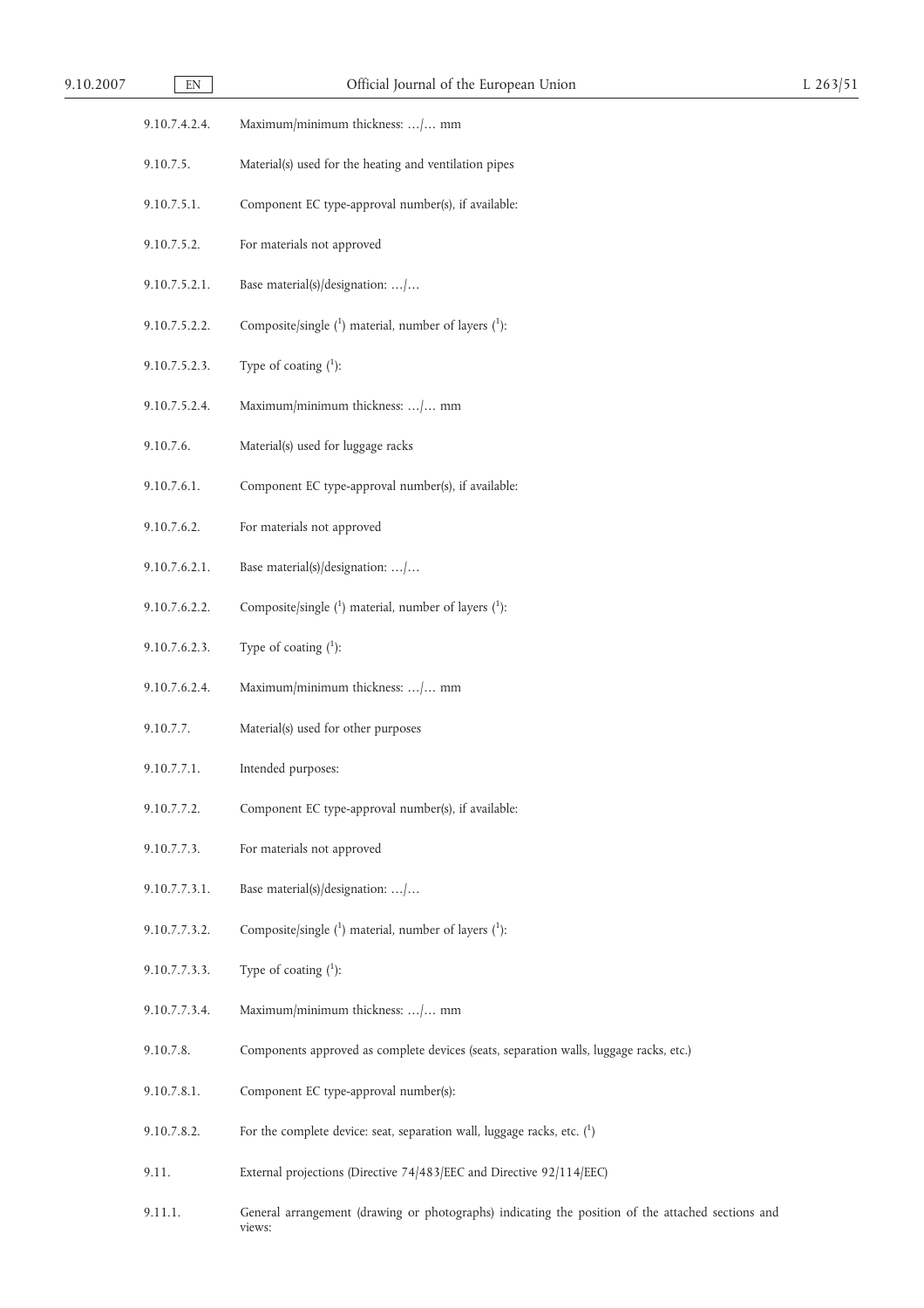9.11.2. Drawings and/or photographs, for example, and where relevant, of the door and window pillars, airintake grilles, radiator grille, windscreen wipers, rain gutter channels, handles, slide rails, flaps, door hinges and locks, hooks, eyes, decorative trim, badges, emblems and recesses and any other external projections and parts of the exterior surface which can be regarded as critical (e.g. lighting equipment). If the parts listed in the previous sentence are not critical, for documentation purposes they may be replaced by photographs, accompanied if necessary by dimensional details and/or text:

- 9.11.3. Drawings of parts of the external surface in accordance with Annex I, item 6.9.1 to Directive 74/483/EEC:
- 9.11.4. Drawing of bumpers:
- 9.11.5. Drawing of the floor line:
- 9.12. Safety belts and/or other restraint systems
- 9.12.1. Number and position of safety belts and restraint systems and seats on which they can be used:

 $(L = left$ -hand side,  $R = right$ -hand side,  $C = centre$ )

|                              |                                    | Complete EC type-<br>approval mark | Variant, if applicable | Belt adjustment device<br>for height (indicate<br>yes/no/optional) |
|------------------------------|------------------------------------|------------------------------------|------------------------|--------------------------------------------------------------------|
| First row of seats           | L<br>$\mathcal{C}$<br>$\mathbb{R}$ |                                    |                        |                                                                    |
| Second row of seats $(^{1})$ | L<br>$\mathcal{C}$<br>$\mathbb R$  |                                    |                        |                                                                    |

( 1) The table may be extended as necessary for vehicles with more than two rows of seats or if there are more than three seats across the width of the vehicle.

9.12.2. Nature and position of supplementary restraint systems (indicate yes/no/optional):

 $(L = left$ -hand side,  $R = right$ -hand side,  $C = centre$ )

|                              |              | Front airbag | Side airbag | Belt pre-loading device |
|------------------------------|--------------|--------------|-------------|-------------------------|
|                              | L            |              |             |                         |
| First row of seats           | $\mathsf{C}$ |              |             |                         |
|                              | $\mathbb{R}$ |              |             |                         |
|                              | L            |              |             |                         |
| Second row of seats $(^{1})$ | C            |              |             |                         |
|                              | R            |              |             |                         |

( 1) The table may be extended as necessary for vehicles with more than two rows of seats or if there are more than three seats across the width of the vehicle.

- 9.12.3. Number and position of safety belt anchorages and proof of compliance with Directive 76/115/EEC, (i.e. EC type-approval number or test report):
- 9.12.4. A brief description of the electrical/electronic components (if any):
- 9.13. Safety belt anchorages
- 9.13.1. Photographs and/or drawings of the bodywork showing the position and dimensions of the actual and the effective anchorages including the R-points:
- 9.13.2. Drawings of the belt anchorages and parts of the vehicle structure where they are attached (with the material indication):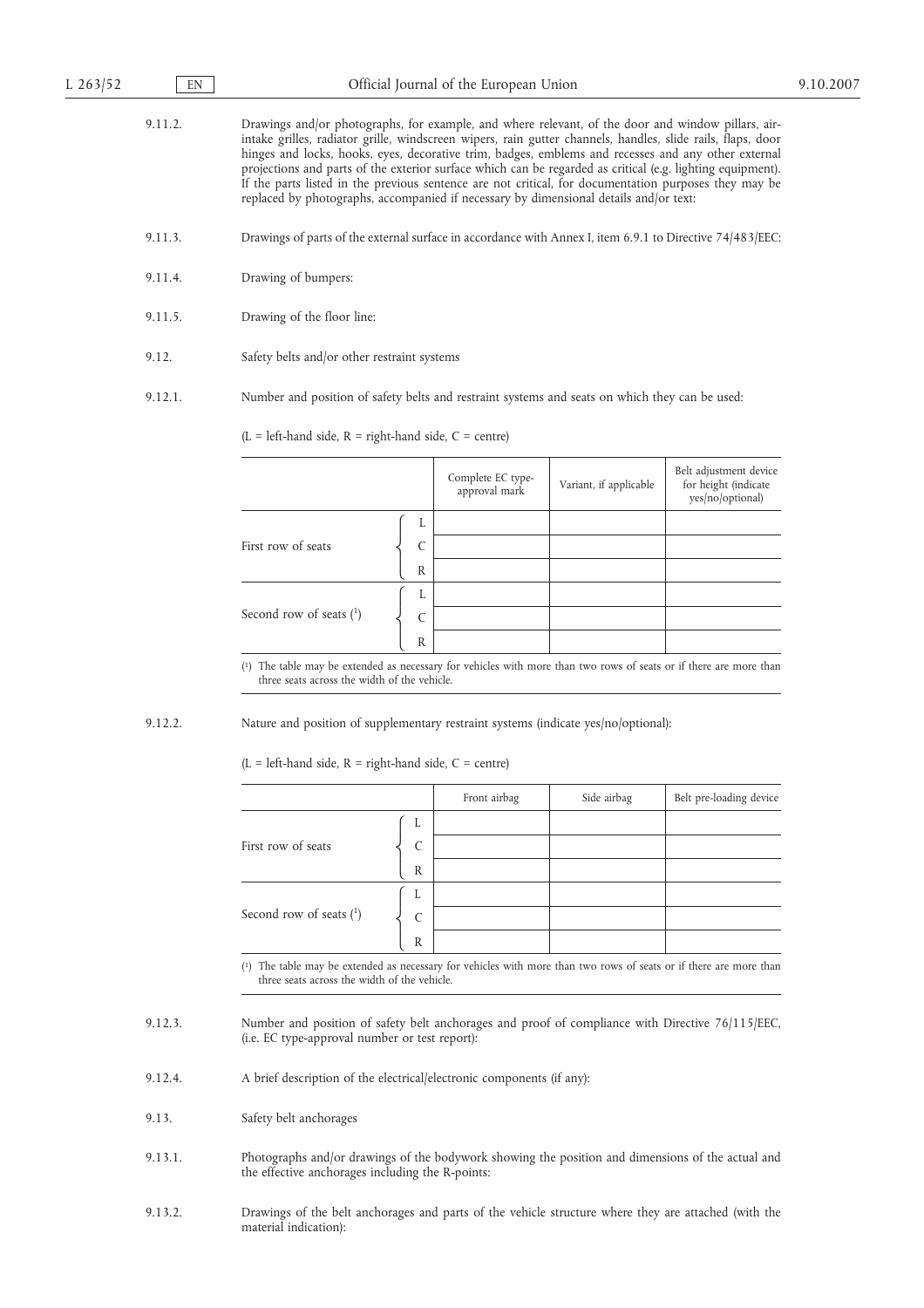9.13.3. Designation of the types (\*\*) of safety belt authorised for fitting to the anchorages with which the vehicle is equipped:

|                         |                  |                     |                      | Anchorage location |
|-------------------------|------------------|---------------------|----------------------|--------------------|
|                         |                  |                     | Vehicle<br>structure | Seat structure     |
| First row of seats      |                  |                     |                      |                    |
| Right-hand seat         | Lower anchorages | outboard<br>inboard |                      |                    |
|                         | Upper anchorages |                     |                      |                    |
| Centre seat             | Lower anchorages | right<br>left       |                      |                    |
|                         | Upper anchorages |                     |                      |                    |
| Left-hand seat          | Lower anchorages | outboard<br>inboard |                      |                    |
|                         | Upper anchorages |                     |                      |                    |
| Second row of seats (1) |                  |                     |                      |                    |
| Right-hand seat         | Lower anchorages | outboard<br>inboard |                      |                    |
|                         | Upper anchorages |                     |                      |                    |
| Centre seat             | Lower anchorages | right<br>left       |                      |                    |
|                         | Upper anchorages |                     |                      |                    |
| Left-hand seat          | Lower anchorages | outboard<br>inboard |                      |                    |
|                         | Upper anchorages |                     |                      |                    |

 $(1)$ The table may be extended as necessary for vehicles with more than two rows of seats or if there are more than three seats across the width of the vehicle.

9.13.4. Description of a particular type of safety belt where an anchorage is located in the seat backrest or incorporates an energy dissipating device:

- 9.14. Space for mounting rear registration plates (give range where appropriate, drawings may be used where applicable)
- 9.14.1. Height above road surface, upper edge:
- 9.14.2. Height above road surface, lower edge:
- 9.14.3. Distance of the centre line from the longitudinal median plane of the vehicle:
- 9.14.4. Distance from the left vehicle edge:
- 9.14.5. Dimensions (length × width):
- 9.14.6. Inclination of the plane to the vertical:
- 9.14.7. Angle of visibility in the horizontal plane:
- 9.15. Rear underrun protection (Directive 70/221/EEC)
- 9.15.0. Presence:  $yes/no/incomplete (1)$
- 9.15.1. Drawing of the vehicle parts relevant to the rear underrun protection, i.e. drawing of the vehicle and/or chassis with position and mounting of the widest rear axle, drawing of the mounting and/or fitting of the rear underrun protection. If the underrun protection is not a special device, the drawing must clearly show that the required dimensions are met: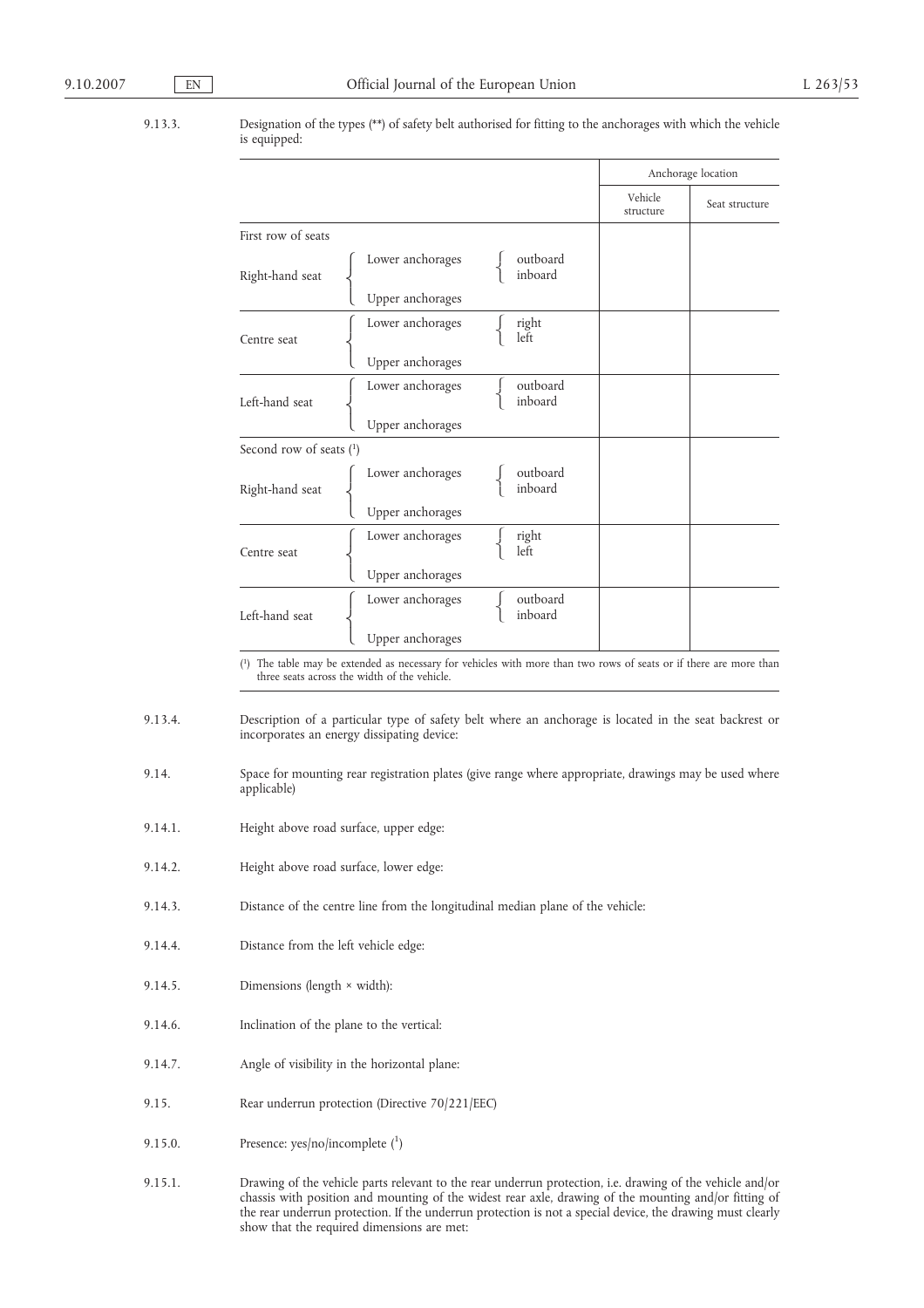| L 263/54 | EN        | Official Journal of the European Union                                                                                                                                                                                                                                                                                                                                                         | 9.10.2007 |
|----------|-----------|------------------------------------------------------------------------------------------------------------------------------------------------------------------------------------------------------------------------------------------------------------------------------------------------------------------------------------------------------------------------------------------------|-----------|
|          | 9.15.2.   | In case of a special device, full description and/or drawing of the rear underrun protection (including<br>mountings and fittings), or, if approved as separate technical unit, EC type-approval number:                                                                                                                                                                                       |           |
|          | 9.16.     | Wheel guards (Directive 78/549/EEC)                                                                                                                                                                                                                                                                                                                                                            |           |
|          | 9.16.1.   | Brief description of the vehicle with regard to its wheel guards:                                                                                                                                                                                                                                                                                                                              |           |
|          | 9.16.2.   | Detailed drawings of the wheel guards and their position on the vehicle showing the dimensions speci-<br>fied in Figure 1 of Annex I to Directive 78/549/EEC and taking account of the extremes of tyre/wheel<br>combinations:                                                                                                                                                                 |           |
|          | 9.17.     | Statutory plates (Directive 76/114/EEC)                                                                                                                                                                                                                                                                                                                                                        |           |
|          | 9.17.1.   | Photographs and/or drawings of the locations of the statutory plates and inscriptions and of the vehicle<br>identification number:                                                                                                                                                                                                                                                             |           |
|          | 9.17.2.   | Photographs and/or drawings of the official part of the plates and inscriptions (completed example with<br>dimensions):                                                                                                                                                                                                                                                                        |           |
|          | 9.17.3.   | Photographs and/or drawings of the vehicle identification number (completed example with dimensions):                                                                                                                                                                                                                                                                                          |           |
|          | 9.17.4.   | Manufacturer's declaration of compliance with the requirement of item 1.1.1 of Annex II to Directive<br>76/114/EEC                                                                                                                                                                                                                                                                             |           |
|          | 9.17.4.1. | The meaning of characters in the second section and, if applicable, in the third section used to comply<br>with the requirements of section 5.3 of ISO Standard 3779-1983 shall be explained:                                                                                                                                                                                                  |           |
|          | 9.17.4.2. | If characters in the second section are used to comply with the requirements of section 5.4 of ISO Stan-<br>dard 3779-1983 these characters shall be indicated:                                                                                                                                                                                                                                |           |
|          | 9.18.     | Suppression of radio interference                                                                                                                                                                                                                                                                                                                                                              |           |
|          | 9.18.1.   | Description and drawings/photographs of the shapes and constituent materials of the part of the body<br>forming the engine compartment and the part of the passenger compartment nearest to it:                                                                                                                                                                                                |           |
|          | 9.18.2.   | Drawings or photographs of the position of metal components housed in the engine compartment (e.g.<br>heating appliances, spare wheel, air filter, steering mechanism, etc.):                                                                                                                                                                                                                  |           |
|          | 9.18.3.   | Table and drawing of radio-interference control equipment:                                                                                                                                                                                                                                                                                                                                     |           |
|          | 9.18.4.   | Particulars of the nominal value of the direct current resistance, and, in the case of resistive ignition<br>cables, of their nominal resistance per metre:                                                                                                                                                                                                                                    |           |
|          | 9.19.     | Lateral protection (Directive 89/297/EEC)                                                                                                                                                                                                                                                                                                                                                      |           |
|          | 9.19.0.   | Presence: $yes/no/incomplete (1)$                                                                                                                                                                                                                                                                                                                                                              |           |
|          | 9.19.1.   | Drawing of the vehicle parts relevant to the lateral protection, i.e. drawing of the vehicle and/or chassis<br>with position and mounting of the axle(s), drawing of the mountings and/or the fittings of lateral pro-<br>tection device(s). If the lateral protection is achieved without lateral protection device(s) the drawing<br>must clearly show that the required dimensions are met: |           |
|          | 9.19.2.   | In the case of lateral protection device(s), full description and/or drawing of such device(s) (including<br>mountings and fittings) or its/their component EC type-approval number(s):                                                                                                                                                                                                        |           |
|          | 9.20.     | Spray-suppression system (Directive 91/226/EEC)                                                                                                                                                                                                                                                                                                                                                |           |
|          | 9.20.0.   | Presence: $yes/no/incomplete (1)$                                                                                                                                                                                                                                                                                                                                                              |           |
|          | 9.20.1.   | Brief description of the vehicle with regard to its spray-suppression system and the constituent<br>components:                                                                                                                                                                                                                                                                                |           |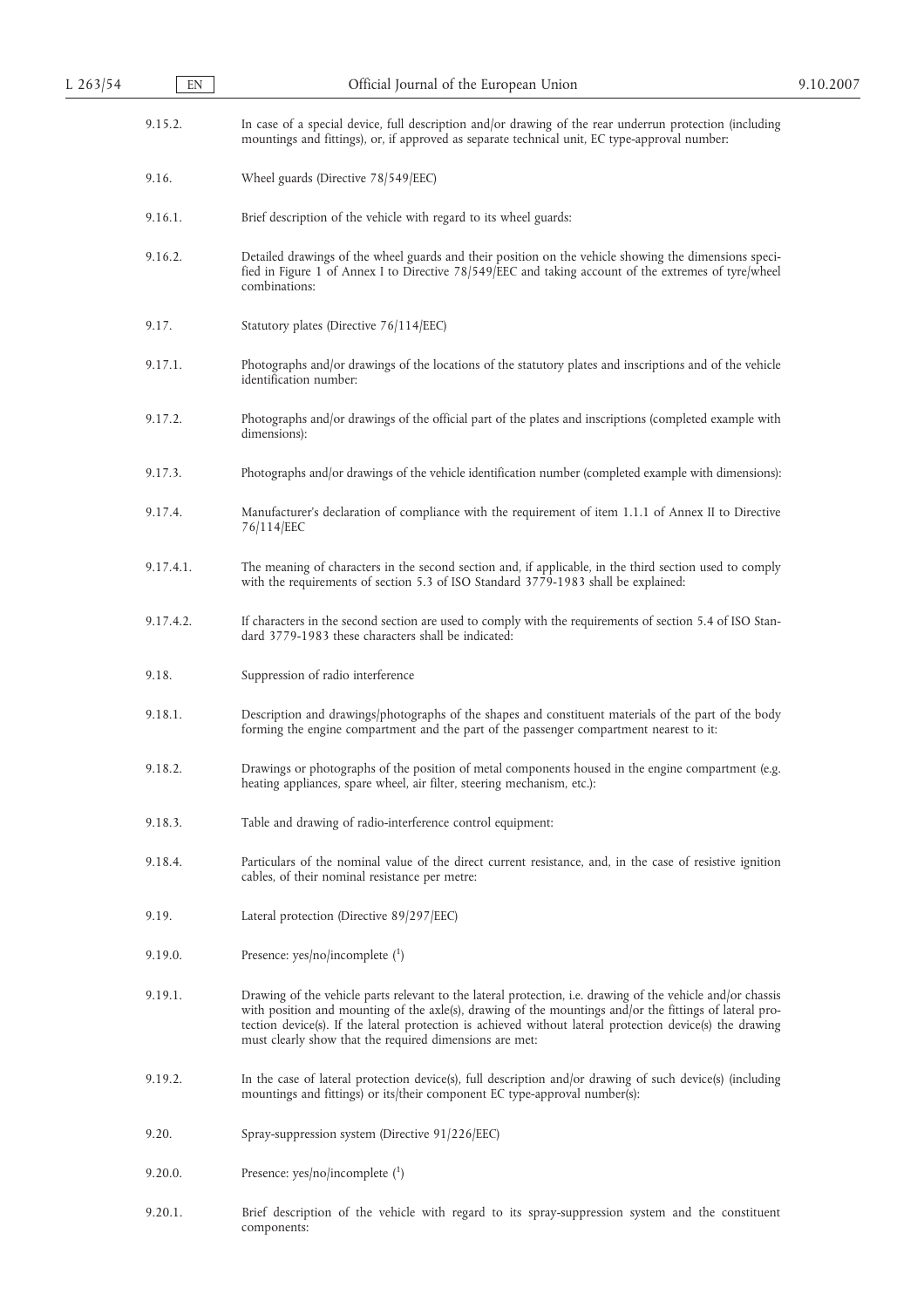- 9.20.2. Detailed drawings of the spray-suppression system and its position on the vehicle showing the dimensions specified in the figures in Annex III to Directive 91/226/EEC and taking account of the extremes of tyre/wheel combinations:
- 9.20.3. EC type-approval number(s) of spray-suppression device(s), if available:
- 9.21. Side-impact resistance (Directive 96/27/EC)
- 9.21.1. A detailed description, including photographs and/or drawings, of the vehicle with respect to the structure, the dimensions, the lines and the constituent materials of the side walls of the passenger compartment (exterior and interior), including specific details of the protection system, where applicable:
- 9.22. Front underrun protection
- 9.22.1. Drawing of the vehicle parts relevant to the front underrun protection, i.e. drawing of the vehicle and/or chassis with position and mounting and/or fitting of the front underrun protection. If the underrun protection is no special device, the drawing must clearly show that the required dimensions are met:
- 9.22.2. In the case of special device, full description and/or drawing of the front underrun protection (including mountings and fittings), or, if approved as a separate technical unit, EC type-approval number:
- 9.23. Pedestrian protection
- 9.23.1. A detailed description, including photographs and/or drawings, of the vehicle with respect to the structure, the dimensions, the relevant reference lines and the constituent materials of the frontal part of the vehicle (interior and exterior) shall be provided. This description should include detail of any active protection system installed.

### 10. LIGHTING AND LIGHT SIGNALLING DEVICES

- 10.1. Table of all devices: number, make, model, EC type-approval mark, maximum intensity of main-beam headlamps, colour, tell-tale:
- 10.2. Drawing of the position of lighting and light signalling devices:
- 10.3. For every lamp and reflector specified in Directive 76/756/EEC supply the following information (in writing and/or by diagram)
- 10.3.1. Drawing showing the extent of the illuminating surface:
- 10.3.2. Method used for the definition of the apparent surface (paragraph 2.10 of the documents referred to in Annex II to Directive 76/756/EEC, item 1):
- 10.3.3. Axis of reference and centre of reference:
- 10.3.4. Method of operation of concealable lamps:
- 10.3.5. Any specific mounting and wiring provisions:
- 10.4. Dipped beam lamps: normal orientation as per paragraph 6.2.6.1 of the documents referred to in Annex II to Directive 76/756/EEC, item 1
- 10.4.1. Value of initial adjustment:
- 10.4.2. Location of indication:
- 10.4.3. Description/drawing (1) and type of headlamp levelling device (e.g. automatic, stepwise manually adjustable, continuously manually adjustable): …
- 10.4.4. Control device: …
- 10.4.5. Reference marks: …
- 10.4.6. Marks assigned for loading conditions: …

Applicable only for vehicles with

 $\overline{1}$  $\overline{ }$ Ì  $\overline{ }$ J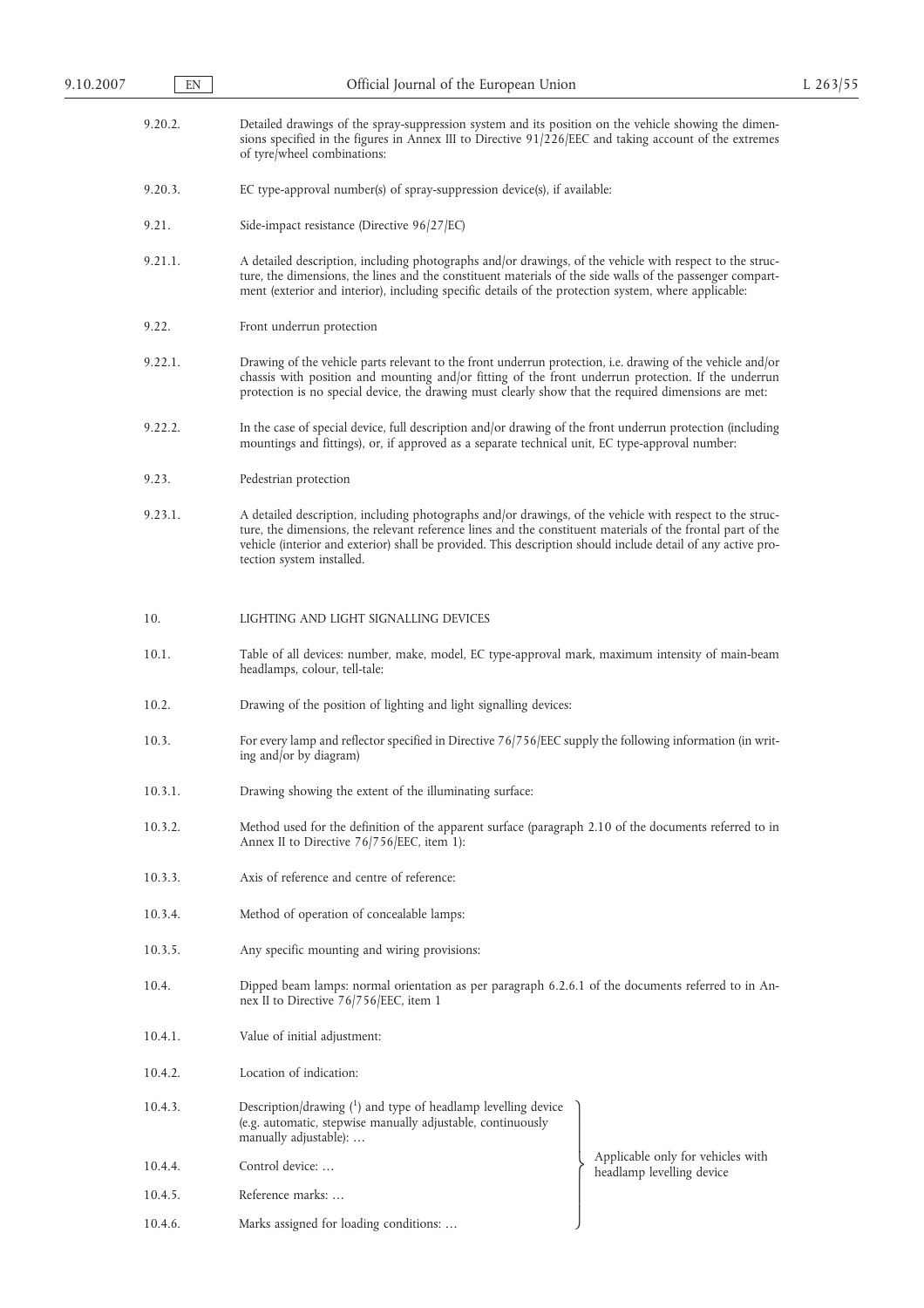10.5. A brief description of electrical/electronic components other than lamps (if any):

11. CONNECTIONS BETWEEN TOWING VEHICLES AND TRAILERS AND SEMI-TRAILERS

- 11.1. Class and type of the coupling device(s) fitted or to be fitted:
- 11.2. Characteristics D, U, S and V of the coupling device(s) fitted or minimal characteristics D, U, S and V of the coupling device(s) to be fitted: … daN
- 11.3. Instructions for attachment of the coupling type to the vehicle and photographs or drawings of the fixing points at the vehicle as stated by the manufacturer; additional information, if the use of the coupling type is restricted to certain variants or versions of the vehicle type:
- 11.4. Information of the fitting of special towing brackets or mounting plates:
- 11.5. EC type-approval number(s):
- 12. MISCELLANEOUS
- 12.1. Audible warning device(s)
- 12.1.1. Location, method of affixing, placement and orientation of the device(s), with dimensions:
- 12.1.2. Number of device(s):
- 12.1.3. EC type-approval number(s):
- 12.1.4. Electrical/pneumatic  $(1)$  circuit diagram:
- 12.1.5. Rated voltage or pressure:
- 12.1.6. Drawing of the mounting device:
- 12.2. Devices to prevent unauthorised use of the vehicle
- 12.2.1. Protective device
- 12.2.1.1. A detailed description of the vehicle type with regard to the arrangement and design of the control or of the unit on which the protective device acts:
- 12.2.1.2. Drawings of the protective device and of its mounting on the vehicle:
- 12.2.1.3. A technical description of the device:
- 12.2.1.4. Details of the lock combinations used:
- 12.2.1.5. Vehicle immobiliser
- 12.2.1.5.1. EC type-approval number, if available:
- 12.2.1.5.2. For immobilisers not yet approved
- 12.2.1.5.2.1. A detailed technical description of the vehicle immobiliser and of the measures taken against inadvertent activation:
- 12.2.1.5.2.2. The system(s) on which the vehicle immobiliser acts:
- 12.2.1.5.2.3. Number of effective interchangeable codes, if applicable:
- 12.2.2. Alarm system (if any)
- 12.2.2.1. EC type-approval number, if available: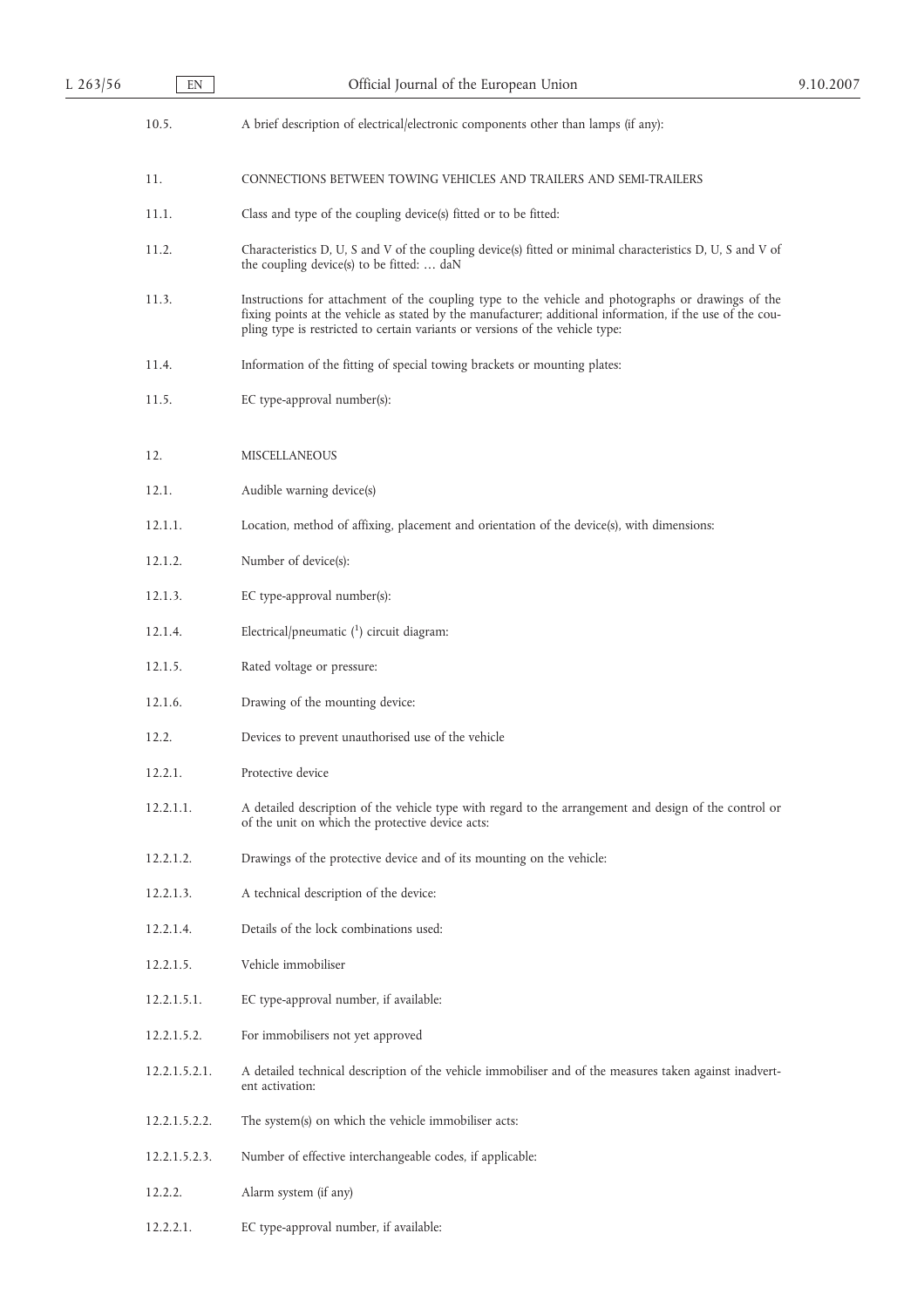| 9.10.2007 | EN          | Official Journal of the European Union                                                                                                    | $L$ 263/57 |
|-----------|-------------|-------------------------------------------------------------------------------------------------------------------------------------------|------------|
|           | 12.2.2.2.   | For alarm systems not yet approved                                                                                                        |            |
|           | 12.2.2.2.1. | A detailed description of the alarm system and of the vehicle parts related to the alarm system installed:                                |            |
|           | 12.2.2.2.2. | A list of the main components comprising the alarm system:                                                                                |            |
|           | 12.2.3.     | A brief description of the electrical/electronic components (if any):                                                                     |            |
|           | 12.3.       | Towing device(s)                                                                                                                          |            |
|           | 12.3.1.     | Front: Hook/eye/other $(^1)$                                                                                                              |            |
|           | 12.3.2.     | Rear: Hook/eye/other/none $(^1)$                                                                                                          |            |
|           | 12.3.3.     | Drawing or photograph of the chassis/area of the vehicle body showing the position, construction and<br>mounting of the towing device(s): |            |
|           | 12.4.       | Details of any non-engine related devices designed to influence fuel consumption (if not covered by<br>other items):                      |            |
|           | 12.5.       | Details of any non-engine related devices designed to reduce noise (if not covered by other items):                                       |            |
|           | 12.6.       | Speed limiters (Directive 92/24/EEC)                                                                                                      |            |
|           | 12.6.1.     | Manufacturer(s):                                                                                                                          |            |
|           | 12.6.2.     | Type(s):                                                                                                                                  |            |
|           | 12.6.3.     | EC type-approval number(s), if available:                                                                                                 |            |
|           | 12.6.4.     | Speed or range of speeds at which the speed limitation may be set:  km/h                                                                  |            |
|           | 12.7.       | Table of installation and use of RF transmitters in the vehicle(s), if applicable:                                                        |            |

| Frequency bands (Hz) | max. output power (W) | antenna position at vehicle, spe-<br>cific conditions for installation<br>and/or use |
|----------------------|-----------------------|--------------------------------------------------------------------------------------|
|----------------------|-----------------------|--------------------------------------------------------------------------------------|

The applicant for type-approval must also supply, where appropriate:

# *Appendix 1*

A list (with make(s) and type(s) of all electrical and/or electronic components concerned by this Directive (see points 2.1.9. and 2.1.10. of Directive 2004/104/EC) and not previously listed.

#### *Appendix 2*

Schematics or drawing of the general arrangement of electrical and/or electronic components (concerned by Directive 2004/104/EC) and the general wiring harness arrangement.

*Appendix 3*

Description of vehicle chosen to represent the type

Body style:

Left or right hand drive:

Wheelbase:

*Appendix 4*

Relevant test report(s) supplied by the manufacturer or approved/recognised laboratories for the purpose of drawing up the type-approval certificate.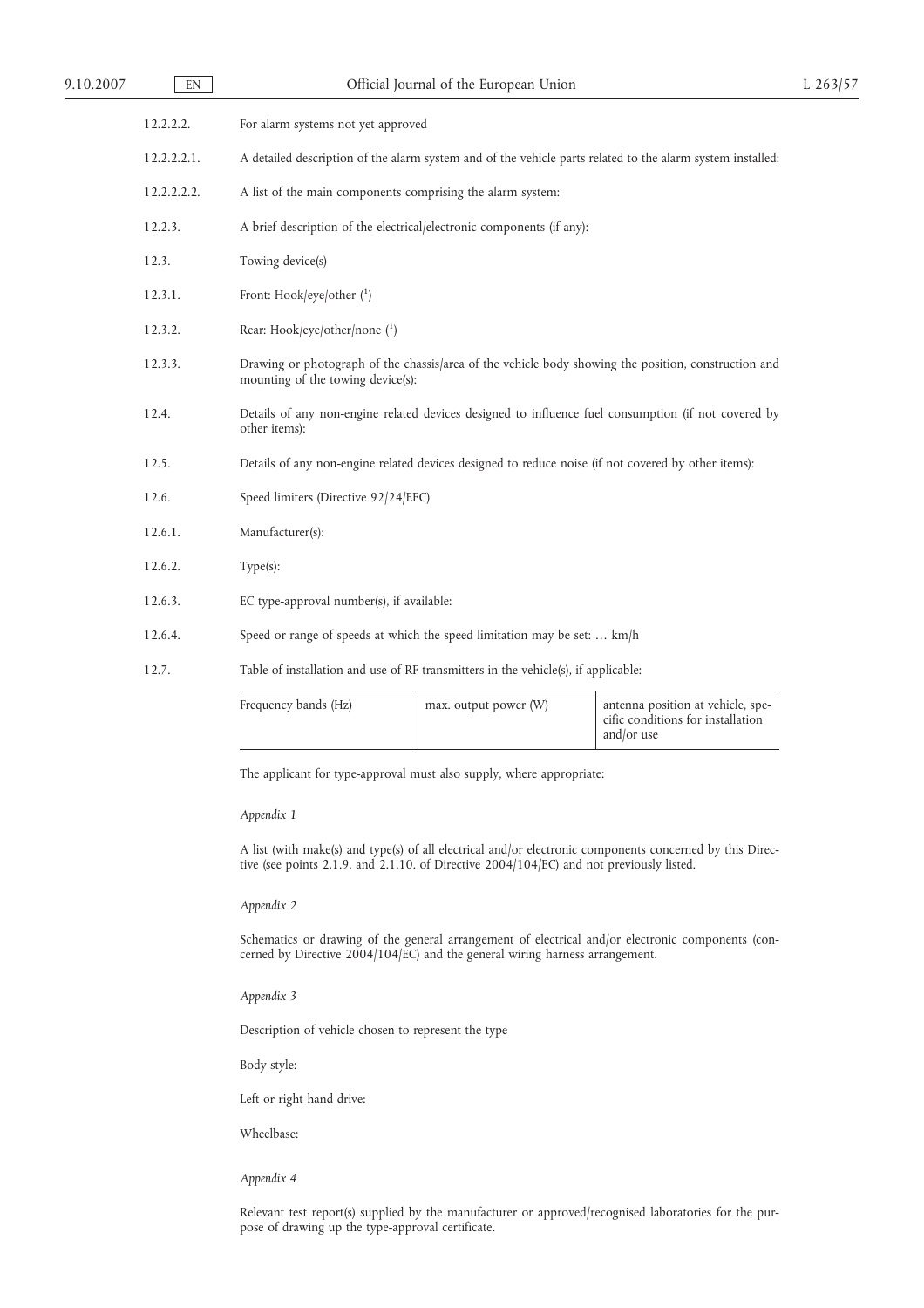| $L$ 263/58 | $\mathop{\rm EN}\nolimits$ | Official Journal of the European Union                                                                                                   | 9.10.2007 |
|------------|----------------------------|------------------------------------------------------------------------------------------------------------------------------------------|-----------|
|            | 12.7.1.                    | Vehicle equipped with a 24 GHz short-range radar equipment: Yes/No (strike out which is not applicable).                                 |           |
|            | 12.7.2.                    | Vehicle equipped with a 79 GHz short-range radar equipment: Yes/No (strike out which is not applicable)                                  |           |
|            | 13.                        | SPECIAL PROVISIONS FOR VEHICLES USED FOR THE CARRIAGE OF PASSENGERS COMPRISING<br>MORE THAN EIGHT SEATS IN ADDITION TO THE DRIVER'S SEAT |           |
|            | 13.1.                      | Class of vehicle (Class I, Class II, Class III, Class A, Class B):                                                                       |           |
|            | 13.1.1.                    | EC type-approval number of bodywork approved as a separate technical unit:                                                               |           |
|            | 13.1.2.                    | Chassis types where the EC type-approved bodywork can be installed (manufacturer(s), and types of<br>incomplete vehicle):                |           |
|            | 13.2.                      | Area for passengers $(m2)$                                                                                                               |           |
|            | 13.2.1.                    | Total $(S_0)$ :                                                                                                                          |           |
|            | 13.2.2.                    | Upper deck $(S_{0a})$ $(1)$ :                                                                                                            |           |
|            | 13.2.3.                    | Lower deck $(S_{0b})$ $(^1)$ :                                                                                                           |           |
|            | 13.2.4.                    | For standing passengers $(S_1)$ :                                                                                                        |           |
|            | 13.3.                      | Number of passengers (seated and standing)                                                                                               |           |
|            | 13.3.1.                    | Total (N):                                                                                                                               |           |
|            | 13.3.2.                    | Upper deck $(N_a)$ $(^1)$ :                                                                                                              |           |
|            | 13.3.3.                    | Lower deck $(N_b)$ $(^1)$ :                                                                                                              |           |
|            | 13.4.                      | Number of passengers seated                                                                                                              |           |
|            | 13.4.1.                    | Total (A):                                                                                                                               |           |
|            | 13.4.2.                    | Upper deck $(A_a)$ $(^1)$ :                                                                                                              |           |
|            | 13.4.3.                    | Lower deck $(A_b)$ $(^1)$ :                                                                                                              |           |
|            | 13.5.                      | Number of service doors:                                                                                                                 |           |
|            | 13.6.                      | Number of emergency exits (doors, windows, escape hatches, intercommunication staircase and half<br>staircase):                          |           |
|            | 13.6.1.                    | Total:                                                                                                                                   |           |
|            | 13.6.2.                    | Upper deck $(^1)$ :                                                                                                                      |           |
|            | 13.6.3.                    | Lower deck $(^1)$ :                                                                                                                      |           |
|            | 13.7.                      | Volume of luggage compartments $(m^3)$ :                                                                                                 |           |
|            | 13.8.                      | Area of luggage transportation on the roof $(m^2)$ :                                                                                     |           |
|            | 13.9.                      | Technical devices facilitating the access to vehicles (e.g. ramp, lifting platform, kneeling system), if fitted:                         |           |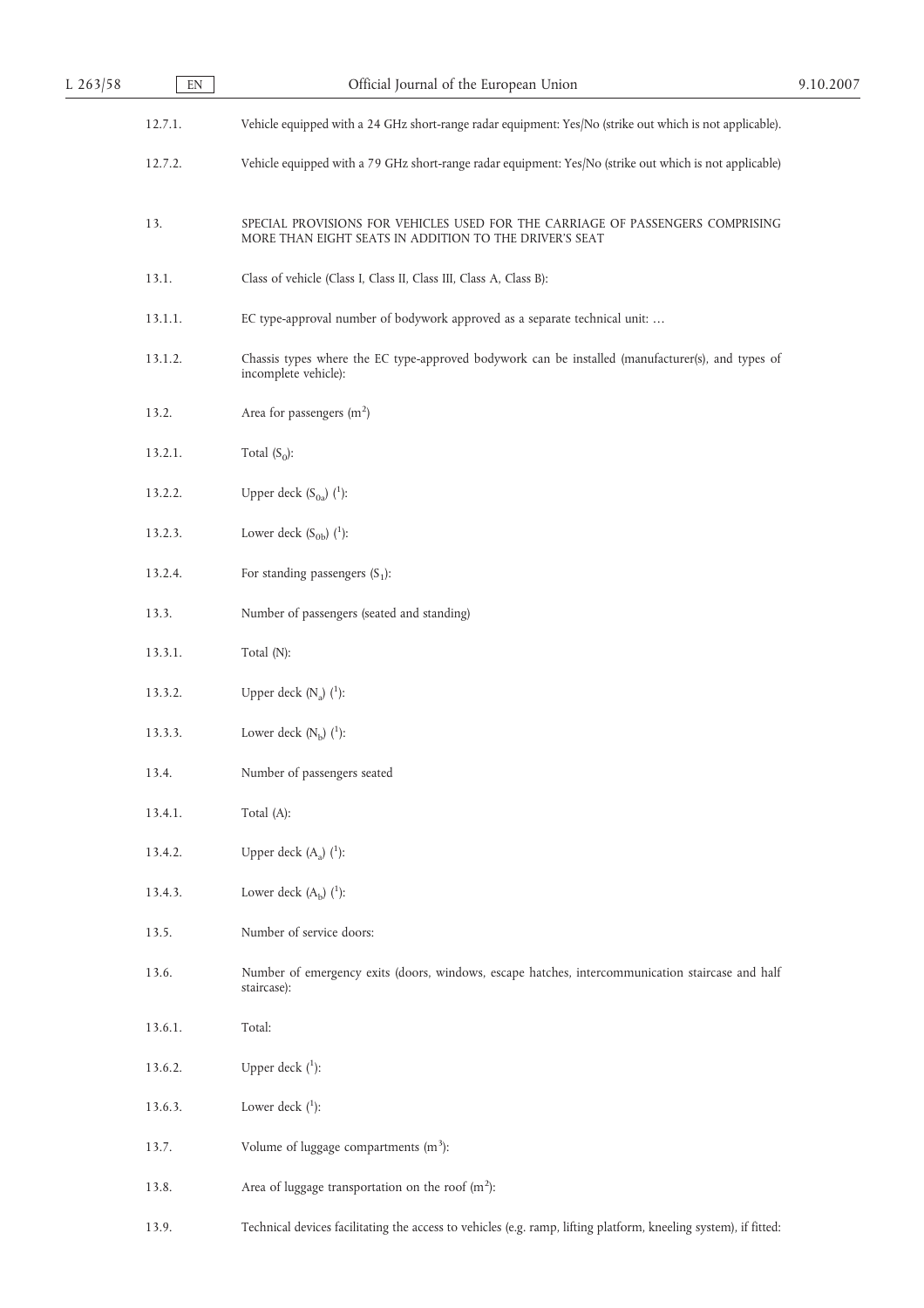| 9.10.2007 | EN         | Official Journal of the European Union                                                                                                                                       |  |
|-----------|------------|------------------------------------------------------------------------------------------------------------------------------------------------------------------------------|--|
|           | 13.10.     | Strength of superstructure                                                                                                                                                   |  |
|           | 13.10.1.   | EC type-approval number, if available:                                                                                                                                       |  |
|           | 13.10.2.   | For superstructures not yet approved                                                                                                                                         |  |
|           | 13.10.2.1. | Detailed description of the superstructure of the vehicle type including its dimensions, configuration<br>and constituent materials and its attachment to any chassis frame: |  |
|           | 13.10.2.2. | Drawings of the vehicle and those parts of its interior arrangement which have an influence on the<br>strength of the superstructure or on the residual space:               |  |
|           | 13.10.2.3. | Position of centre of gravity of the vehicle in running order in the longitudinal, transverse and vertical<br>directions:                                                    |  |
|           | 13.10.2.4. | Maximum distance between the centre lines of the outboard passenger seats:                                                                                                   |  |
|           | 13.11.     | Points of the Directive [//EC] to be accomplished and demonstrated for this technical unit:                                                                                  |  |
|           | 14.        | SPECIAL PROVISIONS FOR VEHICLES INTENDED FOR THE TRANSPORT OF DANGEROUS GOODS<br>(Directive 98/91/EC)                                                                        |  |
|           | 14.1.      | Electrical equipment according to Directive 94/55/EC                                                                                                                         |  |
|           | 14.1.1.    | Protection against overheating of conductors:                                                                                                                                |  |
|           | 14.1.2.    | Type of circuit breaker:                                                                                                                                                     |  |
|           | 14.1.3.    | Type and operation of battery master switch:                                                                                                                                 |  |
|           | 14.1.4.    | Description and location of safety barrier for tachograph:                                                                                                                   |  |
|           | 14.1.5.    | Description of permanently energised installations. Indicate the EN standard applied:                                                                                        |  |
|           | 14.1.6.    | Construction and protection of electrical installation situated to the rear of the driver's compartment:                                                                     |  |
|           | 14.2.      | Prevention of fire risks                                                                                                                                                     |  |
|           | 14.2.1.    | Type of not readily flammable material in the driver's compartment:                                                                                                          |  |
|           | 14.2.2.    | Type of heat shield behind the driver's compartment (if applicable):                                                                                                         |  |
|           | 14.2.3.    | Position and heat protection of engine:                                                                                                                                      |  |
|           | 14.2.4.    | Position and heat protection of the exhaust system:                                                                                                                          |  |
|           | 14.2.5.    | Type and design of the endurance braking systems heat protection:                                                                                                            |  |
|           | 14.2.6.    | Type, design and position of combustion heaters:                                                                                                                             |  |
|           | 14.3.      | Special requirements for bodywork, if any, according to Directive 94/55/EC                                                                                                   |  |
|           | 14.3.1.    | Description of measures to comply with the requirements for Type EX/II and Type EX/III vehicles:                                                                             |  |
|           | 14.3.2.    | In the case of Type EX/III vehicles, resistance against heat from the outside:                                                                                               |  |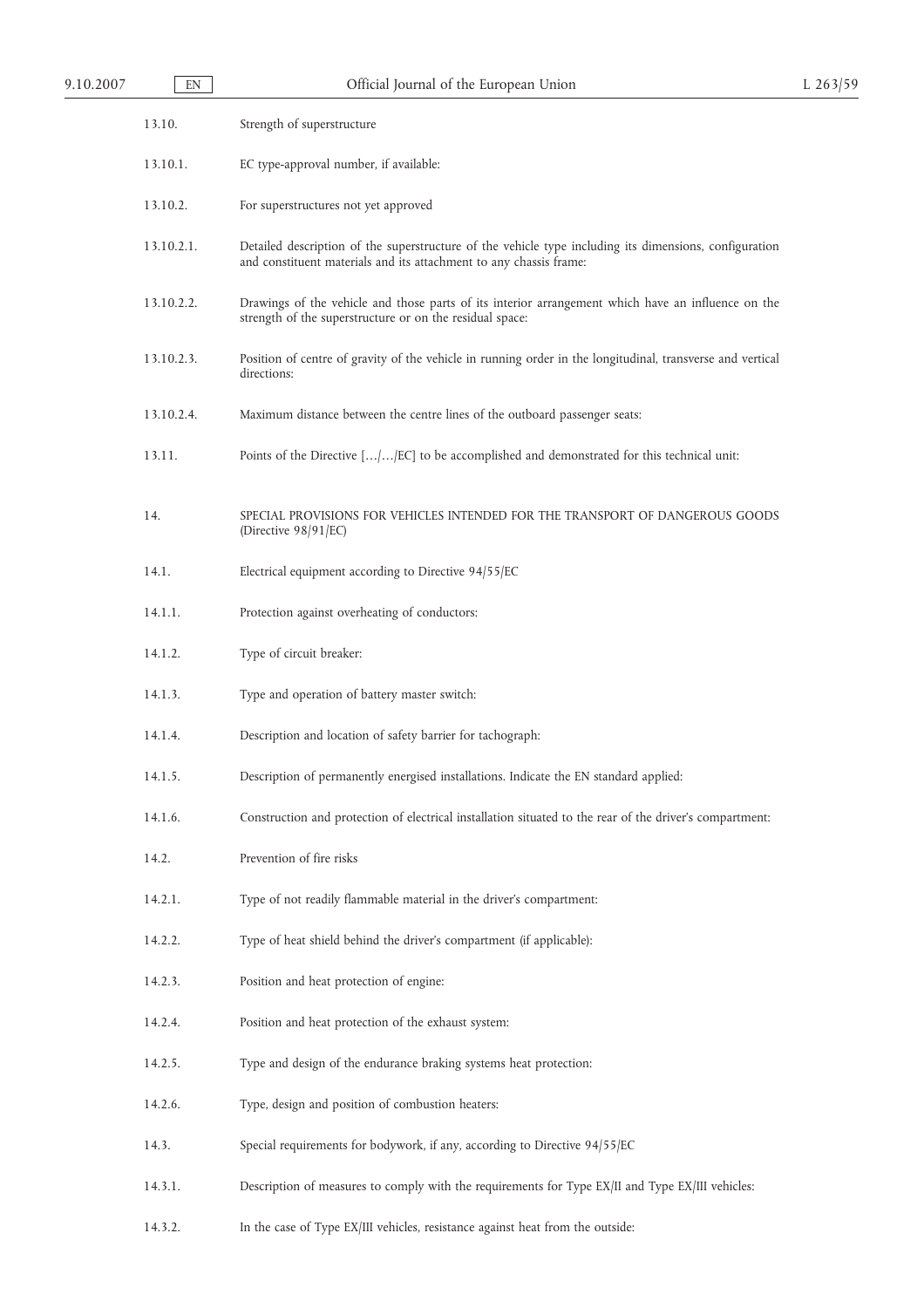#### **Explanatory notes**

- (\*) Please fill in here the upper and lower values for each variant.
- (\*\*) For symbols and marks to be used, see Annex III, items 1.1.3 and 1.1.4 to Directive 77/541/EEC. In the case of 'S' type belts, specify the nature of the type(s).
- (\*\*\*) The information in respect of components need not be given here so long as such information is included in the relevant installation approval certificate.
- $($ <sup>+</sup> ) Vehicles can be fuelled with both petrol and a gaseous fuel but, where the petrol system is fitted for emergency purposes or starting only and of which the petrol tank cannot contain more than 15 litres of petrol, will be regarded for the test as vehicles which can only run a gaseous fuel.
- (\*\*\*) Only for the purpose of definition of off-road vehicles.
- $($ #) Set out in such a way as to make the actual value clear for each technical configuration of the vehicle type.
- $($ <sup>1</sup> ) Delete where not applicable (there are cases where nothing needs to be deleted when more than one entry is applicable).
- $($ <sup>2</sup> Specify the tolerance.
- $\binom{a}{b}$ ) If a part has been type-approved, that part need not be described if reference is made to such approval. Similarly, a part need not be described if its construction is clearly apparent from the attached diagrams or drawings. For each item for which drawings or photographs must be attached, give numbers of the corresponding attached documents.
- ( b ) If the means of identification of type contains characters not relevant to describe the vehicle, component or separate technical unit types covered by this information document, such characters shall be represented in the documentation by the symbol '?' (e.g. ABC??123??).
- $($ <sup>c</sup> ) Classified according to the definitions listed in Annex II, Section A.
- $\binom{d}{ }$ ) If possible, designation according to Euronorm, otherwise give:
	- description of the material,
	- yield point,
	- ultimate tensile stress.
	- elongation (in %),
	- Brinell hardness.
- $($ <sup>e</sup> ) Where there is one version with a normal cab and another with a sleeper cab, both sets of masses and dimensions are to be stated.
- ( f ) ISO Standard 612 – 1978, term No 6.4.
- ( g ) ISO Standard 612 – 1978, term No 6.19.2.
- ( h ) ISO Standard 612 – 1978, term No 6.20.
- $\int_0^1$ ) ISO Standard 612 – 1978, term No 6.5.
- ( j ISO Standard 612 – 1978, term No 6.1 and for vehicles other than those of category  $M_1$ : Directive 97/27/EC, Annex I, Section 2.4.1.
- ( k ISO Standard 612 – 1978, term No 6.2 and for vehicles other than those of category  $M_1$ : Directive 97/27/EC, Annex I, Section 2.4.2.
- $\binom{1}{1}$ ISO Standard 612 – 1978, term No 6.3 and for vehicles other than those of category  $M_1$ : Directive 97/27/EC, Annex I, Section 2.4.3.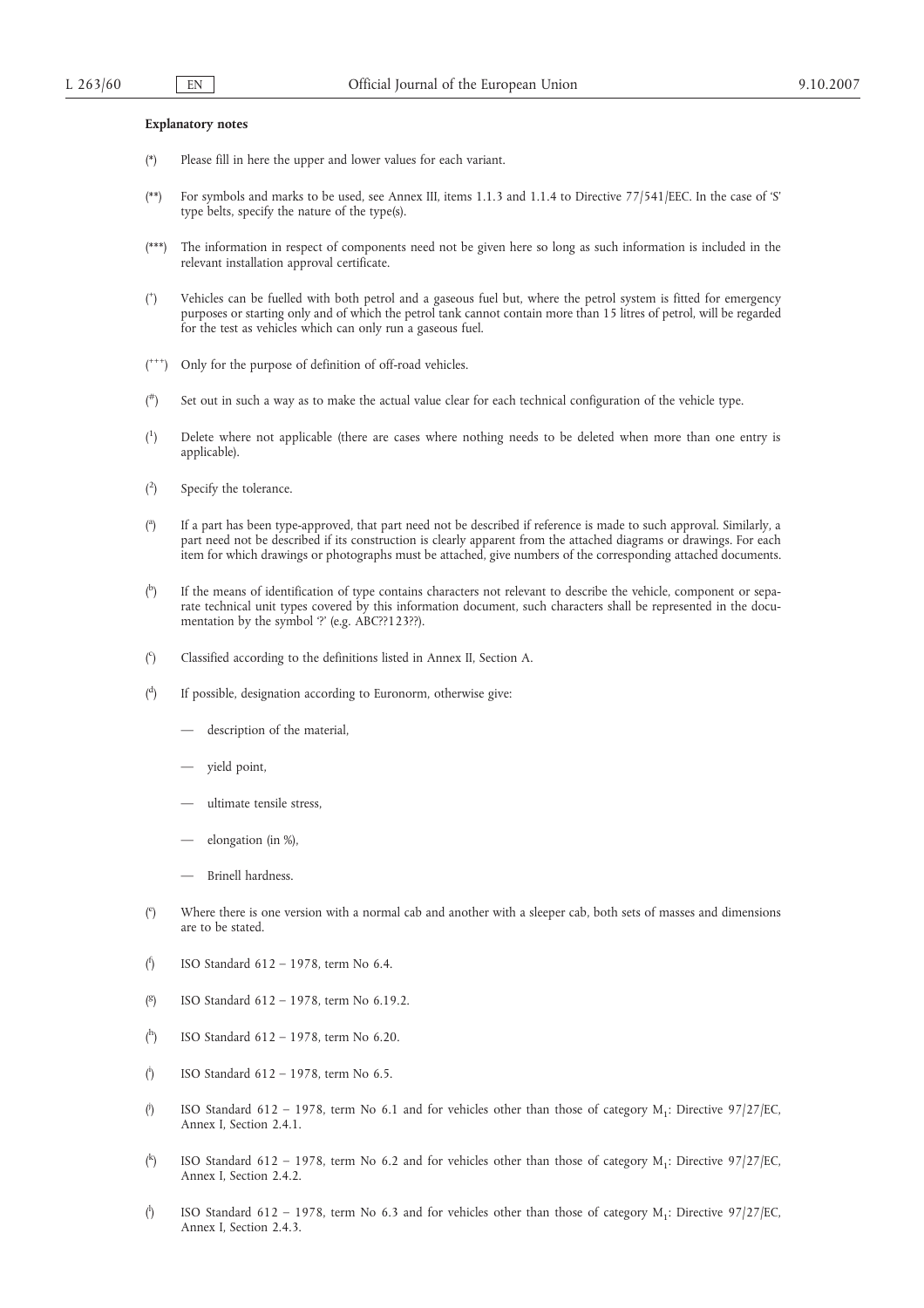- $($ <sup>m</sup> $)$ m) ISO Standard 612 – 1978, term No 6.6.
- ( n ) ISO Standard 612 – 1978, term No 6.7.
- $($ na $)$ ISO Standard 612 - 1978, term No 6.10.
- $($ <sup>nb</sup> $)$ ISO Standard 612 – 1978, term No 6.11.
- $(nc)$ ISO Standard  $612 - 1978$ , term No 6.9.
- $(^{nd}$ ) ISO Standard 612 – 1978, term No 6.18.1.
- $(^\circ$ ) The mass of the driver and, if applicable, of the crew member is assessed at 75 kg (subdivided into 68 kg occupant mass and 7 kg luggage mass according to ISO Standard 2416 – 1992), the fuel tank is filled to 90 % and the other liquid containing systems (except those for used water) to 100 % of the capacity specified by the manufacturer.
- ( p ) 'Coupling overhang' is the horizontal distance between the coupling for centre-axle trailers and the centreline of the rear axle(s).
- $(9)$ ) In the case of non-conventional engines and systems, particulars equivalent to those referred to here shall be supplied by the manufacturer.
- $\binom{r}{r}$ ) This figure must be rounded off to the nearest tenth of a millimetre.
- $\binom{S}{k}$ This value must be calculated ( $\pi = 3,1416$ ) and rounded off to the nearest cm<sup>3</sup>.
- $\binom{t}{t}$ ) Determined in accordance with the requirements of Directive 80/1269/EEC.
- $\binom{u}{u}$ ) Determined in accordance with the requirements of Directive 80/1268/EEC.
- $\binom{v}{v}$ The specified particulars are to be given for any proposed variants.
- $\binom{W}{k}$ A 5 % tolerance is permitted.
- $\binom{X}{x}$ ) 'R-point' or 'seating reference point' means a design point defined by the vehicle manufacturer for each seating position and established with respect to the three dimensional reference system as specified in Annex III to Directive 77/649/EEC.
- $\binom{y}{x}$ ) For trailers or semi-trailers, and for vehicles coupled with a trailer or a semi-trailer, which exert a significant vertical load on the coupling device or the fifth wheel, this load, divided by standard acceleration of gravity, is included in the maximum technically permissible mass.
- $\binom{z}{x}$ ) 'Forward control' means a configuration in which more than half of the engine length is rearward of the foremost point of the windshield base and the steering wheel hub in the forward quarter of the vehicle length.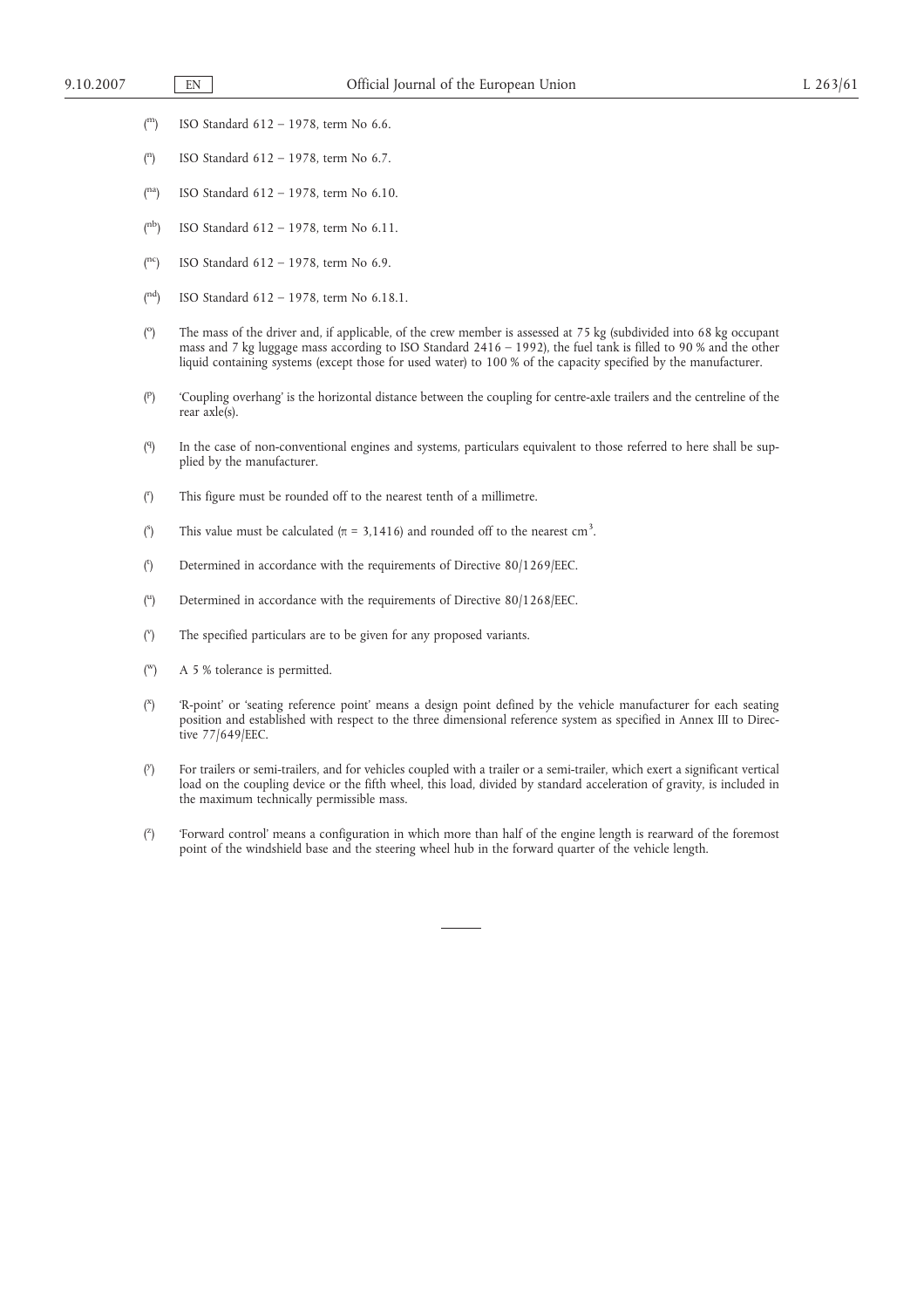# *ANNEX II*

#### **Definition of vehicle categories and vehicle types**

# A. DEFINITION OF VEHICLE CATEGORY

Vehicle categories are defined according to the following classification: (Where reference is made to 'maximum mass' in the following definitions, this means 'technically permissible maximum laden mass' as specified in item 2.8 of Annex I.)

- 1. Category M: Motor vehicles with at least four wheels designed and constructed for the carriage of passengers.
	- Category M<sub>1</sub>: Vehicles designed and constructed for the carriage of passengers and comprising no more than eight seats in addition to the driver's seat.
	- Category M<sub>2</sub>: Vehicles designed and constructed for the carriage of passengers, comprising more than eight seats in addition to the driver's seat, and having a maximum mass not exceeding 5 tonnes.
	- Category  $M_3$ : Vehicles designed and constructed for the carriage of passengers, comprising more than eight seats in addition to the driver's seat, and having a maximum mass exceeding 5 tonnes.

The types of bodywork and codifications pertinent to the vehicles of category M are defined in Part C of this Annex paragraph 1 (vehicles of category  $M_1$ ) and paragraph 2 (vehicles of categories M<sub>2</sub> and M<sub>3</sub>) to be used for the purpose specified in that Part.

- 2. Category N: Motor vehicles with at least four wheels designed and constructed for the carriage of goods.
	- Category  $N_1$ : Vehicles designed and constructed for the carriage of goods and having a maximum mass not exceeding 3,5 tonnes.
	- Category N<sub>2</sub>: Vehicles designed and constructed for the carriage of goods and having a maximum mass exceeding 3,5 tonnes but not exceeding 12 tonnes.
	- Category N<sub>3</sub>: Vehicles designed and constructed for the carriage of goods and having a maximum mass exceeding 12 tonnes.

In the case of a towing vehicle designed to be coupled to a semi-trailer or centre-axle trailer, the mass to be considered for classifying the vehicle is the mass of the tractor vehicle in running order, increased by the mass corresponding to the maximum static vertical load transferred to the tractor vehicle by the semi-trailer or centre-axle trailer and, where applicable, by the maximum mass of the tractor vehicles own load.

The types of bodywork and codifications pertinent to the vehicles of category N are defined in Part C of this Annex paragraph 3 to be used for the purpose specified in that Part.

- 3. Category O: Trailers (including semi-trailers).
	- Category  $O_1$ : Trailers with a maximum mass not exceeding 0,75 tonnes
	- Category  $O_2$ : Trailers with a maximum mass exceeding  $0,75$  tonnes but not exceeding  $3,5$  tonnes.
	- Category  $O_3$ : Trailers with a maximum mass exceeding 3,5 tonnes but not exceeding 10 tonnes.
	- Category  $O_4$ : Trailers with a maximum mass exceeding 10 tonnes.

In the case of a semi-trailer or centre-axle trailer, the maximum mass to be considered for classifying the trailer corresponds to the static vertical load transmitted to the ground by the axle or axles of the semi-trailer or centreaxle trailer when coupled to the towing vehicle and carrying its maximum load.

The types of bodywork and codifications pertinent to the vehicles of category O are defined in Part C of this Annex paragraph 4 to be used for the purpose specified in that Part.

- 4. Off-road vehicles (symbol G)
- 4.1. Vehicles in category  $N_1$  with a maximum mass not exceeding two tonnes and vehicles in category  $M_1$  are considered to be off-road vehicles if they have:
	- at least one front axle and at least one rear axle designed to be driven simultaneously including vehicles where the drive to one axle can be disengaged,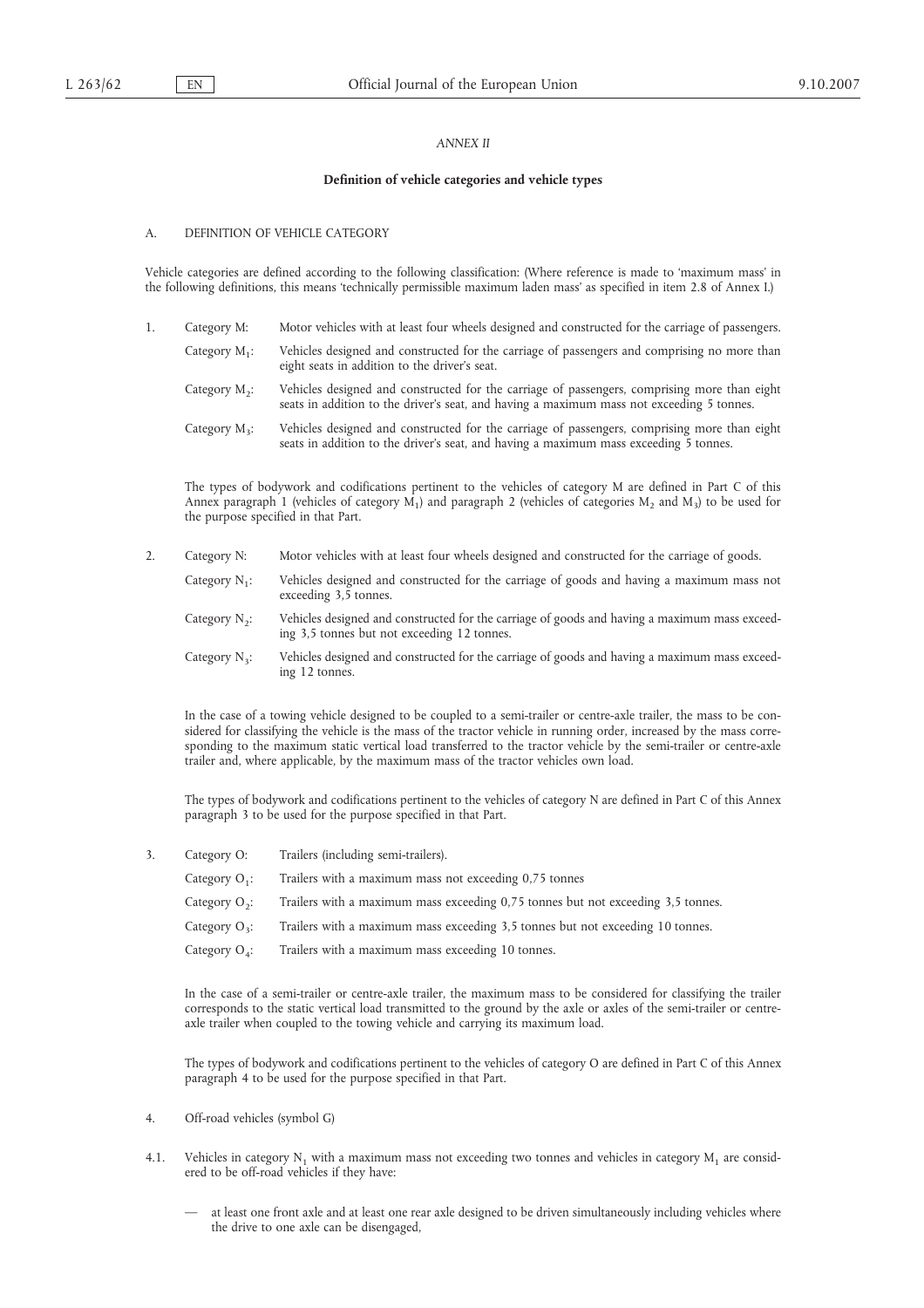— at least one differential locking mechanism or at least one mechanism having a similar effect and if they can climb a 30 % gradient calculated for a solo vehicle.

In addition, they must satisfy at least five of the following six requirements:

- the approach angle must be at least 25 degrees,
- the departure angle must be at least 20 degrees,
- the ramp angle must be at least 20 degrees,
- the ground clearance under the front axle must be at least 180 mm,
- the ground clearance under the rear axle must be at least 180 mm,
- the ground clearance between the axles must be at least 200 mm.
- 4.2. Vehicles in category N<sub>1</sub> with a maximum mass exceeding two tonnes or in category N<sub>2</sub>, M<sub>2</sub> or M<sub>3</sub> with a maximum mass not exceeding 12 tonnes are considered to be off-road vehicles either if all their wheels are designed to be driven simultaneously, including vehicles where the drive to one axle can be disengaged, or if the following three requirements are satisfied:
	- at least one front and at least one rear axle are designed to be driven simultaneously, including vehicles where the drive to one axle can be disengaged,
	- there is at least one differential locking mechanism or at least one mechanism having a similar effect,
	- they can climb a 25 % gradient calculated for a solo vehicle.
- 4.3. Vehicles in category  $M_3$  with a maximum mass exceeding 12 tonnes or in category  $N_3$  are to be considered to be off-road vehicles either if the wheels are designed to be driven simultaneously, including vehicles where the drive to one axle can be disengaged, or if the following requirements are satisfied:
	- at least half the wheels are driven.
	- there is at least one differential locking mechanism or at least one mechanism having a similar effect,
	- they can climb a 25 % gradient calculated for a solo vehicle,
	- at least four of the following six requirements are satisfied:
		- the approach angle must be at least 25 degrees,
		- the departure angle must be at least 25 degrees,
		- the ramp angle must be at least 25 degrees,
		- the ground clearance under the front axle must be at least 250 mm,
		- the ground clearance between the axles must be at least 300 mm,
		- the ground clearance under the rear axle must be at least 250 mm.
- 4.4. Load and checking conditions.
- 4.4.1. Vehicles in category  $N_1$  with a maximum mass not exceeding two tonnes and vehicles in category  $M_1$  must be in running order, namely with coolant fluid, lubricants, fuel, tools, spare-wheel and driver (see footnote (°) in Annex I).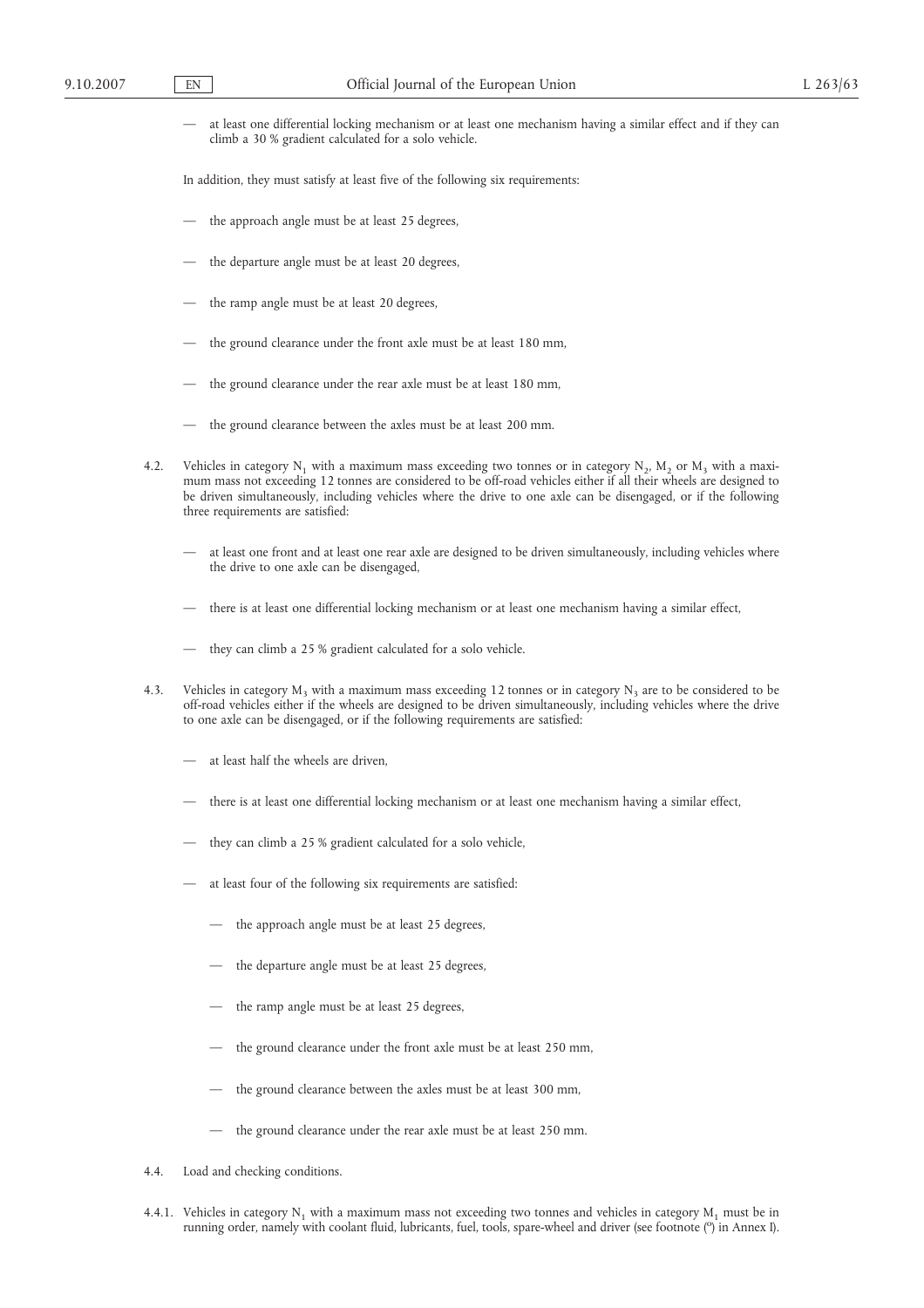- 4.4.2. Motor vehicles other than those referred to in 4.4.1 must be loaded to the technically permissible maximum mass stated by the manufacturer.
- 4.4.3. The ability to climb the required gradients (25 % and 30 %) is verified by simple calculation. In exceptional cases, however, the technical services may ask for a vehicle of the type concerned to be submitted to it for an actual test.
- 4.4.4. When measuring approach and departure angles and ramp angles, no account is taken of underrun protective devices.
- 4.5. Definitions and sketches of ground clearance. (For definitions of approach angle, departure angle, ramp angle, see Annex I, footnotes  $(^{na}$ ),  $(^{nb}$ ) and  $(^{nc})$ ).
- 4.5.1. 'Ground clearance between the axles' means the shortest distance between the ground plane and the lowest fixed point of the vehicle. Multi-axled bogies are considered to be a single axle.



4.5.2. 'Ground clearance beneath one axle' means the distance beneath the highest point of the arc of a circle passing through the centre of the tyre footprint of the wheels on one axle (the inner wheels in the case of twin tyres) and touching the lowest fixed point of the vehicle between the wheels.

No rigid part of the vehicle may project to the shaded area of the diagram. Where appropriate, the ground clearance of several axles is indicated in accordance with their arrangement, for example 280/250/250.



4.6. Combined designation

Symbol 'G' shall be combined with either symbol 'M' or 'N'. For example, a vehicle of category  $N_1$  which is suited for off-road use shall be designated as  $N_1G$ .

- 5. 'Special purpose vehicle' means a vehicle intended to perform a function which requires special body arrangements and/or equipment. This category shall include wheel-chair accessible vehicles.
- 5.1. 'Motor Caravan' means a special purpose M category vehicle constructed to include living accommodation which contains at least the following equipment:
	- seats and table,
	- sleeping accommodation which may be converted from the seats,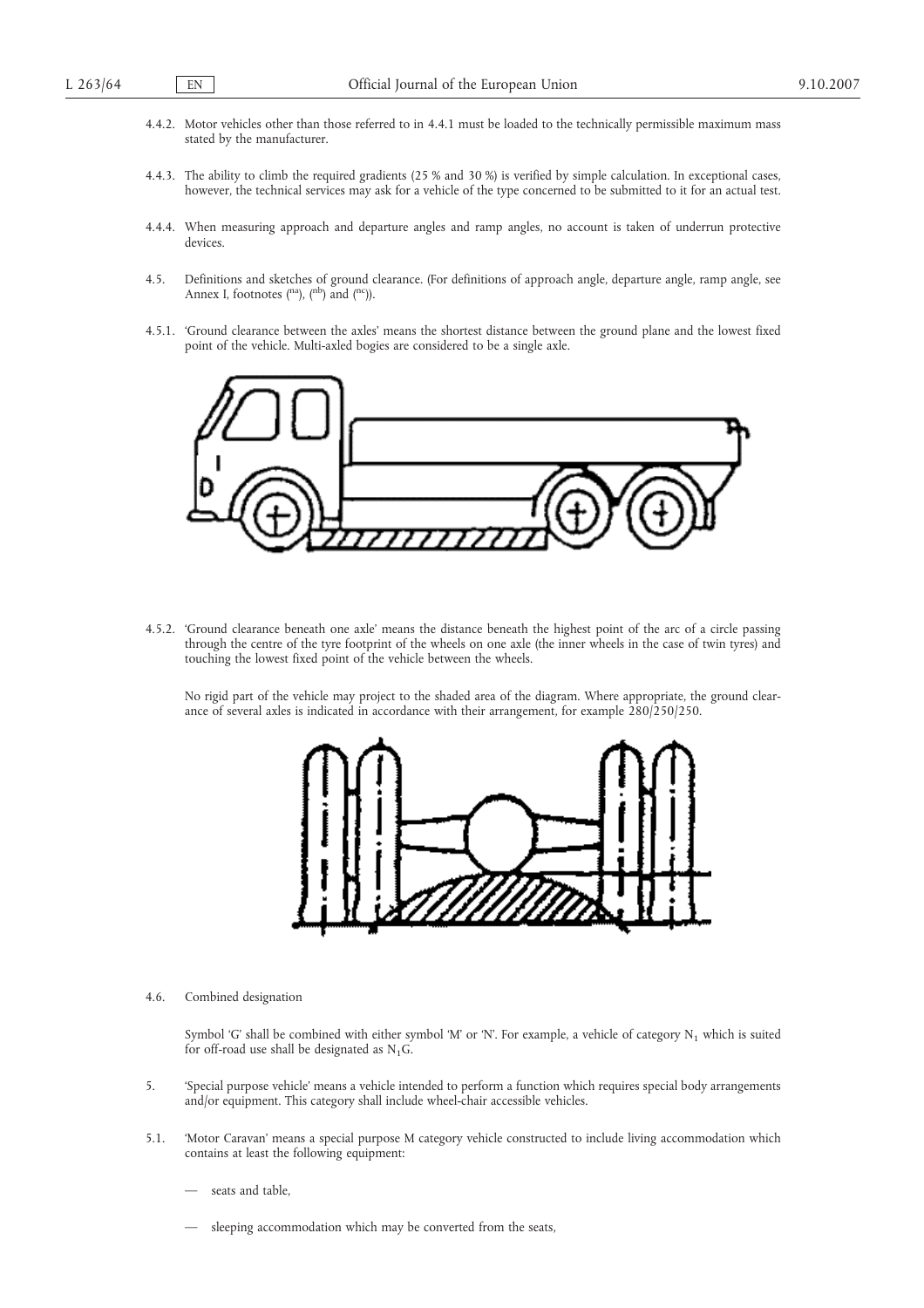- cooking facilities, and
- storage facilities.

This equipment shall be rigidly fixed to the living compartment; however, the table may be designed to be easily removable.

- 5.2. 'Armoured vehicles' means vehicles intended for the protection of conveyed passengers and/or goods and complying with armour plating anti-bullet requirements.
- 5.3. 'Ambulances' means motor vehicles of category M intended for the transport of sick or injured people and having special equipment for such purpose.
- 5.4. 'Hearses' means motor vehicles of category M intended for the transport of deceased people and having special equipment for such purpose.
- 5.5. 'Wheelchair accessible vehicle' means vehicles of category  $M_1$  constructed or converted specifically so that they accommodate one or more person(s) seated in their wheelchair(s) when travelling on the road.
- 5.6. 'Trailer caravans' see ISO Standard 3833-77, term No 3.2.1.3.
- 5.7. 'Mobile cranes' means a special purpose vehicle of category  $N<sub>3</sub>$ , not fitted for the carriage of goods, provided with a crane whose lifting moment is equal to or higher than 400 kNm.
- 5.8. 'Other special purpose vehicles' means vehicles as defined in item 5 above, with the exception of those mentioned in items 5.1 to 5.6.

The codifications pertinent to 'special purpose vehicles' are defined in Part C of this Annex, paragraph 5 to be used for the purpose specified in that Part.

- B. DEFINITION OF VEHICLE TYPE
- 1. For the purposes of category  $M_1$ :

A 'type' shall consist of vehicles which do not differ in at least the following essential respects:

- the manufacturer,
- the manufacturer's type designation,
- essential aspects of construction and design:
	- chassis/floor pan (obvious and fundamental differences),
	- power plant (internal combustion/electric/hybrid).

'Variant' of a type means vehicles within a type which do not differ in at least the following essential respects:

- body style (e.g. saloon, hatchback, coupé, convertible, station-wagon, multi-purpose vehicle),
- power plant:
	- working principle (as in item 3.2.1.1 of Annex III),
	- number and arrangement of cylinders,
	- power differences of more than 30 % (the highest is more than 1,3 times the lowest),
	- capacity differences of more than 20 % (the highest is more than 1,2 times the lowest),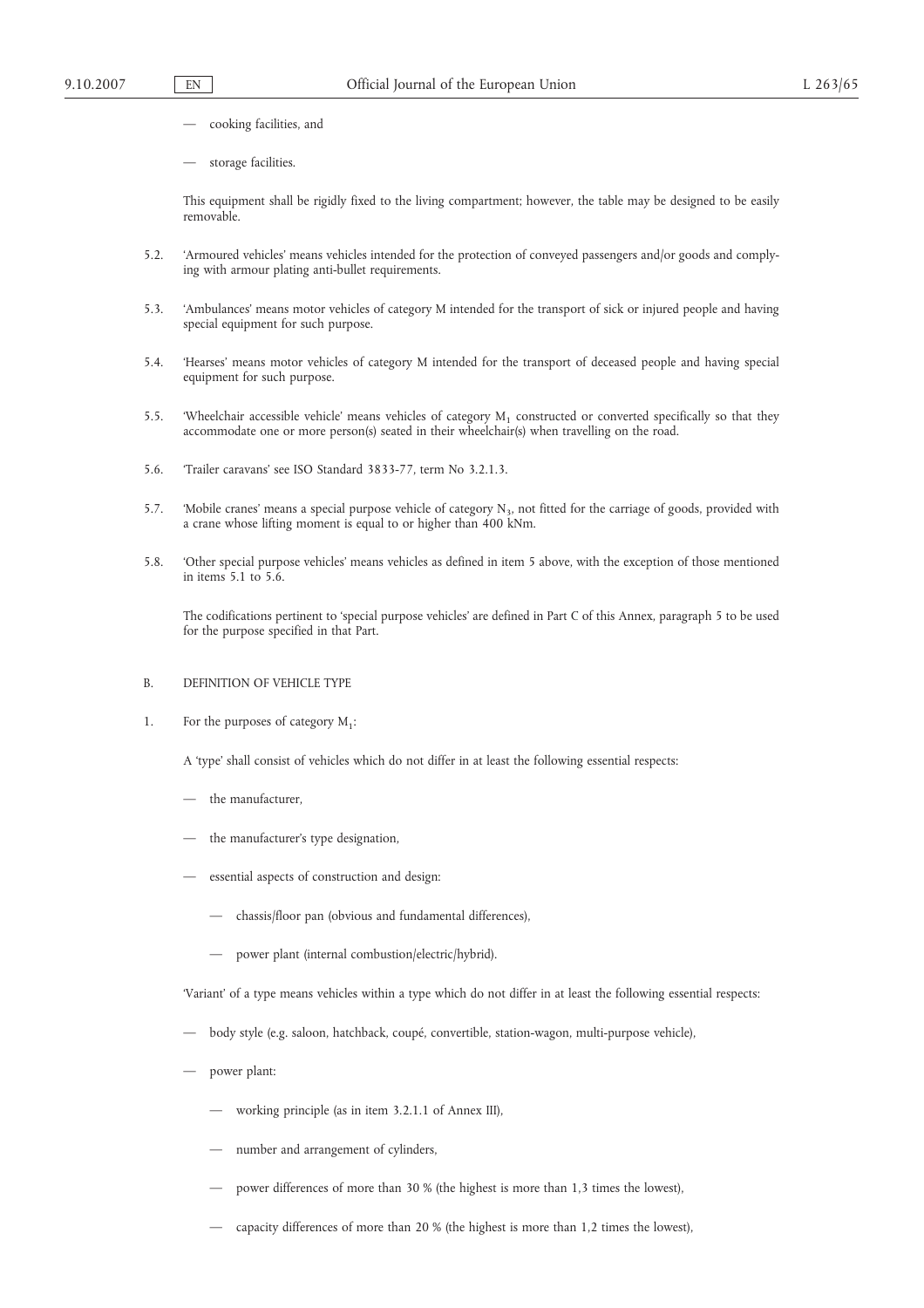- powered axles (number, position, interconnection),
- steered axles (number and position).

'Version' of a variant means vehicles, which consist of a combination of items shown in the information package subject to the requirements in Annex VIII.

Multiple entries of the following parameters may not be combined within one version:

- technically permissible maximum laden mass,
- engine capacity,
- maximum net power,
- type of gearbox and number of gears,
- maximum number of seating positions as defined in Annex II C.
- 2. For the purpose of categories  $M_2$  and  $M_3$ :

A 'type' shall consist of vehicles which do not differ in at least the following essential respects:

- the manufacturer.
- the manufacturer's type designation,
- category,
- essential aspects of construction and design:
	- chassis/self-supporting body, single-/double deck, rigid/articulated (obvious and fundamental differences),
	- number of axles,
	- power plant (internal combustion/electric/hybrid),

'Variant' of a type means vehicles within a type which do not differ in at least the following essential respects:

- class as defined in Directive 2001/85/EC of the European Parliament and of the Council of 20 November 2001 relating to special provisions for vehicles used for the carriage of passengers comprising more than eight seats in addition to the driver's seat (1) (only for complete vehicles),
- extent of build (e.g. complete/incomplete),
- power plant:
	- working principle (as in item 3.2.1.1 of Annex III),
	- number and arrangement of cylinders,
	- power differences of more than 50 % (the highest is more than 1,5 times the lowest),
	- capacity differences of more than 50 % (the highest is more than 1,5 times the lowest),
	- location (front, mid, rear),

( 1) OJ L 42, 13.2.2002, p. 1.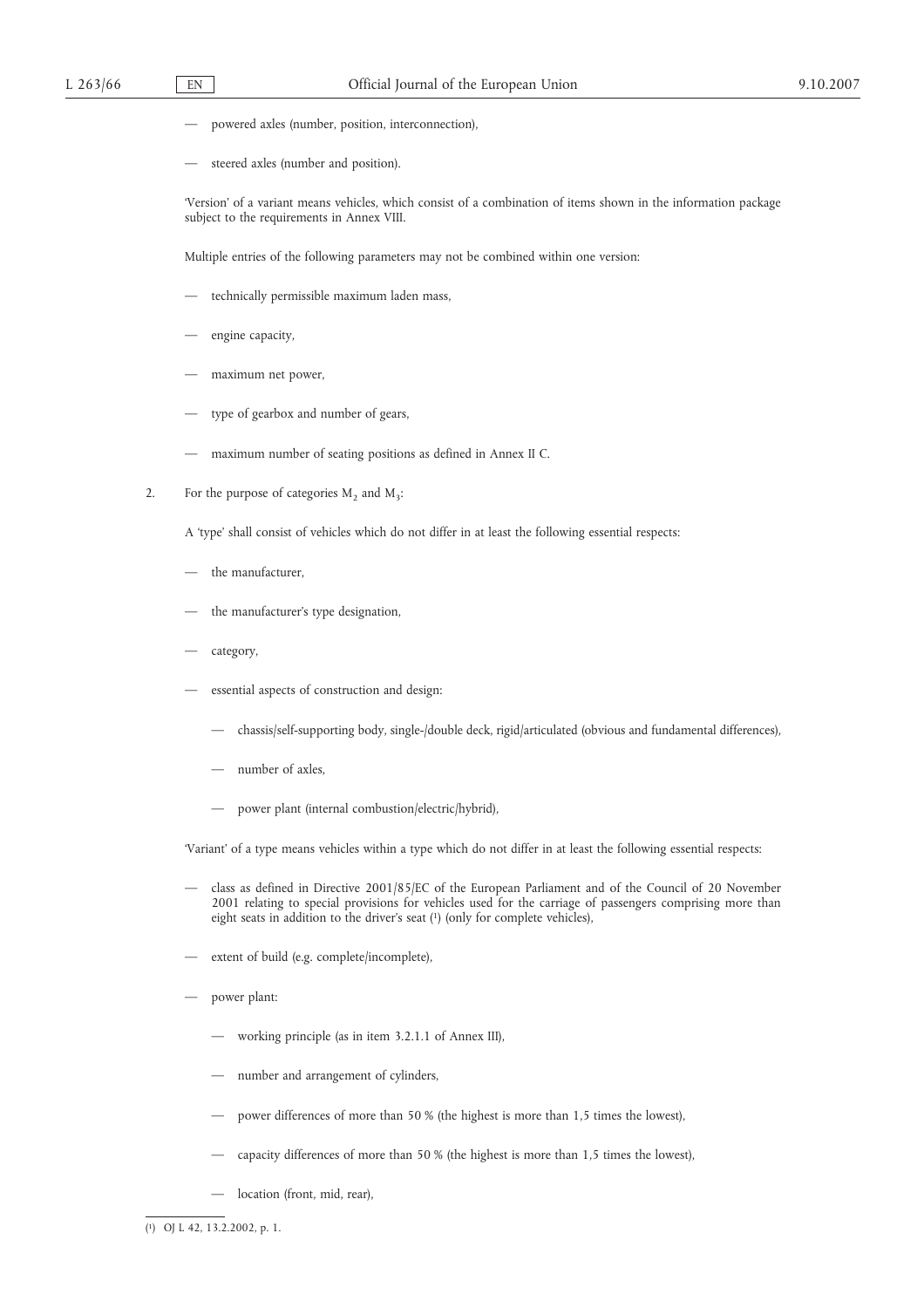- technically permissible maximum laden mass differences of more than 20 % (the highest is more than 1,2 times the lowest),
- powered axles (number, position, interconnection),
- steered axles (number and position).

'Version' of a variant means vehicles, which consist of a combination of items shown in the information package subject to the requirements in Annex VIII.

3. For the purpose of categories  $N_1$ ,  $N_2$  and  $N_3$ :

A 'type' shall consist of vehicles, which do not differ in at least the following essential respects:

- the manufacturer,
- the manufacturer's type designation,
- category,
- essential aspects of construction and design:
	- chassis/floor pan (obvious and fundamental differences),
	- number of axles.
	- power plant (internal combustion/electric/hybrid).

'Variant' of a type means vehicles within a type which do not differ in at least the following essential respects:

- body structural concept (e.g. platform truck/tipper/tanker/semi-trailer towing vehicle) (only for complete vehicles),
- extent of build (e.g. complete/incomplete),
- power plant:
	- working principle (as in item 3.2.1.1 of Annex III),
	- number and arrangement of cylinders,
	- power differences of more than 50 % (the highest is more than 1,5 times the lowest),
	- capacity differences of more than 50 % (the highest is more than 1,5 times the lowest),
- technically permissible maximum laden mass differences of more than 20 % (the highest is more than 1,2 times the lowest),
- powered axles (number, position, interconnection),
- steered axles (number and position),

'Version' of a variant means vehicles, which consist of a combination of items shown in the information package subject to the requirements in Annex VIII.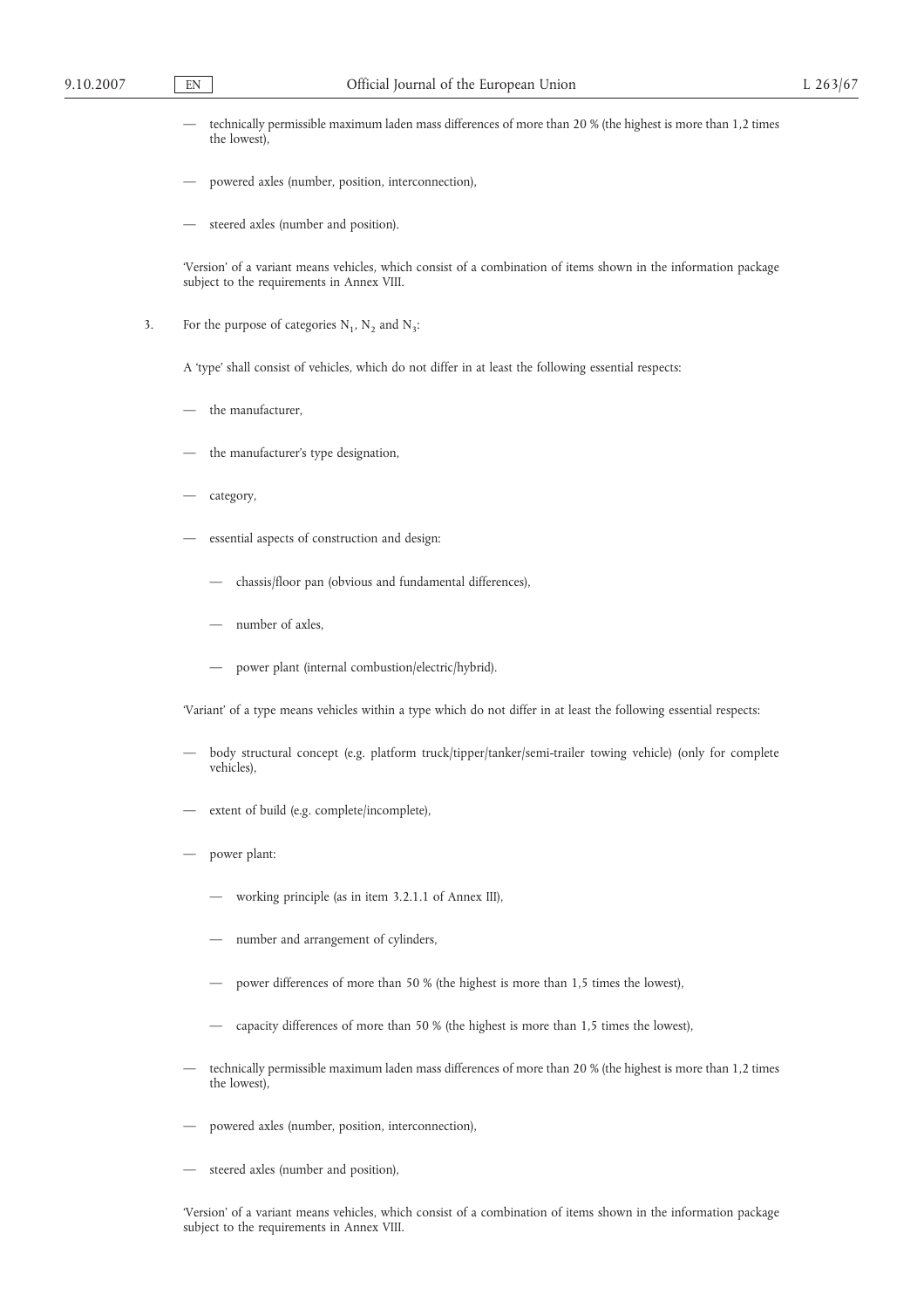# 4. For the purpose of categories  $O_1$ ,  $O_2$ ,  $O_3$  and  $O_4$ :

A 'type' shall consist of vehicles which do not differ in at least the following essential respects:

- the manufacturer,
- the manufacturer's type designation,
- category,
- essential aspects of construction and design:
	- chassis/self supporting body (obvious and fundamental differences),
	- number of axles.
	- drawbar trailer/semi-trailer/centre axle trailer,
	- type of braking system (e.g. unbraked/inertia/power).

'Variant' of a type means vehicles within a type which do not differ in at least the following essential respects:

- extent of build (e.g. complete/incomplete),
- body style (e.g. caravans/platform/tanker) (only for complete/completed vehicles),
- technically permissible maximum laden mass differences of more than 20 % (the highest is more than 1,2 times the lowest),
- steered axles (number and position).

'Version' of a variant means vehicles, which consist of a combination of items shown in the information package.

5. For all categories:

Full identification of the vehicle just from the designations of type, variant and version must be consistent with a single accurate definition of all the technical characteristics required for the vehicle to be put into service.

# C. DEFINITION OF TYPE OF BODYWORK (only for complete/completed vehicles)

The type of bodywork in Annex I, Annex III, Part 1, item 9,1 and in Annex IX, item 37 shall be indicated by the following codification:

1. Passenger cars  $(M_1)$ 

| AA Saloon        | ISO Standard 3833-1977, term No 3.1.1.1, but including also vehicles with more than<br>four side windows. |
|------------------|-----------------------------------------------------------------------------------------------------------|
| AB Hatchback     | Saloon (AA) with a hatch at the rear end of the vehicle.                                                  |
| AC Station wagon | ISO Standard 3833-1977, term No 3.1.1.4 (estate car)                                                      |
| AD Coupé         | ISO Standard 3833-1977, term No 3.1.1.5                                                                   |
| AE Convertible   | ISO Standard 3833-1977, term No 3.1.1.6                                                                   |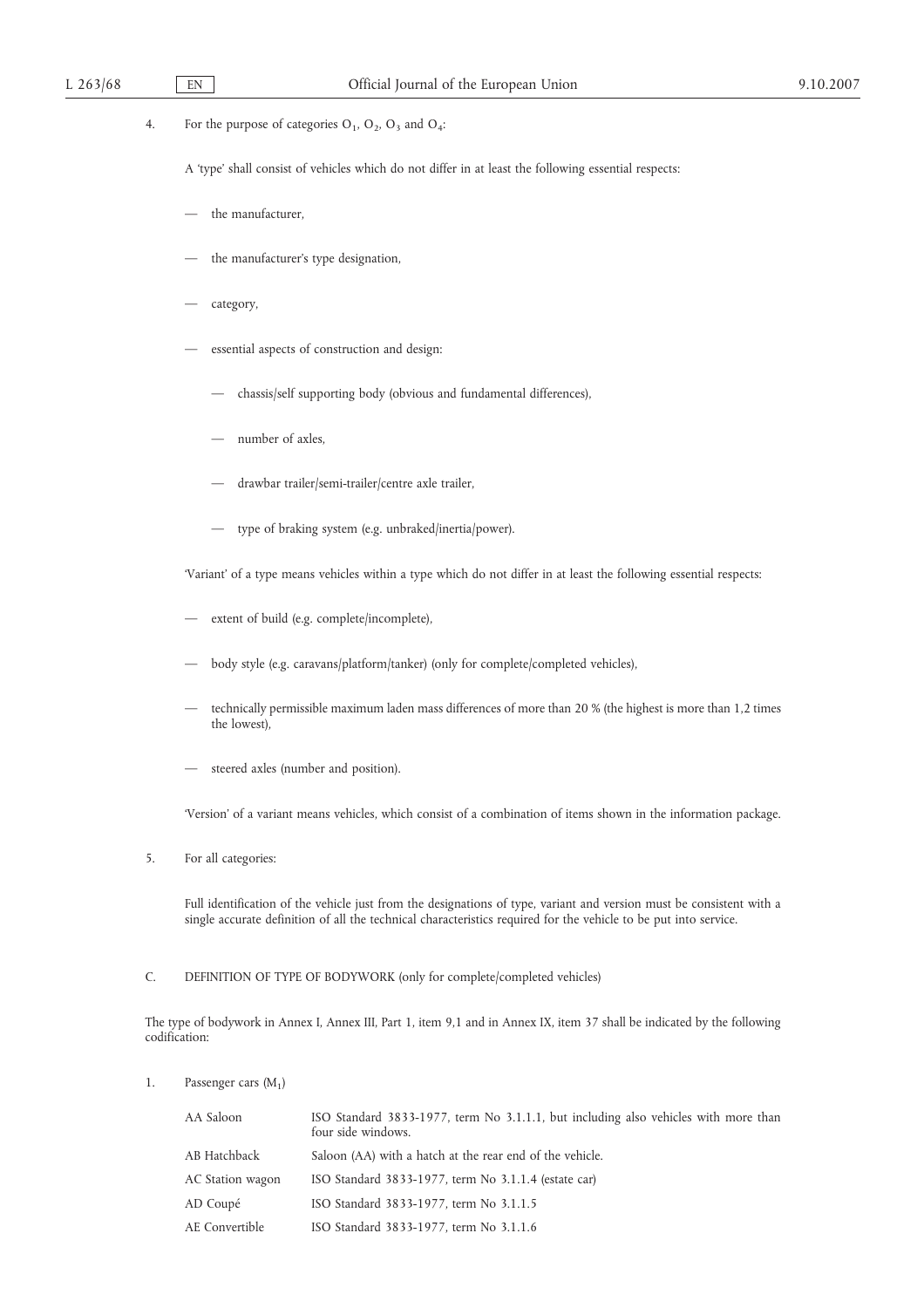| 9.10.2007 |    | EN                         |                                           | Official Journal of the European Union                                                                                                                                                                                                                                                                                           | L $263/69$ |
|-----------|----|----------------------------|-------------------------------------------|----------------------------------------------------------------------------------------------------------------------------------------------------------------------------------------------------------------------------------------------------------------------------------------------------------------------------------|------------|
|           |    | vehicle                    | AF Multi-purpose                          | Motor vehicle other than those mentioned in AA to AE intended for carrying passengers<br>and their luggage or goods, in a single compartment. However, if such a vehicle meets<br>both of the following conditions:                                                                                                              |            |
|           |    |                            |                                           | the number of seating positions, excluding the driver, is not more than six;<br>(i)                                                                                                                                                                                                                                              |            |
|           |    |                            |                                           | a 'seating position' shall be regarded as existing if the vehicle is provided with 'acces-<br>sible' seat anchorages;                                                                                                                                                                                                            |            |
|           |    |                            |                                           | 'accessible' shall mean those anchorages, which can be used. In order to prevent<br>anchorages being 'accessible', the manufacturer shall physically obstruct their use, for<br>example by welding over cover plates or by fitting similar permanent fixtures which<br>cannot be removed by use of normally available tools; and |            |
|           |    |                            |                                           | $P - (M + N \times 68) > N \times 68$<br>(ii)                                                                                                                                                                                                                                                                                    |            |
|           |    |                            |                                           | where:                                                                                                                                                                                                                                                                                                                           |            |
|           |    |                            |                                           | $P =$ technically permissible maximum laden mass in kg                                                                                                                                                                                                                                                                           |            |
|           |    |                            |                                           | $M =$ mass in running order in kg                                                                                                                                                                                                                                                                                                |            |
|           |    |                            |                                           | $N =$ number of seating positions excluding the driver.                                                                                                                                                                                                                                                                          |            |
|           |    |                            |                                           | This vehicle is not considered to be a vehicle of category $M_1$ .                                                                                                                                                                                                                                                               |            |
|           | 2. |                            | Motor vehicles of category $M_2$ or $M_3$ |                                                                                                                                                                                                                                                                                                                                  |            |
|           |    |                            |                                           | Vehicles of Class I (see Directive 2001/85/EC)                                                                                                                                                                                                                                                                                   |            |
|           |    | CA                         | Single deck                               |                                                                                                                                                                                                                                                                                                                                  |            |
|           |    | CB                         | Double deck                               |                                                                                                                                                                                                                                                                                                                                  |            |
|           |    | CC                         | Articulated single deck                   |                                                                                                                                                                                                                                                                                                                                  |            |
|           |    | <b>CD</b>                  | Articulated double deck                   |                                                                                                                                                                                                                                                                                                                                  |            |
|           |    | CE                         | Low-floor single deck                     |                                                                                                                                                                                                                                                                                                                                  |            |
|           |    | CF                         | Low-floor double deck                     |                                                                                                                                                                                                                                                                                                                                  |            |
|           |    | CG                         |                                           | Articulated low-floor single deck                                                                                                                                                                                                                                                                                                |            |
|           |    | $\operatorname{CH}$        |                                           | Articulated low-floor double deck                                                                                                                                                                                                                                                                                                |            |
|           |    |                            |                                           | Vehicles of Class II (see Directive 2001/85/EC)                                                                                                                                                                                                                                                                                  |            |
|           |    | $\mathop{\rm Cl}\nolimits$ | Single deck                               |                                                                                                                                                                                                                                                                                                                                  |            |
|           |    | CJ                         | Double deck                               |                                                                                                                                                                                                                                                                                                                                  |            |
|           |    | <b>CK</b>                  | Articulated single deck                   |                                                                                                                                                                                                                                                                                                                                  |            |
|           |    | CL                         | Articulated double deck                   |                                                                                                                                                                                                                                                                                                                                  |            |

- CM Low-floor single deck
- CN Low-floor double deck
- CO Articulated low-floor single deck
- CP Articulated low-floor double deck

*Vehicles of Class III* (see Directive 2001/85/EC)

- CQ Single deck
- CR Double deck
- CS Articulated single deck
- CT Articulated double deck

# *Vehicles of Class A* (see Directive 2001/85/EC)

- CU Single deck
- CV Low-floor single deck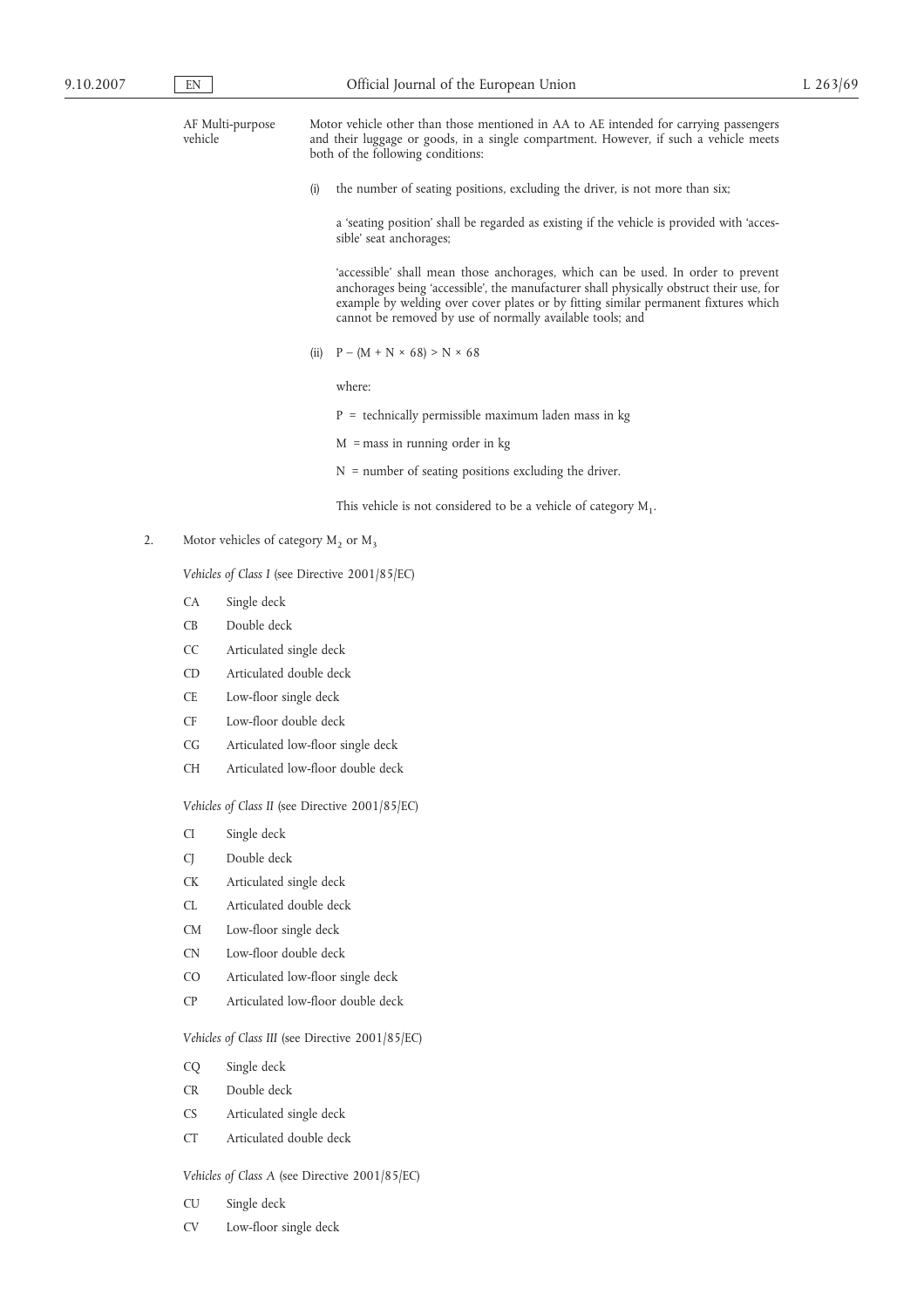*Vehicles of Class B* (see Directive 2001/85/EC)

CW Single deck

3. Motor vehicles of category N

| BA  | Lorry                       | See Directive 97/27/EC of the European Parliament and of the Council of<br>22 July 1997 relating to the masses and dimensions of certain categories<br>of motor vehicles and their trailers (1) Annex I item 2.1.1 |
|-----|-----------------------------|--------------------------------------------------------------------------------------------------------------------------------------------------------------------------------------------------------------------|
| -BB | Van                         | Lorry with the cab integrated into the body                                                                                                                                                                        |
| BC  | Semi-trailer towing vehicle | See Directive 97/27/EC Annex I item 2.1.1                                                                                                                                                                          |

BD Trailer towing vehicle (road See Directive 97/27/EC Annex I item 2.1.1

tractor)

— However, if a vehicle defined as BB with a technically permissible maximum mass not exceeding 3 500 kg:

— has more than 6 seating positions excluding the driver

or

- meets both of the following conditions:
	- (i) the number of seating positions, excluding the driver, is not more than 6 and
	- (ii)  $P (M + N \times 68) \le N \times 68$

this vehicle is not considered to be a vehicle of category N.

- However, if a vehicle defined as BA, BB with a technically permissible maximum mass exceeding 3 500 kg, BC or BD meets at least one of the following conditions:
	- (i) the number of seating positions, excluding the driver, is more than 8 or
	- (ii)  $P (M + N \times 68) \le N \times 68$

this vehicle is not considered to be a vehicle of category N.

See Part C, item of this Annex for the definitions of 'seating positions', P, M and N.

#### 4. *Vehicles of category O*

| DA  | Semi-trailer        | See Directive 97/27/EC Annex I item 2.2.2 |
|-----|---------------------|-------------------------------------------|
| DB  | Drawbar trailer     | See Directive 97/27/EC Annex I item 2.2.3 |
| DC. | Centre-axle trailer | See Directive 97/27/EC Annex I item 2.2.4 |

# 5. *Special purpose vehicles*

- SA Motor caravans (See Annex II A item 5.1)
- SB Armoured vehicles (See Annex II A item 5.2)
- SC Ambulances (See Annex II A item 5.3)
- SD Hearses (See Annex II A item 5.4)
- SE Trailer caravans (See Annex II A item 5.6)
- SF Mobile cranes (See Annex II A item 5.7)
- SG Other special purpose vehicles (See Annex II A item 5.8)
- SH Wheel-chair accessible vehicle (See Annex II A item 5.5)

<sup>(</sup> 1) OJ L 233, 25.8.1997, p. 1. Directive as last amended by Commission Directive 2003/19/EC (OJ L 79, 26.3.2003, p. 6).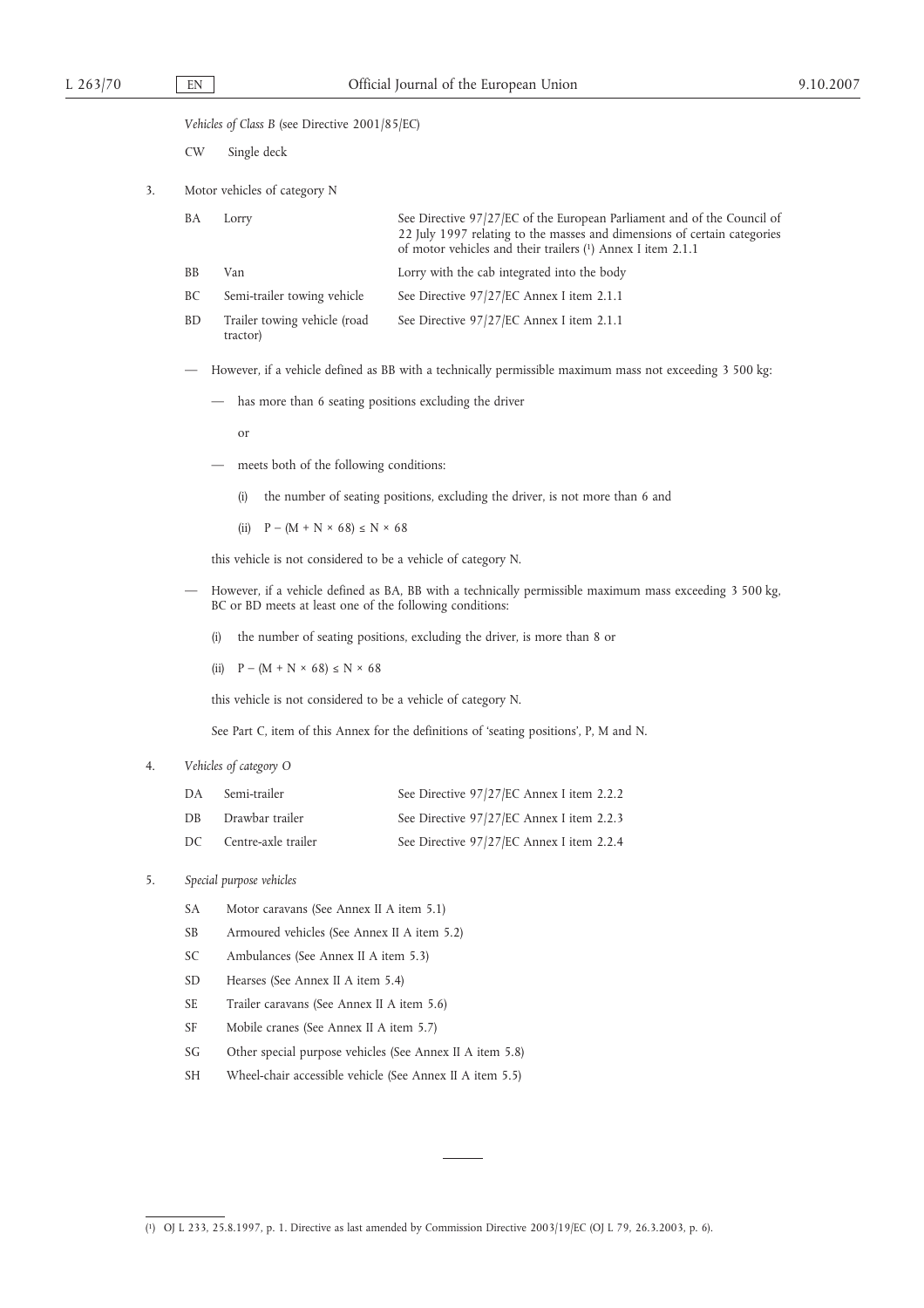#### *ANNEX III*

#### **Information document for the purpose of EC type-approval of vehicles**

(For explanatory notes, please refer to last page of Annex I)

# PART I

The following information, if applicable, must be supplied in triplicate and include a list of contents. Any drawings must be supplied in appropriate scale and in sufficient detail on size A4, or on a folder of A4 format. Photographs, if any, must show sufficient detail.

If the systems, components or separate technical units have electronic controls, information concerning their performance must be supplied.

# A: **For Categories M and N**

- 0. GENERAL
- 0.1. Make trade name of manufacturer:
- 0.2. Type: …
- 0.2.1. Commercial name(s) (if available):
- 0.3. Means of identification of type, if marked on the vehicle  $(^{b})$ : ...
- 0.3.1. Location of that marking: …
- 0.4. Category of vehicle  $(°)$ :
- 0.4.1. Classification(s) according to the dangerous goods which the vehicle is intended to transport: ...
- 0.5. Name and address of manufacturer: …
- 0.8. Address(es) of assembly plant(s):
- 0.9. Name and address of the manufacturer's representative (if any):
- 1. GENERAL CONSTRUCTION CHARACTERISTICS OF THE VEHICLE
- 1.1. Photographs and/or drawings of a representative vehicle:
- 1.3. Number of axles and wheels:
- 1.3.2. Number and position of steered axles:
- 1.3.3. Powered axles (number, position, interconnection):
- 1.4. Chassis (if any) (overall drawing):
- 1.6. Position and arrangement of the engine:
- 1.8. Hand of drive: left/right (1)
- 1.8.1. Vehicle is equipped to be driven in right/left (1) hand traffic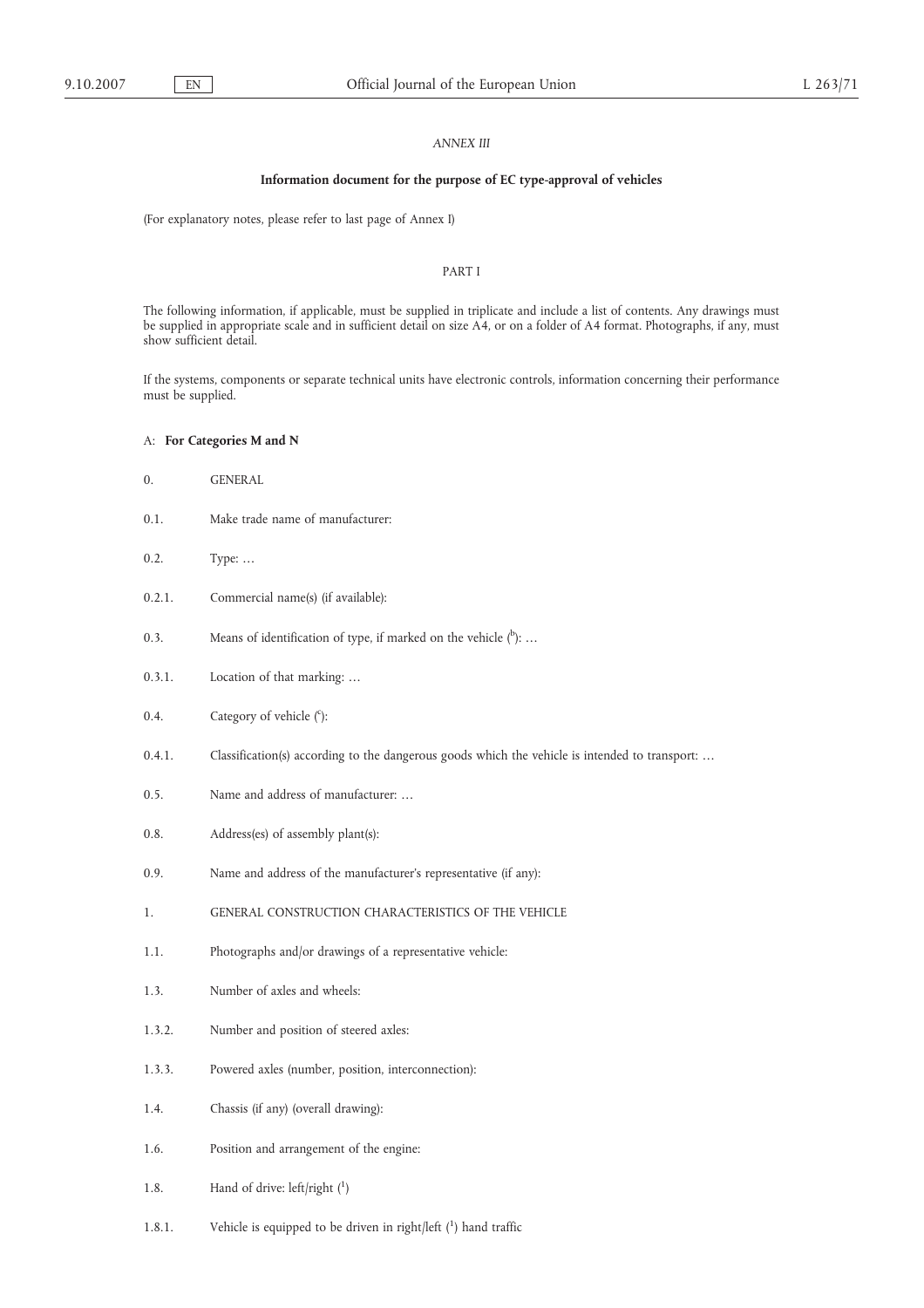| L 263/72 | EN         | Official Journal of the European Union                                                                                                                                                                                                                                                                                                                                                                                                                                                                                                               |  |
|----------|------------|------------------------------------------------------------------------------------------------------------------------------------------------------------------------------------------------------------------------------------------------------------------------------------------------------------------------------------------------------------------------------------------------------------------------------------------------------------------------------------------------------------------------------------------------------|--|
|          | 2.         | MASSES AND DIMENSIONS (°) (in kg and mm)                                                                                                                                                                                                                                                                                                                                                                                                                                                                                                             |  |
|          |            | (Refer to drawing where applicable)                                                                                                                                                                                                                                                                                                                                                                                                                                                                                                                  |  |
|          | 2.1.       | Wheelbase(s) (fully loaded) $($ <sup>t</sup> ):                                                                                                                                                                                                                                                                                                                                                                                                                                                                                                      |  |
|          | 2.3.1.     | Track of each steered axle (i):                                                                                                                                                                                                                                                                                                                                                                                                                                                                                                                      |  |
|          | 2.3.2.     | Track of all other axles (i):                                                                                                                                                                                                                                                                                                                                                                                                                                                                                                                        |  |
|          | 2.4.       | Range of vehicle dimensions (overall)                                                                                                                                                                                                                                                                                                                                                                                                                                                                                                                |  |
|          | 2.4.2.     | For chassis with bodywork                                                                                                                                                                                                                                                                                                                                                                                                                                                                                                                            |  |
|          | 2.4.2.1.   | Length ( <sup>j</sup> ):                                                                                                                                                                                                                                                                                                                                                                                                                                                                                                                             |  |
|          | 2.4.2.1.1. | Length of the loading area:                                                                                                                                                                                                                                                                                                                                                                                                                                                                                                                          |  |
|          | 2.4.2.2.   | Width $(k)$ :                                                                                                                                                                                                                                                                                                                                                                                                                                                                                                                                        |  |
|          | 2.4.2.2.1. | Thickness of the walls (in the case of vehicles designed for controlled-temperature transport of goods):                                                                                                                                                                                                                                                                                                                                                                                                                                             |  |
|          | 2.4.2.3.   | Height (in running order) $\langle \cdot \rangle$ (for suspensions adjustable for height, indicate normal running position):                                                                                                                                                                                                                                                                                                                                                                                                                         |  |
|          | 2.6.       | Mass of the vehicle with bodywork and, in the case of a towing vehicle of a category other than $M_1$ , with cou-<br>pling device, if fitted by the manufacturer, in running order, or mass of the chassis or chassis with cab, without<br>bodywork and/or coupling device, if the manufacturer does not fit the bodywork and/or coupling device (in-<br>cluding liquids, tools, spare wheel, if fitted, and driver and, for buses and coaches, a crew member if there is a<br>crew seat in the vehicle) (°) (maximum and minimum for each variant): |  |
|          | 2.6.1.     | Distribution of this mass among the axles and, in the case of a semi-trailer or centre-axle trailer, load on the<br>coupling point (maximum and minimum for each variant):                                                                                                                                                                                                                                                                                                                                                                           |  |
|          | 2.7.       | Minimum mass of the completed vehicle as stated by the manufacturer, in the case of an incomplete vehicle:                                                                                                                                                                                                                                                                                                                                                                                                                                           |  |
|          | 2.8.       | Technically permissible maximum laden mass stated by the manufacturer $(\%)$ (*):                                                                                                                                                                                                                                                                                                                                                                                                                                                                    |  |
|          | 2.8.1.     | Distribution of this mass among the axles and, in the case of a semi-trailer or centre-axle trailer, load on the<br>coupling point (*):                                                                                                                                                                                                                                                                                                                                                                                                              |  |
|          | 2.9.       | Technically permissible maximum mass on each axle:                                                                                                                                                                                                                                                                                                                                                                                                                                                                                                   |  |
|          | 2.10.      | Technically permissible maximum mass on each axle group:                                                                                                                                                                                                                                                                                                                                                                                                                                                                                             |  |
|          | 2.11.      | Technically permissible maximum towable mass of the motor vehicle in case of                                                                                                                                                                                                                                                                                                                                                                                                                                                                         |  |
|          | 2.11.1.    | Drawbar trailer:                                                                                                                                                                                                                                                                                                                                                                                                                                                                                                                                     |  |
|          | 2.11.2.    | Semi-trailer:                                                                                                                                                                                                                                                                                                                                                                                                                                                                                                                                        |  |
|          | 2.11.3.    | Centre-axle trailer:                                                                                                                                                                                                                                                                                                                                                                                                                                                                                                                                 |  |
|          | 2.11.4.    | Technically permissible maximum mass of the combination:                                                                                                                                                                                                                                                                                                                                                                                                                                                                                             |  |
|          | 2.11.5.    | Vehicle is/is not (1) suitable for towing loads (item 1.2 of Annex II to Directive 77/389/EEC)                                                                                                                                                                                                                                                                                                                                                                                                                                                       |  |
|          | 2.11.6.    | Maximum mass of unbraked trailer:                                                                                                                                                                                                                                                                                                                                                                                                                                                                                                                    |  |
|          | 2.12.      | Technically permissible maximum static vertical load/mass on the vehicle's coupling point                                                                                                                                                                                                                                                                                                                                                                                                                                                            |  |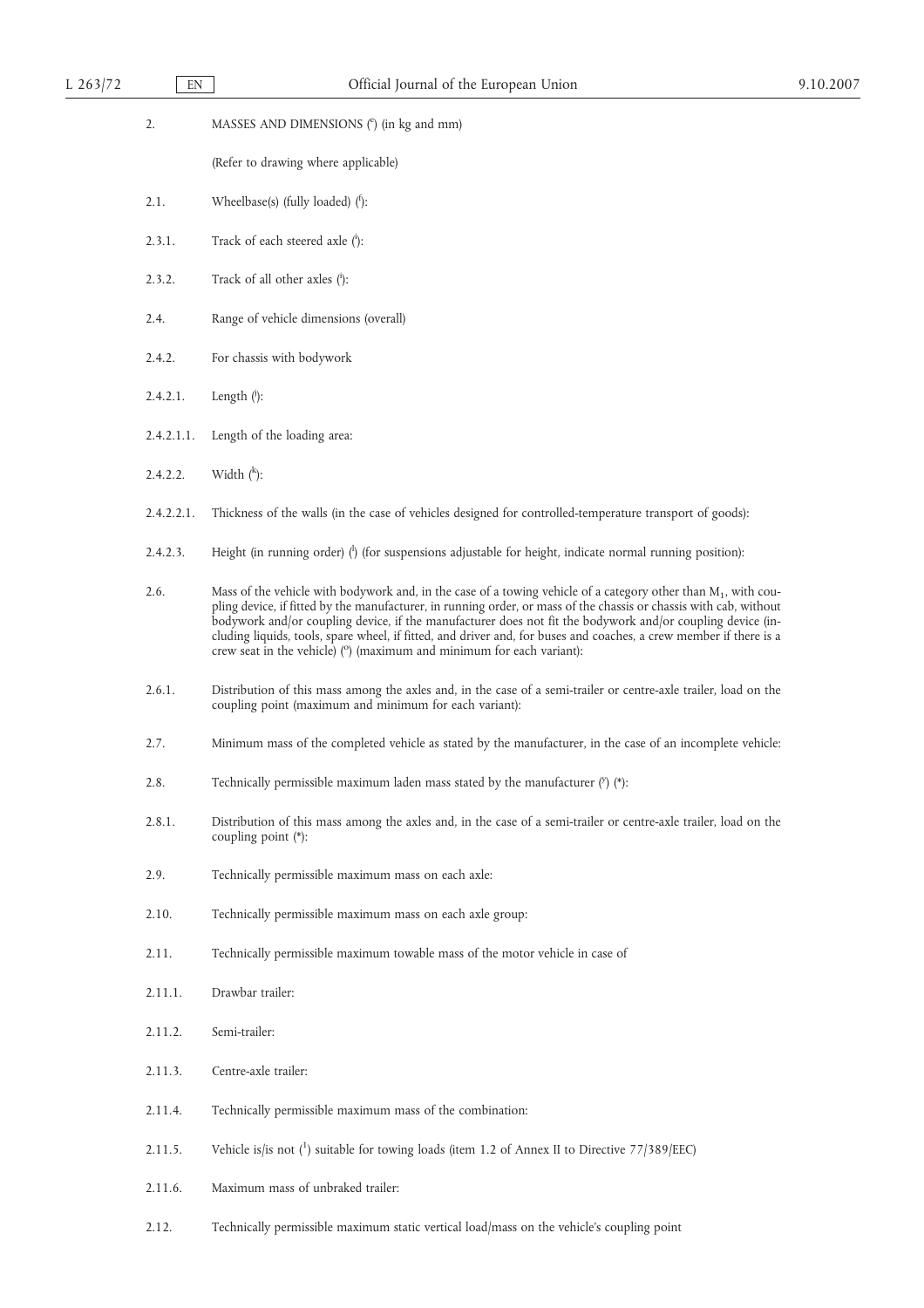| 2.12.1.    | Of the motor vehicle:                                                                                                                                                                                                                                                                                                                                           |
|------------|-----------------------------------------------------------------------------------------------------------------------------------------------------------------------------------------------------------------------------------------------------------------------------------------------------------------------------------------------------------------|
| 2.16.      | Intended registration/in service maximum permissible masses (optional: where these values are given, they shall<br>be verified in accordance with the requirements of Annex IV to Directive 97/27/EC):                                                                                                                                                          |
| 2.16.1.    | Intended registration/in service maximum permissible laden mass (Several entries possible for each technical<br>configuration $(*)$ :                                                                                                                                                                                                                           |
| 2.16.2.    | Intended registration/in service maximum permissible mass on each axle and, in the case of a semi-trailer or<br>centre-axle trailer, intended load on the coupling point stated by the manufacturer if lower than the techni-<br>cally permissible maximum mass on the coupling point (Several entries possible for each technical configura-<br>tion $(\#))$ : |
| 2.16.3.    | Intended registration/in service maximum permissible mass on each axle group (Several entries possible for<br>each technical configuration $($ <sup>#</sup> $))$ :                                                                                                                                                                                              |
| 2.16.4.    | Intended registration/in service maximum permissible towable mass (Several entries possible for each techni-<br>cal configuration $(*)$ :                                                                                                                                                                                                                       |
| 2.16.5.    | Intended registration/in service maximum permissible mass of the combination (Several entries possible for<br>each technical configuration $($ <sup>#</sup> $))$ :                                                                                                                                                                                              |
| 3.         | POWER PLANT (9) (In the case of a vehicle that can run either on petrol, diesel, , or also, in combination<br>with another fuel, items shall be repeated (*))                                                                                                                                                                                                   |
| 3.1.       | Manufacturer:                                                                                                                                                                                                                                                                                                                                                   |
| 3.1.1.     | Manufacturer's engine code as marked on the engine:                                                                                                                                                                                                                                                                                                             |
| 3.2.       | Internal combustion engine                                                                                                                                                                                                                                                                                                                                      |
| 3.2.1.1.   | Working principle: positive ignition/compression ignition, four stroke/two stroke $(1)$                                                                                                                                                                                                                                                                         |
| 3.2.1.2.   | Number and arrangement of cylinders:                                                                                                                                                                                                                                                                                                                            |
| 3.2.1.3.   | Engine capacity $($ <sup>s</sup> ):  cm <sup>3</sup>                                                                                                                                                                                                                                                                                                            |
| 3.2.1.6.   | Normal engine idling speed $(^{2})$ :  min <sup>-1</sup>                                                                                                                                                                                                                                                                                                        |
| 3.2.1.8.   | Maximum net power $(')$ :  kW at $min^{-1}$ (manufacturer's declared value)                                                                                                                                                                                                                                                                                     |
| 3.2.1.9.   | Maximum permitted engine speed as prescribed by the manufacturer:  min <sup>-1</sup>                                                                                                                                                                                                                                                                            |
| 3.2.2.     | Fuel: Diesel oil/Petrol/LPG/NG/Ethanol: (1)                                                                                                                                                                                                                                                                                                                     |
| 3.2.2.1.   | RON leaded:                                                                                                                                                                                                                                                                                                                                                     |
| 3.2.2.2.   | RON, unleaded:                                                                                                                                                                                                                                                                                                                                                  |
| 3.2.4.     | Fuel feed                                                                                                                                                                                                                                                                                                                                                       |
| 3.2.4.1.   | By carburettor(s): yes/no $(^1)$                                                                                                                                                                                                                                                                                                                                |
| 3.2.4.2.   | By fuel injection (compression ignition only): yes/no $(^1)$                                                                                                                                                                                                                                                                                                    |
| 3.2.4.2.2. | Working principle: direct injection/pre-chamber/swirl chamber $(1)$                                                                                                                                                                                                                                                                                             |
| 3.2.4.3.   | By fuel injection (positive ignition only): yes/no $(1)$                                                                                                                                                                                                                                                                                                        |
| 3.2.7.     | Cooling system: liquid/air $(1)$                                                                                                                                                                                                                                                                                                                                |
| 3.2.8.     | Intake system                                                                                                                                                                                                                                                                                                                                                   |
| 3.2.8.1.   | Pressure charger: yes/no $(^1)$                                                                                                                                                                                                                                                                                                                                 |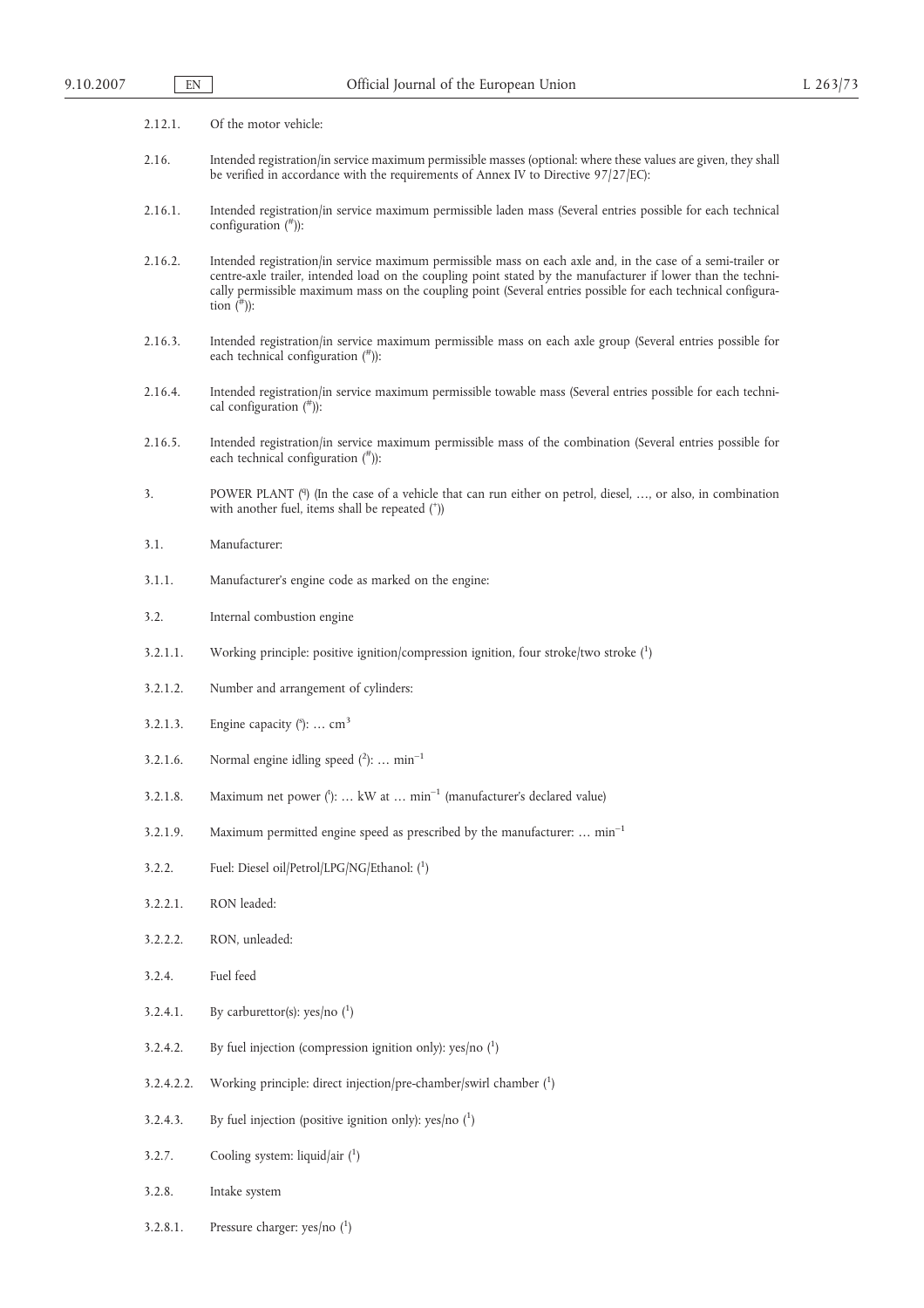| 3.2.12.   | Measures taken against air pollution                                               |
|-----------|------------------------------------------------------------------------------------|
| 3.2.12.2. | Additional anti-pollution devices (if any, and if not covered by another heading)  |
|           | 3.2.12.2.1. Catalytic converter: $yes/no(^1)$                                      |
|           | 3.2.12.2.2. Oxygen sensor: $yes/no(^1)$                                            |
|           | 3.2.12.2.3. Air injection: $yes/no(^1)$                                            |
|           | 3.2.12.2.4. Exhaust gas recirculation: yes/no $(^1)$                               |
|           | 3.2.12.2.5. Evaporative emissions control system: yes/no $(^1)$                    |
|           | 3.2.12.2.6. Particulate trap: yes/no $(^1)$                                        |
|           | 3.2.12.2.7. On-board-diagnostic (OBD) system: yes/no (1)                           |
|           | 3.2.12.2.8. Other systems (description and operation):                             |
| 3.2.13.   | Location of the absorption coefficient symbol (compression ignition engines only): |
| 3.2.15.   | LPG fuelling system: yes/no $(^1)$                                                 |
| 3.2.16.   | NG fuelling system: yes/no $(^1)$                                                  |
| 3.3.      | Electric motor                                                                     |
| 3.3.1.    | Type (winding, excitation):                                                        |
| 3.3.1.1.  | Maximum hourly output:  kW                                                         |
| 3.3.1.2.  | Operating voltage:  V                                                              |
| 3.3.2.    | Battery                                                                            |
| 3.3.2.4.  | Position:                                                                          |
| 3.6.5.    | Lubricant temperature                                                              |
|           | minimum:  K                                                                        |
|           | maximum:  K                                                                        |
| 4.        | TRANSMISSION (Y)                                                                   |
| 4.2.      | Type (mechanical, hydraulic, electric, etc.):                                      |
| 4.5.      | Gearbox                                                                            |

4.5.1. Type (manual/automatic/CVT (continuously variable transmission)) (1)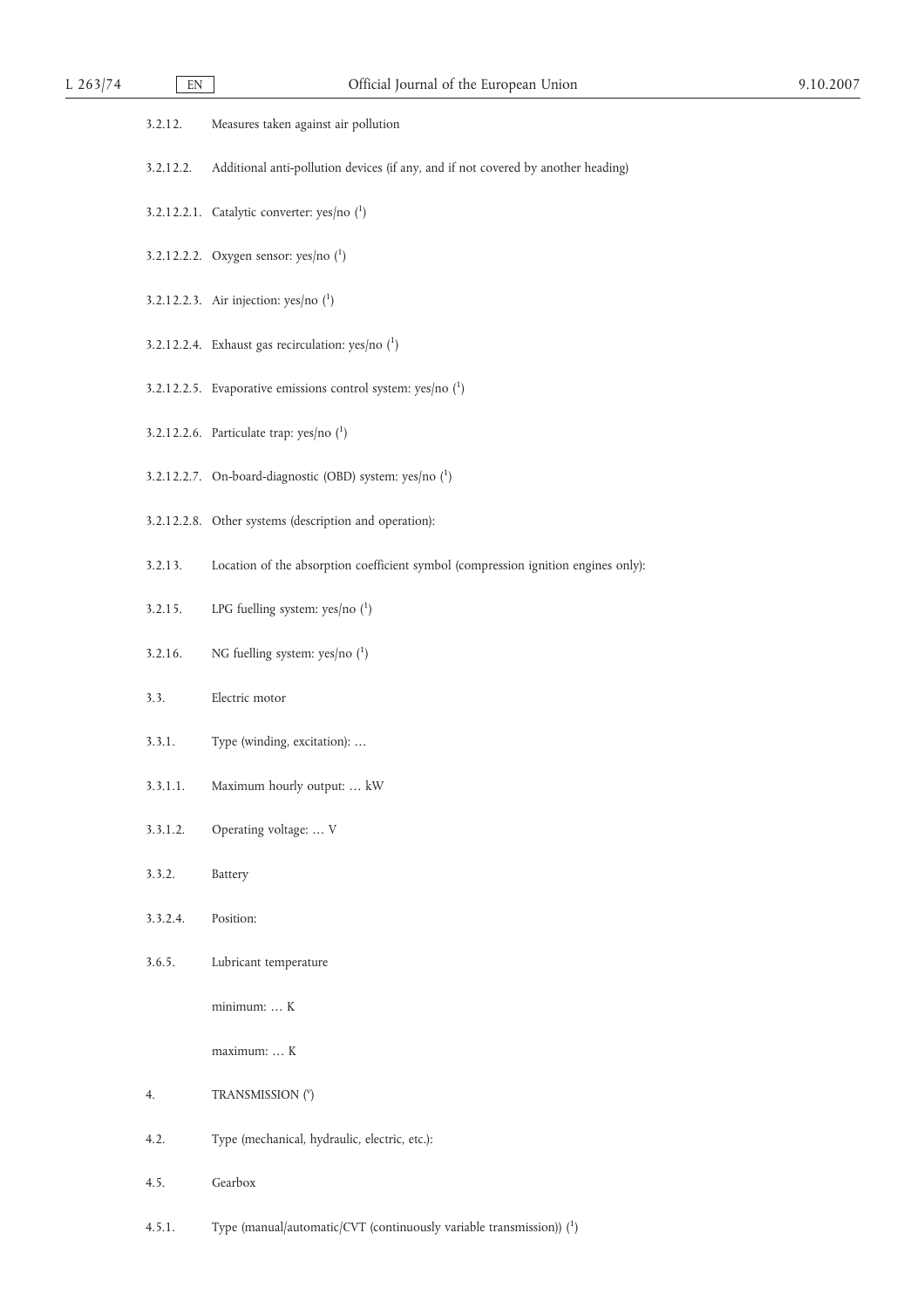# 4.6. Gear ratios

| Gear            | Internal gearbox ratios<br>(ratios of engine to<br>gearbox output shaft<br>revolutions) | Final drive ratio(s) (ratio<br>of gearbox output shaft to<br>driven wheel revolutions) | Total gear ratios |
|-----------------|-----------------------------------------------------------------------------------------|----------------------------------------------------------------------------------------|-------------------|
| Maximum for CVT |                                                                                         |                                                                                        |                   |
| 1               |                                                                                         |                                                                                        |                   |
| $\overline{2}$  |                                                                                         |                                                                                        |                   |
| 3               |                                                                                         |                                                                                        |                   |
| $\cdots$        |                                                                                         |                                                                                        |                   |
| Minimum for CVT |                                                                                         |                                                                                        |                   |
| Reverse         |                                                                                         |                                                                                        |                   |

- 4.7. Maximum vehicle speed (in km/h) ("):
- 5. AXLES
- 5.1. Description of each axle:
- 5.2. Make:
- 5.3. Type: …
- 5.4. Position of retractable axle(s):
- 5.5. Position of loadable axle(s):
- 6. SUSPENSION
- 6.2. Type and design of the suspension of each axle or wheel:
- 6.2.1. Level adjustment:  $yes/no/optional (1)$
- 6.2.3. Air-suspension for driving axle(s):  $yes/no(^1)$
- 6.2.3.1. Suspension of driving axle equivalent to air-suspension: yes/no  $(^1)$
- 6.2.3.2. Frequency and damping of the oscillation of the sprung mass:
- 6.6.1. Tyre/Wheel combination(s) (for tyres indicate size designation, minimum load-capacity index, minimum speed category symbol; for wheels indicate rim size(s) and off-set(s))
- 6.6.1.1. Axles
- 6.6.1.1.1. Axle 1:
- 6.6.1.1.2. Axle 2:

etc.

- 6.6.1.2. Spare wheel, if any:
- 6.6.2. Upper and lower limits of rolling radii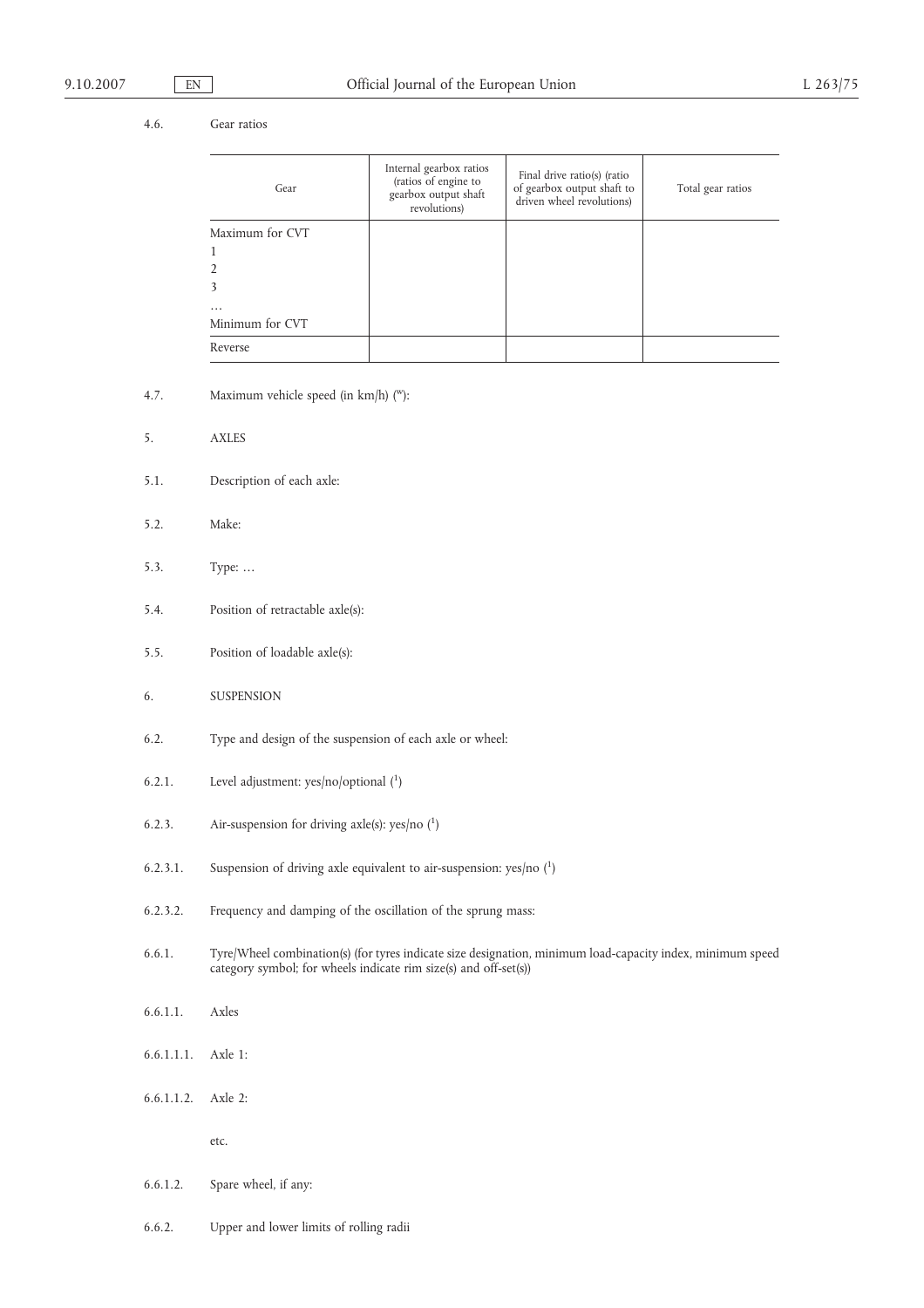| L $263/76$ | EN         | Official Journal of the European Union                                                                                                                                                                                              | 9.10.2007 |
|------------|------------|-------------------------------------------------------------------------------------------------------------------------------------------------------------------------------------------------------------------------------------|-----------|
|            | 6.6.2.1.   | Axle 1:                                                                                                                                                                                                                             |           |
|            | 6.6.2.2.   | Axle 2:                                                                                                                                                                                                                             |           |
|            |            | etc.                                                                                                                                                                                                                                |           |
|            | 7.         | <b>STEERING</b>                                                                                                                                                                                                                     |           |
|            | 7.2.       | Transmission and control                                                                                                                                                                                                            |           |
|            | 7.2.1.     | Type of steering transmission (specify for front and rear, if applicable):                                                                                                                                                          |           |
|            | 7.2.2.     | Linkage to wheels (including other than mechanical means; specify for front and rear, if applicable):                                                                                                                               |           |
|            | 7.2.3.     | Method of assistance, if any:                                                                                                                                                                                                       |           |
|            | 8.         | <b>BRAKES</b>                                                                                                                                                                                                                       |           |
|            | 8.5.       | Anti-lock braking system: yes/no/optional (1)                                                                                                                                                                                       |           |
|            | 8.9.       | Brief description of the braking systems (according to item 1,6 of the Addendum to Appendix 1 of Annex IX<br>to Directive 71/320/EEC):                                                                                              |           |
|            | 8.11.      | Particulars of the type(s) of endurance braking system(s):                                                                                                                                                                          |           |
|            | 9.         | <b>BODYWORK</b>                                                                                                                                                                                                                     |           |
|            | 9.1.       | Type of bodywork:                                                                                                                                                                                                                   |           |
|            | 9.3.       | Occupant doors, latches and hinges                                                                                                                                                                                                  |           |
|            | 9.3.1.     | Door configuration and number of doors:                                                                                                                                                                                             |           |
|            | 9.9.       | Devices for indirect vision                                                                                                                                                                                                         |           |
|            | 9.9.1.     | Mirrors (state for each mirror):                                                                                                                                                                                                    |           |
|            | 9.9.1.1.   | Make:                                                                                                                                                                                                                               |           |
|            | 9.9.1.2.   | EC type-approval mark:                                                                                                                                                                                                              |           |
|            | 9.9.1.3.   | Variant:                                                                                                                                                                                                                            |           |
|            | 9.9.1.4.   | Drawing(s) for the identification of the mirror showing the position of the mirror relative to the vehicle<br>structure:                                                                                                            |           |
|            | 9.9.1.5.   | Details of the method of attachment including that part of the vehicle structure to which it is attached:                                                                                                                           |           |
|            | 9.9.1.6.   | Optional equipment which may affect the rearward field of vision:                                                                                                                                                                   |           |
|            | 9.9.1.7.   | A brief description of the electronic components (if any) of the adjustment system:                                                                                                                                                 |           |
|            | 9.9.2.     | Devices for indirect vision other than mirrors:                                                                                                                                                                                     |           |
|            | 9.9.2.1.   | Type and characteristics (such as a complete description of the device):                                                                                                                                                            |           |
|            | 9.9.2.1.1. | In the case of a camera-monitor device, the detection distance (mm), contrast, luminance range, glare correc-<br>tion, display performance (black and white/colour), image repetition frequency, luminance reach of the<br>monitor: |           |
|            |            |                                                                                                                                                                                                                                     |           |

9.9.2.1.2. Sufficiently detailed drawings to identify the complete device, including installation instructions; the position for the EC type-approval mark has to be indicated on the drawings.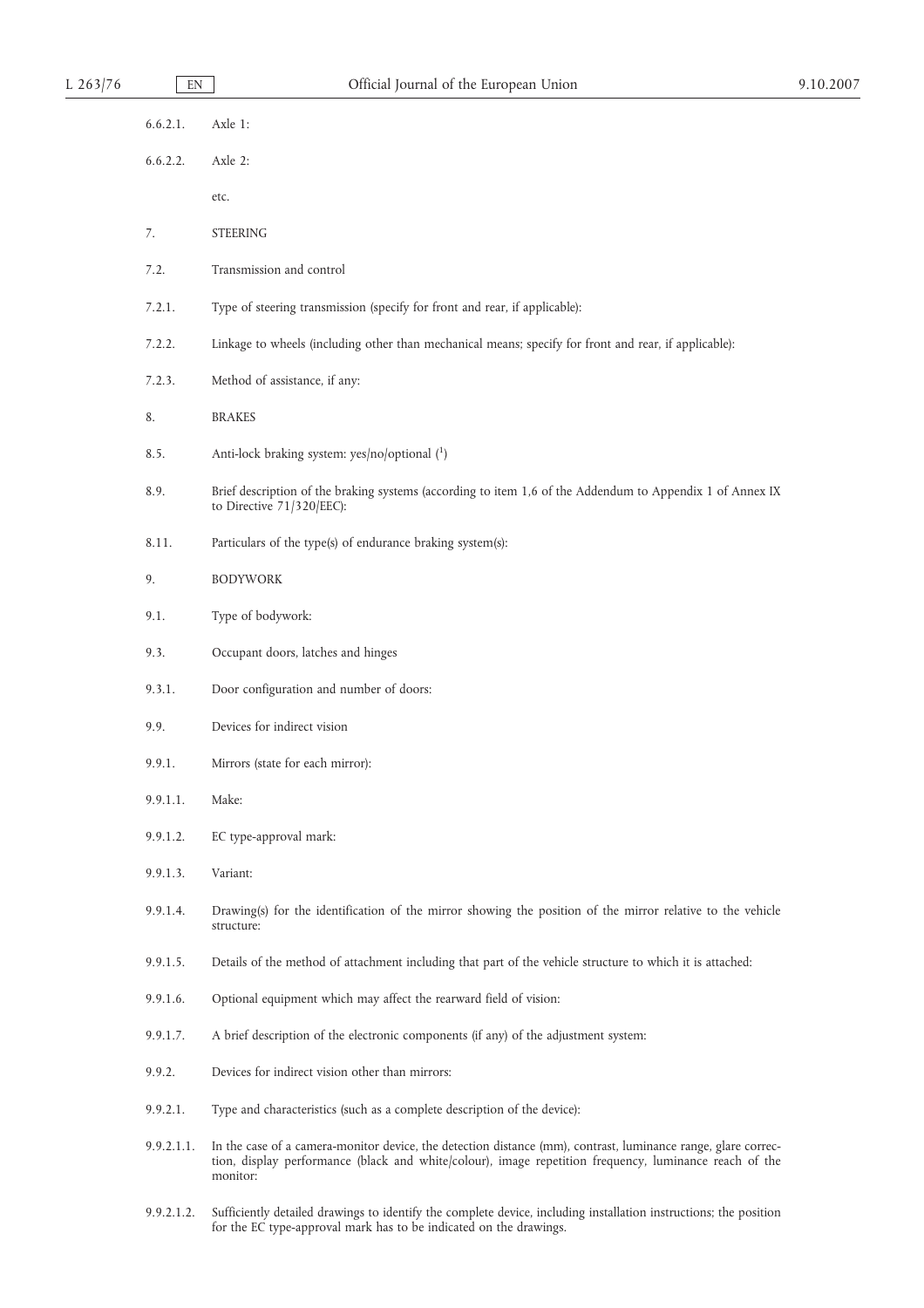| 9.10.             | Interior fittings                                                           |
|-------------------|-----------------------------------------------------------------------------|
| 9.10.3.           | <b>Seats</b>                                                                |
| 9.10.3.1. Number: |                                                                             |
|                   | 9.10.3.2. Position and arrangement:                                         |
|                   | 9.10.3.2.1. Number of seating positions:                                    |
|                   | 9.10.3.2.2. Seat(s) designated for use only when the vehicle is stationary: |
| 9.10.4.1.         | Type(s) of head restraints: integrated/detachable/separate $(1)$            |
| 9.10.4.2.         | Type-approval number(s), if available:                                      |
|                   |                                                                             |

9.12.2. Nature and position of supplementary restraint systems (indicate yes/no/optional):

 $(L = left$ -hand side,  $R = right$ -hand side,  $C = centre$ )

|                         |              | Front airbag | Side airbag | Belt pre-loading device |
|-------------------------|--------------|--------------|-------------|-------------------------|
| First row of seats      | L            |              |             |                         |
|                         | C            |              |             |                         |
|                         | $\mathbb{R}$ |              |             |                         |
|                         | L            |              |             |                         |
| Second row of seats (1) | $\mathsf{C}$ |              |             |                         |
|                         | $\mathbb{R}$ |              |             |                         |

( 1) The table may be extended as necessary for vehicles with more than two rows of seats or if there are more than three seats across the width of the vehicle.

- 9.17. Statutory plates (Directive 76/114/EEC)
- 9.17.1. Photographs and/or drawings of the locations of the statutory plates and inscriptions and of the vehicle identification number:
- 9.17.4. Manufacturer's declaration of compliance with the requirement of item 1.1.1 of Annex II to Directive 76/114/EEC
- 9.17.4.1. The meaning of characters in the second section and, if applicable, in the third section used to comply with the requirements of section 5,3 of ISO Standard 3779-1983 shall be explained:
- 9.17.4.2. If characters in the second section are used to comply with the requirements of section 5,4 of ISO Standard 3779-1983, these characters shall be indicated:
- 9.23. Pedestrian protection
- 9.23.1. A detailed description, including photographs and/or drawings, of the vehicle with respect to the structure, the dimensions, the relevant reference lines and the constituent materials of the frontal part of the vehicle (interior and exterior) shall be provided. This description should include detail of any active protection system installed.
- 11. CONNECTIONS BETWEEN TOWING VEHICLES AND TRAILERS AND SEMI-TRAILERS
- 11.1. Class and type of the coupling device(s) fitted or to be fitted:
- 11.3. Instructions for attachment of the coupling type to the vehicle and photographs or drawings of the fixing points at the vehicle as stated by the manufacturer; additional information, if the use of the coupling type is restricted to certain variants or versions of the vehicle type:
- 11.4. Information of the fitting of special towing brackets or mounting plates:
- 11.5. EC type-approval number(s):
- 12.7.1. vehicle equipped with a 24 GHz short-range radar equipment: Yes/No (strike out which is not applicable).
- 12.7.2. vehicle equipped with a 79 GHz short-range radar equipment: Yes/No (strike out which is not applicable).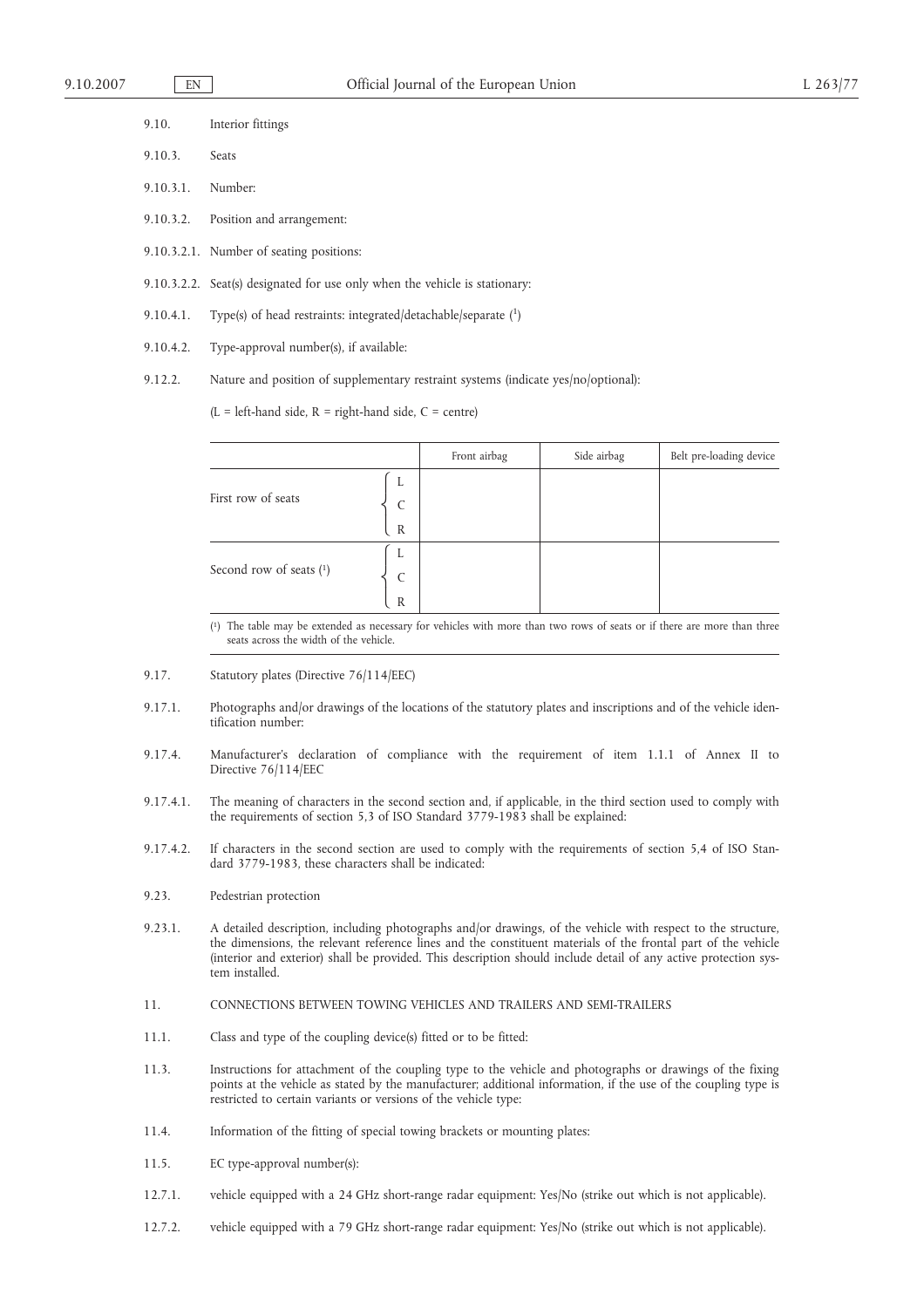| 13.     | SPECIAL PROVISIONS FOR VEHICLES USED FOR THE CARRIAGE OF PASSENGERS COMPRISING MORE<br>THAN EIGHT SEATS IN ADDITION TO THE DRIVER'S SEAT |
|---------|------------------------------------------------------------------------------------------------------------------------------------------|
| 13.1.   | Class of vehicle (Class I, Class II, Class III, Class A, Class B):                                                                       |
| 13.1.1. | Chassis types where the EC type-approved bodywork can be installed (manufacturer(s), and vehicle(s) types):                              |
| 13.3.   | Number of passengers (seated and standing)                                                                                               |
| 13.3.1. | Total (N):                                                                                                                               |
| 13.3.2. | Upper deck $(N_a)$ $(^1)$ :                                                                                                              |
| 13.3.3. | Lower deck $(N_b)$ $(^1)$ :                                                                                                              |
| 13.4.   | Number of passengers (seated)                                                                                                            |
| 13.4.1. | Total (A):                                                                                                                               |
| 13.4.2. | Upper deck $(A_a)$ $(^1)$ :                                                                                                              |
| 13.4.3. | Lower deck $(A_b)$ $(^1)$ :                                                                                                              |
|         | <b>B:</b> For category O                                                                                                                 |
| 0.      | <b>GENERAL</b>                                                                                                                           |
| 0.1.    | Make (trade name of manufacturer):                                                                                                       |
| 0.2.    | Type:                                                                                                                                    |
| 0.2.1.  | Commercial name(s) (if available):                                                                                                       |
| 0.3.    | Means of identification of type, if marked on the vehicle $(^{b})$ :                                                                     |
| 0.3.1.  | Location of that marking:                                                                                                                |
| 0.4.    | Category of vehicle (°):                                                                                                                 |
| 0.4.1.  | Classification(s) according to the dangerous goods which the vehicle is intended to transport:                                           |
| 0.5.    | Name and address of manufacturer:                                                                                                        |
| $0.8.$  | Address(es) of assembly plant(s):                                                                                                        |
| 0.9.    | Name and address of the manufacturer's representative (if any):                                                                          |
| 1.      | GENERAL CONSTRUCTION CHARACTERISTICS OF THE VEHICLE                                                                                      |
| 1.1.    | Photographs and/or drawings of a representative vehicle:                                                                                 |
| 1.3.    | Number of axles and wheels:                                                                                                              |
| 1.3.2.  | Number and position of steered axles:                                                                                                    |
| 1.4.    | Chassis (if any) (overall drawing):                                                                                                      |
| 2.      | MASSES AND DIMENSIONS (e) (in kg and mm)                                                                                                 |

(Refer to drawing where applicable)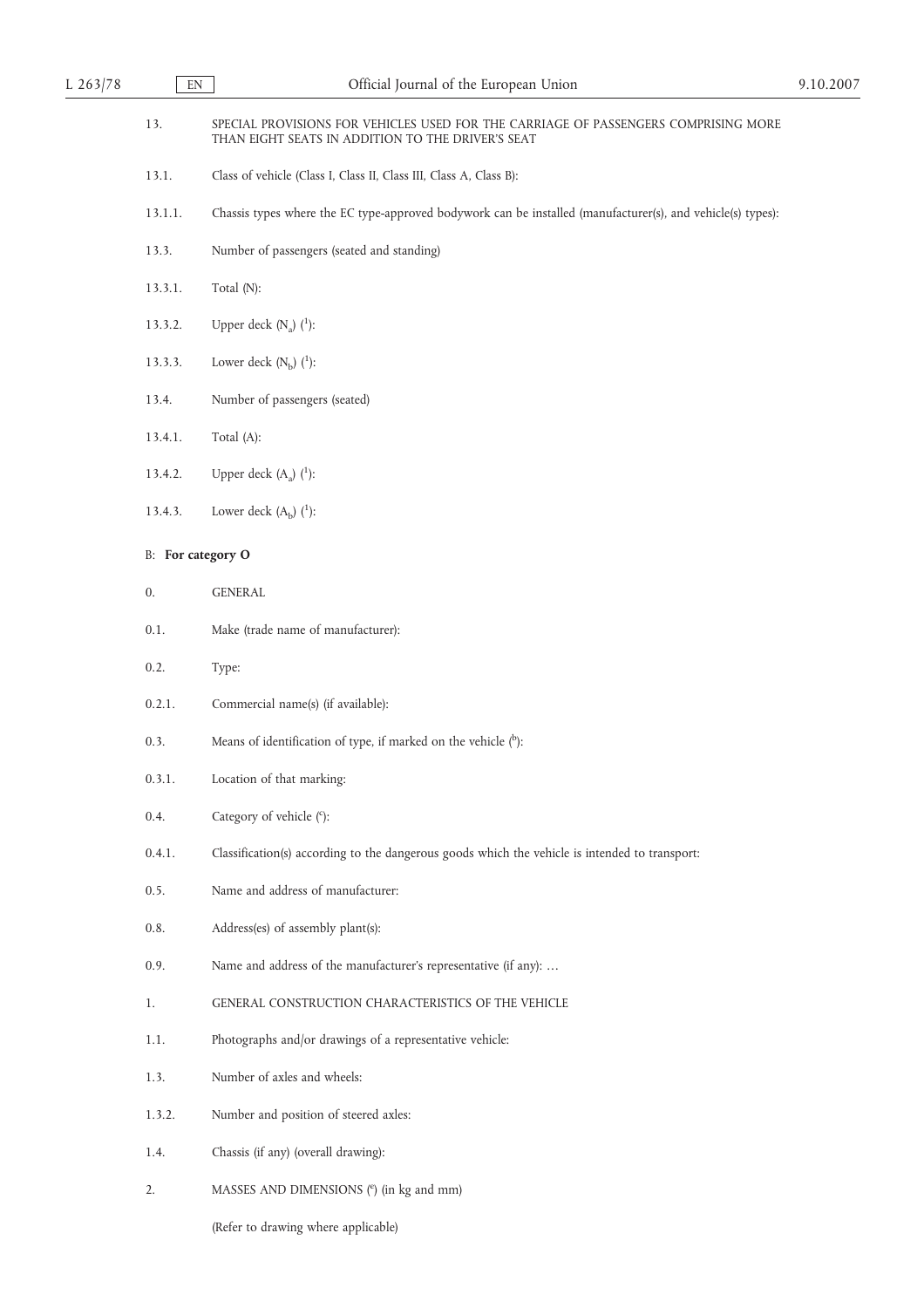- 2.1. Wheelbase(s) (fully loaded) (f):
- 2.3.1. Track of each steered axle (i):
- 2.3.2. Track of all other axles  $(i)$ :
- 2.4. Range of vehicle dimensions (overall)
- 2.4.2. For chassis with bodywork
- 2.4.2.1. Length  $(i)$ :
- 2.4.2.1.1. Length of the loading area:
- 2.4.2.2. Width  $(k)$ :
- 2.4.2.2.1. Thickness of the walls (in the case of vehicles designed for controlled-temperature transport of goods):
- 2.4.2.3. Height (in running order) (<sup>1</sup>) (for suspension adjustable for height, indicate normal running position):
- 2.6. Mass of the vehicle with bodywork and, in the case of a towing vehicle of a category other than M<sub>1</sub>, with coupling device, if fitted by the manufacturer, in running order, or mass of the chassis or chassis with cab, without bodywork and/or coupling device if the manufacturer does not fit the bodywork and/or coupling device (including liquids, tools, spare wheel, if fitted, and driver and, for buses and coaches, a crew member if there is a<br>crew seat in the vehicle) (°) (maximum and minimum for each variant):
- 2.6.1. Distribution of this mass among the axles and, in the case of a semi-trailer or centre-axle trailer, load on the coupling point (maximum and minimum for each variant):
- 2.7. Minimum mass of the completed vehicle as stated by the manufacturer, in the case of an incomplete vehicle:
- 2.8. Technically permissible maximum laden mass stated by the manufacturer  $('')$  (\*):
- 2.8.1. Distribution of this mass among the axles, and in the case of a semi-trailer or centre-axle trailer, load on the coupling point (\*):
- 2.9. Technically permissible maximum mass on each axle:
- 2.10. Technically permissible maximum mass on each axle group:
- 2.12. Technically permissible maximum static vertical load/mass on the vehicle's coupling point
- 2.12.2. Of the semi-trailer or centre-axle trailer:
- 2.16. Intended registration/in service maximum permissible masses (optional: where these values are given, they shall be verified in accordance with the requirements of Annex IV to Directive 97/27/EC):
- 2.16.1. Intended registration/in service maximum permissible laden mass (Several entries possible for each technical configuration (#)):
- 2.16.2. Intended registration/in service maximum permissible mass on each axle and, in the case of a semi-trailer or centre-axle trailer, intended load on the coupling point stated by the manufacturer if lower than the technically permissible maximum mass on the coupling point (Several entries possible for each technical configuration (#)):
- 2.16.3. Intended registration/in service maximum permissible mass on each axle group (Several entries possible for each technical configuration  $($ <sup>#</sup> $))$ :
- 2.16.4. Intended registration/in service maximum permissible towable mass (Several entries possible for each technical configuration  $($ <sup>#</sup> $)$ :
- 2.16.5. Intended registration/in service maximum permissible mass of the combination (Several entries possible for each technical configuration  $($ <sup>#</sup> $))$ :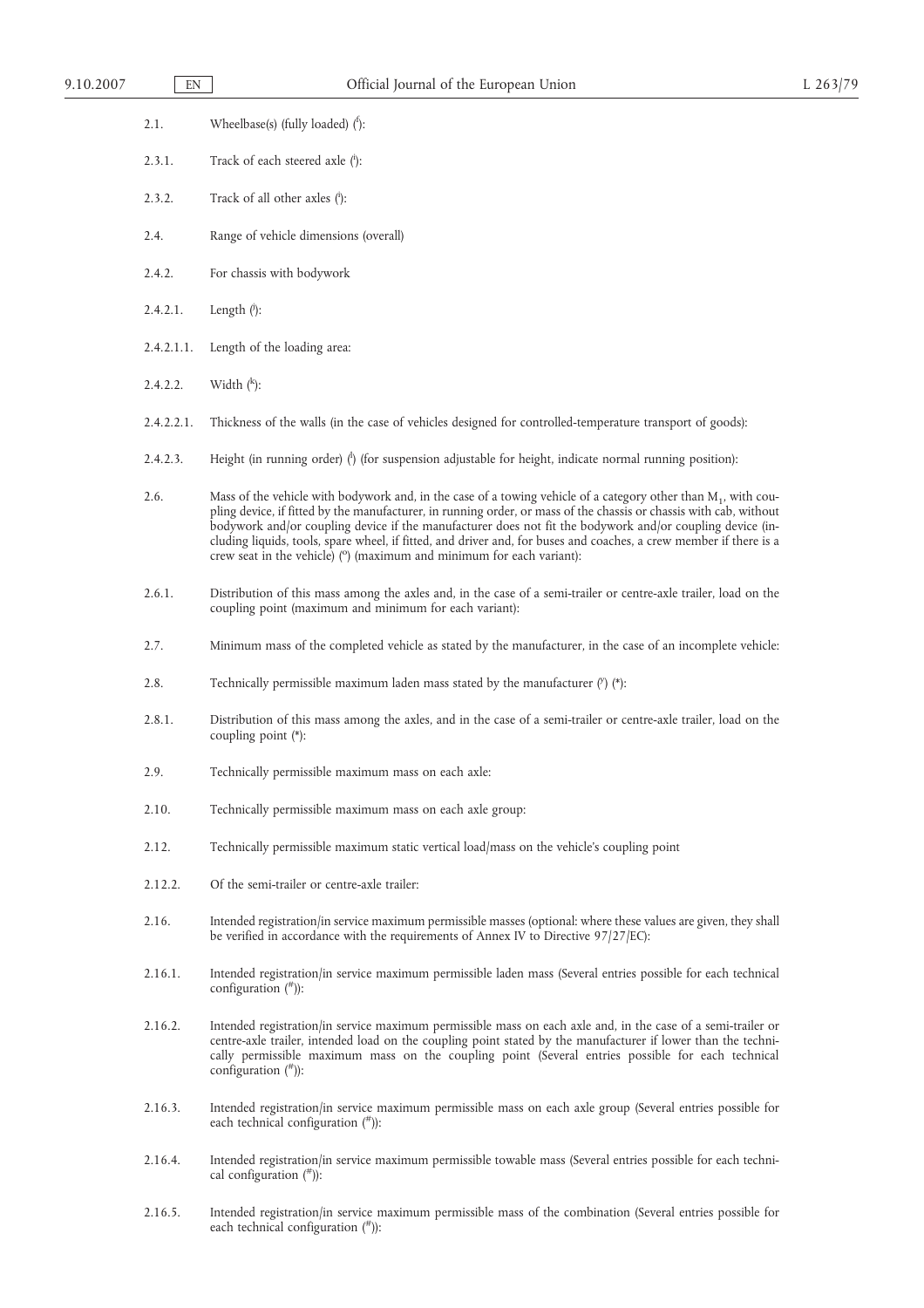# L 263/80 EN Official Journal of the European Union 9.10.2007

| 5.         | AXLES                                                                                                                                                                          |
|------------|--------------------------------------------------------------------------------------------------------------------------------------------------------------------------------|
| 5.1.       | Description of each axle:                                                                                                                                                      |
| 5.2.       | Make:                                                                                                                                                                          |
| 5.3.       | Type:                                                                                                                                                                          |
| 5.4.       | Position of retractable axle(s):                                                                                                                                               |
| 5.5.       | Position of loadable axle(s):                                                                                                                                                  |
| 6.         | SUSPENSION                                                                                                                                                                     |
| 6.2.       | Type and design of the suspension of each axle or wheel:                                                                                                                       |
| 6.2.1.     | Level adjustment: $yes/no/optional(^1)$                                                                                                                                        |
| 6.6.1.     | Tyre/wheel combination(s) (for tyres indicate size designation, minimum load-capacity index, minimum speed<br>category symbol; for wheels indicate rim size(s) and off-set(s)) |
| 6.6.1.1.   | Axles                                                                                                                                                                          |
| 6.6.1.1.1. | Axle 1:                                                                                                                                                                        |
| 6.6.1.1.2. | Axle 2:                                                                                                                                                                        |
|            | etc.                                                                                                                                                                           |
| 6.6.1.2.   | Spare wheel, if any:                                                                                                                                                           |
| 6.6.2.     | Upper and lower limit of rolling radii                                                                                                                                         |
| 6.6.2.1.   | Axle 1:                                                                                                                                                                        |
| 6.6.2.2.   | Axle 2:                                                                                                                                                                        |
|            | etc.                                                                                                                                                                           |
| 7.         | <b>STEERING</b>                                                                                                                                                                |
| 7.2.       | Transmission and control                                                                                                                                                       |
| 7.2.1.     | Type of steering transmission (specify for front and rear, if applicable):                                                                                                     |
| 7.2.2.     | Linkage to the wheels (including other than mechanical means; specify for front and rear, if applicable):                                                                      |
| 7.2.3.     | Method of assistance, if any:                                                                                                                                                  |
| 8.         | <b>BRAKES</b>                                                                                                                                                                  |
| 8.5.       | Antilock braking system: yes/no/optional (1)                                                                                                                                   |
| 8.9.       | Brief description of the braking devices (according to item 1.6 of the addendum to Appendix 1 of Annex IX<br>to Directive $71/320/EEC$ :                                       |
| 9.         | <b>BODYWORK</b>                                                                                                                                                                |
| 9.1.       | Type of bodywork:                                                                                                                                                              |
| 9.17.      | Statutory plates (Directive 76/114/EEC)                                                                                                                                        |
| 9.17.1.    | Photographs and/or drawings of the locations of the statutory plates and inscriptions and of the vehicle iden-<br>tification number:                                           |
| 9.17.4.    | Manufacturer's declaration of compliance with the requirement of item 1.1.1 of Annex II to<br>Directive 76/114/EEC                                                             |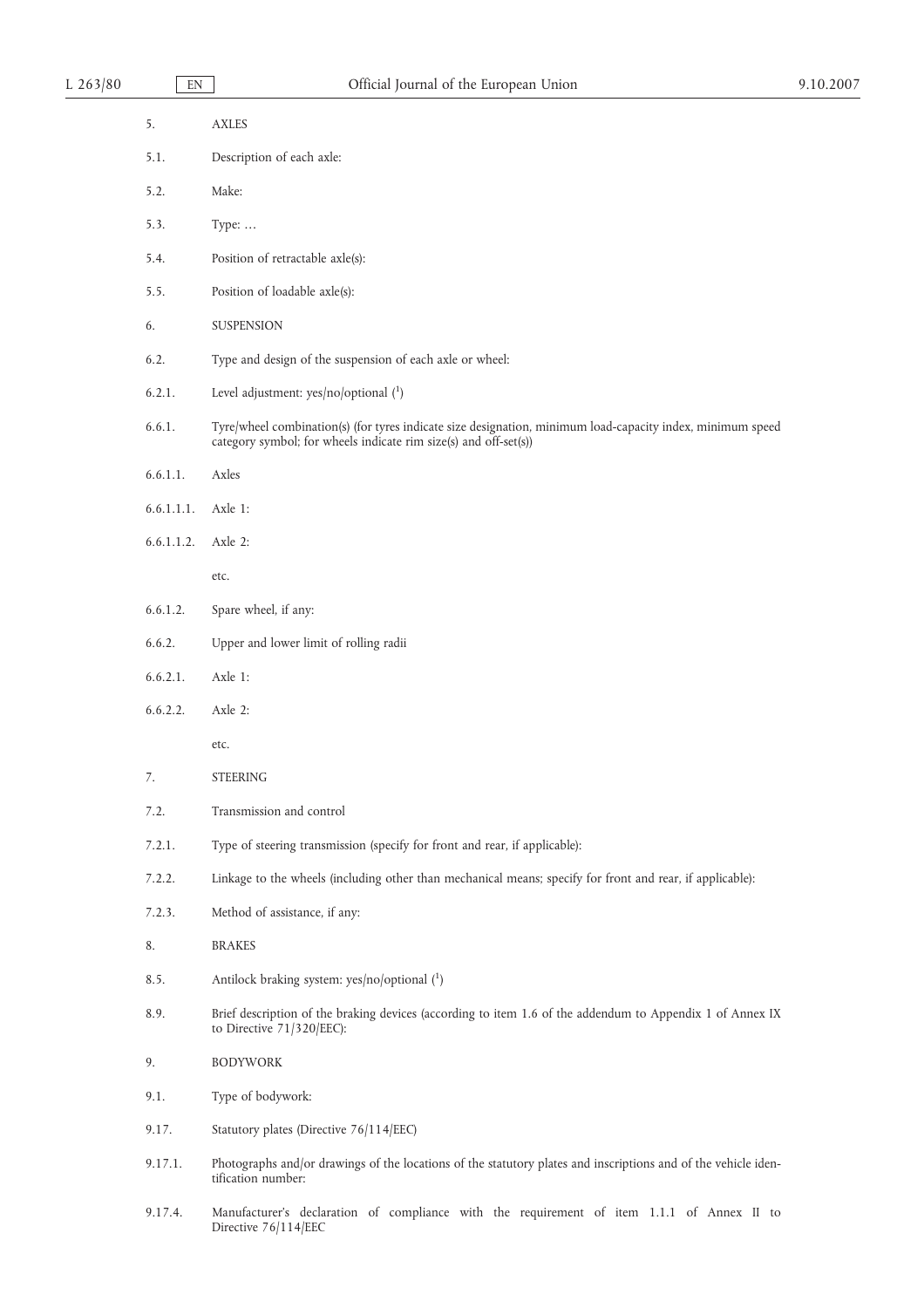- 9.17.4.1. The meaning of characters in the second section and, if applicable, in the third section used to comply with the requirements of section 5.3 of ISO Standard 3779-1983 shall be explained:
- 9.17.4.2. If characters in the second section are used to comply with the requirements of section 5.4 of ISO Standard 3779-1983 these characters shall be indicated:
- 11. CONNECTIONS BETWEEN TOWING VEHICLES AND TRAILERS AND SEMI-TRAILERS
- 11.1. Class and type of the coupling device(s) fitted or to be fitted:
- 11.5. EC type-approval number(s):

## PART II

Matrix showing the permissible combinations into vehicle versions of those items in Part I for which there are multiple entries. For those multiple entry items each entry is denoted by a prefix letter which will be used in this matrix to denote which entry (or entries) from a particular item are applicable to a particular version.

A separate matrix must be compiled for each variant within the type.

Multiple entries for which there are no restrictions on their combination within a variant should be listed in the column headed 'all'.

| Item No | All | Version 1 | Version $\angle$ | Etc. | Version No |
|---------|-----|-----------|------------------|------|------------|
|         |     |           |                  |      |            |

This information may be presented in an alternative format or layout so long as the original purpose is fulfilled.

Each variant and each version must be identified by a numerical code or number consisting of a combination of letters and numbers, which must also be indicated in the certificate of conformity (Annex IX) of the vehicle concerned.

In the case of (a) variant(s) pursuant to Annex XI or to Article 20 the manufacturer shall assign a special code.

### PART III

#### **Type-approval numbers**

Supply the information required by the following table in respect of the applicable subjects (\*\*\*) for this vehicle in Annex IV or Annex XI. (All relevant approvals for each subject must be included)

| Subject | Type-approval number | Member State or Con-<br>tracting Party (*) issuing<br>the type-approval $(+)$ | Extension date | Variant(s)/Version(s) |
|---------|----------------------|-------------------------------------------------------------------------------|----------------|-----------------------|
|         |                      |                                                                               |                |                       |

( +) Contracting Parties to the Revised 1958 Agreement.

( ++) To be indicated if not obtainable from the type-approval number.

Signed:

Position in company:

Date: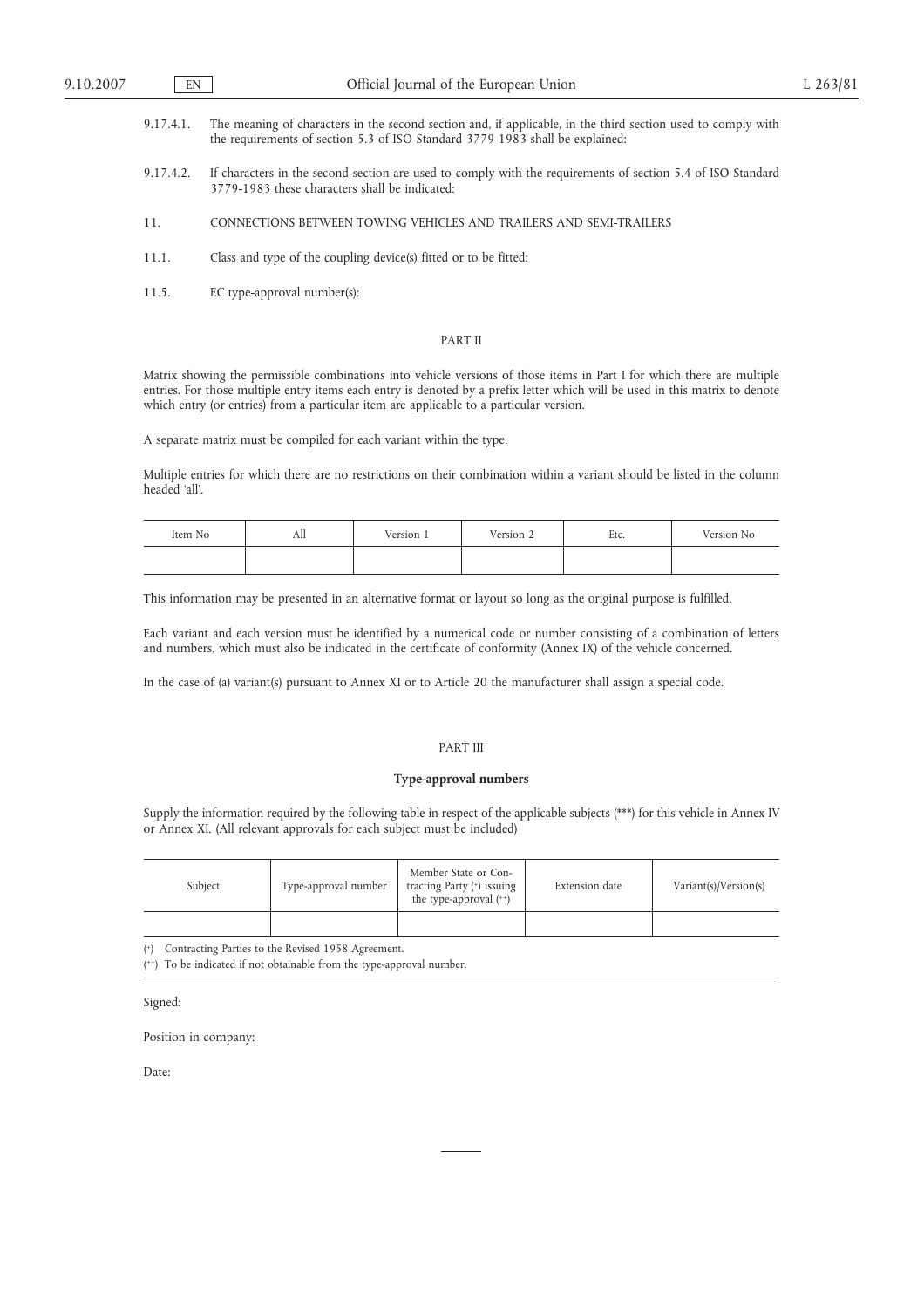# *ANNEX IV*

# **List of requirements for the purpose of EC type-approval of vehicles**

# PART I

# **List of regulatory acts**

(As appropriate, taking account of the scope and latest amendment to each of the regulatory acts listed below. In respect of United Nations Economic Commission for Europe (UNECE) Regulations, the reference for the regulatory act shows the relevant series of amendments of the UNECE Regulations to which the Community has acceded.)

| Subject |                                         | Regulatory act | Official Journal reference  | Applicability |             |             |             |             |       |       |                |       |                |
|---------|-----------------------------------------|----------------|-----------------------------|---------------|-------------|-------------|-------------|-------------|-------|-------|----------------|-------|----------------|
|         |                                         | reference      |                             | $M_1$         | $M_{2}$     | $M_{\rm A}$ | $N_1$       | $N_2$       | $N_3$ | $O_1$ | O <sub>2</sub> | $O_3$ | O <sub>4</sub> |
| 1.      | Sound levels                            | 70/157/EEC     | L 42, 23.2.1970,<br>p. 16.  | X             | X           | X           | X           | X           | X     |       |                |       |                |
| 2.      | Emissions                               | 70/220/EEC     | L 76, 6.4.1970, p. 1.       | X             | X           | X           | X           | X           | X     |       |                |       |                |
| 3.      | Fuel tanks/rear protec-<br>tive devices | 70/221/EEC     | L 76, 6.4.1970, p. 23.      | X(5)          | X(5)        | X(5)        | X(5)        | X(5)        | X(5)  | X     | $\mathbf X$    | X     | X              |
| 4.      | Rear registration plate<br>space        | 70/222/EEC     | L 76, 6.4.1970, p. 25.      | X             | X           | X           | X           | X           | X     | X     | X              | X     | X              |
| 5.      | Steering effort                         | 70/311/EEC     | L 133, 18.6.1970,<br>p. 10. | X             | X           | X           | X           | X           | X     | X     | X              | X     | X              |
|         | 6. Door latches and hinges              | 70/387/EEC     | L 176, 10.8.1970,<br>p. 5.  | X             |             |             | X           | X           | X     |       |                |       |                |
| 7.      | Audible warning                         | 70/388/EEC     | L 176, 10.8.1970,<br>p. 12. | X             | X           | X           | X           | $\mathbf X$ | X     |       |                |       |                |
| 8.      | Indirect vision devices                 | 2003/97/EC (8) | L 25, 29.1.2004, p. 1.      | X             | X           | X           | X           | X           | X     |       |                |       |                |
| 9.      | <b>Braking</b>                          | 71/320/EEC     | L 202, 6.9.1971,<br>p. 37.  | X             | X           | X           | X           | X           | X     | X     | X              | X     | X              |
|         | 10. Suppression (radio)                 | 72/245/EEC     | L 152, 6.7.1972,<br>p. 15.  | X             | X           | X           | X           | X           | X     | X     | X              | X     | X              |
|         | 11. Diesel smoke                        | 72/306/EEC     | L 190, 20.8.1972,<br>p. 1.  | X             | X           | X           | X           | X           | X     |       |                |       |                |
|         | 12. Interior fittings                   | 74/60/EEC      | L 38, 11.2.1974, p. 2.      | X             |             |             |             |             |       |       |                |       |                |
|         | 13. Anti-theft and<br>immobiliser       | 74/61/EEC      | L 38, 11.2.1974,<br>p. 22.  | X             | X           | X           | X           | X           | X     |       |                |       |                |
|         | 14. Protective steering                 | 74/297/EEC     | L 165, 20.6.1974,<br>p. 16. | X             |             |             | X           |             |       |       |                |       |                |
|         | 15. Seat strength                       | 74/408/EEC     | L 221, 12.8.1974,<br>p. 1.  | X             | X           | X           | X           | X           | X     |       |                |       |                |
|         | 16. Exterior projections                | 74/483/EEC     | L 256, 2.10.1974,<br>p. 4.  | X             |             |             |             |             |       |       |                |       |                |
|         | 17. Speedometer<br>and reverse gear     | 75/443/EEC     | L 196, 26.7.1975,<br>p. 1.  | $\mathbf X$   | $\mathbf X$ | X           | $\mathbf X$ | $\mathbf X$ | X     |       |                |       |                |
|         | 18. Plates (statutory)                  | 76/114/EEC     | L 24, 30.1.1976, p. 1.      | X             | $\mathbf X$ | X           | $\mathbf X$ | X           | X     | X     | $\mathbf X$    | X     | X              |
|         | 19. Seat belt anchorages                | 76/115/EEC     | L 24, 30.1.1976, p. 6.      | $\mathbf X$   | $\mathbf X$ | X           | X           | $\mathbf X$ | X     |       |                |       |                |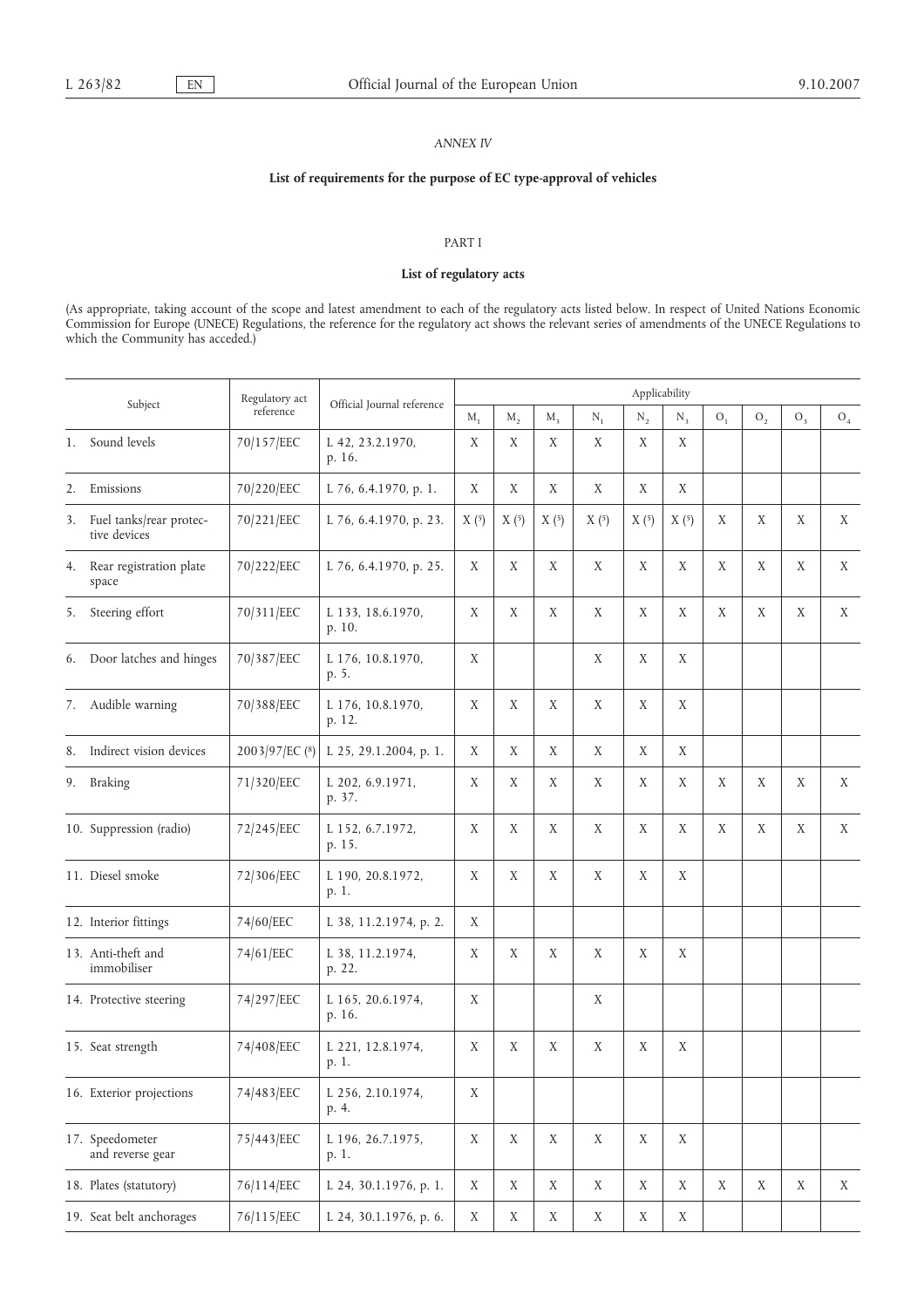|  |                                                                                                                      | Regulatory act | Applicability                |             |             |                                                             |             |                |                                                             |                |             |             |             |
|--|----------------------------------------------------------------------------------------------------------------------|----------------|------------------------------|-------------|-------------|-------------------------------------------------------------|-------------|----------------|-------------------------------------------------------------|----------------|-------------|-------------|-------------|
|  | Subject                                                                                                              | reference      | Official Journal reference   | $M_1$       | $M_{2}$     | $M_{3}$                                                     | $N_1$       | $\rm N_2$      | $N_{3}$                                                     | O <sub>1</sub> | ${\rm O}_2$ | $O_3$       | ${\rm O}_4$ |
|  | 20. Installation of lighting<br>and light signalling<br>devices                                                      | 76/756/EEC     | L 262, 27.9.1976,<br>p. 1.   | X           | X           | X                                                           | $\mathbf X$ | $\mathbf X$    | X                                                           | X              | X           | $\mathbf X$ | X           |
|  | 21. Retro reflectors                                                                                                 | 76/757/EEC     | L 262, 27.9.1976,<br>p. 32.  | X           | $\mathbf X$ | $\mathbf X$                                                 | $\mathbf X$ | $\mathbf X$    | $\mathbf X$                                                 | X              | $\mathbf X$ | $\mathbf X$ | X           |
|  | 22. End-outline, front-<br>position (side), rear-<br>position (side), stop,<br>side marker, daytime<br>running lamps | 76/758/EEC     | L 262, 27.9.1976,<br>p. 54.  | $\mathbf X$ | $\mathbf X$ | $\mathbf X$                                                 | $\mathbf X$ | $\mathbf X$    | $\mathbf X$                                                 | X              | $\mathbf X$ | $\mathbf X$ | X           |
|  | 23. Direction indicators                                                                                             | 76/759/EEC     | L 262, 27.9.1976,<br>p. 71.  | X           | X           | X                                                           | X           | X              | X                                                           | X              | X           | X           | X           |
|  | 24. Rear registration plate<br>lamps                                                                                 | 76/760/EEC     | L 262, 27.9.1976,<br>p. 85.  | X           | X           | X                                                           | X           | X              | X                                                           | X              | X           | X           | X           |
|  | 25. Headlamps (including<br>bulbs)                                                                                   | 76/761/EEC     | L 262, 27.9.1976,<br>p. 96.  | X           | X           | X                                                           | X           | X              | X                                                           |                |             |             |             |
|  | 26. Front fog lamps                                                                                                  | 76/762/EEC     | L 262, 27.9.1976,<br>p. 122. | X           | X           | X                                                           | X           | X              | X                                                           |                |             |             |             |
|  | 27. Towing hooks                                                                                                     | 77/389/EEC     | L 145, 13.6.1977,<br>p. 41.  | X           | X           | X                                                           | X           | X              | X                                                           |                |             |             |             |
|  | 28. Rear fog lamps                                                                                                   | 77/538/EEC     | L 220, 29.8.1977,<br>p. 60.  | Χ           | X           | X                                                           | X           | X              | X                                                           | X              | X           | X           | X           |
|  | 29. Reversing lamps                                                                                                  | 77/539/EEC     | L 220, 29.8.1977,<br>p. 72.  | Χ           | X           | Χ                                                           | X           | X              | X                                                           | X              | X           | X           | X           |
|  | 30. Parking lamps                                                                                                    | 77/540/EEC     | L 220, 29.8.1977,<br>p. 83.  | X           | X           | X                                                           | X           | X              | X                                                           |                |             |             |             |
|  | 31. Seat belts and restraint<br>systems                                                                              | 77/541/EEC     | L 220, 29.8.1977,<br>p. 95.  | X           | X           | X                                                           | X           | X              | X                                                           |                |             |             |             |
|  | 32. Forward vision                                                                                                   | 77/649/EEC     | L 267, 19.10.1977,<br>p. 1.  | X           |             |                                                             |             |                |                                                             |                |             |             |             |
|  | 33. Identification of controls                                                                                       | 78/316/EEC     | L 81, 28.3.1978, p. 3.       | X           | X           | X                                                           | X           | X              | X                                                           |                |             |             |             |
|  | 34. Defrost/demist                                                                                                   | 78/317/EEC     | L 81, 28.3.1978,<br>p. 27.   | Χ           | (1)         | $\left( \begin{smallmatrix} 1 \\ \end{smallmatrix} \right)$ | (1)         | $\binom{1}{ }$ | $\left( \begin{smallmatrix} 1 \\ \end{smallmatrix} \right)$ |                |             |             |             |
|  | 35. Wash/wipe                                                                                                        | 78/318/EEC     | L 81, 28.3.1978,<br>p. 49.   | X           | (2)         | (2)                                                         | (2)         | (2)            | $\left( 2\right)$                                           |                |             |             |             |
|  | 36. Heating systems                                                                                                  | 2001/56/EC     | L 292, 9.11.2001,<br>p. 21.  | X           | $\mathbf X$ | X                                                           | X           | $\mathbf X$    | X                                                           | X              | X           | X           | X           |
|  | 37. Wheel guards                                                                                                     | 78/549/EEC     | L 168, 26.6.1978,<br>p. 45.  | X           |             |                                                             |             |                |                                                             |                |             |             |             |
|  | 38. Head restraints                                                                                                  | 78/932/EEC     | L 325, 20.11.1978,<br>p. 1.  | X           |             |                                                             |             |                |                                                             |                |             |             |             |
|  | 39. CO <sub>2</sub> emissions/fuel<br>consumption                                                                    | 80/1268/EEC    | L 375, 31.12.1980,<br>p. 36. | X           |             |                                                             | X           |                |                                                             |                |             |             |             |
|  | 40. Engine power                                                                                                     | 80/1269/EEC    | L 375, 31.12.1980,<br>p. 46. | X           | X           | X                                                           | X           | $\mathbf X$    | X                                                           |                |             |             |             |
|  | 41. Diesel emissions                                                                                                 | 88/77/EEC      | L 36, 9.2.1988, p. 33.       | X           | X           | X                                                           | X           | X              | X                                                           |                |             |             |             |
|  | 42. Lateral protection                                                                                               | 89/297/EEC     | L 124, 5.5.1989, p. 1.       |             |             |                                                             |             | X              | X                                                           |                |             | X           | X           |
|  | 43. Spray-suppression sys-<br>tems                                                                                   | 91/226/EEC     | L 103, 23.4.1991,<br>p. 5.   |             |             |                                                             |             | X              | X                                                           |                |             | X           | X           |
|  | 44. Masses and dimensions<br>(cars)                                                                                  | 92/21/EEC      | L 129, 14.5.1992,<br>p. 1.   | X           |             |                                                             |             |                |                                                             |                |             |             |             |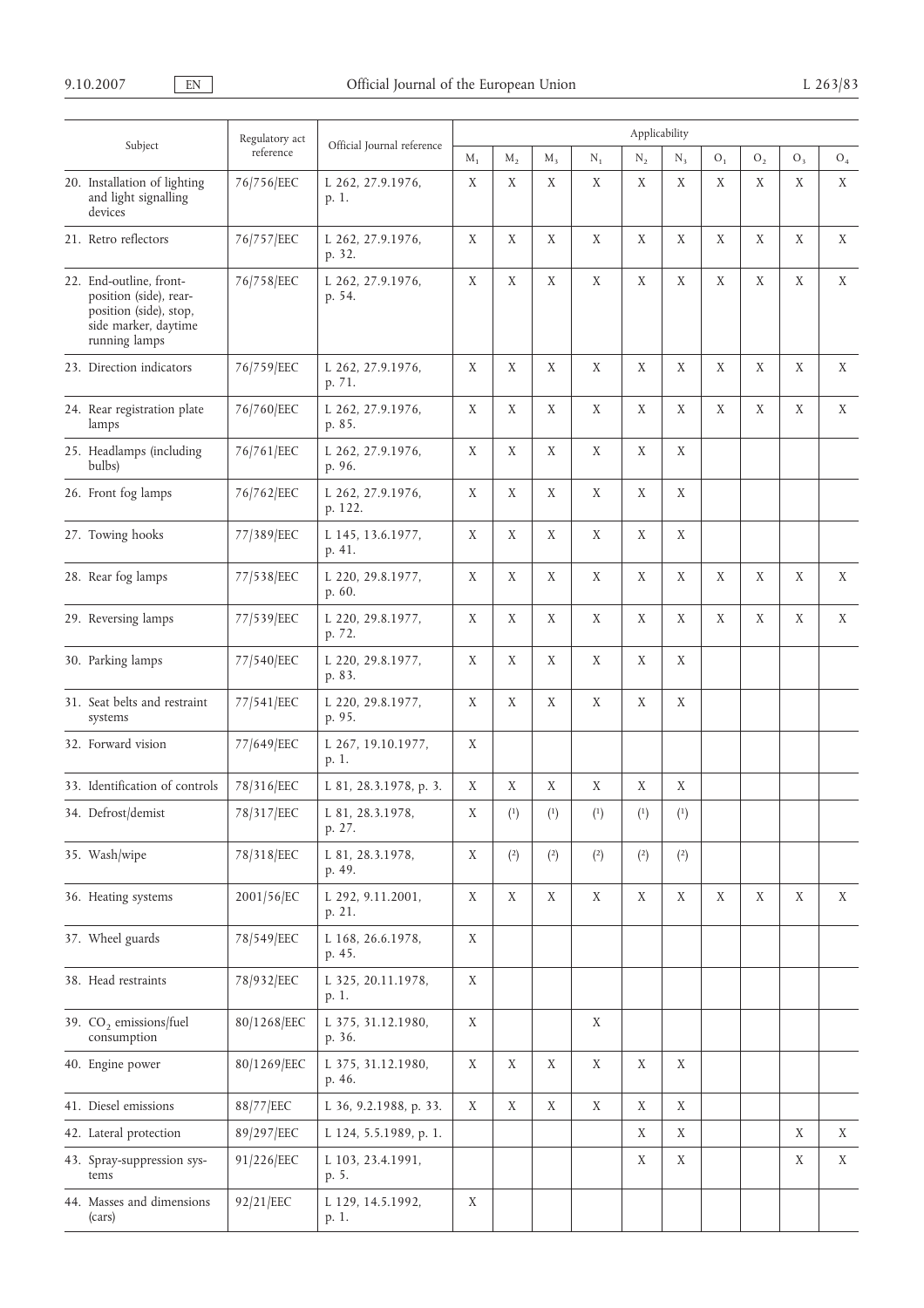|                                                                              | Regulatory act |                              | Applicability                                                                            |      |                |                |                |      |      |      |      |      |
|------------------------------------------------------------------------------|----------------|------------------------------|------------------------------------------------------------------------------------------|------|----------------|----------------|----------------|------|------|------|------|------|
| Subject                                                                      | reference      | Official Journal reference   | $M_{2}$<br>$M_{1}$<br>$M_{\rm a}$<br>$N_{2}$<br>O <sub>1</sub><br>$N_{1}$<br>$N_{\rm a}$ |      | O <sub>2</sub> | O <sub>3</sub> | O <sub>4</sub> |      |      |      |      |      |
| 45. Safety glass                                                             | 92/22/EEC      | L 129, 14.5.1992,<br>p. 11.  | X                                                                                        | X    | X              | X              | X              | X    | X    | X    | X    | X    |
| 46. Tyres                                                                    | 92/23/EEC      | L 129, 14.5.1992,<br>p. 95.  | X                                                                                        | X    | X              | X              | X              | X    | X    | X    | X    | X    |
| 47. Speed limiters                                                           | 92/24/EEC      | L 129, 14.5.1992,<br>p. 154. |                                                                                          |      | X              |                | X              | X    |      |      |      |      |
| 48. Masses and dimensions<br>(other than vehicles<br>referred to in item 44) | 97/27/EC       | L 233, 28.8.1997,<br>p. 1.   |                                                                                          | X    | X              | X              | X              | X    | X    | X    | X    | X    |
| 49. External projections<br>of cabs                                          | 92/114/EEC     | L 409, 31.12.1992,<br>p. 17. |                                                                                          |      |                | X              | X              | X    |      |      |      |      |
| 50. Couplings                                                                | 94/20/EC       | L 195, 29.7.1994,<br>p. 1.   | X(3)                                                                                     | X(3) | X(3)           | X(3)           | X(3)           | X(3) | X    | X    | X    | X    |
| 51. Flammability                                                             | 95/28/EC       | L 281, 23.11.1995,<br>p. 1.  |                                                                                          |      | X              |                |                |      |      |      |      |      |
| 52. Buses and coaches                                                        | 2001/85/EC     | L 42, 13.2.2002, p. 1.       |                                                                                          | X    | X              |                |                |      |      |      |      |      |
| 53. Frontal impact                                                           | 96/79/EC       | L 18, 21.1.1997, p. 7.       | X                                                                                        |      |                |                |                |      |      |      |      |      |
| 54. Side impact                                                              | 96/27/EC       | L 169, 8.7.1996, p. 1.       | X                                                                                        |      |                | X              |                |      |      |      |      |      |
| 55.                                                                          |                |                              |                                                                                          |      |                |                |                |      |      |      |      |      |
| 56. Vehicles intended<br>for the transport<br>of dangerous goods             | 98/91/EC       | L 11, 16.1.1999,<br>p. 25.   |                                                                                          |      |                | X(4)           | X(4)           | X(4) | X(4) | X(4) | X(4) | X(4) |
| 57. Front underrun protec-<br>tion                                           | 2000/40/EC     | L 203, 10.8.2000,<br>p. 9.   |                                                                                          |      |                |                | X              | X    |      |      |      |      |
| 58. Pedestrian protection                                                    | 2003/102/EC    | L 321, 6.12.2003,<br>p. 15.  | X(6)                                                                                     |      |                | X(6)(7)        |                |      |      |      |      |      |

X: Regulatory act applicable.

( 1) Vehicles of this category shall be fitted with an adequate windscreen defrosting and demisting device.

( 2) Vehicles of this category shall be fitted with adequate windscreen washing and wiping devices.

( 3) The requirements of Directive 94/20/EC are only applicable for vehicles equipped with couplings.

( 4) The requirements of Directive 98/91/EC are only applicable when the manufacturer applies for the EC type-approval of a vehicle intended for the transport of dangerous goods.

 $(5)$ In case of LPG or CNG vehicles, pending the adoption of the relevant amendments to Directive 70/221/EEC in order to include LPG and CNG tanks, a vehicle approval in accordance with UNECE Regulation 67-01 or 110 is required.

( 6) Not exceeding 2,5 tonnes maximum mass.

 $(7)$  Derived from  $M_1$  category vehicles.

( 8) Until the dates referred-to in Article 2 of Directive 2003/97/EC, approvals granted in accordance with Directive 71/127/EEC shall remain valid for the purpose of wholevehicle type approval.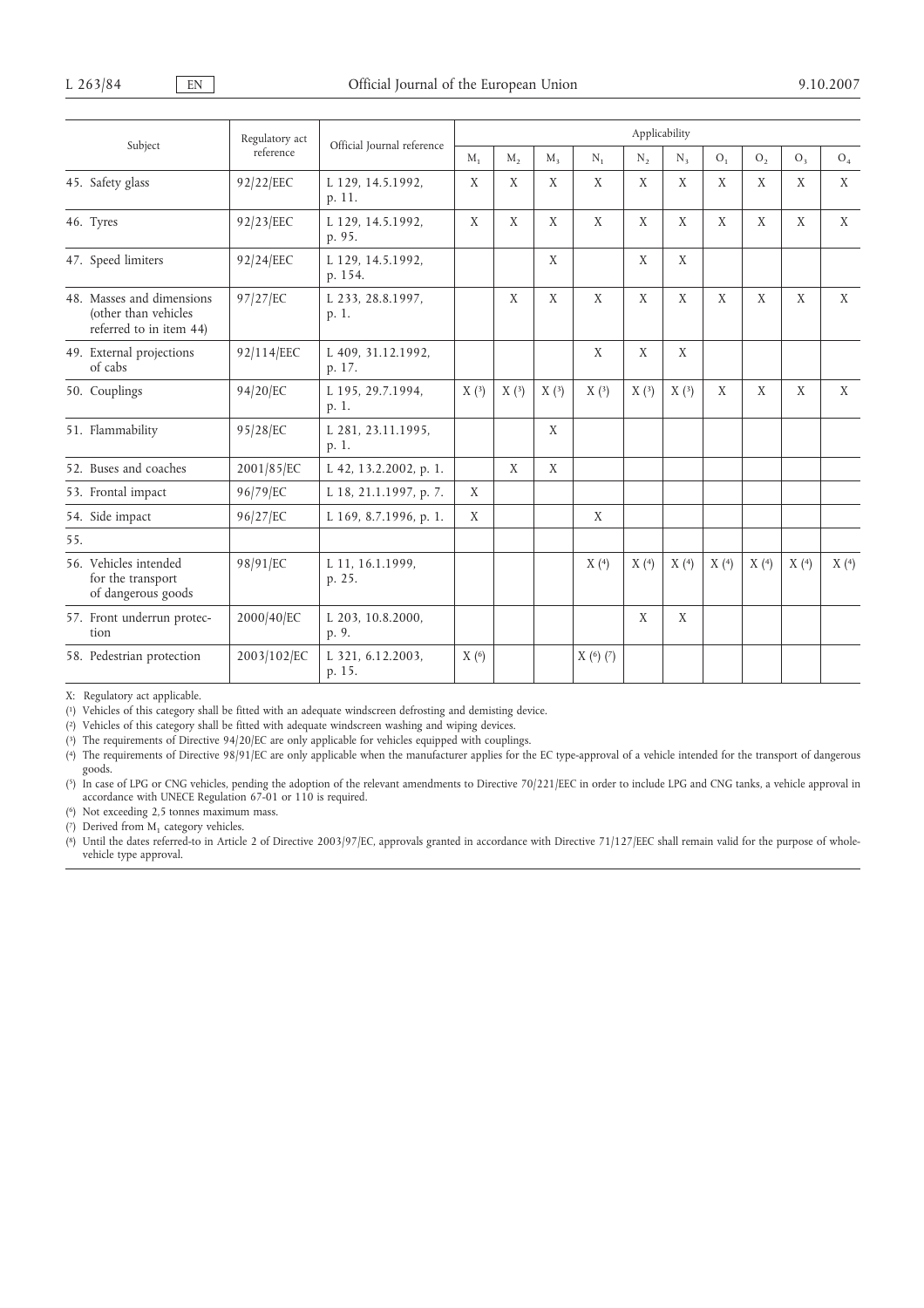# *Appendix*

#### **List of requirements for EC type-approval of vehicles belonging to the category M1, produced in small series.**

(As appropriate, taking account of the latest amendment to each of the regulatory acts listed below)

|     | Subject                                                                                                        | Regulatory<br>act reference | Official Journal reference | $M_{1}$      |
|-----|----------------------------------------------------------------------------------------------------------------|-----------------------------|----------------------------|--------------|
| 1.  | Sound level                                                                                                    | 70/157/EEC                  | L 42, 23.2.1970, p. 16.    | A            |
| 2.  | Emissions with the exception of<br>the whole set of requirements<br>relating to On Board Diagnostics<br>(OBDs) | 70/220/EEC                  | L 76, 6.4.1970, p. 1.      | А            |
| 3.  | Fuel tanks/Rear protective devices                                                                             | 70/221/EEC                  | L 76, 6.4.1970, p. 23.     | B            |
| 4.  | Rear registration plate space                                                                                  | 70/222/EEC                  | L 76, 6.4.1970, p. 25.     | B            |
| 5.  | Steering effort                                                                                                | 70/311/EEC                  | L 133, 18.6.1970, p. 10.   | C            |
| 6.  | Door latches and hinges                                                                                        | 70/387/EEC                  | L 176, 10.8.1970, p. 5.    | C            |
| 7.  | Audible warning                                                                                                | 70/388/EEC                  | L 176, 10.8.1970, p. 12.   | B            |
| 8.  | Indirect vision devices                                                                                        | $2003/97/EC$ (5)            | L 25, 29.1.2004, p. 1.     | X(2)<br>B(4) |
| 9.  | Braking                                                                                                        | 71/320/EEC                  | L 202, 6.9.1971, p. 37.    | A            |
| 10. | Suppression (radio)                                                                                            | 72/245/EEC                  | L 152, 6.7.1972, p. 15.    | A(1)<br>C(3) |
| 11. | Diesel smoke                                                                                                   | 72/306/EEC                  | L 190, 20.8.1972, p. 1.    | A            |
| 12. | Interior fittings                                                                                              | 74/60/EEC                   | L 38, 11.2.1974, p. 2.     | C            |
| 13. | Anti-theft and immobiliser                                                                                     | 74/61/EEC                   | L 38, 11.2.1974, p. 22.    | А            |
| 14. | Protective steering                                                                                            | 74/297/EEC                  | L 165, 20.6.1974, p. 16.   | C            |
| 15. | Seat strength                                                                                                  | 74/408/EEC                  | L 221, 12.8.1974, p. 1.    | C            |
| 16. | Exterior projections                                                                                           | 74/483/EEC                  | L 266, 2.10.1974, p. 4.    | C            |
| 17. | Speedometer and reverse gear                                                                                   | 75/443/EEC                  | L 196, 26.7.1975, p. 1.    | B            |
| 18. | Plates (statutory)                                                                                             | 76/114/EEC                  | L 24, 30.1.1976, p. 1.     | B            |
| 19. | Seat belt anchorages                                                                                           | 76/115/EEC                  | L 24, 30.1.1976, p. 6.     | B            |
| 20. | Installation of lighting and light<br>signalling devices                                                       | 76/756/EEC                  | L 262, 27.9.1976, p. 1.    | B            |
| 21. | Retro reflectors                                                                                               | 76/757/EEC                  | L 262, 27.9.1976, p. 32.   | X            |
| 22. | End-outline, front position (side),<br>rear-position (side), stop, side<br>marker, daytime running lamps       | 76/758/EEC                  | L 262, 27.9.1976, p. 54.   | X            |
| 23. | Direction indicators                                                                                           | 76/759/EEC                  | L 262, 27.9.1976, p. 71.   | X            |
| 24. | Rear registration plate lamps                                                                                  | 76/760/EEC                  | L 262, 27.9.1976, p. 85.   | X            |
| 25. | Headlamps (including bulbs)                                                                                    | 76/761/EEC                  | L 262, 27.9.1976, p. 96.   | X            |
| 26. | Front fog lamps                                                                                                | 76/762/EEC                  | L 262, 27.9.1976, p. 122.  | X            |
| 27. | Towing hooks                                                                                                   | 77/389/EEC                  | L 145, 13.6.1977, p. 41.   | B            |
| 28. | Rear fog lamps                                                                                                 | 77/538/EEC                  | L 220, 29.8.1977, p. 60.   | X            |
| 29. | Reversing lamps                                                                                                | 77/539/EEC                  | L 220, 29.8.1977, p. 72.   | X            |
| 30. | Parking lamps                                                                                                  | 77/540/EEC                  | L 220, 29.8.1977, p. 83.   | X            |
| 31. | Seat belts and restraint systems                                                                               | 77/541/EEC                  | L 220, 29.8.1977, p. 95.   | A(2)<br>B(4) |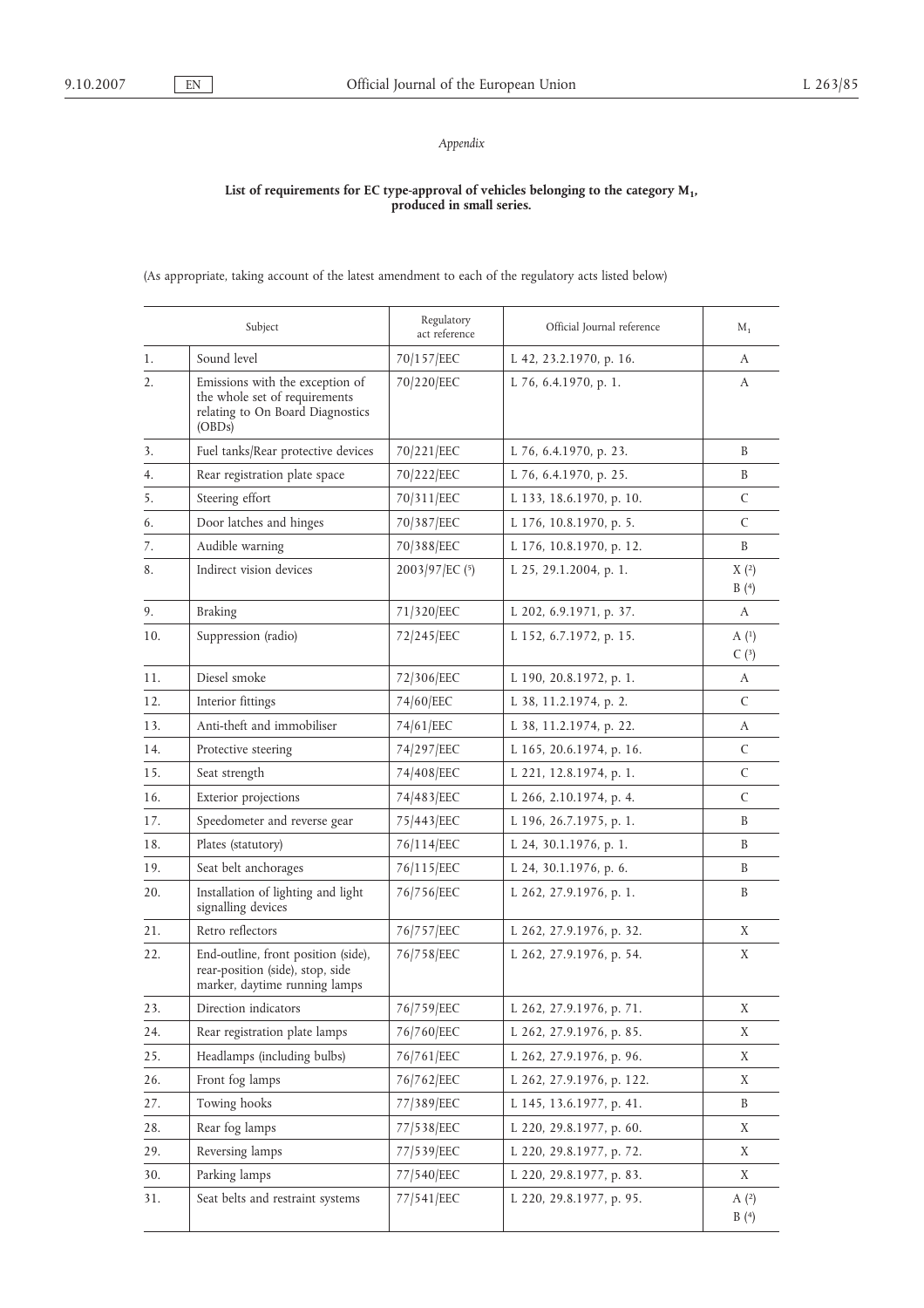|     | Subject                      | Regulatory<br>act reference | Official Journal reference | $M_{1}$       |
|-----|------------------------------|-----------------------------|----------------------------|---------------|
| 32. | Forward vision               | 77/649/EEC                  | L 267, 19.10.1977, p. 1.   | $\mathbf{A}$  |
| 33. | Identification of controls   | 78/316/EEC                  | L 81, 28.3.1978, p. 3.     | X             |
| 34. | Defrost/Demist               | 78/317/EEC                  | L 81, 28.3.1978, p. 27.    | C             |
| 35. | Wash/Wipe                    | 78/318/EEC                  | L 81, 28.3.1978, p. 49.    | $\mathcal{C}$ |
| 36. | Heating system               | 2001/56/EC                  | L 292, 9.11.2001, p. 21.   | $\mathcal{C}$ |
| 37. | Wheel guards                 | 78/549/EEC                  | L 168, 26.6.1978, p. 45.   | B             |
| 39. | Fuel consumption             | 80/1268/EEC                 | L 375, 31.12.1980, p. 36.  | $\mathsf{A}$  |
| 40. | Engine power                 | 80/1269/EEC                 | L 375, 31.12.1980, p. 46.  | C             |
| 41. | Diesel emissions             | 88/77/EEC                   | L 36, 9.2.1988, p. 33.     | $\mathsf{A}$  |
| 44. | Masses and dimensions (cars) | 92/21/EEC                   | L 129, 14.5.1992, p. 1.    | $\mathsf{C}$  |
| 45. | Safety glass                 | 92/22/EEC                   | L 129, 14.5.1992, p. 11.   | X(2)<br>B(4)  |
| 46. | <b>Tyres</b>                 | 92/23/EEC                   | L 129, 14.5.1992, p. 95.   | X(2)<br>B(4)  |
| 50. | Couplings                    | 94/20/EC                    | L 195, 29.7.1994, p. 1.    | X(2)<br>A(4)  |
| 53. | Frontal impact               | 96/79/EC                    | L 18, 21.1.1997, p. 7.     | N/A           |
| 54. | Side impact                  | 96/27/EC                    | L 169, 8.7.1996, p. 1.     | N/A           |
| 58. | Pedestrian protection        | 2003/102/EC                 | L 321, 6.12.2003, p. 15.   | N/A           |

( 1) Electronic sub-assembly

( 2) Component

( 3) Vehicle

( 4) Installation prescriptions

( 5) Until 26 January 2006 approvals according Directive 71/127/EEC can be accepted as alternative.

Key

X: Full compliance with regulatory act is required; EC type-approval certificate has to be issued; conformity of production shall be ensured. A: No exemptions permitted except those specified in the regulatory act. Type-approval certificate and type-approval mark are not required. Test reports have to be established by a notified technical service.

B: The technical prescriptions of the regulatory act have to be fulfilled. The tests provided for in the regulatory act have to be performed in their entirety; subject to the agreement of the approval authority, they may be performed by the manufacturer himself; he may be allowed to issue the technical report; a type-approval certificate does not have to be issued and type-approval is not required.

C: The manufacturer has to demonstrate to the satisfaction of the approval authority that the essential requirements of the regulatory act are fulfilled.

N/A: This regulatory act is not applicable (no requirements).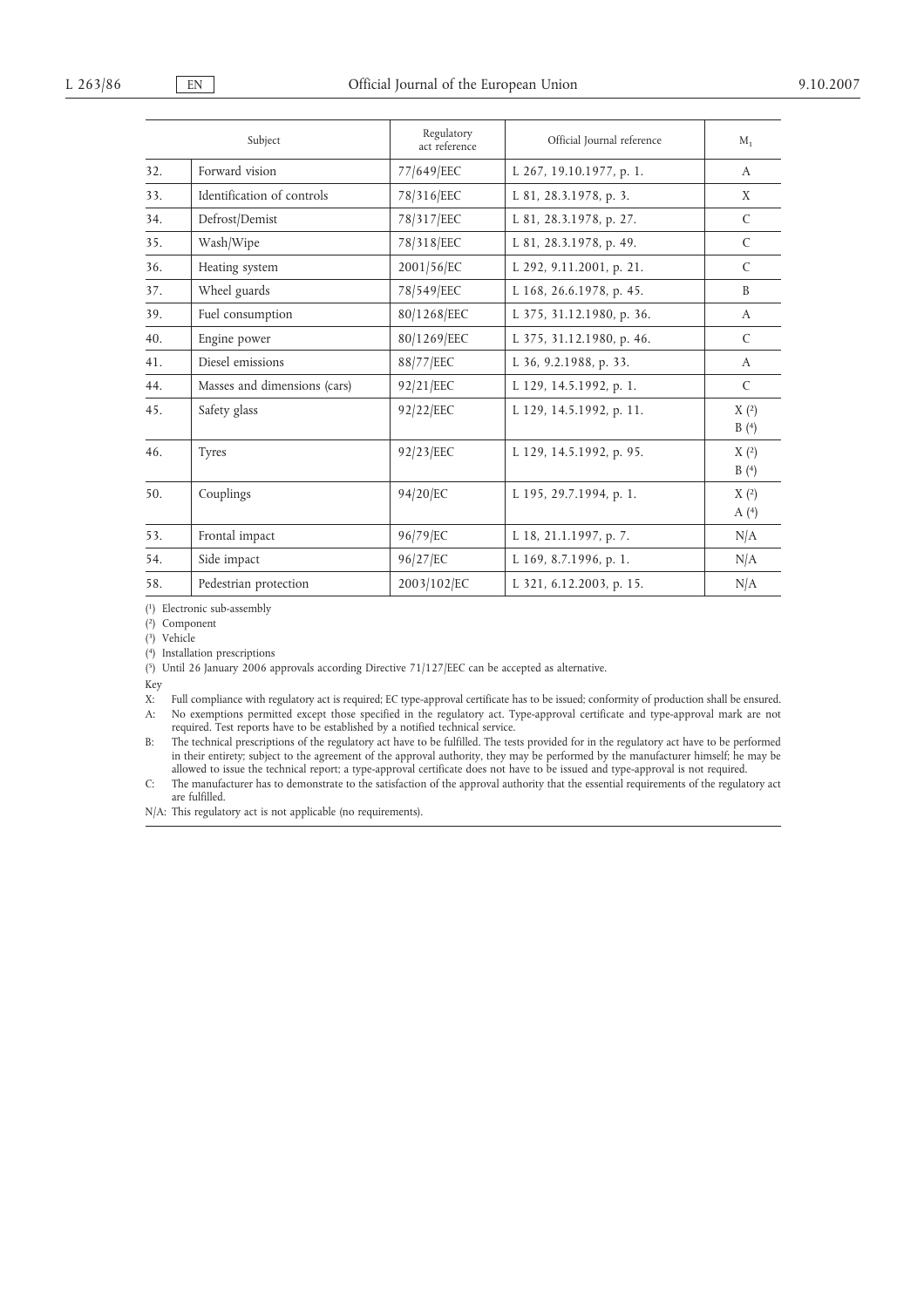#### PART II

Where reference is made to a separate directive or regulation, an approval issued under the following UNECE Regulations (taking account of the scope (1), and the amendment to each of the UNECE Regulations listed below) shall be recognised as an alternative to an EC type-approval granted under the relevant separate directive or regulation in the table of Part I.

These UNECE Regulations are the ones to which the Community has adhered as a Contracting Party to the United Nations Economic Commission for Europe 'Revised 1958 Geneva Agreement' by virtue of Council Decision 97/836/EC, or subsequent Council decisions as referred to in Article 3(3) of that Decision.

Any further amendment of the UNECE Regulations listed below has also to be deemed to be equivalent, subject to the Community decision as referred to in Article 4(2) of Decision 97/836/EC ( $^{++}$ ).

|     | Subject                                                              | Basic UNECE Regulation<br>Number | Series of amendments |
|-----|----------------------------------------------------------------------|----------------------------------|----------------------|
| 1.  | Sound levels                                                         | 51                               | 02                   |
| 1.  | Replacement silencing systems                                        | 59                               | 00                   |
| 2.  | Emissions                                                            | 83                               | 03                   |
| 2.  | Replacement catalytic converters                                     | 103                              | 00                   |
| 3.  | Rear protective device                                               | 58                               | 01                   |
| 3.  | Fuel tanks                                                           | 34                               | 01                   |
| 3.  | Fuel tanks                                                           | 67                               | 01                   |
| 3.  | Fuel tanks                                                           | 110                              | 00                   |
| 5.  | Steering effort                                                      | 79                               | 01                   |
| 6.  | Door latches and hinges                                              | 11                               | 02                   |
| 7.  | Audible warning                                                      | 28                               | 00                   |
| 8.  | Rear view mirrors                                                    | 46                               | 01                   |
| 8A. | Devices for indirect vision                                          | 46                               | 02                   |
| 9.  | <b>Braking</b>                                                       | 13                               | 09                   |
| 9.  | <b>Braking</b>                                                       | 13H                              | 00                   |
| 9.  | Braking (lining)                                                     | 90                               | 01                   |
| 10. | Radio suppression                                                    | 10                               | 02                   |
| 11. | Diesel smoke                                                         | 24                               | 03                   |
| 12. | Interior fittings                                                    | 21                               | 01                   |
| 13. | Anti-theft                                                           | 18                               | 02                   |
| 13. | Immobiliser                                                          | 97                               | 00                   |
| 13. | Alarm systems                                                        | 97                               | 00                   |
| 13. | Unauthorised use                                                     | 116                              | 00                   |
| 14. | Behaviour of steering device under impact                            | 12                               | 03                   |
| 15. | Seat strength                                                        | 17                               | 06                   |
| 15. | Seat strength (buses and coaches)                                    | 80                               | 01                   |
| 16. | Exterior projections                                                 | 26                               | 02                   |
| 17. | Speedometer                                                          | 39                               | 00                   |
| 19. | Seat belt anchorages                                                 | 14                               | 04                   |
| 20. | Installation of lighting and light signalling devices                | 48                               | 01                   |
| 21. | Retro reflectors                                                     | 3                                | 02                   |
| 22. | End-outline/front-position (side)/rear-position (side)/stop<br>lamps | 7                                | 02                   |

 $\left(1\right)$ 1) Where the separate directive or regulation contains installation requirements, these apply also to components and separate technical units approved in accordance with the UNECE Regulations.

<sup>(\*\*)</sup> For subsequent amendments, see UNECE TRANS/WP.29/343 in its latest revision.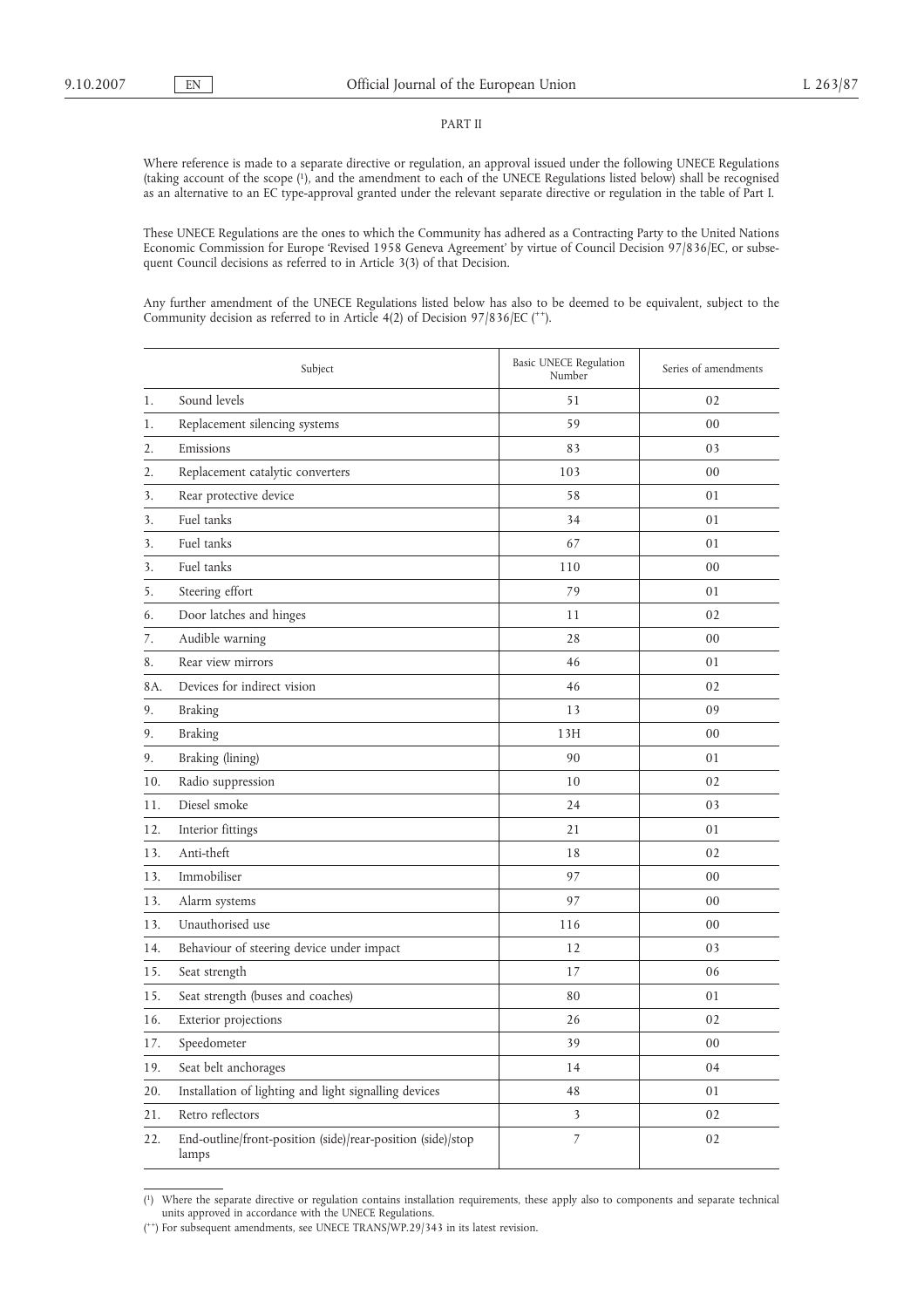|     | Subject                                                                                                                                    | <b>Basic UNECE Regulation</b><br>Number | Series of amendments |
|-----|--------------------------------------------------------------------------------------------------------------------------------------------|-----------------------------------------|----------------------|
| 22. | Daytime running lamps                                                                                                                      | 87                                      | 00                   |
| 22. | Side marker lamps                                                                                                                          | 91                                      | 00                   |
| 23. | Direction indicators                                                                                                                       | 6                                       | 01                   |
| 24. | Rear registration plate lamp                                                                                                               | $\overline{4}$                          | 00                   |
| 25. | Headlamps $(R_2 \text{ and } HS_1)$                                                                                                        | $\mathbf{1}$                            | 01                   |
| 25. | Headlamps (sealed beam)                                                                                                                    | 5                                       | 02                   |
| 25. | Headlamps (H <sub>1</sub> , H <sub>2</sub> , H <sub>3</sub> , HB <sub>3</sub> , HB <sub>4</sub> , H <sub>7</sub> , and/or H <sub>8</sub> ) | 8                                       | 04                   |
| 25. | Headlamps $(H_4)$                                                                                                                          | 20                                      | 02                   |
| 25. | Headlamps (halogen sealed beam)                                                                                                            | 31                                      | 02                   |
| 25. | Filament lamps for use in approved lamp units                                                                                              | 37                                      | 03                   |
| 25. | Headlamps with gas-discharge light sources                                                                                                 | 98                                      | 00                   |
| 25. | Gas-discharge light sources for use in approved gas-<br>discharge lamp units                                                               | 99                                      | 00                   |
| 26. | Front fog lamps                                                                                                                            | 19                                      | 02                   |
| 28. | Rear fog lamps                                                                                                                             | 38                                      | 00                   |
| 29. | Reversing lamps                                                                                                                            | 23                                      | 00                   |
| 30. | Parking lamps                                                                                                                              | 77                                      | 00                   |
| 31. | Seat belts and restraint systems                                                                                                           | 16                                      | 04                   |
| 31. | Child restraints                                                                                                                           | 44                                      | 03                   |
| 38. | Head restraints (combined with seats)                                                                                                      | 17                                      | 06                   |
| 38. | Head restraints                                                                                                                            | 25                                      | 04                   |
| 39. | Fuel consumption                                                                                                                           | 101                                     | 00                   |
| 40. | Engine power                                                                                                                               | 85                                      | 00                   |
| 41. | Diesel emission                                                                                                                            | 49                                      | 02                   |
| 42. | Lateral protection                                                                                                                         | 73                                      | 00                   |
| 45. | Safety glass                                                                                                                               | 43                                      | 00                   |
| 46. | Tyres, motor vehicles and their trailers                                                                                                   | 30                                      | 02                   |
| 46. | Tyres, commercial vehicles and their trailers                                                                                              | 54                                      | 00                   |
| 46. | Temporary-use spare wheels/tyres                                                                                                           | 64                                      | 00                   |
| 46. | Rolling sound                                                                                                                              | 117                                     | 00                   |
| 47. | Speed limiters                                                                                                                             | 89                                      | 00                   |
| 50. | Couplings                                                                                                                                  | 55                                      | 01                   |
| 51. | Flammability                                                                                                                               | 118                                     | 00                   |
| 52. | Strength of superstructure (buses)                                                                                                         | 66                                      | 00                   |
| 53. | Frontal impact                                                                                                                             | 94                                      | 01                   |
| 54. | Side impact                                                                                                                                | 95                                      | 02                   |
| 55. | Front underrun protection                                                                                                                  | 93                                      | 00                   |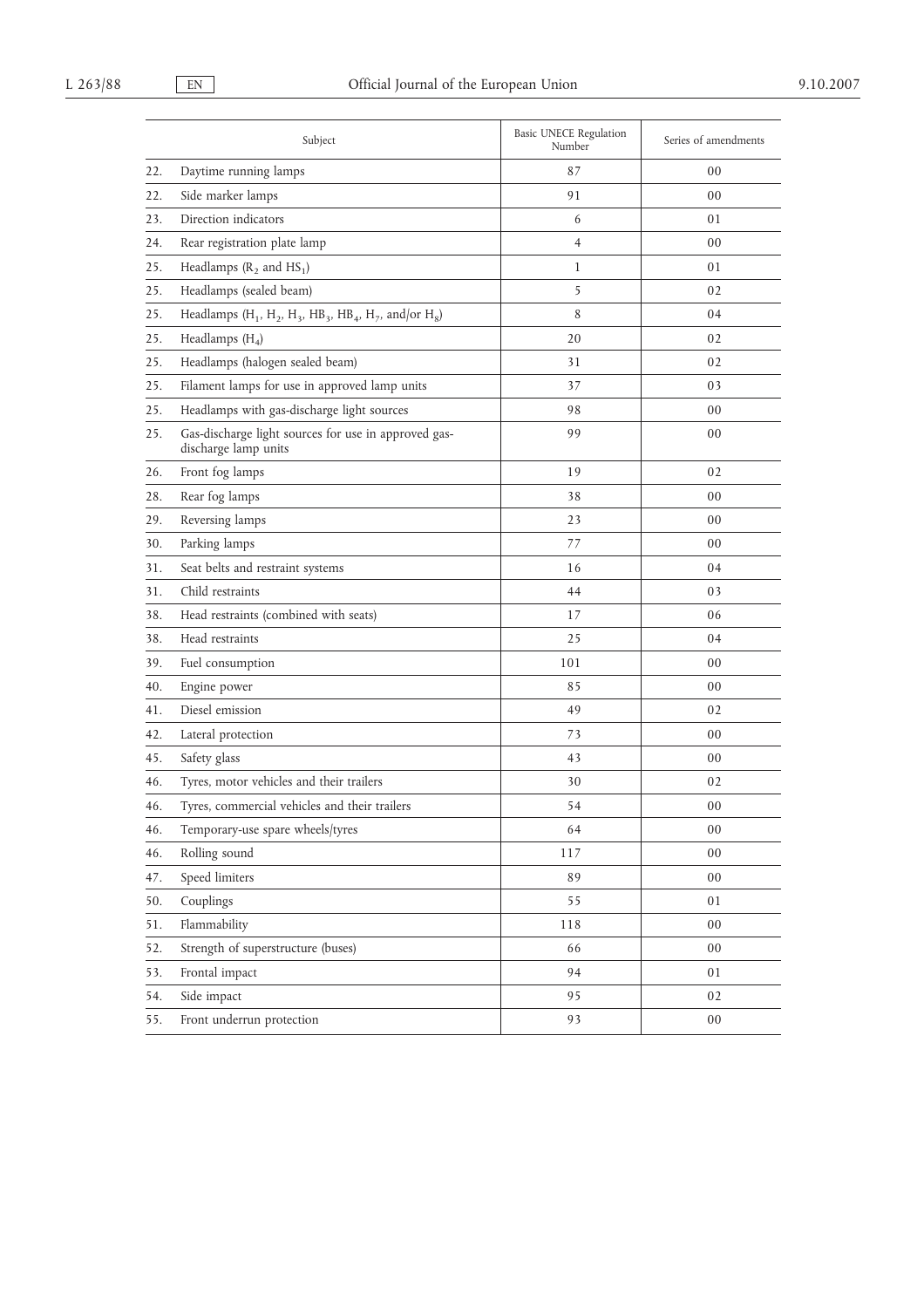## *ANNEX V*

#### **Procedures to be followed during EC type-approval of vehicles**

1. In the case of an application for a whole vehicle type-approval, the EC type-approval authority must:

- (a) verify that all EC type-approval certificates issued pursuant to the regulatory acts which are applicable for vehicle type-approval cover the vehicle type and correspond to the prescribed requirements;
- (b) by reference to the documentation make sure that the vehicle specification(s) and data contained in Part I of the vehicle information document are included in the data in the information packages and in the EC type-approval certificates in respect of the relevant regulatory acts; and when an item number in Part I of the information document is not included in the information package of any of the regulatory acts, confirm that the relevant part or characteristic conforms to the particulars in the information folder;
- (c) on a selected sample of vehicles from the type to be approved carry out or arrange to be carried out inspections of vehicle parts and systems to verify that the vehicle(s) is/are built in accordance with the relevant data contained in the authenticated information package in respect of the relevant EC type-approval certificates;
- (d) carry out or arrange to be carried out relevant installation checks in respect of separate technical units where applicable;
- (e) carry out or arrange to be carried out necessary checks in respect of the presence of the devices provided for in footnotes ( $^{1}$ ) and ( $^{2}$ ) of Part I of Annex IV where applicable.
- 2. The number of vehicles to be inspected for the purposes of paragraph 1.c must be sufficient to permit the proper control of the various combinations to be type-approved according to the following criteria:

| Vehicle category                                       | $M_{1}$ | $M_{2}$ | $M_{\rm R}$ | $N_{1}$ | $N_{2}$ | $N_{3}$ | O <sub>1</sub> | O <sub>2</sub> | O <sub>3</sub> | O <sub>4</sub> |
|--------------------------------------------------------|---------|---------|-------------|---------|---------|---------|----------------|----------------|----------------|----------------|
| Criteria                                               |         |         |             |         |         |         |                |                |                |                |
| Engine                                                 | X       | X       | X           | X       | X       | X       |                |                |                |                |
| Gear box                                               | X       | X       | X           | X       | X       | X       |                |                |                |                |
| Number of axles                                        |         | X       | X           | X       | X       | X       | X              | X              | X              | X              |
| Powered axles (number, posi-<br>tion, interconnection) | X       | X       | X           | X       | X       | X       |                |                |                |                |
| Steered axles (number<br>and position)                 | X       | X       | X           | X       | X       | X       | X              | X              | X              | X              |
| Body styles                                            | X       | X       | X           | X       | X       | X       | X              | X              | X              | X              |
| Number of doors                                        | X       | X       | X           | X       | X       | X       | X              | X              | X              | X              |
| Hand of drive                                          | X       | X       | X           | X       | X       | X       |                |                |                |                |
| Number of seats                                        | X       | X       | X           | X       | X       | X       |                |                |                |                |
| Level of equipment                                     | X       | X       | X           | X       | X       | X       |                |                |                |                |
|                                                        |         |         |             |         |         |         |                |                |                |                |

- 3. In the case where no approval certificates for any of the relevant regulatory acts are available, the EC type-approval authority must:
	- (a) arrange for the necessary tests and checks as required by each of the relevant regulatory acts;
	- (b) verify that the vehicle conforms to the particulars in the vehicle information folder and that it meets the technical requirements of each of the relevant regulatory acts;
	- (c) carry out or arrange to be carried out relevant installation checks in respect of separate technical units where applicable;
	- (d) carry out or arrange to be carried out necessary checks in respect of the presence of the devices provided for in footnotes  $\binom{1}{1}$  and  $\binom{2}{1}$  of Part I of Annex IV where applicable.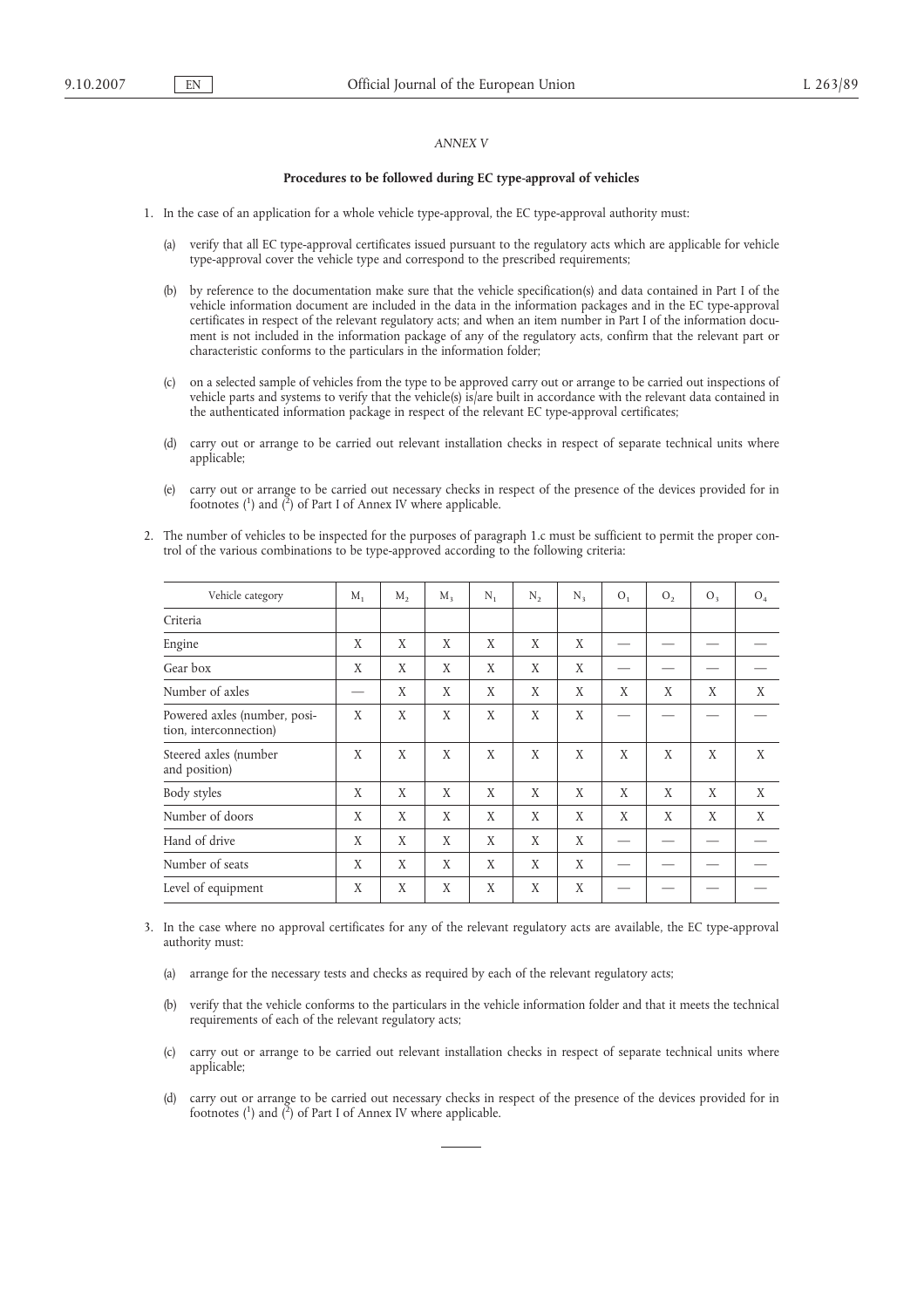# *Appendix 1*

# **Standards with which the entities referred to in Article 41 have to comply**

- 1. Activities related to testing for type-approval, to be carried out in accordance with the regulatory acts listed in Annex IV to this Directive:
- 1.1. Category A (tests performed in own facilities):

EN ISO/IEC 17025: 2005 on the general requirements for the competence of testing and calibration laboratories.

A technical service designated for category A activities may carry out or supervise the tests provided for in the regulatory acts for which it has been designated, in the facilities of a manufacturer or of a third party.

1.2. Category B (supervising of tests performed in the manufacturer's facilities or in the facilities of a third party:

EN ISO/IEC 17020: 2004 on the general criteria for the operation of various types of bodies performing inspection.

Before performing or supervising any test in the facilities of a manufacturer or of a third party, the technical service shall check that the tests facilities and measurement devices comply with the appropriate requirements of the standard referred to in point 1.1.

- 2. Activities related to Conformity of Production
- 2.1. Category C (procedure for the Initial Assessment and surveillance audits of the manufacturer's quality management system):

EN 45012: 1998 on the general requirements for bodies operating assessment and certification/registration of quality systems.

2.2. Category D (inspection or testing of production samples or supervision thereof):

EN ISO/IEC 17020: 2004 on the general criteria for the operation of various types of bodies performing inspection.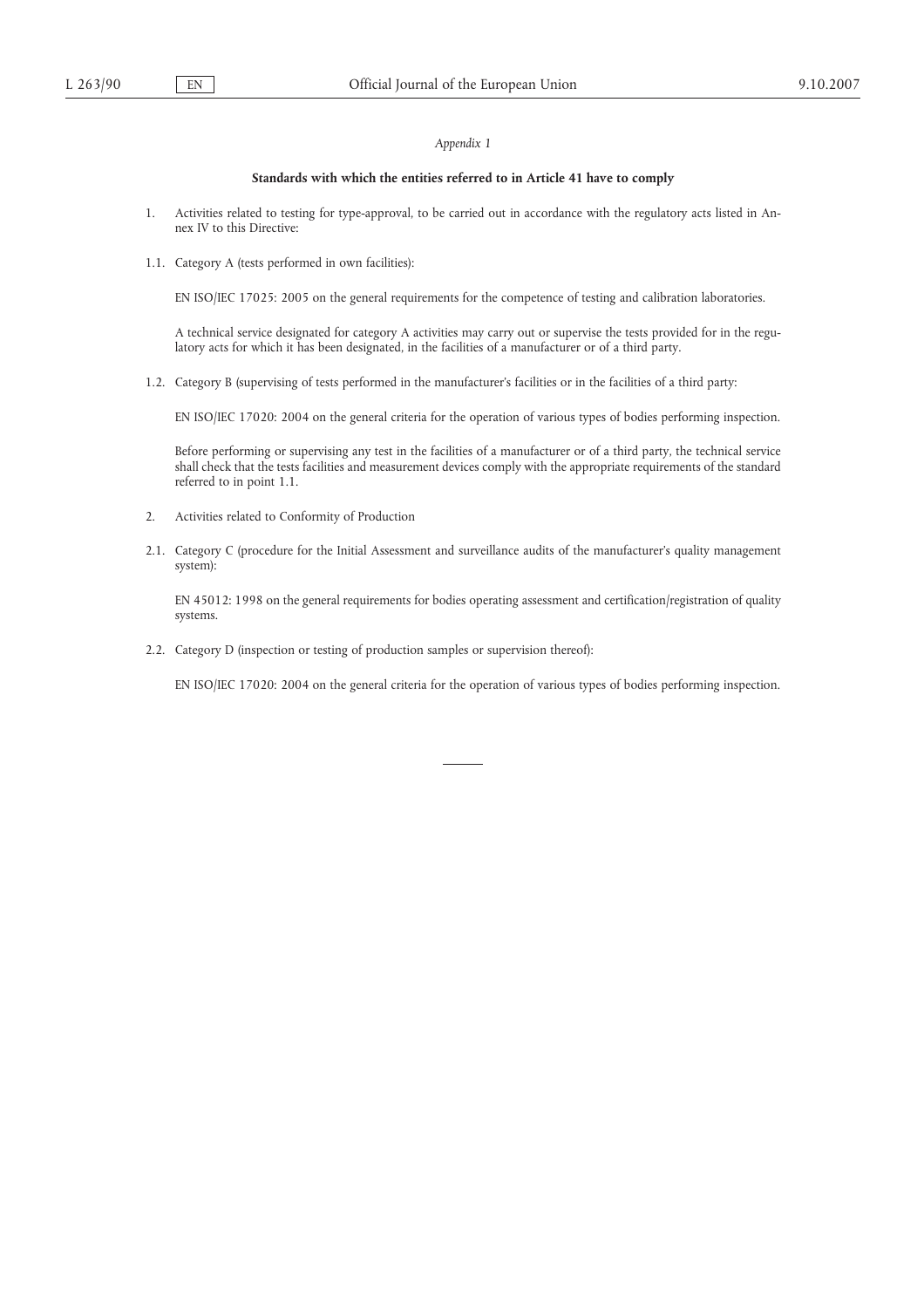#### *Appendix 2*

#### **Procedure for the assessment of the technical services**

- 1. PURPOSE OF THIS APPENDIX
- 1.1. This Appendix establishes the conditions according to which the assessment procedure of the technical services should be conducted by the competent authority referred to in Article 42 of this Directive.
- 1.2. These requirements shall apply mutatis mutandis to all technical services, irrespective of their legal status (independent organization, manufacturer or approval authority acting as technical service).
- 2. PRINCIPLES OF ASSESSING

Assessing is characterised by reliance on a number of principles:

- independance which is the basis for the impartiality and objectivity of the conclusions,
- an evidence-base approach which guarantees reliable and reproducible conclusions.

Auditors must show trust and integrity, and must respect confidentiality and discretion. They must report truthfully and accurately findings and conclusions.

#### 3. SKILLS REQUIRED OF THE AUDITORS

- 3.1. The assessments may only be conducted by auditors having the technical and administrative knowledge necessary for such purposes.
- 3.2. The auditors must have been trained specifically for assessment activities. In addition, they must have the specific knowledge of the technical area in which the technical service will exercise its activities.
- 3.3. Without prejudice to the provisions of points 3.1. and 3.2., the assessment referred to in Article 42 paragraph 4 must be conducted by auditors independent of the activities for which the assessment is conducted.

### 4. APPLICATION FOR DESIGNATION

- 4.1. A duly authorised representative of the applicant technical service must make a formal application to the competent authority that includes the following:
	- (a) general features of the technical service, including corporate entity, name, addresses, legal status and human and technical resources;
	- (b) general information concerning the technical service such as its activities, its relationship in a larger corporate entity if any, and addresses of all its physical location(s) to be covered by the scope of designation;
	- (c) an agreement to fulfil the requirements for designation and the other obligations of the technical service as applicable in the relevant directives;
	- (d) a description of the conformity assessment services that the technical service undertakes in the framework of the applicable directives and a list of the directives for which the technical service seeks designation, including limits of capability where applicable;
	- (e) a copy of the quality manual of the technical service.
- 4.2. The competent authority must review for adequacy the information supplied by the technical service.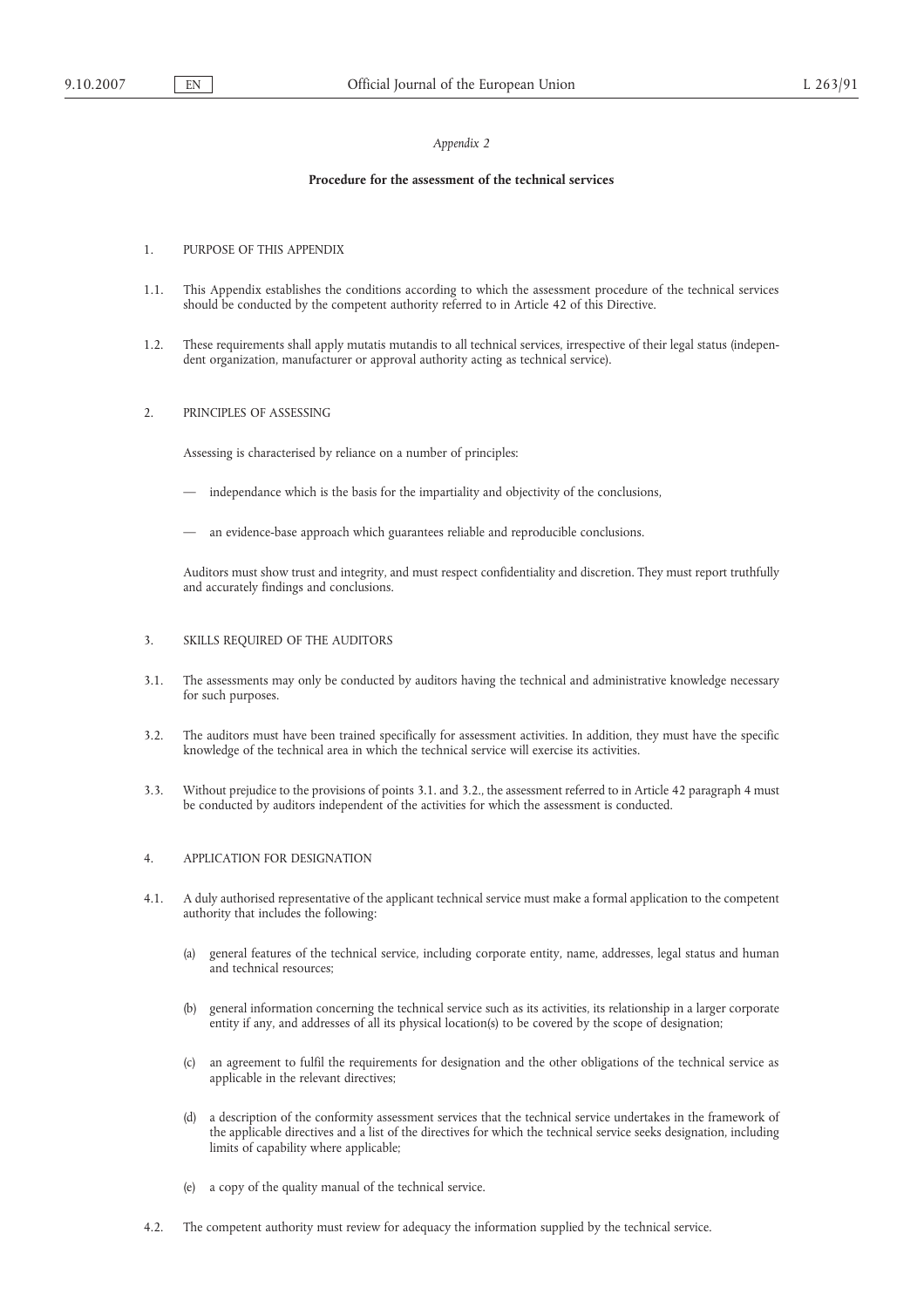#### 5. RESOURCE REVIEW

The competent authority must review its ability to carry out the assessment of the technical service, in terms of its own policy, its competence and the availability of suitable auditors and experts.

## 6. SUBCONTRACTING THE ASSESSMENT

- 6.1. The competent authority may subcontract parts of the assessment to another designation authority or ask for support from technical experts provided by other competent authorities. The subcontractors and experts have to be accepted by the applicant technical service.
- 6.2. The competent authority must take into account accreditation certificates with adequate scope in order to complete its global assessment of the technical service.

#### 7. PREPARATION FOR ASSESSMENT

- 7.1. The competent authority must formally appoint an assessment team. The former must ensure that the expertise brought to each assignment is appropriate. In particular, the team as a whole:
	- (a) must have appropriate knowledge of the specific scope for which designation is sought, and
	- (b) must have understanding sufficient to make a reliable assessment of the competence of the technical service to operate within its scope of designation.
- 7.2. The competent authority must clearly define the assignment given to the assessment team. The task of the assessment team is to review the documents collected from the applicant technical service and to conduct the on-site assessment.
- 7.3. The competent authority must agree, together with the technical service and the assigned assessment team, to the date and schedule for the assessment. However, it remains the responsibility of the competent authority to pursue a date that is in accordance with the surveillance and reassessment plan.
- 7.4. The competent authority must ensure that the assessment team is provided with the appropriate criteria documents, previous assessment records, and the relevant documents and records of the technical service.

## 8. ON-SITE ASSESSMENT

The assessment team must conduct the assessment of the technical service at the premises of the technical service from which one or more key activities are performed and, where relevant, must perform witnessing at other selected locations where the technical service operates.

#### 9. ANALYSIS OF FINDINGS AND ASSESSMENT REPORT

- 9.1. The assessment team must analyse all relevant information and evidence gathered during the document and record review and the on-site assessment. This analysis must be sufficient to allow the team to determine the extent of competence and conformity of the technical service with the requirements for designation.
- 9.2. The competent authority's reporting procedures must ensure that the following requirements are fulfilled.
- 9.2.1. A meeting must take place between the assessment team and the technical service prior to leaving the site. At this meeting, the assessment team must provide a written and/or oral report on its findings obtained from the analysis. An opportunity must be provided for the technical service to ask questions about the findings, including nonconformities, if any, and their basis.
- 9.2.2. A written report on the outcome of the assessment must be promptly brought to the attention of the technical service. This assessment report must contain comments on competence and conformity, and must identify nonconformities, if any, to be resolved in order to conform to all of the requirements for designation.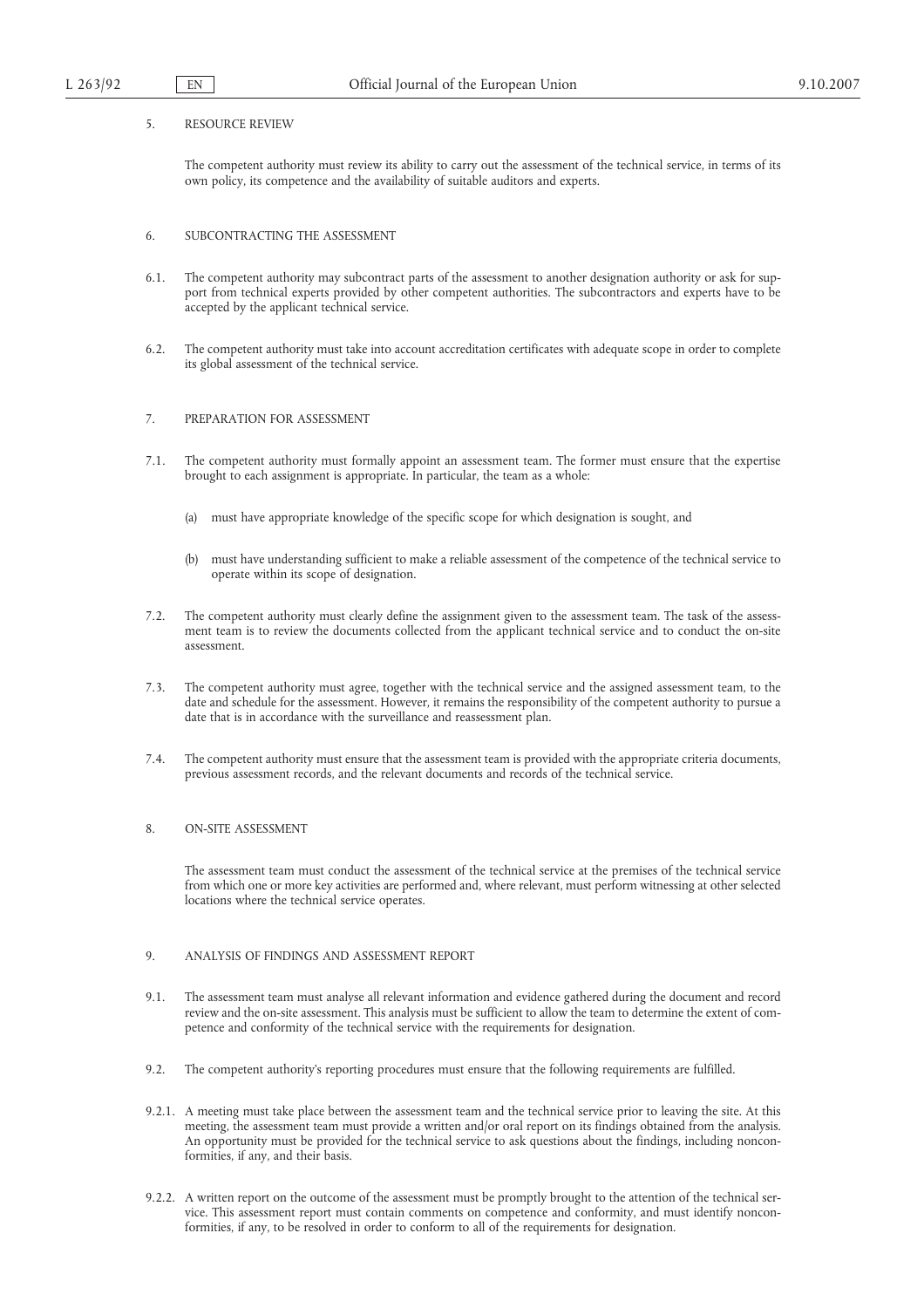- 9.2.3. The technical service must be invited to respond to the assessment report and to describe the specific actions taken or planned to be taken, within a defined time, to resolve any identified nonconformities.
- 9.3. The competent authority must ensure that the responses of the technical service to resolve nonconformities are reviewed to see if the actions appear to be sufficient and effective. If the technical service responses are found not to be sufficient, further information must be requested. Additionally, evidence of effective implementation of actions taken may be requested, or a follow-up assessment may be carried out to verify effective implementation of corrective actions.
- 9.4. The assessment report must include, as a minimum
	- (a) unique identification of the technical service;
	- (b) date(s) of the on-site assessment;
	- (c) name(s) of the auditors(s) and/or experts involved in the assessment;
	- (d) unique identification of all premises assessed;
	- (e) proposed scope of designation that was assessed;
	- (f) a statement on the adequacy of the internal organisation and procedures adopted by the technical service to give confidence in its competence, as determined through its fulfilment of the requirements for designation;
	- (g) information on the resolution of all nonconformities;
	- (h) a recommendation of whether the applicant should be designated or confirmed as technical service and, if so, the scope of designation.

#### 10. GRANTING/CONFIRMING A DESIGNATION

- 10.1. The approval authority must, without undue delay, make the decision on whether to grant, confirm or extend designation on the basis of the report(s) and any other relevant information.
- 10.2. The approval authority must provide a certificate to the technical service. This certificate must identify the following:
	- (a) the identity and logo of the approval authority;
	- (b) the unique identity of the designated technical service;
	- (c) the effective date of granting of designation and the expiry date;
	- (d) a brief indication of or a reference to the scope of designation (applicable directives, regulations or part of them);
	- (e) a statement of conformity and a reference to the present directive.

#### 11. REASSESSMENT AND SURVEILLANCE

- 11.1. Reassessment is similar to an initial assessment except that experience gained during previous assessments must be taken into account. Surveillance on-site assessments are less comprehensive than reassessments.
- 11.2. The competent authority must design its plan for reassessment and surveillance of each designated technical service so that representative samples of the scope of designation are assessed on a regular basis.

The interval between on-site assessments, whether reassessment or surveillance, depends on the proven stability that the technical service has reached.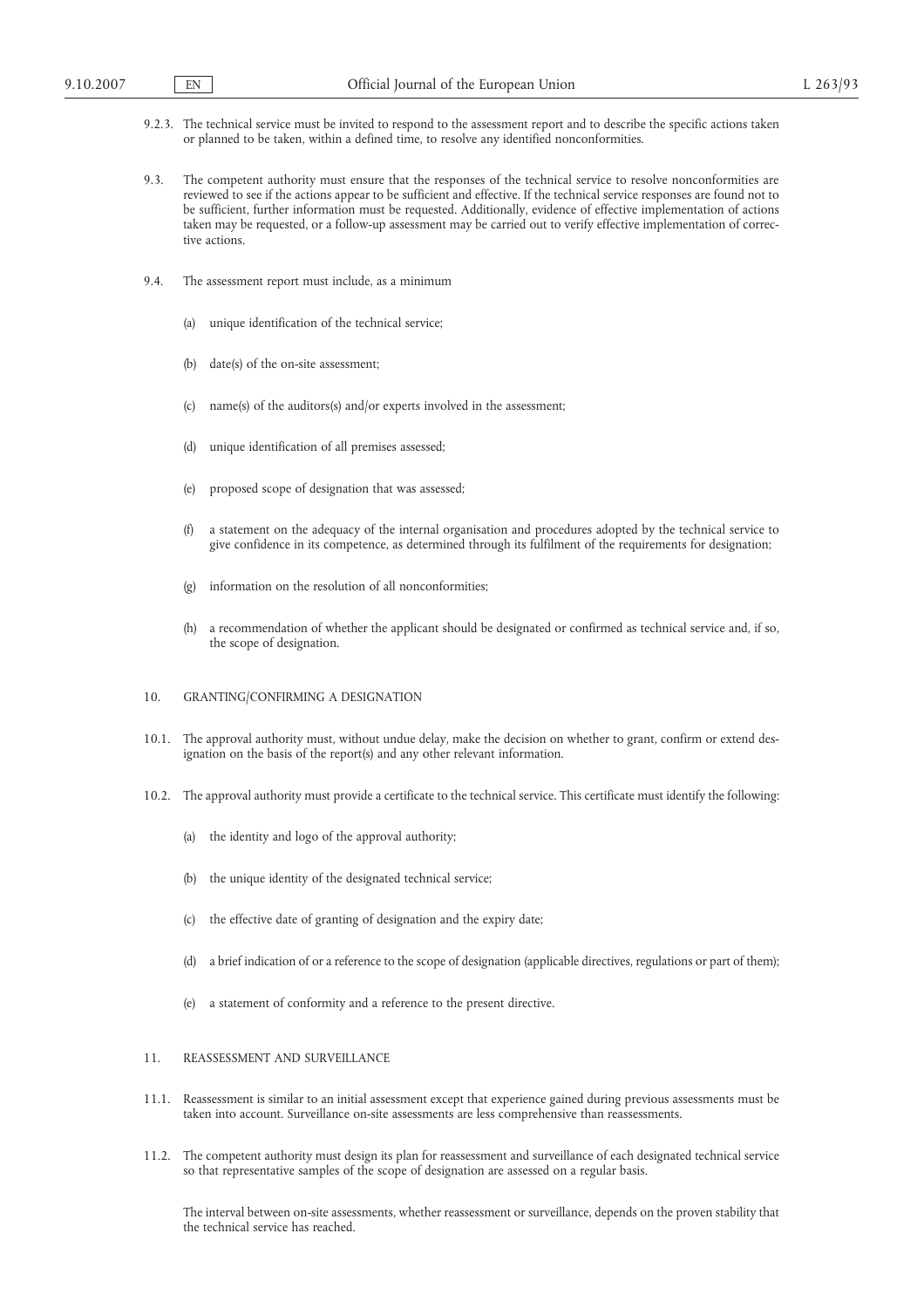- 11.3. When, during surveillance or reassessments, nonconformities are identified, the competent authority must define strict time limits for corrective actions to be implemented.
- 11.4. When the corrective or improvement actions have not been taken within the agreed timeframe or are not deemed to be sufficient, the competent authority must adopt appropriate measures such as, conducting a further assessment, suspending/withdrawing the designation for one or more of the activities for which the technical service has been designated.
- 11.5. When the competent authority decides to suspend or withdraw the designation of a technical service, it must inform the latter by registered mail. In any case, the competent authority must adopt all the necessary measures to ensure the continuity of the activities already undertaken by the technical service.
- 12. RECORDS ON DESIGNATED TECHNICAL SERVICES
- 12.1. The competent authority must maintain records on technical services to demonstrate that requirements for designation, including competence, have been effectively fulfilled.
- 12.2. The competent authority must keep the records on technical services secure to ensure confidentiality.
- 12.3. Records on technical services must include at least:
	- (a) relevant correspondence;
	- (b) assessment records and reports;
	- (c) copies of designation certificates.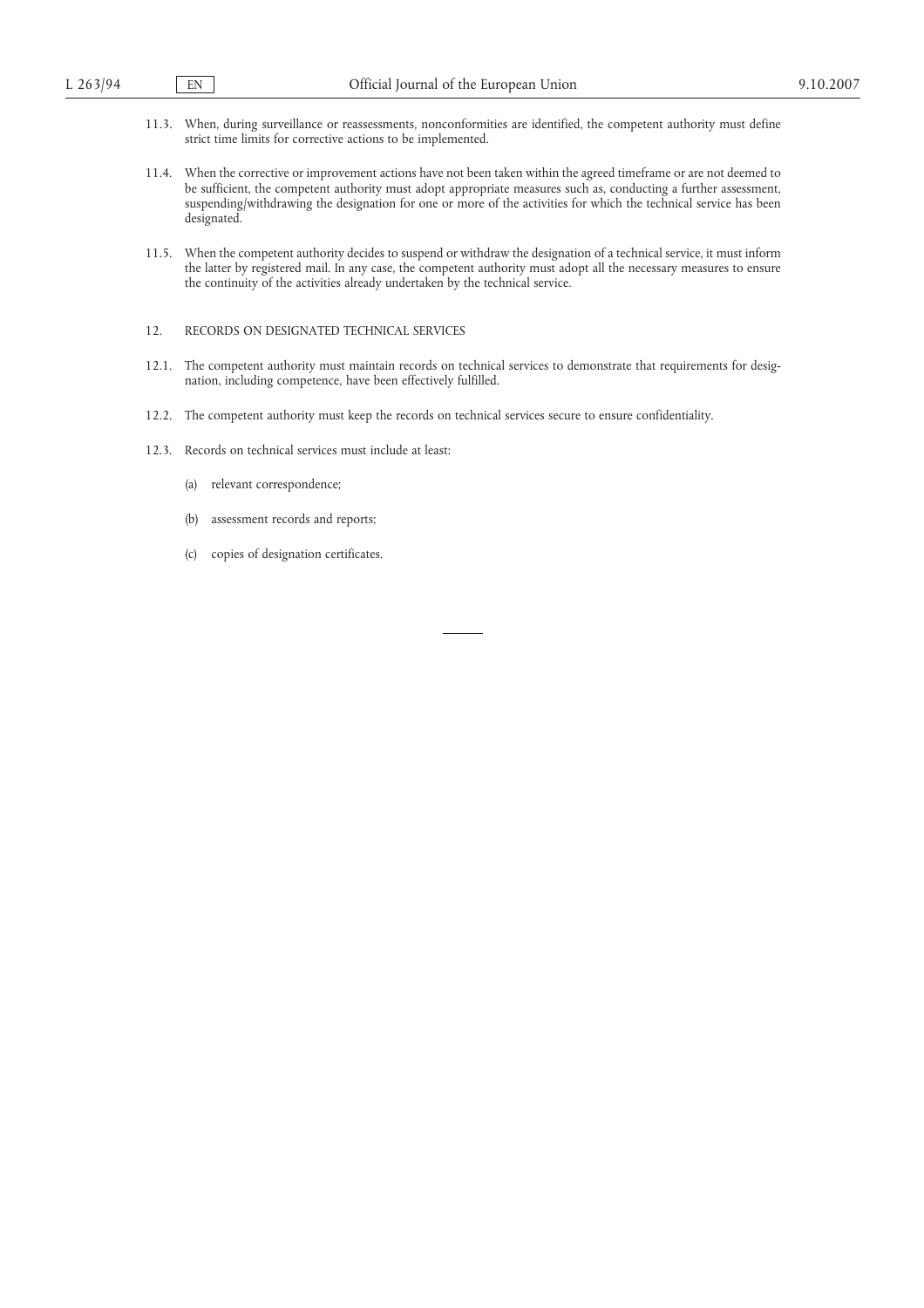#### *ANNEX VI*

# **MODEL A**

# **Maximum format: A4 (210 × 297 mm)**

EC TYPE-APPROVAL CERTIFICATE

Stamp of EC type-approval authority

| Communication concerning:           | Of a type of:                                      |
|-------------------------------------|----------------------------------------------------|
| EC type-approval $(1)$              | complete vehicle (1)                               |
| extension of EC type-approval $(1)$ | completed vehicle (1)                              |
| refusal of EC type-approval $(1)$   | incomplete vehicle (1)                             |
| withdrawal of EC type-approval (1)  | vehicle with complete and incomplete variants (1)  |
|                                     | vehicle with completed and incomplete variants (1) |

with regard to Directive 2007/46/EC

EC type-approval number:

Reason for extension:

#### SECTION I

0.1. Make (trade name of manufacturer):

0.2. Type:

- 0.2.1. Commercial name(s)  $(2)$ :
- 0.3. Means of identification of type, if marked on the vehicle:
- 0.3.1. Location of that marking:
- 0.4. Category of vehicle (3):
- 0.5. Name and address of manufacturer of the complete vehicle (1):

Name and address of manufacturer of the base vehicle (1) (4):

Name and address of manufacturer of the latest built stage of the incomplete vehicle (1) (4):

Name and address of manufacturer of the completed vehicle (1) (4):

<sup>(</sup> 1) Delete where not applicable.

<sup>(</sup> 2) If not available at the time of granting the type-approval, this item shall be completed at the latest when the vehicle is introduced on the market.

<sup>(</sup> 3) As defined in Annex II.A.

<sup>(</sup> 4) See side 2.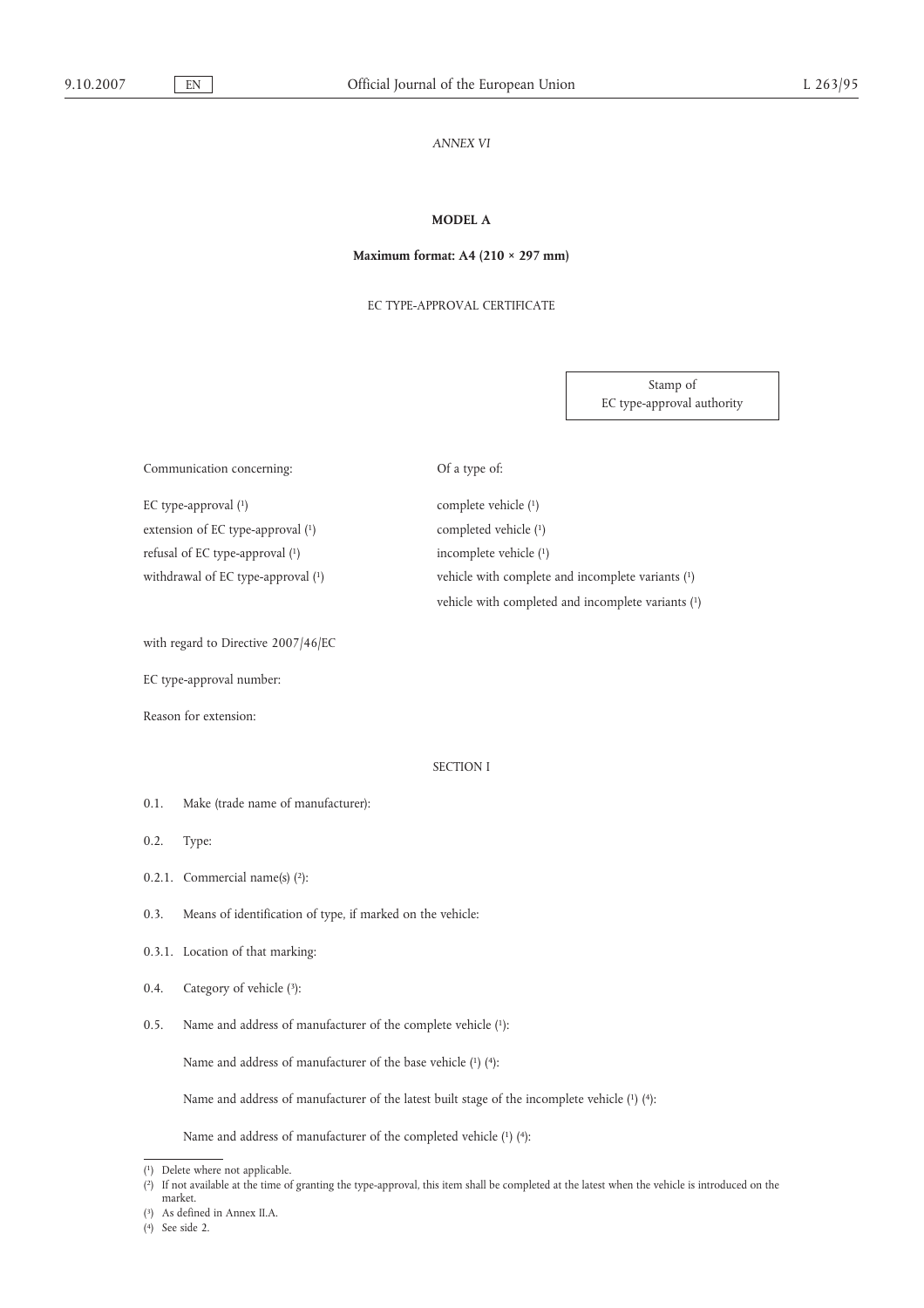0.8. Name(s) and address(es) of assembly plant(s):

0.9. Name and address of the manufacturer's representative (if any):

# SECTION II

The undersigned hereby certifies the accuracy of the manufacturer's description in the attached information document of the vehicle(s) described above ((a) sample(s) having been selected by the EC type-approval authority and submitted by the manufacturer as prototype(s) of the vehicle type) and that the attached test results are applicable to the vehicle type.

1. For complete and completed vehicles/variants (1):

The vehicle type meets/does not meet (1) the technical requirements of all the relevant regulatory acts as prescribed in Annex IV and Annex XI (1) (2) to Directive 2007/46/EC.

2. For incomplete vehicles/variants (1):

The vehicle type meets/does not meet (1) the technical requirements of the regulatory acts listed in the table on side 2.

- 3. The approval is granted/refused/withdrawn (1).
- 4. The approval is granted in accordance with Article 20 and the validity of the approval is thus limited to dd/mm/yy.
	-

(Place) (Signature) (Date)

Attachments: Information package.

Test results (see Annex VIII).

Name(s) and specimen(s) of the signature(s) of the person(s) authorised to sign certificates of conformity and a statement of their position in the company.

*NB:* If this model is used for type-approval pursuant to Articles 20, 22 or 23, it may not bear the heading 'EC Vehicle Type-Approval Certificate', except:

— in the case mentioned in Article 20 where the Commission has decided to allow a Member State to grant a type-approval in accordance with this Directive,

— in the case of vehicles of the category  $M_1$ , type-approved according to the procedure prescribed in Article 22.

# **EC VEHICLE TYPE-APPROVAL CERTIFICATE**

#### Side 2

This EC type-approval is, where incomplete and completed vehicles or variants are concerned, based on the approval(s) for incomplete vehicles listed below:

Stage 1: Manufacturer of the base vehicle:

EC type-approval number:

<sup>(</sup> 1) Delete where not applicable.

<sup>(</sup> 2) See side 2.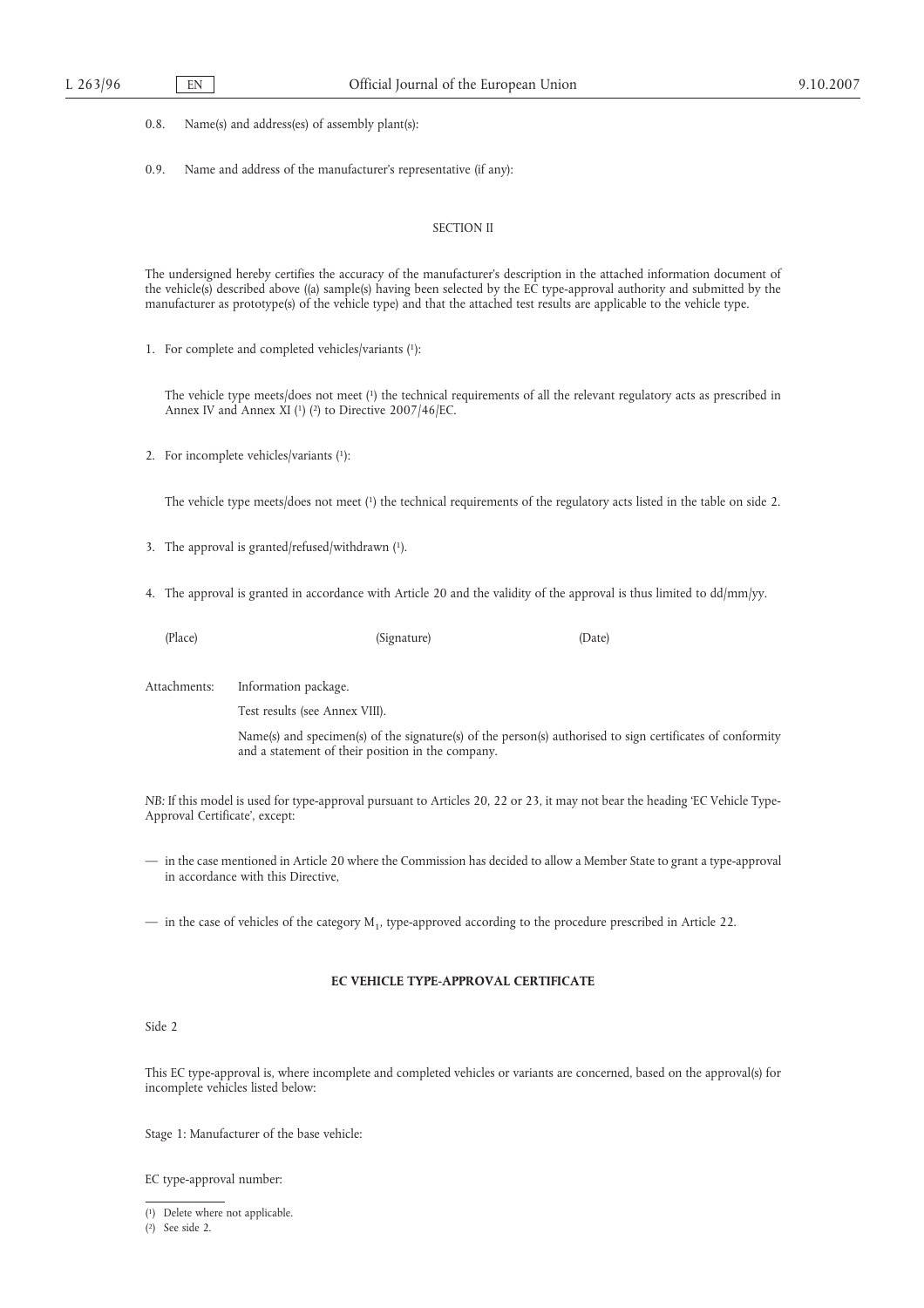Dated:

Applicable to variants:

Stage 2: Manufacturer:

EC type-approval number:

Dated:

Applicable to variants:

Stage 3: Manufacturer:

EC type-approval number:

Dated:

Applicable to variants:

In the case where the approval includes one or more incomplete variants, list those variants which are complete or completed.

Complete/completed variant(s):

List of requirements applicable to the approved incomplete vehicle type or variant (as appropriate, taking account of the scope and latest amendment to each of the regulatory acts listed below).

| Item | Subject | Regulatory act reference | Last amended | Applicable to variants |
|------|---------|--------------------------|--------------|------------------------|
|      |         |                          |              |                        |
|      |         |                          |              |                        |
|      |         |                          |              |                        |

(List only subjects for which a EC type-approval exists.)

In the case of special purpose vehicles, exemptions granted or special provisions applied pursuant to Annex XI and exemptions granted pursuant to Article 20:

| Regulatory act reference | Item number | Kind of approval and nature of<br>exemption | Applicable to variants |
|--------------------------|-------------|---------------------------------------------|------------------------|
|                          |             |                                             |                        |
|                          |             |                                             |                        |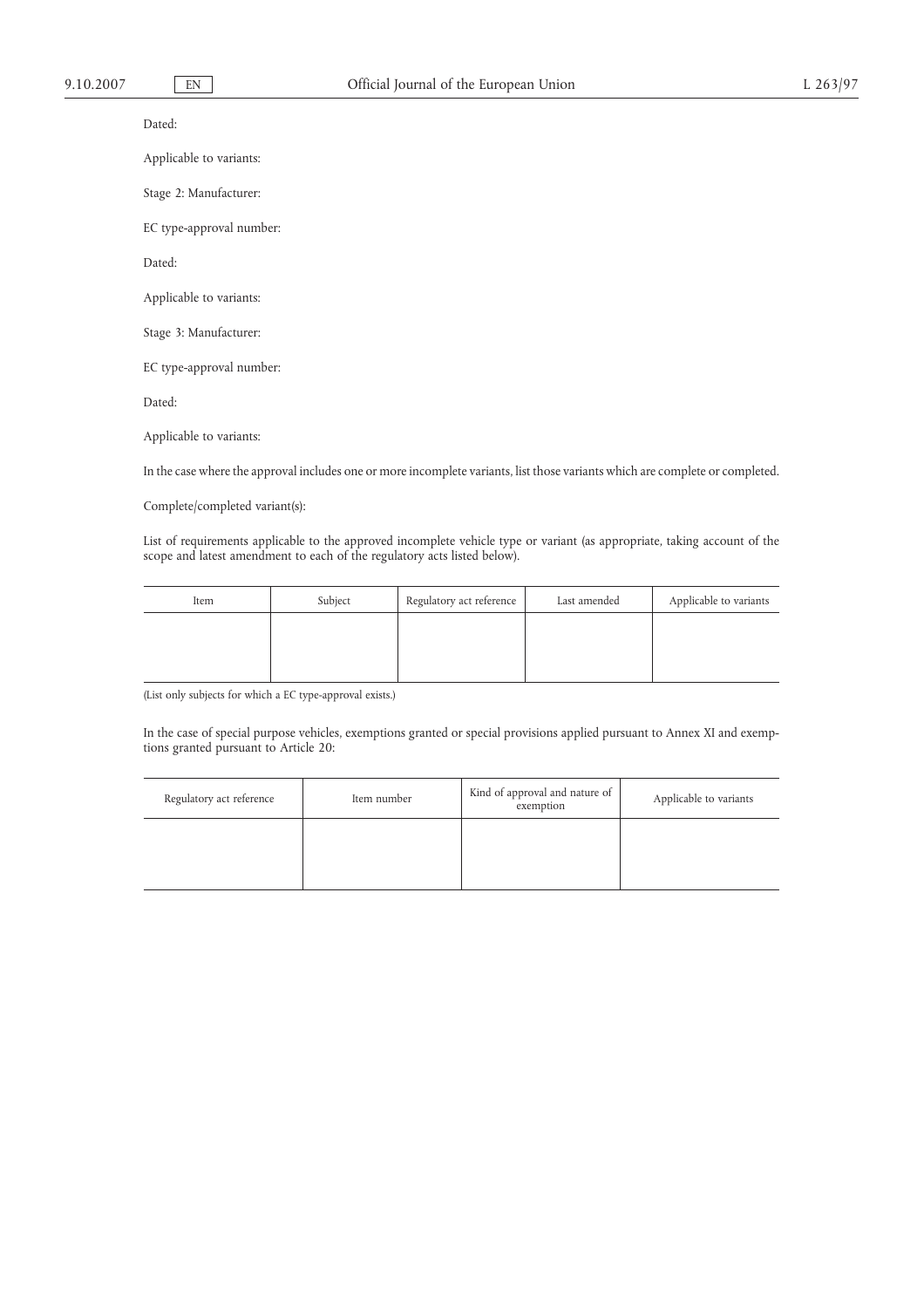# *Appendix*

# **List of regulatory acts to which the type of vehicle complies**

# **(to be filled in only in the case of type-approval in accordance with Article 6(3)**

|    | Subject                                                                                                       | Regulatory act refer-<br>ence $(1)$ | As amended by | Applicable to variants |
|----|---------------------------------------------------------------------------------------------------------------|-------------------------------------|---------------|------------------------|
| 1. | Sound levels                                                                                                  | 70/157/EEC                          |               |                        |
| 2. | Emissions                                                                                                     | 70/220/EEC                          |               |                        |
| 3. | Fuel tanks/Rear protective devices                                                                            | 70/221/EEC                          |               |                        |
| 4. | Rear registration plate space                                                                                 | 70/222/EEC                          |               |                        |
| 5. | Steering effort                                                                                               | 70/311/EEC                          |               |                        |
| 6. | Door latches and hinges                                                                                       | 70/387/EEC                          |               |                        |
| 7. | Audible warning                                                                                               | 70/388/EEC                          |               |                        |
| 8. | Rear visibility                                                                                               | 71/127/EEC                          |               |                        |
|    | 8A. Indirect vision devices                                                                                   | 2003/97/EC                          |               |                        |
| 9. | <b>Braking</b>                                                                                                | 71/320/EEC                          |               |                        |
|    | 10. Suppression (radio)                                                                                       | 72/245/EEC                          |               |                        |
|    | 11. Diesel smoke                                                                                              | 72/306/EEC                          |               |                        |
|    | 12. Interior fittings                                                                                         | 74/60/EEC                           |               |                        |
|    | 13. Anti-theft and immobiliser                                                                                | 74/61/EEC                           |               |                        |
|    | 14. Protective steering                                                                                       | 74/297/EEC                          |               |                        |
|    | 15. Seat strength                                                                                             | 74/408/EEC                          |               |                        |
|    | 16. Exterior projections                                                                                      | 74/483/EEC                          |               |                        |
|    | 17. Speedometer and reverse gear                                                                              | 75/443/EEC                          |               |                        |
|    | 18. Plates (statutory)                                                                                        | 76/114/EEC                          |               |                        |
|    | 19. Seat belt anchorages                                                                                      | 76/115/EEC                          |               |                        |
|    | 20. Installation of lighting and light signalling<br>devices                                                  | 76/756/EEC                          |               |                        |
|    | 21. Retro reflectors                                                                                          | 76/757/EEC                          |               |                        |
|    | 22. End-outline, front-position (side), rear-<br>position (side), stop, side marker, daytime<br>running lamps | 76/758/EEC                          |               |                        |
|    | 23. Direction indicators                                                                                      | 76/759/EEC                          |               |                        |
|    | 24. Rear registration plate lamps                                                                             | 76/760/EEC                          |               |                        |
|    | 25. Headlamps (including bulbs)                                                                               | 76/761/EEC                          |               |                        |
|    | 26. Front fog lamps                                                                                           | 76/762/EEC                          |               |                        |
|    | 27. Towing hooks                                                                                              | 77/389/EEC                          |               |                        |
|    | 28. Rear fog lamps                                                                                            | 77/538/EEC                          |               |                        |
|    | 29. Reversing lamps                                                                                           | 77/539/EEC                          |               |                        |
|    | 30. Parking lamps                                                                                             | 77/540/EEC                          |               |                        |
|    | 31. Seat belts and restraint systems                                                                          | 77/541/EEC                          |               |                        |
|    | 32. Forward vision                                                                                            | 77/649/EEC                          |               |                        |
|    | 33. Identification of controls                                                                                | 78/316/EEC                          |               |                        |
|    | 34. Defrost/Demist                                                                                            | 78/317/EEC                          |               |                        |
|    | 35. Wash/Wipe                                                                                                 | 78/318/EEC                          |               |                        |
|    | 36. Heating systems                                                                                           | 2001/56/EC                          |               |                        |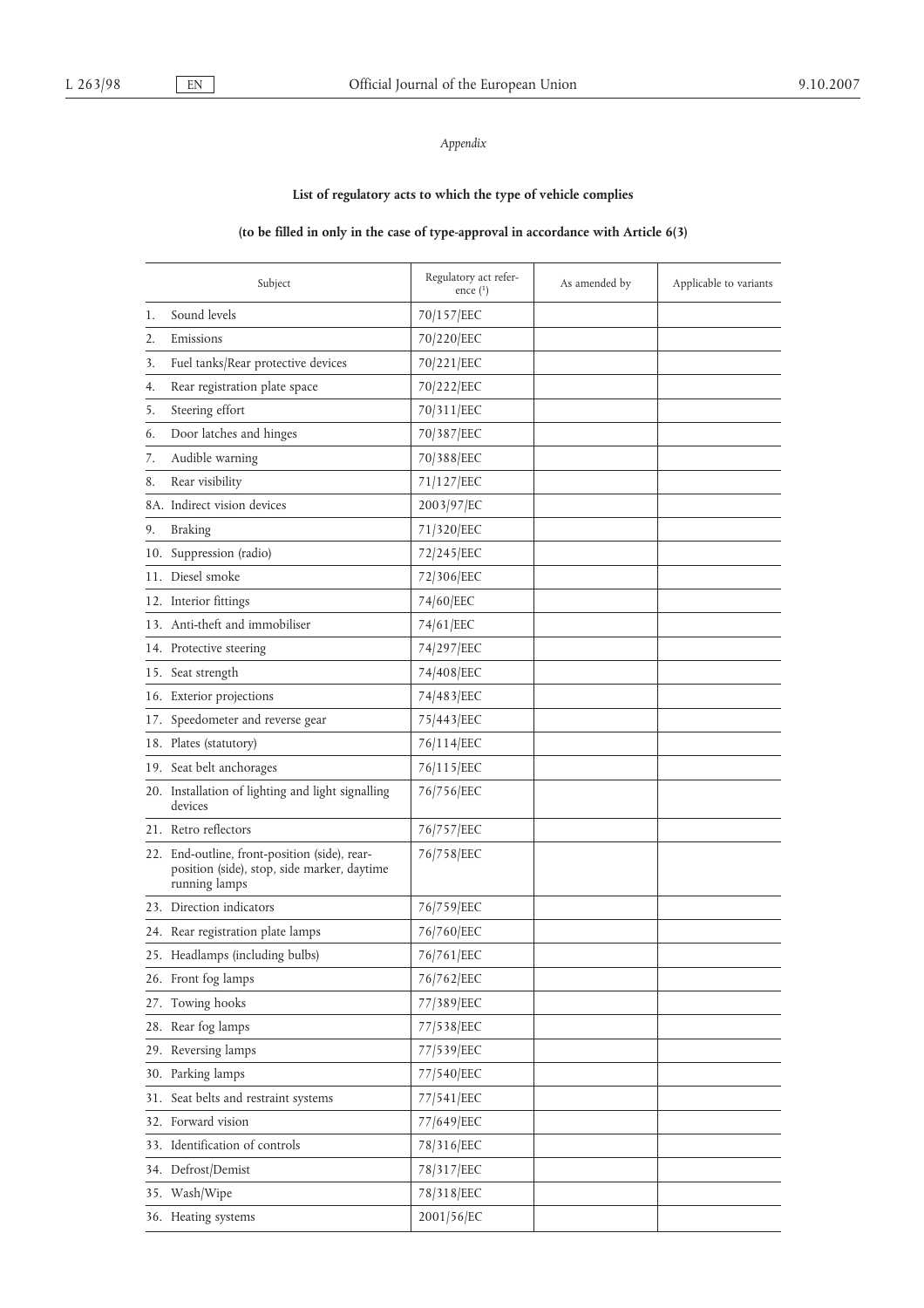| Subject                                                                   | Regulatory act refer-<br>ence $(1)$ | As amended by | Applicable to variants |
|---------------------------------------------------------------------------|-------------------------------------|---------------|------------------------|
| 37. Wheel guards                                                          | 78/549/EEC                          |               |                        |
| 38. Head restraints                                                       | 78/932/EEC                          |               |                        |
| 39. CO <sub>2</sub> emissions/Fuel consumption                            | 80/1268/EEC                         |               |                        |
| 40. Engine power                                                          | 80/1269/EEC                         |               |                        |
| 41. Diesel emissions                                                      | 88/77/EEC                           |               |                        |
| 42. Lateral protection                                                    | 89/297/EEC                          |               |                        |
| 43. Spray-suppression systems                                             | 91/226/EEC                          |               |                        |
| 44. Masses and dimensions (cars)                                          | 92/21/EEC                           |               |                        |
| 45. Safety glass                                                          | 92/22/EEC                           |               |                        |
| 46. Tyres                                                                 | 92/23/EEC                           |               |                        |
| 47. Speed limiters                                                        | 92/24/EEC                           |               |                        |
| 48. Masses and dimensions (other than vehicles<br>referred to in item 44) | 97/27/EC                            |               |                        |
| 49. External projections of cabs                                          | 92/114/EEC                          |               |                        |
| 50. Couplings                                                             | 94/20/EC                            |               |                        |
| 51. Flammability                                                          | 95/28/EC                            |               |                        |
| 52. Buses and coaches                                                     | 2001/85/EC                          |               |                        |
| 53. Frontal impact                                                        | 96/79/EC                            |               |                        |
| 54. Side impact                                                           | 96/27/EC                            |               |                        |
| 55. Vehicles intended for the transport of dan-<br>gerous goods           | 98/91/EC                            |               |                        |
| 56. Front underrun protection                                             | 2000/40/EC                          |               |                        |
| 57. Pedestrian protection                                                 | 2003/102/EC                         |               |                        |
| (1) Or UNECE Regulations that are deemed to be equivalent.                |                                     |               |                        |

# **MODEL B**

# **(to be used for system type-approval or vehicle type-approval with regard to a system)**

**Maximum format: A4 (210 × 297 mm)**

# EC TYPE-APPROVAL CERTIFICATE

Stamp of EC type-approval authority

Communication concerning:

EC type-approval (1) extension of EC type-approval (1)<br>a type of system/type of a vehicle with regard to a system (1) refusal of EC type-approval (1) withdrawal of EC type-approval (1)

( 1) Delete where not applicable.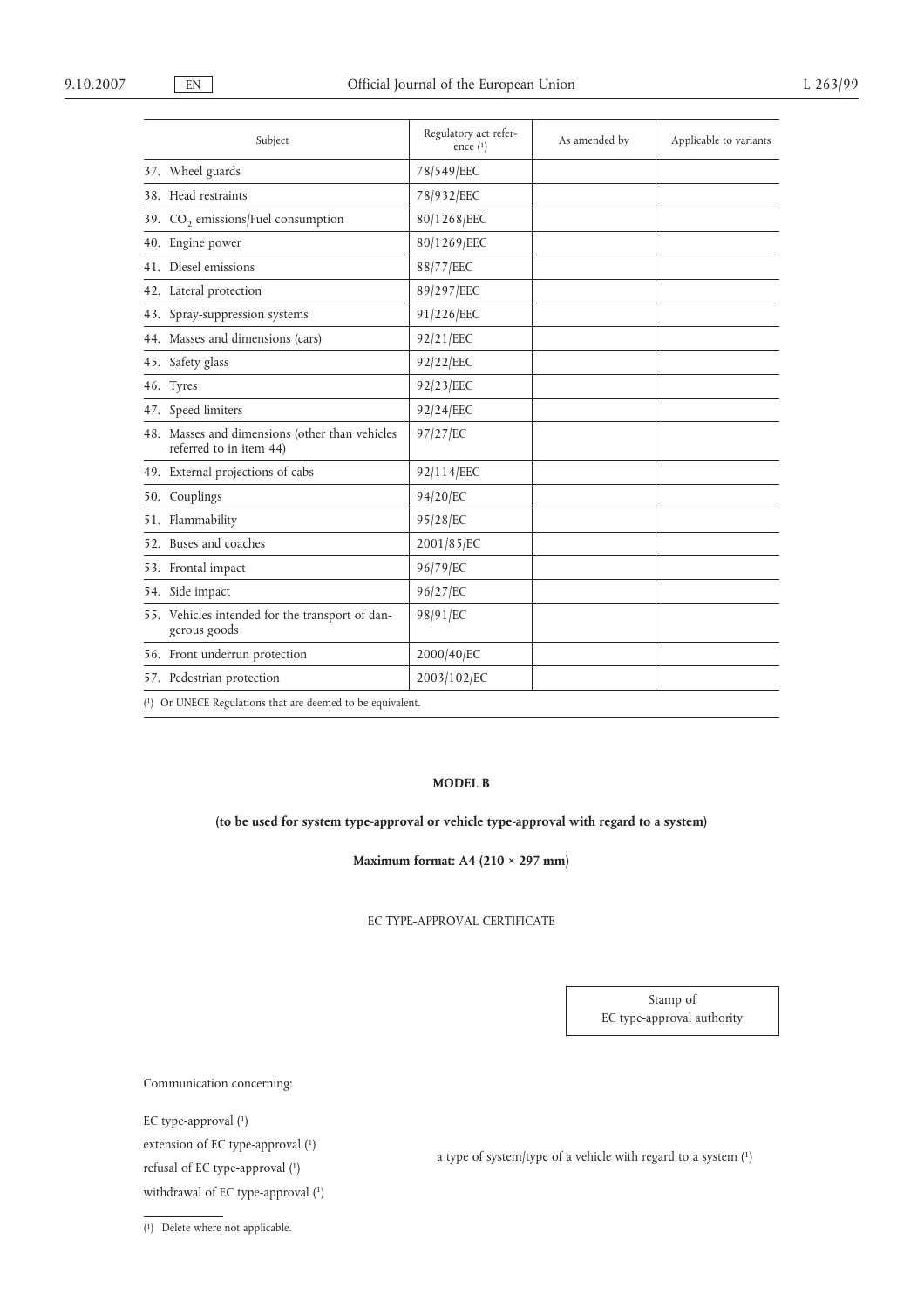with regard to Directive …/…/EC/Regulation (EC) No …/… (1), as last amended by Directive …/…/EC/Regulation (EC) No  $...$ ,  $(1)$ 

EC type-approval number:

Reason for extension:

# SECTION I

- 0.1. Make (trade name of manufacturer):
- 0.2. Type:
- 0.2.1. Commercial name(s) (if available):
- 0.3. Means of identification of type, if marked on the vehicle (2):
- 0.3.1. Location of that marking:
- 0.4. Category of vehicle (3):
- 0.5. Name and address of manufacturer:
- 0.8. Name(s) and address(es) of assembly plant(s):
- 0.9. Representative of the manufacturer:

# SECTION II

- 1. Additional information (where applicable): see Addendum
- 2. Technical service responsible for carrying out the tests:
- 3. Date of test report:
- 4. Number of test report:
- 5. Remarks (if any): see Addendum
- 6. Place:
- 7. Date:
- 8. Signature:

Attachments: Information package.

Test report.

<sup>(</sup> 1) Delete where not applicable.

<sup>(</sup> 2) If the means of identification of type contains characters not relevant to describe the vehicle, component or separate technical unit types covered by this information document, such characters shall be represented in the documentation by the symbol '?' (e.g. ABC??123??).

 $(3)$ As defined in Annex II, Section A.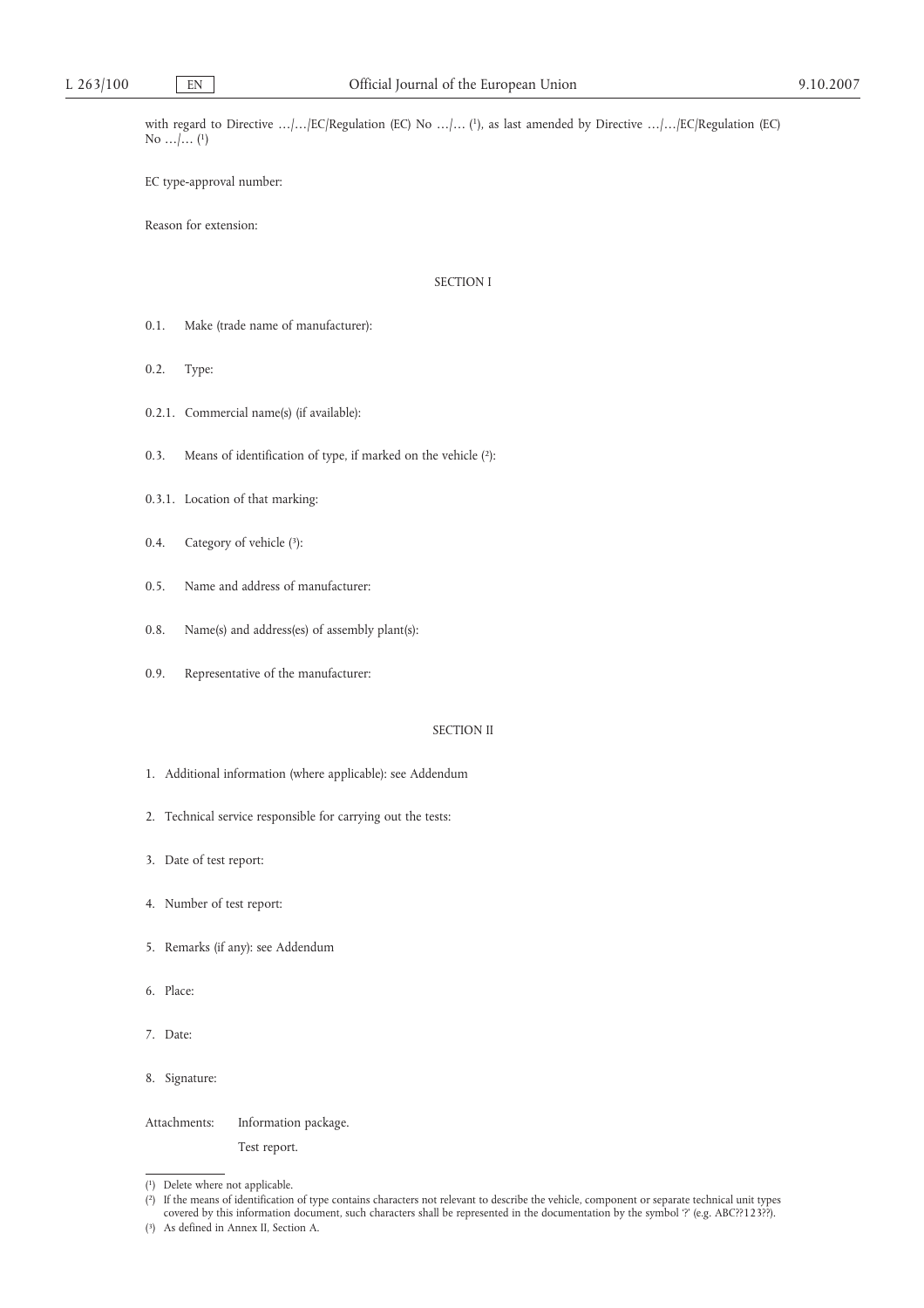#### Addendum

# to EC type-approval certificate No …

- 1. Additional information
- 1.1. […]:
- 1.1.1. […]:
- […]
- 2. Type-approval number of each component or separate technical unit installed on the vehicle type to comply with this Directive or Regulation
- $2.1.$  [...]:
- 3. Remarks
- 3.1. […]:

# **MODEL C**

# **(to be used for component/separate technical unit type-approval)**

**Maximum format: A4 (210 × 297 mm)**

#### EC TYPE-APPROVAL CERTIFICATE

Stamp of EC type-approval authority

Communication concerning:

EC type-approval (1)

withdrawal of EC type-approval (1)

refusal of EC type-approval (1)

extension of EC type-approval (1) of a type of component/separate technical unit (1)

with regard to Directive .../.../EC/Regulation (EC) No .../... (1), as last amended by Directive .../.../EC/Regulation (EC) No …/… (1)

EC type-approval number:

Reason for extension:

# SECTION I

- 0.1. Make (trade name of manufacturer):
- 0.2. Type:

<sup>(</sup> 1) Delete where not applicable.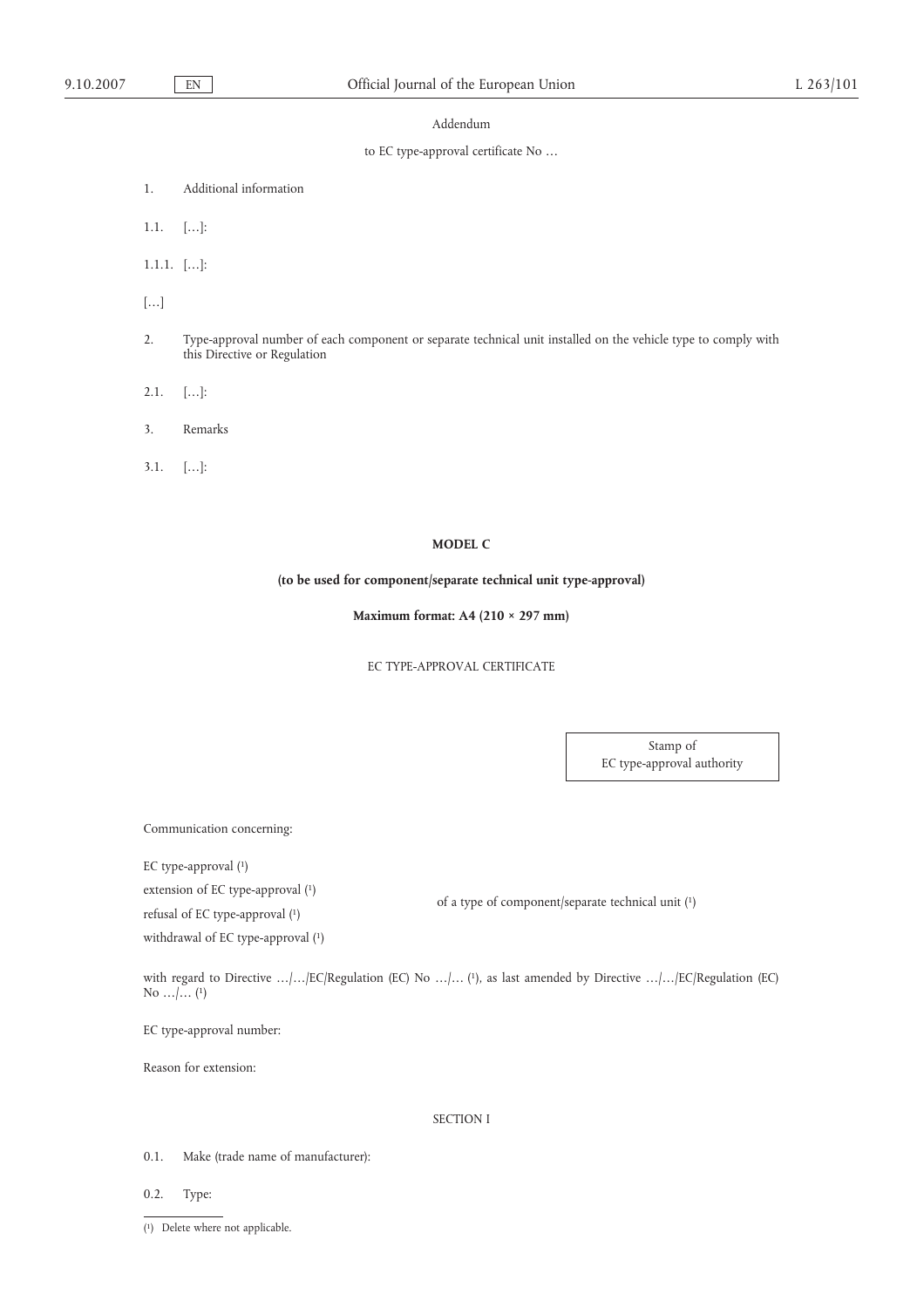0.3. Means of identification of type, if marked on the component/separate technical unit (1) (2):

- 0.3.1. Location of that marking:
- 0.5. Name and address of manufacturer:
- 0.7. In the case of components and separate technical units, location and method of affixing of the EC approval mark:
- 0.8. Name(s) and address(es) of assembly plant(s):
- 0.9. Name and address of the manufacturer's representative (if any):

# SECTION II

- 1. Additional information (where applicable): see Addendum
- 2. Technical service responsible for carrying out the tests:
- 3. Date of test report:
- 4. Number of test report:
- 5. Remarks (if any): see Addendum
- 6. Place:
- 7. Date:
- 8. Signature:
- Attachments: Information package.

Test report.

#### Addendum

### to EC type-approval certificate No …

- 1. Additional information
- 1.1. […]:
- 1.1.1. […]:
- […]
- 2. Restriction of use of the device (if any)
- $2.1.$  [...]:
- 3. Remarks
- 3.1. […]:

<sup>(</sup> 1) Delete where not applicable.

<sup>(</sup> 2) If the means of identification of type contains characters not relevant to describe the vehicle, component or separate technical unit types covered by this information document, such characters shall be represented in the documentation by the symbol '?' (e.g. ABC??123??).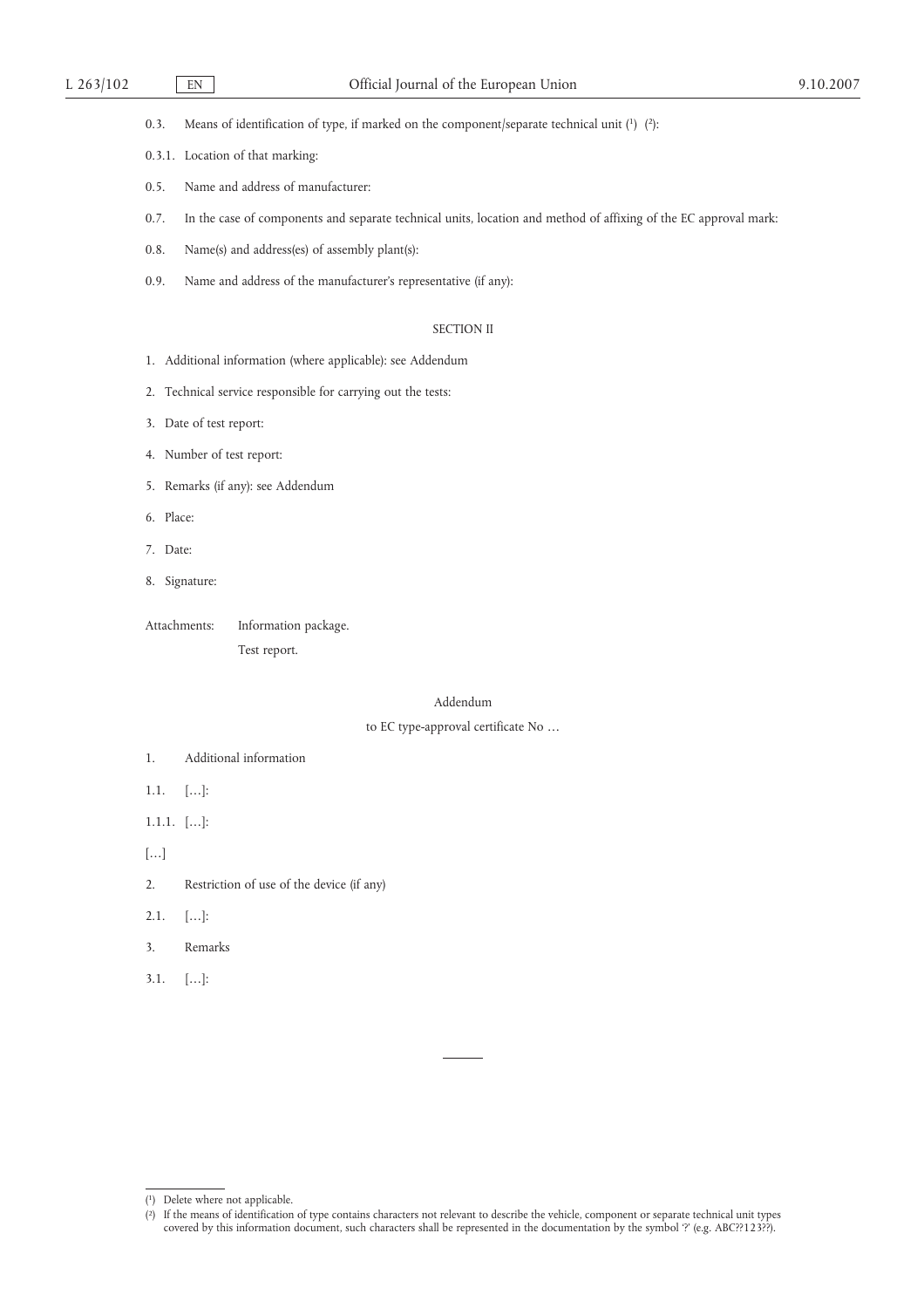#### *ANNEX VII*

#### **EC TYPE-APPROVAL CERTIFICATE NUMBERING SYSTEM** ( 1)

- 1. The EC type-approval number shall consist of four sections for whole vehicle type-approvals and five sections for system, component, and separate technical unit type-approvals as detailed below. In all cases, the sections shall be separated by the '\*' character.
	- Section 1: The lower case letter 'e' followed by the distinguishing number of the Member State issuing the EC type-approval:
		- 1 for Germany;
		- 2 for France;
		- 3 for Italy;
		- 4 for the Netherlands;
		- 5 for Sweden;
		- 6 for Belgium;
		- 7 for Hungary;
		- 8 for the Czech Republic;
		- 9 for Spain;
		- 11 for the United Kingdom;
		- 12 for Austria;
		- 13 for Luxembourg;
		- 17 for Finland;
		- 18 for Denmark;
		- 19 for Romania;
		- 20 for Poland;
		- 21 for Portugal;
		- 23 for Greece;
		- 24 for Ireland;
		- 26 for Slovenia;
		- 27 for Slovakia;
		- 29 for Estonia;
		- 32 for Latvia;
		- 34 for Bulgaria;
		- 36 for Lithuania;
		- 49 for Cyprus;
		- 50 for Malta.

Section 2: The number of the base directive or regulation.

<sup>(</sup> 1) Components and separate technical units shall be marked in accordance with the provisions of the relevant regulatory acts.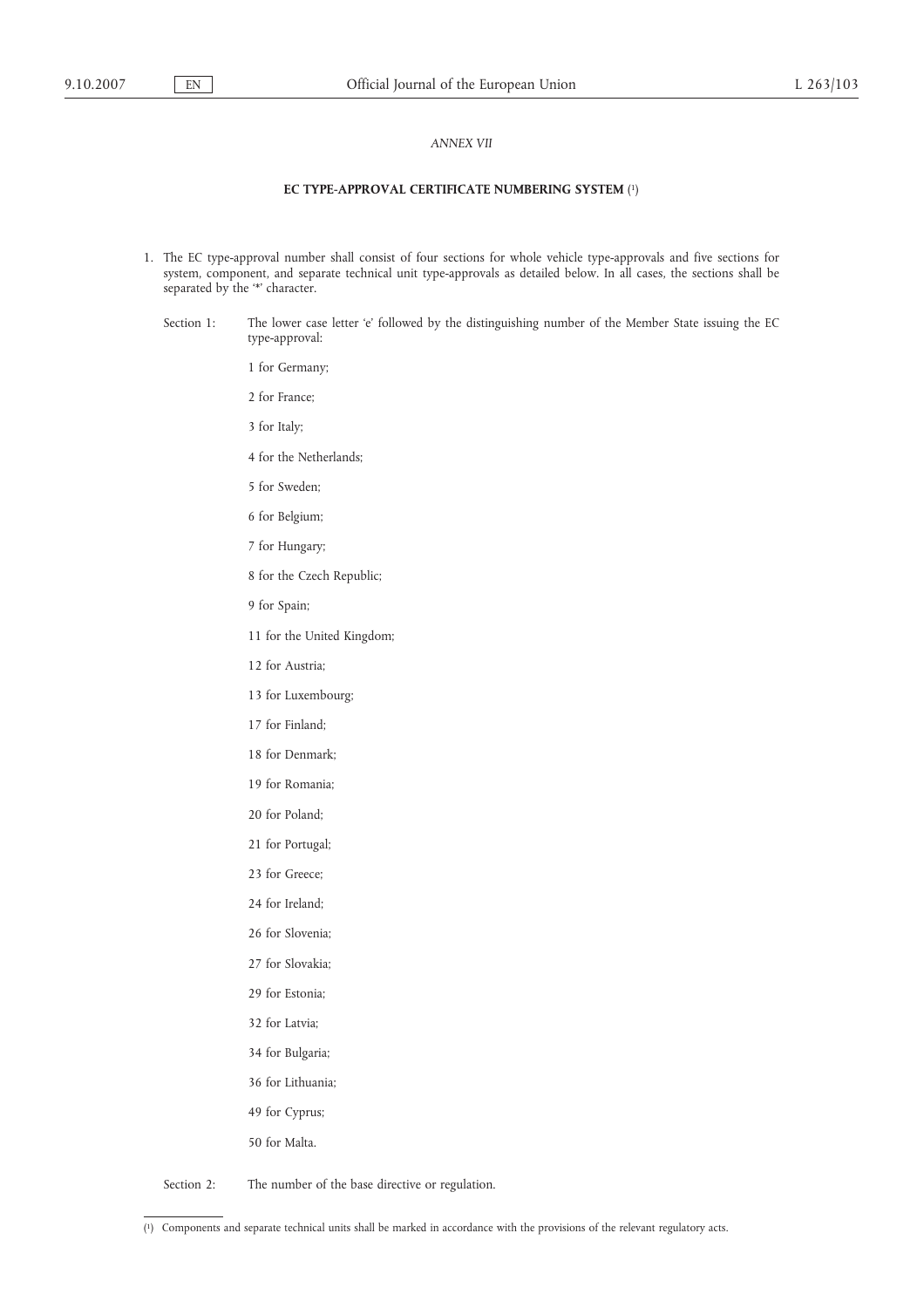Section 3: The number of the latest amending directive or regulation applicable to the EC type-approval.

- In the case of whole vehicle EC type-approvals, this means the latest directive or regulation amending an Article (or Articles) of Directive 2007/46/EC.
- In the case of EC whole vehicle type-approvals granted in accordance with the procedure described in Article 22, this means the latest directive or regulation amending an Article (or Articles) of Directive 2007/46/EC, except that the two first digits are replaced by the letters KS in block capitals.
- This means the latest directive or regulation containing the actual provisions with which the system, component or technical unit conforms.
- Should a directive or regulation contain different implementation dates referring to different technical standards, an alphabetical character shall be added to specify to which standard the approval was granted.
- Section 4: A four-digit sequential number (with leading zeros as applicable) for EC Whole vehicle type-approvals, or four or five digits for EC type-approval pursuant to a separate directive or regulation to denote the base type-approval number. The sequence shall start from 0001 for each base directive or regulation.
- Section 5: A two-digit sequential number (with leading zeros if applicable) to denote the extension. The sequence shall start from 00 for each base approval number.
- 2. In the case of an EC type-approval for a whole vehicle, Section 2 shall be omitted.

In the case of a national type-approval granted for vehicles produced in small series pursuant Article 23, Section 2 shall be replaced by the letters NKS in block capitals.

- 3. On the vehicle's statutory plate(s) only, Section 5 shall be omitted.
- 4. Example of the third system approval (with as yet no extension) issued by France to the braking Directive:

e2\*71/320\*98/12\*0003\*00

or

e2\*88/77\*91/542A\*0003\*00 in the case of a directive with two implementation stages A and B.

5. Example of the second extension to the fourth vehicle type-approval issued by the United Kingdom:

e11\*98/14\*0004\*02

Directive 98/14/EC being up to now the latest directive amending the Articles of Directive 70/156/EEC.

6. Example of an EC whole vehicle type-approval granted to a vehicle produced in small series issued by Luxembourg, pursuant to Article 22:

e13\*KS[…/…]\*0001\*00

7. Example of a national type-approval granted to a vehicle produced in small series issued by the Netherlands, pursuant to Article 23:

e4\*NKS\*0001\*00

8. Example of the EC type-approval number stamped on the vehicle's statutory plate(s):

e11\*98/14\*0004

9. Annex VII does not apply to UNECE Regulations listed in Annex IV of this Directive. Type-approvals granted in accordance with UNECE Regulations shall continue to use the appropriate numbering provided for in the respective Regulations.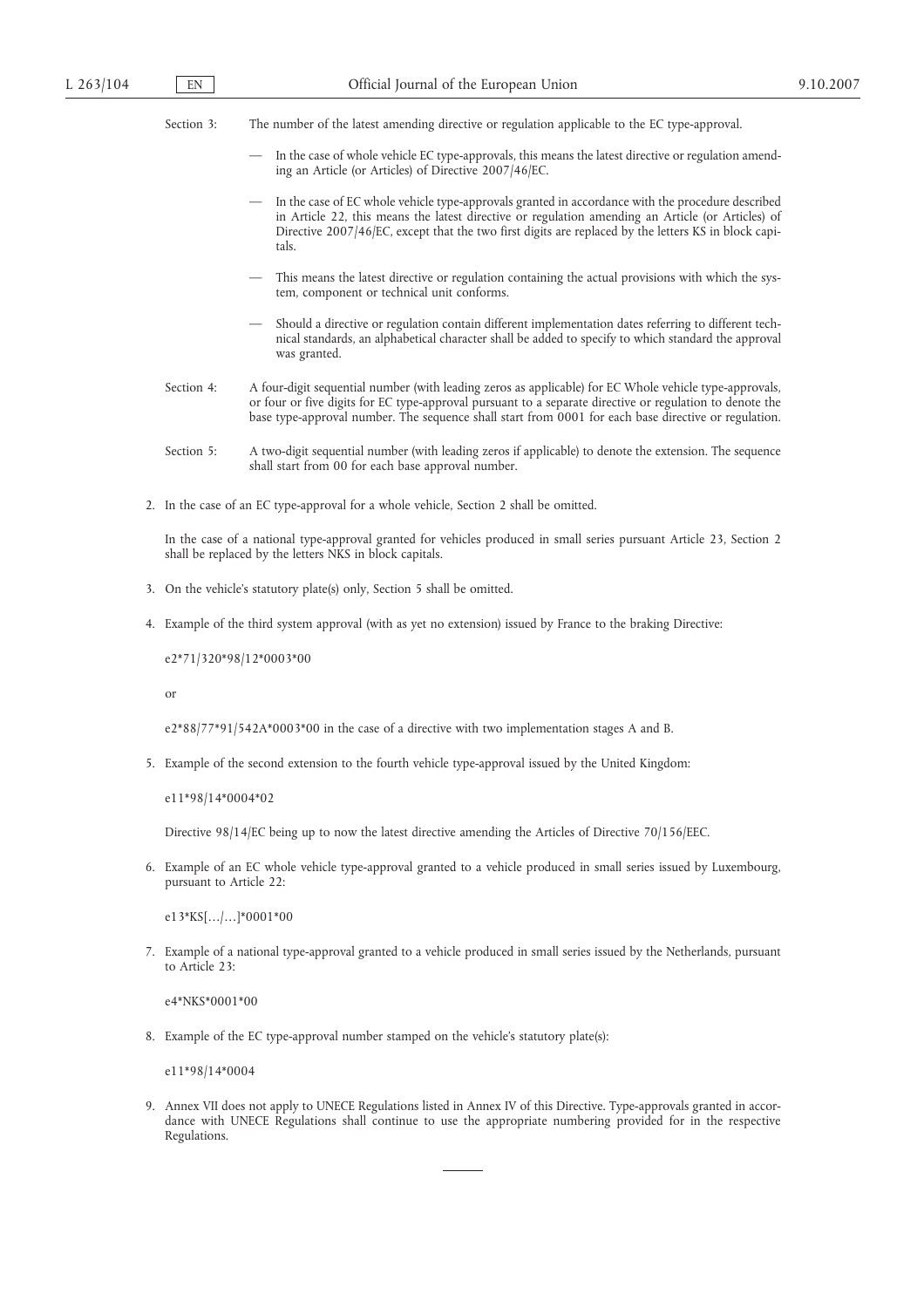# *Appendix*

# **EC component and separate technical unit type-approval mark**

- 1. The EC component and separate technical unit type-approval mark shall consist of:
- 1.1. a rectangle surrounding the lower-case letter 'e' followed by the distinguishing letter(s) or number of the Member State which has granted the EC component or separate technical unit type-approval:

| $\mathbf{1}$   | For Germany            | 18 | For Denmark   |
|----------------|------------------------|----|---------------|
| $\overline{2}$ | For France             | 19 | For Romania   |
| 3              | For Italy              | 20 | For Poland    |
| 4              | For The Netherlands    | 21 | For Portugal  |
| 5              | For Sweden             | 23 | For Greece    |
| 6              | For Belgium            | 24 | For Ireland   |
|                |                        | 26 | For Slovenia  |
| 7              | For Hungary            | 27 | For Slovakia  |
| 8              | For the Czech Republic | 29 | For Estonia   |
| 9              | For Spain              | 32 | For Latvia    |
| 11             | For the United Kingdom | 34 | For Bulgaria  |
| 12             | For Austria            | 36 | For Lithuania |
| 13             | For Luxembourg         | 49 | For Cyprus    |
|                | 17 For Finland         | 50 | For Malta     |

- 1.2. In the vicinity of the rectangle the 'base approval number' contained in Section 4 of the type-approval number preceded by the two figures indicating the sequence number assigned to the latest major technical amendment to the relevant separate directive or regulation.
- 1.3. An additional symbol or symbols located above the rectangle, enabling certain characteristics to be identified. This further information is specified in the relevant separate directives or regulations.
- 2. The component or separate technical unit type-approval mark is affixed to the separate technical unit or component in such a way as to be indelible and clearly legible.
- 3. An example of a component or separate technical unit type-approval mark is contained in the Addendum.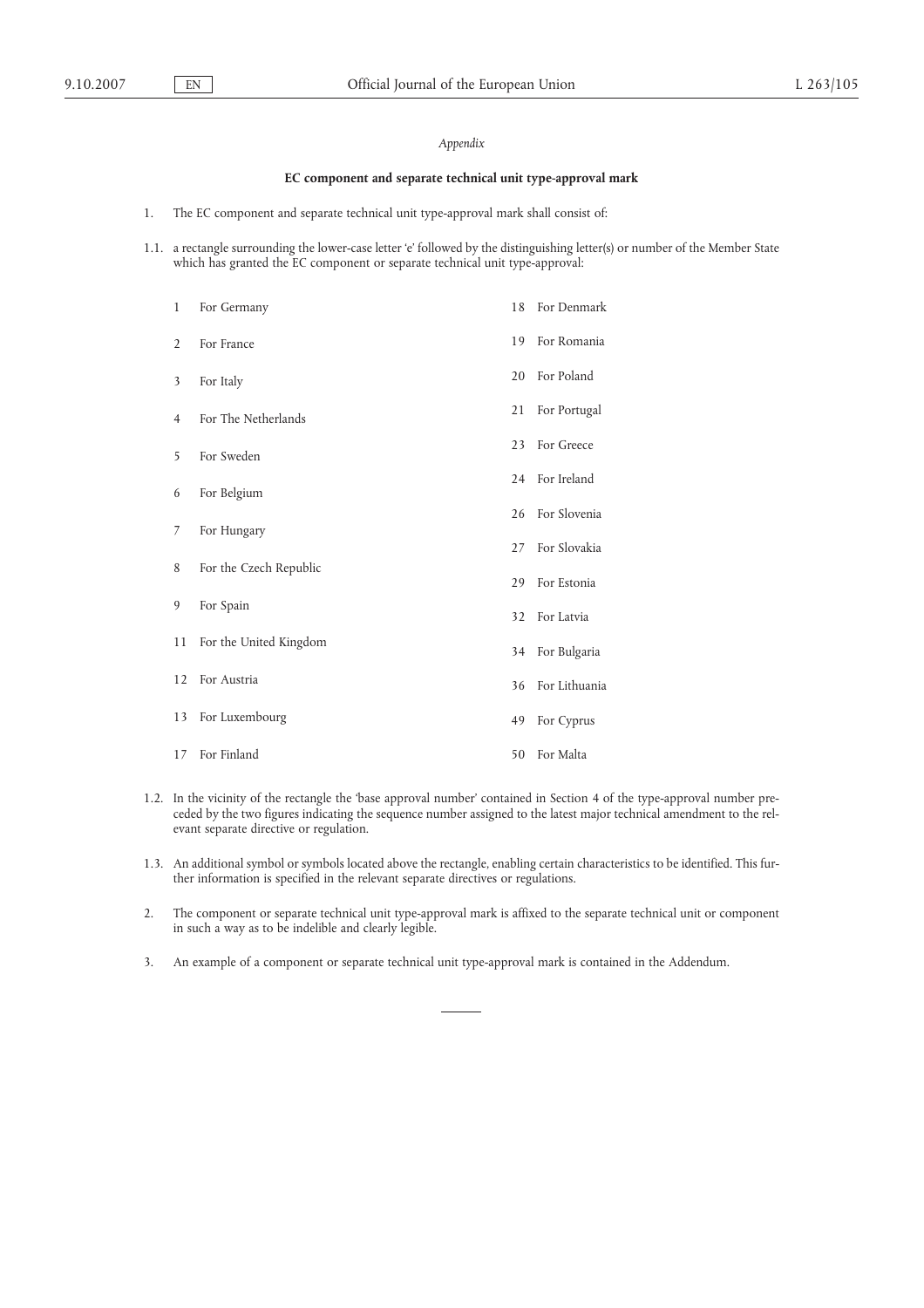*Addendum to appendix 1*

Example of a component or separate technical unit type-approval mark



Legend: the above component type-approval was issued by Belgium under number 0004.01 is a sequential number denoting the level of technical requirements to which this component fulfils. The sequential number is attributed in accordance with the relevant separate directive or regulation.

*NB:* The additional symbols are not shown on this example.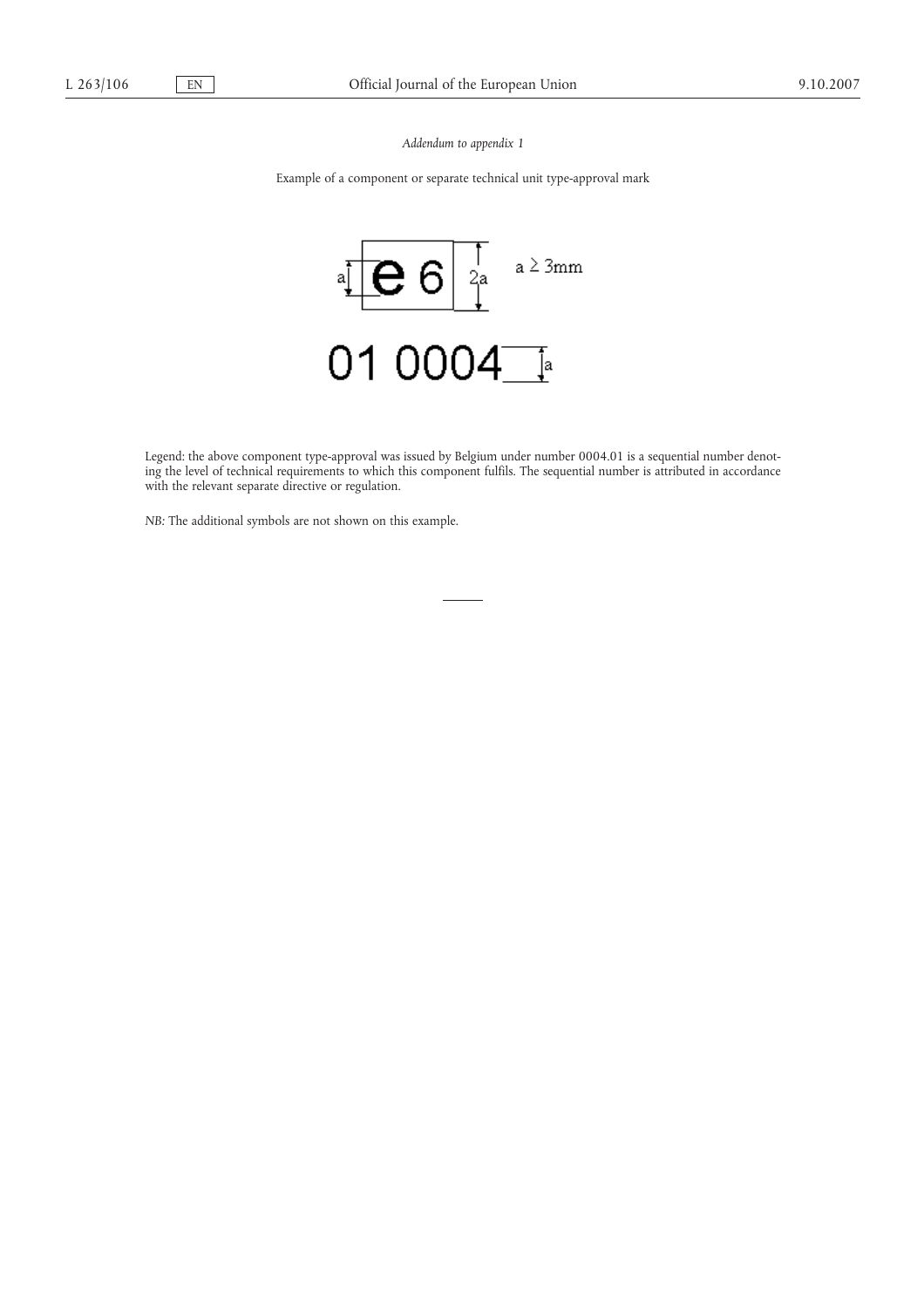## *ANNEX VIII*

# **TEST RESULTS**

(To be completed by the type-approval authority and attached to the vehicle EC type-approval certificate)

In each case, the information must make clear to which variant and version it is applicable. One version may not have more than one result. However, a combination of several results per version indicating the worst case is permissible. In the latter case, a note shall state that for items marked (\*) only worst case results are given.

1. Results of the sound level tests

Number of the base regulatory act and latest amending regulatory act applicable to the approval. In case of a regulatory act with two or more implementation stages, indicate also the implementation stage:

| Variant/Version:         | $\cdots$ | $\cdots$ | $\cdots$ |
|--------------------------|----------|----------|----------|
| Moving $(dB(A)/E)$ :     | $\cdots$ | $\cdots$ | $\cdots$ |
| Stationary $(dB(A)/E)$ : | $\cdots$ | $\cdots$ | $\cdots$ |
| at $(min^{-1})$ :        | $\cdots$ | $\cdots$ | $\cdots$ |

- 2. Results of the exhaust emission tests
- 2.1. Emissions from motor vehicles

Indicate the latest amending regulatory act applicable to the approval. In case the regulatory act has two or more implementation stages, indicate also the implementation stage:

Fuel(s) (1) … (diesel, petrol, LPG, NG, Bi-fuel: petrol/LPG, Bi-fuel: petrol/NG, ethanol …)

2.1.1. Test type I (2) vehicle emissions in the test cycle after a cold start

| Variant/Version:                        | $\cdots$ | $\cdots$ | $\cdots$ |
|-----------------------------------------|----------|----------|----------|
| CO <sub>1</sub>                         | $\cdots$ | $\cdots$ | $\cdots$ |
| HC                                      | $\cdots$ | $\cdots$ | $\cdots$ |
| $\underbrace{\overline{\mathrm{NO_x}}}$ |          |          |          |
| $HC + NO_x$                             |          |          |          |
| ____<br>Particulates                    | $\cdots$ | $\cdots$ | $\cdots$ |

2.1.2. Test type II (2) emissions data required for roadworthiness:

Type II, low idle test:

| Variant/Version:       | $\cdots$ | $\cdots$ | $\cdots$ |
|------------------------|----------|----------|----------|
| CO%                    | $\cdots$ | $\cdots$ | $\cdots$ |
| Engine speed           | $\cdots$ | $\cdots$ | $\cdots$ |
| Engine oil temperature | $\cdots$ | $\cdots$ | $\cdots$ |

<sup>(</sup> 1) When restrictions for the fuel are applicable, indicate these restrictions (e.g. for natural gas the L range or the H range).

<sup>(</sup> 2) Repeat for petrol and gaseous fuel in the case of a vehicle that can run either on petrol or on a gaseous fuel. The vehicles can be fuelled with both petrol and a gaseous fuel but, where the petrol system is fitted for emergency purposes or starting only and of which the petrol tank cannot contain more than 15 litres of petrol will be regarded for the test as vehicles which can only run a gaseous fuel.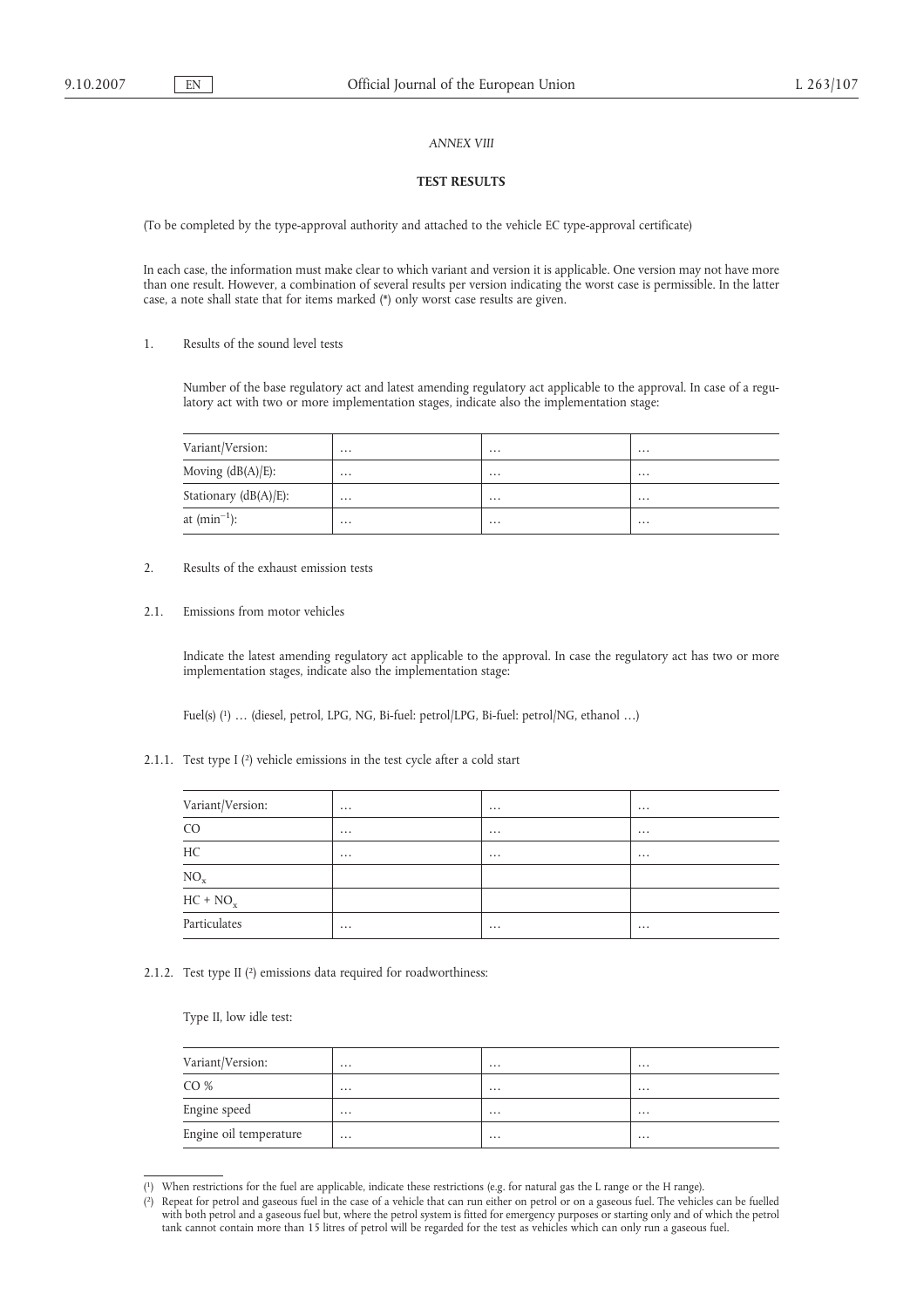Type II, high idle test:

| Variant/Version:       | $\cdots$ | $\cdots$ | $\cdots$ |
|------------------------|----------|----------|----------|
| CO%                    | $\cdots$ | $\cdots$ | $\cdots$ |
| Lambda Value           | $\cdots$ | $\cdots$ | $\cdots$ |
| Engine speed           |          |          |          |
| Engine oil temperature | $\cdots$ | $\cdots$ | $\cdots$ |

2.1.3. Result of type III test: …

2.1.4. Result of type IV test (evaporative test): … g/test

2.1.5. Result of type V test on durability:

- Durability type: 80 000 km/100 000 km/not applicable (1)
- Deterioration factor DF: calculated/fixed (1)
- Value of specification:

CO: …

 $HC: \ldots$ 

 $NO_x$ : ...

2.1.6. Result of type VI test on emissions by low ambient temperature:

| Variant/Version: | $\cdots$ | $\cdots$ | $\cdots$ |
|------------------|----------|----------|----------|
| CO g/km          |          |          |          |
| HC g/km          |          |          |          |

2.1.7. OBD: yes/no (1)

2.2. Emissions from engines for use in vehicles.

Indicate and latest amending regulatory act applicable to the approval. In case the regulatory act has two or more implementation stages, indicate also the implementation stage: …

Fuel(s) (2): … (diesel, petrol, LPG, NG, ethanol …)

2.2.1. Results of the ESC test (3)

| CO:          | g/kWh |
|--------------|-------|
| THC:         | g/kWh |
| $NO_{\nu}$ : | g/kWh |
| PT:          | g/kWh |

2.2.2. Result of the ELR test (3)

Smoke value: … m–1

( 2) When restrictions for the fuel are applicable, indicate these restrictions (e.g. for natural gas the L range or the H range).

<sup>(</sup> 1) Delete where not applicable.

<sup>(</sup> 3) If applicable.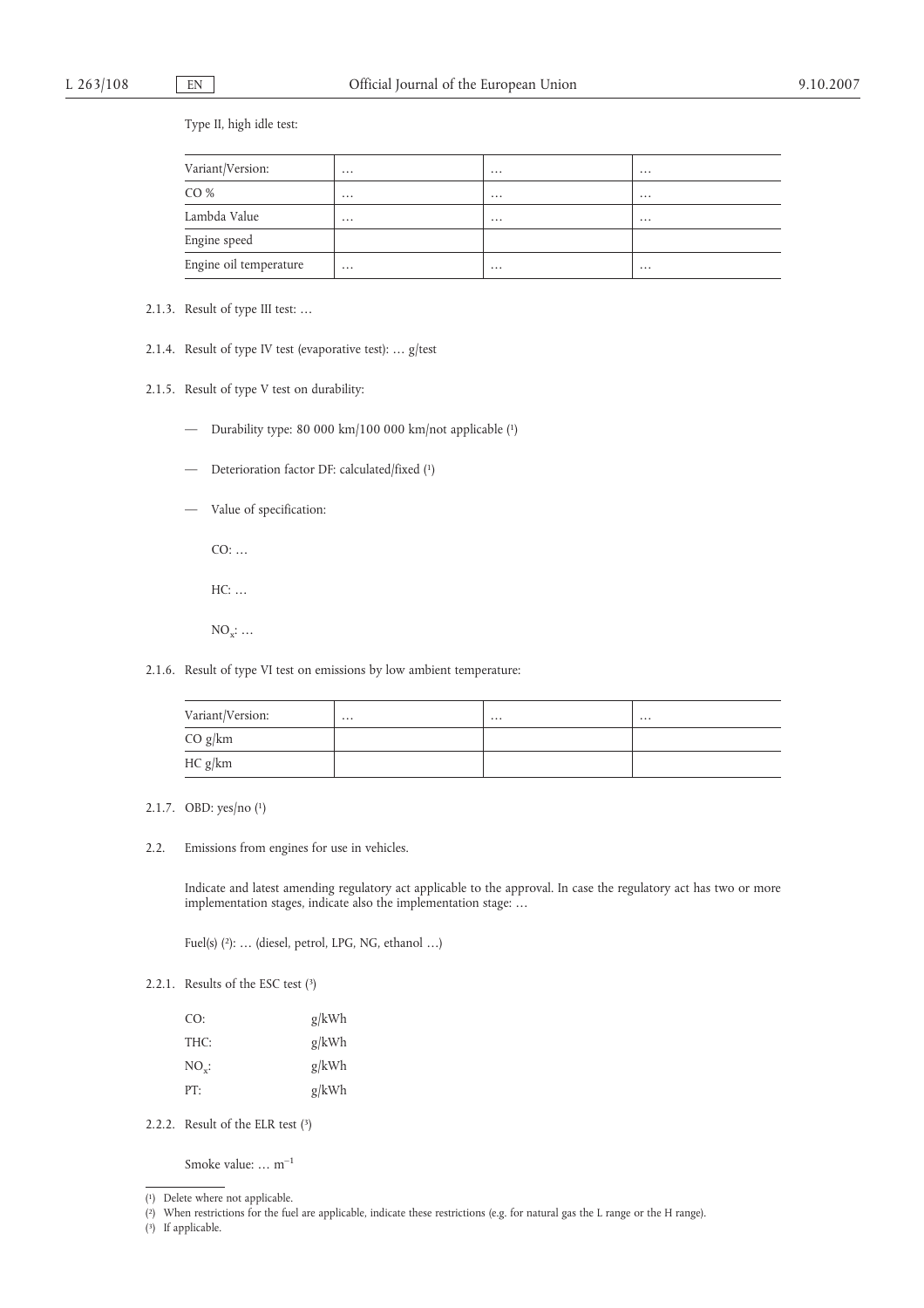### 2.2.3. Result of the ETC test (1)

| CO:            | g/kWh       |
|----------------|-------------|
| THC:           | $g/kWh$ (1) |
| NMHC:          | $g/kWh$ (1) |
| $CH_{4}$ :     | $g/kWh$ (1) |
| $NO_{\rm v}$ : | $g/kWh$ (1) |
| PT:            | $g/kWh$ (1) |

2.3. Diesel smoke

Indicate the latest amending regulatory act applicable to the approval. In case the regulatory act has two or more implementation stages, indicate also the implementation stage:

#### 2.3.1. Results of the test under free acceleration

| Variant/Version:                                                 | $\cdots$ | $\cdots$ | $\cdots$ |
|------------------------------------------------------------------|----------|----------|----------|
| Corrected value of the<br>absorption coefficient<br>$(m^{-1})$ : | $\cdots$ | $\cdots$ | $\cdots$ |
| Normal engine idling<br>speed                                    |          |          |          |
| Maximum engine speed                                             |          |          |          |
| Oil temperature<br>(min/max.)                                    |          |          |          |

## 3. Results of the  $CO_2$  emission/fuel consumption tests (1) (2)

Number of the base regulatory act and the latest amending regulatory act applicable to the approval:

| Variant/Version:                                                         | $\cdots$ | $\cdots$ | $\cdots$ |
|--------------------------------------------------------------------------|----------|----------|----------|
| $CO2$ mass emission (urban<br>conditions) $(g/km)$                       | .        | $\cdots$ | $\cdots$ |
| $CO2$ mass emission (extra-<br>urban conditions) $(g/km)$                | .        | $\cdots$ | $\cdots$ |
| $CO2$ mass emission (com-<br>bined) (g/km)                               | $\cdots$ | $\cdots$ | $\cdots$ |
| Fuel consumption (urban<br>conditions) $(l/100 \text{ km})$ (3)          | .        | $\cdots$ | $\cdots$ |
| Fuel consumption<br>(extra-urban conditions)<br>$(1/100 \text{ km})$ (3) | $\cdots$ | $\cdots$ | $\cdots$ |
| Fuel consumption (com-<br>bined) $(l/100 \text{ km})$ (3)                | .        | $\cdots$ | $\cdots$ |
|                                                                          |          |          |          |

( 1) If applicable.

<sup>(</sup> 2) Repeat for petrol and gaseous fuel in the case of a vehicle that can run either on petrol or on a gaseous fuel. The vehicles can be fuelled with both petrol and a gaseous fuel but, where the petrol system is fitted for emergency purposes or starting only and of which the petrol tank cannot contain more than 15 litres of petrol will be regarded for the test as vehicles which can only run a gaseous fuel.

<sup>(3)</sup> For vehicles fuelled with NG, the unit  $1/100$  km' is replaced by 'm<sup>3</sup>/100 km'.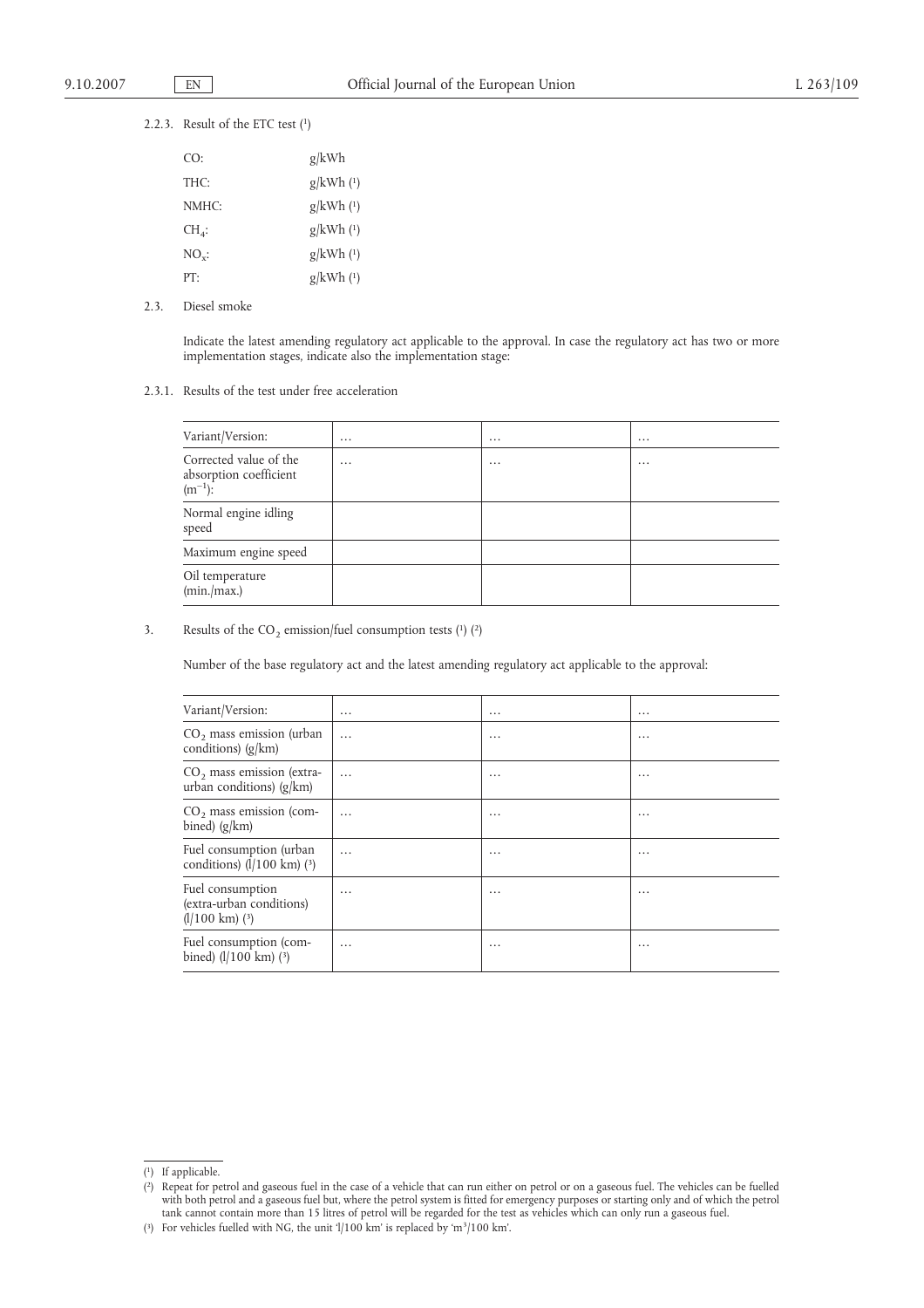#### *ANNEX IX*

## **EC CERTIFICATE OF CONFORMITY**

#### **For complete/completed** ( 1) **vehicles**

## PART I

## (Maximum format: A4 (210 × 297 mm), or a folder of A4 format)

Side 1

The undersigned:

(Full name)

hereby certifies that the vehicle:

- 0.1. Make (Trade name of manufacturer):
- 0.2. Type:

variant (2):

version  $(2)$ :

- 0.2.1. Commercial name(s):
- 0.4. Category:
- 0.5. Name and address of the manufacturer of the base vehicle:

Name and address of the manufacturer of the latest built stage of the vehicle (1):

0.6. Location of the statutory plates:

Vehicle identification number:

Location of the vehicle identification number on the chassis:

Based upon the type(s) of vehicle described in EC type-approval (1)

Base Vehicle:

Manufacturer:

EC type-approval number:

Dated:

<sup>(</sup> 1) Delete where not applicable.

<sup>(</sup> 2) Indicate also the numerical or combined number/letter identification code. This code shall contain not more than 25 or 35 positions for a variant or verion respectively.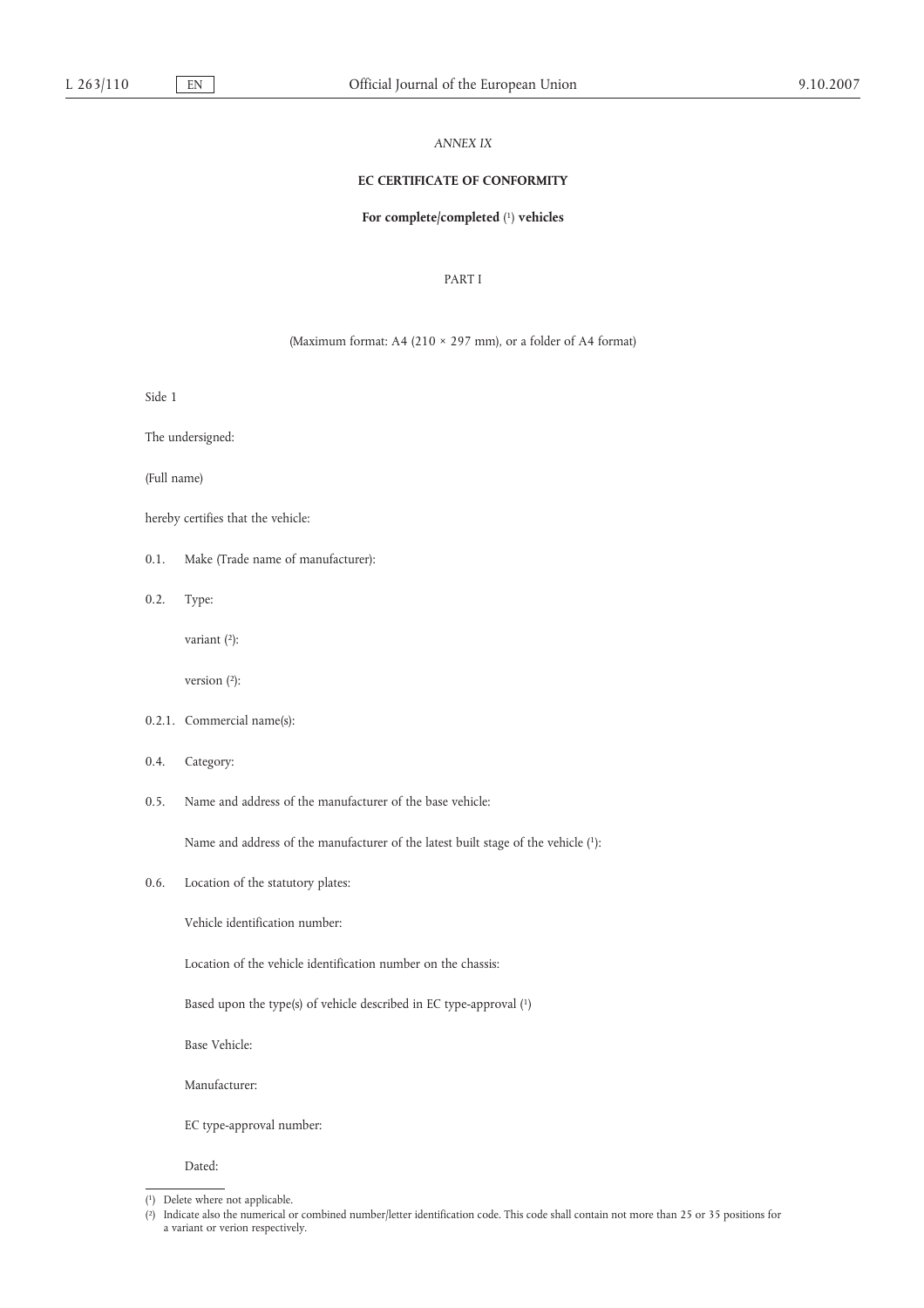Stage 2: Manufacturer:

#### EC type-approval number:

Dated:

conforms in all respects to the complete/completed (1) type described in

EC type-approval number:

Dated:

The vehicle can be permanently registered without further EC type-approvals in Member States having right/left (2) hand traffic and using metric/imperial (3) units for the speedometer.

(Place) (Date):

(Signature) (Position)

Attachments (only applicable to multi-stage vehicle types): Certificate of conformity for each stage.

#### Side 2

#### For complete or completed vehicles of category  $M_1$

(The values and units indicated below are those given in the type-approval documentation of the relevant regulatory acts. In case of conformity of production (COP) tests, the values must be verified according to the methods laid down in the relevant regulatory acts taking into account the COP test tolerances allowed in those regulatory acts.)

- 1. Number of axles: … and wheels: …
- 2. Powered axles:
- 3. Wheel base: … mm
- 5. Axle(s) track: 1. … mm 2. … mm 3. … mm
- 6.1. Length: … mm
- 7.1. Width: … mm
- 8. Height: … mm
- 11. Rear overhang: … mm
- 12.1. Mass of the vehicle with bodywork in running order: … kg
- 14.1. Technically permissible maximum laden mass: … kg
- 14.2. Distribution of this mass among the axles: 1. … kg 2. … kg 3. … kg etc.
- 14.3. Technically permissible mass on each axle: 1. … kg 2. … kg 3. … kg etc.
- 16. Maximum permissible roof load: … kg
- 17. Maximum mass of trailer (braked): … kg; (unbraked): … kg
- 18. Maximum mass of combination: … kg
- 19.1. Maximum vertical load at the coupling point for a trailer: … kg

<sup>(</sup> 1) Delete where not applicable.

<sup>(</sup> 2) Indicate whether the vehicle as manufactured is suitable for use in either right or left-hand traffic or both right and left-hand traffic.

<sup>(</sup> 3) Indicate whether the speedometer fitted has metric or both metric and imperial units.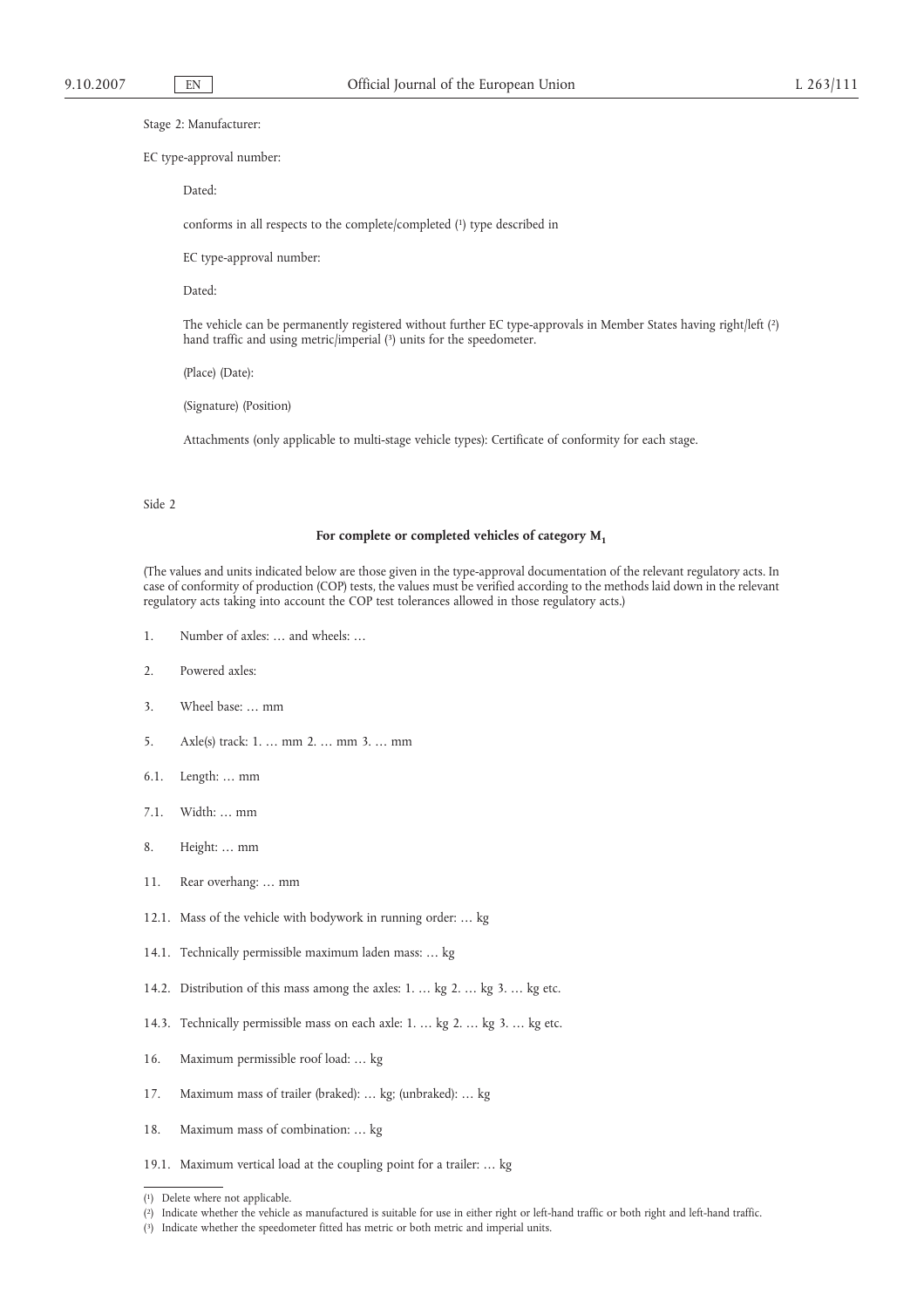| 20. |  | Engine manufacturer: |
|-----|--|----------------------|
|-----|--|----------------------|

- 21. Engine code as marked on the engine:
- 22. Working principle:
- 22.1. Direct injection: yes/no (1)
- 23. Number and arrangement of cylinders:
- 24. Capacity:  $\ldots$  cm<sup>3</sup>
- 25. Fuel:
- 26. Maximum net power: … kW at … min–1
- 27. Clutch (type):
- 28. Gearbox (type):
- 29. Gear ratios: 1. … 2. … 3. … 4. … 5. … 6. …
- 30. Final drive ratio:
- 32. Tyres and wheels Axle 1: … Axle 2: … Axle 3: … (for tyres of category Z intended to be fitted on vehicles whose maximum speed exceeds 300 km/h essential tyre characteristics shall be indicated);
- 34. Steering, method of assistance:
- 35. Brief description of the braking system:
- 37. Type of body:
- 38. Colour of vehicle (2):
- 41. Number and configuration of doors:
- 42.1. Number and position of seats:
- 43.1. EC type-approval mark of coupling device if fitted:
- 44. Maximum speed: … km/h.
- 45. Sound level

Number of the base regulatory act and latest amending regulatory act applicable to the EC type-approval. In case of a regulatory act with two or more implementation stages, indicate also the implementation stage: …

Stationary: ...  $dB(A)$  at engine speed: ... min<sup>-1</sup>

Drive-by: … dB(A)

<sup>(</sup> 1) Delete where not applicable.

<sup>(</sup> 2) Indicate only the basic colour(s) as follows: white, yellow, orange, red, violet, blue, green, grey, brown or black.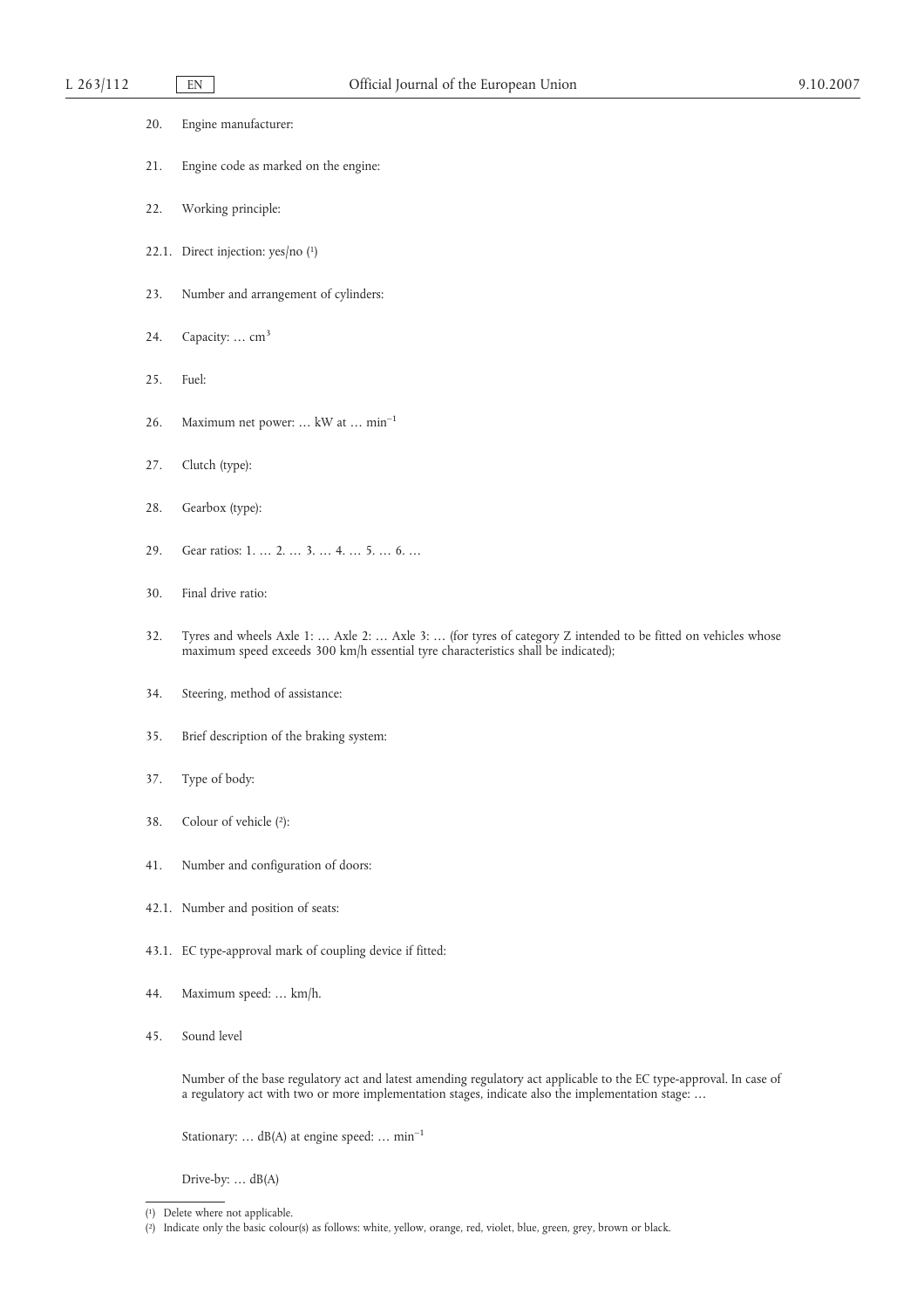46.1. Exhaust emissions (1):

Number of the base regulatory act and latest amending regulatory act applicable to the EC type-approval. In case of a regulatory act with two or more implementation stages, indicate also the implementation stage: …

1. test procedure: …

CO: ...  $HC: ... NO_x: ... HC + NO_x: ...$ 

Smoke (corrected value of absorption coefficient  $(m^{-1})$ ): Particulates: ...

2. test procedure (if applicable) …

CO: ...  $NO_x$ : ... NMHC: ... THC: ... CH<sub>4</sub>: ... Particulates: ...

46.2.  $CO<sub>2</sub>$  emissions/fuel consumption (1):

Number of the base regulatory act and latest amending regulatory act applicable to the EC type-approval: …

|                         | $CO2$ emissions | Fuel consumption                                      |
|-------------------------|-----------------|-------------------------------------------------------|
| Urban conditions:       | $\ldots$ g/km   | $1/100 \text{ km} / \text{m}^3/100 \text{ km}$ (2)    |
| Extra-urban conditions: | $\ldots$ g/km   | $1/100 \text{ km} / \text{m}^3/100 \text{ km}$ (2)    |
| Combined:               | $\ldots$ g/km   | $1/100 \text{ km } / \text{ m}^3/100 \text{ km } (2)$ |

### 47. Fiscal power or national code number(s) if applicable:

| Belgium: | Bulgaria:                                    | Czech Republic:<br>$\overline{\phantom{m}}$     |
|----------|----------------------------------------------|-------------------------------------------------|
| .        | .                                            | $\cdots$                                        |
| Denmark: | Germany:                                     | Estonia:<br>$\overbrace{\phantom{123321}}$      |
| $\cdots$ | $\cdots$                                     | $\cdots$                                        |
| Greece:  | Spain:                                       | France:                                         |
| $\cdots$ | $\cdots$                                     | $\cdots$                                        |
| Ireland: | Italy:                                       | Cyprus:                                         |
| $\cdots$ | .                                            | .                                               |
| Latvia:  | Lithuania:                                   | Luxembourg:<br>—                                |
| $\cdots$ | $\cdots$                                     | $\cdots$                                        |
| Hungary: | Malta:<br>$\overline{\phantom{m}}$           | Netherlands:<br>$\hspace{0.1mm}-\hspace{0.1mm}$ |
| $\cdots$ | $\cdots$                                     | $\cdots$                                        |
| Austria: | Poland:<br>$\hspace{0.1mm}-\hspace{0.1mm}$   | Portugal:<br>$\hspace{0.1mm}-\hspace{0.1mm}$    |
| $\cdots$ | $\cdots$                                     | $\cdots$                                        |
| Romania: | Slovenia:<br>$\hspace{0.1mm}-\hspace{0.1mm}$ | Slovakia:                                       |
| $\cdots$ | $\cdots$                                     |                                                 |
| Finland: | Sweden:<br>$\overbrace{\phantom{12332}}$     | United Kingdom:                                 |
| $\cdots$ | .                                            | $\cdots$                                        |

<sup>(</sup> 1) Repeat for petrol and gaseous fuel in the case of a vehicle that can run either on petrol or on a gaseous fuel. The vehicles can be fuelled with both petrol and a gaseous fuel but, where the petrol system is fitted for emergency purposes or starting only and of which the petrol tank cannot contain more than 15 litres of petrol, will be regarded for the test as vehicles which can only run a gaseous fuel.

<sup>(</sup> 2) Delete where not applicable.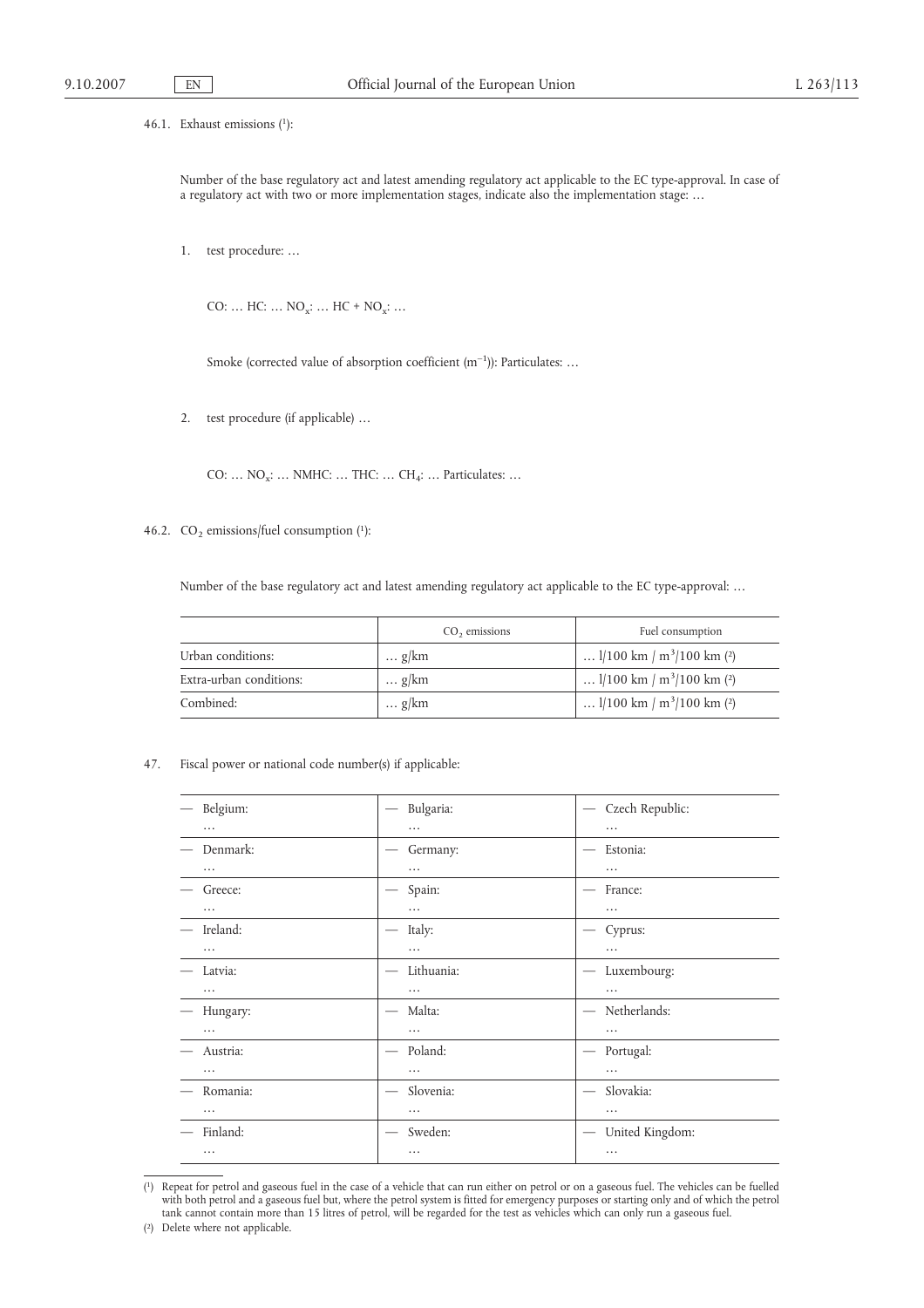- 50. Remarks (1):
- 51. Exemptions:

Side 2

### For complete or completed vehicles of categories  $M_2$  and  $M_3$

(The values and units indicated below are those given in the type-approval documentation of the relevant regulatory acts. In case of conformity of production tests, the values must be verified according to the methods laid down in the relevant regulatory acts taking into account the conformity of production test tolerances allowed in those regulatory acts).

- 1. Number of axles: … and wheels: …
- 2. Powered axles: …
- 3. Wheelbase: … mm
- 5. Axle(s) track: 1. … mm 2. … mm 3. … mm 4. … mm
- 6.1. Length: … mm
- 6.3. Distance between the front end of the vehicle and the centre of the coupling device: … mm
- 7.1. Width: … mm
- 8. Height: … mm
- 10.1. Ground area covered by the vehicle: ... m<sup>2</sup>
- 11. Rear overhang: … mm
- 12.1. Mass of the vehicle with bodywork in running order: … kg
- 14.1. Technically permissible maximum laden mass: … kg
- 14.2. Distribution of this mass among the axles: 1. … kg 2. … kg 3. … kg 4. … kg
- 14.4. Technically permissible mass on each axle/axle group: 1. … kg 2. … kg 3. … kg 4. … kg
- 16. Maximum permissible roof load: … kg
- 17. Maximum mass of trailer (braked): … kg; (unbraked): … kg
- 18. Technically permissible maximum laden mass of combination … kg
- 19.1. Technically permissible maximum mass on the coupling point of a motor vehicle … kg
- 20. Engine manufacturer:
- 21. Engine code as marked on the engine:
- 22. Working principle:
- 22.1. Direct injection: yes/no (2)

 $\left(1\right)$ 1) If the vehicle is equipped with 24 GHz short-range radar equipment in accordance with Decision 2005/50/EC, the manufacturer must indicate here: 'Vehicle equipped with 24 GHz short-range radar equipment'.

<sup>(</sup> 2) Delete where not applicable.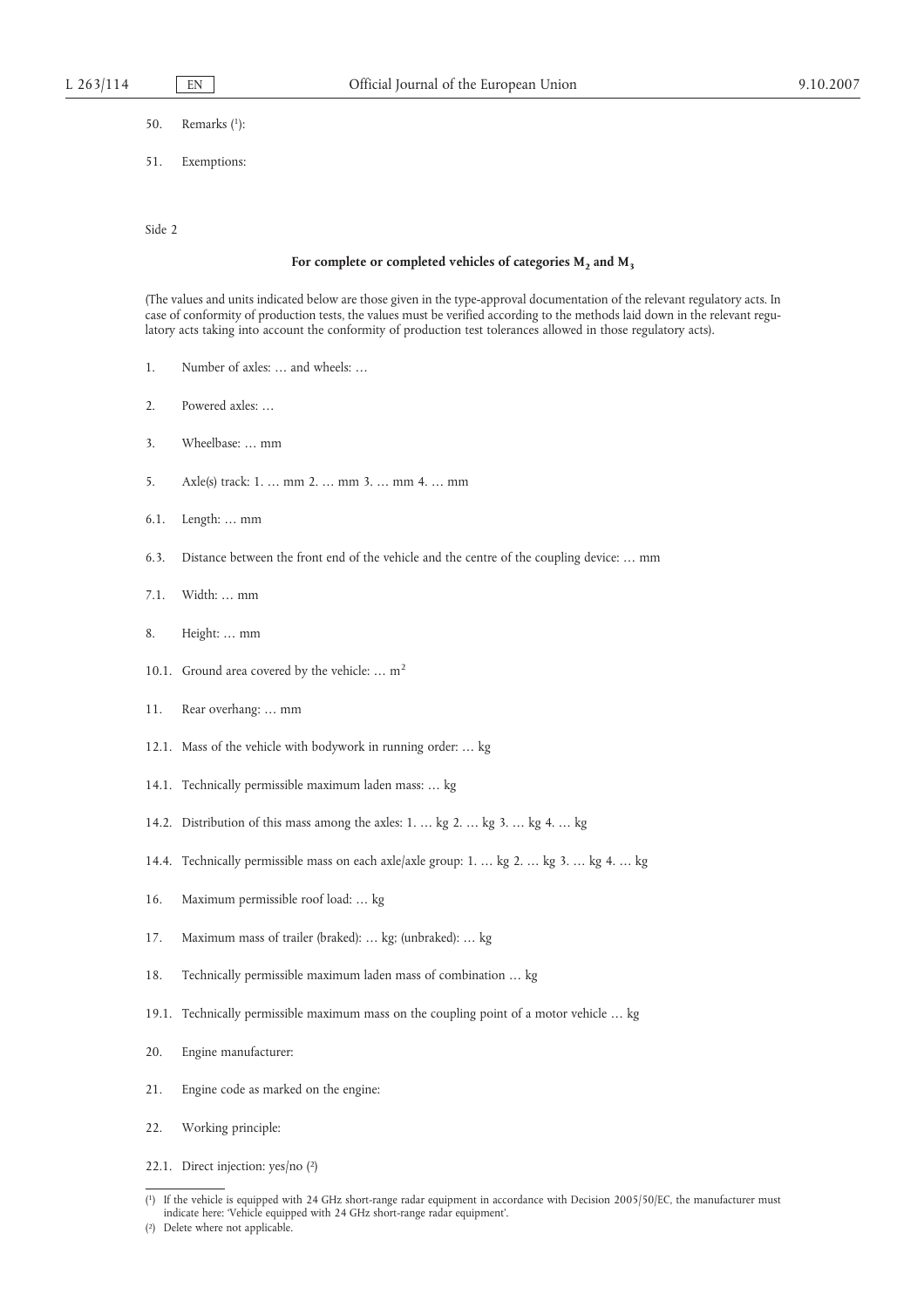| 23. |  |  | Number and arrangement of cylinders: |  |  |
|-----|--|--|--------------------------------------|--|--|
|-----|--|--|--------------------------------------|--|--|

- 24. Capacity: ...  $cm<sup>3</sup>$
- 25. Fuel:
- 26. Maximum net power: … kW at … min–1
- 27. Clutch (type):
- 28. Gearbox (type):
- 29. Gear ratios: 1. … 2. … 3. … 4. … 5. … 6. …
- 30. Final drive ratio: …
- 32. Tyres and wheels: Axle 1: … Axle 2: … Axle 3: … Axle 4: …
- 33.1. Drive axle(s) fitted with air suspension or equivalent:  $yes/no$  (1)
- 34. Steering, method of assistance: …
- 35. Brief description of the braking system:
- 36. Pressure in feed line for trailer braking system: … bar
- 37. Type of body:
- 41. Number and configuration of doors:
- 42.2. Number of seating places (excluding the driver):
- 42.3. Number of standing places:
- 43.1. EC type-approval mark of coupling device, if fitted:
- 44. Maximum speed: … km/h
- 45. Sound level

Number of the base regulatory act and latest amending regulatory act applicable to the approval.

In case of a regulatory act with two or more implementation stages, indicate also the implementation stage:

Stationary: … dB(A) at engine speed … min–1

Drive-by: … dB(A)

46.1. Exhaust emissions (2):

Number of the base regulatory act and latest amending regulatory act applicable to the EC type-approval. In case of a regulatory act with two or more implementation stages, indicate also the implementation stage:

1. test procedure: …

CO: ... HC: ... NO<sub>y</sub>: ... HC + NO<sub>y</sub>: ...

Smoke (corrected value of absorption coefficient  $(m^{-1})$ ): Particulates: ...

<sup>(</sup> 1) Delete where not applicable.

 $(2)$ 2) Repeat for petrol and gaseous fuel in the case of a vehicle that can run either on petrol or on a gaseous fuel. The vehicles can be fuelled with both petrol and a gaseous fuel but, where the petrol system is fitted for emergency purposes or starting only and of which the petrol tank cannot contain more than 15 litres of petrol, will be regarded for the test as vehicles which can only run a gaseous fuel.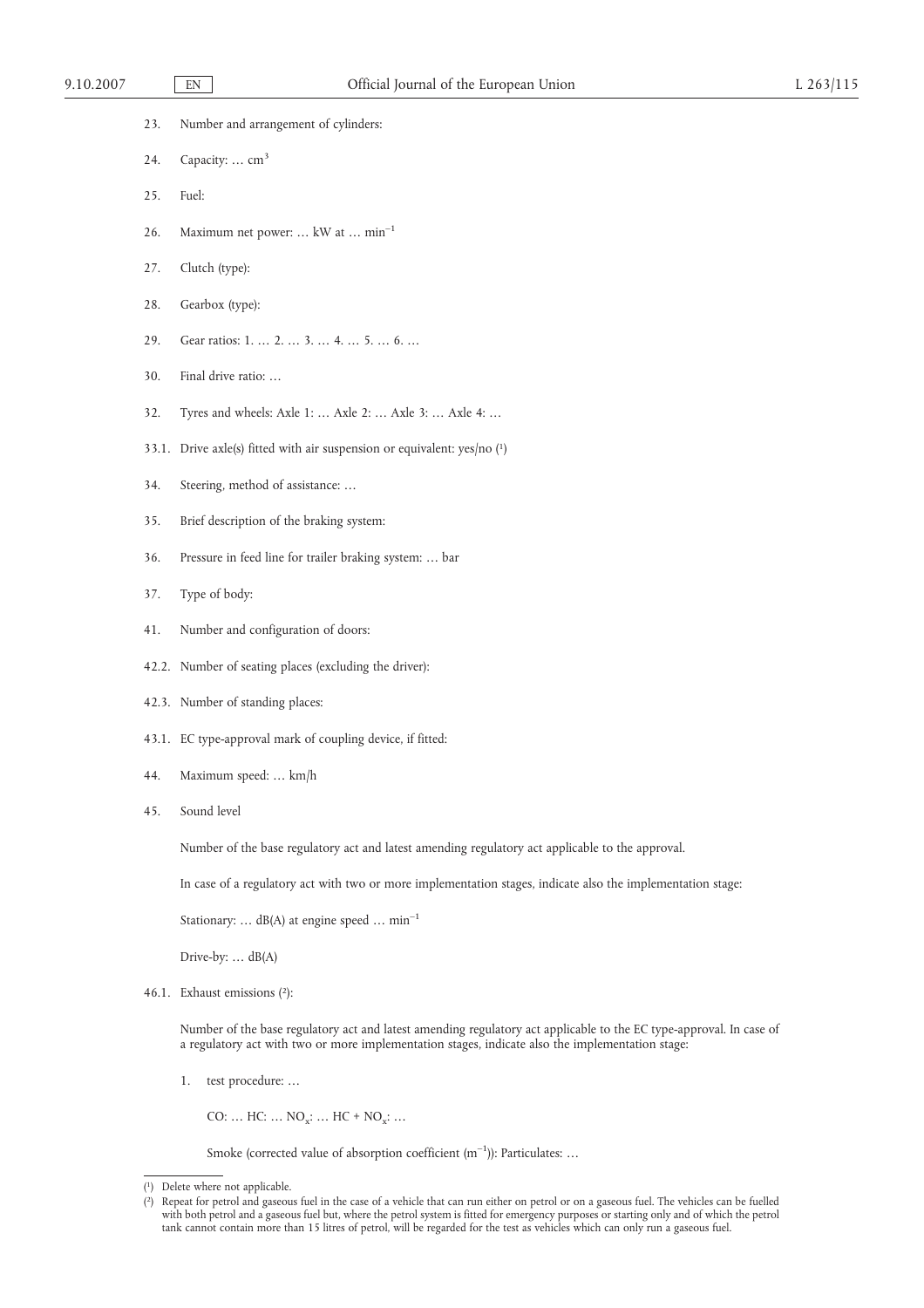2. test procedure (if applicable) …

CO: ... NO<sub>x</sub>: ... NMHC: ... THC: ... CH<sub>4</sub>: ... Particulates: ...

47. Fiscal power or national code number(s), if applicable:

| Belgium: | Bulgaria:                                 | Czech Republic:<br>$\qquad \qquad -$            |
|----------|-------------------------------------------|-------------------------------------------------|
|          |                                           |                                                 |
| .        | $\cdots$                                  | .                                               |
| Denmark: | Germany:                                  | Estonia:                                        |
| .        | $\cdots$                                  | .                                               |
| Greece:  | Spain:<br>$\hspace{0.1mm}-\hspace{0.1mm}$ | France:                                         |
| .        | $\cdots$                                  |                                                 |
| Ireland: | Italy:<br>$\hspace{0.05cm}$               | Cyprus:                                         |
| .        | .                                         | .                                               |
| Latvia:  | Lithuania:                                | Luxembourg:                                     |
| $\cdots$ | $\cdots$                                  | $\cdots$                                        |
| Hungary: | Malta:                                    | Netherlands:<br>$\overbrace{\qquad \qquad }^{}$ |
| $\cdots$ | $\cdots$                                  | $\cdots$                                        |
| Austria: | Poland:<br>$\overbrace{\phantom{12332}}$  | Portugal:                                       |
| .        | $\cdots$                                  | $\cdots$                                        |
| Romania: | Slovenia:                                 | Slovakia:<br>$\hspace{0.1mm}-\hspace{0.1mm}$    |
| .        | .                                         | $\cdots$                                        |
| Finland: | Sweden:                                   | United Kingdom:<br>$\hspace{0.05cm}$            |
| $\cdots$ | $\cdots$                                  | $\cdots$                                        |

- 50. Remarks (1):
- 51. Exemptions:

Side 2

### For complete or completed vehicles of categories  $N_1$ ,  $N_2$  and  $N_3$

(The values and units indicated below are those given in the type-approval documentation of the relevant regulatory acts. In case of conformity of production tests, the values must be verified according to the methods laid down in the relevant regulatory acts taking into account the conformity of production test tolerances allowed in those regulatory acts).

- 1. Number of axles: … and wheels: …
- 2. Powered axles: …
- 3. Wheelbase: … mm
- 4.1. Fifth wheel lead (maximum and minimum in case of an adjustable fifth wheel): … mm
- 5. Axle(s) track: 1. … mm 2. … mm 3. … mm 4. … mm
- 6.1. Length: … mm
- 6.3. Distance between the front end of the vehicle and the centre of the coupling device: … mm
- 6.5. Length of the loading area: … mm
- 7.1. Width: … mm
- 8. Height: … mm

<sup>(</sup> 1) If the vehicle is equipped with 24 GHz short-range radar equipment in accordance with Decision 2005/50/EC, the manufacturer must indicate here: 'Vehicle equipped with 24 GHz short-range radar equipment'.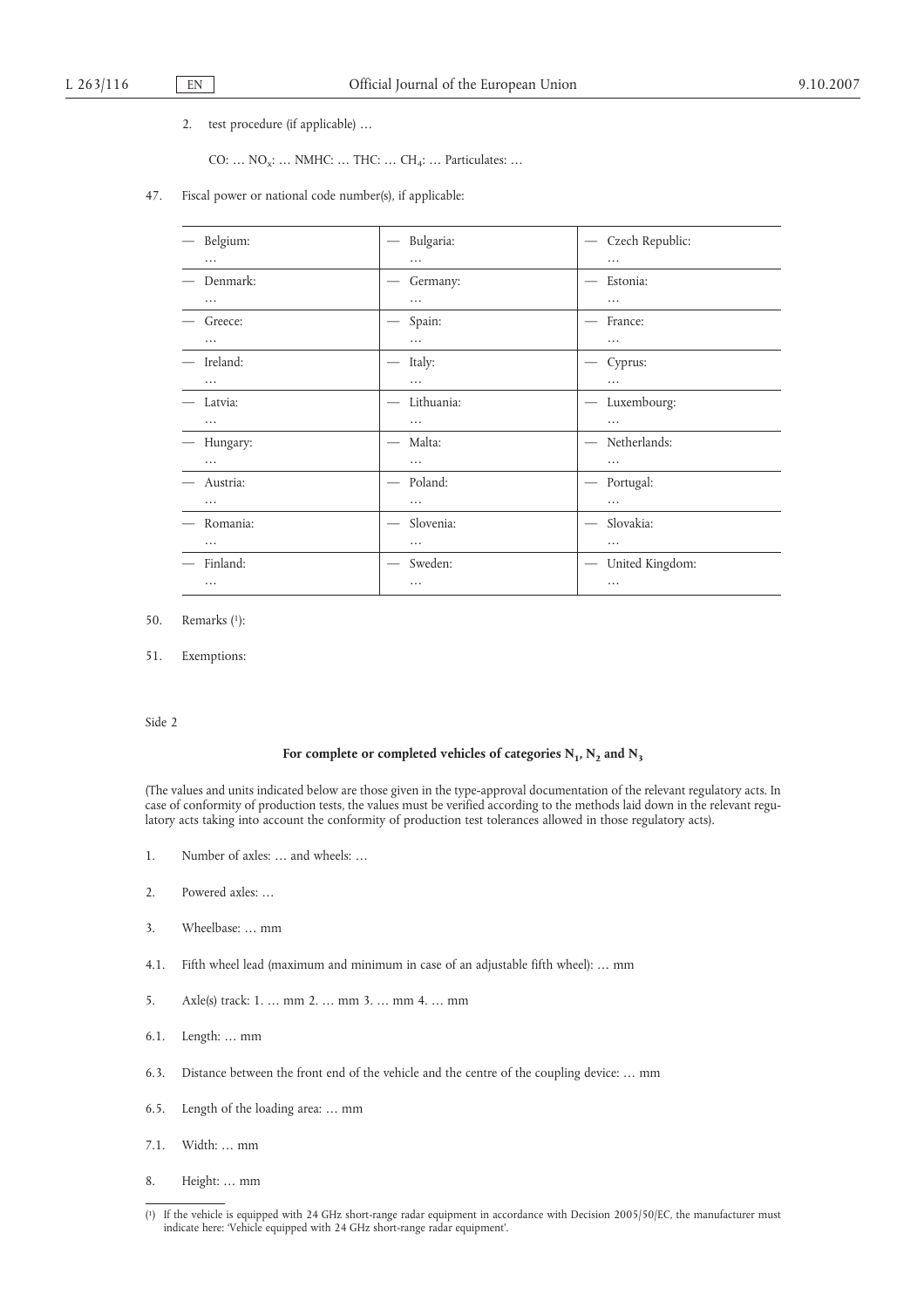|  | 10.2. Ground area covered by the vehicle ( $N_2$ and $N_3$ only):  m <sup>2</sup> |  |  |  |  |  |  |  |
|--|-----------------------------------------------------------------------------------|--|--|--|--|--|--|--|
|--|-----------------------------------------------------------------------------------|--|--|--|--|--|--|--|

- 11. Rear overhang: … mm
- 12.1. Mass of the vehicle with bodywork in running order: … kg
- 14.1. Technically permissible maximum laden mass: … kg
- 14.2. Distribution of this mass among the axles: 1. … kg 2. … kg 3. … kg 4. … kg
- 14.4. Technically permissible mass on each axle/axle group: 1. … kg 2. … kg 3. … kg 4. … kg
- 15. Position of retractable or loadable axle(s): …
- 17. Technically permissible maximum towable mass of the motor vehicle in case of
- 17.1. Drawbar trailer:
- 17.2. Semi-trailer:
- 17.3. Centre-axle trailer:
- 17.4. Technically permissible maximum mass of trailer (unbraked): … kg
- 18. Technically permissible maximum laden mass of combination: … kg
- 19.1. Technically permissible maximum mass on the coupling point of a motor vehicle: … kg
- 20. Engine manufacturer:
- 21. Engine code as marked on the engine:
- 22. Working principle:
- 22.1. Direct injection: yes/no (1)
- 23. Number and arrangement of cylinders:
- 24. Capacity:  $\ldots$  cm<sup>3</sup>
- 25. Fuel:
- 26. Maximum net power: … kW at … min–1
- 27. Clutch (type):
- 28. Gearbox (type):
- 29. Gear ratios: 1. … 2. … 3. … 4. … 5. … 6. …
- 30. Final drive ratio:
- 32. Tyres and wheels: Axle 1: … Axle 2: … Axle 3: … Axle 4: …
- 33.1. Drive axle(s) fitted with air suspension or equivalent: yes/no (1)
- 34. Steering, method of assistance:
- 35. Brief description of the braking system:
- 36. Pressure in feed line for trailer braking system: … bar

( 1) Delete where not applicable.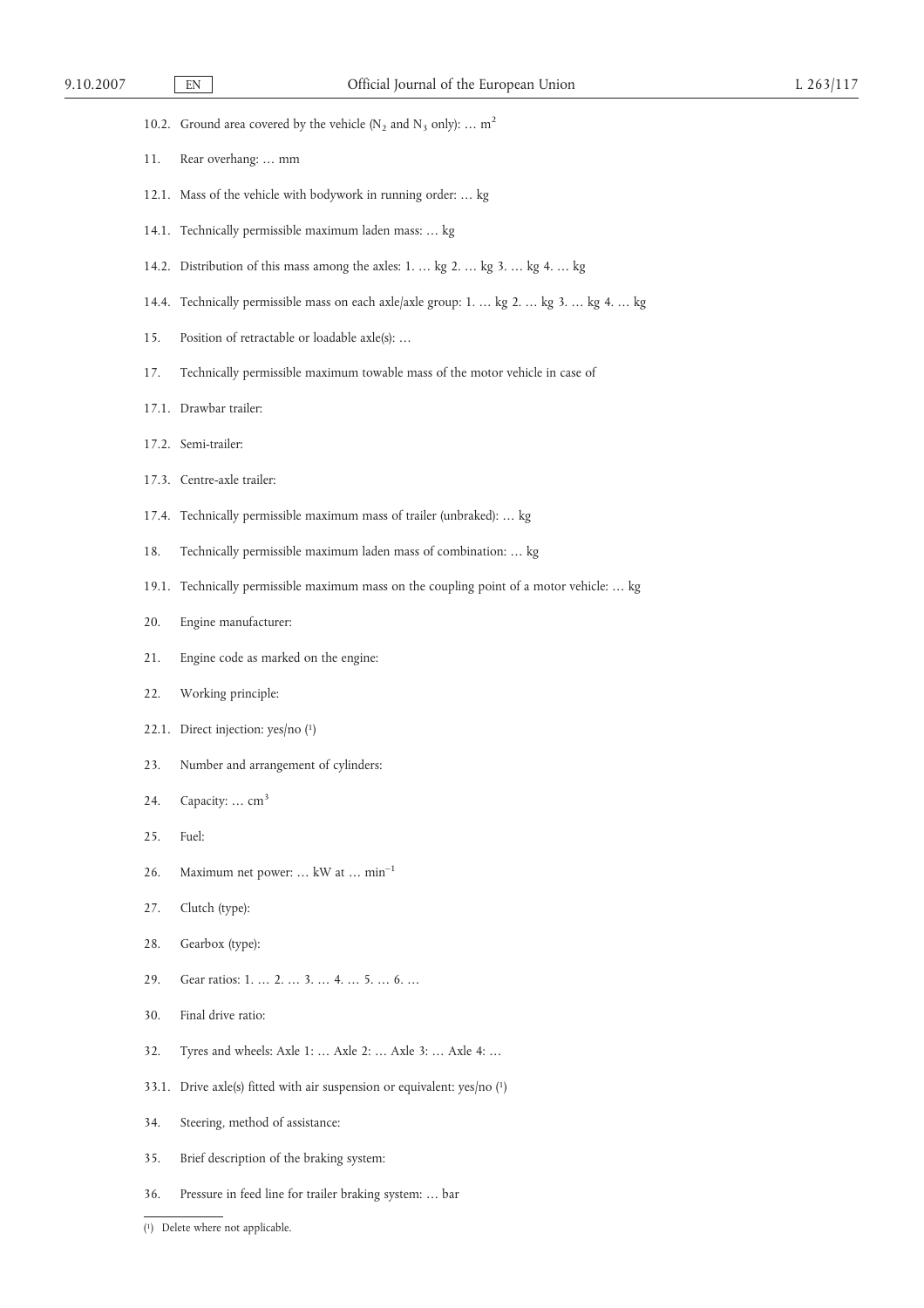|  | 37 | Type of body: |
|--|----|---------------|
|--|----|---------------|

- 38. Colour of vehicle  $(1)$  (N<sub>1</sub> only):
- 39. Tank capacity (Tanker vehicle only): ...  $m<sup>3</sup>$
- 40. Maximum crane moment capacity: … kNm.
- 41. Number and configuration of doors:
- 42.1. Number and position of seats:
- 43.1. EC type-approval mark of coupling device, if fitted:
- 44. Maximum speed: … km/h
- 45. Sound level

Number of the base regulatory act and latest amending regulatory act applicable to the EC type-approval. In case of a regulatory act with two or more implementation stages, indicate also the implementation stage:

Stationary: ...  $dB(A)$  at engine speed: ...  $min^{-1}$ 

Drive-by: ... dB(A)

46.1. Exhaust emissions (2):

Number of the base regulatory act and latest amending regulatory act applicable to the approval. In case of a regulatory act with two or more implementation stages, indicate also the implementation stage: …

1. test procedure: …

CO: ...  $HC: ... NO_x: ... HC + NO_x: ...$ 

Smoke (corrected value of absorption coefficient  $(m^{-1})$ ): ... Particulates: ...

2. test procedure (if applicable) …

CO:  $\ldots$  NO<sub>x</sub>:  $\ldots$  NMHC:  $\ldots$  CH<sub>4</sub>:  $\ldots$  Particulates:  $\ldots$ 

46.2. CO<sub>2</sub> emissions/fuel consumption  $(3)$  (N<sub>1</sub> only):

Number of the base regulatory act and latest amending regulatory act applicable to the EC type-approval: …

|                              | $CO2$ emissions | Fuel consumption                                           |
|------------------------------|-----------------|------------------------------------------------------------|
| Urban conditions:            | $\ldots$ g/km   | $1/100$ km or for gaseous fuels m <sup>3</sup> /100 km (3) |
| Extra-urban condi-<br>tions: | $\ldots$ g/km   | $1/100$ km or for gaseous fuels m <sup>3</sup> /100 km (3) |
| Combined:                    | $\ldots$ g/km   | $1/100$ km or for gaseous fuels m <sup>3</sup> /100 km (3) |

<sup>(</sup> 1) Indicate only the basic colour(s) as follows: white, yellow, orange, red, violet, blue, green, grey, brown or black.

<sup>(</sup> 2) Repeat for petrol and gaseous fuel in the case of a vehicle that can run either on petrol or on a gaseous fuel. The vehicles can be fuelled with both petrol and a gaseous fuel but, where the petrol system is fitted for emergency purposes or starting only and of which the petrol tank cannot contain more than 15 litres of petrol, will be regarded for the test as vehicles which can only run a gaseous fuel.

 $(3)$ 3) In the case of a vehicle that can run either on petrol or on a gaseous fuel, repeat for petrol and gaseous fuel. Vehicles where the petrol system is fitted for emergency purposes or starting only, and of which the petrol tank cannot contain more than 15 litres of petrol, will be regarded for the test as vehicles which can only run on a gaseous fuel.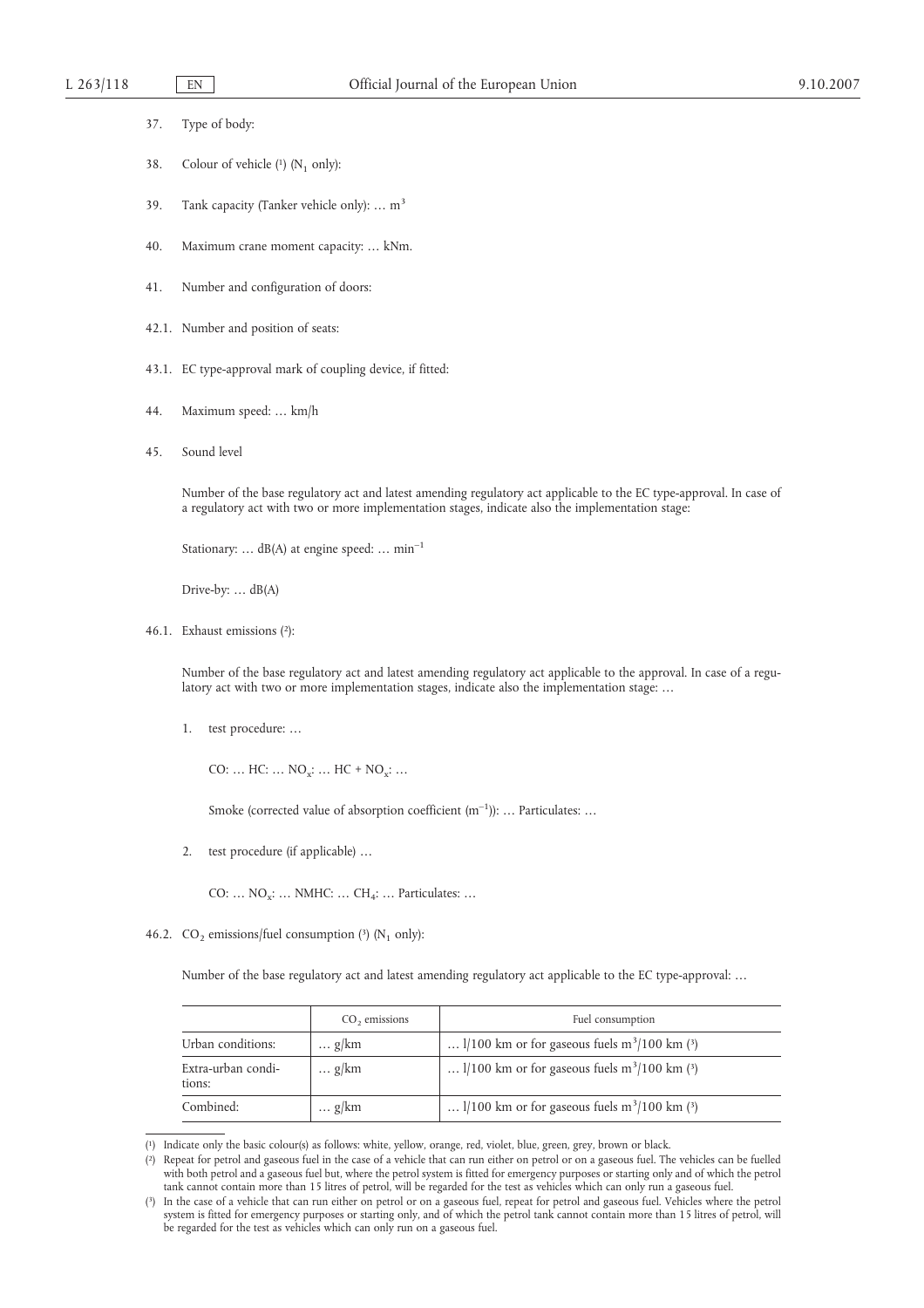### 47. Fiscal power or national code number(s), if applicable:

| Belgium: | Bulgaria:<br>$\overline{\phantom{m}}$          | Czech Republic:<br>$\hspace{0.1mm}-\hspace{0.1mm}$ |
|----------|------------------------------------------------|----------------------------------------------------|
| .        | $\cdots$                                       | $\cdots$                                           |
| Denmark: | Germany:                                       | Estonia:                                           |
| .        | $\cdots$                                       | $\cdots$                                           |
| Greece:  | Spain:                                         | France:                                            |
| $\cdots$ | $\cdots$                                       | $\cdots$                                           |
| Ireland: | Italy:                                         | Cyprus:                                            |
| $\cdots$ | $\cdots$                                       | $\cdots$                                           |
| Latvia:  | Lithuania:<br>$\overbrace{\phantom{aaaaa}}^{}$ | Luxembourg:                                        |
| $\cdots$ | $\cdots$                                       | $\cdots$                                           |
| Hungary: | Malta:                                         | Netherlands:<br>$\overline{\phantom{m}}$           |
| $\cdots$ | $\cdots$                                       |                                                    |
| Austria: | Poland:<br>$\overline{\phantom{m}}$            | Portugal:<br>$\hspace{0.1mm}-\hspace{0.1mm}$       |
| $\cdots$ | $\cdots$                                       | $\cdots$                                           |
| Romania: | Slovenia:<br>$\overbrace{\phantom{12332}}$     | Slovakia:                                          |
| $\cdots$ | $\cdots$                                       | $\cdots$                                           |
| Finland: | Sweden:                                        | United Kingdom:                                    |
| $\cdots$ | $\cdots$                                       | $\cdots$                                           |

48.1. EC type-approved according to the design requirements for transporting dangerous goods:yes/class(es): …/no (1)

48.2. EC type-approved according to the design requirements for transporting certain animals: yes/class(es): …/no (1)

- 50. Remarks (2):
- 51. Exemptions:

Side 2

## For complete or completed vehicles of categories  $O_1$ ,  $O_2$ ,  $O_3$  and  $O_4$

- 1. Number of axles: … and wheels: …
- 3. Wheelbase: … mm
- 5. Axle(s) track: 1. … mm 2. … mm 3. … mm
- 6.1. Length: … mm
- 6.4. Distance between the centre of the coupling device and the rear end of the vehicle: … mm
- 6.5. Length of the loading area: … mm
- 7.1. Width: … mm
- 8. Height: … mm
- 10.3. Ground area covered by the vehicle (O<sub>2</sub>, O<sub>3</sub> and O<sub>4</sub> only): ... m<sup>2</sup>
- 11. Rear overhang: … mm
- 12.1. Mass of the vehicle with bodywork in running order: … kg

<sup>(</sup> 1) Delete where not applicable.

<sup>(</sup> 2) If the vehicle is equipped with 24 GHz short-range radar equipment in accordance with Decision 2005/50/EC, the manufacturer must indicate here: 'Vehicle equipped with 24 GHz short-range radar equipment'.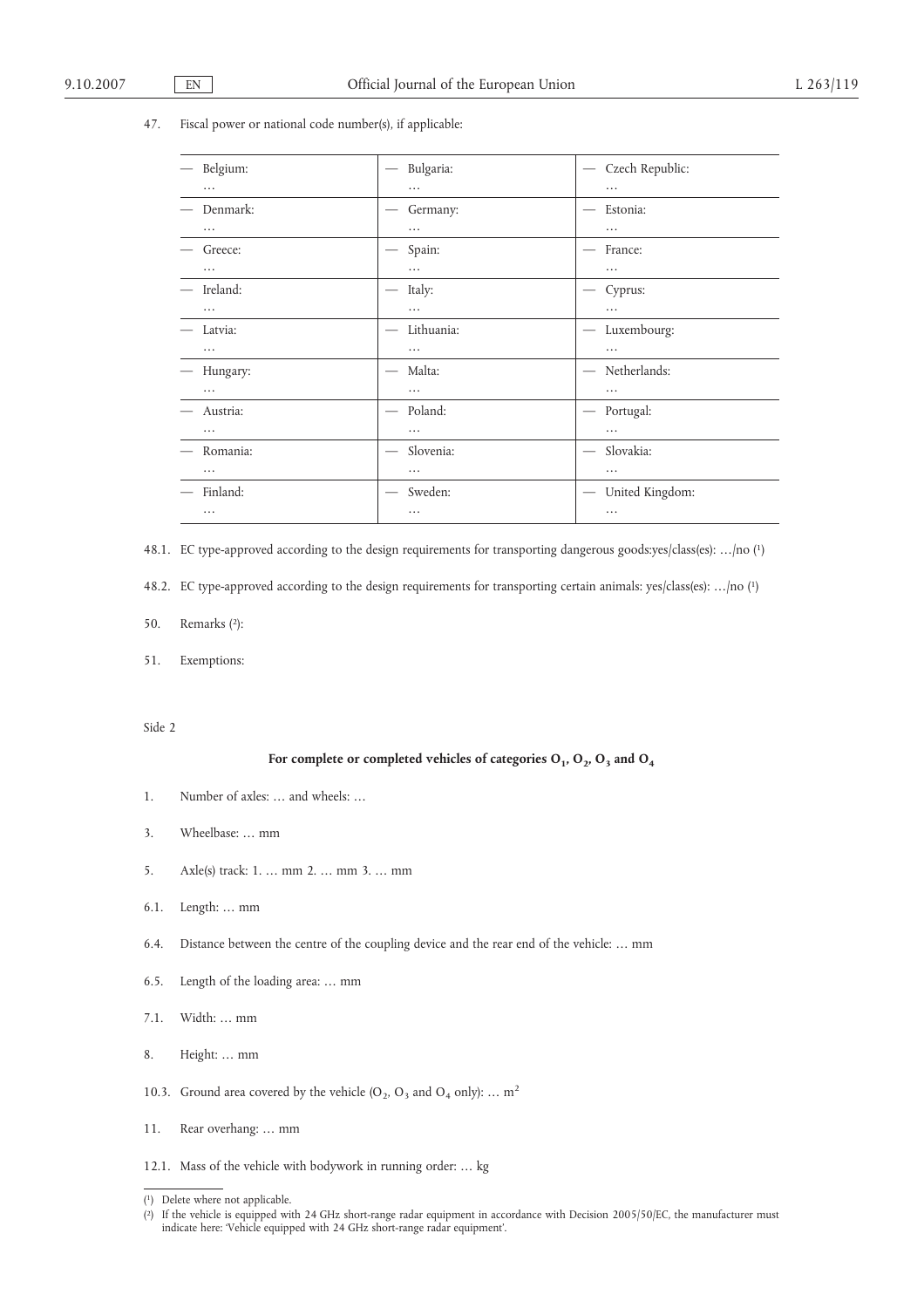- 14.1. Technically permissible maximum laden mass: … kg
- 14.5. Distribution of this mass among the axles and, in the case of a semi-trailer or centre-axle trailer, mass on the coupling point: 1. … kg 2. … kg 3. … kg coupling point: … kg
- 14.6. Technically permissible mass on each axle/axle group: 1. … kg 2. … kg 3. … and, in the case of a semi-trailer or centre-axle trailer, mass on the coupling point: … kg
- 15. Position of retractable or loadable axle(s): …
- 19.2. For coupling devices of classes B, D, E and H: maximum mass of the towing vehicle (T) or of the vehicle combination (if  $T < 32000$  kg): ... kg
- 32. Tyres and wheels: Axle 1: … Axle 2: … Axle 3: …
- 33.2. Axle(s) fitted with air suspension or equivalent: yes/no (1)
- 34. Steering, method of assistance:
- 35. Brief description of the braking system:
- 37. Type of body:
- 39. Tank capacity (Tanker vehicle only): ...  $m<sup>3</sup>$
- 43.2. Approval mark of coupling device:
- 47. Fiscal power or national code number(s), if applicable:

| Belgium: | Bulgaria:                                  | Czech Republic:<br>$\overline{\phantom{m}}$        |
|----------|--------------------------------------------|----------------------------------------------------|
| .        | $\cdots$                                   | $\cdots$                                           |
| Denmark: | Germany:                                   | Estonia:                                           |
| $\cdots$ | $\cdots$                                   | $\cdots$                                           |
| Greece:  | Spain:<br>$\qquad \qquad \longleftarrow$   | France:                                            |
| $\cdots$ | $\cdots$                                   | $\cdots$                                           |
| Ireland: | Italy:<br>$\hspace{0.1mm}-\hspace{0.1mm}$  | Cyprus:                                            |
| .        | $\cdots$                                   | .                                                  |
| Latvia:  | Lithuania:                                 | Luxembourg:<br>$\overbrace{\qquad \qquad }^{}$     |
| .        | $\cdots$                                   | .                                                  |
| Hungary: | Malta:<br>$\hspace{0.1mm}-\hspace{0.1mm}$  | Netherlands:<br>$\overline{\phantom{m}}$           |
| $\cdots$ | $\cdots$                                   | $\cdots$                                           |
| Austria: | Poland:<br>$\overline{\phantom{0}}$        | Portugal:<br>$\overline{\phantom{m}}$              |
| $\cdots$ | $\cdots$                                   | $\cdots$                                           |
| Romania: | Slovenia:<br>$\overline{\phantom{m}}$      | Slovakia:                                          |
| $\cdots$ | $\cdots$                                   | $\cdots$                                           |
| Finland: | Sweden:<br>$\hspace{0.1mm}-\hspace{0.1mm}$ | United Kingdom:<br>$\overbrace{\qquad \qquad }^{}$ |
| $\cdots$ | $\cdots$                                   | $\cdots$                                           |
|          |                                            |                                                    |

48.1. EC type-approved according to the design requirements for transporting dangerous goods: yes/class(es): …/no (1)

48.2. EC type-approved according to the design requirements for transporting certain animals: yes/class(es): …/no (1)

50. Remarks (2):

<sup>51.</sup> Exemptions:

<sup>(</sup> 1) Delete where not applicable.

<sup>(</sup> 2) If the vehicle is equipped with 24 GHz short-range radar equipment in accordance with Decision 2005/50/EC, the manufacturer must indicate here: 'Vehicle equipped with 24 GHz short-range radar equipment'.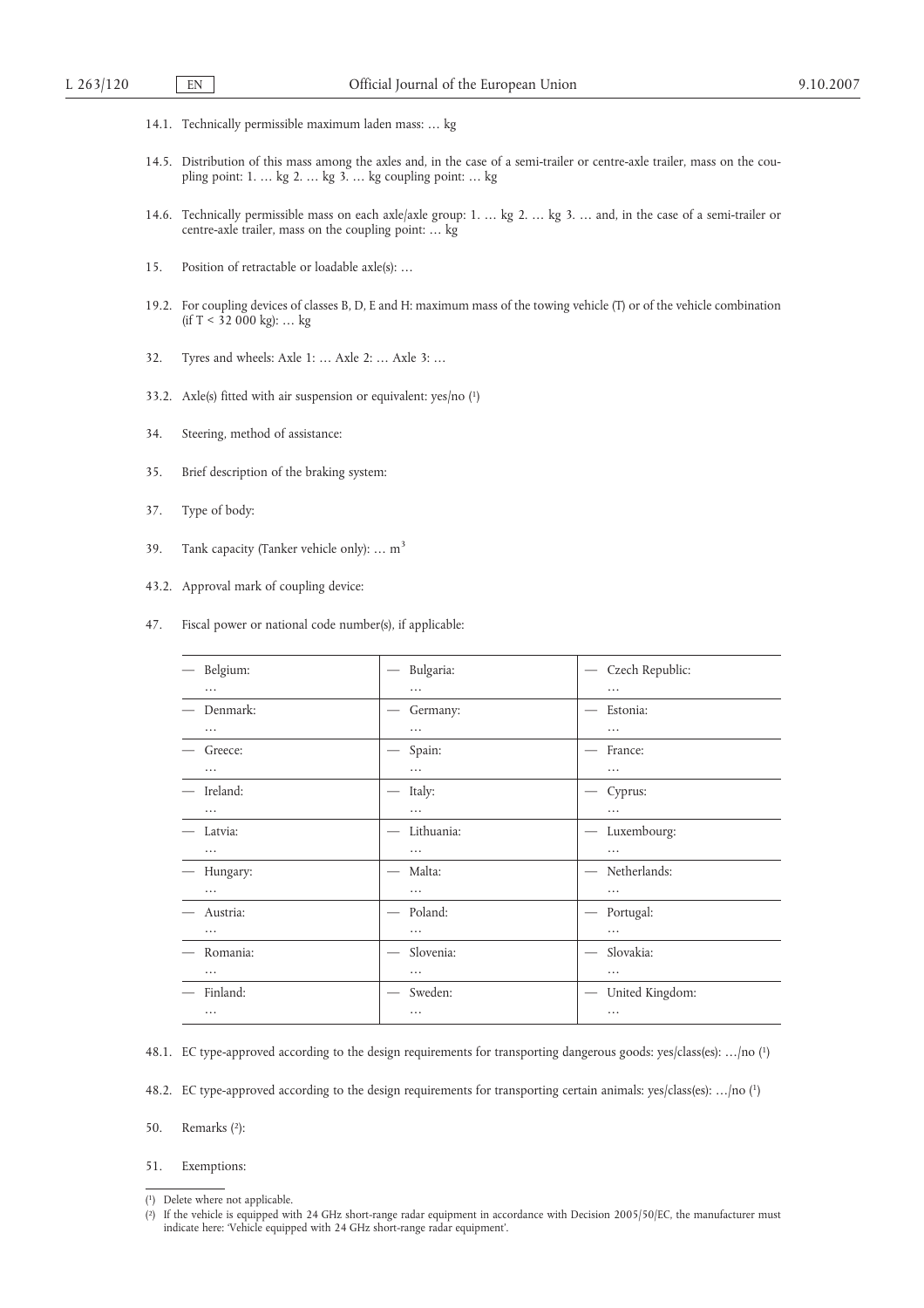### PART II

## **EC CERTIFICATE OF CONFORMITY**

### **for incomplete vehicles**

(Maximum format: A4 (210 × 297 mm), or a folder of A4 format)

Side 1

The undersigned:

(Full name)

hereby certifies that the vehicle:

0.1. Make (Trade name of manufacturer):

0.2. Type:

Variant (1):

Version (1):

- 0.2.1. Commercial name(s) (if available):
- 0.4. Category:
- 0.5. Name and address of the manufacturer of the base vehicle:

Name and address of the manufacturer of the latest built stage of the vehicle (2)

0.6. Location of the statutory plates:

Vehicle identification number:

Location of the vehicle identification number on the chassis:

based upon the type(s) of vehicle described in EC type-approval (2)

Base Vehicle: Manufacturer: …

EC type-approval number: …

Dated: …

Stage 2: Manufacturer: …

EC type-approval number: …

Dated: …

conforms in all respects to the incomplete type described in

EC type-approval number: …

Dated: …

The vehicle cannot be permanently registered without further EC type-approvals.

…

(Place) (Date) (Signature) (Position)

Attachments: Certificate of conformity for each stage.

<sup>(</sup> 1) Indicate also the numerical or combined number/letter identification code. This code shall contain not more than 25 or 35 positions for a variant or verion respectively.

<sup>(</sup> 2) Delete where not applicable.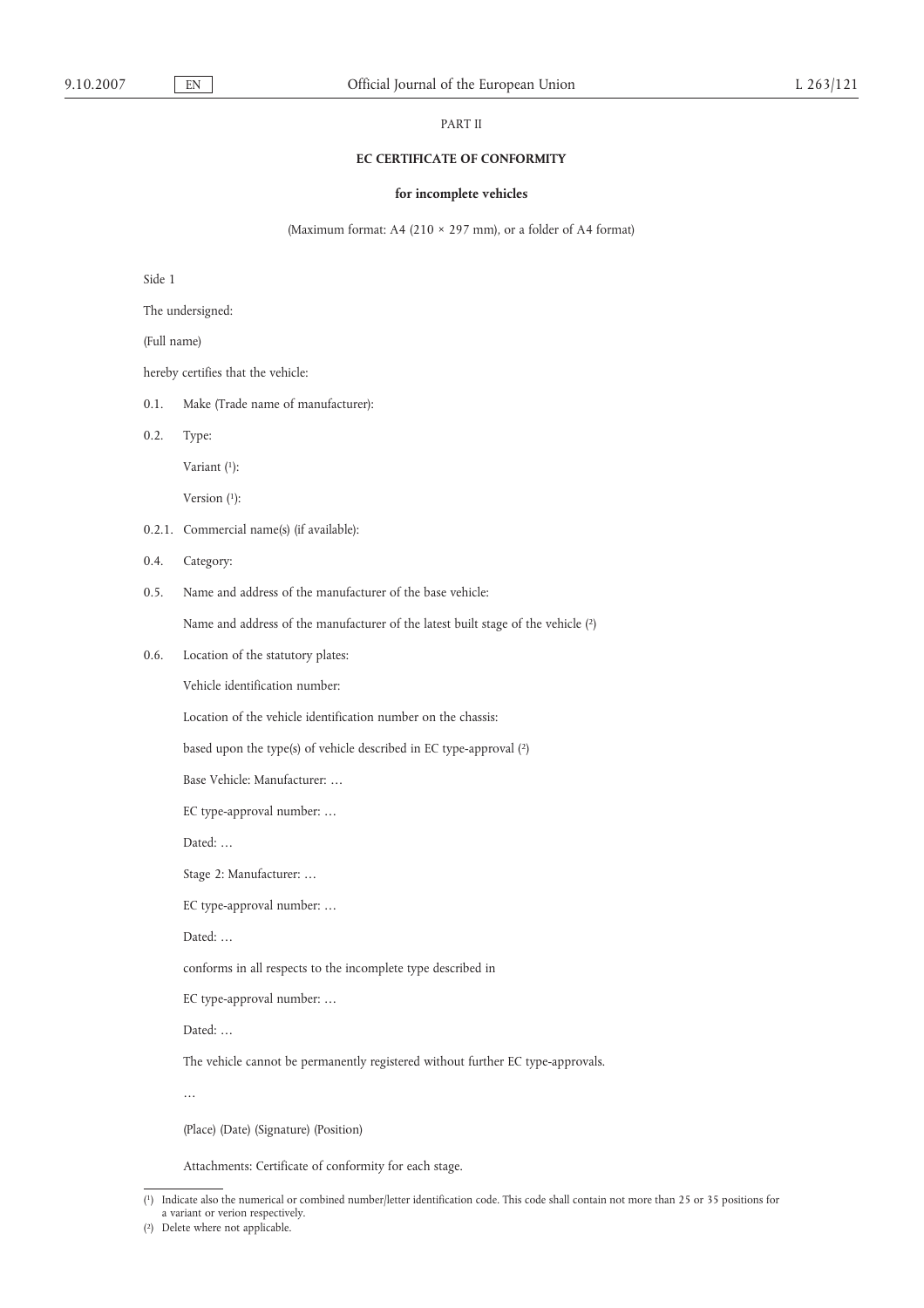Side 2

#### **For incomplete vehicles of category M1**

(The values and units indicated below are those given in the type-approval documentation of the relevant regulatory acts. In case of conformity of production (COP) tests, the values must be verified according to the methods laid down in the relevant regulatory acts taking into account the COP test tolerances allowed in those regulatory acts.)

- 1. Number of axles: … and wheels: …
- 2. Powered axles:
- 3. Wheel base: … mm
- 5. Axle(s) track: 1. … mm 2. … mm 3. … mm
- 6.2. Maximum permissible length of the completed vehicle: … mm
- 7.2. Maximum permissible width of the completed vehicle: … mm
- 9.1. Height of the centre of gravity (c.o.g.): … mm
- 9.2. Maximum permissible height of the c.o.g. of the completed vehicle: … mm
- 9.3. Minimum permissible height of the c.o.g. of the completed vehicle: … mm
- 13.1. Minimum permissible mass of the completed vehicle: … kg
- 13.2. Distribution of this mass among the axles: 1. … kg 2. … kg 3. … kg
- 14.1. Technically permissible maximum laden mass: … kg
- 14.2. Distribution of this mass among the axles: 1. … kg 2. … kg 3. … kg
- 14.3. Technically permissible mass on each axle: 1. … kg 2. … kg 3. … kg
- 16. Maximum permissible roof load: … kg
- 17. Maximum mass of trailer (braked): … kg (unbraked): … kg
- 18. Maximum mass of combination: … kg
- 19.1. Maximum vertical load at the coupling point for a trailer: … kg
- 20. Engine manufacturer:
- 21. Engine code as marked on the engine:
- 22. Working principle:
- 22.1. Direct injection: yes/no (1)
- ( 1) Delete where not applicable.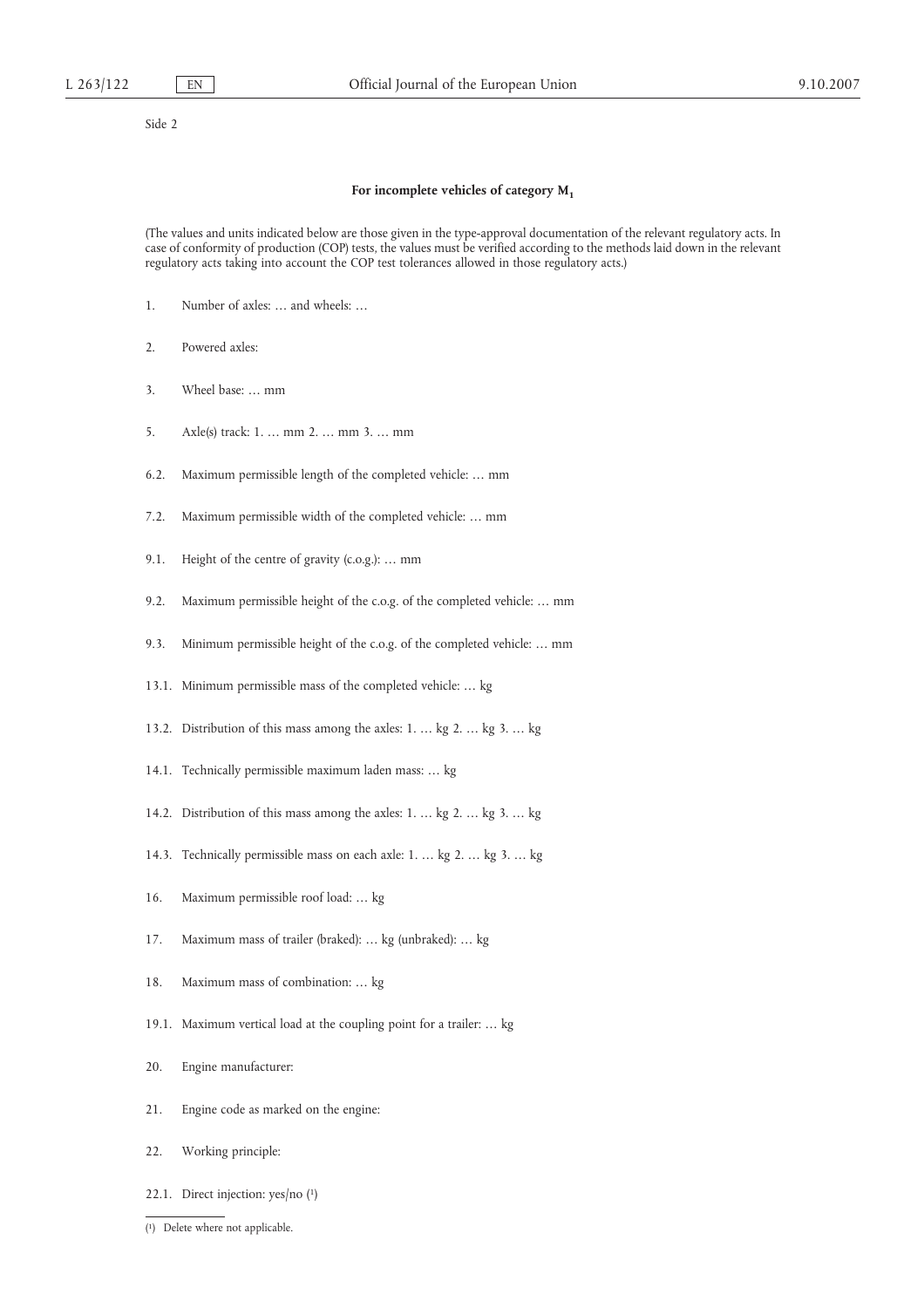- 23. Number and arrangement of cylinders:
- 24. Capacity: ...  $cm<sup>3</sup>$
- 25. Fuel:
- 26. Maximum net power: … kW at … min–1
- 27. Clutch (type):
- 28. Gearbox (type):
- 29. Gear ratios: 1. … 2. … 3. … 4. … 5. … 6. …
- 30. Final drive ratio:
- 32. Tyres and wheels: Axle 1: … Axle 2: … Axle 3: …
- 34. Steering, method of assistance:
- 35. Brief description of the braking system:
- 41. Number and configuration of doors:
- 42.1. Number and position of seats:
- 43.1. EC type-approval mark of coupling device, if fitted:
- 43.3. Types or classes of coupling devices which can be fitted:
- 43.4. Characteristic values (1): D …/V …/S …/U …
- 45. Sound level:

Number of the base regulatory act and latest amending regulatory act applicable to the approval. In case of a regulatory act with two or more implementation stages, indicate also the implementation stage: …

Stationary: ...  $dB(A)$  at engine speed ...  $min^{-1}$ 

Drive-by: … dB(A)

46.1. Exhaust emissions (2):

Number of the base regulatory act and latest amending regulatory act applicable to the EC type-approval. In case of a regulatory act with two or more implementation stages, indicate also the implementation stage: …

1. test procedure: …

CO: ...  $HC: ... NO_x: ... HC + NO_x: ...$ 

Smoke (corrected value of absorption coefficient  $(m^{-1})$ ): Particulates: ...

2. test procedure (if applicable) …

CO: ...  $NO_x$ : ... NMHC: ... THC: ... CH<sub>4</sub>: ... Particulates: ...

<sup>(</sup> 1) Delete where not applicable.

 $(2)$ 2) Repeat for petrol and gaseous fuel in the case of a vehicle that can run either on petrol or on a gaseous fuel. The vehicles can be fuelled with both petrol and a gaseous fuel but, where the petrol system is fitted for emergency purposes or starting only and of which the petrol tank cannot contain more than 15 litres of petrol, will be regarded for the test as vehicles which can only run a gaseous fuel.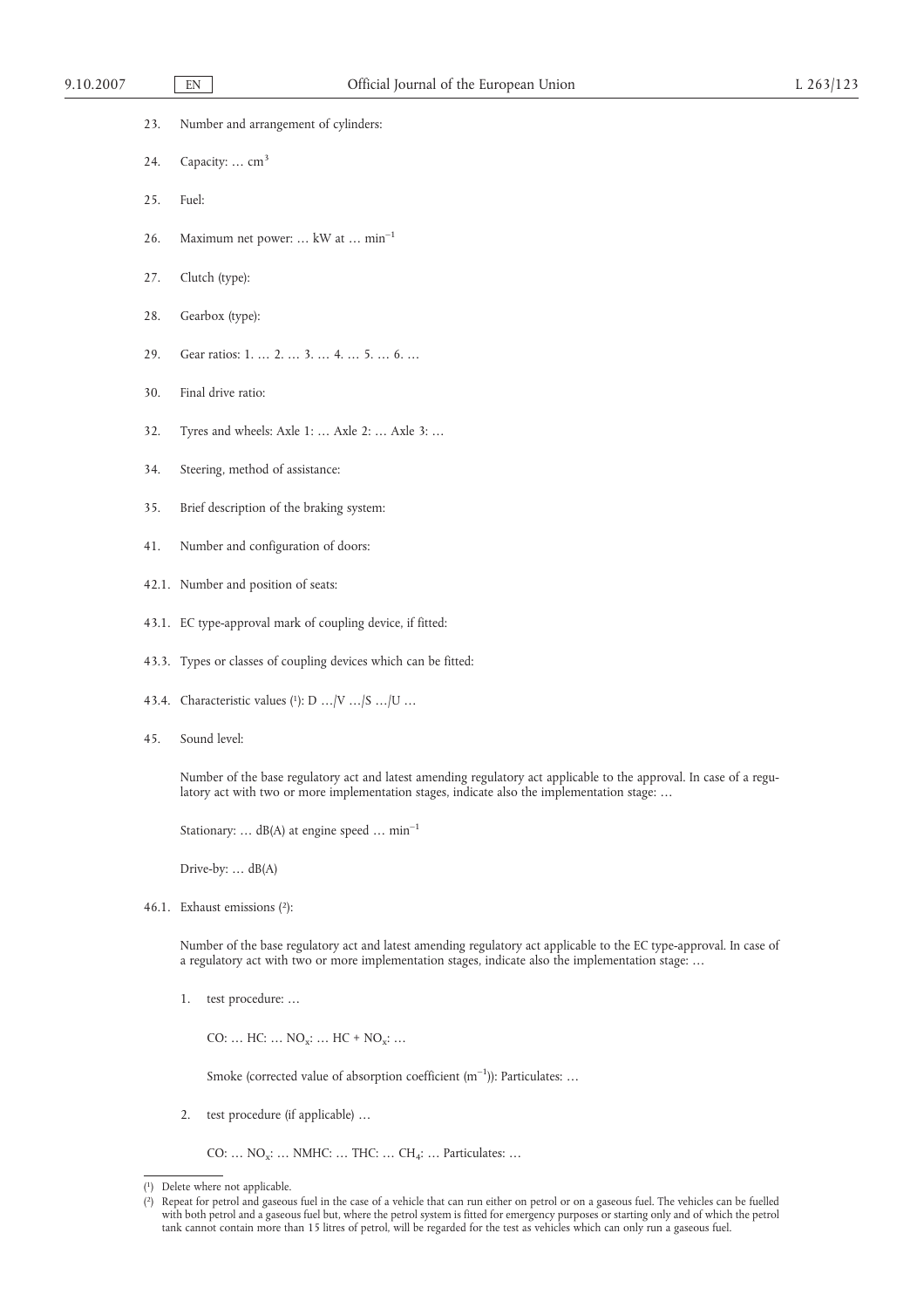#### 47. Fiscal power or national code number(s) if applicable:

| Belgium: | Bulgaria:                                 | Czech Republic:<br>$\hspace{0.05cm}$             |
|----------|-------------------------------------------|--------------------------------------------------|
| .        | .                                         |                                                  |
| Denmark: | Germany:                                  | Estonia:                                         |
| .        | $\cdots$                                  | .                                                |
| Greece:  | Spain:                                    | France:                                          |
| .        | $\cdots$                                  |                                                  |
| Ireland: | Italy:<br>$\hspace{0.1mm}-\hspace{0.1mm}$ | Cyprus:                                          |
| $\cdots$ | $\cdots$                                  | $\cdots$                                         |
| Latvia:  | Lithuania:<br>$\overline{\phantom{m}}$    | Luxembourg:<br>$\hspace{0.05cm}$                 |
| $\cdots$ | $\cdots$                                  |                                                  |
| Hungary: | Malta:<br>$\hspace{0.1mm}-\hspace{0.1mm}$ | Netherlands:                                     |
| $\cdots$ | .                                         |                                                  |
| Austria: | Poland:<br>$\overline{\phantom{m}}$       | Portugal:<br>$\hspace{0.1mm}-\hspace{0.1mm}$     |
| $\cdots$ | .                                         |                                                  |
| Romania: | Slovenia:<br>$\overline{\phantom{m}}$     | Slovakia:<br>$\hspace{0.1mm}-\hspace{0.1mm}$     |
| $\cdots$ | .                                         | $\cdots$                                         |
| Finland: | Sweden:                                   | United Kingdom:<br>$\overbrace{\phantom{12332}}$ |
| $\cdots$ | .                                         |                                                  |

49. Chassis designed for off-road vehicles only: yes/no (1)

### 50. Remarks (2):

51. Exemptions:

#### Side 2

### For incomplete vehicles of categories  $M_2$  and  $M_3$

(The values and units indicated below are those given in the type-approval documentation of the relevant regulatory acts. In case of conformity of production tests, the values must be verified according to the methods laid down in the relevant regulatory acts taking into account the conformity of production test tolerances allowed in those regulatory acts).

- 1. Number of axles: … and wheels: …
- 2. Powered axles: …
- 3. Wheelbase: … mm
- 5. Axle(s) track: 1. … mm 2. … mm 3. … mm 4. … mm
- 6.2. Maximum permissible length of the completed vehicle: … mm
- 6.3. Distance between the front end of the vehicle and the centre of the coupling device: … mm
- 7.2. Maximum permissible width of the completed vehicle: … mm
- 9.1. Height of the centre of gravity (c.o.g.): … mm
- 9.2. Maximum permissible height of the c.o.g. of the completed vehicle: … mm
- 9.3. Minimum permissible height of the c.o.g. of the completed vehicle: … mm

<sup>(</sup> 1) Delete where not applicable.

<sup>(</sup> 2) If the vehicle is equipped with 24 GHz short-range radar equipment in accordance with Decision 2005/50/EC, the manufacturer must indicate here: 'Vehicle equipped with 24 GHz short-range radar equipment'.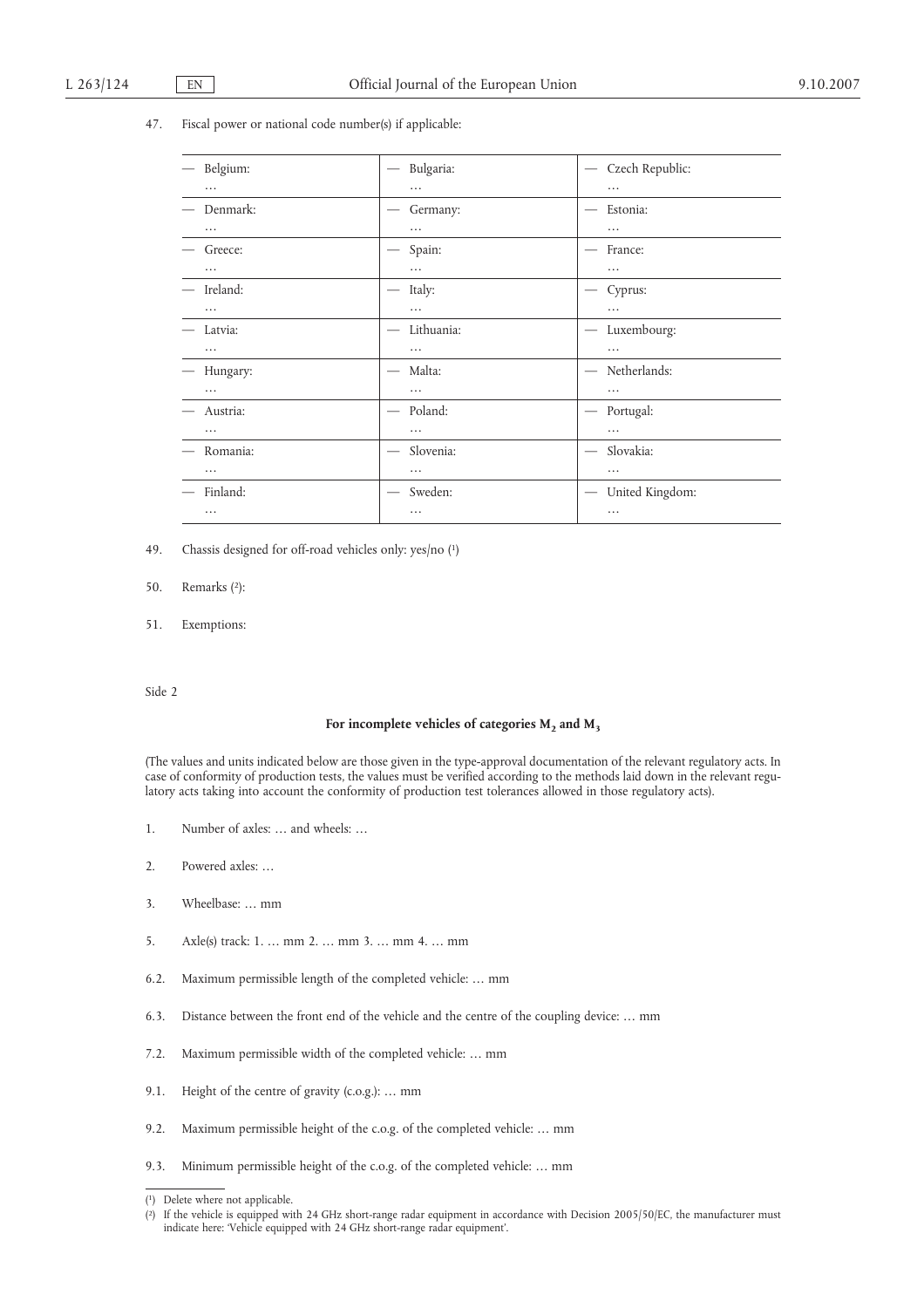|       | 12.3. Mass of the bare chassis:  kg                                                     |
|-------|-----------------------------------------------------------------------------------------|
|       | 13.1. Minimum permissible mass of the completed vehicle:  kg                            |
|       | 13.2. Distribution of this mass among the axles: 1.  kg 2.  kg 3.  kg 4.  kg            |
| 14.1. | Technically permissible maximum laden mass:  kg                                         |
|       | 14.2. Distribution of this mass among the axles: 1.  kg 2.  kg 3.  kg 4.  kg            |
|       | 14.4. Technically permissible mass on each axle/axle group: 1.  kg 2.  kg 3.  kg 4.  kg |
| 16.   | Maximum permissible roof load:  kg                                                      |
| 17.   | Maximum mass of trailer (braked):  kg; (unbraked):  kg                                  |
| 18.   | Technically permissible maximum laden mass of combination  kg                           |
| 19.1. | Technically permissible maximum mass on the coupling point of a motor vehicle  kg       |
| 20.   | Engine manufacturer:                                                                    |
| 21.   | Engine code as marked on the engine:                                                    |
| 22.   | Working principle:                                                                      |
| 22.1. | Direct injection: $yes/no$ (1)                                                          |
| 23.   | Number and arrangement of cylinders:                                                    |
| 24.   | Capacity:  cm <sup>3</sup>                                                              |
| 25.   | Fuel:                                                                                   |
| 26.   | Maximum net power:  kW at  min <sup>-1</sup>                                            |
| 27.   | Clutch (type):                                                                          |
| 28.   | Gearbox (type):                                                                         |
| 29.   | Gear ratios: 1.  2.  3.  4.  5.  6.                                                     |
| 30.   | Final drive ratio:                                                                      |
| 32.   | Tyres and wheels: Axle 1:  Axle 2:  Axle 3:  Axle 4:                                    |
|       | 33.1. Drive axle(s) fitted with air suspension or equivalent: $yes/no(1)$               |
| 34.   | Steering, method of assistance:                                                         |
| 35.   | Brief description of the braking system:                                                |
| 36.   | Pressure in feed line for trailer braking system:  bar                                  |
| 41.   | Number and configuration of doors:                                                      |
| 43.1. | Approval mark of coupling device, if fitted:                                            |
|       | 43.3. Types or classes of coupling devices which can be fitted:                         |

43.4. Characteristic values (1): D  $\ldots\!/\!\!\,{\rm V}\ldots\!/\!\!\,{\rm S}\ldots\!/\!\!\,{\rm U}\ldots$ 

<sup>(</sup> 1) Delete where not applicable.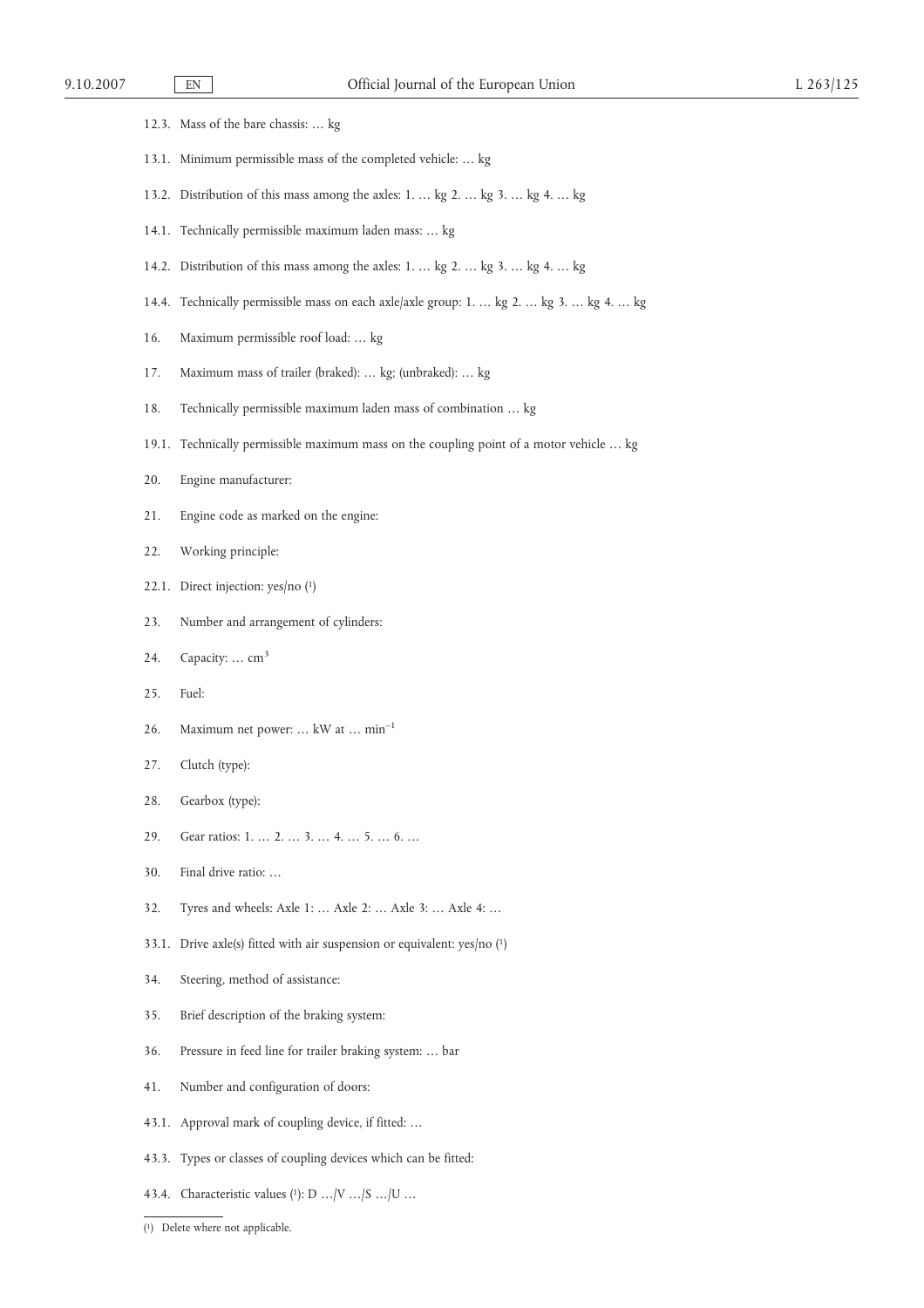45. Sound level:

Number of the base regulatory act and latest amending regulatory act applicable to the approval. In case of a regulatory act with two or more implementation stages, indicate also the implementation stage:

Stationary: ... dB(A) at engine speed ...  $min^{-1}$ 

Drive-by: … dB(A)

46.1. Exhaust emissions (1):

Number of the base regulatory act and latest amending regulatory act applicable to the EC type-approval. In case of a regulatory act with two or more implementation stages, indicate also the implementation stage:

1. test procedure:

CO: ...  $HC: ... NO_x: ... HC + NO_x: ...$ 

Smoke (corrected value of absorption coefficient  $(m^{-1})$ ): ... Particulates: ...

2. test procedure (if applicable) …

CO: ...  $NO_x$ : ... NMHC: ... THC: ... CH<sub>4</sub>: ... Particulates: ...

47. Fiscal power or national code number(s), if applicable:

| Belgium: | Bulgaria:                                     | Czech Republic:<br>$\hspace{0.1mm}-\hspace{0.1mm}$ |
|----------|-----------------------------------------------|----------------------------------------------------|
| $\cdots$ | $\cdots$                                      |                                                    |
| Denmark: | Germany:                                      | Estonia:<br>$\overline{\phantom{0}}$               |
| $\cdots$ | $\cdots$                                      | $\cdots$                                           |
| Greece:  | Spain:<br>$\qquad \qquad$                     | France:<br>$\overbrace{\qquad \qquad }^{}$         |
| $\cdots$ | $\cdots$                                      | $\cdots$                                           |
| Ireland: | Italy:                                        | Cyprus:                                            |
| $\cdots$ | $\cdots$                                      |                                                    |
| Latvia:  | Lithuania:<br>$\overbrace{\qquad \qquad }^{}$ | Luxembourg:<br>$\hspace{0.1mm}-\hspace{0.1mm}$     |
| $\cdots$ | $\cdots$                                      |                                                    |
| Hungary: | Malta:<br>$\qquad \qquad$                     | Netherlands:<br>$\overbrace{\qquad \qquad }^{}$    |
| $\cdots$ | $\cdots$                                      | $\cdots$                                           |
| Austria: | Poland:<br>$\overline{\phantom{m}}$           | Portugal:<br>$\hspace{0.05cm}$                     |
| $\cdots$ | $\cdots$                                      |                                                    |
| Romania: | Slovenia:<br>$\overline{\phantom{m}}$         | Slovakia:<br>$\overline{\phantom{m}}$              |
| $\cdots$ | $\cdots$                                      |                                                    |
| Finland: | Sweden:                                       | United Kingdom:<br>$\overline{\phantom{m}}$        |
| $\cdots$ | $\cdots$                                      |                                                    |

- 49. Chassis designed for off-road vehicles only: yes/no (2)
- 50. Remarks (3):

<sup>51.</sup> Exemptions:

<sup>(</sup> 1) Repeat for petrol and gaseous fuel in the case of a vehicle that can run either on petrol or on a gaseous fuel. The vehicles can be fuelled with both petrol and a gaseous fuel but, where the petrol system is fitted for emergency purposes or starting only and of which the petrol tank cannot contain more than 15 litres of petrol, will be regarded for the test as vehicles which can only run a gaseous fuel.

<sup>(</sup> 2) Delete where not applicable.

<sup>(</sup> 3) If the vehicle is equipped with 24 GHz short-range radar equipment in accordance with Decision 2005/50/EC, the manufacturer must indicate here: 'Vehicle equipped with 24 GHz short-range radar equipment'.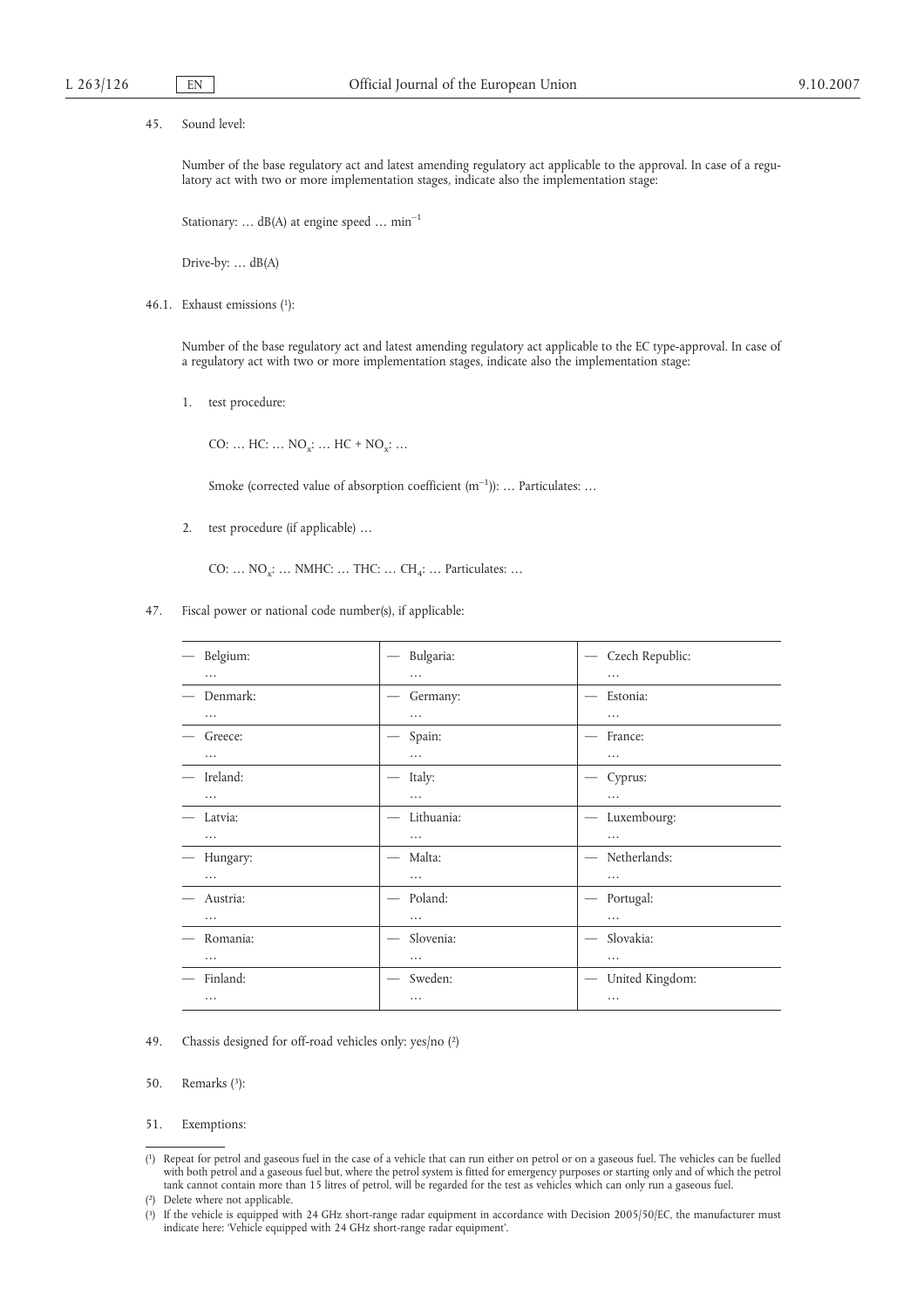Side 2

#### For incomplete vehicles of categories  $N_1$ ,  $N_2$  and  $N_3$

(The values and units indicated below are those given in the type-approval documentation of the relevant regulatory acts. In case of conformity of production tests, the values must be verified according to the methods laid down in the relevant regulatory acts taking into account the conformity of production test tolerances allowed in those regulatory acts).

- 1. Number of axles: … and wheels: …
- 2. Powered axles: …
- 3. Wheelbase: … mm
- 4.2. Fifth wheel lead for semi-trailer towing vehicle (maximum and minimum): … mm
- 5. Axle(s) track: 1. … mm 2. … mm 3. … mm 4. … mm
- 6.2. Maximum permissible length of the completed vehicle: … mm
- 6.3. Distance between the front end of the vehicle and the centre of the coupling device: … mm
- 7.2. Maximum permissible width of the completed vehicle: … mm
- 9.1. Height of the centre of gravity (c.o.g.): … mm
- 9.2. Maximum permissible height of the c.o.g. of the completed vehicle: … mm
- 9.3. Minimum permissible height of the c.o.g. of the completed vehicle: ... mm
- 12.3. Mass of the bare chassis: … kg
- 13.1. Minimum permissible mass of the completed vehicle: … kg
- 13.2. Distribution of this mass among the axles: 1. … kg 2. … kg 3. … kg 4. … kg
- 14.1. Technically permissible maximum laden mass: … kg
- 14.2. Distribution of this mass among the axles: 1. … kg 2. … kg 3. … kg 4. … kg
- 14.4. Technically permissible mass on each axle/axle group: 1. … kg 2. … kg 3. … kg 4. … kg
- 15. Position of retractable or loadable axle(s): …
- 17. Technically permissible maximum towable mass of the motor vehicle in case of
- 17.1. Drawbar trailer:
- 17.2. Semi-trailer:
- 17.3. Centre-axle trailer: …
- 17.4. Maximum mass of trailer (unbraked): … kg
- 18. Maximum mass of combination: … kg
- 19.1. Maximum vertical load at the coupling point for a trailer: … kg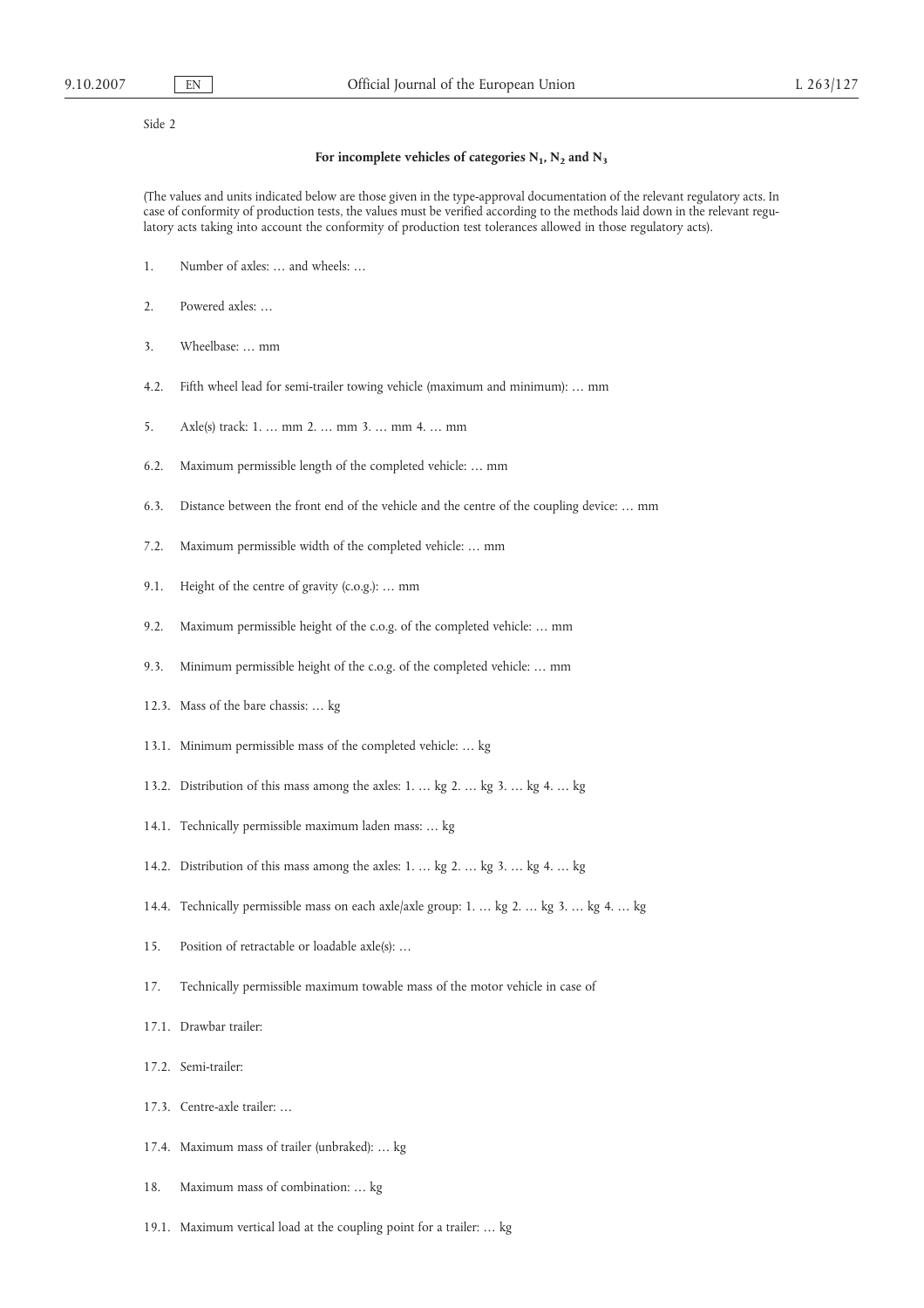| 20. | Engine manufacturer:                                                                                                                                                                                              |
|-----|-------------------------------------------------------------------------------------------------------------------------------------------------------------------------------------------------------------------|
| 21. | Engine code as marked on the engine:                                                                                                                                                                              |
| 22. | Working principle:                                                                                                                                                                                                |
|     | 22.1. Direct injection: yes/no (1)                                                                                                                                                                                |
| 23. | Number and arrangement of cylinders:                                                                                                                                                                              |
| 24. | Capacity:  cm <sup>3</sup>                                                                                                                                                                                        |
| 25. | Fuel:                                                                                                                                                                                                             |
| 26. | Maximum net power:  kW at  min <sup>-1</sup>                                                                                                                                                                      |
| 27. | Clutch (type):                                                                                                                                                                                                    |
| 28. | Gearbox (type):                                                                                                                                                                                                   |
| 29. | Gear ratios: 1.  2.  3.  4.  5.  6.                                                                                                                                                                               |
| 30. | Final drive ratio:                                                                                                                                                                                                |
| 32. | Tyres and wheels: Axle 1:  Axle 2:  Axle 3:  Axle 4:                                                                                                                                                              |
|     | 33.1. Drive axle(s) fitted with air suspension or equivalent: yes/no (1)                                                                                                                                          |
| 34. | Steering, method of assistance:                                                                                                                                                                                   |
| 35. | Brief description of the braking system:                                                                                                                                                                          |
| 36. | Pressure in feed line for trailer braking system:  bar                                                                                                                                                            |
| 41. | Number and configuration of doors:                                                                                                                                                                                |
|     | 42.1. Number and position of seats:                                                                                                                                                                               |
|     | 43.1. EC type-approval mark of coupling device, if fitted:                                                                                                                                                        |
|     | 43.3. Types or classes of coupling devices which can be fitted:                                                                                                                                                   |
|     | 43.4. Characteristic values (1): D    V    S    U                                                                                                                                                                 |
| 45. | Sound level:                                                                                                                                                                                                      |
|     | Number of the base regulatory act and latest amending regulatory act applicable to the approval. In case of a regu-<br>latory act with two or more implementation stages, indicate also the implementation stage: |

Stationary:  $\ldots$  dB(A) at engine speed  $\ldots$   $\min^{-1}$ 

Drive-by: … dB(A)

<sup>(</sup> 1) Delete where not applicable.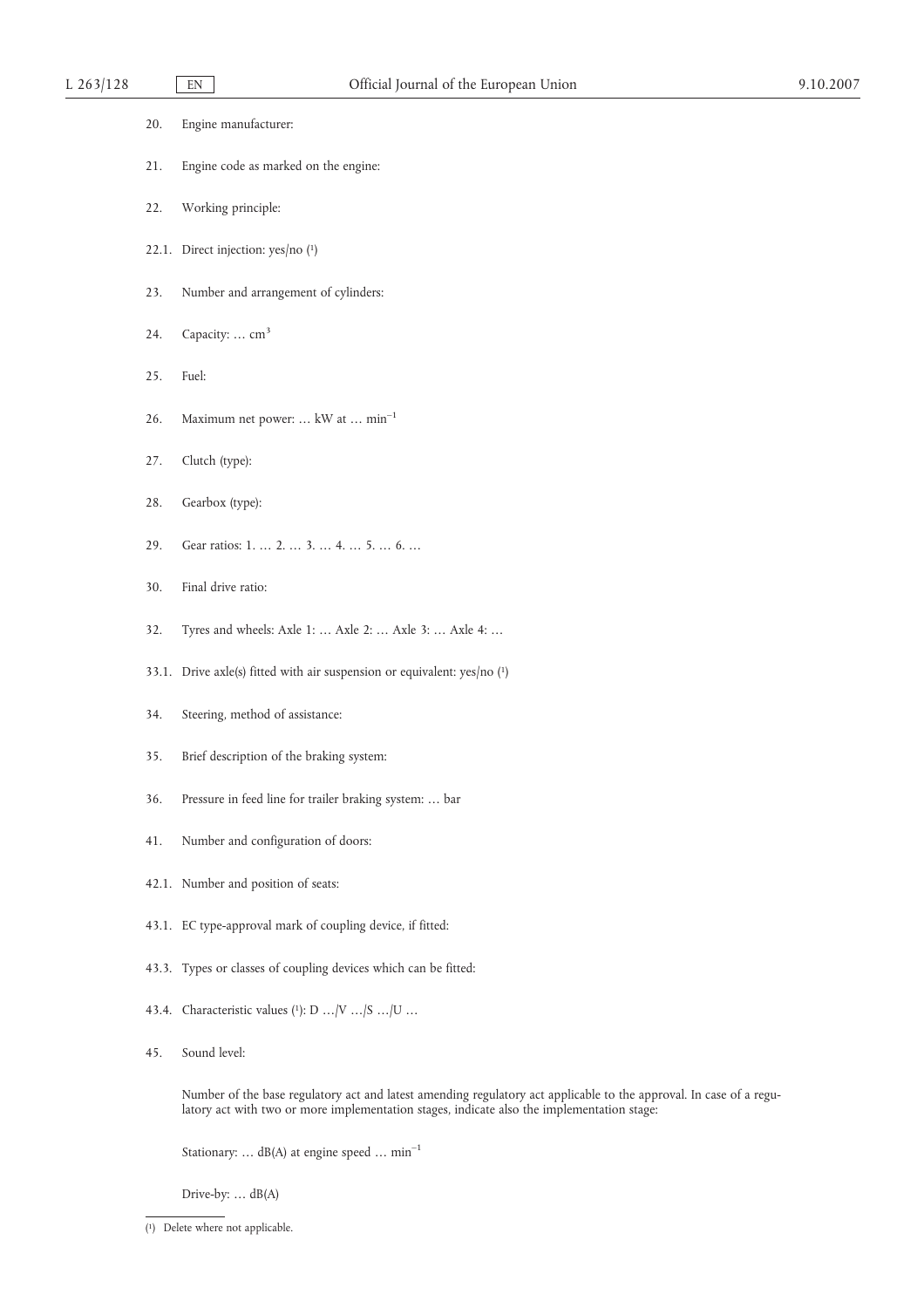#### 46.1. Exhaust emissions (1):

Number of the base regulatory act and latest amending regulatory act applicable to the EC type-approval. In case of a regulatory act with two or more implementation stages, indicate also the implementation stage:

1. test procedure:

CO: ...  $HC: ... NO_x: ... HC + NO_x: ...$ 

Smoke (corrected value of absorption coefficient (m<sup>-1</sup>)): ... Particulates: ...

2. test procedure (if applicable) …

CO: ...  $NO_x$ : ... NMHC: ...  $CH_4$ : ... Particulates: ...

47. Fiscal power or national code number(s), if applicable:

| Belgium: | Bulgaria:                                    | Czech Republic:<br>$\overline{\phantom{m}}$        |
|----------|----------------------------------------------|----------------------------------------------------|
| $\cdots$ | $\cdots$                                     | $\cdots$                                           |
| Denmark: | Germany:                                     | Estonia:                                           |
| $\cdots$ | .                                            | .                                                  |
| Greece:  | Spain:                                       | France:                                            |
| $\cdots$ | .                                            | .                                                  |
| Ireland: | Italy:                                       | Cyprus:                                            |
| $\cdots$ | $\cdots$                                     | .                                                  |
| Latvia:  | Lithuania:                                   | Luxembourg:                                        |
| $\cdots$ | .                                            | .                                                  |
| Hungary: | Malta:                                       | Netherlands:                                       |
| $\cdots$ | $\cdots$                                     | $\cdots$                                           |
| Austria: | Poland:<br>$\overline{\phantom{m}}$          | Portugal:<br>$\hspace{0.05cm}$                     |
| $\cdots$ | $\cdots$                                     | $\cdots$                                           |
| Romania: | Slovenia:<br>$\hspace{0.1mm}-\hspace{0.1mm}$ | Slovakia:<br>$\hspace{0.1mm}-\hspace{0.1mm}$       |
| $\cdots$ | $\cdots$                                     |                                                    |
| Finland: | Sweden:<br>$\hspace{0.1mm}-\hspace{0.1mm}$   | United Kingdom:<br>$\hspace{0.1mm}-\hspace{0.1mm}$ |
| $\cdots$ | $\cdots$                                     | $\cdots$                                           |

48.1. EC type-approved according to the design requirements for transporting dangerous goods: yes/class(es): …/no (2)

48.2. EC type-approved according to the design requirements for transporting certain animals: yes/class(es): …/no (2)

- 49. Chassis designed for off-road vehicles only: yes/no (2)
- 50. Remarks (3):
- 51. Exemptions:

Side 2

#### For incomplete vehicles of categories  $O_1$ ,  $O_2$ ,  $O_3$  and  $O_4$

- 1. Number of axles: … and wheels …
- 3. Wheelbase: … mm

<sup>(</sup> 1) Repeat for petrol and gaseous fuel in the case of a vehicle that can run either on petrol or on a gaseous fuel. The vehicles can be fuelled with both petrol and a gaseous fuel but, where the petrol system is fitted for emergency purposes or starting only and of which the petrol tank cannot contain more than 15 litres of petrol, will be regarded for the test as vehicles which can only run a gaseous fuel.

<sup>(</sup> 2) Delete where not applicable.

<sup>(</sup> 3) If the vehicle is equipped with 24 GHz short-range radar equipment in accordance with Decision 2005/50/EC, the manufacturer must indicate here: 'Vehicle equipped with 24 GHz short-range radar equipment'.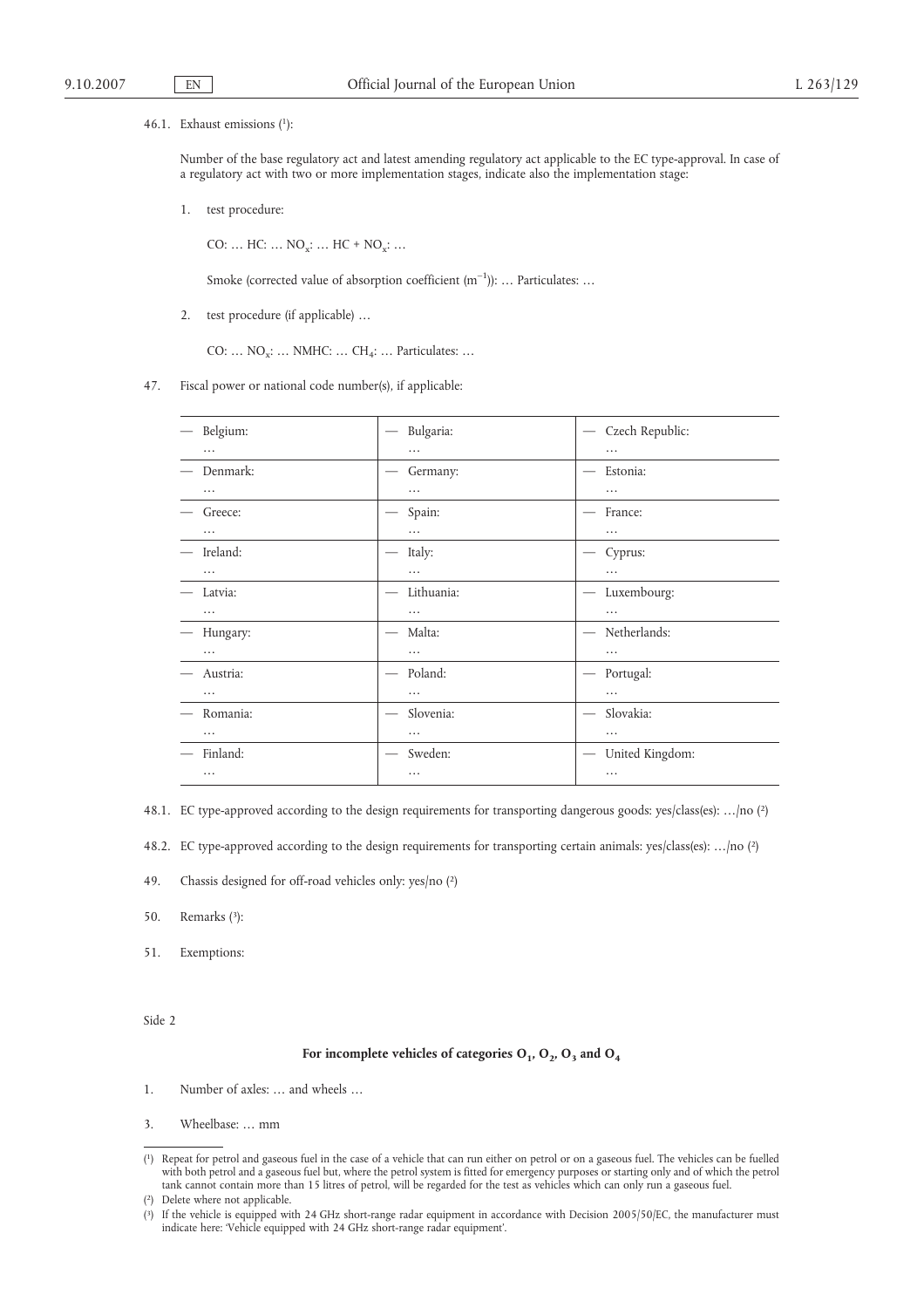- 5. Axle(s) track: 1. … mm 2. … mm 3. … mm
- 6.2. Maximum permissible length of the completed vehicle: … mm
- 6.4. Distance between the centre of the coupling device and the rear end of the vehicle: … mm
- 7.2. Maximum permissible width of the completed vehicle: … mm
- 9.1. Height of the centre of gravity (c.o.g.): … mm
- 9.2. Maximum permissible height of the c.o.g. of the completed vehicle: … mm
- 9.3. Minimum permissible height of the c.o.g. of the completed vehicle: … mm
- 12.3. Mass of the bare chassis: … kg
- 13.1. Minimum permissible mass of the completed vehicle: … kg
- 13.2. Distribution of this mass among the axles: 1. … kg 2. … kg 3. … kg
- 14.1. Technically permissible maximum laden mass: … kg
- 14.5. Distribution of this mass among the axles and, in the case of a semi-trailer or centre-axle trailer, load on the coupling point: 1. … kg 2. … kg 3. … kg coupling point: … kg
- 14.6. Technically permissible mass on each axle/axle group: 1. … kg 2. … kg 3. … and, in the case of a semi-trailer or centre-axle trailer, load on the coupling point: … kg
- 15. Position of retractable or loadable axle(s): …
- 19.2. For coupling devices of classes B, D, E and H: maximum mass of the towing vehicle (T) or of the vehicle combination (if  $T < 32000$  kg): ... kg
- 32. Tyres and wheels: Axle 1: … Axle 2: … Axle 3: …
- 33.2. Axle(s) fitted with air suspension or equivalent: yes/no (1)
- 34. Steering, method of assistance:
- 35. Brief description of the braking system:
- 43.2. EC type-approval mark of coupling device:
- 43.3. Types or classes of coupling devices which can be fitted:
- 43.4. Characteristic values (1): D …/V …/S …/U …
- ( 1) Delete where not applicable.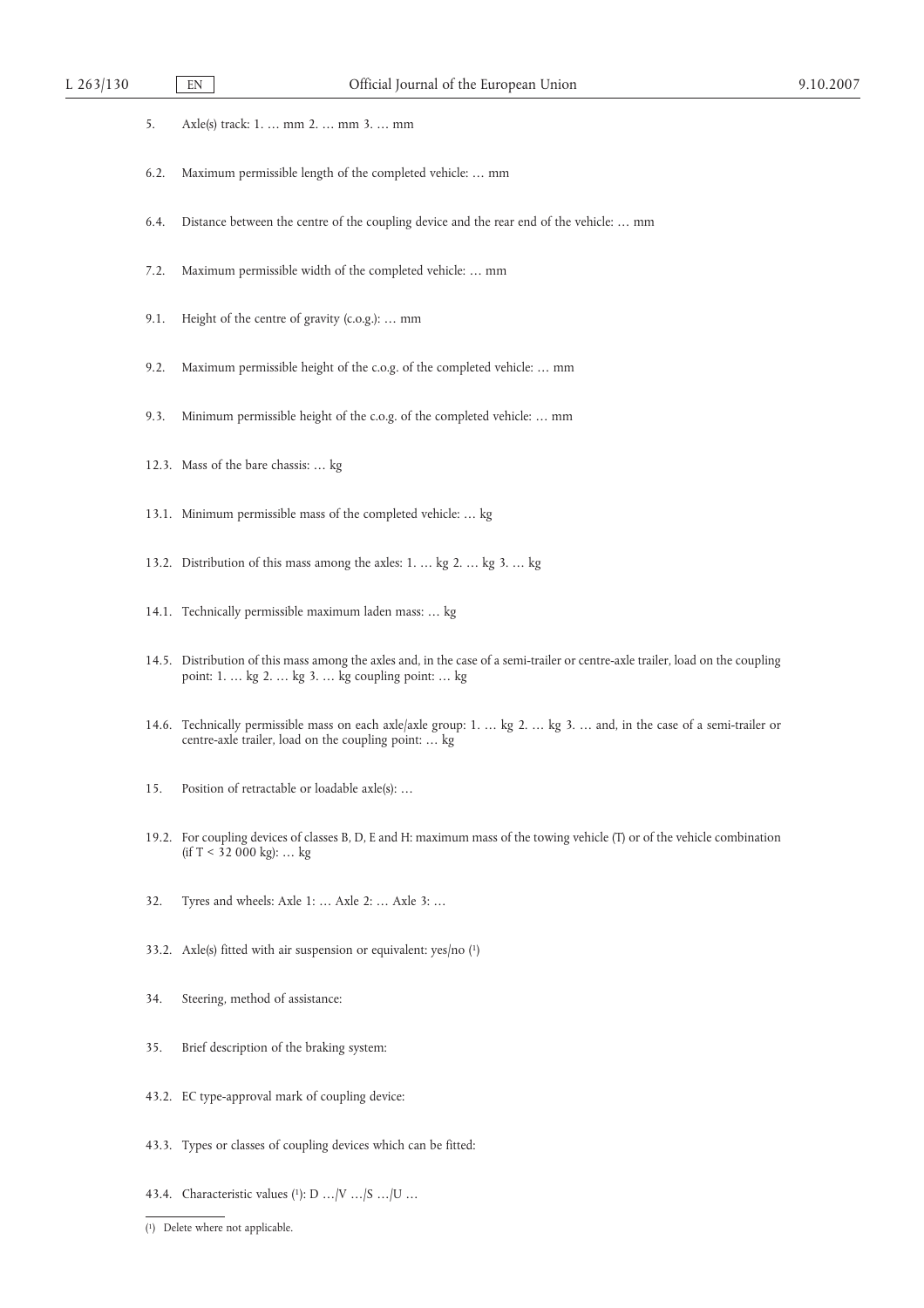# 47. Fiscal power or national code number(s), if applicable:

| Belgium: | Bulgaria:<br>$\hspace{0.1mm}-\hspace{0.1mm}$   | Czech Republic:<br>$\hspace{0.1mm}-\hspace{0.1mm}$ |
|----------|------------------------------------------------|----------------------------------------------------|
| .        | $\cdots$                                       | $\cdots$                                           |
| Denmark: | Germany:                                       | Estonia:                                           |
| .        | $\cdots$                                       | $\cdots$                                           |
| Greece:  | Spain:                                         | France:                                            |
| $\cdots$ | $\cdots$                                       | $\cdots$                                           |
| Ireland: | Italy:                                         | Cyprus:                                            |
| $\cdots$ | $\cdots$                                       | $\cdots$                                           |
| Latvia:  | Lithuania:<br>$\overbrace{\phantom{aaaaa}}^{}$ | Luxembourg:                                        |
| $\cdots$ | $\cdots$                                       | $\cdots$                                           |
| Hungary: | Malta:                                         | Netherlands:<br>$\overline{\phantom{m}}$           |
| $\cdots$ | $\cdots$                                       |                                                    |
| Austria: | Poland:<br>$\overline{\phantom{m}}$            | Portugal:<br>$\hspace{0.1mm}-\hspace{0.1mm}$       |
| $\cdots$ | $\cdots$                                       | $\cdots$                                           |
| Romania: | Slovenia:<br>$\qquad \qquad$                   | Slovakia:                                          |
| $\cdots$ | $\cdots$                                       | $\cdots$                                           |
| Finland: | Sweden:                                        | United Kingdom:                                    |
| $\cdots$ | $\cdots$                                       | $\cdots$                                           |

48.1. EC type-approved according to the design requirements for transporting dangerous goods: yes/class(es): …/no (1)

48.2. EC type-approved according to the design requirements for transporting certain animals: yes/class(es): …/no (1)

- 50. Remarks:
- 51. Exemptions:

<sup>(</sup> 1) Delete where not applicable.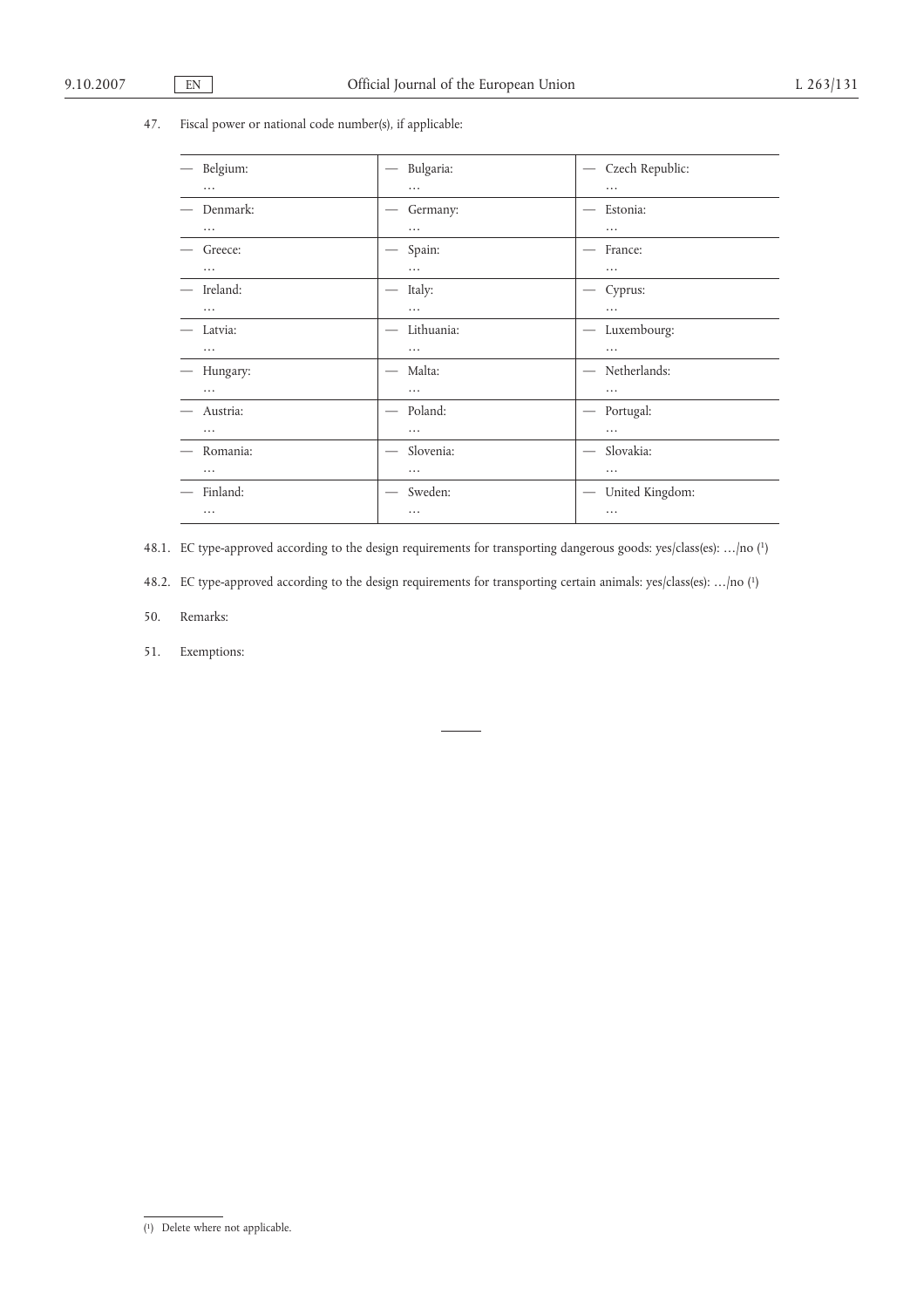#### *ANNEX X*

#### **CONFORMITY OF PRODUCTION PROCEDURES**

0. OBJECTIVES

The conformity of production procedure aims to ensure that each produced vehicle, system, component and technical separate unit is in conformity with the approved type.

Procedures include inseparably, the assessment of quality management systems, referred to below as the initial assessment (1) and verification of the approval subject and product-related controls, and referred to as product conformity arrangements.

- 1. INITIAL ASSESSMENT
- 1.1. The EC type-approval authority of a Member State must verify, before granting EC type-approval, the existence of satisfactory arrangements and procedures for ensuring effective control so that components, systems, separate technical units or vehicles when in production conform to the approved type.
- 1.2. The requirements in point 1.1 shall be verified to the satisfaction of the authority granting EC type-approval.

That authority shall be satisfied with the initial assessment and the initial product conformity arrangements at section 2 below, taking account, as necessary, of one of the arrangements described at paragraphs 1.2.1 to 1.2.3, or a combination of those arrangements in full or in part as appropriate.

- 1.2.1. The actual initial assessment and/or verification of product conformity arrangements shall be carried out by the EC type-approval authority granting the approval or an appointed body acting on behalf of the EC type-approval authority.
- 1.2.1.1. When considering the extent of the initial assessment to be carried out, the EC type-approval authority may take account of available information relating to:
	- the manufacturer's certification described in 1.2.3 below, which has not been qualified or recognised under that paragraph,
	- in the case of component or separate technical unit EC type-approval, quality system assessments performed in the component or separate technical unit manufacturer's premises by vehicle manufacturer(s), according to one or more of the industry sector specifications satisfying the requirements in harmonised standard EN ISO 9002-1994, or EN ISO 9001-2000 with the permissible exclusion of the requirements related to the concepts of design and development, sub-clause 7.3 'Customer Satisfaction and Continual Improvement'.
- 1.2.2. The actual initial assessment and/or verification of product conformity arrangements may also be carried out by the EC type-approval authority of another Member State or the appointed body designated for this purpose by the EC type-approval authority. In that case, the EC type-approval authority of the other Member State shall prepare a statement of compliance outlining the areas and production facilities it has covered as relevant to the product(s) to be EC type-approved and to the directive or regulation according to which these products are to be approved (2). On receiving an application for a compliance statement from the EC type-approval authority of a Member State granting EC type-approval, the EC type-approval authority of another Member State shall send forthwith the statement of compliance or advise that it is not in a position to provide such a statement. The statement of compliance should at least include:

<sup>(</sup> 1) Guidance on the planning and conduct of assessment is to be found in harmonised standard ISO 10011, Parts 1, 2 and 3, 1991.

<sup>(</sup> 2) For example, the relevant separate directive or regulation, if the product to be approved is a system, component or technical unit, and Directive 2007/46/EC if it is a whole vehicle.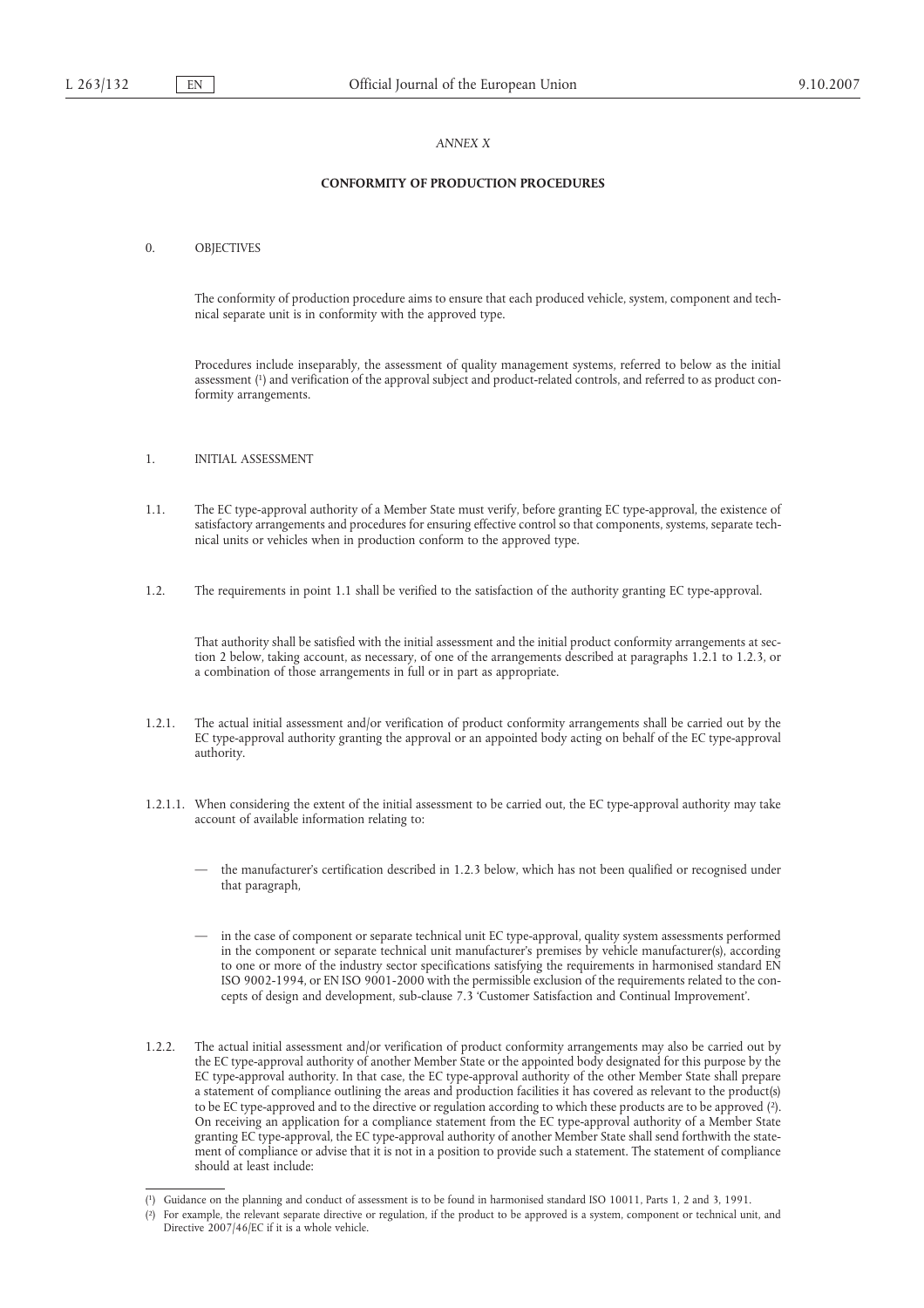| Group or company:        | (e.g. XYZ Automotive)                                                      |
|--------------------------|----------------------------------------------------------------------------|
| Particular organisation: | (e.g. European Division)                                                   |
| Plants/Sites:            | (e.g. Engine Plant 1 (United Kingdom) Vehicle Plant 2 (Germany))           |
| Vehicle/Component range: | (e.g. All Category $M_1$ models)                                           |
| Areas assessed:          | (e.g. Engine assembly, body pressing and assembly, vehicle assem-<br>bly)  |
| Documents examined:      | (e.g. Company and site quality manual and procedures)                      |
| Assessment:              | (e.g. Conducted: 18-30.9.2001)<br>(e.g. Planned monitor visit: March 2002) |

- 1.2.3. The EC type-approval authority must also accept the manufacturer's suitable certification to harmonised standard EN ISO 9002-1994 (whose scope covers the locations of production and product(s) to be approved), or EN ISO 9001-2000 with the permissible exclusion of the requirements related to the concepts of design and development, sub-clause 7.3 'Customer Satisfaction and Continual Improvement', or an equivalent harmonised standard as satisfying the initial assessment requirements of point 1.2. The manufacturer must provide details of the certification and undertake to inform the EC type-approval authority of any revisions to its validity or scope.
- 1.3. For the purpose of the whole vehicle EC type-approval, the initial assessments carried out for granting of approvals for systems, components and technical units of the vehicle need not be repeated, but shall be completed by an assessment covering the locations and activities relating to the assembly of the whole vehicle not covered by the former assessments.

#### 2. PRODUCT CONFORMITY ARRANGEMENTS

- 2.1. Every vehicle, system, component or separate technical unit approved pursuant to this Directive or a separate directive or regulation must be so manufactured as to conform to the type approved by meeting the requirements of this Directive or a separate directive or regulation contained in the complete list set out in Annex IV or XI.
- 2.2. The EC type-approval authority of a Member State, at the time of granting an EC type-approval, must verify the existence of adequate arrangements and documented control plans, to be agreed with the manufacturer for each approval, to carry out at specified intervals those tests or associated checks necessary to verify continued conformity with the approved type including specifically, where applicable, tests specified in the separate directives or regulations.
- 2.3. The holder of the EC type-approval must, in particular:
- 2.3.1. ensure the existence and application of procedures for effective control of the conformity of products (vehicles, systems, components or separate technical units) to the approved type;
- 2.3.2. have access to the testing or other appropriate equipment necessary for checking the conformity to each approved type;
- 2.3.3. ensure that test or check results data are recorded and that annexed documents remain available for a period to be determined in agreement with the type-approval authority. This period is not required to exceed 10 years;
- 2.3.4. analyse the results of each type of test or check, in order to verify and ensure the stability of the product characteristics, making allowance for variation of an industrial production;
- 2.3.5. ensure that for each type of product, at least the checks prescribed in this Directive and the tests prescribed in the applicable separate directives or regulations contained in the complete list set out in Annex IV or XI, are carried out;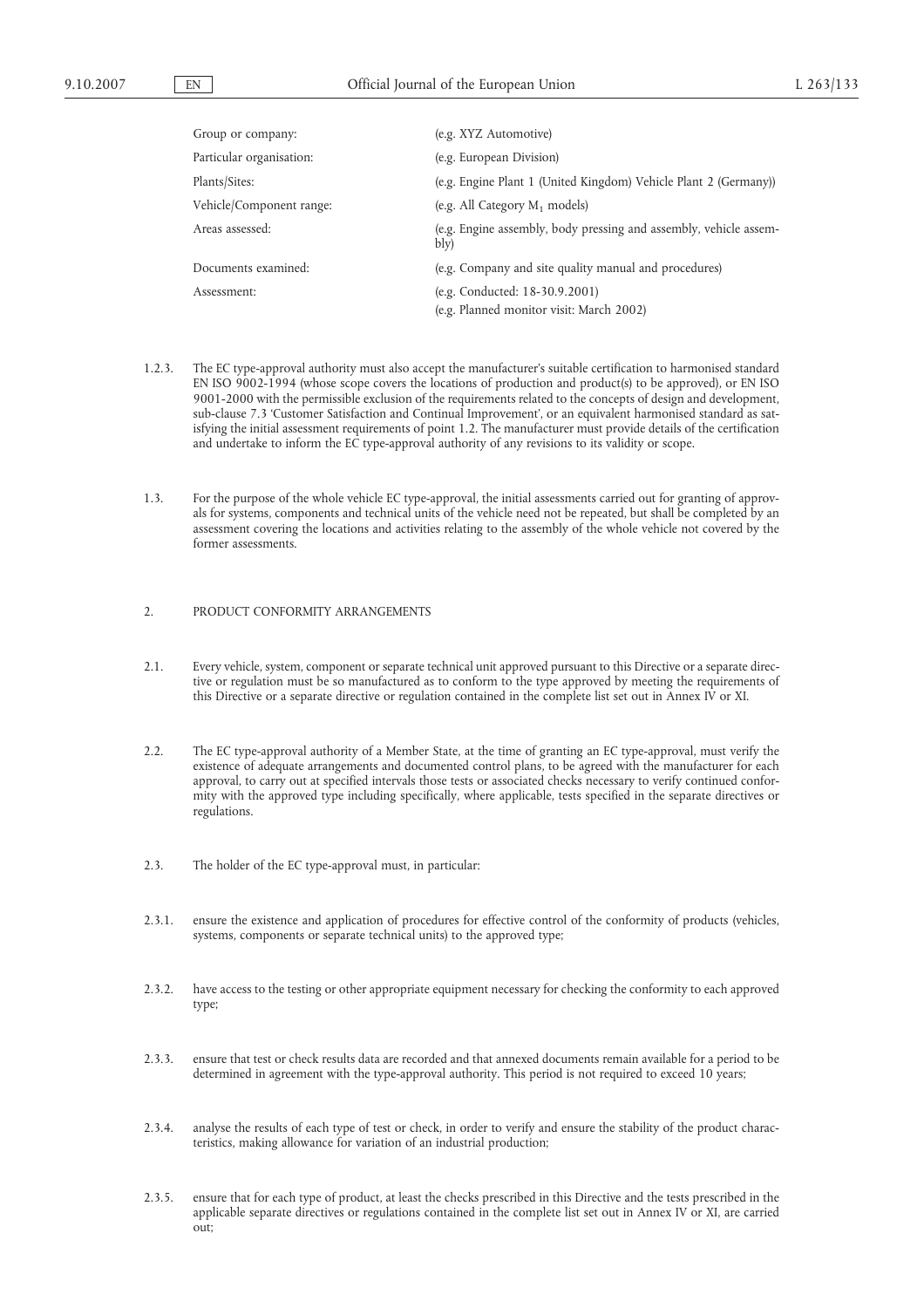- 2.3.6. ensure that any set of samples or test pieces, giving evidence of non-conformity in the type of test or check in question gives rise to a further sampling and test or check. All the necessary steps shall be taken to restore conformity of the corresponding production;
- 2.3.7. in the case of whole-vehicle EC type-approval, the checks referred to in point 2.3.5 are restricted to those verifying the correct build specification in relation to the approval and especially to the information document laid down in Annex III and the information required for certificates of conformity given in Annex IX to this Directive.

#### 3. CONTINUED VERIFICATION ARRANGEMENTS

- 3.1. The authority which has granted EC type-approval may at any time verify the conformity control methods applied in each production facility.
- 3.1.1. The normal arrangements shall be to monitor the continued effectiveness of the procedures established at 1.2 (initial assessment and product conformity) of this Annex.
- 3.1.1.1. Surveillance activities carried out by a certification body (qualified or recognised as required by paragraph 1.2.3 of this Annex) must be accepted as satisfying the requirements of 3.1.1 with regard to the procedures established at initial assessment (paragraph 1.2.3).
- 3.1.1.2. The normal frequency of verifications by the EC type-approval authority (other than those at 3.1.1.1) shall be such as to ensure that the relevant controls applied in accordance with Sections 1 and 2 of this Annex are reviewed over a period consistent with the climate of trust established by the type-approval authority.
- 3.2. At every review, records of tests or checks and records of production shall be made available to the inspector; in particular, records of those tests or checks documented as required by point 2.2 of this Annex.
- 3.3. Where the nature of the test is appropriate, the inspector may select samples at random to be tested in the manufacturer's laboratory (or by the technical service where the separate directive or regulation so provides). The minimum number of samples may be determined according to the results of the manufacturer's own verification.
- 3.4. Where the level of control appears unsatisfactory, or when it seems necessary to verify the validity of the tests carried out in application of point 3.2, the inspector must select samples to be sent to the technical service which conducted the EC type-approval tests.
- 3.5. In cases where unsatisfactory results are found during an inspection or a monitoring review, the EC type-approval authority must ensure that all necessary steps are taken to restore conformity of production as rapidly as possible.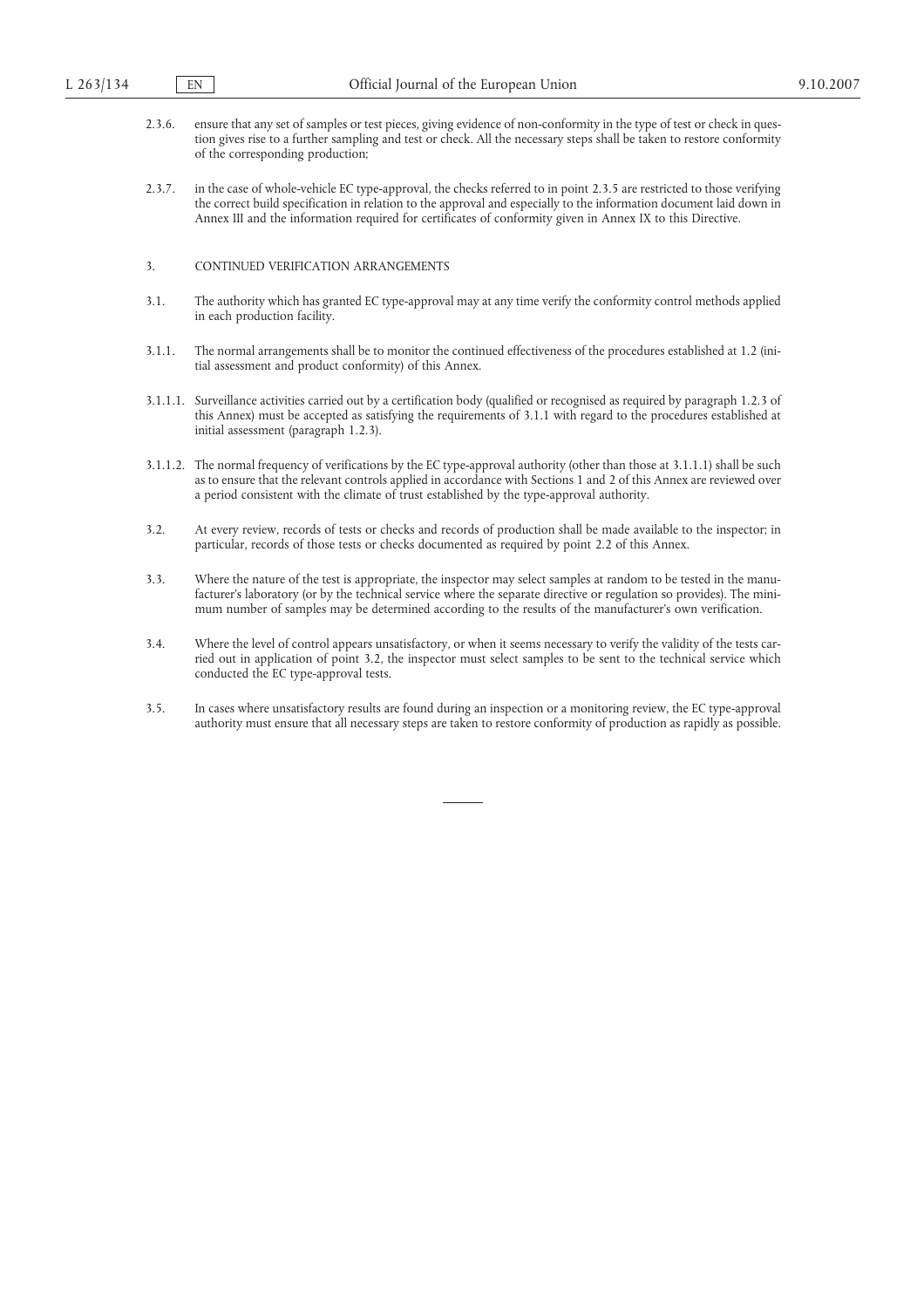## *ANNEX XI*

# **NATURE OF AND PROVISIONS FOR SPECIAL PURPOSE VEHICLES**

# *Appendix 1*

## **Motor-Caravans, Ambulances and Hearses**

| Item           | Subject                                                                              | Regulatory act<br>reference | $M_1 \leq$<br>2 500 $(1)$ kg                       | $M_1$ ><br>2 500 $(1)$ kg                                             | $M_{2}$                                                               | $M_3$                                                                  |
|----------------|--------------------------------------------------------------------------------------|-----------------------------|----------------------------------------------------|-----------------------------------------------------------------------|-----------------------------------------------------------------------|------------------------------------------------------------------------|
| $\mathbf{1}$   | Sound levels                                                                         | 70/157/EEC                  | H                                                  | $G + H$                                                               | $G + H$                                                               | $G + H$                                                                |
| $\overline{2}$ | Emissions                                                                            | 70/220/EEC                  | Q                                                  | $G + Q$                                                               | $G + Q$                                                               | $G + Q$                                                                |
| 3              | Fuel tanks/rear protective de-<br>vices                                              | 70/221/EEC                  | F                                                  | F                                                                     | F                                                                     | F                                                                      |
| 4              | Rear registration plate space                                                        | 70/222/EEC                  | X                                                  | X                                                                     | X                                                                     | X                                                                      |
| 5              | Steering effort                                                                      | 70/311/EEC                  | X                                                  | G                                                                     | G                                                                     | G                                                                      |
| 6              | Door latches and hinges                                                              | 70/387/EEC                  | B                                                  | $G + B$                                                               |                                                                       |                                                                        |
| 7              | Audible warning                                                                      | 70/388/EEC                  | X                                                  | X                                                                     | X                                                                     | X                                                                      |
| 8              | Devices for indirect vision                                                          | 71/127/EEC                  | X                                                  | G                                                                     | $\mathsf{G}$                                                          | G                                                                      |
| 9              | <b>Braking</b>                                                                       | 71/320/EEC                  | X                                                  | G                                                                     | G                                                                     | G                                                                      |
| 10             | Suppression of radio interfer-<br>ence                                               | 72/245/EEC                  | X                                                  | X                                                                     | X                                                                     | X                                                                      |
| 11             | Diesel smoke                                                                         | 72/306/EEC                  | H                                                  | Н                                                                     | H                                                                     | Н                                                                      |
| 12             | Interior fittings                                                                    | 74/60/EEC                   | $\mathsf{C}$                                       | $G + C$                                                               |                                                                       |                                                                        |
| 13             | Anti-theft and immobiliser                                                           | 74/61/EEC                   | X                                                  | G                                                                     | G                                                                     | G                                                                      |
| 14             | Protective steering                                                                  | 74/297/EEC                  | X                                                  | G                                                                     |                                                                       |                                                                        |
| 15             | Seat strength                                                                        | 74/408/EEC                  | D                                                  | $G + D$                                                               | $G + D$                                                               | $G + D$                                                                |
| 16             | Exterior projections                                                                 | 74/483/EEC                  | X for the<br>cab; A for<br>the remain-<br>ing part | G for the<br>cab; A for<br>the remain-<br>ing part                    |                                                                       |                                                                        |
| 17             | Speedometer and reverse gear                                                         | 75/443/EEC                  | X                                                  | X                                                                     | X                                                                     | X                                                                      |
| 18             | Plates (statutory)                                                                   | 76/114/EEC                  | X                                                  | X                                                                     | X                                                                     | X                                                                      |
| 19             | Seat belt anchorages                                                                 | 76/115/EEC                  | D                                                  | $G + L$                                                               | $G + L$                                                               | $G + L$                                                                |
| 20             | Installation of lighting and<br>light signalling devices                             | 76/756/EEC                  | $A + N$                                            | $A + G + N$<br>for the cab;<br>$A + N$ for<br>the remain-<br>ing part | $A + G + N$<br>for the cab;<br>$A + N$ for<br>the remain-<br>ing part | $A + G + N$ for<br>the cab;<br>$A + N$ for<br>the<br>remaining<br>part |
| 21             | Retro reflectors                                                                     | 76/757/EEC                  | X                                                  | Χ                                                                     | X                                                                     | Χ                                                                      |
| 22             | End-outline, front-side, rear-<br>side, stop, day time running,<br>side-marker lamps | 76/758/EEC                  | $\mathbf X$                                        | $\mathbf X$                                                           | $\mathbf X$                                                           | $\mathbf X$                                                            |
| 23             | Direction indicators                                                                 | 76/759/EEC                  | X                                                  | X                                                                     | X                                                                     | X                                                                      |
| 24             | Rear registration plate lamps                                                        | 76/760/EEC                  | X                                                  | X                                                                     | X                                                                     | Χ                                                                      |
| 25             | Head lamps (including bulbs)                                                         | 76/761/EEC                  | X                                                  | X                                                                     | X                                                                     | Χ                                                                      |
| 26             | Front fog lamps                                                                      | 76/762/EEC                  | X                                                  | X                                                                     | X                                                                     | X                                                                      |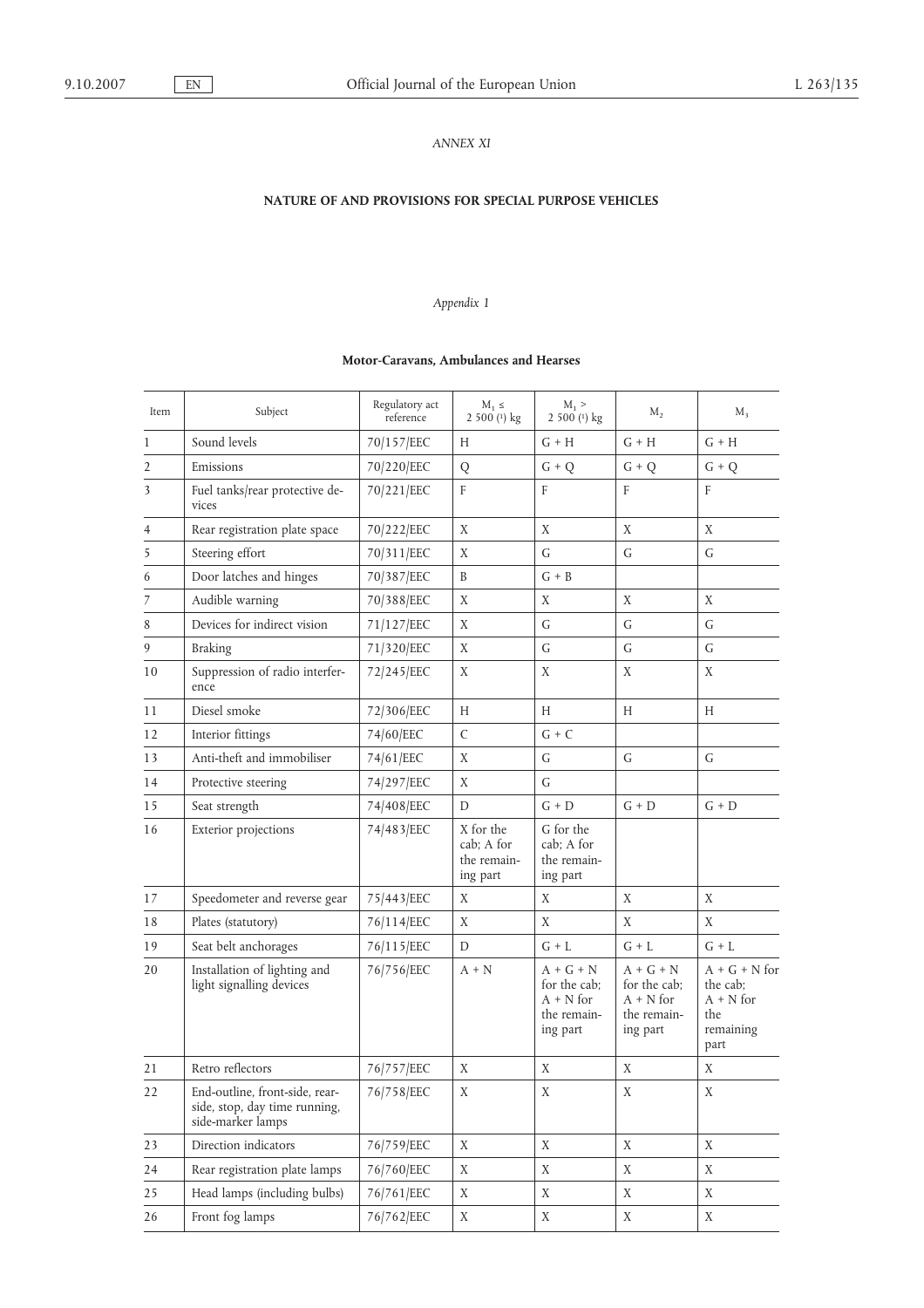| Item | Regulatory act<br>Subject<br>reference                                   |             | $M_1 \leq$<br>2 500 (1) kg | $M_1$ ><br>2 500 (1) kg |          | $M_{\rm R}$                                     |
|------|--------------------------------------------------------------------------|-------------|----------------------------|-------------------------|----------|-------------------------------------------------|
| 27   | Towing hooks                                                             | 77/389/EEC  | E                          | E                       | E        | E                                               |
| 28   | Rear fog lamps                                                           | 77/538/EEC  | X                          | X                       |          | X                                               |
| 29   | Reversing lamps                                                          | 77/539/EEC  |                            | X                       | X        | X                                               |
| 30   | Parking lamps                                                            | 77/540/EEC  | X                          | Χ                       | X        | X                                               |
| 31   | Seat belts and restraint sys-<br>tems                                    | 77/541/EEC  | D                          | $G + M$                 | $G + M$  | $G + M$                                         |
| 32   | Forward vision                                                           | 77/649/EEC  | X                          | G                       |          |                                                 |
| 33   | Identification of controls                                               | 78/316/EEC  | X                          | X                       | X        | X                                               |
| 34   | Defrost/demist                                                           | 78/317/EEC  | X                          | $G + O$                 | $\Omega$ | $\Omega$                                        |
| 35   | Wash/wipe                                                                | 78/318/EEC  | X                          | $G + O$                 | $\circ$  | $\mathcal{O}$                                   |
| 36   | Heating systems                                                          | 2001/56/EC  | X                          | X                       | X        | X                                               |
| 37   | Wheel guards                                                             | 78/549/EEC  | X                          | G                       |          |                                                 |
| 38   | Head restraints                                                          | 78/932/EEC  | $\mathbf D$                | $G + D$                 |          |                                                 |
| 39   | $CO2$ emissions/fuel consump-<br>tion                                    | 80/1268/EEC | N/A                        | N/A                     |          |                                                 |
| 40   | Engine power                                                             | 80/1269/EEC | X                          | Χ                       | X        | X                                               |
| 41   | Diesel emissions                                                         | 88/77/EEC   | H                          | $G + H$                 | $G + H$  | $G + H$                                         |
| 44   | Masses and dimensions (cars)                                             | 92/21/EEC   | X                          | X                       |          |                                                 |
| 45   | Safety glass                                                             | 92/22/EEC   | J                          | $G + J$                 | $G + J$  | $G + J$                                         |
| 46   | <b>Tyres</b>                                                             | 92/23/EEC   | X                          | G                       | G        | G                                               |
| 47   | Speed limiters                                                           | 92/24/EEC   |                            |                         |          | X                                               |
| 48   | Masses and dimensions (other<br>than vehicles referred to in<br>item 44) | 97/27/EC    |                            |                         | X        | X                                               |
| 50   | Couplings                                                                | 94/20/EC    | X                          | G                       | G        | G                                               |
| 51   | Flammability                                                             | 95/28/EC    |                            |                         |          | G for the cab:<br>X for the re-<br>maining part |
| 52   | Buses and coaches                                                        | 2001/85/EC  |                            |                         | A        | А                                               |
| 53   | Front impact                                                             | 96/79/EC    | N/A                        | N/A                     |          |                                                 |
| 54   | Side impact                                                              | 96/27/EC    | N/A                        | N/A                     |          |                                                 |
| 58   | Pedestrian protection                                                    | 2003/102/EC | Χ                          |                         |          |                                                 |
|      | (1) Technically permissible maximum laden mass.                          |             |                            |                         |          |                                                 |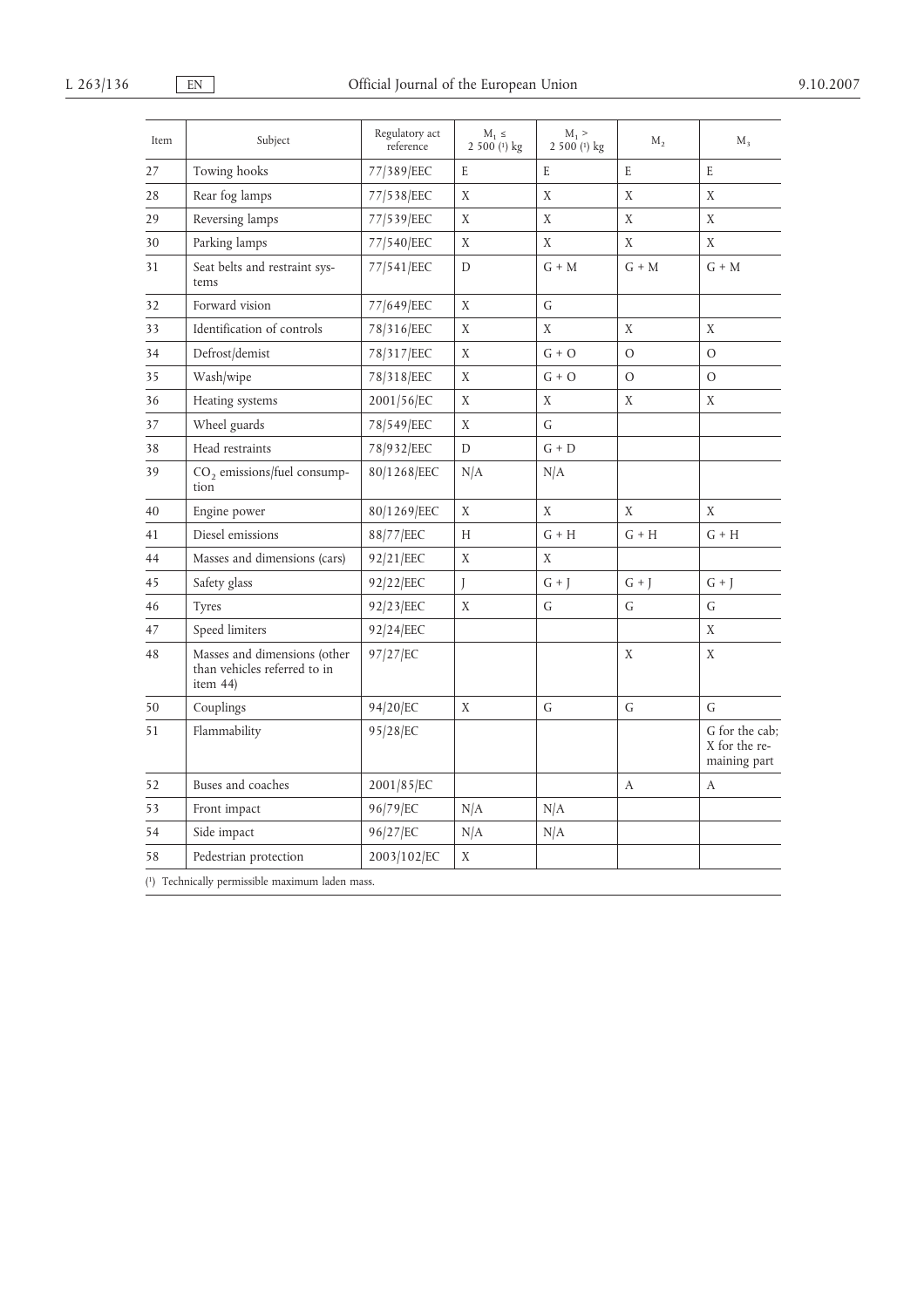# **Armoured Vehicles**

| Item           | Subject                                                                                | Regulatory act<br>reference | $\mathbf{M}_1$ | $M_{2}$          | $M_3$       | $\rm N_1$        | $\rm N_2$   | $N_3$         | ${\rm O}_1$ | ${\rm O}_2$ | $O_3$       | $O_4$       |
|----------------|----------------------------------------------------------------------------------------|-----------------------------|----------------|------------------|-------------|------------------|-------------|---------------|-------------|-------------|-------------|-------------|
| $\mathbf{1}$   | Sound levels                                                                           | 70/157/EEC                  | X              | X                | $\mathbf X$ | X                | X           | X             |             |             |             |             |
| $\overline{2}$ | Emissions                                                                              | 70/220/EEC                  | А              | A                | A           | A                | А           | A             |             |             |             |             |
| 3              | Fuel tanks/rear protective<br>devices                                                  | 70/221/EEC                  | X              | X                | X           | X                | X           | X             | X           | X           | X           | X           |
| $\overline{4}$ | Rear registration plate<br>space                                                       | 70/222/EEC                  | X              | X                | X           | X                | X           | X             | X           | X           | X           | X           |
| 5              | Steering effort                                                                        | 70/311/EEC                  | X              | X                | X           | X                | X           | X             | $\mathbf X$ | X           | X           | X           |
| 6              | Door latches and hinges                                                                | 70/387/EEC                  | X              |                  |             | X                | X           | X             |             |             |             |             |
| $\overline{7}$ | Audible warning                                                                        | 70/388/EEC                  | $A + K$        | $A + K$          | $A + K$     | $A + K$          | $A + K$     | $A + K$       |             |             |             |             |
| 8              | Devices for indirect vision                                                            | 71/127/EEC                  | A              | $\boldsymbol{A}$ | A           | $\boldsymbol{A}$ | А           | A             |             |             |             |             |
| 9              | <b>Braking</b>                                                                         | 71/320/EEC                  | X              | X                | X           | X                | X           | X             | $\mathbf X$ | X           | $\mathbf X$ | $\mathbf X$ |
| 10             | Suppression of radio inter-<br>ference                                                 | 72/245/EEC                  | $\mathbf X$    | X                | $\mathbf X$ | X                | X           | X             | X           | $\mathbf X$ | X           | X           |
| 11             | Diesel smoke                                                                           | 72/306/EEC                  | $\mathbf X$    | $\mathbf X$      | $\mathbf X$ | $\mathbf X$      | $\mathbf X$ | $\mathbf X$   |             |             |             |             |
| 12             | Interior fittings                                                                      | 74/60/EEC                   | А              |                  |             |                  |             |               |             |             |             |             |
| 13             | Anti-theft and immobiliser                                                             | 74/61/EEC                   | $\mathbf X$    | X                | X           | X                | X           | X             |             |             |             |             |
| 14             | Protective steering                                                                    | 74/297/EEC                  | N/A            |                  |             | N/A              |             |               |             |             |             |             |
| 15             | Seat strength                                                                          | 74/408/EEC                  | X              | ${\mathbb D}$    | $\mathbf D$ | $\mathbf D$      | D           | ${\mathbb D}$ |             |             |             |             |
| 16             | Exterior projections                                                                   | 74/483/EEC                  | A              |                  |             |                  |             |               |             |             |             |             |
| 17             | Speedometer and reverse<br>gear                                                        | 75/443/EEC                  | X              | X                | X           | X                | X           | X             |             |             |             |             |
| 18             | Plates (statutory)                                                                     | 76/114/EEC                  | Χ              | X                | X           | X                | X           | X             | X           | X           | X           | X           |
| 19             | Seat belt anchorages                                                                   | 76/115/EEC                  | А              | А                | А           | А                | А           | А             |             |             |             |             |
| 20             | Installation of lighting and<br>light signalling devices                               | 76/756/EEC                  | $A + N$        | $A + N$          | $A + N$     | $A + N$          | $A + N$     | $A + N$       | $A + N$     | $A + N$     | $A + N$     | $A + N$     |
| 21             | Retro reflectors                                                                       | 76/757/EEC                  | X              | X                | X           | X                | X           | X             | X           | X           | X           | X           |
| 22             | End-outline, front-side,<br>rear-side, stop, day time<br>running, side-marker<br>lamps | 76/758/EEC                  | X              | X                | X           | X                | X           | X             | $\mathbf X$ | X           | X           | X           |
| 23             | Direction indicators                                                                   | 76/759/EEC                  | X              | $\mathbf X$      | X           | $\mathbf X$      | X           | $\mathbf X$   | $\mathbf X$ | $\mathbf X$ | $\mathbf X$ | X           |
| 24             | Rear registration plate<br>lamps                                                       | 76/760/EEC                  | $\mathbf X$    | X                | X           | X                | $\mathbf X$ | X             | $\mathbf X$ | X           | $\mathbf X$ | $\mathbf X$ |
| 25             | Head lamps (including<br>bulbs)                                                        | 76/761/EEC                  | X              | $\mathbf X$      | $\mathbf X$ | $\mathbf X$      | $\mathbf X$ | $\mathbf X$   |             |             |             |             |
| 26             | Front fog lamps                                                                        | 76/762/EEC                  | X              | $\mathbf X$      | $\mathbf X$ | X                | $\mathbf X$ | X             |             |             |             |             |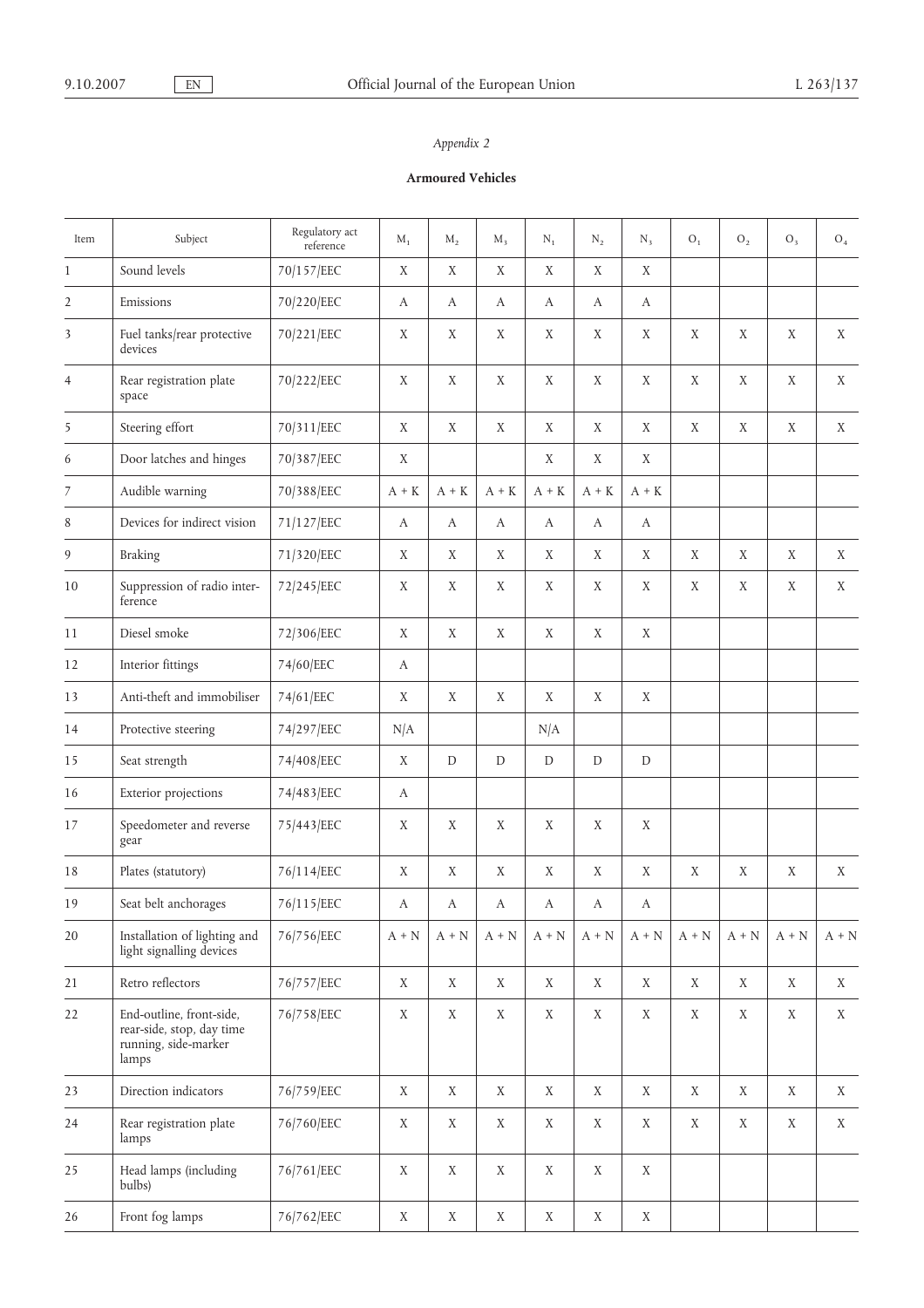| Item | Subject                                                                  | Regulatory act<br>reference | $M_1$            | $M_2$            | $M_3$         | $N_1$            | $N_2$            | $N_3$            | $O_1$       | O <sub>2</sub> | O <sub>3</sub> | O <sub>4</sub> |
|------|--------------------------------------------------------------------------|-----------------------------|------------------|------------------|---------------|------------------|------------------|------------------|-------------|----------------|----------------|----------------|
| 27   | Towing hooks                                                             | 77/389/EEC                  | $\boldsymbol{A}$ | $\boldsymbol{A}$ | A             | $\boldsymbol{A}$ | $\boldsymbol{A}$ | $\boldsymbol{A}$ |             |                |                |                |
| 28   | Rear fog lamps                                                           | 77/538/EEC                  | X                | X                | X             | X                | X                | X                | X           | X              | X              | X              |
| 29   | Reversing lamps                                                          | 77/539/EEC                  | X                | X                | X             | X                | X                | X                | X           | X              | X              | X              |
| 30   | Parking lamps                                                            | 77/540/EEC                  | X                | X                | X             | X                | X                | X                |             |                |                |                |
| 31   | Seat belts and restraint<br>systems                                      | 77/541/EEC                  | $\boldsymbol{A}$ | А                | A             | А                | $\boldsymbol{A}$ | А                |             |                |                |                |
| 32   | Forward vision                                                           | 77/649/EEC                  | S                |                  |               |                  |                  |                  |             |                |                |                |
| 33   | Identification of controls                                               | 78/316/EEC                  | X                | X                | X             | X                | X                | X                |             |                |                |                |
| 34   | Defrost/demist                                                           | 78/317/EEC                  | А                | $\mathcal{O}$    | $\mathcal{O}$ | $\mathcal{O}$    | $\mathcal{O}$    | $\mathcal{O}$    |             |                |                |                |
| 35   | Wash/wipe                                                                | 78/318/EEC                  | A                | $\mathcal{O}$    | $\mathcal{O}$ | $\mathcal{O}$    | $\mathcal{O}$    | $\mathcal{O}$    |             |                |                |                |
| 36   | Heating systems                                                          | 2001/56/EC                  | X                | X                | X             | X                | X                | X                | X           | X              | X              | X              |
| 37   | Wheel guards                                                             | 78/549/EEC                  | X                |                  |               |                  |                  |                  |             |                |                |                |
| 38   | Head restraints                                                          | 78/932/EEC                  | X                |                  |               |                  |                  |                  |             |                |                |                |
| 39   | CO <sub>2</sub> emissions/fuel con-<br>sumption                          | 80/1268/EEC                 | N/A              |                  |               |                  |                  |                  |             |                |                |                |
| 40   | Engine power                                                             | 80/1269/EEC                 | X                | X                | X             | X                | X                | X                |             |                |                |                |
| 41   | Diesel emissions                                                         | 88/77/EEC                   | $\boldsymbol{A}$ | X                | X             | X                | X                | X                |             |                |                |                |
| 42   | Lateral protection                                                       | 89/297/EEC                  |                  |                  |               |                  | X                | X                |             |                | X              | $\mathbf X$    |
| 43   | Spray suppression systems                                                | 91/226/EEC                  |                  |                  |               |                  | X                | X                |             |                | X              | X              |
| 44   | Masses and dimensions<br>(cars)                                          | 92/21/EEC                   | X                |                  |               |                  |                  |                  |             |                |                |                |
| 45   | Safety glass                                                             | 92/22/EEC                   | N/A              | N/A              | N/A           | N/A              | N/A              | N/A              | N/A         | N/A            | N/A            | N/A            |
| 46   | Tyres                                                                    | 92/23/EEC                   | $\boldsymbol{A}$ | А                | А             | А                | А                | А                | A           | А              | А              | A              |
| 47   | Speed limiters                                                           | 92/24/EEC                   |                  |                  | X             |                  | X                | X                |             |                |                |                |
| 48   | Masses and dimensions<br>(other than vehicles<br>referred to in item 44) | 97/27/EC                    |                  | X                | X             | X                | X                | X                | X           | X              | X              | X              |
| 49   | External projections of<br>cabs                                          | 92/114/EEC                  |                  |                  |               | $\boldsymbol{A}$ | $\boldsymbol{A}$ | $\boldsymbol{A}$ |             |                |                |                |
| 50   | Couplings                                                                | 94/20/EC                    | $\mathbf X$      | $\mathbf X$      | X             | $\mathbf X$      | X                | X                | $\mathbf X$ | X              | X              | X              |
| 51   | Flammability                                                             | 95/28/EC                    |                  |                  | X             |                  |                  |                  |             |                |                |                |
| 52   | Buses and coaches                                                        | 2001/85/EC                  |                  | $\boldsymbol{A}$ | $\bf{A}$      |                  |                  |                  |             |                |                |                |
| 53   | Front impact                                                             | 96/79/EC                    | N/A              |                  |               |                  |                  |                  |             |                |                |                |
| 54   | Side impact                                                              | 96/27/EC                    | N/A              |                  |               | N/A              |                  |                  |             |                |                |                |
| 56   | Vehicles intended for the<br>transport of dangerous<br>goods             | 98/91/EC                    |                  |                  |               | X(1)             | X(1)             | X(1)             | X(1)        | X(1)           | X(1)           | X(1)           |
| 57   | Front underrun protection                                                | 2000/40/EC                  |                  |                  |               |                  | X                | X                |             |                |                |                |
| 58   | Pedestrian protection                                                    | 2003/102/EC                 | N/A              |                  |               | N/A              |                  |                  |             |                |                |                |

( 1) The requirements of Directive 98/91/EC are only applicable when the manufacturer applies for the EC type-approval of a vehicle intended for the transport of dangerous goods.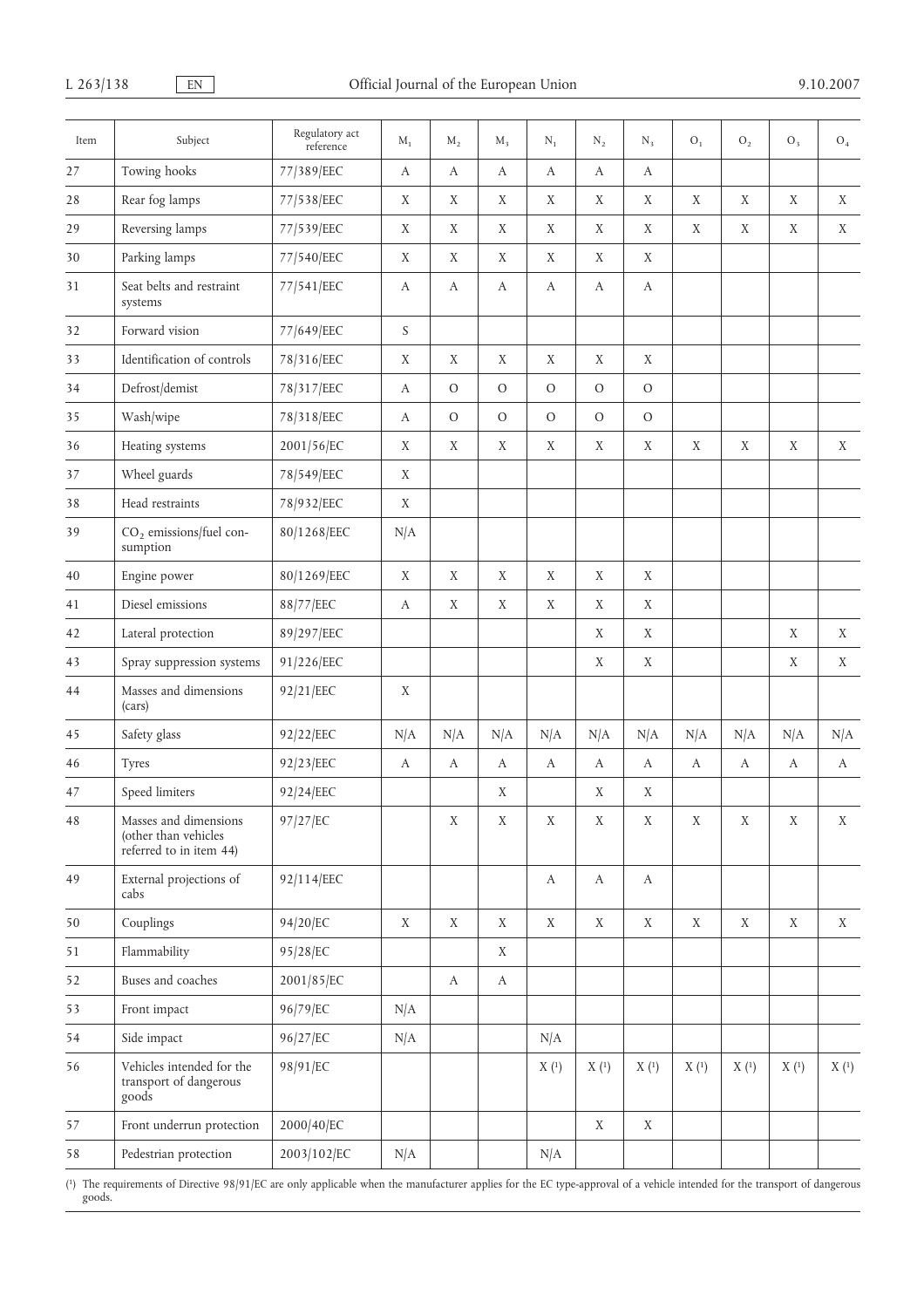# **Wheel-chair Accessible Vehicles**

| Item           | Subject                                                                                               | Regulatory act refer-<br>ence | $M_1$       |
|----------------|-------------------------------------------------------------------------------------------------------|-------------------------------|-------------|
| 1              | Sound levels                                                                                          | 70/157/EEC                    | X           |
| 2              | Emissions                                                                                             | 70/220/EEC                    | $G + W_1$   |
| 3              | Fuel tanks/rear protective devices                                                                    | 70/221/EEC                    | $X + W_2$   |
| 4              | Rear registration plate space                                                                         | 70/222/EEC                    | X           |
| 5              | Steering effort                                                                                       | 70/311/EEC                    | X           |
| 6              | Door latches and hinges                                                                               | 70/387/EEC                    | X           |
| $\overline{1}$ | Audible warning                                                                                       | 70/388/EEC                    | X           |
| 8              | Indirect vision devices                                                                               | 2003/97/EEC                   | X           |
| 9              | <b>Braking</b>                                                                                        | 71/320/EEC                    | X           |
| 10             | Suppression of radio interference                                                                     | 72/245/EEC                    | X           |
| 11             | Diesel smoke                                                                                          | 72/306/EEC                    | X           |
| 12             | Interior fittings                                                                                     | 74/60/EEC                     | X           |
| 13             | Anti-theft and immobiliser                                                                            | 74/61/EEC                     | X           |
| 14             | Protective steering                                                                                   | 74/297/EEC                    | X           |
| 15             | Seat strength                                                                                         | 74/408/EEC                    | $X + W_3$   |
| 16             | Exterior projection                                                                                   | 74/483/EEC                    | $X + W_4$   |
| 17             | Speedometer and reverse gear                                                                          | 75/443/EEC                    | X           |
| 18             | Plates (statutory)                                                                                    | 76/114/EEC                    | X           |
| 19             | Seat belt anchorages                                                                                  | 76/115/EEC                    | $X + W_5$   |
| 20             | Installation of lighting and light signalling devices                                                 | 76/756/EEC                    | X           |
| 21             | Reflex reflectors                                                                                     | 76/757/EEC                    | X           |
| 22             | End-outline, front position (side), rear-position (side), stop, side<br>marker, daytime running lamps | 76/758/EEC                    | X           |
| 23             | Direction indicators                                                                                  | 76/759/EEC                    | $\mathbf X$ |
| 24             | Rear registration plate lamps                                                                         | 76/760/EEC                    | X           |
| 25             | Head lamps (including bulbs)                                                                          | 76/761/EEC                    | X           |
| 26             | Front fog lamps                                                                                       | 76/762/EEC                    | X           |
| 27             | Towing hooks                                                                                          | 77/389/EEC                    | X           |
| 28             | Rear fog lamps                                                                                        | 77/538/EEC                    | X           |
| 29             | Reversing lamps                                                                                       | 77/539/EEC                    | X           |
| 30             | Parking lamps                                                                                         | 77/540/EEC                    | X           |
| 31             | Seat belts and restraint systems                                                                      | 77/541/EEC                    | $X + W_6$   |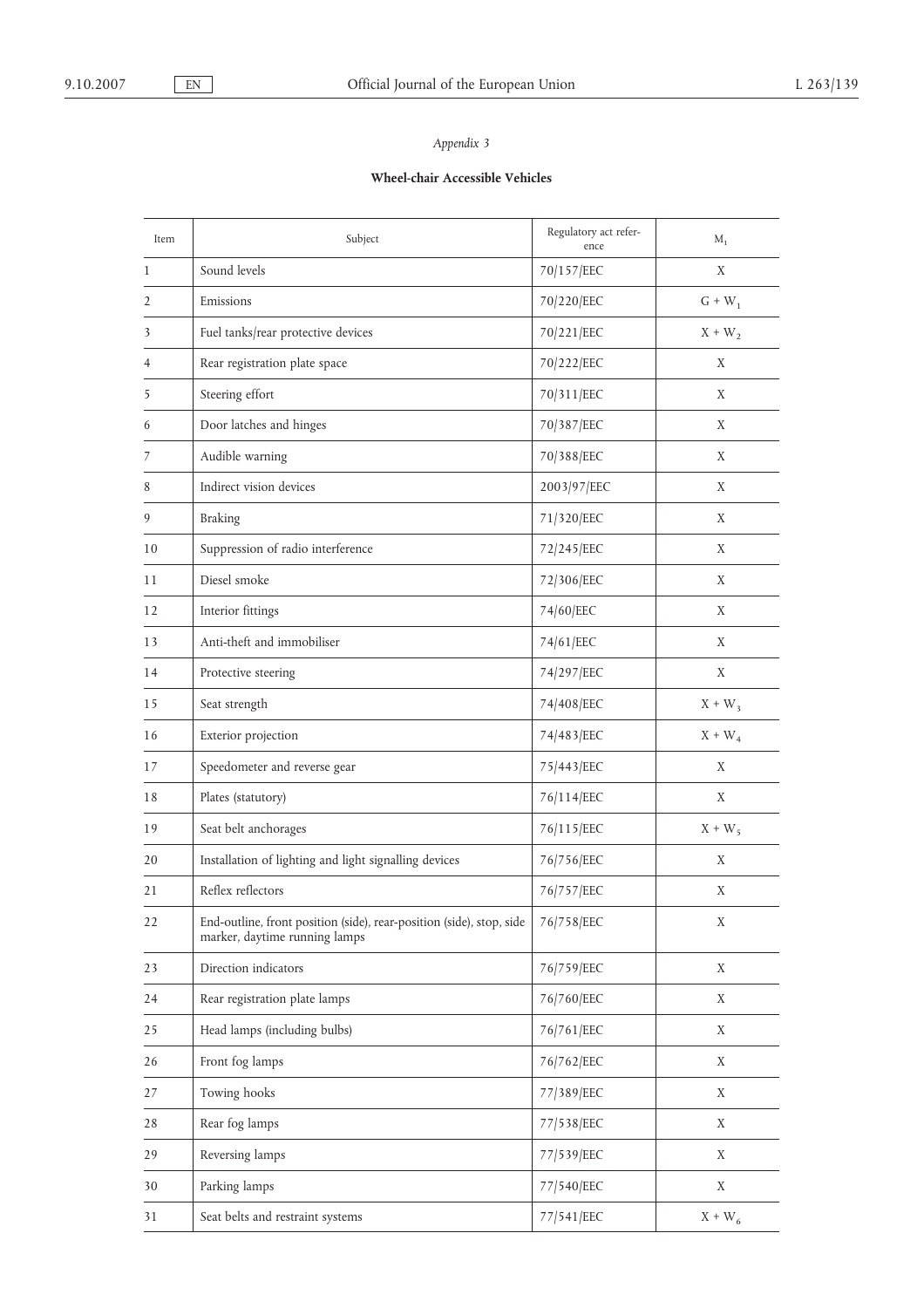| Item | Subject                                    | Regulatory act refer-<br>ence | $M_1$        |
|------|--------------------------------------------|-------------------------------|--------------|
| 32   | Forward vision                             | 77/649/EEC                    | X            |
| 33   | Identification of controls                 | 78/316/EEC                    | X            |
| 34   | Defrost/demist                             | 78/317/EEC                    | X            |
| 35   | Wash/wipe                                  | 78/318/EEC                    | X            |
| 36   | Heating systems                            | 2001/56/EC                    | X            |
| 37   | Wheel guards                               | 78/549/EEC                    | X            |
| 39   | CO <sub>2</sub> emissions/fuel consumption | 80/1268/EEC                   | $X + W_7$    |
| 40   | Engine power                               | 80/1269/EEC                   | X            |
| 41   | Diesel emissions                           | 2005/55/EC                    | X            |
| 44   | Masses and dimensions(cars)                | 92/21/EEC                     | $X + W_8$    |
| 45   | Safety glass                               | 92/22/EEC                     | X            |
| 46   | Tyres                                      | 92/23/EEC                     | X            |
| 50   | Couplings                                  | 94/20/EC                      | X            |
| 53   | Frontal impact                             | 96/79/EC                      | $X + W_{9}$  |
| 54   | Side impact                                | 96/27/EC                      | $X + W_{10}$ |
| 58   | Pedestrian protection                      | 2003/102/EC                   | X            |
| 59   | Recyclability                              | 2005/64/EC                    | N/A          |
| 60   | Frontal protection system                  | 2005/66/EC                    | X            |
| 61   | Air conditioning systems                   | 2006/40/EC                    | X            |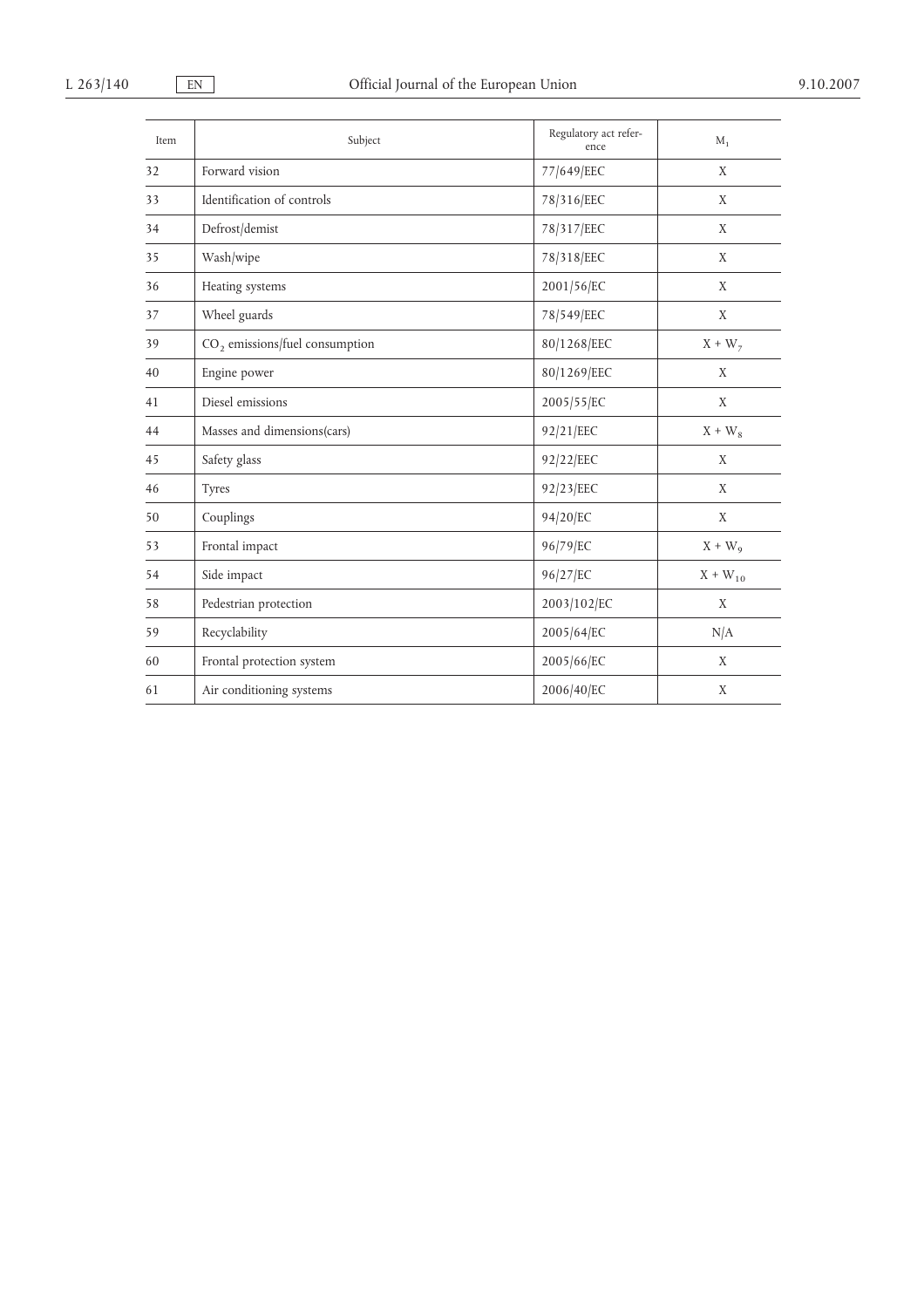## **Other Special Purpose Vehicles (including Trailer Caravans)**

Application of the exemptions is only permitted if the manufacturer demonstrates to the satisfaction of the approval authority that the vehicle, due to the special function, can not meet all the requirements.

| Item           | Subject                                                                              | Regulatory act<br>reference | $M_{2}$       | $M_{\rm R}$      | $N_1$                 | $N_{2}$          | $N_{3}$          | O <sub>1</sub> | O <sub>2</sub> | $O_3$       | O <sub>4</sub> |
|----------------|--------------------------------------------------------------------------------------|-----------------------------|---------------|------------------|-----------------------|------------------|------------------|----------------|----------------|-------------|----------------|
| $\mathbf{1}$   | Sound levels                                                                         | 70/157/EEC                  | H             | H                | H                     | H                | H                |                |                |             |                |
| $\overline{2}$ | Emissions                                                                            | 70/220/EEC                  | $\bf Q$       | $\bf Q$          | $\bf Q$               | $\bf Q$          | $\bf Q$          |                |                |             |                |
| 3              | Fuel tanks/rear protective<br>devices                                                | 70/221/EEC                  | F             | F                | F                     | F                | F                | X              | X              | X           | X              |
| $\overline{4}$ | Rear registration plate space                                                        | 70/222/EEC                  | $A + R$       | $A + R$          | $A + R$               | $A + R$          | $A + R$          | $A + R$        | $A + R$        | $A + R$     | $A + R$        |
| 5              | Steering effort                                                                      | 70/311/EEC                  | X             | X                | X                     | X                | X                | X              | X              | X           | X              |
| 6              | Door latches and hinges                                                              | 70/387/EEC                  |               |                  | B                     | B                | B                |                |                |             |                |
| 7              | Audible warning                                                                      | 70/388/EEC                  | X             | X                | X                     | X                | $\mathbf X$      |                |                |             |                |
| 8              | Rear visibility                                                                      | 71/127/EEC                  | X             | X                | X                     | X                | X                |                |                |             |                |
| 9              | <b>Braking</b>                                                                       | 71/320/EEC                  | X             | X                | X                     | X                | X                | X              | X              | X           | X              |
| 10             | Suppression of radio interfer-<br>ence                                               | 72/245/EEC                  | X             | $\mathbf X$      | X                     | X                | $\mathbf X$      | $\mathbf X$    | $\mathbf X$    | X           | X              |
| 11             | Diesel smoke                                                                         | 72/306/EEC                  | H             | H                | H                     | H                | H                |                |                |             |                |
| 13             | Anti-theft and immobiliser                                                           | 74/61/EEC                   | X             | X                | X                     | X                | $\mathbf X$      |                |                |             |                |
| 14             | Protective steering                                                                  | 74/297/EEC                  |               |                  | X                     |                  |                  |                |                |             |                |
| 15             | Seat strength                                                                        | 74/408/EEC                  | D             | D                | D                     | D                | D                |                |                |             |                |
| 17             | Speedometer and reverse gear                                                         | 75/443/EEC                  | X             | X                | X                     | X                | $\mathbf X$      |                |                |             |                |
| 18             | Plates (statutory)                                                                   | 76/114/EEC                  | X             | X                | X                     | X                | X                | X              | X              | X           | X              |
| 19             | Seat belt anchorages                                                                 | 76/115/EEC                  | ${\mathbb D}$ | D                | D                     | D                | $\mathbf D$      |                |                |             |                |
| 20             | Installation of lighting and<br>light signalling devices                             | 76/756/EEC                  | $A + N$       | $A + N$          | $A + N$               | $A + N$          | $A + N$          | $A + N$        | $A + N$        | $A + N$     | $A + N$        |
| 21             | Retro reflectors                                                                     | 76/757/EEC                  | X             | X                | X                     | X                | X                | X              | X              | X           | X              |
| 22             | End-outline, front-side, rear-<br>side, stop, day time running,<br>side-marker lamps | 76/758/EEC                  | $\mathbf X$   | X                | $\mathbf X$           | $\mathbf X$      | $\mathbf X$      | $\mathbf X$    | $\mathbf X$    | $\mathbf X$ | X              |
| 23             | Direction indicators                                                                 | 76/759/EEC                  | $\mathbf X$   | X                | $\mathbf X$           | X                | X                | $\mathbf X$    | X              | $\mathbf X$ | $\mathbf X$    |
| 24             | Rear registration plate lamps                                                        | 76/760/EEC                  | X             | X                | X                     | X                | X                | X              | X              | X           | X              |
| 25             | Head lamps (including bulbs)                                                         | 76/761/EEC                  | X             | X                | X                     | X                | X                |                |                |             |                |
| 26             | Front fog lamps                                                                      | 76/762/EEC                  | $\mathbf X$   | X                | $\mathbf X$           | X                | $\mathbf X$      |                |                |             |                |
| 27             | Towing hooks                                                                         | 77/389/EEC                  | A             | $\boldsymbol{A}$ | $\boldsymbol{\rm{A}}$ | $\boldsymbol{A}$ | $\boldsymbol{A}$ |                |                |             |                |
|                |                                                                                      |                             |               |                  |                       |                  |                  |                |                |             |                |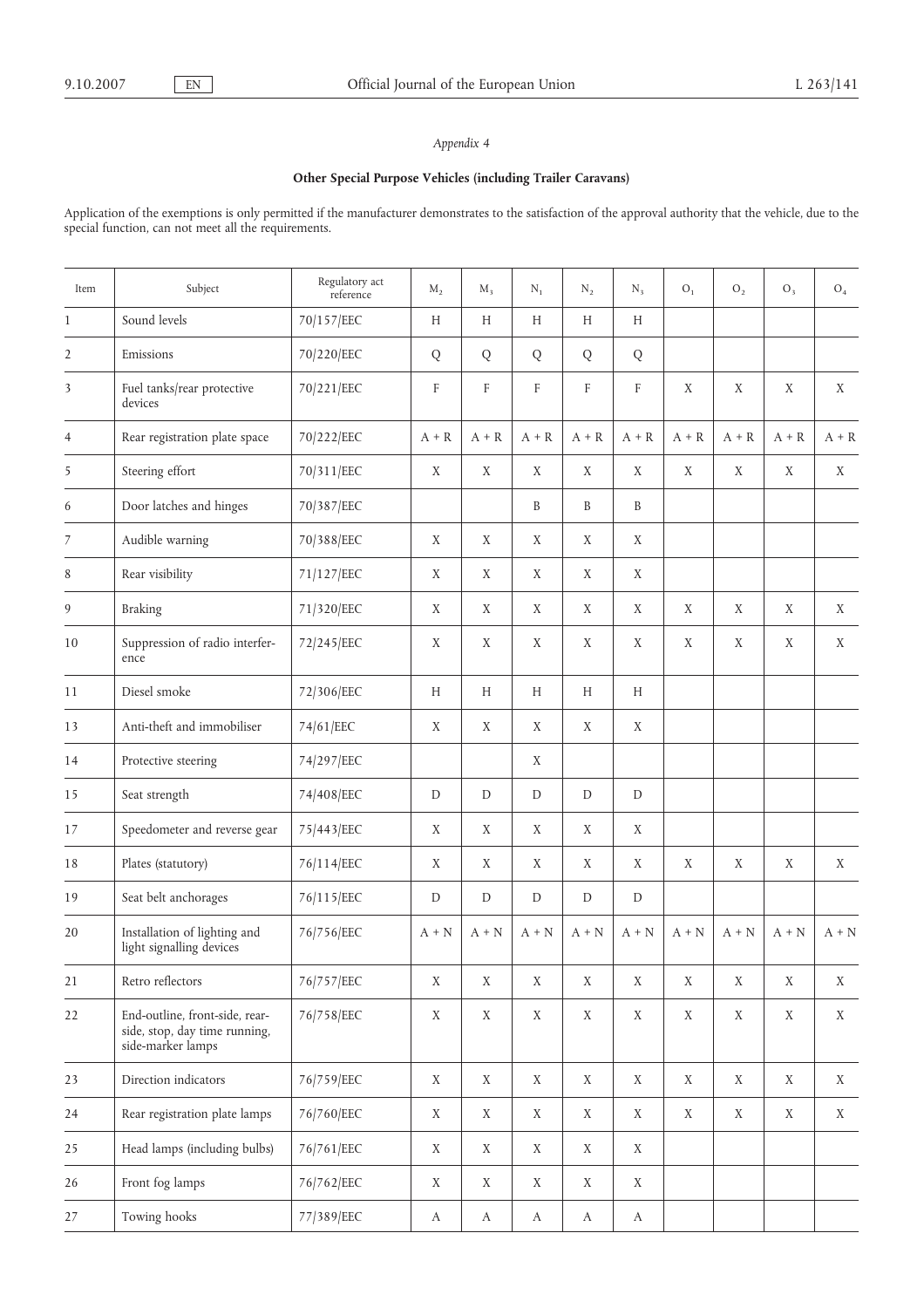| Item | Subject                                                   | Regulatory act<br>reference | $M_{2}$       | $M_3$         | $N_1$            | $\rm N_2$    | $N_3$         | O <sub>1</sub> | ${\rm O}_2$ | $O_3$ | ${\rm O}_4$  |
|------|-----------------------------------------------------------|-----------------------------|---------------|---------------|------------------|--------------|---------------|----------------|-------------|-------|--------------|
| 28   | Rear fog lamps                                            | 77/538/EEC                  | $\mathbf X$   | X             | $\mathbf X$      | $\mathbf X$  | $\mathbf X$   | X              | $\mathbf X$ | X     | X            |
| 29   | Reversing lamps                                           | 77/539/EEC                  | X             | X             | X                | X            | X             | X              | X           | X     | X            |
| 30   | Parking lamps                                             | 77/540/EEC                  | X             | X             | X                | X            | X             |                |             |       |              |
| 31   | Seat belts and restraint sys-<br>tems                     | 77/541/EEC                  | $\mathbf D$   | $\mathbf D$   | ${\mathbb D}$    | $\mathbf D$  | ${\mathbb D}$ |                |             |       |              |
| 33   | Identification of controls                                | 78/316/EEC                  | X             | X             | X                | $\mathbf X$  | X             |                |             |       |              |
| 34   | Defrost/demist                                            | 78/317/EEC                  | $\mathcal{O}$ | $\mathcal{O}$ | $\mathcal{O}$    | $\mathcal O$ | $\mathcal{O}$ |                |             |       |              |
| 35   | Wash/wipe                                                 | 78/318/EEC                  | $\mathcal O$  | $\mathcal O$  | $\mathcal{O}$    | $\mathcal O$ | $\rm{O}$      |                |             |       |              |
| 36   | Heating systems                                           | 2001/56/EC                  | X             | $\mathbf X$   | X                | X            | X             | X              | X           | X     | X            |
| 40   | Engine power                                              | 80/1269/EEC                 | X             | X             | X                | X            | X             |                |             |       |              |
| 41   | Diesel emissions                                          | 88/77/EEC                   | Н             | H             | H                | H            | H             |                |             |       |              |
| 42   | Lateral protection                                        | 89/297/EEC                  |               |               |                  | $\mathbf X$  | X             |                |             | X     | X            |
| 43   | Spray suppression systems                                 | 91/226/EEC                  |               |               |                  | X            | X             |                |             | X     | X            |
| 45   | Safety glass                                              | 92/22/EEC                   | J             | J             | J                | J            | J             | J              | J           | J     | $\mathbf{I}$ |
| 46   | Tyres                                                     | 92/23/EEC                   | X             | X             | X                | X            | X             | X              | X           | X     | X            |
| 47   | Speed limiters                                            | 92/24/EEC                   |               | X             |                  | X            | X             |                |             |       |              |
| 48   | Masses and dimensions                                     | 97/27/EC                    | X             | X             | X                | X            | X             | X              | $\mathbf X$ | X     | $\mathbf X$  |
| 49   | External projections of cabs                              | 92/114/EEC                  |               |               | X                | X            | X             |                |             |       |              |
| 50   | Couplings                                                 | 94/20/EC                    | X             | X             | X                | X            | X             | X              | X           | X     | X            |
| 51   | Flammability                                              | 95/28/EC                    |               | X             |                  |              |               |                |             |       |              |
| 52   | Buses and coaches                                         | 2001/85/EC                  | X             | X             |                  |              |               |                |             |       |              |
| 54   | Side impact                                               | 96/27/EC                    |               |               | $\boldsymbol{A}$ |              |               |                |             |       |              |
| 56   | Vehicles intended for the<br>transport of dangerous goods | 98/91/EC                    |               |               |                  | X            | X             | X              | X           | X     | X            |
| 57   | Front underrun protection                                 | 2000/40/EC                  |               |               |                  | $\mathbf X$  | $\mathbf X$   |                |             |       |              |
| 58   | Pedestrian protection                                     | 2003/102/EC                 |               |               | N/A              |              |               |                |             |       |              |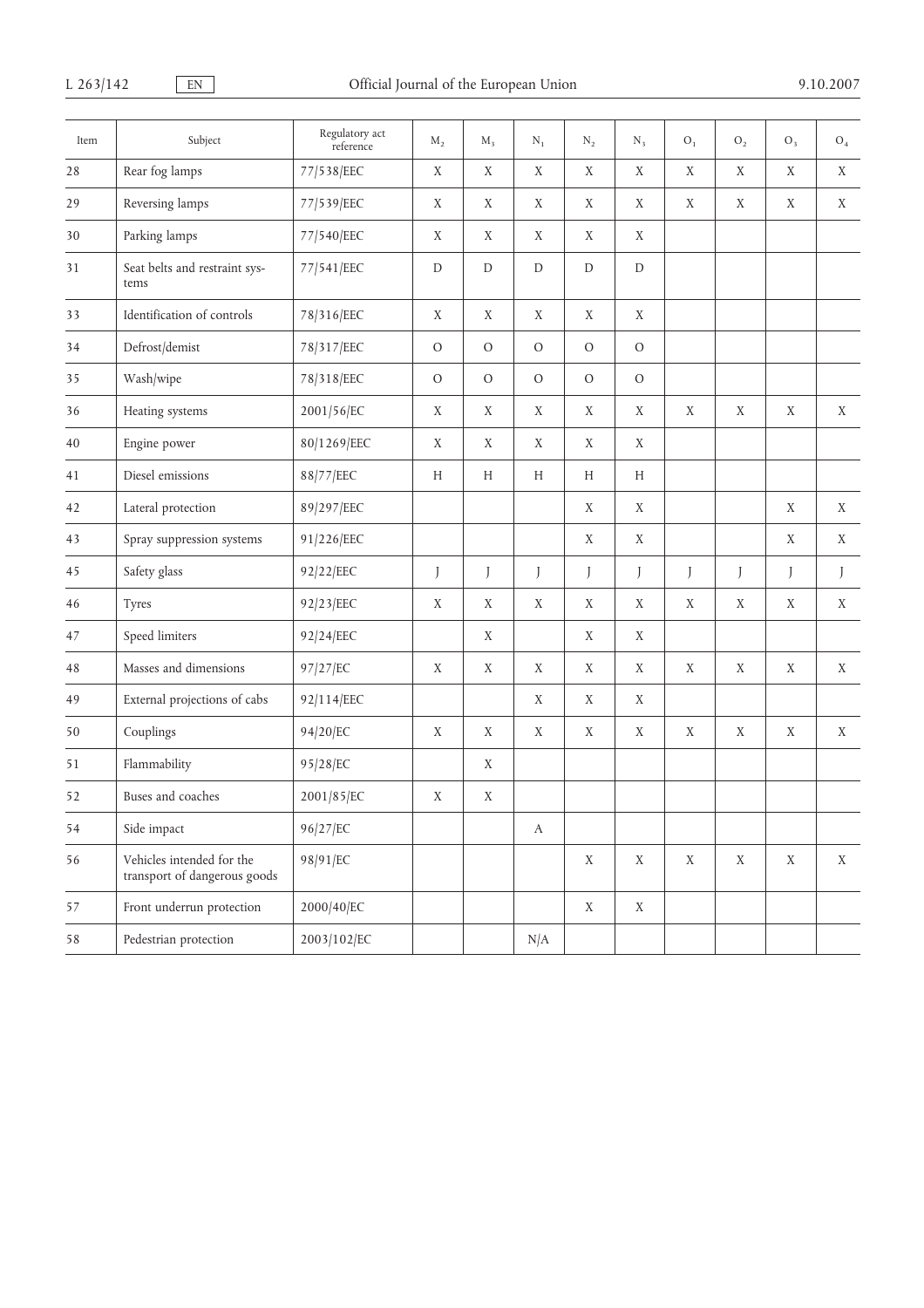# **Mobile Cranes**

| Item | Subject                                                                                               | Regulatory act refer-<br>ence | Mobile crane of category $N_3$ |  |  |
|------|-------------------------------------------------------------------------------------------------------|-------------------------------|--------------------------------|--|--|
| 1    | Sound levels                                                                                          | 70/157/EEC                    | T                              |  |  |
| 2    | Emissions                                                                                             | 70/220/EEC                    | X                              |  |  |
| 3    | Fuel tanks/rear protective devices                                                                    | 70/221/EEC                    | X                              |  |  |
| 4    | Rear registration plate space                                                                         | 70/222/EEC                    | X                              |  |  |
| 5    | Steering effort                                                                                       | 70/311/EEC                    | X crab steering allowed        |  |  |
| 6    | Door latches and hinges                                                                               | 70/387/EEC                    | A                              |  |  |
| 7    | Audible warning                                                                                       | 70/388/EEC                    | X                              |  |  |
| 8    | Rear visibility                                                                                       | 71/127/EEC                    | X                              |  |  |
| 9    | <b>Braking</b>                                                                                        | 71/320/EEC                    | U                              |  |  |
| 10   | Suppression of radio interference                                                                     | 72/245/EEC                    | X                              |  |  |
| 11   | Diesel smoke                                                                                          | 72/306/EEC                    | X                              |  |  |
| 12   | Interior fittings                                                                                     | 74/60/EEC                     | Χ                              |  |  |
| 13   | Anti-theft and immobiliser                                                                            | 74/61/EEC                     | X                              |  |  |
| 15   | Seat strength                                                                                         | 74/408/EEC                    | D                              |  |  |
| 17   | Speedometer and reverse gear                                                                          | 75/443/EEC                    | X                              |  |  |
| 18   | Plates (statutory)                                                                                    | 76/114/EEC                    | X                              |  |  |
| 19   | Seat belt anchorages                                                                                  | 76/115/EEC                    | D                              |  |  |
| 20   | Installation of lighting and light signalling devices                                                 | 76/756/EEC                    | $A + Y$                        |  |  |
| 21   | Reflex reflectors                                                                                     | 76/757/EEC                    | Χ                              |  |  |
| 22   | End-outline, front position (side), rear-position (side),<br>stop, side marker, daytime running lamps | 76/758/EEC                    | X                              |  |  |
| 23   | Direction indicators                                                                                  | 76/759/EEC                    | X                              |  |  |
| 24   | Rear registration plate lamps                                                                         | 76/760/EEC                    | X                              |  |  |
| 25   | Head lamps (including bulbs)                                                                          | 76/761/EEC                    | X                              |  |  |
| 26   | Front fog lamps                                                                                       | 76/762/EEC                    | X                              |  |  |
| 27   | Towing hooks                                                                                          | 77/389/EEC                    | A                              |  |  |
| 28   | Rear fog lamps                                                                                        | 77/538/EEC                    | X                              |  |  |
| 29   | Reversing lamps                                                                                       | 77/539/EEC                    | X                              |  |  |
| 30   | Parking lamps                                                                                         | 77/540/EEC                    | X                              |  |  |
| 31   | Seat belts and restraint systems                                                                      | 77/541/EEC                    | D                              |  |  |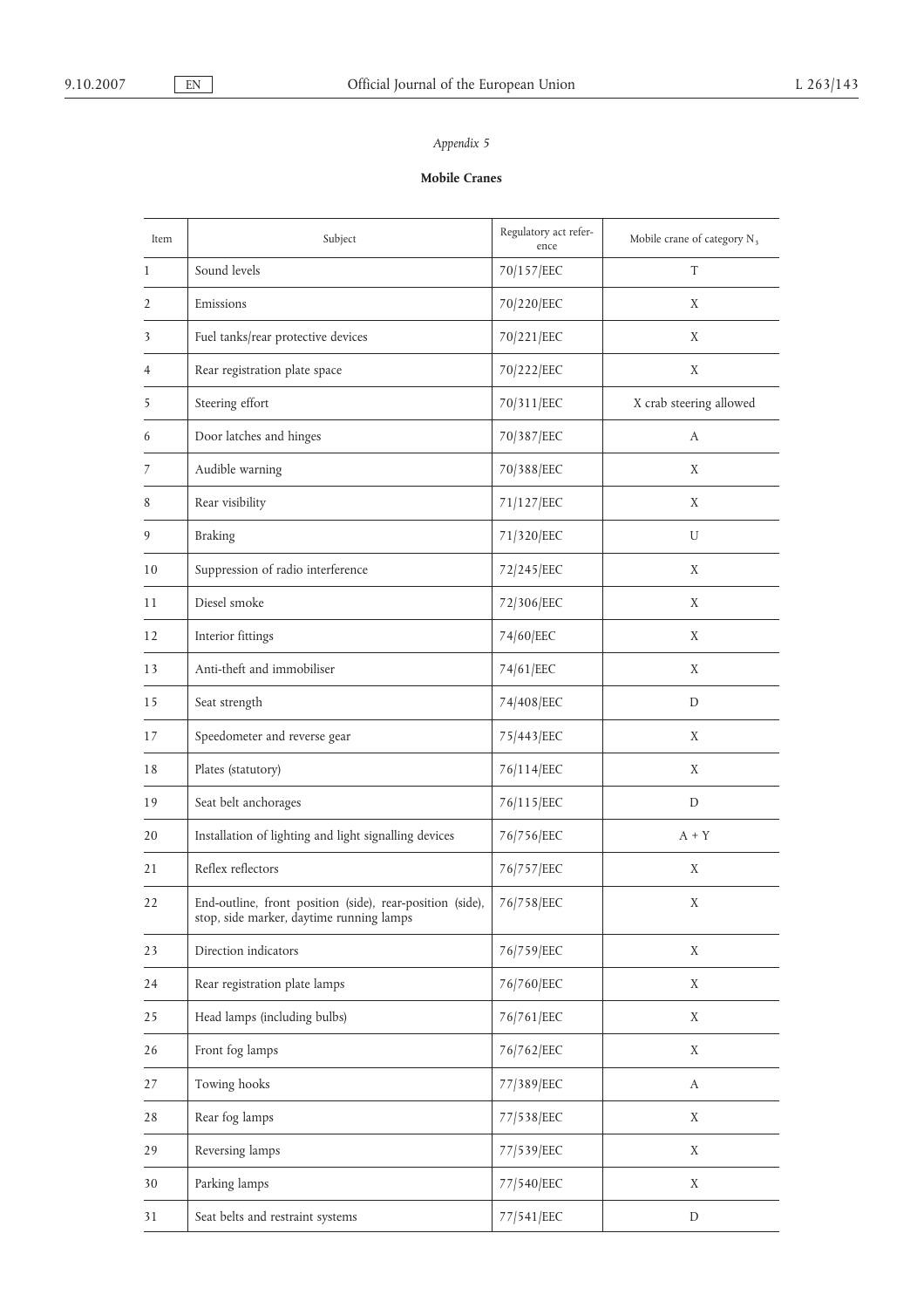| Item | Subject                      | Regulatory act refer-<br>ence | Mobile crane of category $N_3$                                                                                   |
|------|------------------------------|-------------------------------|------------------------------------------------------------------------------------------------------------------|
| 33   | Identification of controls   | 78/316/EEC                    | X                                                                                                                |
| 34   | Defrost/demist               | 78/317/EEC                    | $\circ$                                                                                                          |
| 35   | Wash/wipe                    | 78/318/EEC                    | $\circ$                                                                                                          |
| 36   | Heating systems              | 2001/56/EC                    | X                                                                                                                |
| 40   | Engine power                 | 80/1269/EEC                   | X                                                                                                                |
| 41   | Diesel emissions             | 88/77/EEC                     | V                                                                                                                |
| 42   | Lateral protection           | 89/297/EEC                    | X                                                                                                                |
| 43   | Spray-suppression systems    | 91/226/EEC                    | X                                                                                                                |
| 45   | Safety glass                 | 92/22/EEC                     |                                                                                                                  |
| 46   | <b>Tyres</b>                 | 92/23/EEC                     | A, provided that the require-<br>ments in ISO 10571-1995 (E)<br>or ETRTO Standards Manual<br>1998 are fulfilled. |
| 47   | Speed limiters               | 92/24/EEC                     | X                                                                                                                |
| 48   | Masses and dimensions        | 97/27/EC                      | X                                                                                                                |
| 49   | External projections of cabs | 92/114/EEC                    | X                                                                                                                |
| 50   | Couplings                    | 94/20/EC                      | X                                                                                                                |
| 57   | Front underrun protection    | 2000/40/EC                    | X                                                                                                                |

#### Meaning of letters

- X No exemptions except those specified in the regulatory act.
- N/A This regulatory act is not applicable to this vehicle (no requirements).
- A Exemption permitted where special purposes make it impossible to fully comply. The manufacturer shall demonstrate this to the satisfaction of the type-approval authority that the vehicle cannot meet the requirements due to its special purpose.
- B Application limited to doors giving access to the seats designated for normal use when the vehicle is travelling on the road and where the distance between the R point of the seat and the average plane of the door surface, measured perpendicular to the longitudinal medium plane of the vehicle, does not exceed 500 mm.
- C Application limited to that part of the vehicle in front of the rearmost seat designated for normal use when the vehicle is travelling on the road and also limited to the head impact zone as defined in Directive 74/60/EEC.
- D Application limited to seats designated for normal use when the vehicle is travelling on the road. Seats which are designated for use when the vehicle is travelling on the road must be clearly identified to users either by means of a pictogram or a sign with an appropriate text.
- E Front only.
- F Modification to the routing and length of the refuelling duct and re-positioning of the tank inboard is permissible.
- G Requirements according to the category of the base/incomplete vehicle (the chassis of which was used to build the special purpose vehicle). In the case of incomplete/completed vehicles, it is acceptable that the requirements for vehicles of the corresponding category N (based on max. mass) are satisfied.
- H Modification of exhaust system length after the last silencer not exceeding 2 m is permissible without any further test.
- J For all window glazing other than driver's cab glazing (windshield and side glasses), the material may be either of safety glass or rigid plastic glazing.
- K Additional panic alarm devices permitted.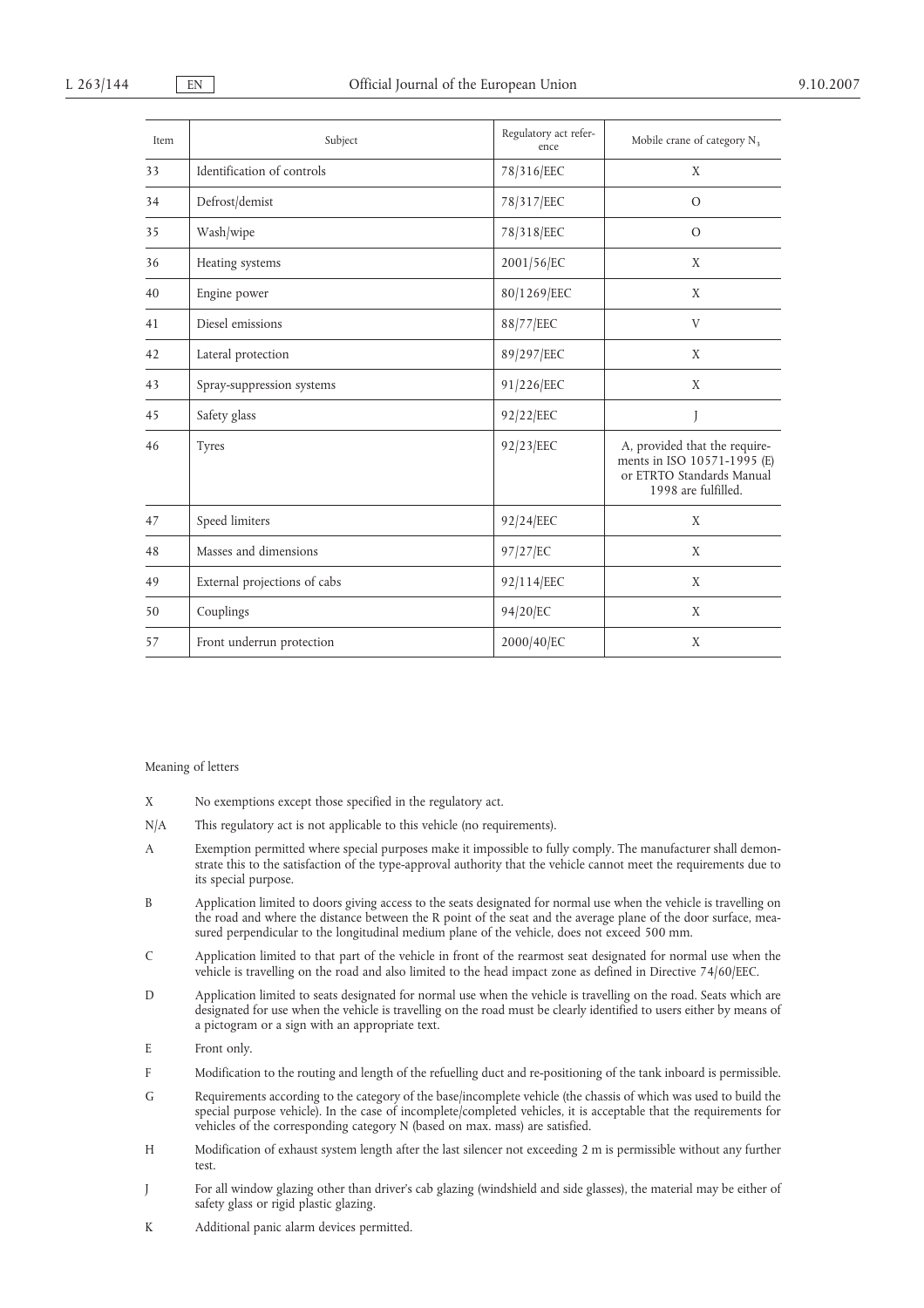| L              | Application limited to seats designated for normal use when the vehicle is travelling on the road. At least anchor-<br>ages for lap belts are required in the rear seating positions. Seats which are designated for use when the vehicle is<br>travelling on the road must be clearly identified to users either by means of a pictogram or a sign with an appro-<br>priate text.                       |
|----------------|----------------------------------------------------------------------------------------------------------------------------------------------------------------------------------------------------------------------------------------------------------------------------------------------------------------------------------------------------------------------------------------------------------|
| М              | Application limited to seats designated for normal use when the vehicle is travelling on the road. At least lap belts<br>are required in all rear seating positions. Seats which are designated for use when the vehicle is travelling on the<br>road must be clearly identified to users either by means of a pictogram or a sign with an appropriate text.                                             |
| N              | Provided that all mandatory lighting devices are installed and that the geometric visibility is not affected.                                                                                                                                                                                                                                                                                            |
| O              | The vehicle shall be fitted with an adequate system in the front.                                                                                                                                                                                                                                                                                                                                        |
| Q              | Modification of exhaust system length after the last silencer not exceeding 2 m is permissible without any further<br>test. An EC type-approval issued to the most representative base vehicle remains valid irrespective of change in the<br>reference weight.                                                                                                                                          |
| R              | Provided that the registration plates of all Member States can be mounted and remain visible.                                                                                                                                                                                                                                                                                                            |
| S              | The light transmission factor is at least 60 %, also the 'A' pillar obstruction angle is not more than $10^{\circ}$ .                                                                                                                                                                                                                                                                                    |
| T              | Test to be performed only with the complete/completed vehicle. The vehicle can be tested according to<br>Directive 70/157/EEC as last amended by 1999/101/EC. Concerning item 5.2.2.1 of Annex I to<br>Directive $70/157$ /EEC the following limit values are applicable:                                                                                                                                |
|                | 81 dB(A) for vehicles with an engine power of less than 75 kW                                                                                                                                                                                                                                                                                                                                            |
|                | 83 dB(A) for vehicles with an engine power of not less than 75 kW but less than 150 kW                                                                                                                                                                                                                                                                                                                   |
|                | 84 dB(A) for vehicles with an engine power of not less than 150 kW                                                                                                                                                                                                                                                                                                                                       |
| U              | Test to be performed only with the complete/completed vehicle. Vehicles up to 4 axles shall comply with all the<br>requirements laid down by Directive 71/320/EEC. Derogations are admitted for vehicles having more than 4 axles,<br>provided that:                                                                                                                                                     |
|                | they are justified by the particular construction                                                                                                                                                                                                                                                                                                                                                        |
|                | all the braking performances, related to parking, service and secondary braking laid down by Directive 71/320/EEC<br>are fulfilled.                                                                                                                                                                                                                                                                      |
| V              | The compliance with Directive $97/68/EC$ can be accepted.                                                                                                                                                                                                                                                                                                                                                |
| $W_1$          | Requirements must be complied with, but modification in the exhaust system is permitted without any further test<br>provided the emission control devices including particulate filters (if any) are not affected. No new evaporative test<br>shall be required on the modified vehicle on condition that the evaporative control devices are kept as fitted by the<br>manufacturer of the base vehicle. |
|                | An EC type approval issued to the most representative base vehicle remains valid irrespective of change in the ref-<br>erence mass.                                                                                                                                                                                                                                                                      |
| $W_2$          | Requirements must be complied with, but modification of the routing, length of the refuelling duct, fuel hoses and<br>fuel vapour pipes is permitted. Re-location of the original fuel tank is permitted.                                                                                                                                                                                                |
| W <sub>3</sub> | A wheel-chair location is considered as a seating position. For each wheel-chair sufficient space shall be provided.<br>The longitudinal plane of the special area shall be parallel to the longitudinal plane of the vehicle.                                                                                                                                                                           |
|                | Appropriate information shall be made available to the vehicle owner that a wheel-chair used as a seat in the vehicle<br>must be capable of withstanding the forces transmitted by the tie-down mechanism during the various driving con-<br>ditions.                                                                                                                                                    |
|                | Appropriate adaptations may be made to the seats of the vehicle provided that their anchorages, mechanisms and                                                                                                                                                                                                                                                                                           |

W4 Compliance with Directive shall be required for the boarding aids when in the resting position.

head restraints guarantee the same level of performance provided for in the Directive.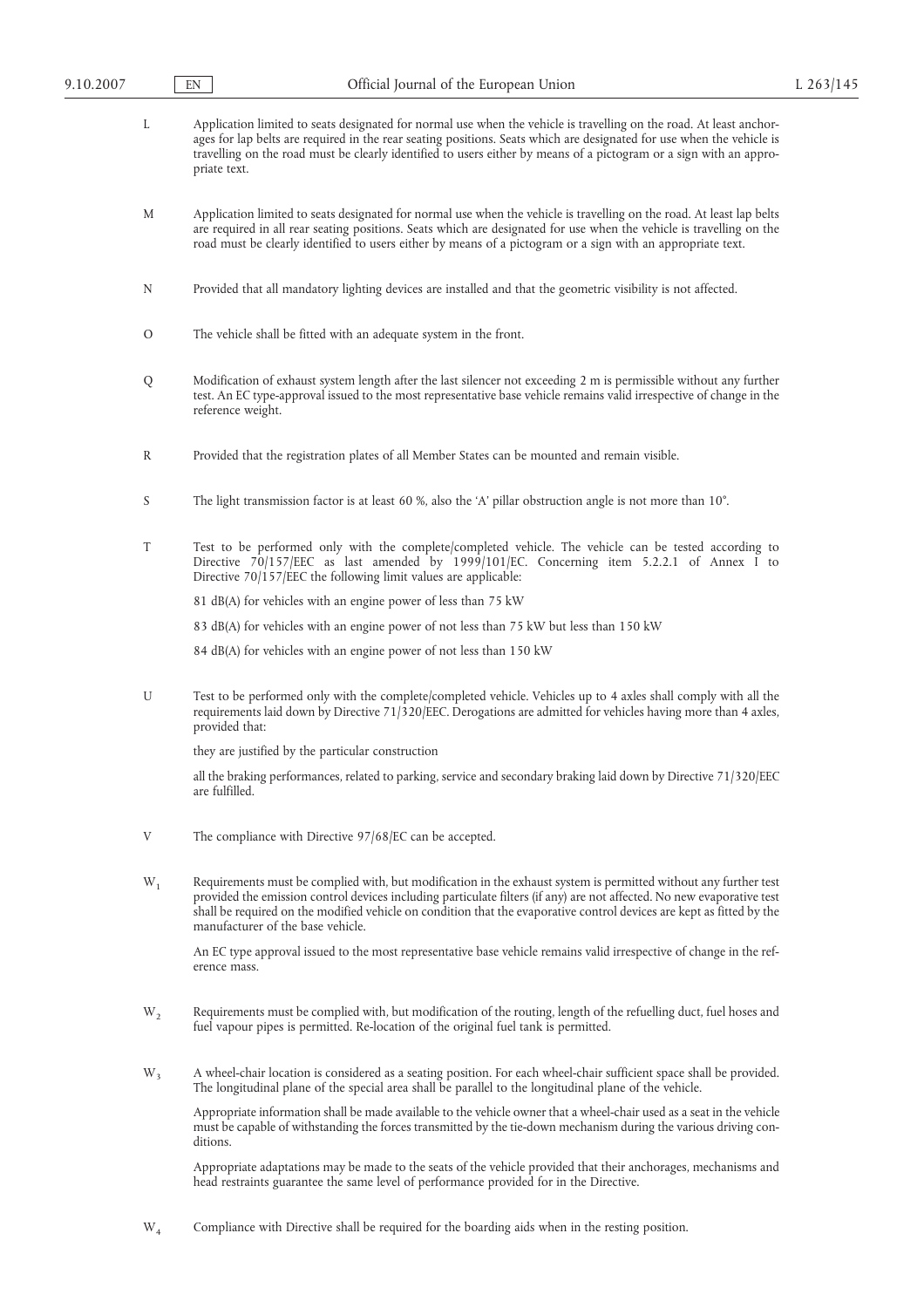W<sub>5</sub> Each wheel-chair location shall be fitted with an integrated restraint system which consists of a restraint system for the wheel-chair and a restraint system for the wheel-chair user.

Anchorages for restraint systems shall resist forces as prescribed in Directive 76/115/EEC and in Standard ISO 10542-1: 2001.

Webbings and hardware intended to secure the wheel-chair (tie-down mechanisms) shall meet the requirements of Directive 77/541/EEC and of the relevant part of Standard ISO 10542.

Tests shall be performed by the technical service which has been appointed for testing and checking in accordance with the Directives referred to above. The criteria are those included in these Directives. Tests shall be performed with the surrogate wheel-chair described in Standard ISO 10542.

- W<sub>6</sub> When, due to the conversion, anchorage points for the safety belts need to be moved outside the tolerance provided for in point 2.7.8.1. of Annex I to Directive 77/541/EEC, the technical service shall check whether the alteration constitutes a worst case or not. If that is the case, the test provided for in Annex VII to Directive 77/541/EEC shall be performed. Extension to the EC type-approval does not need to be issued.
- $W<sub>7</sub>$  A new measurement relating to CO<sub>2</sub> emissions does not need to be performed when, in application of the provisions under  $W_1$ , no fresh tests have to be performed with regard to tail pipe emissions.
- W<sub>8</sub> For the purposes of calculations, the mass of the wheel-chair including the user shall be assumed to be 100 kg. The mass shall be concentrated at the H point of the three-dimensional machine.

The technical service shall also consider the possibility to use electric wheelchair(s), the mass of which, including the user, is assumed to be 250 kg. Any limitation in the passenger capacity resulting from the use of electric wheelchair(s) shall be recorded in the type-approval certificate and an appropriate language thereto shall be included in the certificate of conformity.

- W<sub>9</sub> No new test shall be required on the modified vehicle on condition that the front part of the chassis located in front of the R point of the driver is not affected by the conversion of the vehicle and no part of the supplementary restraint system (air-bag(s)) has been removed or deactivated.
- W<sub>10</sub> No new test shall be required on the modified vehicle on condition that the side reinforcements have not been altered and no part of the supplementary restraint system (side air-bag(s)) has been removed or deactivated.
- Y Provided that all mandatory lighting devices are installed.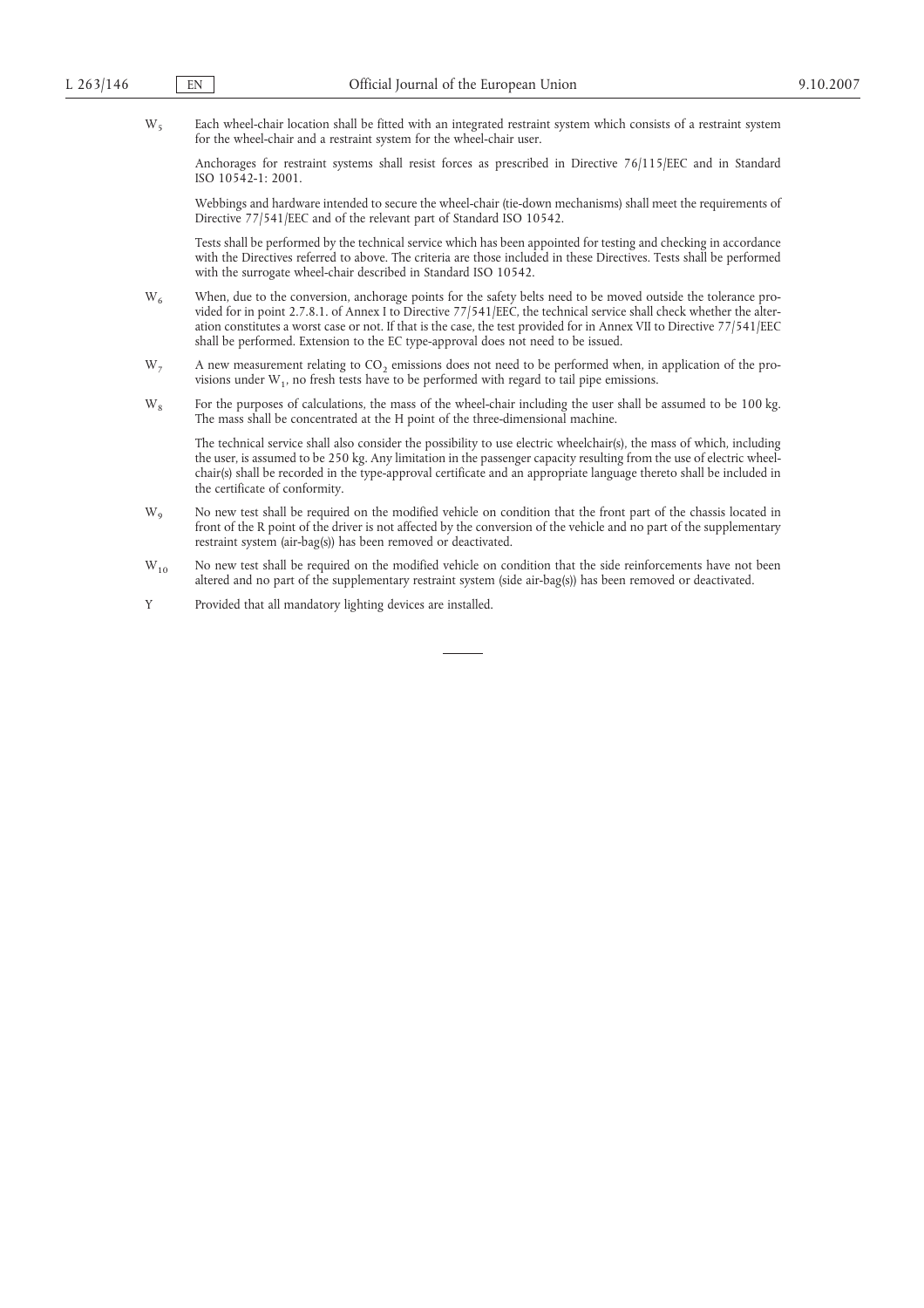### *ANNEX XII*

#### **SMALL SERIES AND END-OF-SERIES LIMITS**

#### A. SMALL SERIES LIMITS

1. The number of units of one type of vehicle to be registered, sold or put into service per year in the Community in application of Article 22 shall not exceed the figures shown below for the vehicle category in question:

| Category                                                                   | Units    |
|----------------------------------------------------------------------------|----------|
| $M_1$                                                                      | 1 000    |
| $\underline{M}_2$ , $\underline{M}_3$                                      |          |
| $N_1$                                                                      |          |
|                                                                            |          |
| $\frac{{\rm N}_2, {\rm N}_3}{\rm O_1, \, \rm O_2}$ ${\rm O}_3, \, \rm O_4$ | $\Omega$ |
|                                                                            |          |

2. The number of units of one type to be registered, sold or put into service per year in one Member State in application of Article 23 shall be determined by that Member State but shall not exceed the figures shown below for the vehicle category in question:

| Category                    | Units |
|-----------------------------|-------|
| $M_1$                       | 75    |
| $\underline{M_2, M_3}$      | 250   |
| $N_1$                       | 500   |
|                             | 250   |
| $\frac{N_2, N_3}{O_1, O_2}$ | 500   |
| $O_3$ , $O_4$               | 250   |

### B. END-OF-SERIES LIMITS

The maximum number of complete and completed vehicles put into service in each Member State under the procedure 'End-of-Series' shall be restricted in one of the following ways to be chosen by the Member State:

- the maximum number of vehicles of one or more types may, in the case of category M1, not exceed 10 % and in the case of all other categories not exceed 30 % of the vehicles of all types concerned put into service in that Member State during the previous year. Should 10 %, respectively 30 %, be less than 100 vehicles, then the Member State may allow the putting into service of a maximum of 100 vehicles,
- vehicles of any one type shall be restricted to those for which a valid certificate of conformity was issued on or after the date of manufacture and which remained valid for at least three months after its date of issue but subsequently lost its validity because of coming into force of a regulatory act.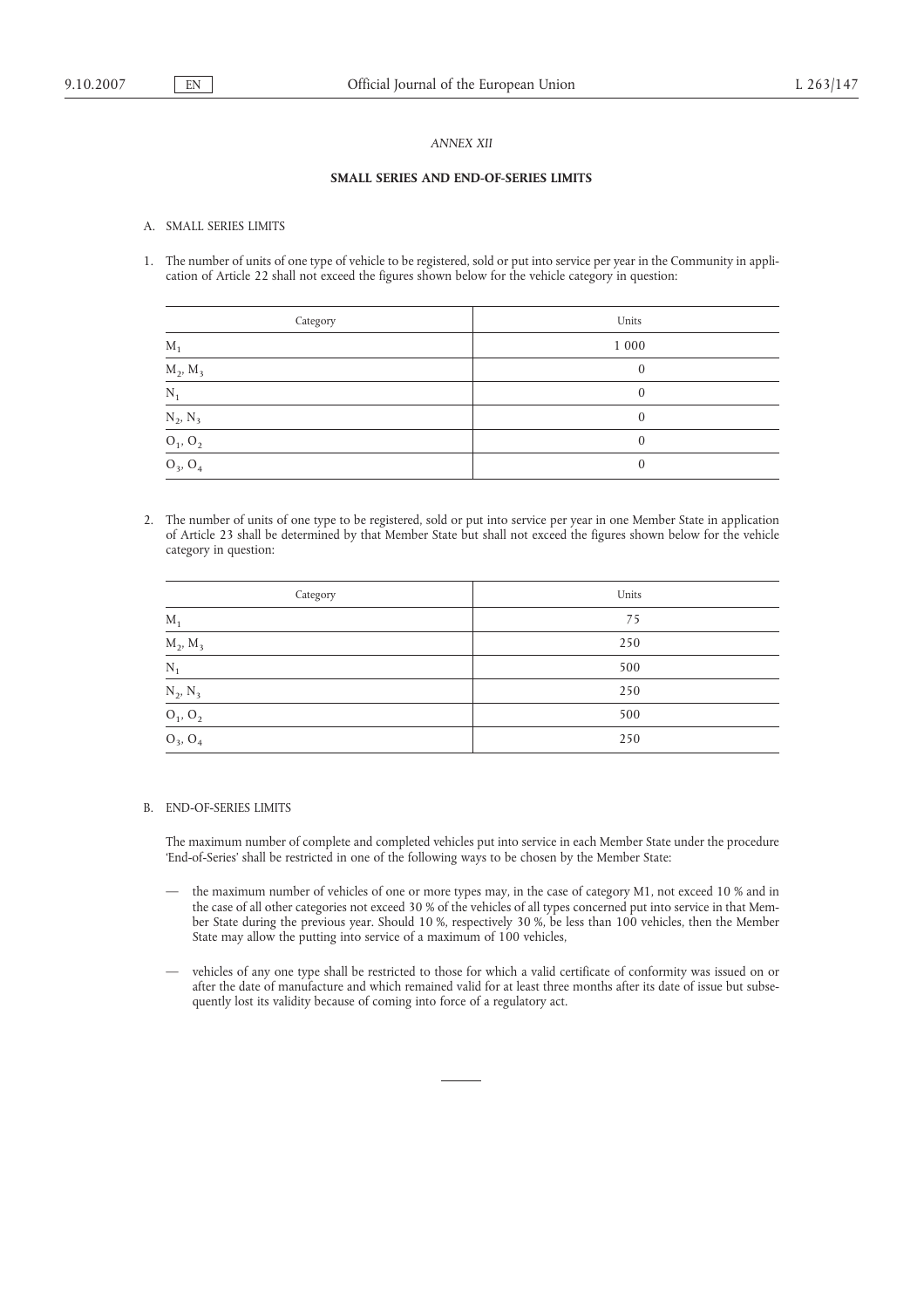### *ANNEX XIII*

### **LIST OF PARTS OR EQUIPMENT WHICH ARE CAPABLE OF POSING A SIGNIFICANT RISK TO THE COR-RECT FUNCTIONING OF SYSTEMS THAT ARE ESSENTIAL FOR THE SAFETY OF THE VEHICLE OR ITS EN-VIRONMENTAL PERFORMANCE, THEIR PERFORMANCE REQUIREMENTS, APPROPRIATE TEST PROCEDURES, MARKING AND PACKAGING PROVISIONS**

### I. **Parts or equipment having a significant impact on vehicle safety**

| Item No        | Item description | Performance<br>requirement | Test procedure | Marking requirement | Packaging requirements |
|----------------|------------------|----------------------------|----------------|---------------------|------------------------|
| $\mathbf{1}$   | ا…ا              |                            |                |                     |                        |
| $\overline{2}$ |                  |                            |                |                     |                        |
| 3              |                  |                            |                |                     |                        |

# II. **Parts or equipment having a significant impact on the environmental performance of the vehicle**

| Item No      | Item description | Performance<br>requirement | Test procedure | Marking requirement | Packaging requirements |
|--------------|------------------|----------------------------|----------------|---------------------|------------------------|
| $\mathbf{1}$ | $\ldots$         |                            |                |                     |                        |
| 2            |                  |                            |                |                     |                        |
| 3            |                  |                            |                |                     |                        |
|              |                  |                            |                |                     |                        |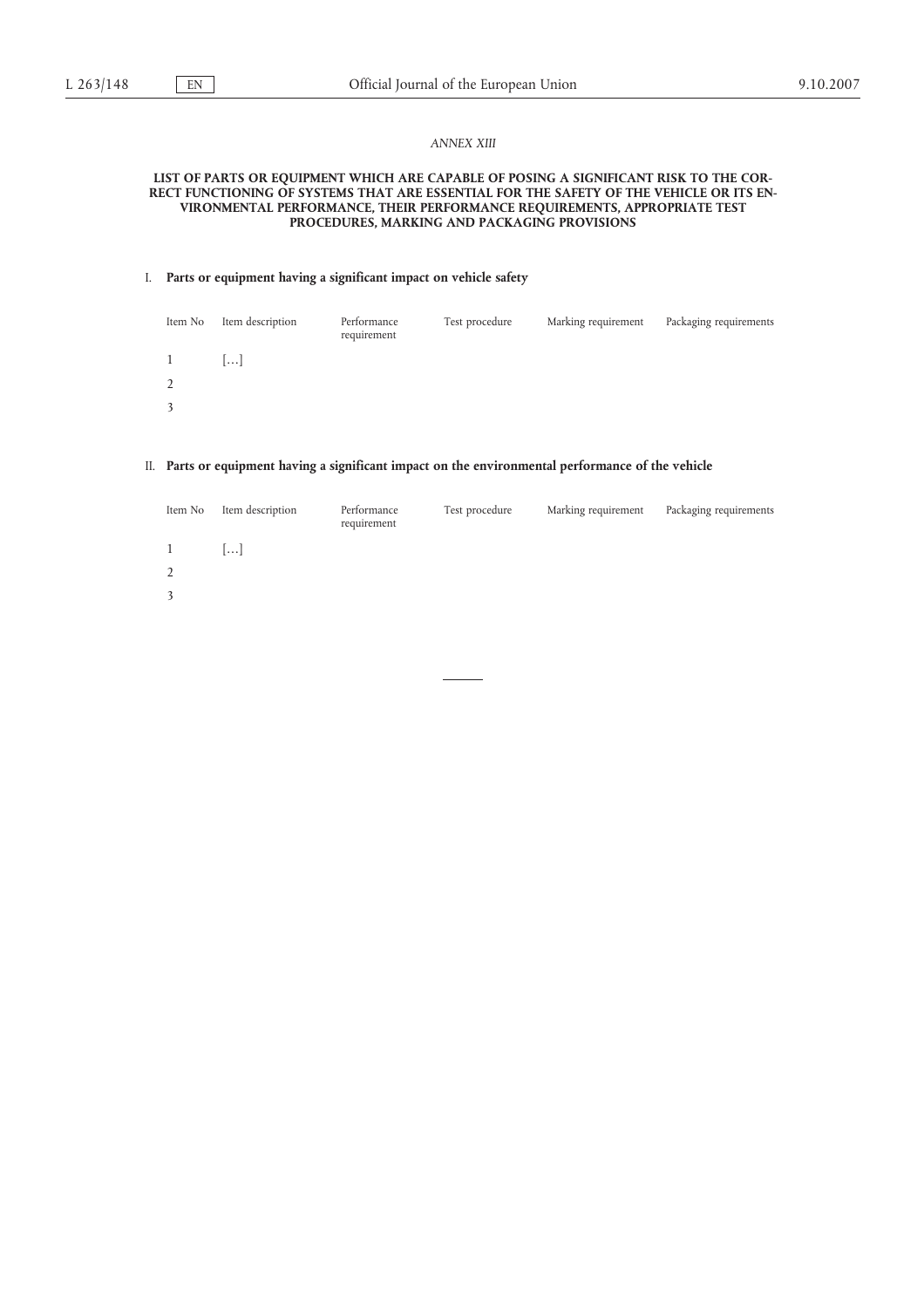### *ANNEX XIV*

## **LIST OF EC TYPE-APPROVALS ISSUED PURSUANT TO REGULATORY ACTS**

Type-approval authority stamp

List number:

Covering the period: … to …

The following information in respect of each EC type-approval granted, refused or withdrawn in the above mentioned period must be given:

Manufacturer:

EC type-approval number:

Reason for extension (where applicable):

Make:

Type:

Date of issue:

First date of issue (in the case of extensions):

### *ANNEX XV*

### **LIST OF THE REGULATORY ACTS FOR WHICH A MANUFACTURER MAY BE DESIGNATED AS TECHNICAL SERVICE**

|                                       | Subject | Regulatory act reference |                                 |  |
|---------------------------------------|---------|--------------------------|---------------------------------|--|
|                                       |         | Directive or regulation  | Equivalent UNECE Regulation (+) |  |
| -1.                                   | Fvres   | 92/23/EEC                | 30, 54                          |  |
| (*) See Annex IV Part II for details. |         |                          |                                 |  |

### *ANNEX XVI*

### **LIST OF THE REGULATORY ACTS FOR WHICH VIRTUAL TESTING METHODS MAY BE USED BY A MANUFACTURER OR A TECHNICAL SERVICE**

|                                       | Regulatory act reference |                                 |  |
|---------------------------------------|--------------------------|---------------------------------|--|
| Subject                               | Directive or regulation  | Equivalent UNECE Regulation (+) |  |
| $  \cdots  $                          |                          |                                 |  |
| (*) See Annex IV Part II for details. |                          |                                 |  |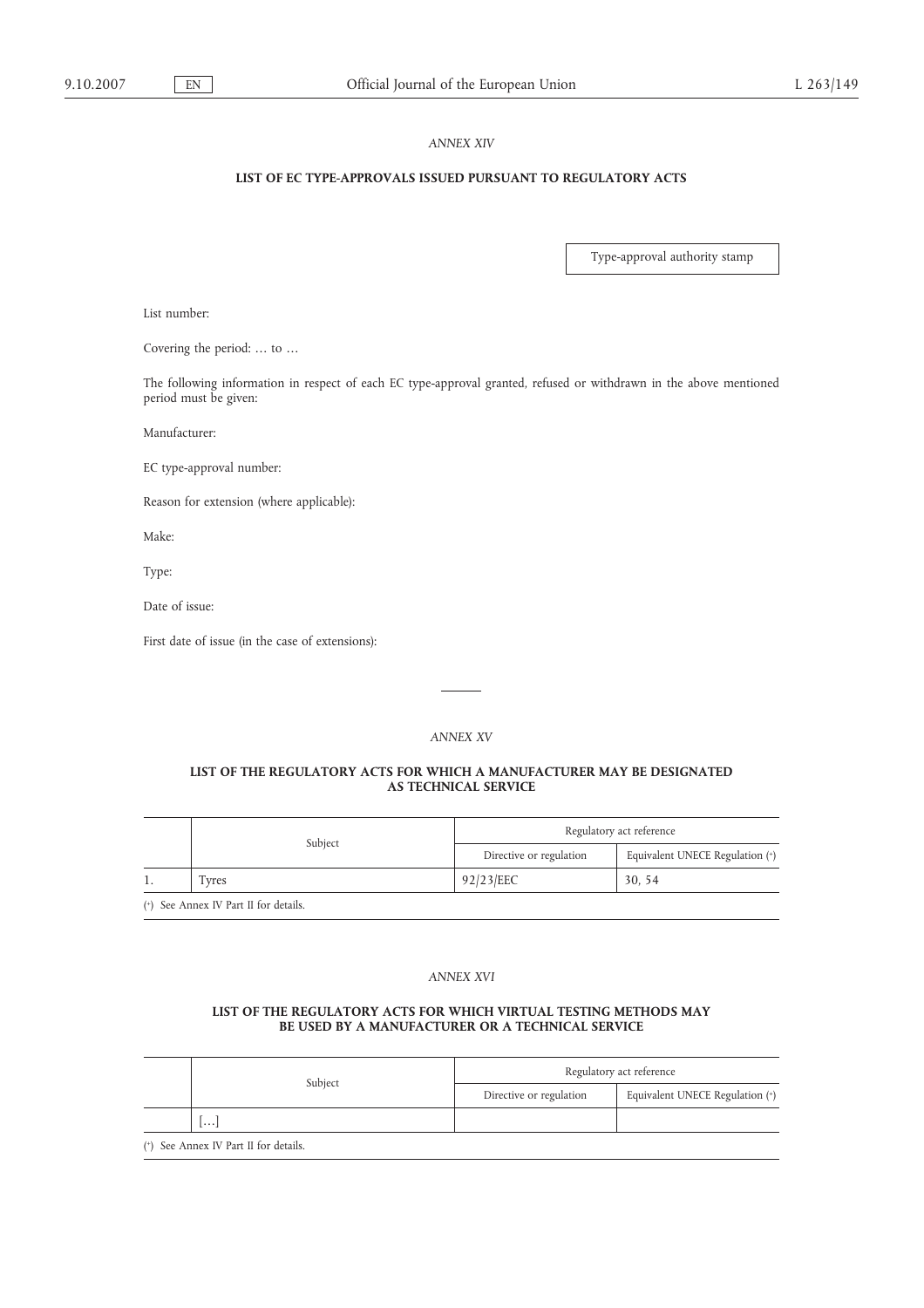### *Appendix 1*

# **GENERAL CONDITIONS REQUIRED FROM VIRTUAL TESTING METHODS**

1. Virtual test pattern

The following scheme must be used as basis structure for describing and conducting virtual testing:

- (a) purpose;
- (b) structure model;
- (c) boundary conditions;
- (d) load assumptions;
- (e) calculation;
- (f) assessment;
- (g) documentation.
- 2. Fundamentals of computer simulation and calculation
- 2.1. Mathematical model

The simulation/calculation model supplied by the applicant must reflect the complexity of the vehicle and/or component structure in combination with the requirements of the regulatory act and its boundary conditions.

The model must be supplied to the technical service.

2.2. Validation of the model

The model must be validated in comparison with the actual test conditions. Comparability of the results of the model with results of conventional test procedures must be proven.

2.3. Documentation

The data and auxiliary tools used for the simulation and calculation must be made available by the applicant, be documented in a suitable way and kept on file.

#### *Appendix 2*

### **SPECIFIC CONDITIONS CONCERNING VIRTUAL TESTING METHODS**

| Regulatory act reference                                       |           | Tests conditions and administrative provisions |  |
|----------------------------------------------------------------|-----------|------------------------------------------------|--|
| Reference                                                      | Paragraph |                                                |  |
| $1 \cdots$<br>(for each regulatory act<br>listed in Annex XVI) | <b></b>   | $\cdots$                                       |  |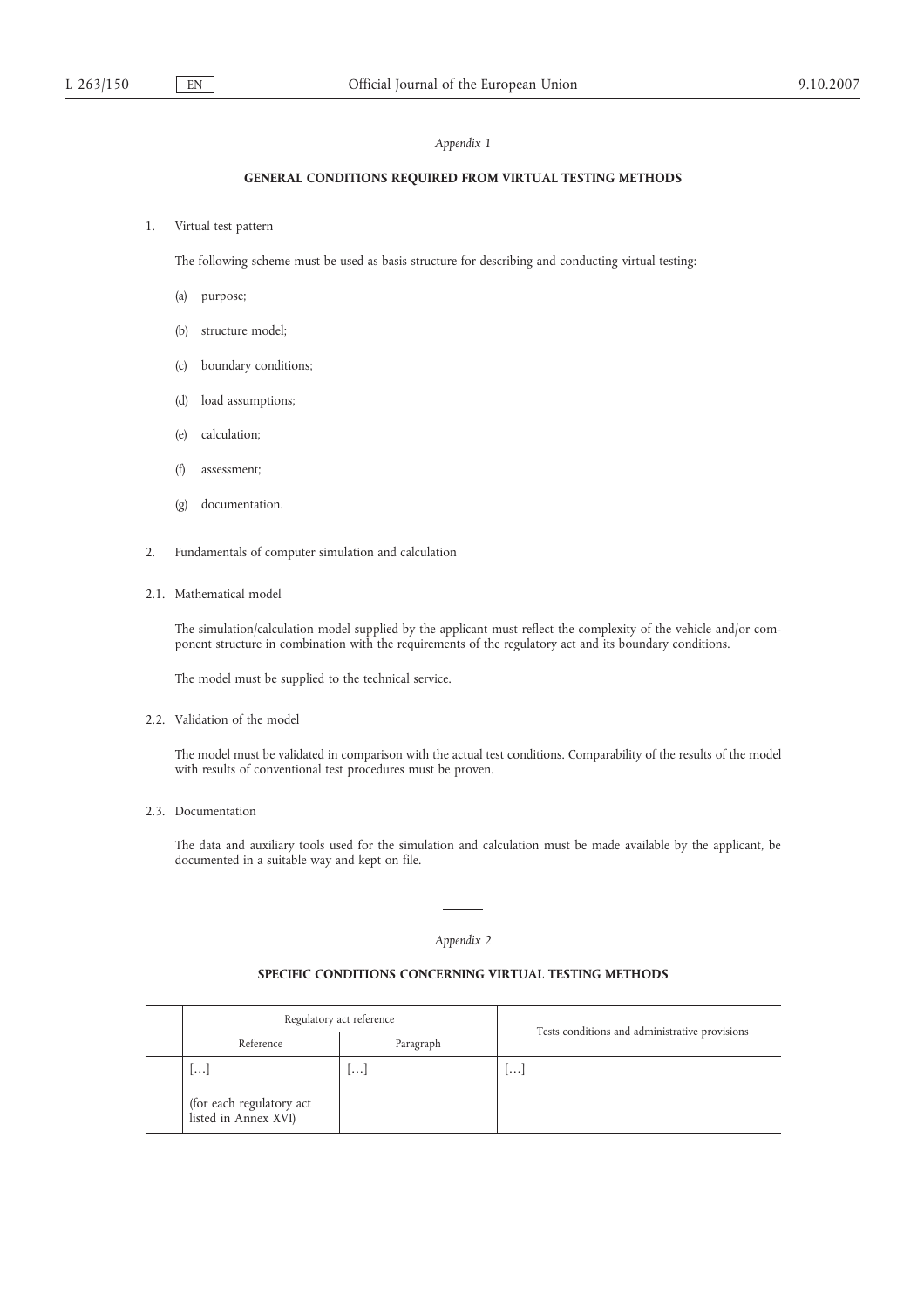### *ANNEX XVII*

# **PROCEDURES TO BE FOLLOWED DURING MULTI-STAGE EC TYPE-APPROVAL**

- 1. GENERAL
- 1.1. The satisfactory operation of the process of multi-stage EC type-approval requires joint action by all the manufacturers concerned. To this end approval authorities must ensure, before granting first and subsequent stage approval, that suitable arrangements exist between the relevant manufacturers for the supply and interchange of documents and information such that the completed vehicle type meets the technical requirements of all the relevant regulatory acts as prescribed in Annex IV or Annex XI. Such information must include details of relevant system, component and separate technical unit approvals and of vehicle parts which form part of the incomplete vehicle but are not yet approved.
- 1.2. EC type-approvals in accordance with this Annex are granted on the basis of the current state of completion of the vehicle type and must incorporate all approvals granted at earlier stages.
- 1.3. Each manufacturer in a multi-stage EC type-approval process is responsible for the approval and conformity of production of all systems, components or separate technical units manufactured by him or added by him to the previously built stage. He is not responsible for subjects which have been approved in an earlier stage except in those cases where he modifies relevant parts to an extent that the previously granted approval becomes invalid.

#### 2. PROCEDURES

The type-approval authority must:

- (a) verify that all EC type-approval certificates issued pursuant to the regulatory acts which are applicable for vehicle type-approval cover the vehicle type at its state of completion and correspond to the prescribed requirements;
- (b) ensure that all the relevant data, taking account of the state of completion of the vehicle, is included in the information folder;
- (c) by reference to the documentation make sure that the vehicle specification(s) and data contained in Part I of the vehicle information folder are included in the data in the information packages and in the EC type-approval certificates, in respect of the relevant regulatory acts; and in the case of a completed vehicle, where an item number in Part I of the information folder is not included in the information package of any of the regulatory acts, confirm that the relevant part of characteristic conforms to the particulars in the information folder;
- (d) on a selected sample of vehicles from the type to be approved carry out or arrange to be carried out inspections of vehicle parts and systems to verify that the vehicle(s) is/are built in accordance with the relevant data contained in the authenticated information package in respect of all relevant regulatory acts;
- (e) carry out or arrange to be carried out relevant installation checks in respect of separate technical units where applicable.
- 3. The number of vehicles to be inspected for the purposes of paragraph 2(d) must be sufficient to permit the proper control of the various combinations to be EC type-approved according to the state of completion of the vehicle and the following criteria:
	- engine,
	- gearbox,
	- powered axles (number, position, interconnection),
	- steered axles (number and position),
	- body styles,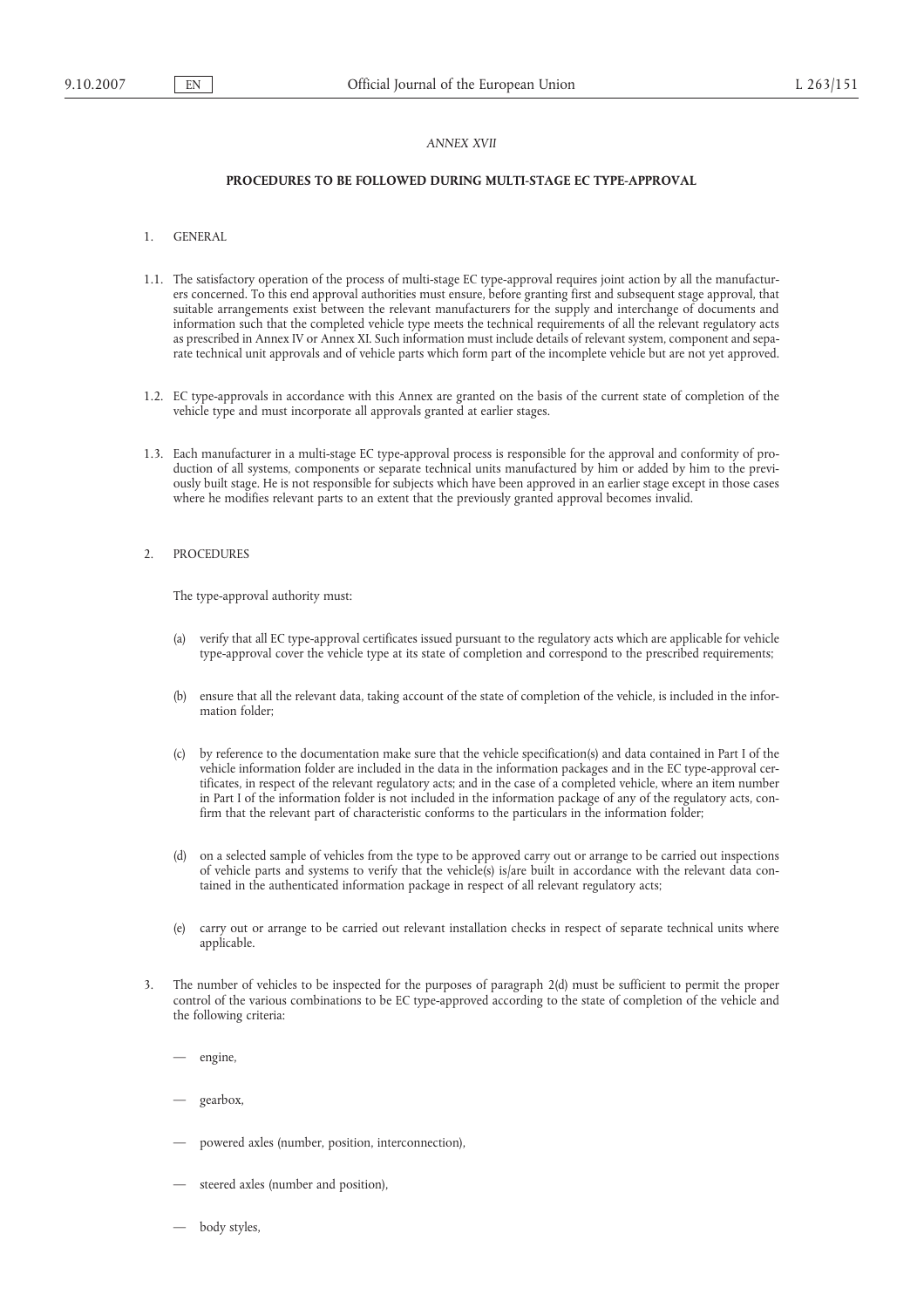- number of doors,
- hand of drive.
- number of seats,
- level of equipment.

### 4. IDENTIFICATION OF THE VEHICLE

- 4.1. Vehicle identification number
	- (a) The identification number of the base vehicle (VIN) prescribed by Directive 76/114/EEC shall be retained during all the subsequent stages of the type-approval process to ensure the 'traceability' of the process.
	- (b) However, at the final stage of completion, the manufacturer concerned by this stage may replace, in agreement with the approval authority, the first and second sections of the vehicle identification number by his own vehicle manufacturer code and the vehicle identification code if, and only if, the vehicle has to be registered under his own trade name. In such a case, the complete vehicle identification number of the base vehicle shall not be deleted.
- 4.2. Additional manufacturer's plate

At the second and subsequent stages, in addition to the statutory plate prescribed by Directive 76/114/EEC, each manufacturer must affix to the vehicle an additional plate the model of which is shown in the appendix to this Annex. This plate must be firmly attached, in a conspicuous and readily accessible position on a part not subject to replacement in use. It must show clearly and indelibly the following information in the order listed:

- name of the manufacturer,
- Sections 1, 3 and 4 of the EC type-approval number,
- the stage of approval,
- vehicle identification number.
- maximum permissible laden mass of the vehicle (a ),
- maximum permissible laden mass of the combination (where the vehicle is permitted to tow a trailer) (a),
- maximum permissible mass on each axle, listed in order from front to rear (a ),
- in the case of a semi-trailer or centre axle trailer, the maximum permitted mass on the coupling device (a ).

Unless otherwise provided for above, the plate must comply with the requirements of Directive 76/114/EEC.

<sup>(</sup> a ) Only where the value has changed during the current stage of approval.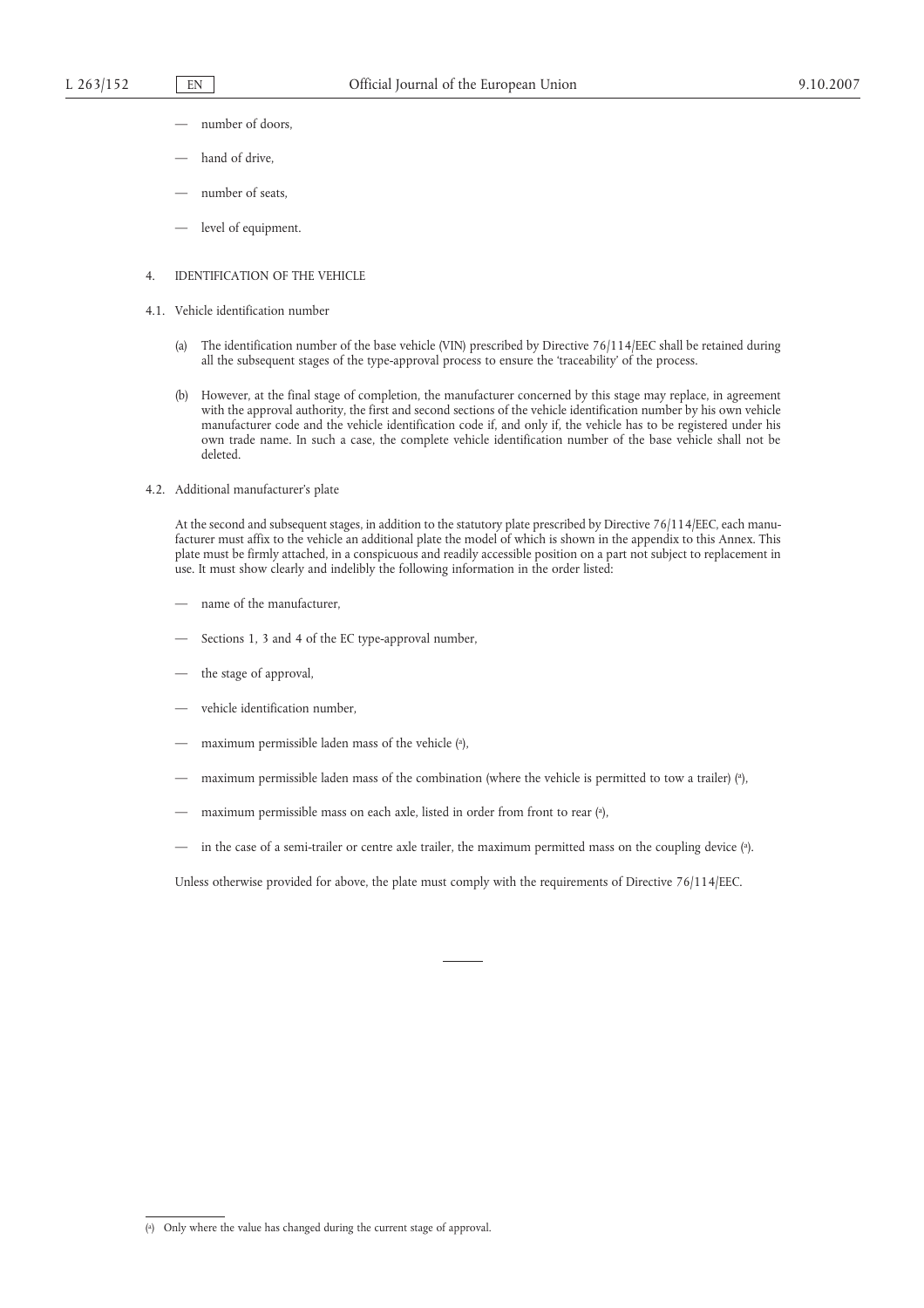### *Appendix*

### **MODEL OF THE MANUFACTURER'S ADDITIONAL PLATE**

The example below is given as a guide only.

| MANUFACTURER'S NAME (stage 3) |  |
|-------------------------------|--|
| e2*98/14*2609                 |  |
| Stage 3                       |  |
| WD9VD58D98D234560             |  |
| 1 500 kg                      |  |
| 2 500 kg                      |  |
| 1-700 kg                      |  |
| $2 - 810$ kg                  |  |

### *ANNEX XVIII*

#### **CERTIFICATE OF ORIGIN OF THE VEHICLE**

Manufacturer's declaration of base/incomplete vehicle which is not provided with a Certificate of Conformity

I, the undersigned, hereby declare that the vehicle as specified below, has been manufactured in our own factory and that it is a newly manufactured vehicle.

- 0.1. Make (trade name of manufacturer):
- 0.2. Type of vehicle:
- 0.2.1. Commercial name(s):
- 0.3. Means of identification of type:
- 0.6. Vehicle identification number:
- 0.8. Address(es) of assembly plant(s):

Moreover, the undersigned declares that the vehicle when delivered complied with the following regulatory acts:

|                | Subject | Regulatory act reference | Type-approval number | Member State or Contracting<br>Party (*) granting<br>type-approval (++) |
|----------------|---------|--------------------------|----------------------|-------------------------------------------------------------------------|
| 1. Sound level |         |                          |                      |                                                                         |
| 2. Emissions   |         |                          |                      |                                                                         |
| $3. \ldots$    |         |                          |                      |                                                                         |
| etc.           |         |                          |                      |                                                                         |

( +) Contracting Parties to the Revised 1958 Agreement.

( ++) To be indicated if not obtainable from the type-approval numbers.

The present declaration is issued according to the provisions established in Annex XI to Directive 2007/46/EC.

(Place) (Signature) (Date)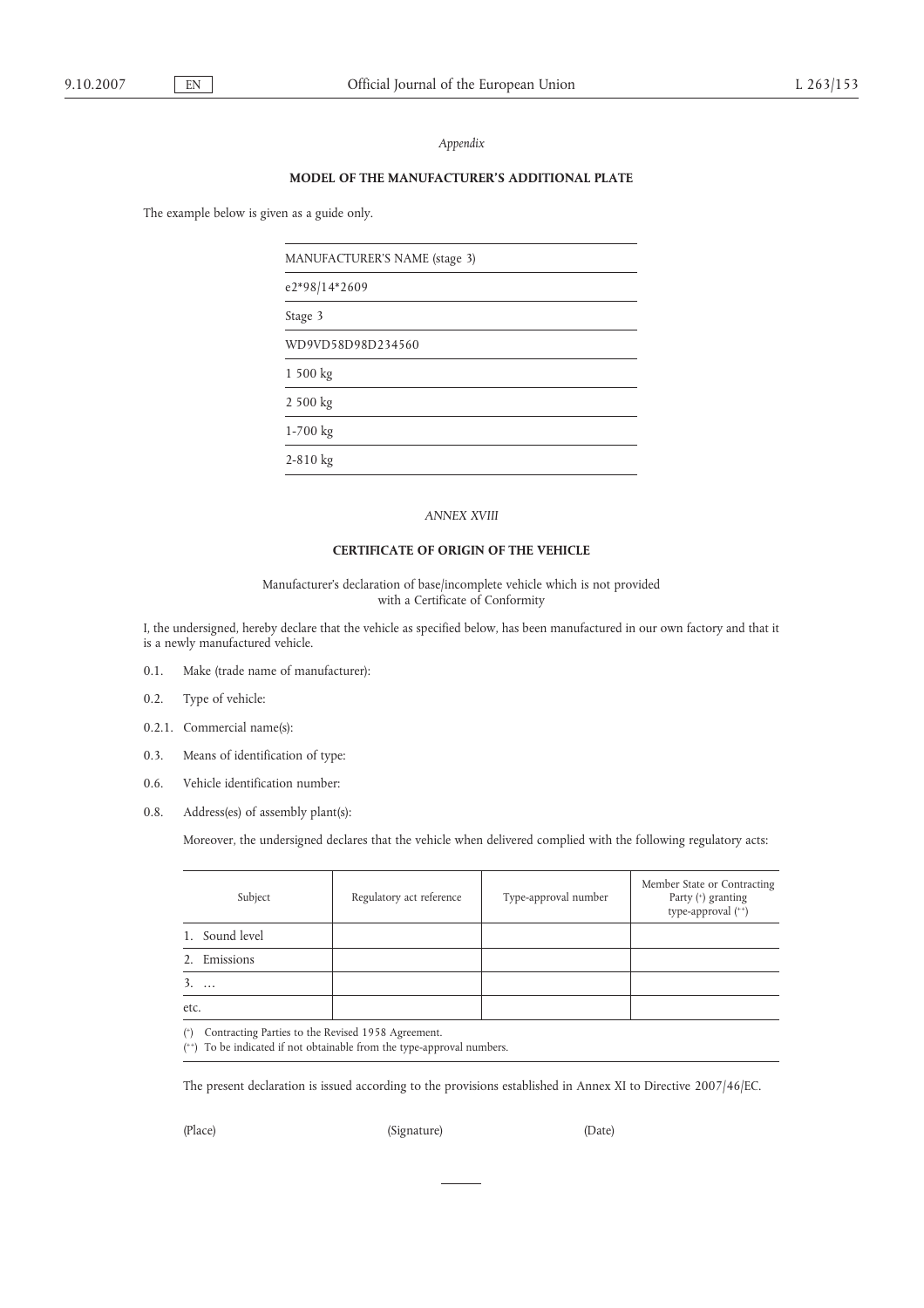# *ANNEX XIX*

# **TIMETABLE FOR THE ENFORCEMENT OF THIS DIRECTIVE IN RESPECT OF TYPE-APPROVAL**

|                                                                                                                                                                                                       | Enforcement dates                 |                                     |                                          |  |  |
|-------------------------------------------------------------------------------------------------------------------------------------------------------------------------------------------------------|-----------------------------------|-------------------------------------|------------------------------------------|--|--|
| Categories concerned                                                                                                                                                                                  | New types of vehicles<br>Optional | New types of vehicles<br>Obligatory | Existing types of vehicles<br>Obligatory |  |  |
| $M_1$                                                                                                                                                                                                 | $N.A.$ $(*)$                      | 29 April 2009                       | $N.A.$ $(*)$                             |  |  |
| Special-purpose vehicles of category<br>$M_1$                                                                                                                                                         | 29 April 2009                     | 29 April 2011                       | 29 April 2012                            |  |  |
| Incomplete and complete vehicles<br>of category $N_1$                                                                                                                                                 | 29 April 2009                     | 29 October 2010                     | 29 October 2011                          |  |  |
| Completed vehicles of category $N_1$                                                                                                                                                                  | 29 April 2009                     | 29 October 2011                     | 29 April 2013                            |  |  |
| Incomplete and complete vehicles of<br>categories $N_2$ , $N_3$ , $O_1$ , $O_2$ , $O_3$ , $O_4$                                                                                                       | 29 April 2009                     | 29 October 2010                     | 29 October 2012                          |  |  |
| Incomplete and complete vehicles<br>of categories $M_2$ , $M_3$ ,                                                                                                                                     | 29 April 2009                     | 29 April 2009 (1)                   | 29 October 2010                          |  |  |
| Special-purpose vehicles of catego-<br>ries N <sub>1</sub> , N <sub>2</sub> , N <sub>3</sub> , M <sub>2</sub> , M <sub>3</sub> , O <sub>1</sub> , O <sub>2</sub> , O <sub>3</sub> ,<br>O <sub>4</sub> | 29 April 2009                     | 29 October 2012                     | 29 October 2014                          |  |  |
| Completed vehicles of categories<br>$N_2, N_3$                                                                                                                                                        | 29 April 2009                     | 29 October 2012                     | 29 October 2014                          |  |  |
| Completed vehicles of categories<br>$M_2$ , $M_3$                                                                                                                                                     | 29 April 2009                     | 29 April 2010 (1)                   | 29 October 2011                          |  |  |
| Completed vehicles of categories<br>$O_1$ , $O_2$ , $O_3$ , $O_4$                                                                                                                                     | 29 April 2009                     | 29 October 2011                     | 29 October 2013                          |  |  |

( \* ) Not applicable.

( 1) For the purposes of the application of Article 45(4), this date is postponed by 12 months.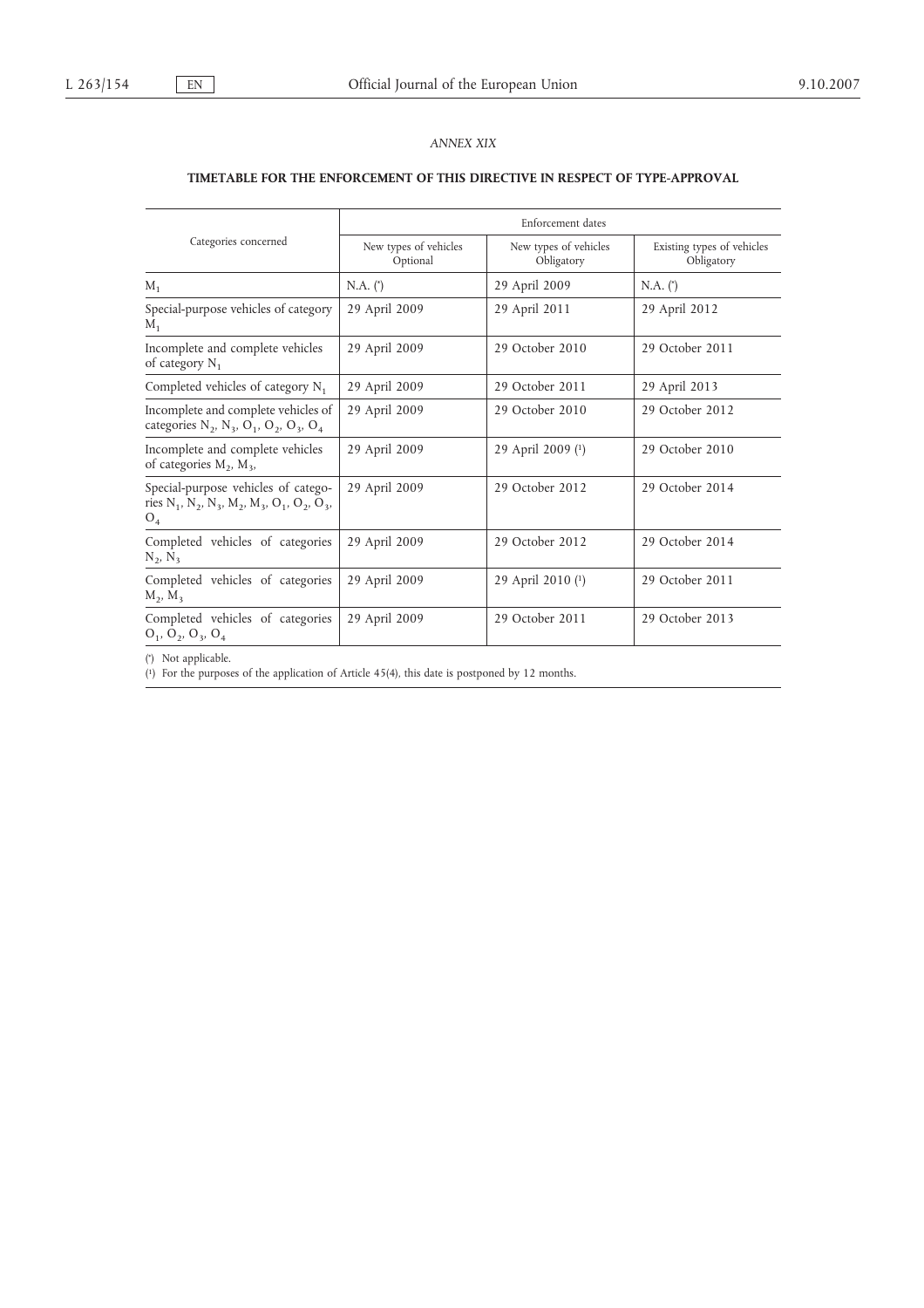### *ANNEX XX*

#### **TIME-LIMITS FOR THE TRANSPOSITION OF REPEALED DIRECTIVES INTO NATIONAL LAW**

# PART A

# **Directive 70/156/EEC and its successive amending acts**

| Directives/regulations                  | Comments                    |
|-----------------------------------------|-----------------------------|
| Directive 70/156/EEC (1)                |                             |
| Directive 78/315/EEC (2)                |                             |
| Directive $78/547/EEC$ (3)              |                             |
| Directive 80/1267/EEC (4)               |                             |
| Directive 87/358/EEC (5)                |                             |
| Directive 87/403/EEC (6)                |                             |
| Directive $92/53/EEC$ (7)               |                             |
| Directive 93/81/EEC (8)                 |                             |
| Directive 95/54/EC (9)                  | Article 3 only.             |
| Directive $96/27/EC$ ( <sup>10</sup> )  | Article 3 only.             |
| Directive 96/79/EC (11)                 | Article 3 only.             |
| Directive 97/27/EC (12)                 | Article 8 only.             |
| Directive $98/14/EC$ (13)               |                             |
| Directive 98/91/EC (14)                 | Article 3 only.             |
| Directive 2000/40/EC (15)               | Article 4 only.             |
| Directive 2001/92/EC (16)               | Article 3 only.             |
| Directive 2001/56/EC (17)               | Article 7 only.             |
| Directive 2001/85/EC (18)               | Article 4 only.             |
| Directive 2001/116/EC (19)              |                             |
| Regulation (EC) No 807/2003 (20)        | Point (2) of Annex III only |
| Directive 2003/97/EC (21)               | Only Article 4              |
| Directive 2003/102/EC (22)              | Only Article 6              |
| Directive $2004/3/EC$ ( <sup>23</sup> ) | Only Article 1              |
| Directive 2004/78/EC (24)               | Only Article 2              |
| Directive 2004/104/EC (25)              | Only Article 3              |
| Directive 2005/49/EC (26)               | Only Article 2              |
| $(1)$ OJ L 42, 23.2.1970, p. 1.         |                             |

( 2) OJ L 81, 28.3.1978, p. 1. ( 3) OJ L 168, 26.6.1978, p. 39. ( 4) OJ L 375, 31.12.1980, p. 34. ( 5) OJ L 192, 11.7.1987, p. 51. ( 6) OJ L 220, 8.8.1987, p. 44. ( 7) OJ L 225, 10.8.1992, p. 1. ( 8) OJ L 264, 23.10.1993, p. 49. ( 9) OJ L 266, 8.11.1995, p. 1. ( 10) OJ L 169, 8.7.1996, p. 1. ( 11) OJ L 18, 21.1.1997, p. 7. ( 12) OJ L 233, 25.8.1997, p. 1. ( 13) OJ L 91, 25.3.1998, p. 1. ( 14) OJ L 11, 16.1.1999, p. 25. ( 15) OJ L 203, 10.8.2000, p. 9. ( 16) OJ L 291, 8.11.2001, p. 24. ( 17) OJ L 292, 9.11.2001, p. 21. ( 18) OJ L 42, 13.2.2002, p. 42. ( 19) OJ L 18, 21.1.2002, p. 1. ( 20) OJ L 122, 16.5.2003, p. 36. ( 21) OJ L 25, 29.1.2004, p. 1. ( 22) OJ L 321, 6.12.2003, p. 15. ( 23) OJ L 49, 19.2.2004, p. 36. ( 24) OJ L 153, 30.4.2004, p. 107. ( 25) OJ L 337, 13.11.2004, p. 13.

( 26) OJ L 194, 26.7.2005, p. 12.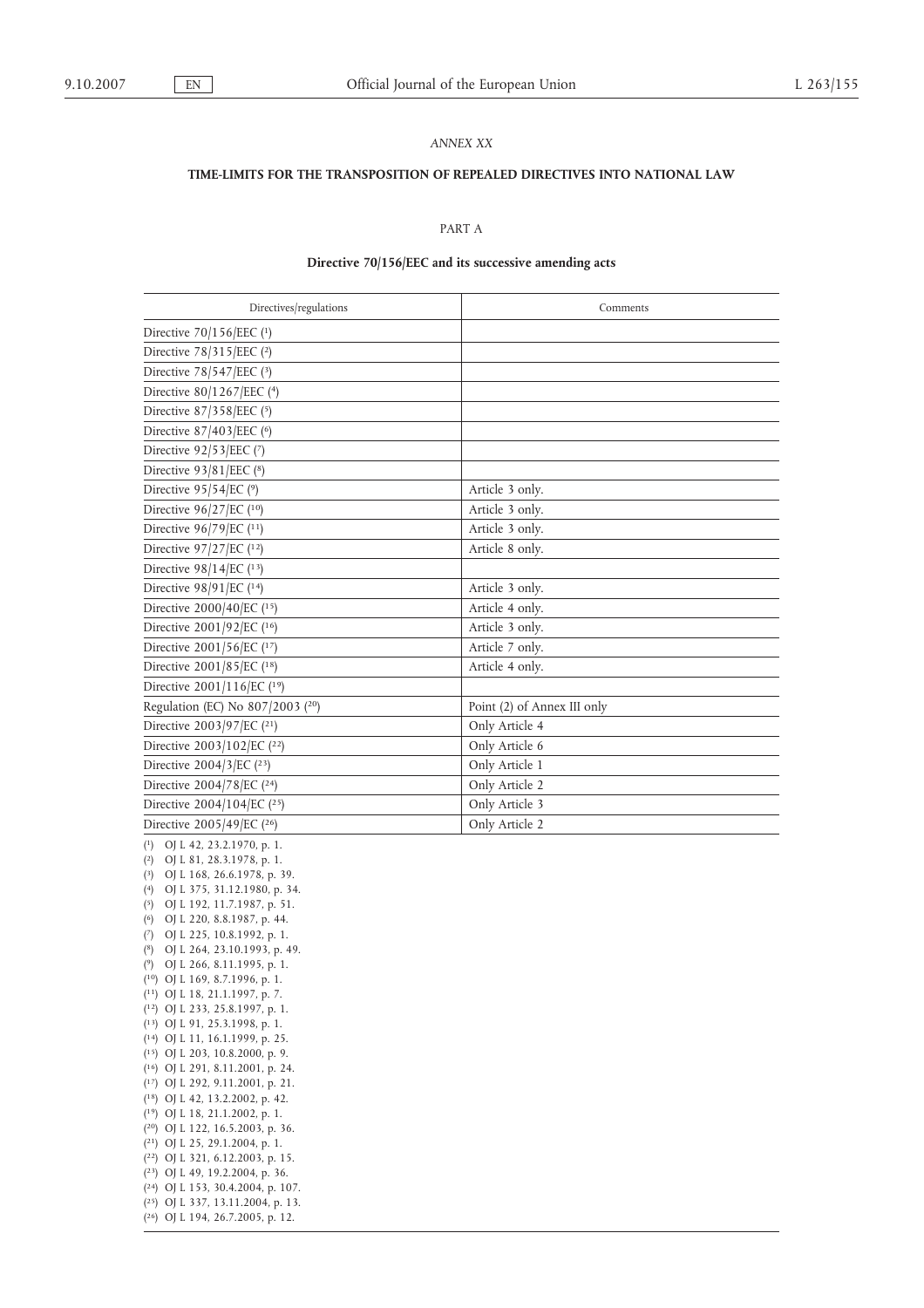# PART B

# **Time-limits for transposition into national laws**

| Directives                | Time-limits for transposition | Date of application |
|---------------------------|-------------------------------|---------------------|
| Directive 70/156/EEC      | 10 August 1971                |                     |
| Directive 78/315/EEC      | 30 June 1979                  |                     |
| Directive 78/547/EEC      | 15 December 1979              |                     |
| Directive 80/1267/EEC     | 30 June 1982                  |                     |
| Directive 87/358/EEC      | 1 October 1988                |                     |
| Directive 87/403/EEC      | 1 October 1988                |                     |
| Directive 92/53/EEC       | 31 December 1992              | 1 January 1993      |
| Directive 93/81/EEC       | 1 October 1993                |                     |
| Directive 95/54/EC        | 1 December 1995               |                     |
| Directive 96/27/EC        | 20 May 1997                   |                     |
| Directive 96/79/EC        | 1 April 1997                  |                     |
| Directive 97/27/EC        | 22 July 1999                  |                     |
| Directive 98/14/EC        | 30 September 1998             | 1 October 1998      |
| Directive 98/91/EC        | 16 January 2000               |                     |
| Directive 2000/40/EC      | 31 July 2002                  | 1 August 2002       |
| Directive 2001/92/EC      | 30 June 2002                  |                     |
| Directive 2001/56/EC      | 9 May 2003                    |                     |
| Directive 2001/85/EC      | 13 August 2003                |                     |
| Directive 2001/116/EC     | 30 June 2002                  | 1 July 2002         |
| Directive 2003/97/EC (1)  | 25 January 2005               |                     |
| Directive 2003/102/EC (2) | 31 December 2003              |                     |
| Directive 2004/3/EC       | 18 February 2005              |                     |
| Directive 2004/78/EC      | 30 September 2004             |                     |
| Directive 2004/104/EC     | 31 December 2005              | 1 January 2006      |
| Directive 2005/49/EC      | 30 June 2006                  | 1 July 2006         |

( 1) OJ L 25, 29.1.2004, p. 1.

( 2) OJ L 321, 6.12.2003, p. 15.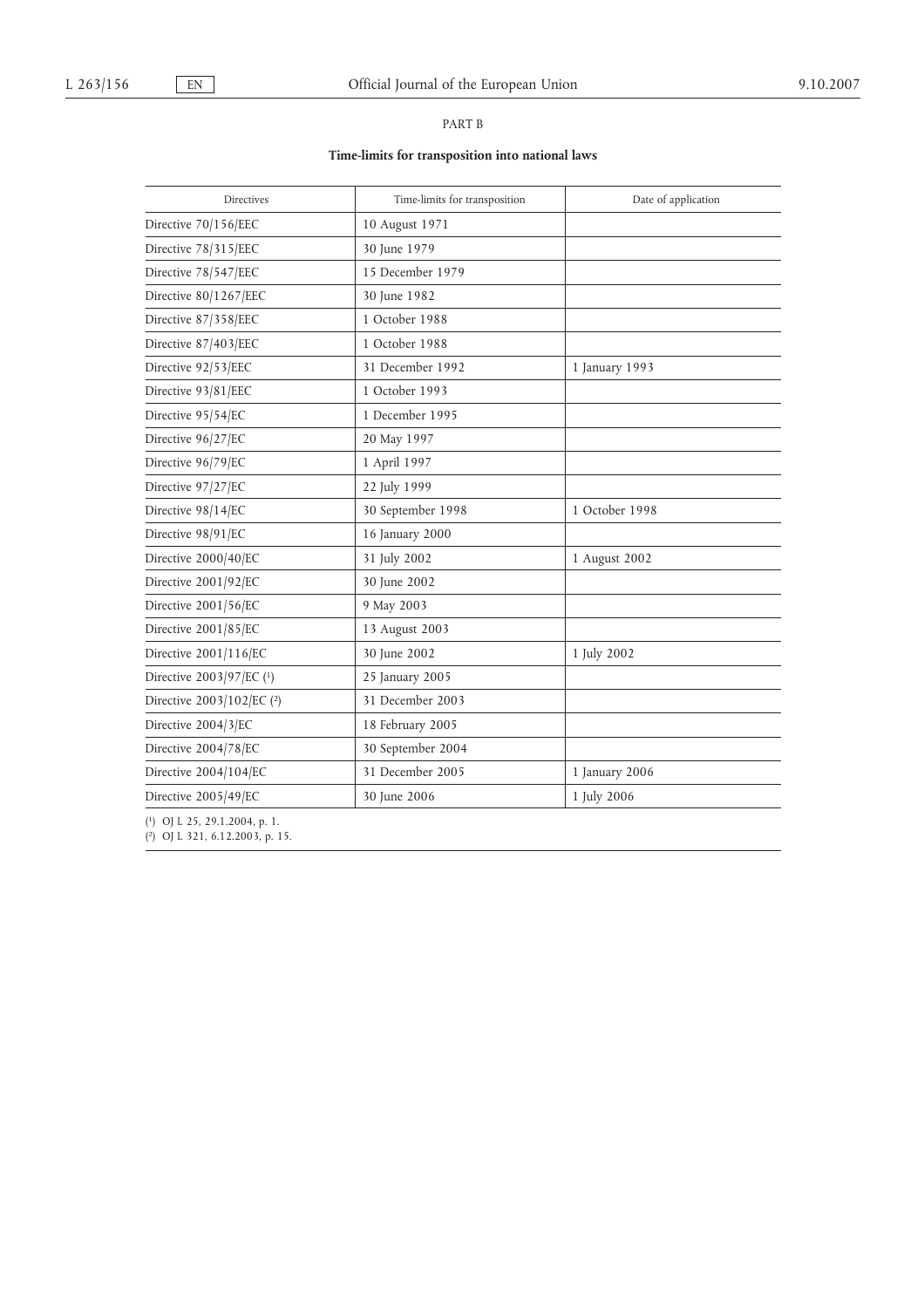# *ANNEX XXI*

# **CORRELATION TABLE**

(referred to in the second paragraph of Article 49)

| Directive 70/156/EEC                        | This Directive                  |
|---------------------------------------------|---------------------------------|
|                                             | Article 1                       |
| Article 1, first subparagraph               | Article $2(1)$                  |
| Article 1, second subparagraph              | Article $2(2)(a)$ and $(b)$     |
|                                             | Article $2(2)(c)$               |
|                                             | Article $2(3)$ and $(4)$        |
| Article 2                                   | Article 3                       |
|                                             | Article 4                       |
|                                             | Article 5                       |
|                                             | Article $6(1)$                  |
| Article $3(1)$                              | Article 6(2)                    |
| Article 3(2)                                | Article 6(3)                    |
|                                             | Article $6(4)$                  |
| Article 3(3)                                | Article $6(5)$                  |
| Article 3(4)                                | Article $7(1)$ and $(2)$        |
| Article 3(5)                                | Articles $6(6)$ and $7(1)$      |
|                                             | Article $6(7)$ and $(8)$        |
|                                             | Article $7(3)$ and $(4)$        |
| Article 4(1), first subparagraph, point (a) | Article $9(1)$                  |
| Article 4(1), first subparagraph, point (b) | Article $9(2)$                  |
| Article 4(1), first subparagraph, point (c) | Article 10(1)                   |
| Article 4(1), first subparagraph, point (d) | Article 10(2)                   |
|                                             | Article 10(3)                   |
| Article 4(1), second subparagraph           | Article 9(4)                    |
| Article 4(1), third subparagraph            | Article 9(5)                    |
|                                             | Article $9(6)$ and $(7)$        |
|                                             | Article $8(1)$ and $(2)$        |
| Article 4(2)                                | Article $8(3)$                  |
| Article 4(3), first and third sentences     | Article 9(3)                    |
| Article 4(3), second sentence               | Article 8(4)                    |
| Article 4(4)                                | Article $10(4)$                 |
| Article 4(5)                                | Article $8(5)$ and $(6)$        |
| Article 4(6)                                | Article $8(7)$ and $(8)$        |
|                                             | Article 11                      |
| Article $5(1)$                              | Article 13(1)                   |
| Article 5(2)                                | Article 13(2)                   |
| Article 5(3), first subparagraph            | Article 15(1)                   |
| Article 5(3), second subparagraph           | Article 15(3)                   |
| Article 5(3), third subparagraph            | Articles 15(2), 16(1) and 16(2) |
| Article 5(3), fourth subparagraph           | Article 13(3)                   |
| Article 5(4), first subparagraph            | Article $14(1)$                 |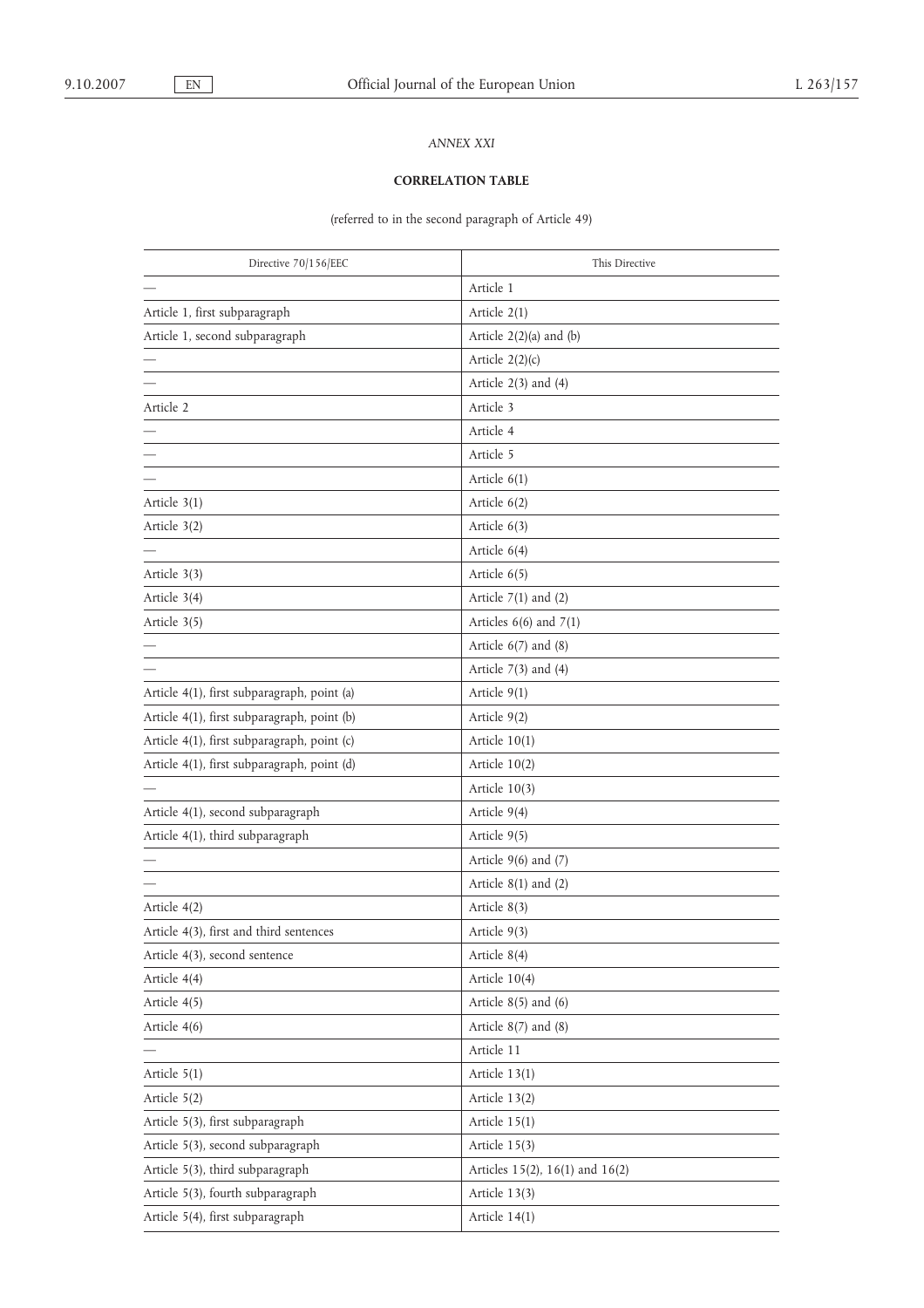| Directive 70/156/EEC                                  | This Directive                                       |
|-------------------------------------------------------|------------------------------------------------------|
| Article 5(4), second subparagraph                     | Articles $14(3)$ and $16(2)$                         |
| Article 5(4), third subparagraph                      | Article 14(2)                                        |
| Article 5(4), fourth subparagraph, first sentence     | Article 13(3)                                        |
| Article 5(4), fourth subparagraph, second sentence    | Article 16(3)                                        |
| Article 5(5)                                          | Article 17(4)                                        |
| Article 5(6)                                          | Article 14(4)                                        |
|                                                       | Article $17(1)$ to $(3)$                             |
| Article 6(1), first subparagraph                      | Article $18(1)$                                      |
|                                                       | Article 18(2)                                        |
| Article 6(1), second subparagraph                     | Article 18(3)                                        |
| Article 6(2)                                          |                                                      |
|                                                       | Article $18(4)$ to $(8)$                             |
| Article $6(3)$                                        | Article $19(1)$ and $(2)$                            |
|                                                       | Article 19(3)                                        |
| Article $6(4)$                                        | Article 38(2), first subparagraph                    |
|                                                       | Article 38(2), second subparagraph                   |
| Article $7(1)$                                        | Article 26(1)                                        |
|                                                       | Article 26(2)                                        |
| Article $7(2)$                                        | Article 28                                           |
| Article $7(3)$                                        | Article $29(1)$ and $(2)$                            |
|                                                       | Article $29(3)$ and $(4)$                            |
| Article 8(1)                                          |                                                      |
|                                                       | Article 22                                           |
| Article 8(2)(a), first sentence                       | Article 26(3)                                        |
| Article 8(2)(a), second sentence                      |                                                      |
| Article $8(2)(a)$ , third to sixth sentences          | Article 23(1), (3), (5) and (6)                      |
|                                                       | Article 23(2)                                        |
|                                                       | Article 23(4)                                        |
|                                                       | Article 23(7)                                        |
| Article $8(2)(b)(1)$ , first and second subparagraphs | Article $27(1)$                                      |
| Article 8(2)(b)(1), third subparagraph                | Article 27(2)                                        |
| Article $8(2)(b)(2)$ , first and second subparagraphs | Article 27(3)                                        |
| Article 8(2)(b)(2), third and fourth subparagraphs    |                                                      |
|                                                       | Article $27(4)$ and $(5)$                            |
| Article 8(2)(c), first subparagraph                   | Article $20(1)$ and $(2)$                            |
| Article 8(2)(c), second subparagraph                  | Article 20(4), first subparagraph                    |
| Article 8(2)(c), third subparagraph                   |                                                      |
| Article 8(2)(c), fourth subparagraph                  | Article 20(4), second subparagraph                   |
|                                                       | Article 20(4), third subparagraph                    |
|                                                       | Article $20(3)$ and $(5)$                            |
| Article 8(2)(c), fifth and sixth subparagraphs        | Article 21(1), first subparagraph, and Article 21(2) |
|                                                       | Article 21(1), second subparagraph                   |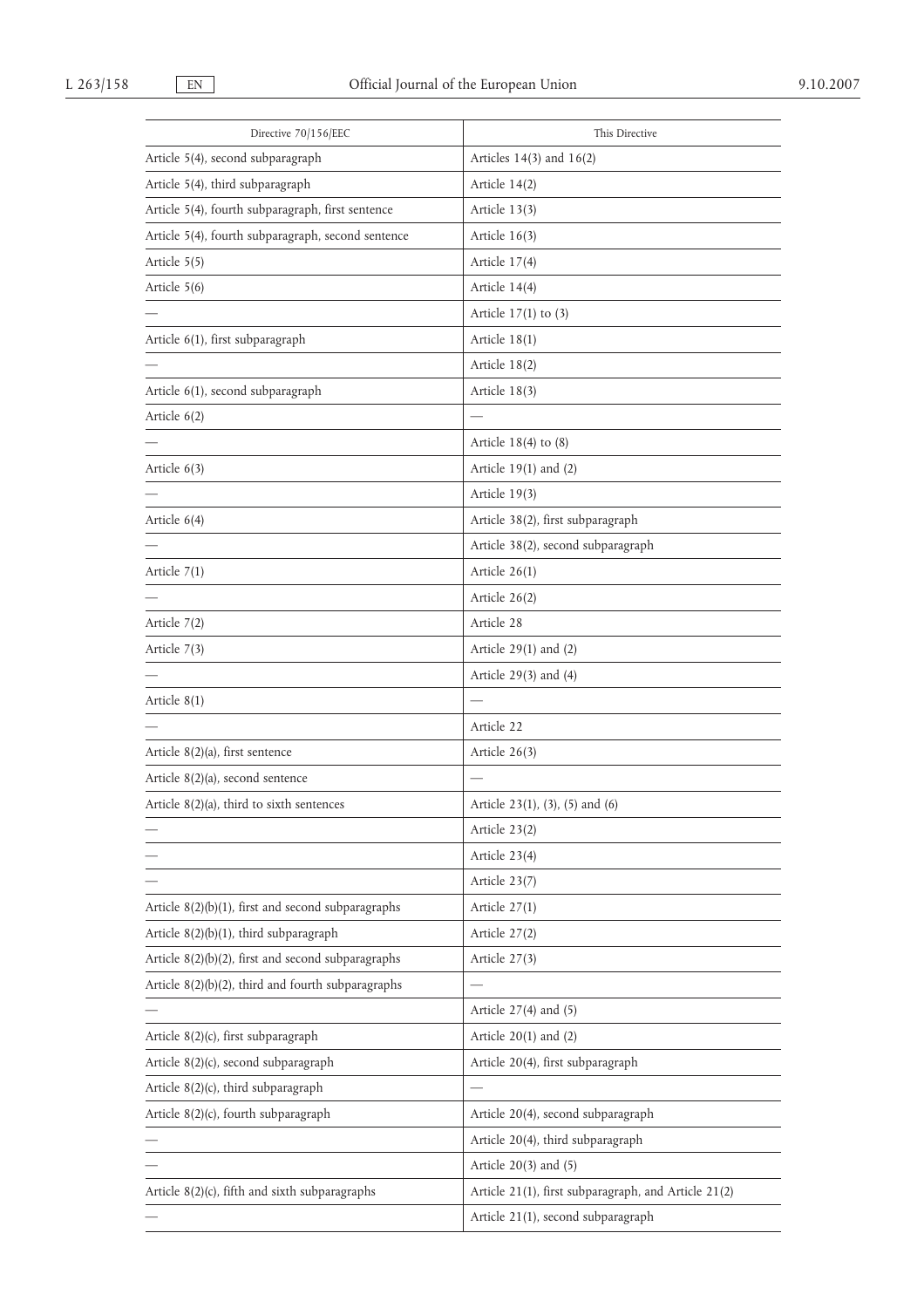| Directive 70/156/EEC                          | This Directive                                     |
|-----------------------------------------------|----------------------------------------------------|
| Article 8(3)                                  | Article 23(4), second subparagraph                 |
|                                               | Article 24                                         |
|                                               | Article 25                                         |
| Article $9(1)$                                | Article 36                                         |
| Article 9(2)                                  | Article $35(1)$                                    |
|                                               | Article 34                                         |
|                                               | Article 35(2)                                      |
| Article $10(1)$                               | Article $12(1)$                                    |
| Article 10(2)                                 | Article 12(2), first subparagraph, first sentence  |
|                                               | Article 12(2), first subparagraph, second sentence |
|                                               | Article 12(3)                                      |
| Article $11(1)$                               | Article $30(2)$                                    |
| Article 11(2)                                 | Article $30(1)$                                    |
| Article 11(3)                                 | Article 30(3)                                      |
| Article 11(4)                                 | Article $30(4)$                                    |
| Article 11(5)                                 | Article 30(5)                                      |
| Article 11(6)                                 | Article 30(6)                                      |
|                                               | Article 31                                         |
|                                               | Article 32                                         |
| Article 12, first sentence                    | Article $33(1)$                                    |
| Article 12, second sentence                   | Article 33(2)                                      |
|                                               | Article 37                                         |
|                                               | Article 38(1)                                      |
| Article 13(1)                                 | Article $40(1)$                                    |
|                                               | Article 39(1)                                      |
| Article 13(2)                                 | Article 39(2)                                      |
| Article 13(3)                                 | Article $40(3)$                                    |
|                                               | Article 40(2)                                      |
| Article 13(4)                                 | Article 39(7)                                      |
| Article 13(5)                                 | Article 39(2)                                      |
|                                               | Article 39(3) to (6), (8) and (9)                  |
|                                               | Article $41(1)$ to $(3)$                           |
| Article 14(1), first indent                   | Article $43(1)$                                    |
| Article 14(1), second indent, first sentence  |                                                    |
| Article 14(1), second indent, second sentence | Article 41(4)                                      |
| Article 14(1), second indent, point (i)       | Article $41(6)$                                    |
| Article 14(1), second indent, point (ii)      |                                                    |
| Article 14(2), first subparagraph             |                                                    |
|                                               | Article $41(5)$ and $(7)$                          |
| Article 14(2), second subparagraph            | Article 41(8)                                      |
|                                               | Article 42                                         |
|                                               | Article $43(2)$ to $(5)$                           |
|                                               | Articles 44 to 51                                  |
| Annex I                                       | Annex I                                            |
| Annex II                                      | Annex II                                           |